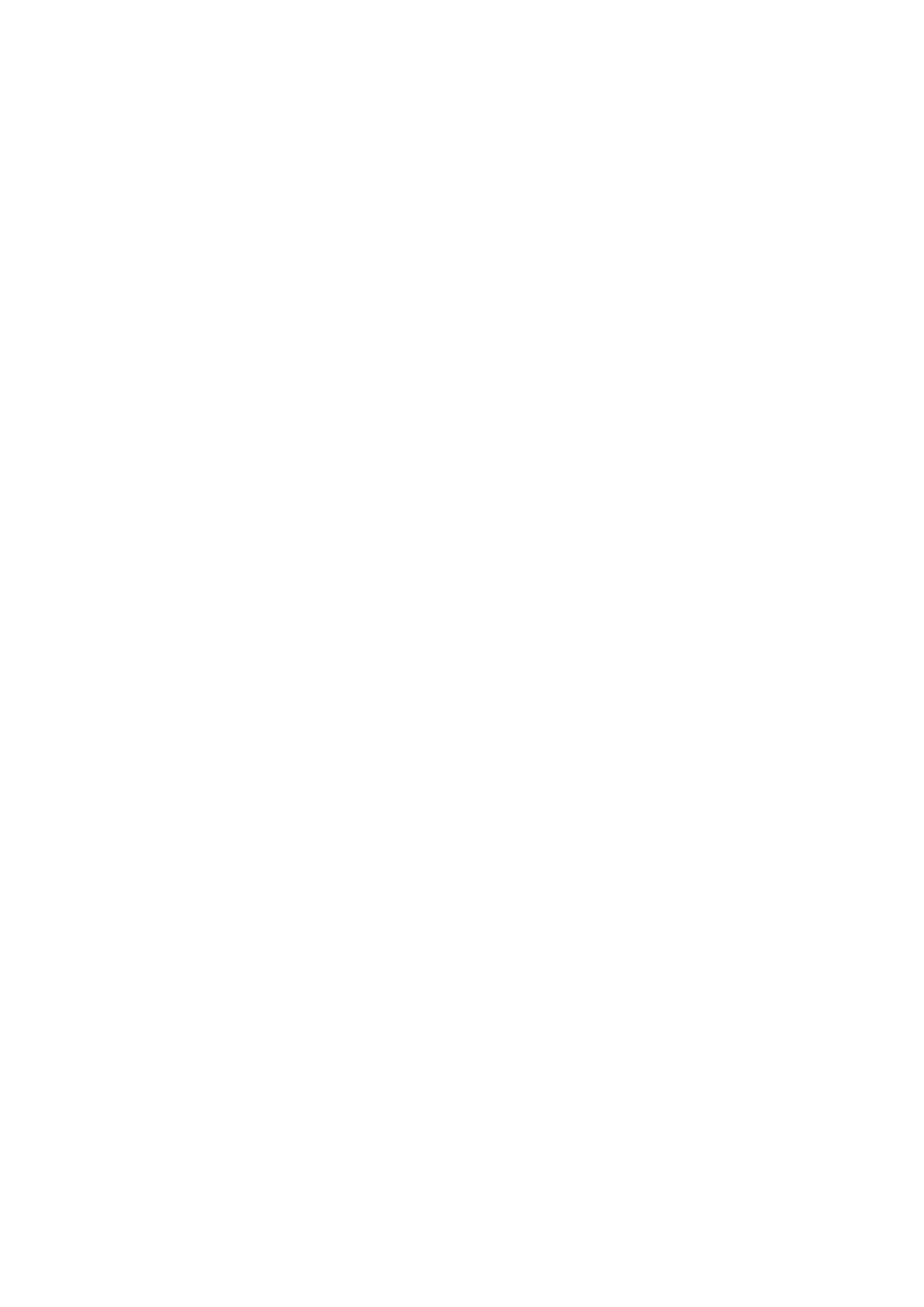# **Contents**

| $\mathbf{1}$   |     | <b>Introduction</b>        |  |  | 7  |  |  |  |  |
|----------------|-----|----------------------------|--|--|----|--|--|--|--|
|                | 1.1 |                            |  |  | 9  |  |  |  |  |
|                |     | 1.1.1                      |  |  | 10 |  |  |  |  |
|                |     | 1.1.2                      |  |  | 10 |  |  |  |  |
|                |     | 1.1.3                      |  |  | 11 |  |  |  |  |
|                |     | 1.1.4                      |  |  | 12 |  |  |  |  |
|                |     | 1.1.5                      |  |  | 13 |  |  |  |  |
|                |     | 1.1.6                      |  |  | 13 |  |  |  |  |
| $\overline{2}$ |     | <b>Maude</b><br>15         |  |  |    |  |  |  |  |
|                | 2.1 |                            |  |  | 15 |  |  |  |  |
|                | 2.2 |                            |  |  | 16 |  |  |  |  |
|                | 2.3 |                            |  |  | 17 |  |  |  |  |
|                | 2.4 |                            |  |  | 20 |  |  |  |  |
|                | 2.5 |                            |  |  | 21 |  |  |  |  |
|                | 2.6 |                            |  |  | 22 |  |  |  |  |
|                |     | 2.6.1                      |  |  | 23 |  |  |  |  |
|                | 2.7 |                            |  |  | 25 |  |  |  |  |
|                |     | 2.7.1                      |  |  | 26 |  |  |  |  |
|                |     | 2.7.2                      |  |  | 27 |  |  |  |  |
|                |     | 2.7.3                      |  |  | 28 |  |  |  |  |
|                | 2.8 |                            |  |  | 30 |  |  |  |  |
|                |     | 2.8.1                      |  |  | 33 |  |  |  |  |
|                | 2.9 |                            |  |  | 34 |  |  |  |  |
| 3              |     | <b>Architectures</b><br>37 |  |  |    |  |  |  |  |
|                | 3.1 |                            |  |  | 37 |  |  |  |  |
|                | 3.2 |                            |  |  | 42 |  |  |  |  |
|                | 3.3 | 45                         |  |  |    |  |  |  |  |
|                | 3.4 |                            |  |  | 48 |  |  |  |  |
|                | 3.5 |                            |  |  | 50 |  |  |  |  |
|                |     | 3.5.1                      |  |  | 51 |  |  |  |  |
|                |     | 3.5.2                      |  |  | 53 |  |  |  |  |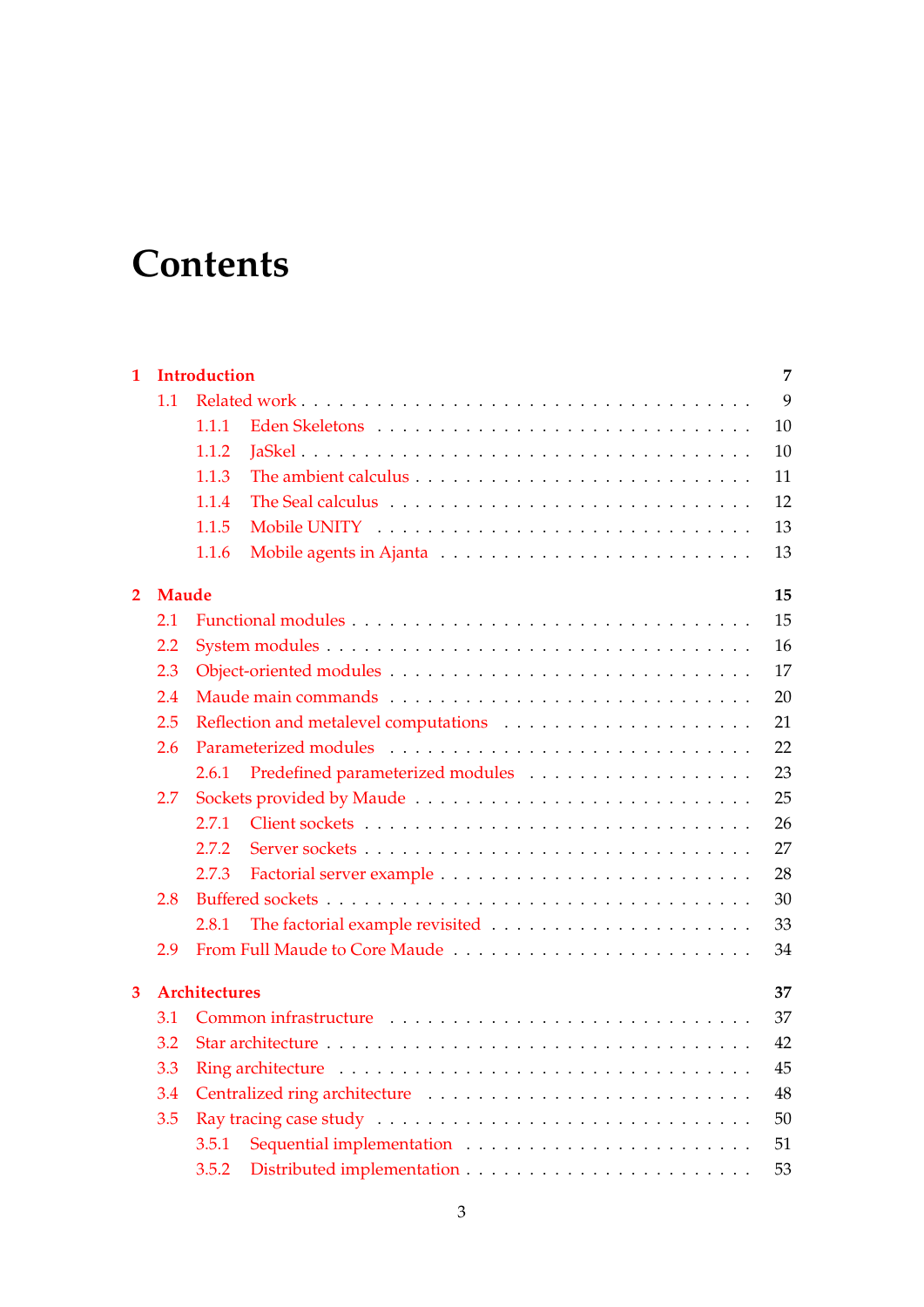| $\overline{\mathbf{4}}$ | <b>Parameterized skeletons</b><br>59 |                            |                                             |     |  |  |  |
|-------------------------|--------------------------------------|----------------------------|---------------------------------------------|-----|--|--|--|
|                         | 4.1                                  |                            |                                             | 59  |  |  |  |
|                         |                                      | 4.1.1                      |                                             | 59  |  |  |  |
|                         |                                      | 4.1.2                      |                                             | 60  |  |  |  |
|                         |                                      | 4.1.3                      |                                             | 61  |  |  |  |
|                         |                                      | 4.1.4                      |                                             | 62  |  |  |  |
|                         | 4.2                                  |                            |                                             | 66  |  |  |  |
|                         | 4.3                                  |                            |                                             | 67  |  |  |  |
|                         |                                      | 4.3.1                      |                                             | 70  |  |  |  |
|                         |                                      | 4.3.2                      |                                             | 72  |  |  |  |
|                         |                                      | 4.3.3                      |                                             | 74  |  |  |  |
|                         | 4.4                                  |                            |                                             | 75  |  |  |  |
|                         |                                      | 4.4.1                      |                                             | 80  |  |  |  |
|                         | 4.5                                  |                            |                                             | 82  |  |  |  |
|                         |                                      | 4.5.1                      |                                             | 87  |  |  |  |
|                         | 4.6                                  |                            |                                             | 90  |  |  |  |
|                         |                                      | 4.6.1                      |                                             | 94  |  |  |  |
|                         |                                      | 4.6.2                      |                                             | 97  |  |  |  |
|                         | 4.7                                  |                            |                                             | 100 |  |  |  |
|                         |                                      | 4.7.1                      |                                             | 104 |  |  |  |
|                         |                                      |                            |                                             |     |  |  |  |
| 5                       |                                      | <b>Mobile Maude</b><br>109 |                                             |     |  |  |  |
|                         | 5.1                                  |                            |                                             | 109 |  |  |  |
|                         | 5.2                                  | 110<br>113                 |                                             |     |  |  |  |
|                         | 5.3                                  |                            |                                             |     |  |  |  |
|                         | 5.4                                  |                            |                                             | 114 |  |  |  |
|                         | 5.5                                  |                            |                                             | 115 |  |  |  |
|                         |                                      | 5.5.1                      |                                             | 116 |  |  |  |
|                         |                                      |                            |                                             | 117 |  |  |  |
|                         |                                      | 5.5.3                      |                                             | 120 |  |  |  |
|                         |                                      | 5.5.4                      |                                             | 122 |  |  |  |
|                         |                                      | 5.5.5                      |                                             | 124 |  |  |  |
|                         | 5.6                                  |                            |                                             | 124 |  |  |  |
|                         | 5.7                                  |                            |                                             | 131 |  |  |  |
|                         | 5.8                                  |                            |                                             | 141 |  |  |  |
|                         |                                      | 5.8.1                      | Euler numbers case study                    | 141 |  |  |  |
|                         |                                      | 5.8.2                      |                                             | 144 |  |  |  |
| 6                       |                                      |                            | Formal analysis of distributed applications | 149 |  |  |  |
|                         | 6.1                                  | 150                        |                                             |     |  |  |  |
|                         | 6.2                                  | 153                        |                                             |     |  |  |  |
|                         | 6.3                                  |                            |                                             | 157 |  |  |  |
|                         |                                      | 6.3.1                      |                                             | 157 |  |  |  |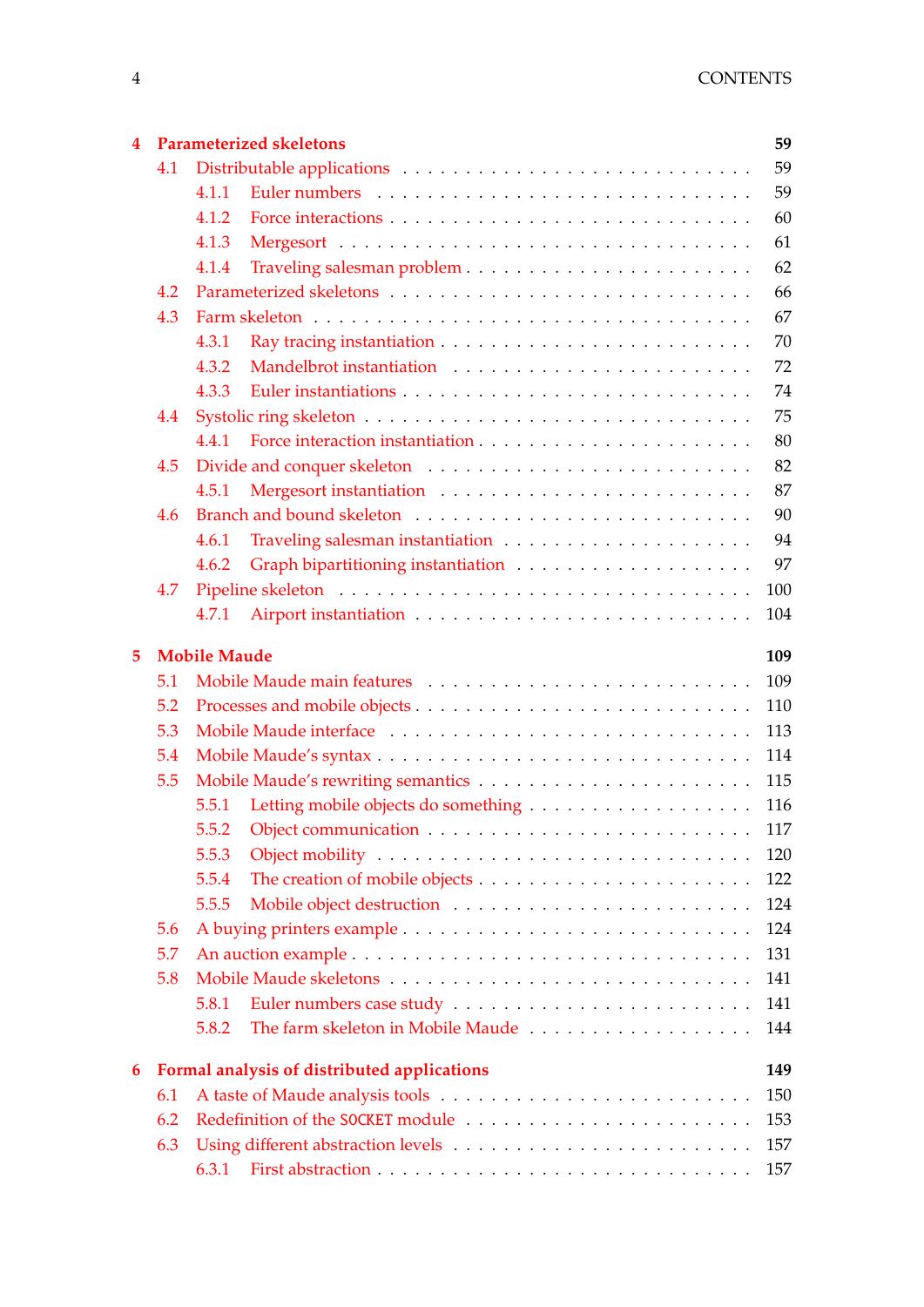|     | 6.3.2 |                                                                                 | 159 |
|-----|-------|---------------------------------------------------------------------------------|-----|
|     | 6.3.3 |                                                                                 | 162 |
| 6.4 |       |                                                                                 |     |
|     | 6.4.1 | Partial order reduction in the architectures                                    | 164 |
|     | 6.4.2 | Partial order reduction in the skeletons                                        | 164 |
|     | 6.4.3 | Partial order reduction in Mobile Maude                                         | 164 |
| 6.5 |       |                                                                                 | 165 |
|     | 6.5.1 | Using the model checker $\dots \dots \dots \dots \dots \dots \dots \dots \dots$ | 165 |
|     | 6.5.2 |                                                                                 | 167 |
| 6.6 |       |                                                                                 | 169 |
|     | 6.6.1 |                                                                                 | 169 |
|     | 6.6.2 |                                                                                 | 169 |
|     | 6.6.3 |                                                                                 | 170 |
|     | 6.6.4 |                                                                                 | 171 |
|     | 6.6.5 |                                                                                 | 171 |
|     | 6.6.6 |                                                                                 | 172 |
| 6.7 |       |                                                                                 | 173 |
|     | 6.7.1 | Two-level atomic propositions for the buying printers example                   | 173 |
|     | 6.7.2 |                                                                                 | 175 |
|     |       |                                                                                 |     |

# **[7 Conclusions](#page-180-0) 179**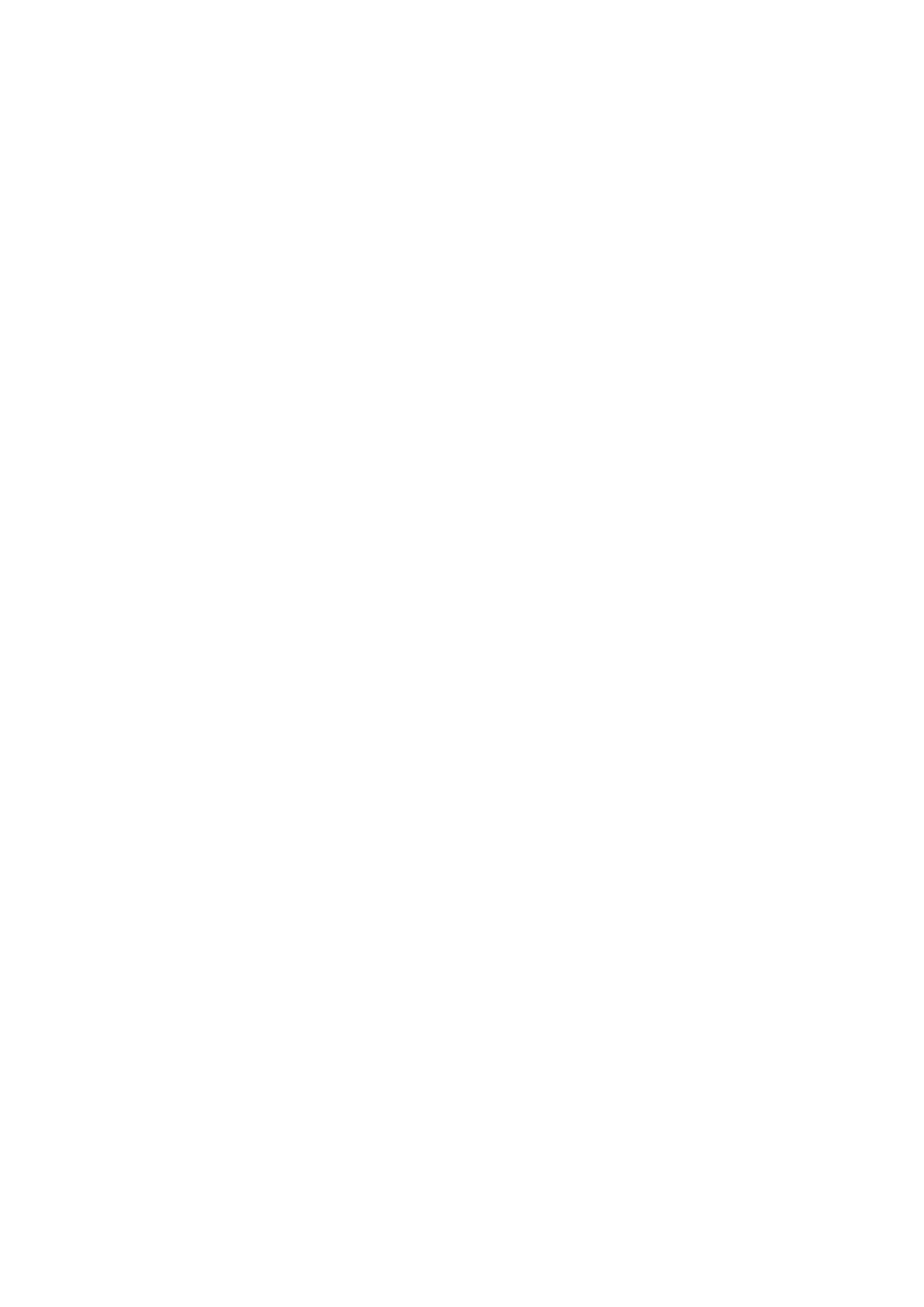# **List of Figures**

| 3.3 |  |
|-----|--|
|     |  |
|     |  |
|     |  |
|     |  |
|     |  |
|     |  |
|     |  |
|     |  |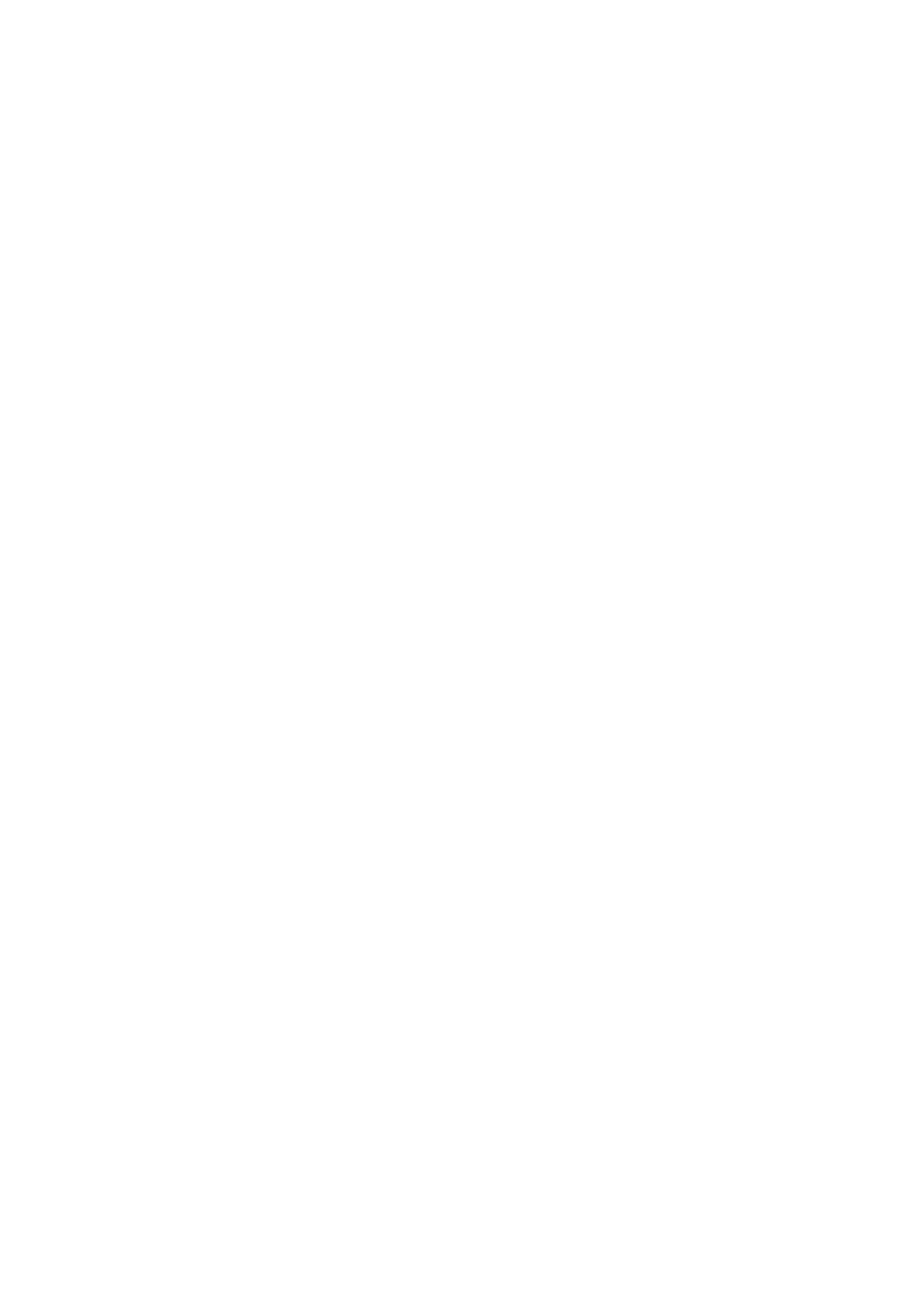# <span id="page-8-0"></span>**Chapter 1**

# **Introduction**

Most interesting computer systems today, as well as those of the future, are distributed in nature, including the Internet, cellular and PDA communications, biological and bio-tech computations, international trade, multi-national corporate databases, and multi-user games. Concretely, the popularity of the Internet has brought much attention to the world of distributed applications development. Now, more than ever, this network is being viewed as a platform for the development of cost-effective, mission-critical applications.

The main goal of a distributed computing system is to connect users and resources in a transparent, open, and scalable way. Ideally, this arrangement is drastically more fault tolerant and more powerful than stand-alone computer systems. Parallel algorithms divide the problem into more subproblems, pass them to many processors and put the results back together at the end. An *algorithmic skeleton* [\[25,](#page-183-0) [58\]](#page-186-0) is an abstraction shared by a range of applications which can be executed in a distributed, parallel way. The aim is to obtain schemes that allow parallel programming where the user does not have to handle low level features like communication and synchronization [\[3\]](#page-182-0).

On another front, mobile code and mobile agents are emerging technologies that promise to make much easier the design, implementation, and maintenance of distributed systems [\[41\]](#page-185-0). Mobile agents may reduce the network traffic, provide an effective means of overcoming network latency, and, perhaps more importantly, help us to construct more robust and fault-tolerant systems, thanks to their ability to operate asynchronously and autonomously [\[42\]](#page-185-1).

The main issues when programming distributed applications are security and reliability. We must make sure that applications running in a remote host do not affect it, neither the host affects the applications, and that these applications perform the task they have been assigned. Moreover, since systems become larger and more complex, just testing them is not enough to assure the features shown above, and tools to formally analyze them are needed. Intrinsically concurrent formalisms with a precise semantics seem to be unavoidable for such a task, and declarative approaches seem quite promising.

Rewriting logic [\[48\]](#page-185-2) was proposed in the early nineties as a unified model for concurrency in which several well-known models of concurrent and distributed systems can be represented in a common framework.

The flexibility of rewriting logic for representing very different styles of communication, both synchronous or asynchronous, its facility for supporting distributed, concurrent object-oriented systems, and its reflective capabilities for supporting metaprogramming and dynamic reconfiguration, make it a very suitable formalism for the specification of distributed systems based on mobile agents, on which the proof of properties about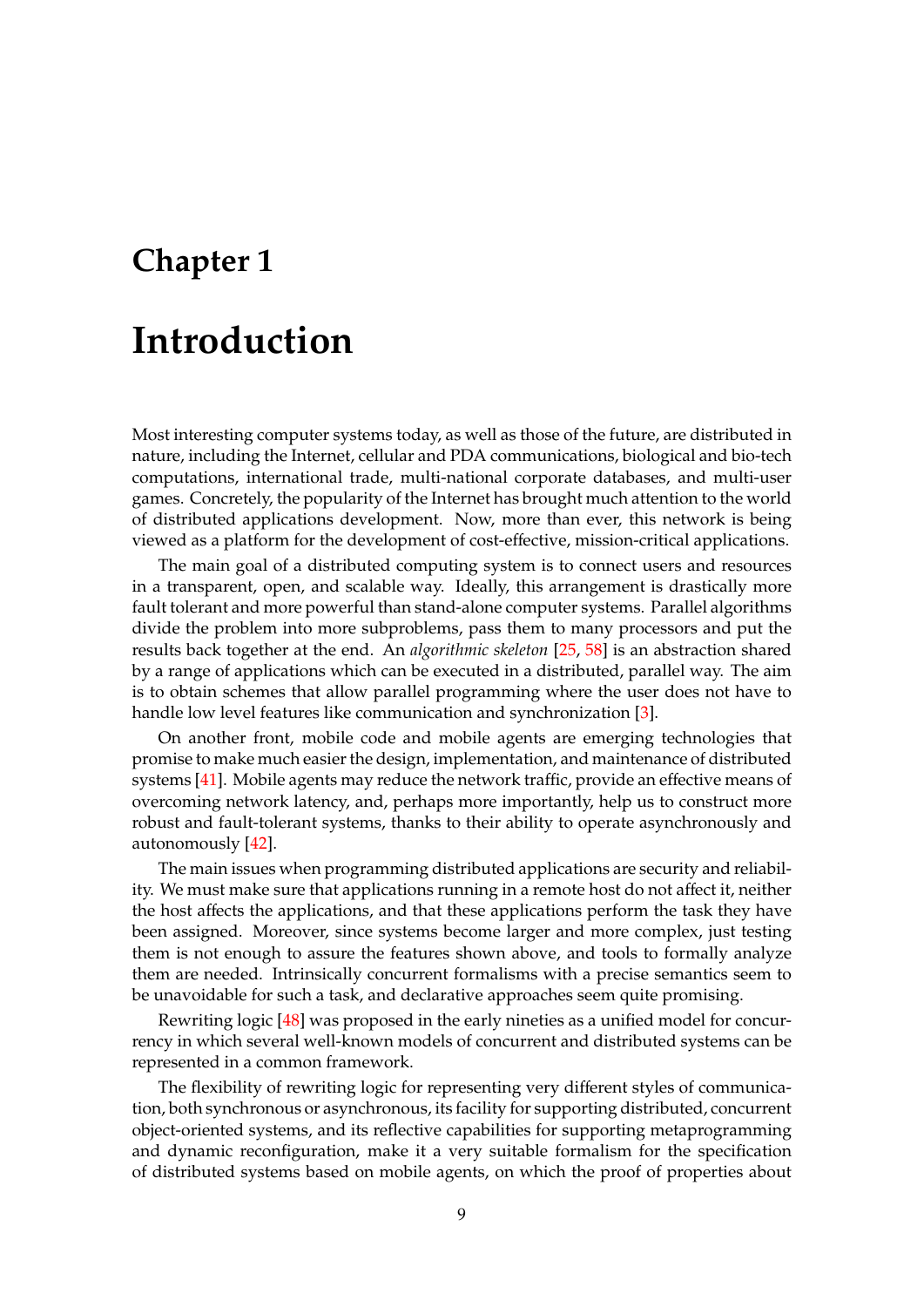security, correctness, and performance, can be based.

Maude [\[19\]](#page-183-1) is a high level, general purpose language and high performance system supporting both equational and rewriting logic computations. It can be used to specify in a natural way a wide range of software models and systems, and since (most of) the specifications are directly executable, Maude can also be used to prototype those systems. The recently incorporated support in Maude for communication with external objects makes many other application areas (such as mobile computing and distributed agents) ripe for system development in Maude. The Maude language main features are briefly explained in Chapter [2.](#page-16-0)

As said above, since its version 2.2 Maude supports rewriting with external objects, being TCP sockets the first of such objects, allowing for the first time to connect different Maude processes. Now it is possible to implement *really* distributed systems where different process are connected through sockets. Distributed applications in Maude must be executed on top of what we call an *architecture*, that is, a set of Maude processes running on the same or different machines, and connected through sockets. We describe in Chapter [3](#page-38-0) how to implement several different generic architectures, on top of which concrete applications can be implemented. One of our aims has been to implement these architectures in a way as independent of the applications to be run on top of them as possible.

As substantial case studies of distributed applications, we have implemented different algorithmic skeletons and Mobile Maude, a mobile agent language extending Maude and supporting mobile computation.

Regarding the implementation of skeletons in Maude, we do it by means of parameterized object-oriented modules, that receive the basic operations needed to solve a concrete problem as a parameter. These operations usually are part of the sequential version of the concrete applications, thus encouraging code reusability. A skeleton can be executed on top of different architectures/topologies. However, there is often a most suitable architecture for each skeleton that takes advantage of the task distribution specified by it. We take advantage of the separation between the architectures and the concrete applications, allowing us to reuse the same architecture by different skeletons. Our work on skeletons is presented in Chapter [4,](#page-60-0) and has been published in [\[59\]](#page-186-1).

Mobile Maude uses reflection to obtain a simple and general declarative mobile language design and makes possible strong assurances about mobile agent behavior. The formal semantics of Mobile Maude is given by a rewrite theory in rewriting logic. Since this specification is executable, it can be used as a prototype of the language, in which mobile agent systems can be simulated. The two key notions are *processes* and *mobile objects*. Processes are located computational environments where mobile objects can reside. Mobile objects have their own code, can move between different processes in different locations, and can communicate asynchronously with each other by means of messages. Mobile Maude's key characteristics include: (1) reflection as a way of endowing mobile objects with "higher-order" capabilities; (2) object-orientation and asynchronous message passing; and (3) a simple semantics without loss in the expressive power of application code.

Mobile Maude was first presented in [\[28\]](#page-184-0) by F. Durán, S. Eker, P. Lincoln, and J. Meseguer. In that work, the authors presented an executable Maude 1.0.5 specification, in which locations and processes were encoded as Maude terms. The implementation effort was completed by F. Durán and A. Verdejo [[30\]](#page-184-1) with the release of Maude 2.0, utilizing the builtin object system, for object/message fairness, just by simplifying and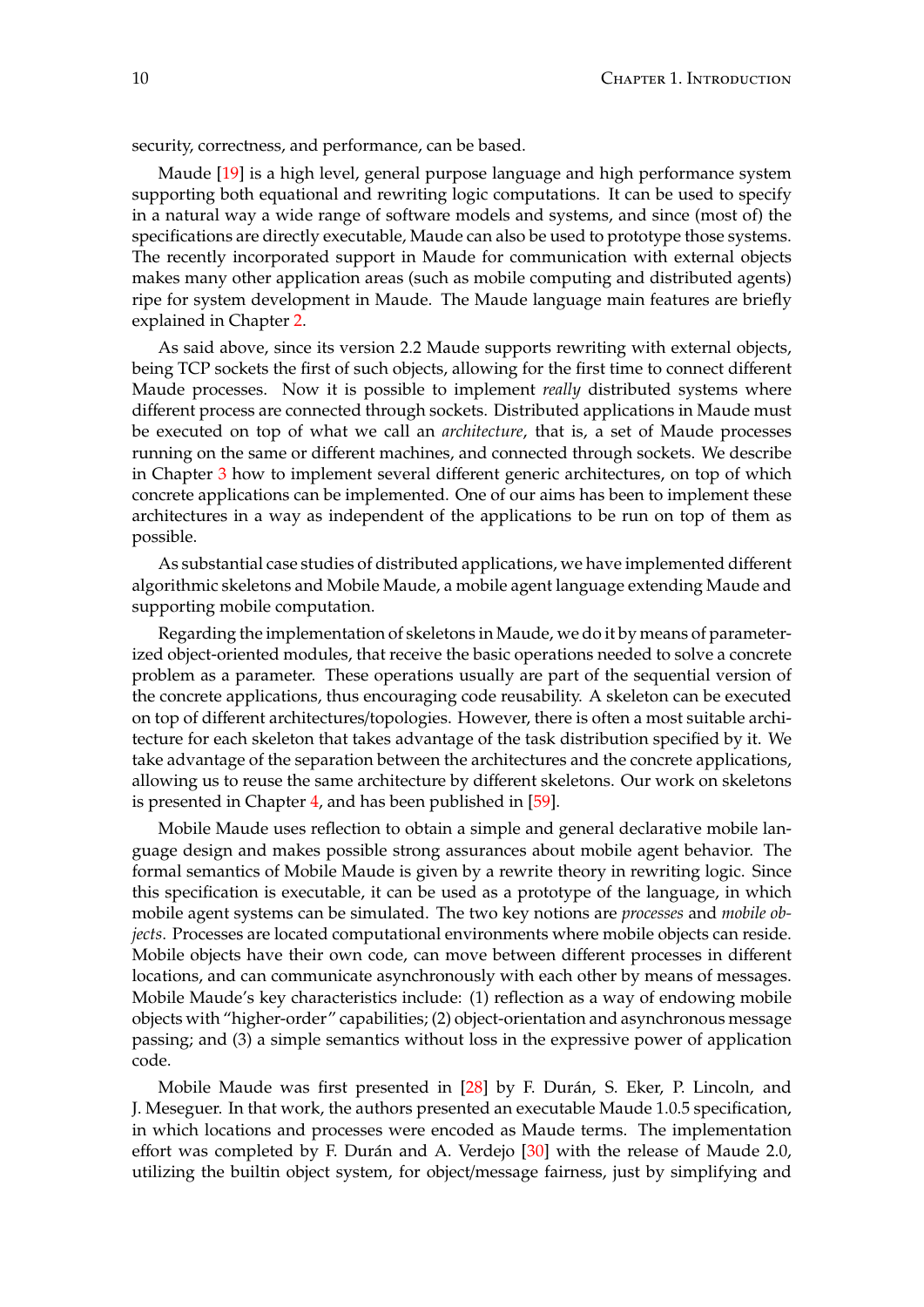extending the previous specification.

The really distributed implementation of Mobile Maude presented here is a joint work with Francisco Durán and Alberto Verdejo. It is fully described in Chapter [5](#page-110-0) and it has been published in [\[29\]](#page-184-2).

*Model checking* is a method for formally verifying finite-state concurrent systems [\[16\]](#page-183-2). Such systems can be seen as finite state machines, i.e., directed graphs consisting of nodes and edges. A set of atomic propositions is associated with each node. The nodes represent states of a system, the edges represent possible transitions which may alter the state, while the atomic propositions represent the basic properties that hold at a point of execution. Specifications about the system are expressed as modal logic formulas, and efficient symbolic algorithms are used to traverse the model defined by the system and check if the specification holds or not.

Maude's model checker [\[31\]](#page-184-3) allows us to prove properties on Maude specifications when the set of states reachable from an initial state in such a system is finite. Another Maude's analysis tool is the search command, that allows to explore (following a breadth first search strategy) the reachable states in different ways. Chapter [6](#page-150-0) shows how to formally verify, by using these tools, properties about the applications shown in the previous chapters.

Finally, conclusions and ongoing work are presented in Chapter [7.](#page-180-0)

Thus, the use of Maude allows us to have the description of the architecture and the implementation of the application solving a problem in the same high-level language. This has the following advantages:

- Since Maude has a well-defined semantics, we obtain a good basis for formal reasoning and correctness proofs.
- In the skeletons case, it provides much flexibility, as skeleton implementations can easily be adapted to special cases, and if necessary, new skeletons can even be introduced by the programmer himself.

We describe in the following section some works about algorithmic skeletons and mobile agents, giving a succinct comparison with our work. The complete Maude code presented in this work is available in [http://maude.sip.ucm.es/˜adrian/master-thesis/](http://maude.sip.ucm.es/~adrian/master-thesis/).

# <span id="page-10-0"></span>**1.1 Related work**

The first formalization attempt of distributed computation was through process algebras such as CCS [\[51\]](#page-185-3) and CSP [\[38\]](#page-185-4). These works were then extended by introducing several notions regarding mobility; examples of such calculi are the  $\pi$ -calculus [\[52\]](#page-185-5), the join calculus [\[34\]](#page-184-4), the ambient calculus [\[13\]](#page-183-3), or the Seal calculus [\[14\]](#page-183-4). Nowadays, several distributed languages exist, being probably the most widely used Java. We show in this work two kinds of distributed applications: algorithmic skeletons and mobile agents.

The term *skeleton*, coined by Murray Cole in the late '80s [\[20\]](#page-183-5), originates from the observation that many parallel applications share a common set of interaction patterns. Most of skeletons has been implemented in imperative languages [\[23\]](#page-183-6) such as C [\[24\]](#page-183-7), FORTRAN [\[26\]](#page-184-5), and  $P^3L$  [\[2\]](#page-182-1). From the declarative point of view, a skeleton has typically be seen as a polymorphic higher-order function which can be applied with many different types and parameters [\[58\]](#page-186-0), like the skeletons implemented in Eden [\[44\]](#page-185-6) and HaskSkel [\[37\]](#page-184-6).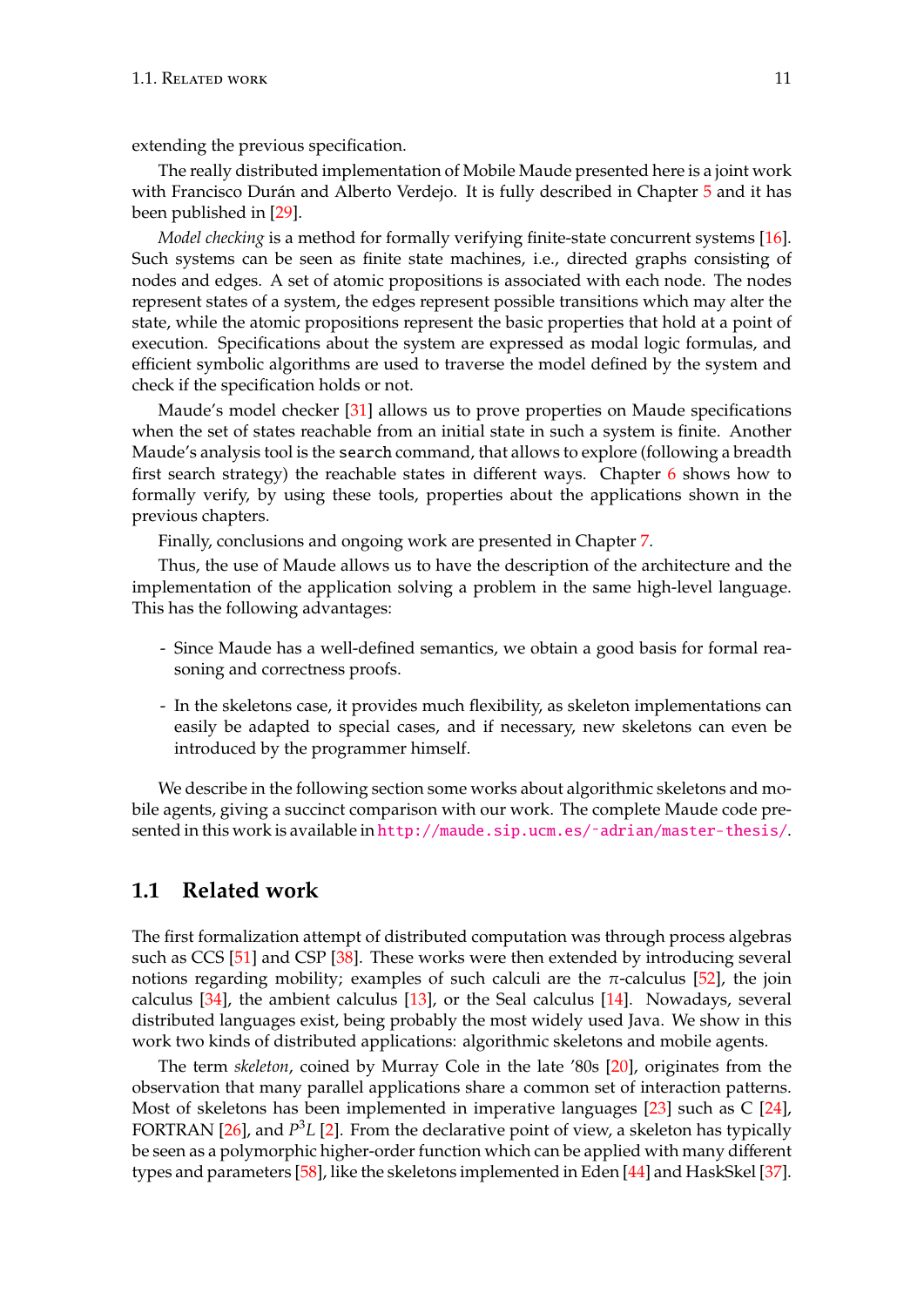Lately, a new generation of object-oriented skeletons such as JaSkel [\[33\]](#page-184-7), muskel [\[21\]](#page-183-8), and ASSIST [\[65\]](#page-186-2) is being developed [\[22\]](#page-183-9).

Mobile agents computing may be viewed as an extension of remote dispatch of script programs or remote submission of batch jobs. The most significant of these extensions has been the development of the security, because mobile agents carry their own code and run in a remote host, so this execution must be safe for both the agent and the host. Some mobile agents languages are Telescript [\[63\]](#page-186-3), Obliq [\[11\]](#page-182-2), Agent Tcl [\[36\]](#page-184-8), Ajanta [\[64\]](#page-186-4), and Mobile UNITY [\[62\]](#page-186-5).

### <span id="page-11-0"></span>**1.1.1 Eden Skeletons**

Eden  $[6, 43]$  $[6, 43]$  $[6, 43]$  is a higher-order functional language that extends the lazy funcional language Haskell [\[56\]](#page-186-6) by syntactic constructs for *explicitly* defining process. Eden's process model provides direct control over process granularity, data distribution, and communication topology.

Processes communicate via unidirectional channels which connect one writer to exactly one reader. When trying to access input which is not available yet threads are temporarily suspended. The type class Trans (short for transmissible) comprises all types which can be communicated. All primitive types belong to Trans. Using the high-level Eden constructs:

```
process :: (Trans a, Trans b) => (a \rightarrow b) -> Process a b
-- to transform a function into a process abstraction and
( # ) :: (Trans a, Trans b) => Process a b -> a->b
-- to instantiate a process
```
the programmer can partition the algorithm into parallel sub-tasks, thereby taking into account issues like task granularity, topology, and data distribution. Skeletons in Eden are polymorphic higher-order functions, that will receive as parameters the functions that solve the problem and the tasks to be computed [\[44\]](#page-185-6).

As in the Maude case, Eden has a well-defined semantics that allows to verify the skeletons [\[55\]](#page-186-7), and the functional specification and the parallel implementation of these skeletons are in the same language. While the generality of these skeletons relies in higher-order functions, we obtain the same abstraction level:

- by using parameterized modules, as shown with the parameterized skeletons in Chapter [4;](#page-60-0) and
- by using Maude's reflective features, that allow to use generic mobile objects to create skeletons in Mobile Maude (see Section [5.8\)](#page-142-0).

An important difference between Maude and Eden skeletons is that Eden provides efficient transmission of messages through channels, while we can only use TCP sockets, so we must transform the data in order to transmit messages. This difference changes dramatically the performance of our skeletons.

### <span id="page-11-1"></span>**1.1.2 JaSkel**

JaSkel [\[33\]](#page-184-7) is a skeleton-based framework to develop parallel and distributed applications. The framework provides a set of Java abstract classes as a skeleton catalog, which implements recurring parallel interaction paradigms. The current JaSkel prototype provides the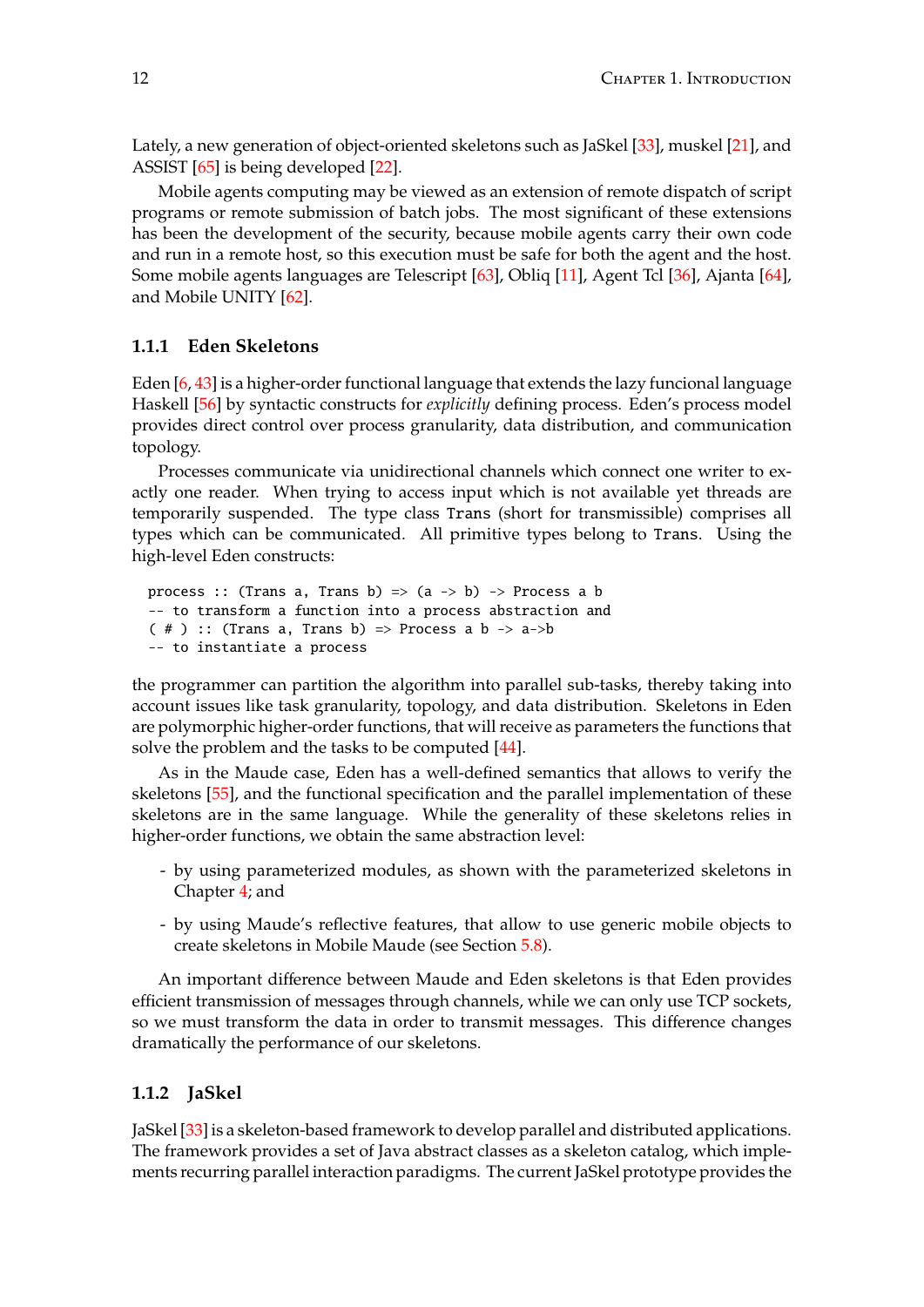programmer different versions of the farm and the pipeline skeletons (the implementation of these skeletons in Maude is shown in Sections [4.3](#page-68-0) and [4.7,](#page-101-0) respectively).

A JaSkel skeleton is a simple Java class that implements the *Skeleton* interface and extends the *Compute* class. The *Skeleton* interface defines a method *eval* that must be defined by all the skeletons. This method starts the skeleton activity. To create objects that will perform domain-specific computations, the programmer must create a subclass of class *Compute*. The *Compute* abstract class defines an abstract method

*public abstract Object compute(Object input)*

that defines the domain-specific computations involved in a skeleton.

Thus, to write an application using JaSkel, a programmer must perform the following steps:

- 1. To structure the parallel program and to express it by using the available skeletons;
- 2. To refine the supplied abstract classes and write the domain-specific code used as skeleton parameters; and
- 3. To write the code that starts the skeleton, defining other relevant parameters (such as the number of processors, the load distribution policy,  $\dots$ ).

Note that this implementation is really similar to ours. The *Compute* class and the *Skeleton* interface correspond with our Maude theories, while the class extending *Compute* and implementing *Skeleton* corresponds with the Maude view from the theory. We have requested the Java code to the authors in order to translate it to Maude and prove properties about these skeletons. Although we have obtained no answer yet, we hope to work in this translation in the future. Moreover, we can also do the inverse transformation, and translate our Maude skeletons into JaSkel ones, in order to increase their speed-up and obtain a more "commercial" implementation.

### <span id="page-12-0"></span>**1.1.3 The ambient calculus**

The ambient calculus [\[13,](#page-183-3) [12\]](#page-182-4), devised by Luca Cardelli and Andrew D. Gordon in 1998, wants to capture in an abstract way notions of locality, mobility, and ability of crossing barriers. To this end, it focuses on *mobile computational ambients*; that is, places where computation happens and that are themselves mobile.

The main characteristics of ambient calculus are:

- An *ambient* is a bounded place where computation happens. The boundary determines what is inside and what is outside an ambient, and therefore determines what moves.
- Process mobility is represented as crossing of boundaries.
- Each ambient moves as a whole with all its subcomponents.
- Ambients can be nested within other ambients, forming a tree structure.
- Each ambient has a collection of local running processes.
- Each ambient has a name, that is used to control access. That name is unforgeable, being this fact the most basic security property.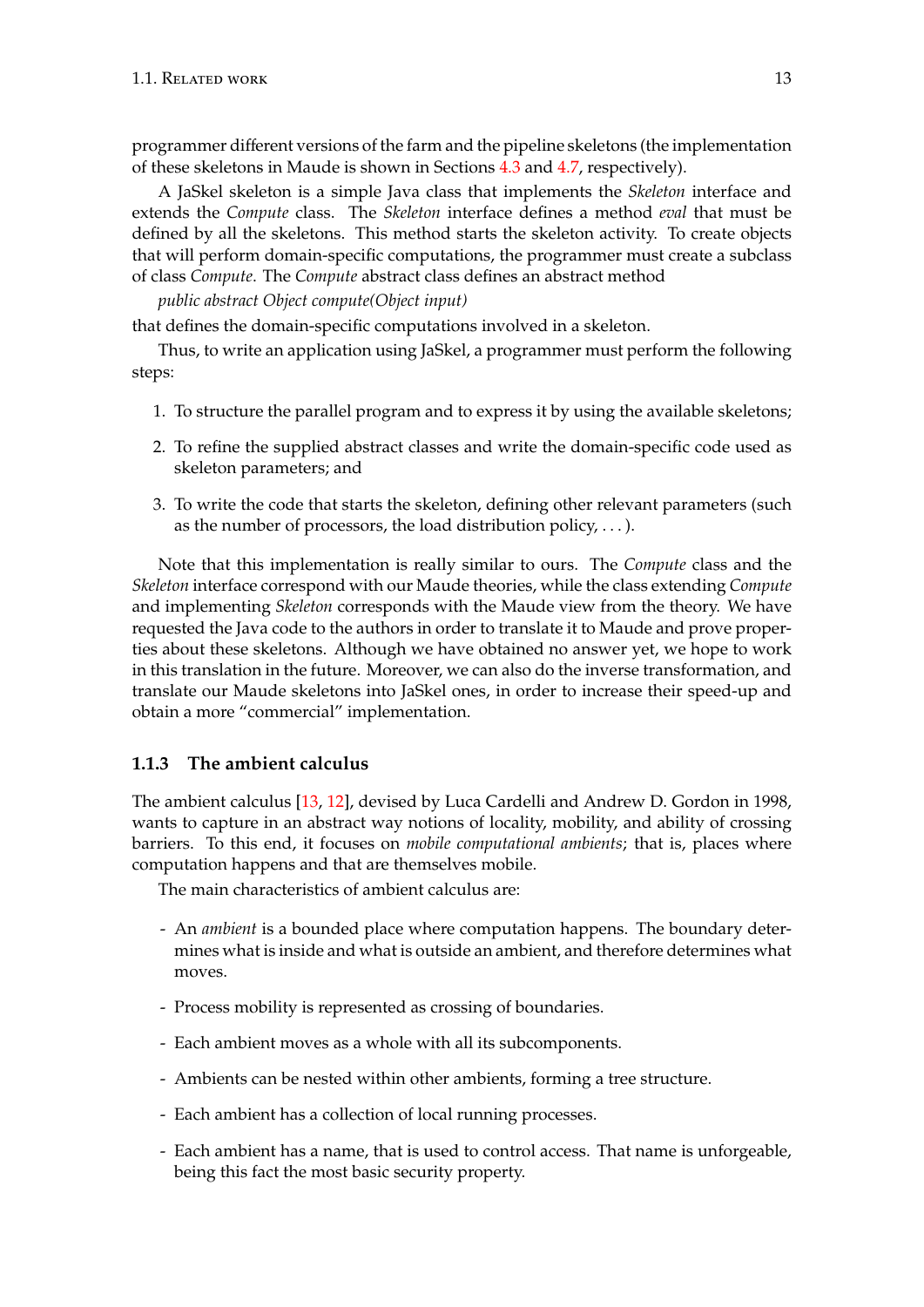Our Mobile Maude specification also has two levels that can be considered an "ambient". Each Maude process, encapsulating a whole configuration, is a place where computation happens and that mobile objects can cross, and each mobile object contains the (metarepresentation of) another configuration where computation can also occur, being the difference that the objects in the latter configuration cannot travel outside the mobile objects that contains them. But when a mobile object moves, it transports all the objects in the inner configuration.

### **Modal Logics for the ambient calculus**

In order to describe properties of mobile computations, a modal logic that can talk about spaces as well as time has been developed  $[9, 10]$  $[9, 10]$  $[9, 10]$ . In the ambient calculus context, it makes sense to talk about properties that hold at particular locations, and it becomes natural to consider *spatial modalities* for properties that hold at certain location, any some location, or at every location. Mobility is regarded as the evolution of spatial configurations over time. A specification logic for mobility should be able to talk about the structure of spatial configurations and about their evolution through time; that is, it should be a modal logic of space and time.

In Maude we can use the model checker to describe properties defined with a modal logic of time. Furthermore, a spatial logic to describe properties in Maude specifications has also been studied [\[47,](#page-185-8) [57\]](#page-186-8).

### <span id="page-13-0"></span>**1.1.4 The Seal calculus**

The Seal calculus [\[67,](#page-186-9) [14\]](#page-183-4) is a distributed process calculus with localities and mobility of computational entities called seals. Seal is also a framework for writing secure distributed applications over large scale open networks such as the Internet.

Seal is an extension of Milner's  $\pi$ -calculus [\[51\]](#page-185-3) with the goal of being able to express the essential properties of Internet programs. This language is based in five design principles that are particularly suited to Internet programming:

- *No reliance on global state*. The size of the systems represented is of millions of hosts. At this size, the language cannot afford to assume any shared state.
- *Explicit localities*. The location where computation occurs and the location of its resources are essential to the efficiency and the fault tolerance of a distributed program.
- *Restricted connectivity*. Failures of machines and firewalls can cause that a computation can only communicate with a subset of the other entities on the network.
- *Dynamic configuration*. New hosts can be added to the network.
- *Access control*. The security is one of the most important features of all the applications on the Internet.

Seal provides a model of mobility which subsumes message passing, remote evaluation as well as process migration and which models user mobility and hardware mobility. Moreover, it provides a hierarchical protection model, in which each level can implement security policies. Seal unifies several concepts from distributed programming into three abstractions, namely *locations*, *processes*, and *resources*: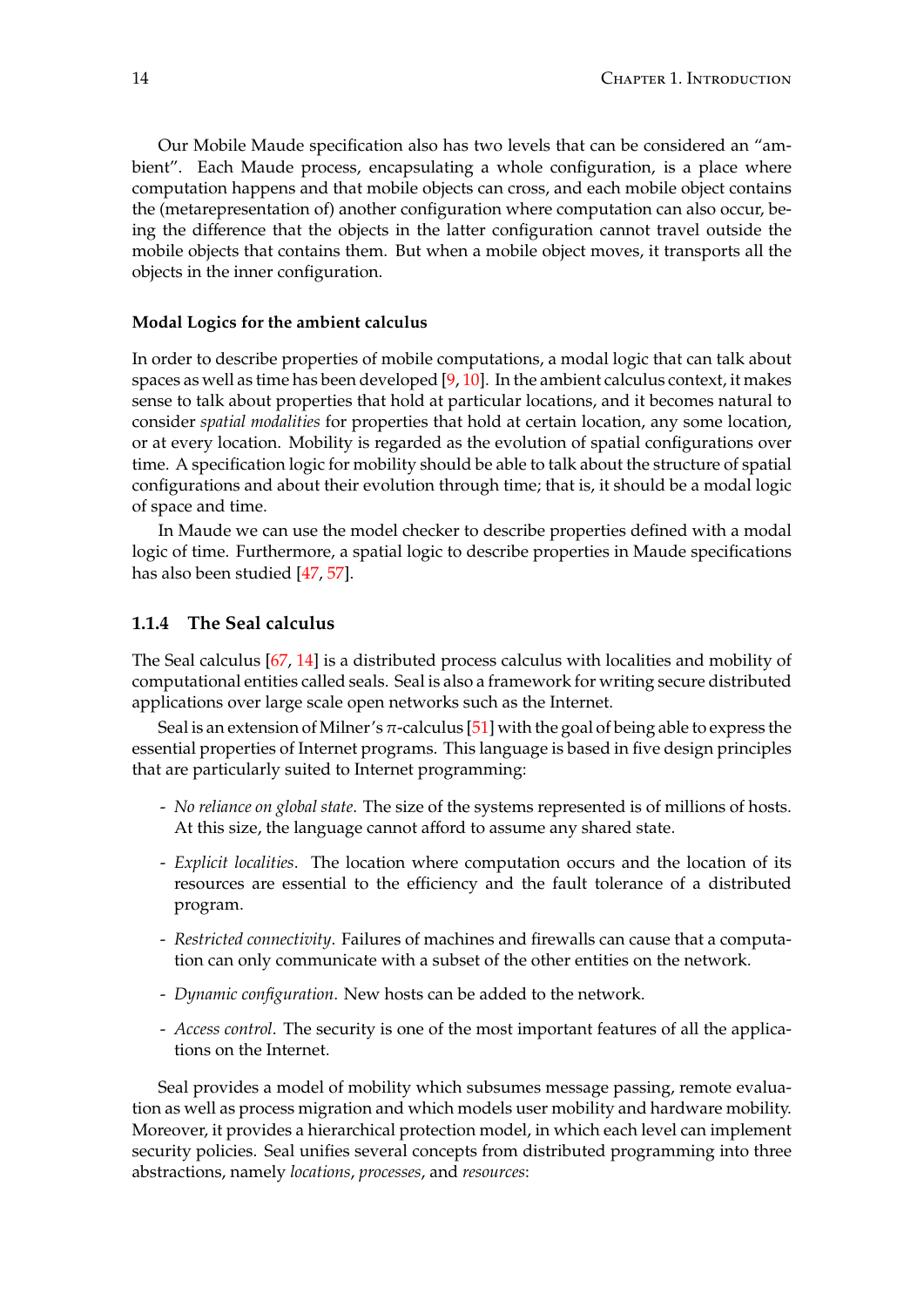- Locations stand for physical places such as routers and logical boundaries such as protection domains.
- The processes stand for any flow of control like, for example, threads.
- Resources unify physical resources with services.

### <span id="page-14-0"></span>**1.1.5 Mobile UNITY**

Mobile UNITY is a model for specifying and reasoning about concurrent systems that contain dynamically reconfigurable components [\[61\]](#page-186-10). In Mobile UNITY, each program is a unit of mobility. It captures movement by augmenting the program state with a location attribute whose change in value is used to represent motion. The Mobile UNITY approach to mobile agents has been studied in [\[62\]](#page-186-5).

The objective of the Mobile UNITY model is to develop techniques that facilitate the verification and design of mobile systems. This reasoning relies on extensions to the UNITY proof logic [\[53\]](#page-185-9). Safety and liveness properties can be proved by quantifying over the statements of the program text. Properties that have already be proven correct can be used to derive other properties without reference to the original program text by employing established UNITY rules of inference.

The Mobile UNITY approach is similar to ours, but we allow really distribution, so we do not need an attribute indicating the location, it is represented by each Maude process. Maude also allows to check properties, by using its built-in model checker, about distributed configuration, although in this case we need a "centralized" configuration (see Chapter  $6$ ) with explicitly defined bounds, and where mobility is defined by crossing them.

### <span id="page-14-1"></span>**1.1.6 Mobile agents in Ajanta**

Ajanta [\[64\]](#page-186-4) is a Java-based system for programming mobile-agent applications on the Internet. The mechanisms supported by Ajanta include:

- Generic agent and server classes that can be easily extended for building agent-based applications.
- Mechanisms for protecting an agent's state while it travels over insecure networks, and to untrusted servers.
- A high-level programming abstraction based on the concept of composable patterns of migration for building agent itineraries. These patterns separate an agent's computation task from the specification of its migration path.
- Mechanisms for applications to monitor the status of their agents, and control them remotely. Applications can also provide mechanisms to handle exceptions.
- A location-independent global naming and name resolution mechanism that facilitates communication between mobile objects.

In Ajanta, the mobile agent implementation is based on the generic concept of a mobile object. Agents are active mobile objects, which encapsulate code and execution context along with data. Ajanta uses Java facilities such as object serialization, reflection,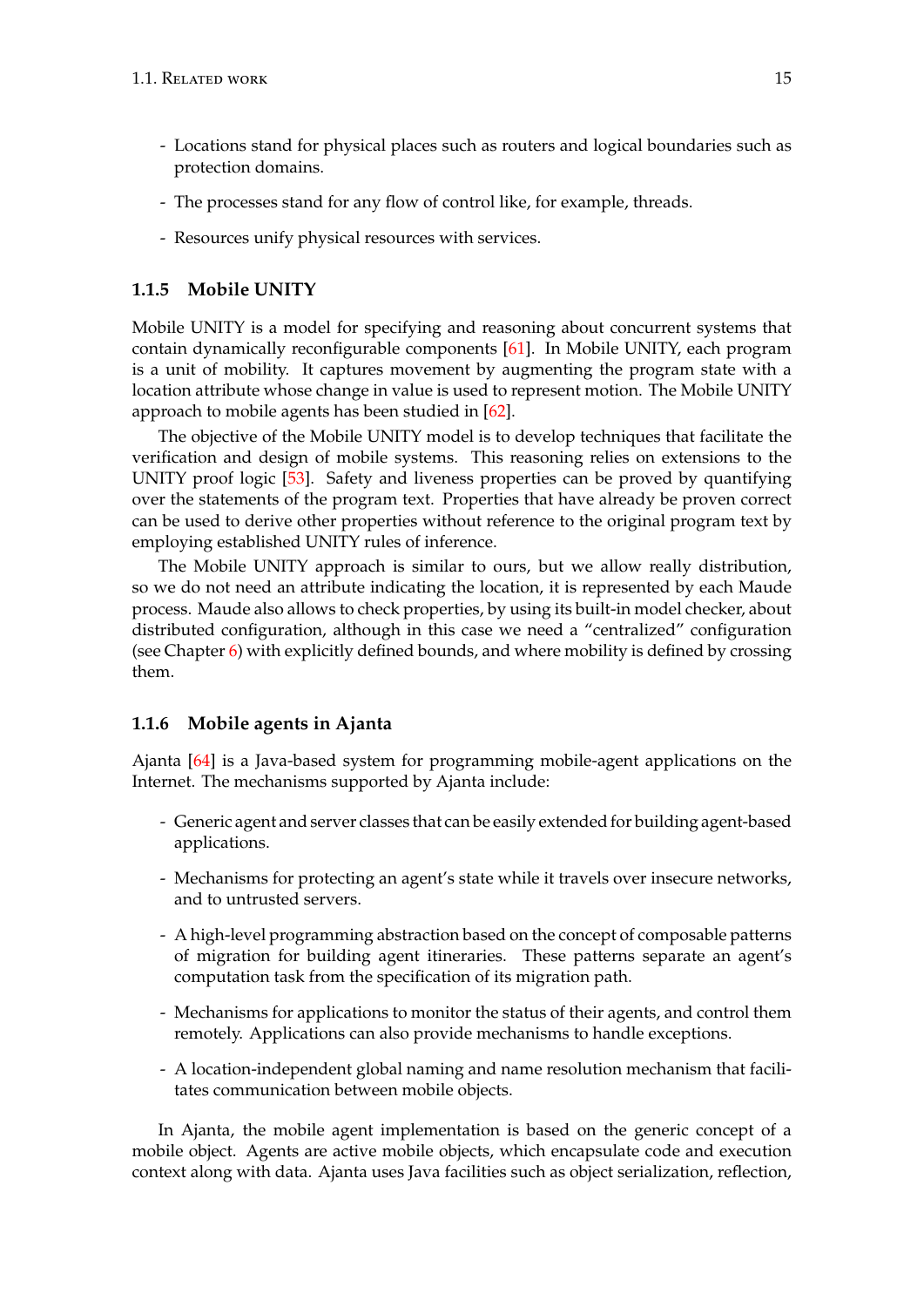remote method invocation, and its security model. Agent mobility is implemented by using object serialization and dynamic class loading. The Ajanta programming primitives allow one to create and dispatch agents, control their mobility, monitor them, and recover from failures.

Ajanta introduces the concept of abstract migration patterns, which can be used to simplify the task of creating complex agent itineraries by composition of some basic patterns. These patters incorporate failure recovery for robustness.

#### **Acknowledgements.**

I thank Alberto Verdejo for his help in the development of this work, that he has read about googol times, giving with each review several good ideas, as well as for his friendship and patience throughout the last two years. I also thank Narciso Martí-Oliet for his continuous support, his help with my scholarship, and his office for almost a year!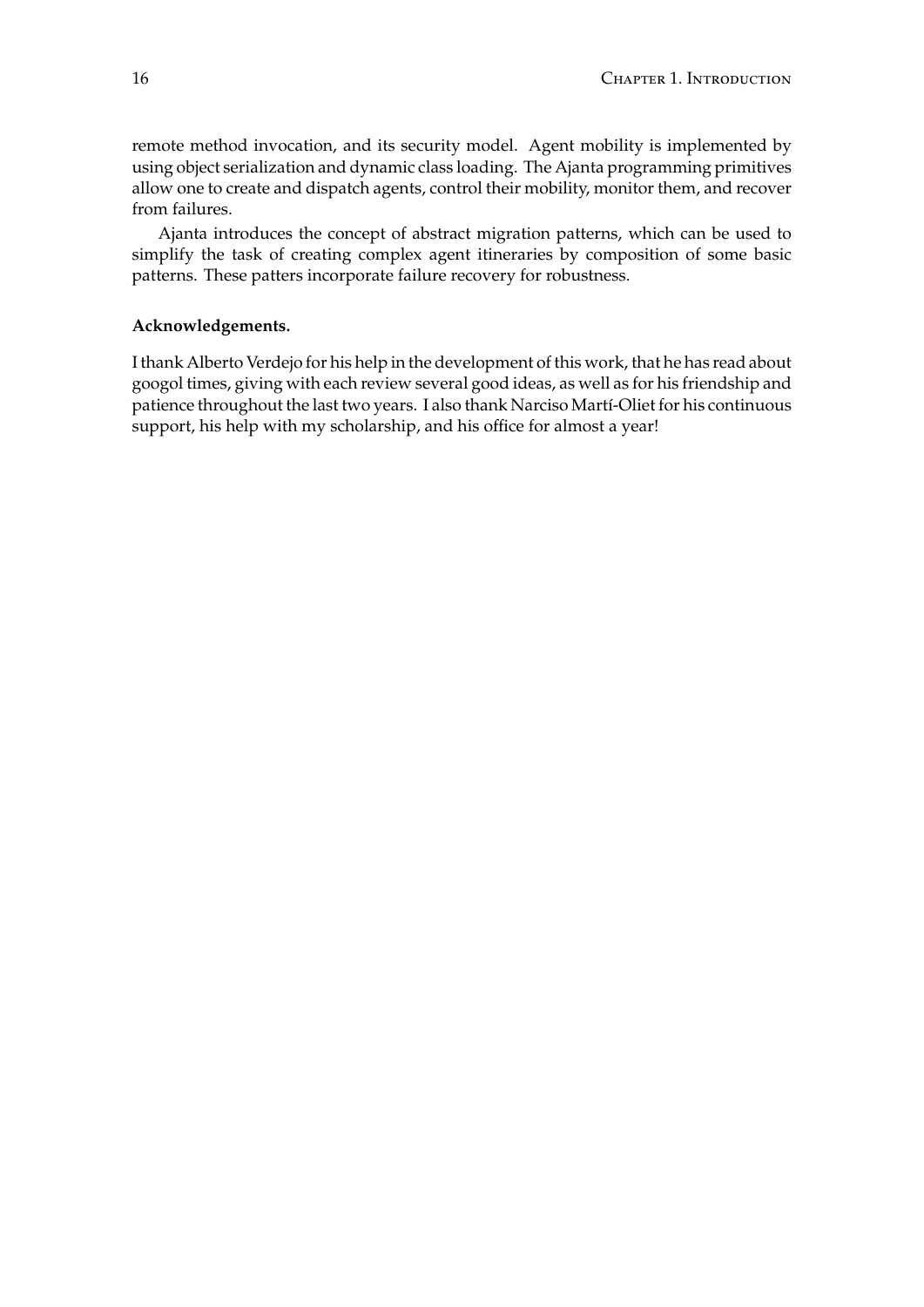# <span id="page-16-0"></span>**Chapter 2**

# **Maude**

Maude [\[18,](#page-183-10) [19\]](#page-183-1) is a language based on both equational and rewriting logic for the specification and implementation of a whole range of models and systems. It has already been used to specify and analyze distributed applications and protocols [\[27,](#page-184-9) [54\]](#page-185-10). The recently incorporated support in Maude for communication with external objects makes many other application areas (such as mobile computing and distributed agents) ripe for system development in Maude.

In this chapter, we first describe the Maude syntax for functional and system modules, and the Full Maude syntax for object-oriented modules used throughout the work. In Section [2.5](#page-22-0) we explain the Maude reflective capabilities, that allow to use Maude modules as data, which will be used in Chapters [3](#page-38-0) and [5.](#page-110-0) Parameterized modules, that will be used all over the work and specially in Chapter [4,](#page-60-0) are explained in Section [2.6.](#page-23-0) Sections [2.7](#page-26-0) and [2.8](#page-31-0) describe Maude sockets and buffered sockets, that will be used to implement all the distributed applications shown in this work. Finally, since Full Maude does not support sockets, Section [2.9](#page-35-0) illustrates how to translate the specifications shown in the work to Core Maude.

# <span id="page-16-1"></span>**2.1 Functional modules**

In Maude the state of a system is formally specified as an algebraic data type by means of an equational specification. In this kind of specifications we can define new types (by means of keyword sort(s)); subtype relations between types (subsort); operators (op) for building values of these types, giving the types of their arguments and result, and which may have attributes such as being associative (assoc) or commutative (comm), for example; and equations (eq) that identify terms built with these operators. Equations are assumed to be confluent and terminating, that is, we can use the equations to reduce a term  $t$  to a unique, canonical form  $t'$  that is equivalent to  $t$  (they represent the same value). These specifications are introduced in *functional* modules, with syntax fmod...endfm. For example, we can create a module with the definition of the natural numbers.

```
fmod NATURAL-NUMBERS is
```
This module defines two sorts: Nat, for all the natural numbers, and NzNat, for the natural numbers different from 0. We declare the set of the non-zero natural numbers as a subsort of the natural numbers.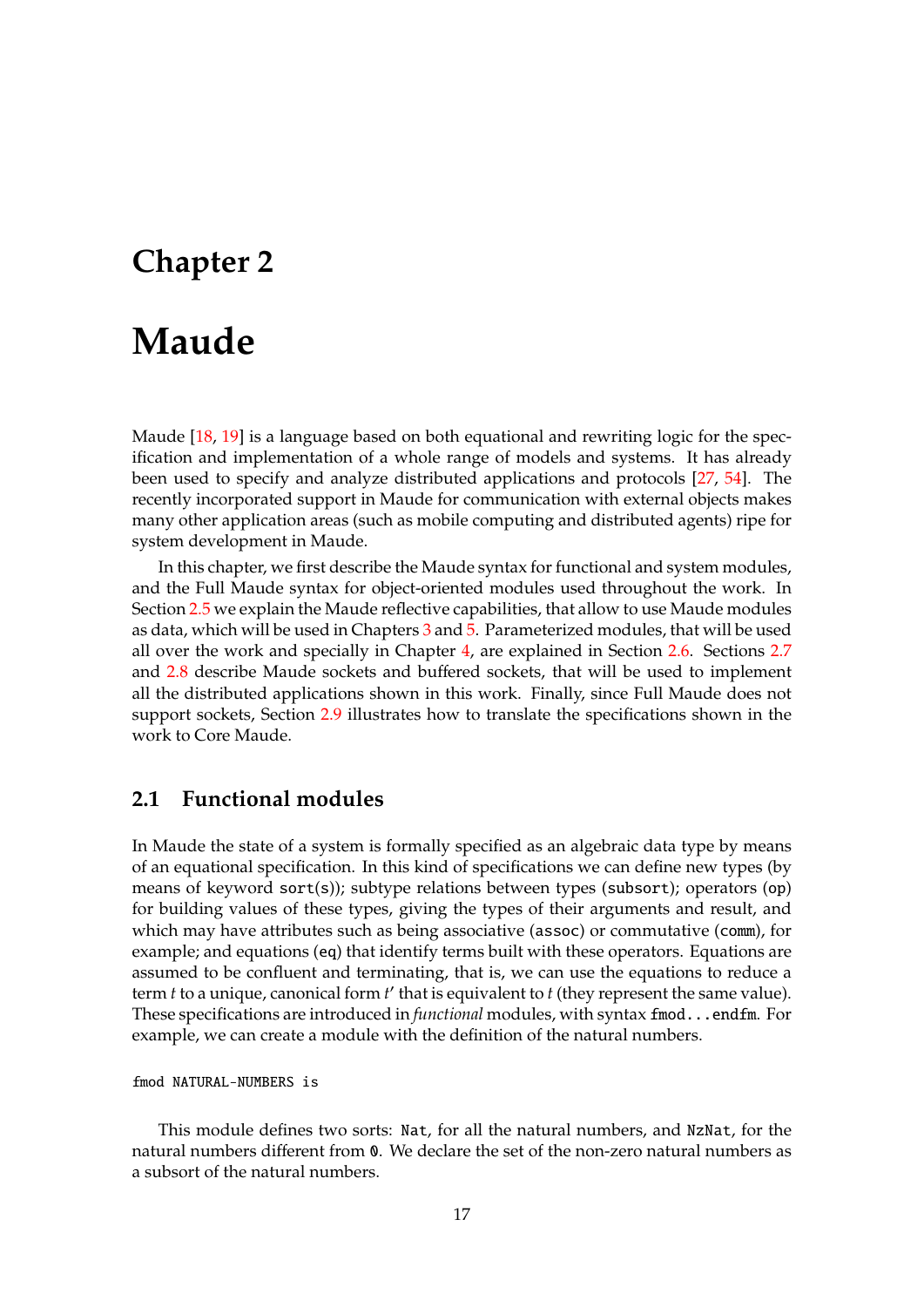```
sorts Nat NzNat .
subsort NzNat < Nat .
```
The constant  $\theta$  is a natural number.

op 0 : -> Nat .

The constructor successor (declared with notation s) receives as argument a value of sort Nat and returns a value of sort NzNat.

op s : Nat -> NzNat .

We define the addition operator with infix notation, where the underscores indicate where the arguments must be placed, being associative and commutative.

op  $-$ + $-$  : Nat Nat -> Nat [assoc comm].

Finally, the behavior of the addition function is given by means of equations. Since it has been declared commutative, the first equation can match terms with  $\theta$  in both the right and the left side of the operator.

```
vars N M : Nat .
 eq 0 + N = N.
 eq s(N) + s(M) = s(s(N + M)).
endfm
```
Maude uses a very expressive version of equational logic, namely *membership equational logic* [\[5,](#page-182-7) [50\]](#page-185-11), that (in addition to all the above) allows the statement of *membership assertions* (mb) characterizing the elements of a sort. For example, we can extend the NATURAL-NUMBERS module with the following two memberships, that specify when a natural number is even.

```
sort Even .
subsort Even < Nat .
mb 0 : Even .
mb s(s(E:Even)) : Even .
```
Membership equational logic also has a notion of (implicit) error supersorts called *kinds*, which are represented in Maude as sort names between square brackets. Using kinds, we can declare partial operations (at the level of sorts), like for example the following integer division operation on natural numbers:

op \_div\_ : Nat Nat -> [Nat] .

### <span id="page-17-0"></span>**2.2 System modules**

The *dynamic* behavior of a system is specified by rewrite rules, that can take the most general possible form in the variant of rewriting logic built on top of membership equational logic [\[7\]](#page-182-8), that is, they can be of the form

$$
t \longrightarrow t' \quad \text{if} \quad (\bigwedge_i u_i = v_i) \land (\bigwedge_j w_j : s_j) \land (\bigwedge_k p_k \longrightarrow q_k)
$$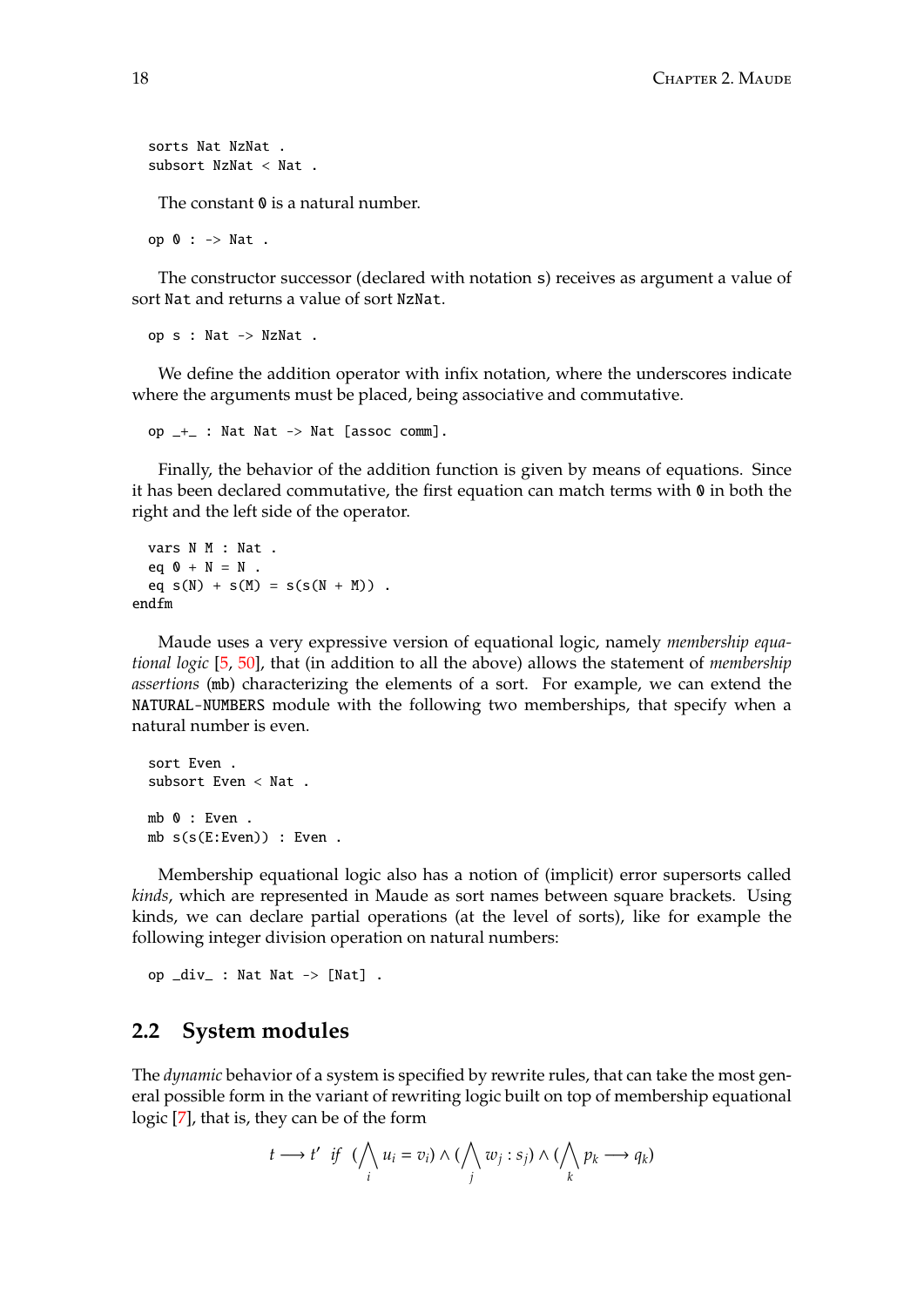with no restriction on which new variables may appear in the righthand side or in the condition. Conditions in rules are formed by an associative conjunction connective  $\wedge$ , allowing equations (both ordinary equations  $t = t'$ , and matching equations  $t := t'$ where new variables occurring in t become instantiated by matching [\[17,](#page-183-11) [19\]](#page-183-1)), memberships  $(t : s)$ , and rewrites  $(t \Rightarrow t')$  as conditions.

These rules describe the local, concurrent transitions of the system. That is, when a part of a system matches the pattern *t*, it can be transformed into the corresponding instance of the pattern *t'* if the conditions are satisfied. Rewrite rules are included in system modules, with syntax mod...endm. For example, we can define a vending machine that sells apples (denoted with the constant a) and cakes (c), and accepts dollars (\$) and quarters (q), all these constants with sort Marking.

```
mod VENDING-MACHINE is
 sort Marking .
 ops a \in \S q : -> Marking .
```
These constants stand together in an associative and commutative "soup" by means of the juxtaposition operator \_\_.

op \_\_ : Marking Marking -> Marking [assoc comm] .

This vending machine has a great limitation: it only accepts dollars. We can buy a cake for one dollar, and pay one dollar for an apple and receive one quarter as change. To partially solve this problem, the machine can change four quarters for a dollar. This behavior is modeled by the following rules:

```
rl [buy-c] : $ \Rightarrow c .
 rl [buv-a] : $ \Rightarrow a q.
 rl [change] : q q q q \Rightarrow $.
endm
```
### <span id="page-18-0"></span>**2.3 Object-oriented modules**

Regarding object-oriented specifications [\[49\]](#page-185-12), *classes* are declared with the syntax class  $C \mid a_1: S_1, \ldots, a_n: S_n$ , where *C* is the class name,  $a_i$  is an attribute identifier, and  $S_i$  is the sort of the values this attribute can have. An *object* in a given state is represented as a term  $<$  *O* : *C* | *a*<sub>1</sub> : *v*<sub>1</sub>, ..., *a*<sub>*n*</sub> : *v*<sub>*n*</sub> > where *O* is the object's name, belonging to a set Oid of object identifiers, and the *v<sup>i</sup>* 's are the current values of its attributes. *Messages* are defined by the user for each application (introduced with syntax msg). Subclass relations can also be defined, with syntax subclass. We show as example a distance education school.

```
omod SCHOOL-SYNTAX is
 pr STRING .
```
We define the class Person, with attributes name and age.

class Person | name : String, age : Nat .

In this very simple example, each student is modeled as an object of class Student, that is a subclass of Person, and adds a score attribute.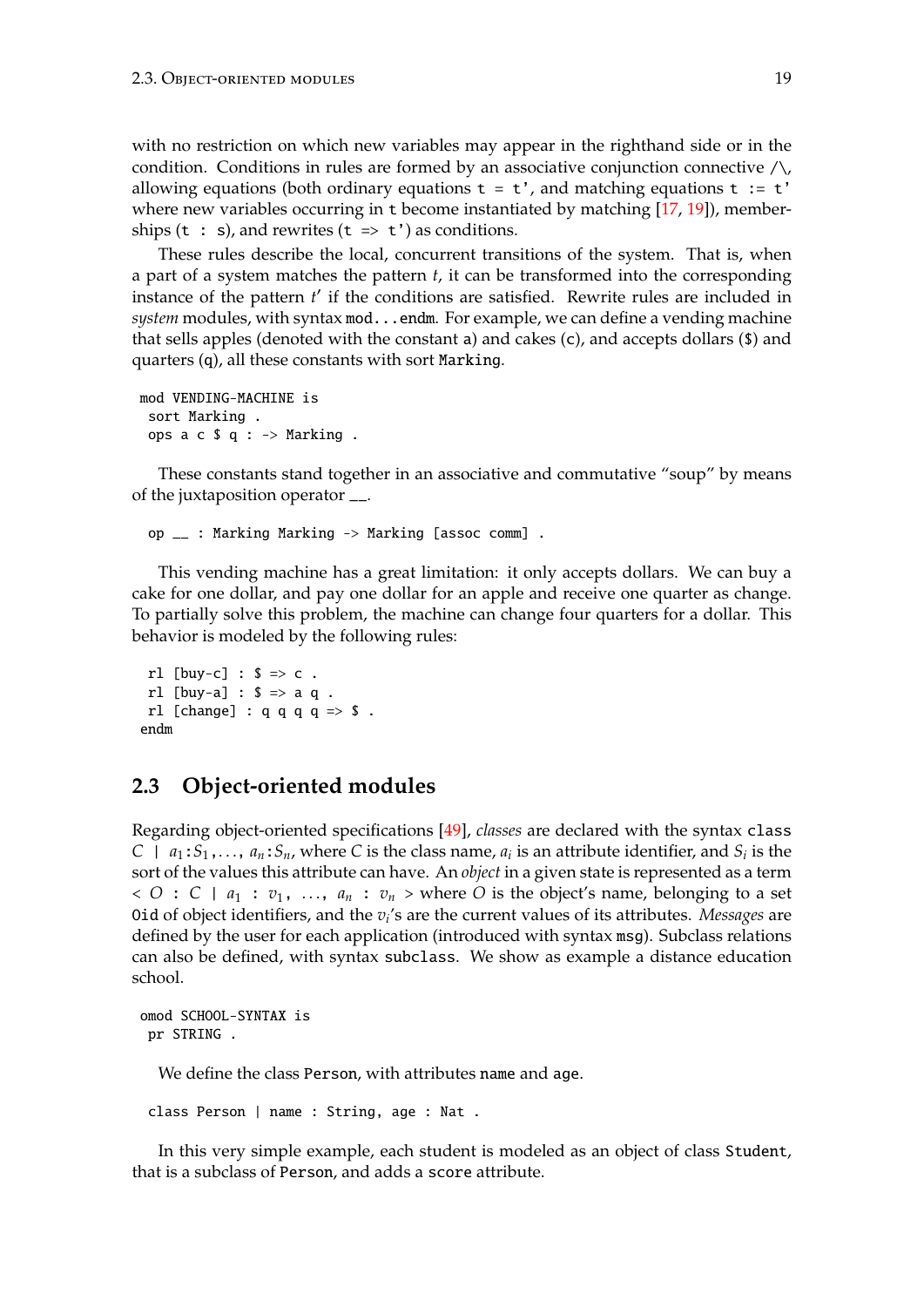class Student | score : Nat . subclass Student < Person .

Each teacher keeps a set of students (identified by their object identifier, of sort Oid) and has an state: before and after sending the exams.

```
sort OidSet .
subsort Oid < OidSet .
op mtOidSet : -> OidSet .
op __ : OidSet OidSet -> OidSet [comm assoc id: mtOidSet] .
sort State .
ops before after : -> State .
class Teacher | students : OidSet, state : State .
subclass Teacher < Person .
```
The messages interchanged between the teacher and the students are:

- the teacher sends the exam to a student;

msg to\_from\_exam : Oid Oid -> Msg .

- the student solves the exam and sends it back to the teacher; and

msg to\_from\_solution : Oid Oid -> Msg .

- the teacher sends the score to the student.

```
msg to_score_ : Oid Nat -> Msg .
endom
```
In a concurrent object-oriented system the concurrent state, which is called a *configuration*, has the structure of a multiset made up of objects and messages that evolves by concurrent rewriting (modulo the multiset structural axioms of associativity, commutativity, and identity) using rules that describe the effects of *communication events* between some objects and messages. The rewrite rules in the module specify in a declarative way the behavior associated with the messages. The general form of such rules is

$$
M_1 \dots M_n \langle O_1 : F_1 | \text{atts}_1 \rangle \dots \langle O_m : F_m | \text{atts}_m \rangle
$$
  
\n
$$
\longrightarrow \langle O_{i_1} : F'_{i_1} | \text{atts}'_{i_1} \rangle \dots \langle O_{i_k} : F'_{i_k} | \text{atts}'_{i_k} \rangle \langle Q_1 : D_1 | \text{atts}''_1 \rangle \dots \langle Q_p : D_p | \text{atts}''_p \rangle
$$
  
\n
$$
M'_1 \dots M'_q \quad \text{if } C
$$

where  $k, p, q \geq 0$ , the  $M_s$  are message expressions,  $i_1, \ldots, i_k$  are different numbers among the original  $1, \ldots, m$ , and C is a rule condition. The result of applying this rule is that the messages  $M_1, \ldots, M_n$  disappear; the state and possibly the class of the objects  $O_{i_1}, \ldots, O_{i_k}$ may change; all the other objects  $O_j$  vanish; new objects  $Q_1, \ldots, Q_p$  are created; and new messages  $M'_1, \ldots, M'_q$  are sent. An important special case are rules with a single object and at most one message on the lefthand side. These are called *asynchronous* rules. They directly model asynchronous distributed interactions. Rules involving multiple objects are called *synchronous*; they are used to model higher-level communication abstractions.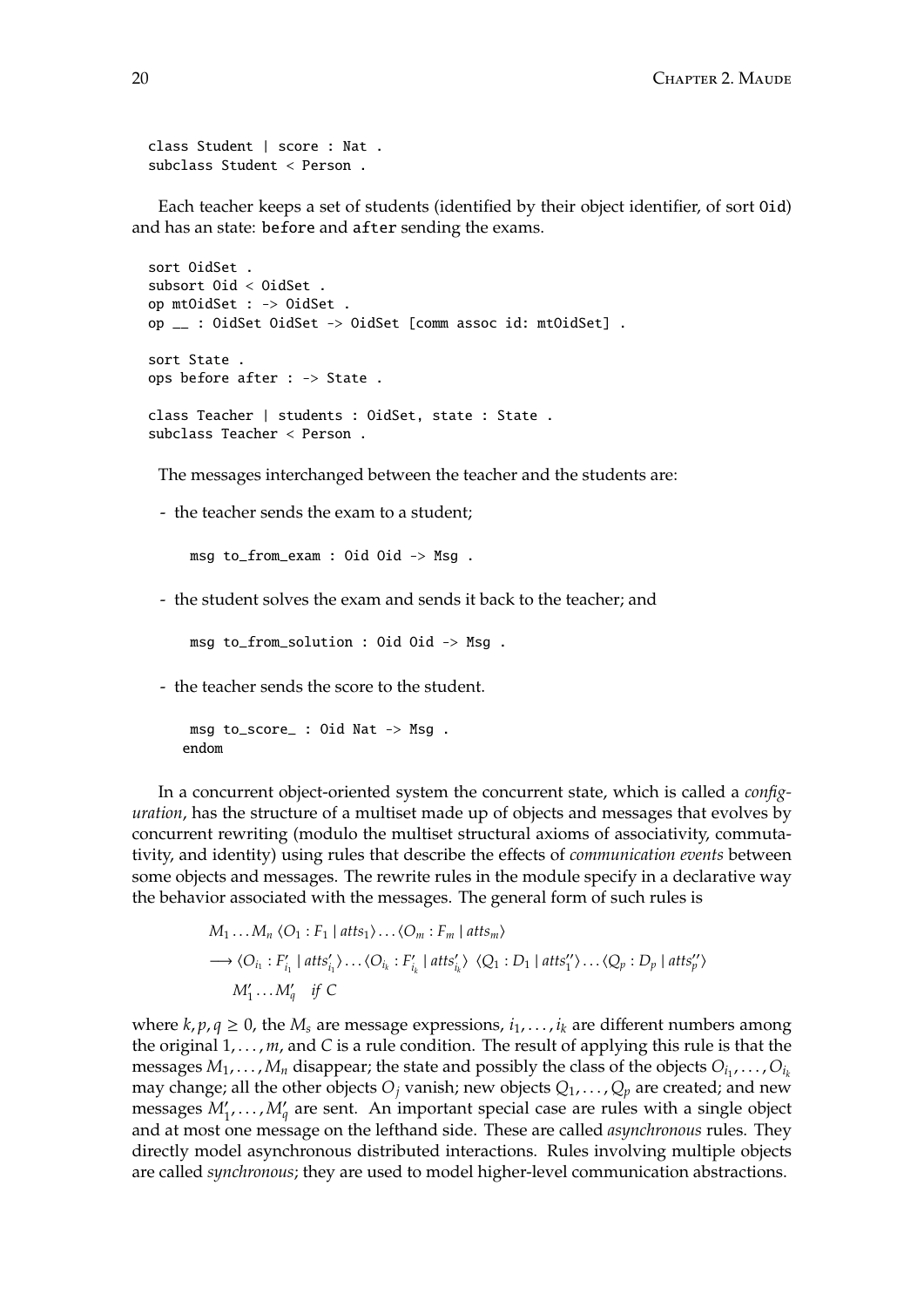By convention, the only object attributes made explicit in a rule are those relevant for that rule. In particular, the attributes mentioned only in the lefthand side of the rule are preserved unchanged, the original values of attributes mentioned only in the righthand side of the rule do not matter, and all attributes not explicitly mentioned are left unchanged. We use here the Full Maude object-oriented notation [\[19\]](#page-183-1). However, the implementation of the applications shown in this work is in Core Maude because Full Maude does not support external objects (see Section [2.7\)](#page-26-0).

We show now how the behavior of the school described above can be modeled with rules.

```
omod SCHOOL is
 pr SCHOOL-SYNTAX .
```
First, the teacher sends the exams to its students. We use an auxiliary function broadcastExam that broadcasts the message to all of them. Notice that the students attribute only appears in the lefthand side of the rule because it is not changed, while state appears in both sides because we require its value to be before in the lefthand side and then updated to after in the righthand side.

```
vars TCHR STDNT : Oid .
var OS : OidSet .
var N : Nat .
rl [exam] :
   < TCHR : Teacher | students : OS, state : before >
=> < TCHR : Teacher | state : after >
  broadcastExam(OS, TCHR) .
op broadcastExam : OidSet Oid -> Configuration .
eq broadcastExam(mtOidSet, TCHR) = none .
eq broadcastExam(STDNT OS, TCHR) = to STDNT from TCHR exam
                                   broadcastExam(OS, TCHR) .
```
When a student receives the exam, it solves it and sends the answer back to the teacher.

```
rl [solve] :
   to STDNT from TCHR exam
   < STDNT : Student | >
\Rightarrow < STDNT : Student | >
   to TCHR from STDNT solution .
```
The teacher corrects each exam when it is received, and sends the score to the student. The score is calculated non-deterministically by using one of the following rules:

```
rl [correction] :
  to TCHR from STDNT solution
   < TCHR : Teacher | >
\Rightarrow < TCHR : Teacher \vert >
   to STDNT score 0.
rl [correction] :
   to TCHR from STDNT solution
   < TCHR : Teacher | >
```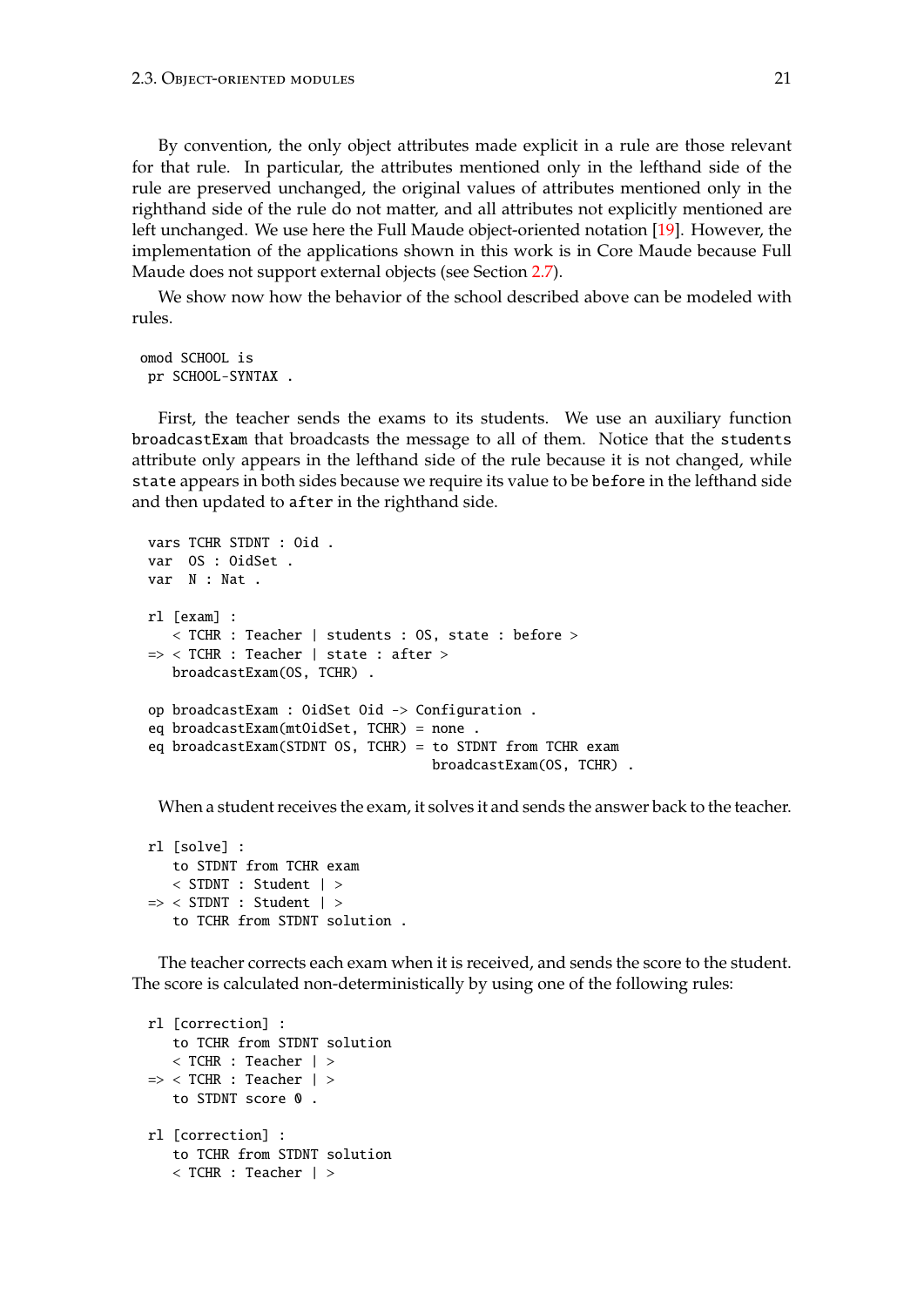```
\Rightarrow < TCHR : Teacher \vert >
   to STDNT score 5 .
rl [correction] :
   to TCHR from STDNT solution
   < TCHR : Teacher | >
\Rightarrow < TCHR : Teacher \vert >
   to STDNT score 10 .
```
Finally, when the student receives the score, it keeps it in the corresponding attribute. Notice that the score attribute only appears in the righthand side of the rule, because it previous value does not mind for the application of the rule.

```
rl [score] :
    (to STDNT score N)
    < STDNT : Student | >
\Rightarrow < STDNT : Student | score : N > .
endom
```
# <span id="page-21-0"></span>**2.4 Maude main commands**

We show here briefly the main Maude commands used in this work, for more information about Maude commands see [\[18,](#page-183-10) [19\]](#page-183-1). First, we can evaluate expressions defined by means of equations by using the reduce command (abbreviated as red). Maude will print the result, prefaced by its least sort. For example, we can evaluate the expression 3 + 7 in the predefined module NAT of natural numbers (the module can be omitted if it is the last one loaded into Maude).

```
reduce in NAT : 3 + 7.
```
Maude elicits the response

```
reduce in NAT : 3 + 7.
rewrites: 1 in 0ms cpu (0ms real) (~ rewrites/second)
result NzNat: 10
```
We can use the rewrite command (abbreviated as rew) to explore the behavior of a system module by using a leftmost, outermost rule fair strategy. The frewrite command (abbreviated as frew) rewrites a term using a depth-first position-fair strategy that makes it possible for some rules to be applied that could be starved using the rewrite strategy. For example, given the module VENDING-MACHINE from Section [2.2,](#page-17-0) we can rewrite a marking composed by two dollars with the following command:

```
rew $ $ .
```
The response given by Maude is:

```
rewrite in VENDING-MACHINE : $ $ .
rewrites: 2 in Oms cpu (Oms real) (~ rewrites/second)
result Marking: a c q
```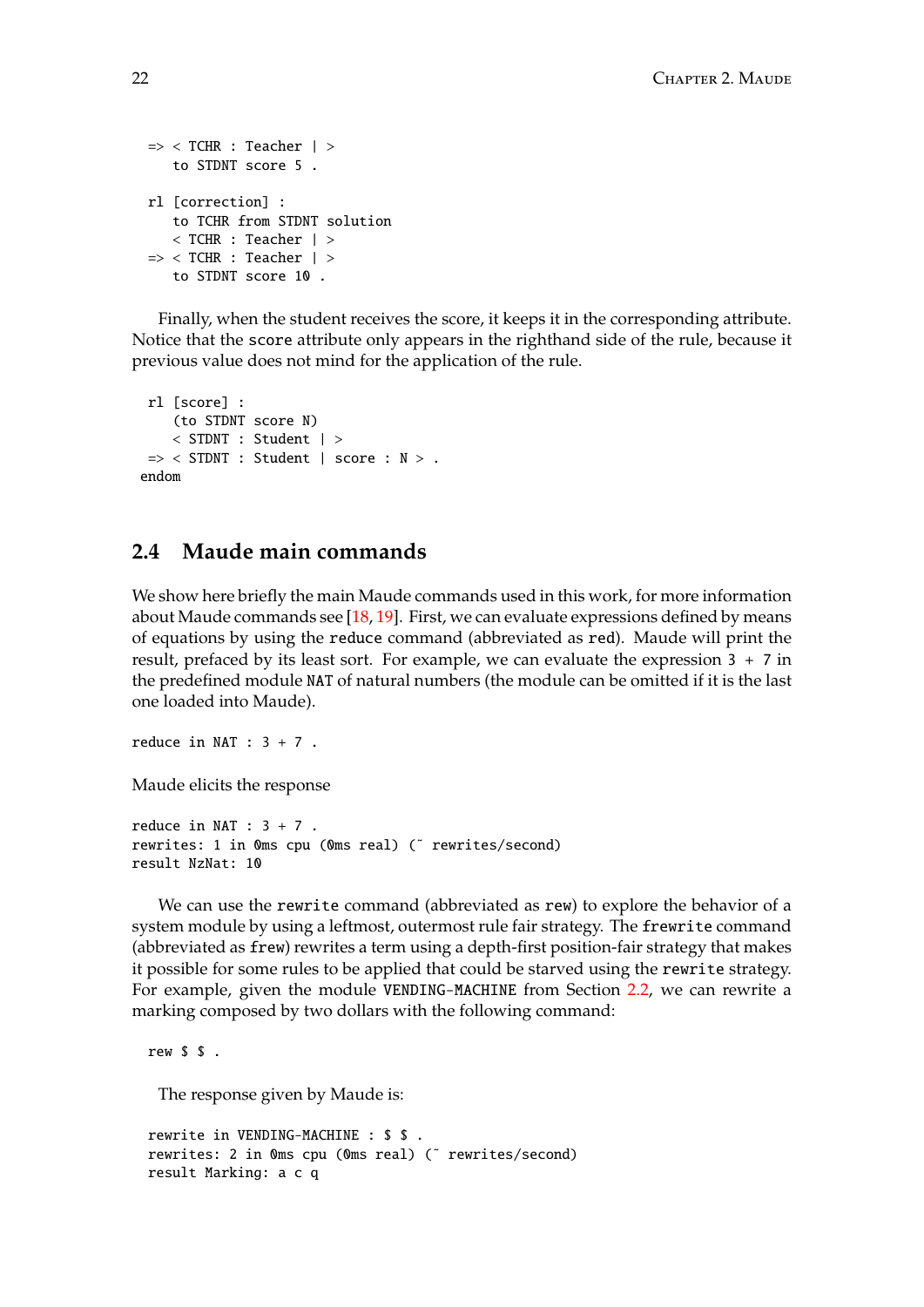While the rewrite and frewrite commands explore just one possible behavior (sequence of rewrites) of a system, the search command allows to explore (following a breadth-first strategy) the reachable state space. This command provides several options like search in 0 or more steps  $(=>*)$ , in 1 or more steps  $(=>+)$ , and search for final states  $(=\geq)$ ). For example, if we want to know if we can obtain three apples with four dollars we use the command:

search [1]  $\frac{1}{2}$  \$  $\frac{1}{2}$  \$  $\frac{1}{2}$   $\frac{1}{2}$   $\frac{1}{2}$  a a a M: Marking .

where [1] stands for the first solution, and M:Marking matches the rest of the marking. The response obtained is:

```
Solution 1 (state 9)
states: 10 rewrites: 12 in Oms cpu (2ms real) (~ rewrites/second)
M:Marking \leftarrow q q q \frac{1}{3}
```
That is, we can buy three apples and obtain one dollar and three quarters of change. The search command can also be used to check invariants, as we will see in Section [6.1.](#page-151-0)

### <span id="page-22-0"></span>**2.5 Reflection and metalevel computations**

Informally, a reflective logic is a logic in which important aspects of its metatheory can be represented at the object level in a consistent way, so that the object-level representation correctly simulates the relevant metatheoretic aspects. In other words, a reflective logic is a logic which can be faithfully interpreted in itself. Maude implementation makes sys-tematic use of the fact that rewriting logic is reflective [\[18\]](#page-183-10). We explain here the semantic principles and implementation techniques through which efficient ways of performing reflective computations are achieved in Maude through its predefined META-LEVEL module.

The META-LEVEL module uses the following modules:

- META-TERM, where sorts and kinds are metarepresented as data in specific subsorts (Sort and Kind, both subsorts of Type) of the sort Qid of quoted identifiers, and terms are metarepresented as elements of the data type Term of terms; and
- META-MODULE, where functional and system modules are metarepresented data of the sorts FModule, SModule, being the sort Module the supersort of both of them.

It has several built-in descent functions that provide useful and efficient ways of reducing metalevel computations to object-level ones, as well as several useful operations on sorts and kinds.

One of the most important functions we are going to use is upModule, that takes as arguments the metarepresentation of the name of a module and a Boolean value, and returns the metarepresentation of the module. The second argument indicates if the data imported by the module is also metarepresented. In a similar way, we can "move up" a term by using the function upTerm, that takes a term and returns the metarepresentation of its canonical form.

We can reduce the Term t in the Module M by means of the function metaReduce(M, t), that returns the metarepresentation of the canonical form of t, using the equations in M, together with the metarepresentation of its corresponding sort or kind.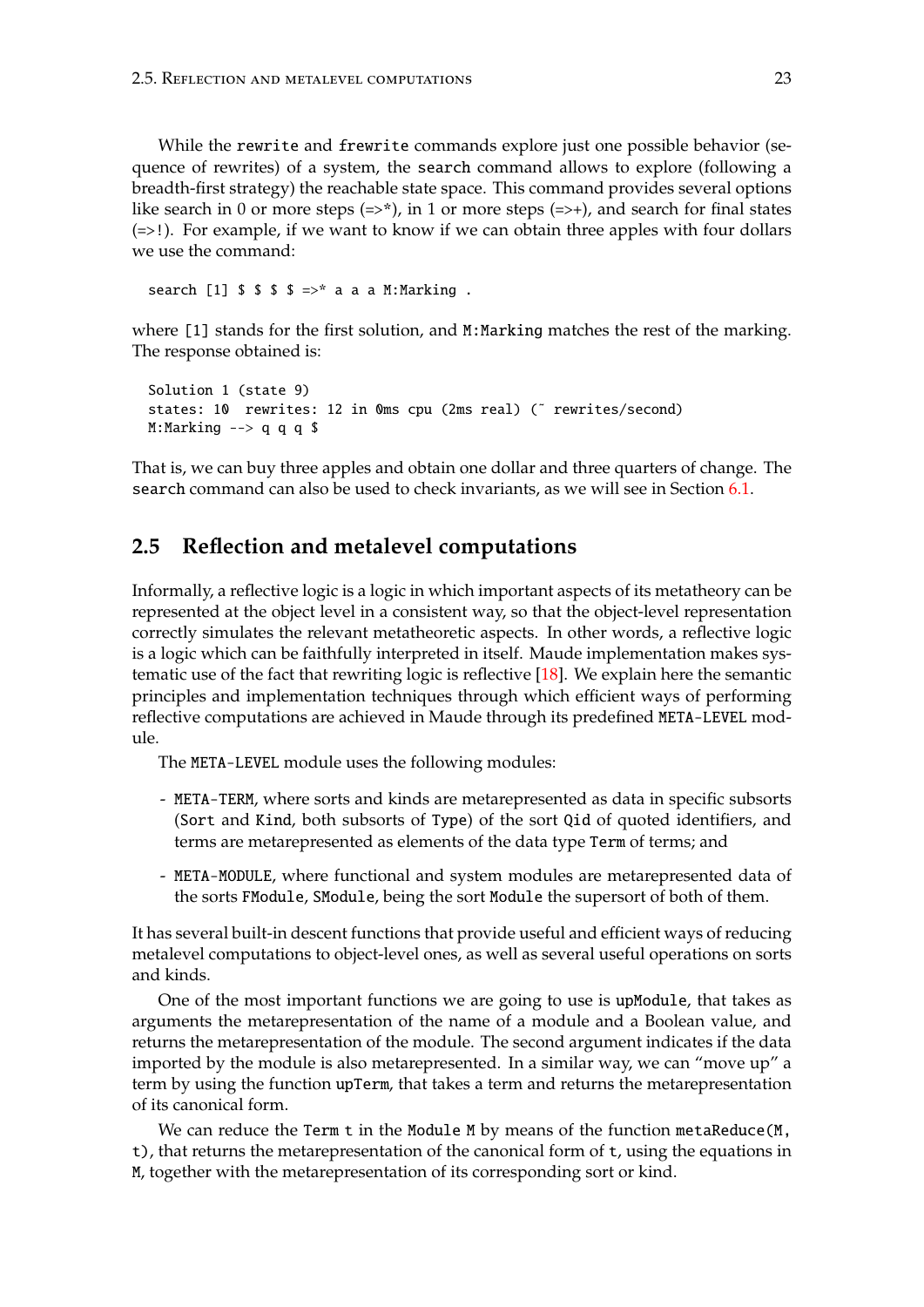```
sort ResultPair .
op \{-,-\}: Term Type -> ResultPair [ctor].
op metaReduce : Module Term ˜> ResultPair [special (...)] .
```
The (partial) operation metaRewrite takes as arguments the metarepresentation of a module M, the metarepresentation of a term t, and a value b of the sort Bound, i.e., either a natural number or the constant unbounded.

```
sort Bound .
subsort Nat < Bound .
op unbounded :-> Bound [ctor] .
op metaRewrite : Module Term Bound ˜> ResultPair [special (...)] .
```
The result of metaRewrite(M, t, b) is the metarepresentation of the term obtained from t after at most b applications of the rules in M using the rewrite strategy, together with the metarepresentation of its corresponding sort or kind.

Finally, the operation metaSearch takes as arguments the metarepresentation of a module, the metarepresentation of the starting term for search, the metarepresentation of the pattern to search for, the metarepresentation of a condition to be satisfied, the kind of search to carry on, a Bound value, and a natural number.

```
op metaSearch :
Module Term Term Condition Qid Bound Nat ~> ResultTriple? [special (...)].
```
The searching strategy used by metaSearch coincides with the object-level search command in Maude. The Qid values that are allowed as arguments are: '\* for a search involving zero or more rewrites (corresponding to  $\Rightarrow^*$  in the search command), '+ for a search consisting in one or more rewrites (=>+), and '! for a search that only matches canonical forms (=>!). The Bound argument indicates the maximum depth of the search, and the Nat argument is the solution number. To indicate a search consisting in exactly one rewrite, we set the maximum depth of the search to the number 1.

# <span id="page-23-0"></span>**2.6 Parameterized modules**

Most of the data types that we consider are generic, that is, they are constructions on top of other data types that appear as parameters in the construction. Therefore, these specifications are *parameterized*.

For example, lists can be constructed on top of any data, but sorted lists only make sense for data that have a total order; for a binary operation to be a total order, several properties have to be satisfied, which are written in the corresponding parameter theory as equations. Parameterized modules use *theories* to specify the requirements that the parameter must satisfy. A (functional) theory is also a membership equational specification but since its equations are not used for equational simplication, they need not satisfy any requirement about variables in the righthand side, confluence, or termination.

The simplest theory is the one requiring just the existence of a sort, as follows:

fth TRIV is sort Elt . endfth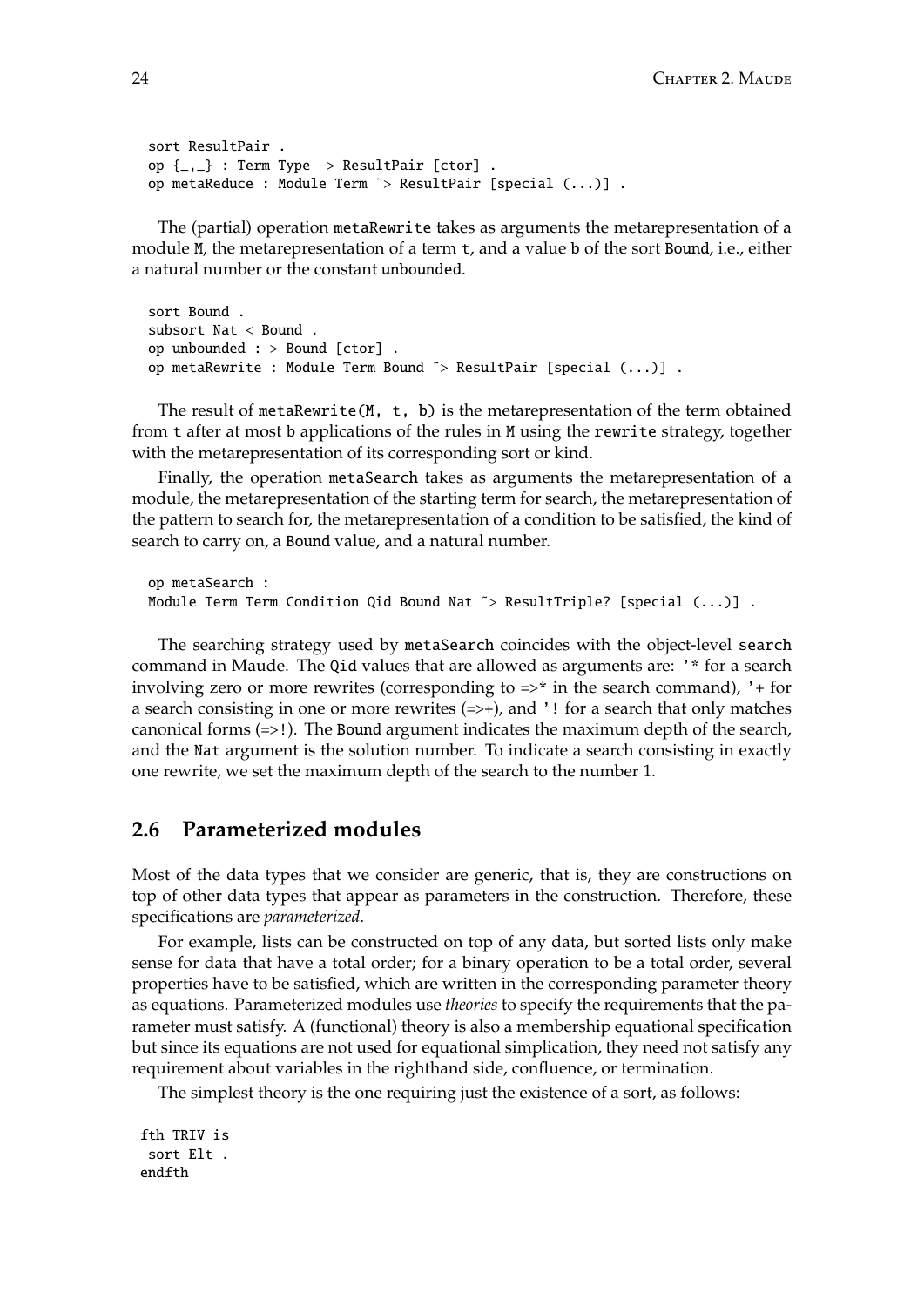This theory is used as requirement for the parameter of parameterized data types such as stacks, queues, lists, multisets, sets, and binary trees.

A more complex theory is the following, requiring a (strict) total order over elements of a given sort. Notice the *new* variable E2 in the righthand side of the first conditional equation. This makes this equation non-executable, as stated by the attribute nonexec next to the equation.

```
fth TOSET< is
 protecting BOOL .
  sort Elt .
  ops \leq \geq \geq : Elt Elt \rightarrow Bool.
  vars E1 E2 E3 : Elt .
  eq E1 < E1 = false.
  ceq E1 < E3 = true if E1 < E2 and E2 < E3 [nonexec].
  ceq E1 < E2 or E2 < E1 = true if E1 = /= E2.
  eq E1 > E2 = E2 < E1.
endfth
```
This theory imports in protecting mode the predefined module BOOL of Boolean values, meaning that the Boolean values are not disturbed in any way. In addition to the usual Boolean values and operations, the module BOOL adds equality \_==\_ and inequality  $=$  /= operations on the sort Elt.

Theories are used in a parameterized module as in the following example:

```
fmod EXAMPLE{X :: TRIV} is ... endfm
```
where  $X :$ : TRIV denotes that  $X$  is the label of the formal parameter, and that it must be instantiated with modules satisfying the requirement expressed by the theory TRIV. The way to express this instantiation is by means of *views*. A view shows how a particular module satisfies a theory, by mapping sorts and operations in the theory to sorts and operations (or, more generally, terms) in the target module, in such a way that the induced translations on equations and membership axioms are provable in the module. In general, this requires theorem proving that is not done by the system, so the user must take care of it. However, in many simple cases the proof of obligations associated to views is completely obvious, as for example in the following view from the theory TRIV to the predefined module NAT of natural numbers, where, since TRIV has no equations, no proof obligations are generated.

```
view Nat from TRIV to NAT is
  sort Elt to Nat .
endv
```
Then, the module expression EXAMPLE{Nat} denotes the instantiation of the parameterized module EXAMPLE{X :: TRIV} by means of the above view Nat.

#### <span id="page-24-0"></span>**2.6.1 Predefined parameterized modules**

We show here the predefined parameterized modules that will be used in the following chapters. The LIST{X :: TRIV} module constructs *lists* over a given sort of elements (provided by the theory TRIV). The constructors used are nil for the empty list and \_\_ for list concatenation, which is associative and has nil as its identity. The sorts provided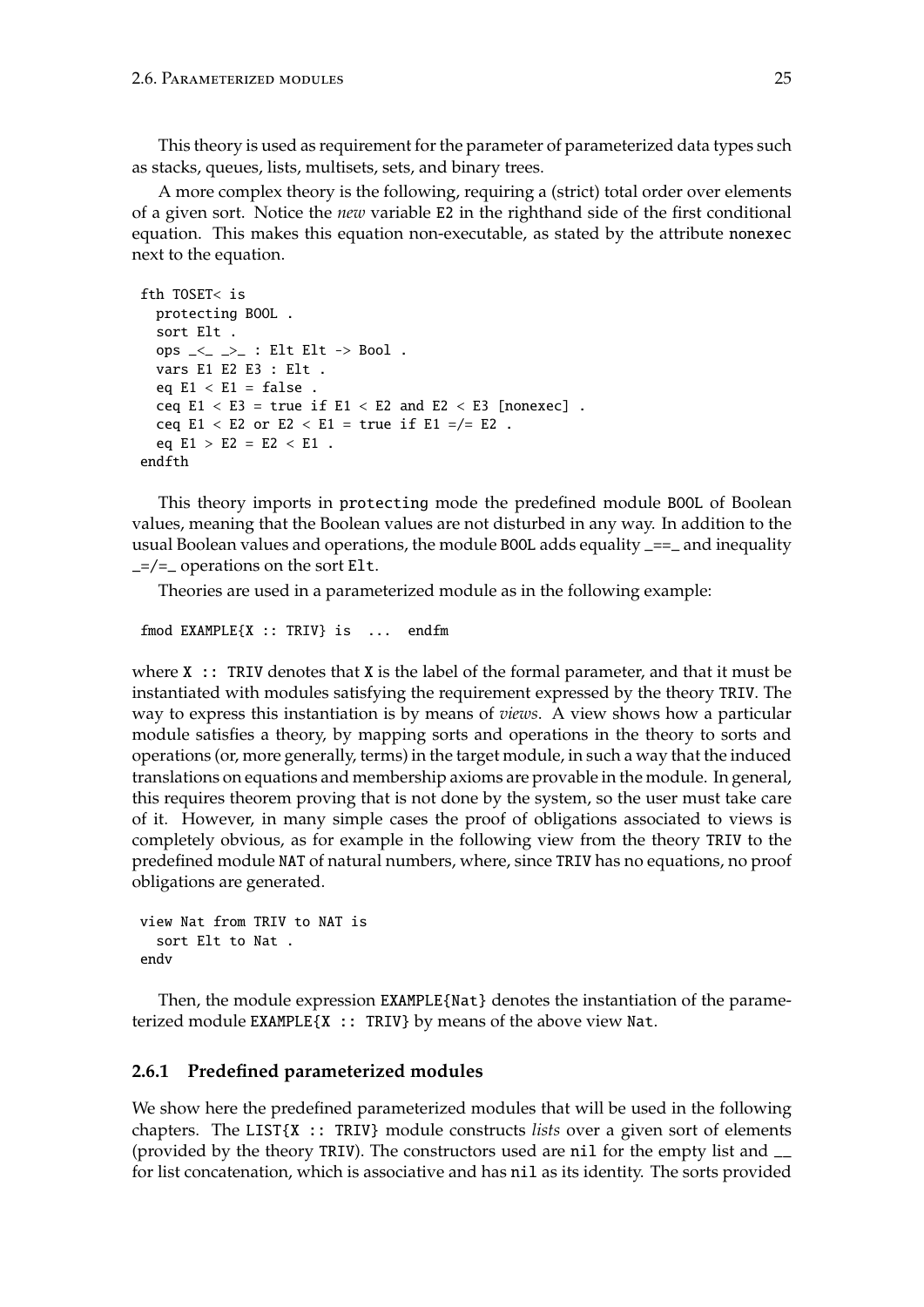by this module are List{X} for general lists and NeList{X} for non-empty lists, where X is the sort of elements received as parameter. It also provides several functions over lists such as size, occurs, and append.

```
fmod LIST{X :: TRIV} is
protecting NAT .
sorts NeList{X} List{X} .
subsort X$Elt < Nelist{X} < List{X}.
op nil : \rightarrow List\{X\} [ctor].
op \bot : List{X} List{X} -> List{X} [ctor assoc id: nil prec 25].
op \bot : NeList{X} List{X} -> NeList{X} [ctor ditto].
op \bot : List{X} NeList{X} -> NeList{X} [ctor ditto].
  ...
endfm
```
We can create for example lists of natural numbers by importing in a module the parameterized LIST module instantiated with the view Nat.

```
fmod NAT-LIST is
 pr LIST{Nat} .
endfm
```
A very similar parameterized module is  $SET{X}$  :: TRIV}. This module constructs *sets* over the sort received in its parameter, with constructors empty for the empty set and \_,\_ for the union, which is associative and commutative and has empty as identity, while the idempotence property is fulfilled by means of an equation.

```
fmod SET{X :: TRIV} is
protecting EXT-BOOL .
protecting NAT .
sorts NeSet{X} Set{X} .
subsort X$Elt < N\\eSet{X} < Set{X}.
op empty : \rightarrow Set\{X\} [ctor].
 op _{-1} : Set\{X\} Set\{X\} -> Set\{X\} [ctor assoc comm id: empty prec 121].
op _{-1} : NeSet{X} Set{X} -> NeSet{X} [ctor ditto].
eq N, N = N. *** Idempotence
 ...
endfm
```
*Partial functions* are defined in the module MAP{X :: TRIV, Y :: TRIV}, where X defines the sort of the keys while Y defines the sort of the values. Maps are constructed with the associative and commutative operator  $\overline{\phantom{a}}$ , and the constant empty. The constructor for each Entry (subsort of Map) is  $\angle$  | -> $\angle$ . When a map is consulted about a key that does not appear in the map, it returns the special value undefined, a constant defined at kind level [Y\$Elt].

```
fmod MAP{X :: TRIV, Y :: TRIV} is
 protecting BOOL .
```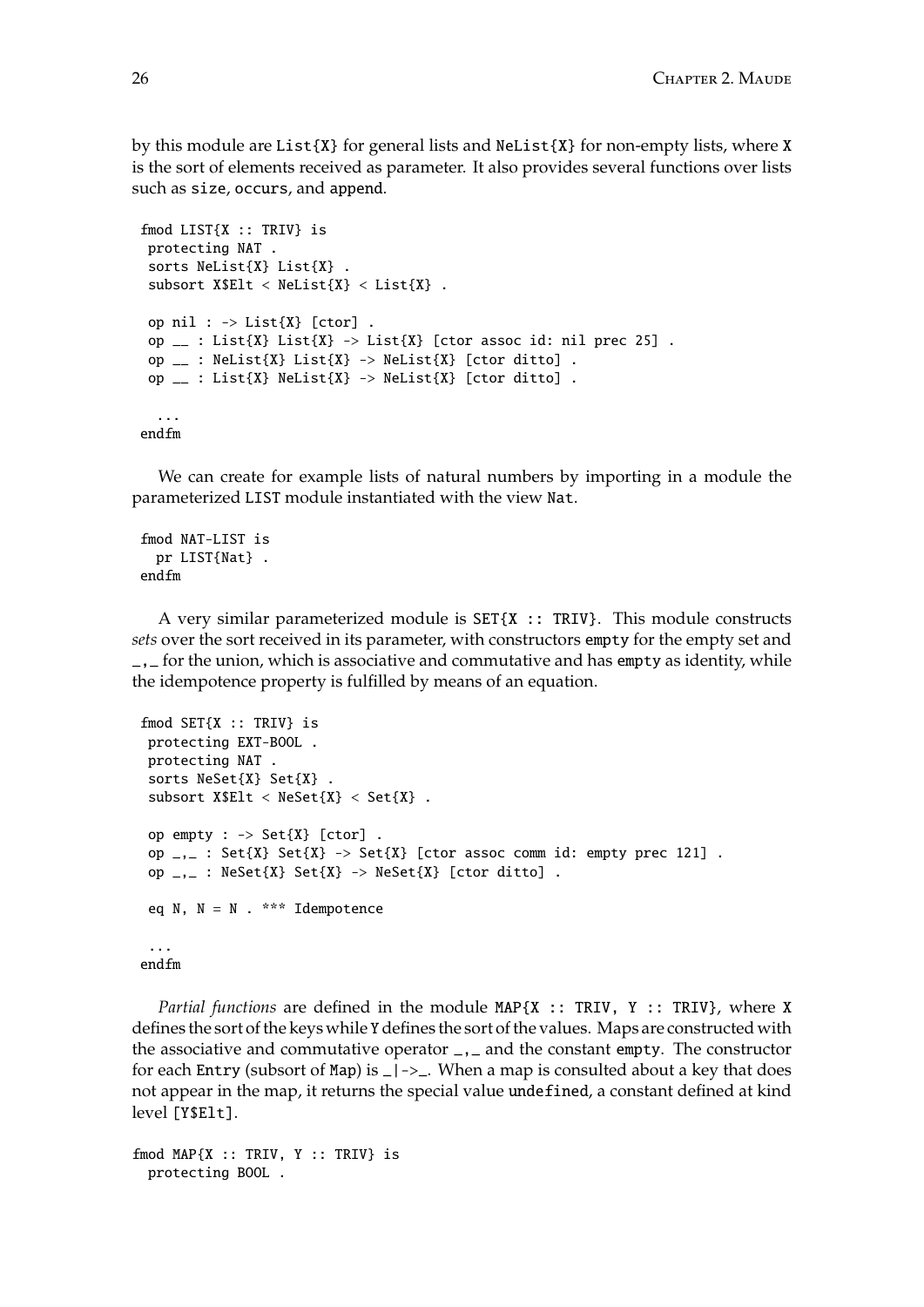```
sorts Entry{X,Y} Map{X,Y}.
subsort Entry{X,Y} < Map{X,Y}.
op \angle|->_ : X$Elt Y$Elt -> Entry{X,Y} [ctor].
op empty : \rightarrow Map{X,Y} [ctor].
op _{-, -} : Map{X,Y} Map{X,Y} -> Map{X,Y} [ctor assoc comm id: empty prec 121].
op undefined : -> [Y$Elt] [ctor] .
```
Maps offer the functions insert, to update the map, and  $[\_$ , to look up for the value associated to the given key.

```
var D : X$Elt .
  vars R R' : Y$Elt .
  var M : Map{X,Y} .
  op insert : X$Elt Y$Elt Map{X,Y} -> Map{X,Y} .
  eq insert(D, R, (M, D \mid-> R')) =if $hasMapping(M, D) then insert(D, R, M)
     else (M, D \mid-> R)fi .
  eq insert(D, R, M) = (M, D \mid \rightarrow R) [owise].
  op [-] : Map{X,Y} X$Elt -> [Y$Elt] [prec 23].
  eq (M, D \mid-> R)[D] =if $hasMapping(M, D) then undefined
     else R
     fi .
  eq M[D] = undefined [owise] .
  op $hasMapping : Map{X,Y} X$Elt -> Bool .
  eq \text{ShasMapping}((M, D \mid > R), D) = \text{true}.
  eq $hasMapping(M, D) = false [owise] .
endfm
```
For example, a map from natural numbers to integers is defined as follows:

```
fmod EXAMPLE is
pr MAP{Nat, Int} .
endfm
```
where Int is a view, from TRIV to the predefined module of integer numbers INT, mapping the sort Elt to the sort Int.

### <span id="page-26-0"></span>**2.7 Sockets provided by Maude**

Since version 2.2, Maude supports communication with external objects by means of TCP sockets, which allows the implementation of real distributed applications. Currently only IPv4 TCP sockets are supported; however, other protocol families and socket types may be added in the future. This section explains Maude's support for rewriting with external objects and an implementation of sockets as the first such external objects. Most of the material in this section has been extracted from [\[19\]](#page-183-1).

Configurations that want to communicate with external objects must contain at least one *portal*, where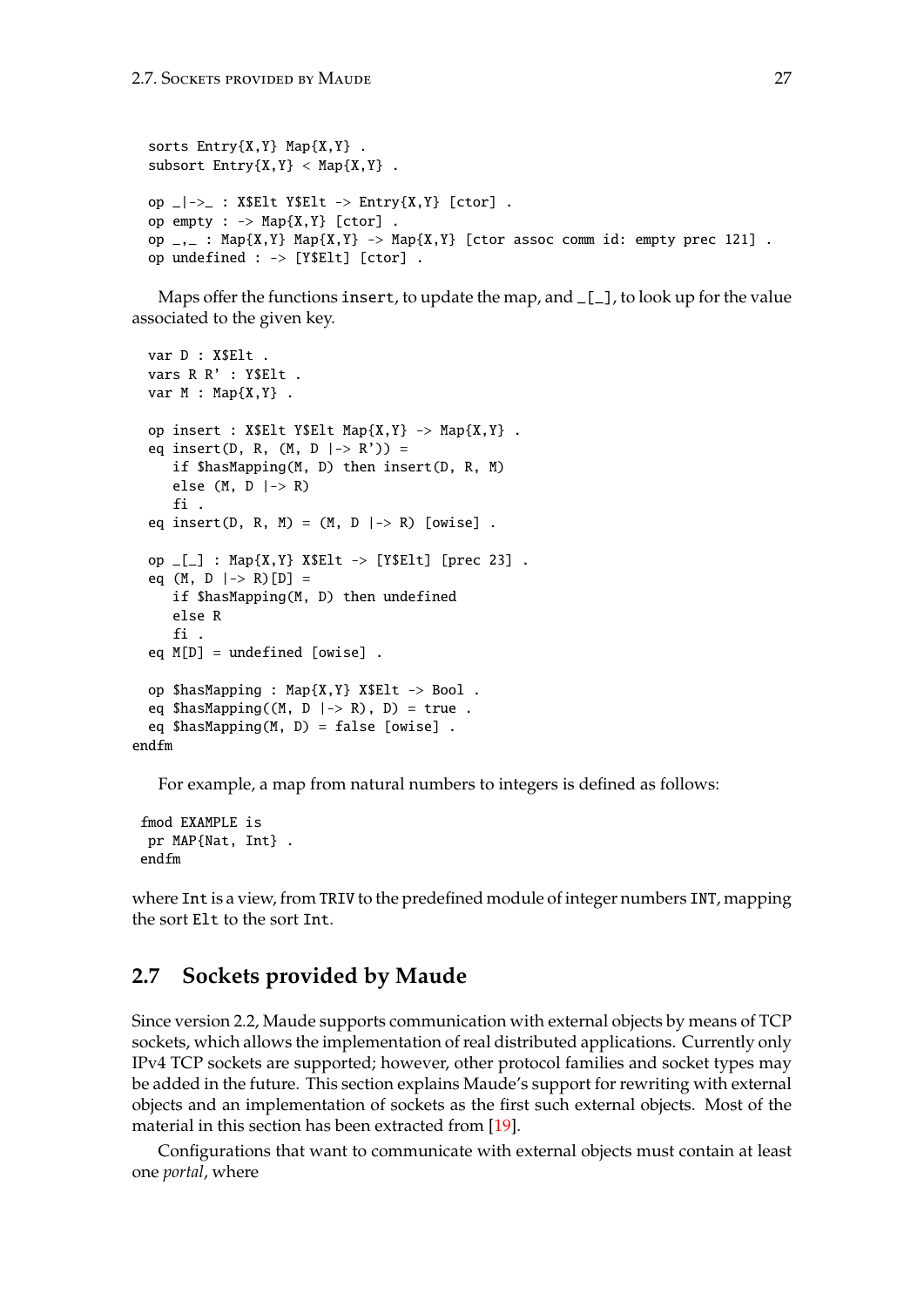```
sort Portal .
subsort Portal < Configuration .
op \langle \rangle : \rightarrow Portal [ctor].
```
is part of the predefined module CONFIGURATION in the file prelude.maude. Rewriting with external objects is started by the external rewrite command erewrite (abbreviated as erew), which behaves as frewrite (see Section [2.4\)](#page-21-0) and allows messages to be exchanged with external objects that do not reside in the configuration. The expected behavior of these (external objects) sockets is formally defined by means of rewrite rules in Section [6.2.](#page-154-0)

Note that, even if there are no more possible rewrites, erewrite may not terminate; if there are requests made to external objects that have not yet been fulfilled because of waiting for external events from the operating system, the Maude interpreter will suspend until at least one of those events occurs, at which time rewriting will resume. Due to this fact, it is recommended to execute these applications with the trace on. In this way, we can see what is happening in each Maude process. When the execution of a concrete example seems to be finished, because we do not see evolution in any of the involved processes, we can finish it by typing ˆC.

The first example of external objects is *sockets*, which are declared in the SOCKET module, included in the file socket.maude which is part of the Maude distribution. The external object named by the socketManager constant is a factory for socket objects. Almost everything in the socket implementation is done in a nonblocking way; so, for example, if you try to open a connection to some webserver and that webserver takes 5 minutes to respond, other rewriting and transactions may happen in the meanwhile as part of the same command erewrite. The one exception is DNS resolution, which is done as part of the createClientTcpSocket message handling and which cannot be nonblocking without special tricks.

### <span id="page-27-0"></span>**2.7.1 Client sockets**

To create a client socket, you send socketManager a message

```
createClientTcpSocket(socketManager, ME, ADDRESS, PORT)
```
where ME is the name of the object the reply should be sent to, ADDRESS is the name of the server you want to connect to (say "www.google.com"), and PORT is the port you want to connect to (say 80 for HTTP connections). You may also specify the name of the server as an IPv4 dotted address or as "localhost" for the same machine where the Maude system is running on.

The reply will be either

createdSocket(ME, socketManager, NEW-SOCKET-NAME)

or

socketError(ME, socketManager, REASON)

where NEW-SOCKET-NAME is the name of the newly created socket (an object identifier of sort Oid) and REASON is the operating system's terse explanation of what went wrong.

You can then send data to the server with a message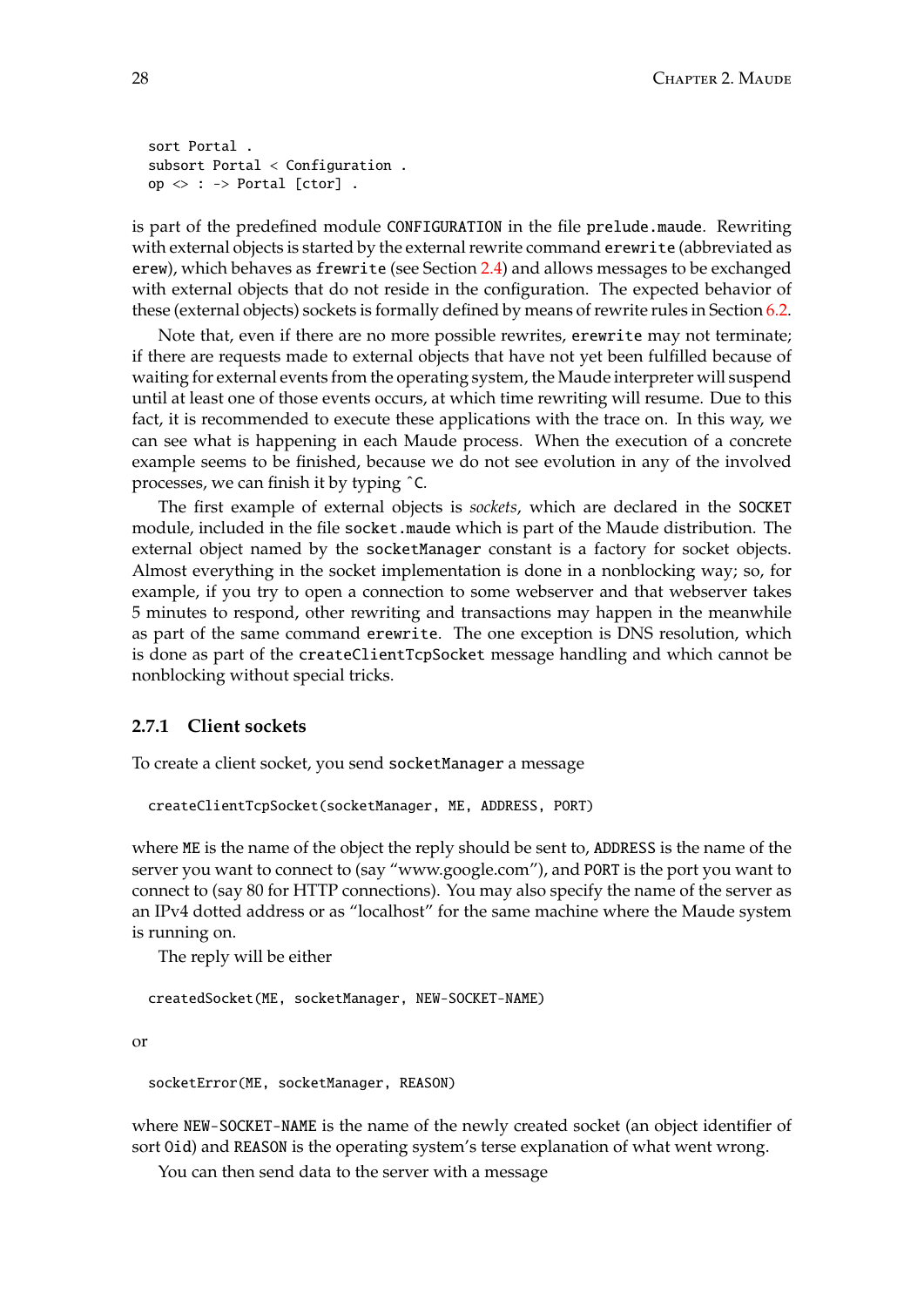```
send(SOCKET-NAME, ME, DATA)
```
which elicits either

sent(ME, SOCKET-NAME)

or

closedSocket(ME, SOCKET-NAME, REASON)

Notice that all errors on a client socket are handled by closing the socket. Similarly, you can receive data from the server with a message

receive(SOCKET-NAME, ME)

which elicits either

received(ME, SOCKET-NAME, DATA)

or

```
closedSocket(ME, SOCKET-NAME, REASON)
```
When you are done with the socket, you can close it with a message

closeSocket(SOCKET-NAME, ME)

with reply

```
closedSocket(ME, SOCKET-NAME, "")
```
Once a socket has been closed, its name may be reused, so sending messages to a closed socket can cause confusion and should be avoided.

Notice that TCP does not preserve message boundaries, so sending "one" and "two" might be received as "on" and "etwo". Delimiting message boundaries is the responsibility of the next higher-level protocol, such as HTTP. We will present an implementation of buffered sockets in Section [2.8](#page-31-0) which solves this problem.

In [\[19\]](#page-183-1) an implementation using sockets of a HTTP/1.0 client that requests one web page to a HTTP server is shown.

### <span id="page-28-0"></span>**2.7.2 Server sockets**

To have communication between two Maude interpreter instances, one of them must take the server role and offer a service on a given port; generally ports below 1024 are protected. You cannot in general assume that a given port is available for use. To create a server socket, you send socketManager a message

createServerTcpSocket(socketManager, ME, PORT, BACKLOG)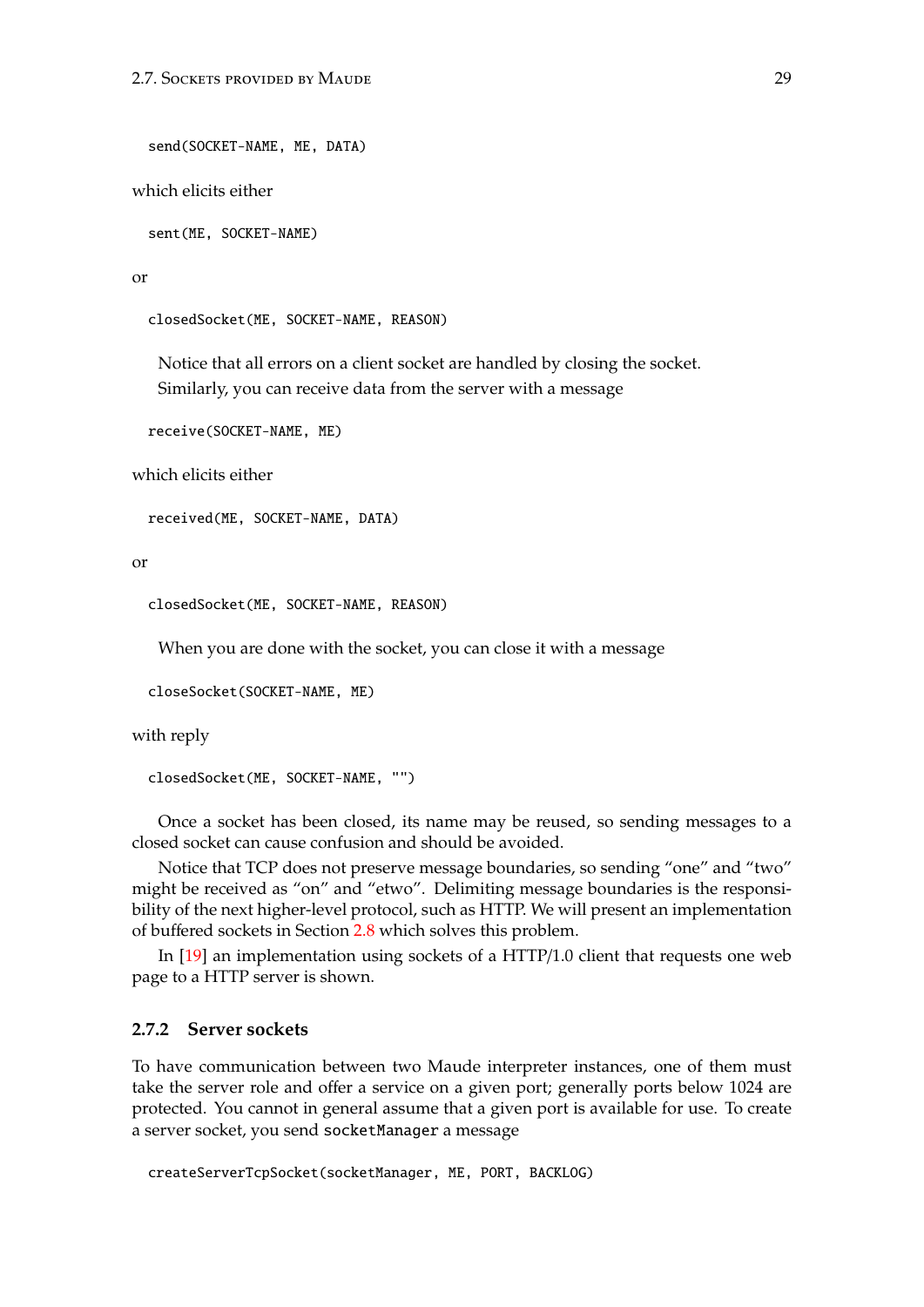where PORT is the port number and BACKLOG is the number of queue requests for connection that you will allow (5 seems to be a good choice). The response is either

createdSocket(ME, socketManager, SERVER-SOCKET-NAME)

or

socketError(ME, socketManager, REASON)

Here SERVER-SOCKET-NAME refers to a server socket. The only thing you can do with a server socket (other than close it) is to accept clients, by means of the following message:

acceptClient(SERVER-SOCKET-NAME, ME)

which elicits either

acceptedClient(ME, SERVER-SOCKET-NAME, ADDRESS, NEW-SOCKET-NAME)

or

socketError(ME, socketManager, REASON)

Here ADDRESS is the originating address of the client and NEW-SOCKET-NAME is the name of the socket you use to communicate with that client. This new socket behaves just like a client socket for sending and receiving. Note that an error in accepting a client does not close the server socket. You can always reuse the server socket to accept new clients until you explicitly close it.

#### <span id="page-29-0"></span>**2.7.3 Factorial server example**

The following modules illustrate a very naive two-way communication between two Maude interpreter instances.<sup>[1](#page-29-1)</sup> The issues of port availability and message boundaries are deliberately ignored for the sake of illustration (and thus if you are unlucky this example could fail).

The first module describes the behavior of the server.

```
omod FACTORIAL-SERVER is
 inc SOCKET .
pr CONVERSION .
op _! : Nat -> NzNat .
 eq 0! = 1.
 eq (s N) ! = (s N) * (N!).
 class Server | .
op aServer : -> Oid .
```
<span id="page-29-1"></span><sup>&</sup>lt;sup>1</sup>In this section and the following ones we use the (more convenient) *object-oriented* notation provided by Full Maude [\[19,](#page-183-1) Chapter 14]. However, since Full Maude does not support external objects yet, this notation has to be translated (in a straightforward way) to Core Maude *object-based* notation in system modules. The transformation process will be explained in Section [2.9.](#page-35-0)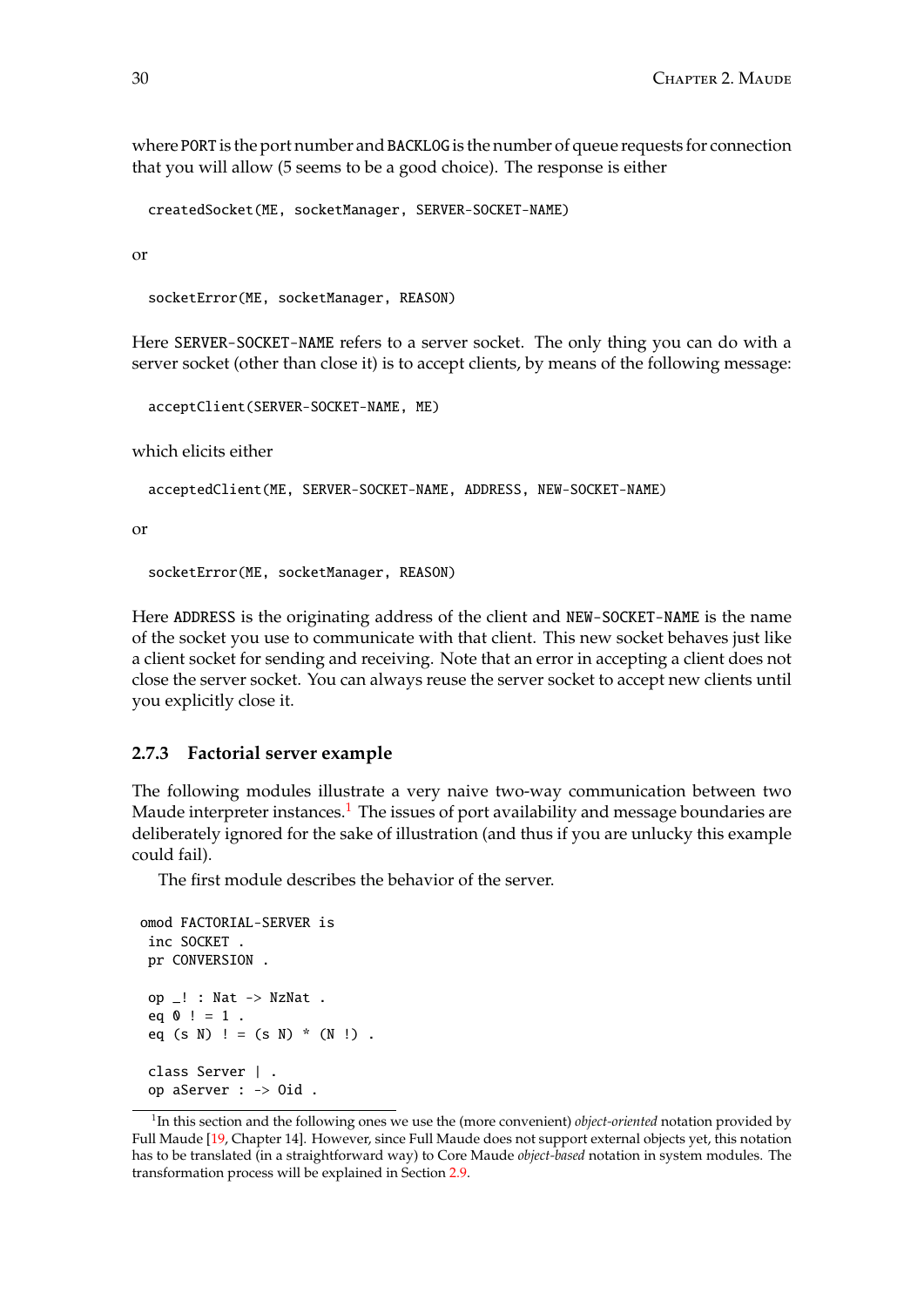Using the following rules, the server waits for clients. If one client is accepted, the server waits for messages from it. When the message arrives, the server converts the received data to a natural number, computes its factorial, converts it into a string, and finally sends this string to the client. Once the message is sent, the server closes the socket with the client.

```
vars SERVER SOCKET-MANAGER SOCKET NEW-SOCKET LISTENER : Oid .
var N : Nat .
var REASON IP NUMBER : String .
rl [createdSocket] :
   createdSocket(SERVER, SOCKET-MANAGER, LISTENER)
   < SERVER : Server | >
=> < SERVER : Server | >
   acceptClient(LISTENER, SERVER) .
rl [acceptedClient] :
   acceptedClient(SERVER, LISTENER, IP, NEW-SOCKET)
   < SERVER : Server | >
 => < SERVER : Server | > receive(NEW-SOCKET, SERVER)
   acceptClient(LISTENER, SERVER) .
rl [received] :
   received(SERVER, SOCKET, NUMBER)
   < SERVER : Server | >
=> < SERVER : Server | >
   send(SOCKET, SERVER, string(rat(NUMBER, 10)!, 10)) .
rl [sent] :
   sent(SERVER, SOCKET)
   < SERVER : Server | >
=> < SERVER : Server | >
   closeSocket(SOCKET, SERVER) .
rl [closedSocket] :
   closedSocket(SERVER, SOCKET, REASON)
   < SERVER : Server | >
\Rightarrow < SERVER : Server \vert > .
endom
```
The Maude command that initializes the server is as follows, where the configuration includes the portal <>.

```
Maude> erew <> < aServer : Server | none >
            createServerTcpSocket(socketManager, aServer, 8811, 5) .
```
The second module describes the behavior of the clients.

```
omod FACTORIAL-CLIENT is
inc SOCKET .
class Client | .
op aClient : -> Oid .
```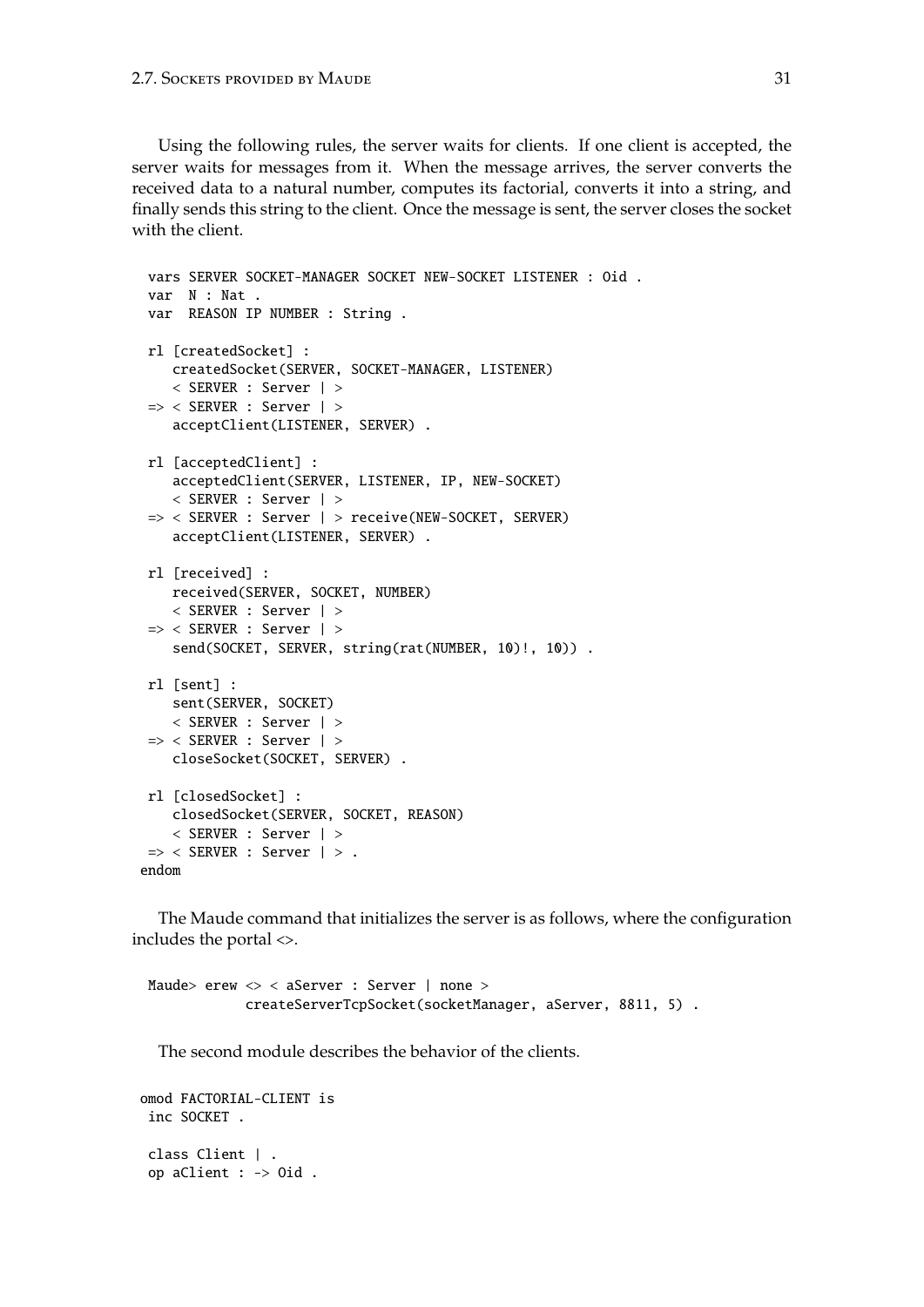Using the following rules, the client connects to the server (clients must be created after the server), sends a message representing a number,<sup>[2](#page-31-1)</sup> and then waits for the response. When the response arrives, there are no blocking messages and rewriting ends.

```
vars CLIENT SOCKET-MANAGER NEW-SOCKET SOCKET : Oid .
var N : Nat .
rl [createdSocket] :
    createdSocket(CLIENT, SOCKET-MANAGER, NEW-SOCKET)
    < CLIENT : Client | >
 \Rightarrow < CLIENT : Client | >
    send(NEW-SOCKET, CLIENT, "6") .
rl [sent] :
    sent(CLIENT, SOCKET)
    < CLIENT : Client | >
\Rightarrow < CLIENT : Client | >
    receive(SOCKET, CLIENT) .
endom
```
The initial configuration for the client will be as follows, again with portal <>.

```
Maude> erew <> < aClient : Client | none >
            createClientTcpSocket(socketManager, aClient, "127.0.0.1", 8811) .
```
# <span id="page-31-0"></span>**2.8 Bu**ff**ered sockets**

As we said before, TCP does not preserve message boundaries; to guarantee it we have implemented a filter class BufferedSocket, defined in the module BUFFERED-SOCKET.

When a buffered socket is created, in addition to the socket object through which the information will be sent, a BufferedSocket object is also created on each side of the socket (one in each one of the configurations between which the communication is established). All messages sent through a buffered socket are manipulated before they are sent through the socket underneath. When a message is sent through a buffered socket, a mark is placed at the end of it; the BufferedSocket object at the other side of the socket stores all messages received on a buffer, in such a way that when a message is requested the marks placed indicate which part of the information received must be given as the next message.

An object of class BufferedSocket has two attributes: read, of sort String, which stores the concatenation of the strings already received but not handled yet, and complete, that keeps information relative to the fact that a complete message (with the mark) has already arrived.

```
omod BUFFERED-SOCKET is
 inc SOCKET .
class BufferedSocket | read : String, complete : FindResult .
```
The identifiers of the BufferedSocket objects are marked with a b operator, i.e., the buffers associated with a socket SOCKET have identifier b(SOCKET). Note that there is a

<span id="page-31-1"></span> $^2$ In this quite simple example, it is always the number 6 already represented as the string "6".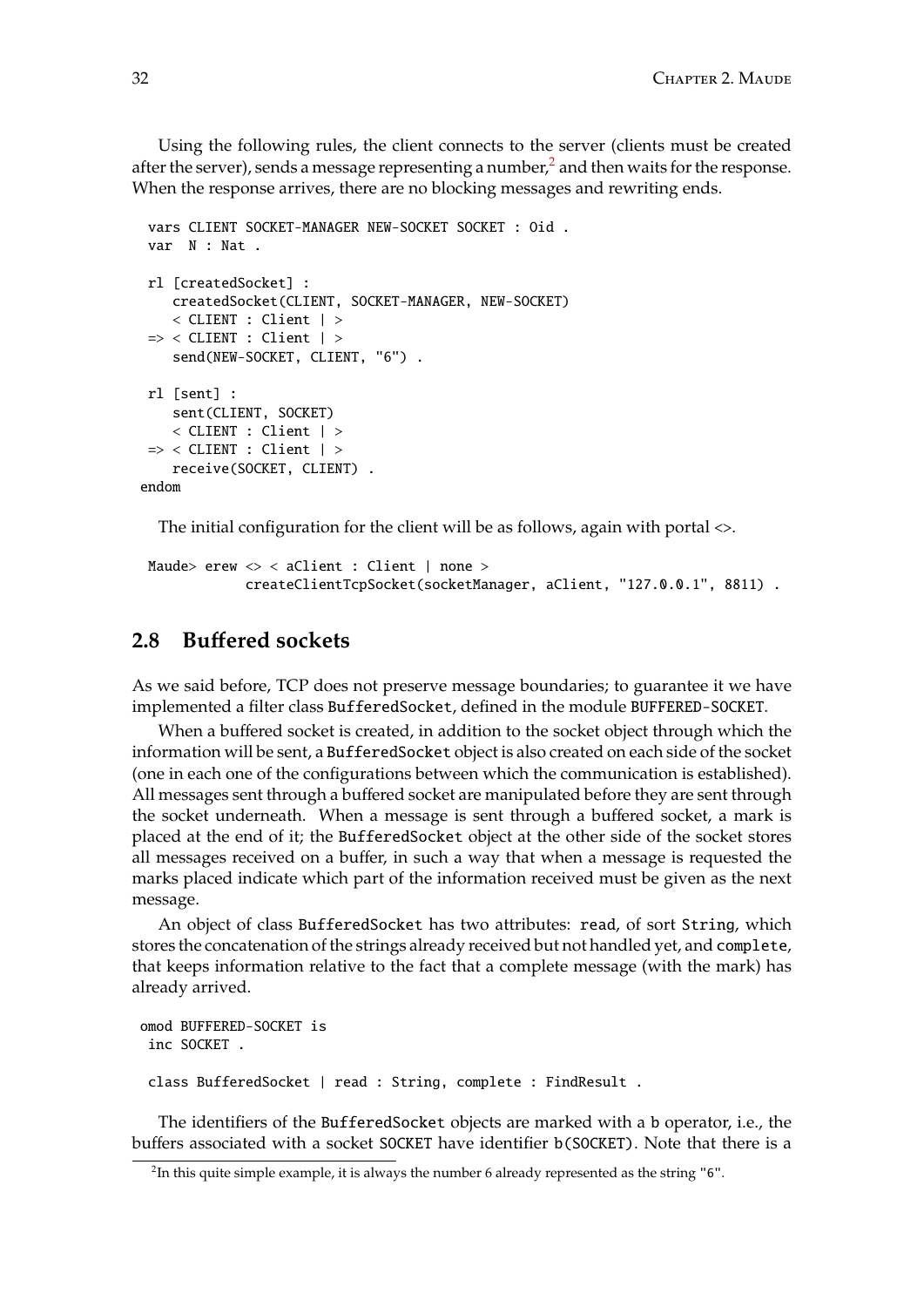BufferedSocket object on each side of the socket, that is, may be two objects with the same identifier, but in different configurations.

op b : Oid -> Oid .

We interact with buffered sockets in the same way we interact with sockets, with the only difference that all messages in the module SOCKET have been capitalized to avoid confusion. Thus, to create a client with a buffered socket, you send to the socketManager a message

```
CreateClientTcpSocket(socketManager, ME, ADDRESS, PORT)
```
instead of a message

```
createClientTcpSocket(socketManager, ME, ADDRESS, PORT).
```
All the messages have exactly the same declarations, the only difference being their initial capitalization:

```
msg CreateClientTcpSocket : Oid Oid String Nat -> Msg .
msg CreateServerTcpSocket : Oid Oid Nat Nat -> Msg .
msg CreatedSocket : Oid Oid Oid -> Msg .
msg AcceptClient : Oid Oid -> Msg .
msg AcceptedClient : Oid Oid String Oid -> Msg .
msg Send : Oid Oid String -> Msg .
msg Sent : Oid Oid -> Msg .
msg Receive : Oid Oid -> Msg .
msg Received : Oid Oid String -> Msg .
msg CloseSocket : Oid Oid -> Msg .
msg ClosedSocket : Oid Oid String -> Msg .
msg SocketError : Oid Oid String -> Msg .
```
For most of these messages, a buffered socket just converts them into the corresponding uncapitalized message.

```
vars SOCKET NEW-SOCKET SOCKET-MANAGER O : Oid .
vars ADDRESS IP IP' DATA S S' REASON : String .
vars PORT BACKLOG N : Nat .
var FR : FindResult .
rl [CreateServerTcpSocket] :
  CreateServerTcpSocket(SOCKET-MANAGER, O, PORT, BACKLOG)
=> createServerTcpSocket(SOCKET-MANAGER, O, PORT, BACKLOG) .
rl [AcceptClient] :
  AcceptClient(SOCKET, O)
=> acceptClient(SOCKET, O) .
```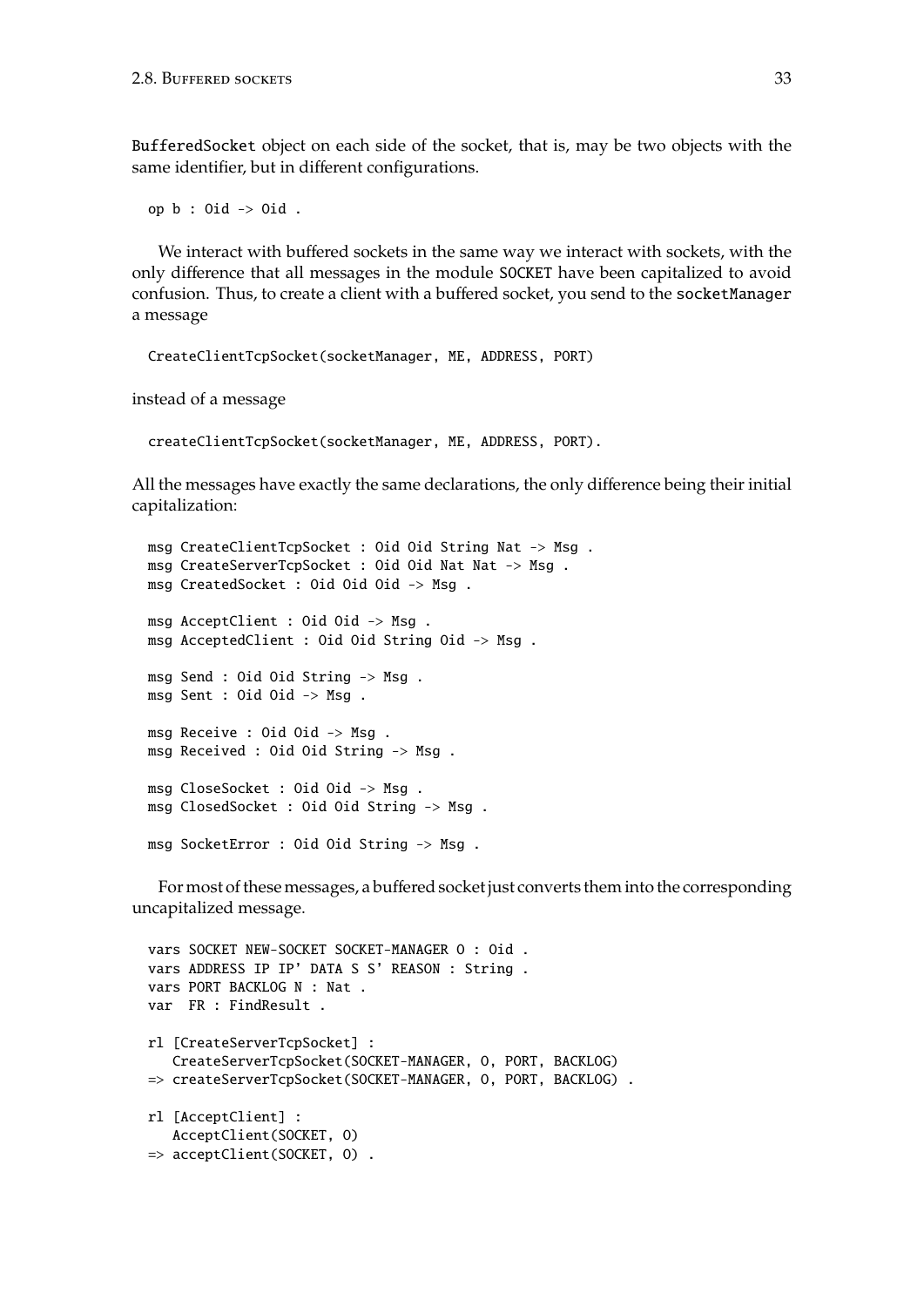```
rl [CloseSocket] :
   CloseSocket(b(SOCKET), SOCKET-MANAGER)
=> closeSocket(SOCKET, SOCKET-MANAGER) .
rl [CreateClientTcpSocket] :
  CreateClientTcpSocket(SOCKET-MANAGER, O, ADDRESS, PORT)
=> createClientTcpSocket(SOCKET-MANAGER, O, ADDRESS, PORT) .
```
Note that in these cases the buffered socket versions of the messages are just translated into the corresponding socket messages.

A BufferedSocket object can also convert an uncapitalized message into the capitalized one. The rule socketError shows this:

```
rl [socketError] :
   socketError(O, SOCKET-MANAGER, REASON)
=> SocketError(O, SOCKET-MANAGER, REASON) .
```
BufferedSocket objects are created and destroyed when the corresponding sockets are, and they start listening as soon as they are created. Thus, we have rules

```
rl [createdSocket] :
  createdSocket(O, SOCKET-MANAGER, SOCKET)
=> < b(SOCKET) : BufferedSocket | read : "", complete : notFound >
  CreatedSocket(O, SOCKET-MANAGER, b(SOCKET))
   receive(SOCKET, b(SOCKET)) .
rl [acceptedclient] :
   acceptedClient(O, SOCKET, IP', NEW-SOCKET)
=> AcceptedClient(O, b(SOCKET), IP', b(NEW-SOCKET))
   < b(NEW-SOCKET) : BufferedSocket | read : "", complete : notFound >
   receive(NEW-SOCKET, b(NEW-SOCKET)) .
rl [closedSocket] :
   closedSocket(O, SOCKET, DATA)
   < b(SOCKET) : BufferedSocket | >
=> ClosedSocket(O, SOCKET, DATA) .
```
Once a connection has been established, and a BufferedSocket object has been created on each side, messages can be sent and received. When a Send message is received by a buffered socket, it converts it in a send message with the same data plus a mark<sup>[3](#page-33-0)</sup> to indicate the end of the message.

```
rl [Send] :
   Send(b(SOCKET), O, DATA)
   < b(SOCKET) : BufferedSocket | >
=> < b(SOCKET) : BufferedSocket | >
   send(SOCKET, O, DATA + "#") .
rl [sent] :
   sent(O, SOCKET)
\Rightarrow Sent(0, b(SOCKET)).
```
<span id="page-33-0"></span><sup>&</sup>lt;sup>3</sup>We use the character '#' as the mark; therefore, the user data sent through the sockets should not contain such a character.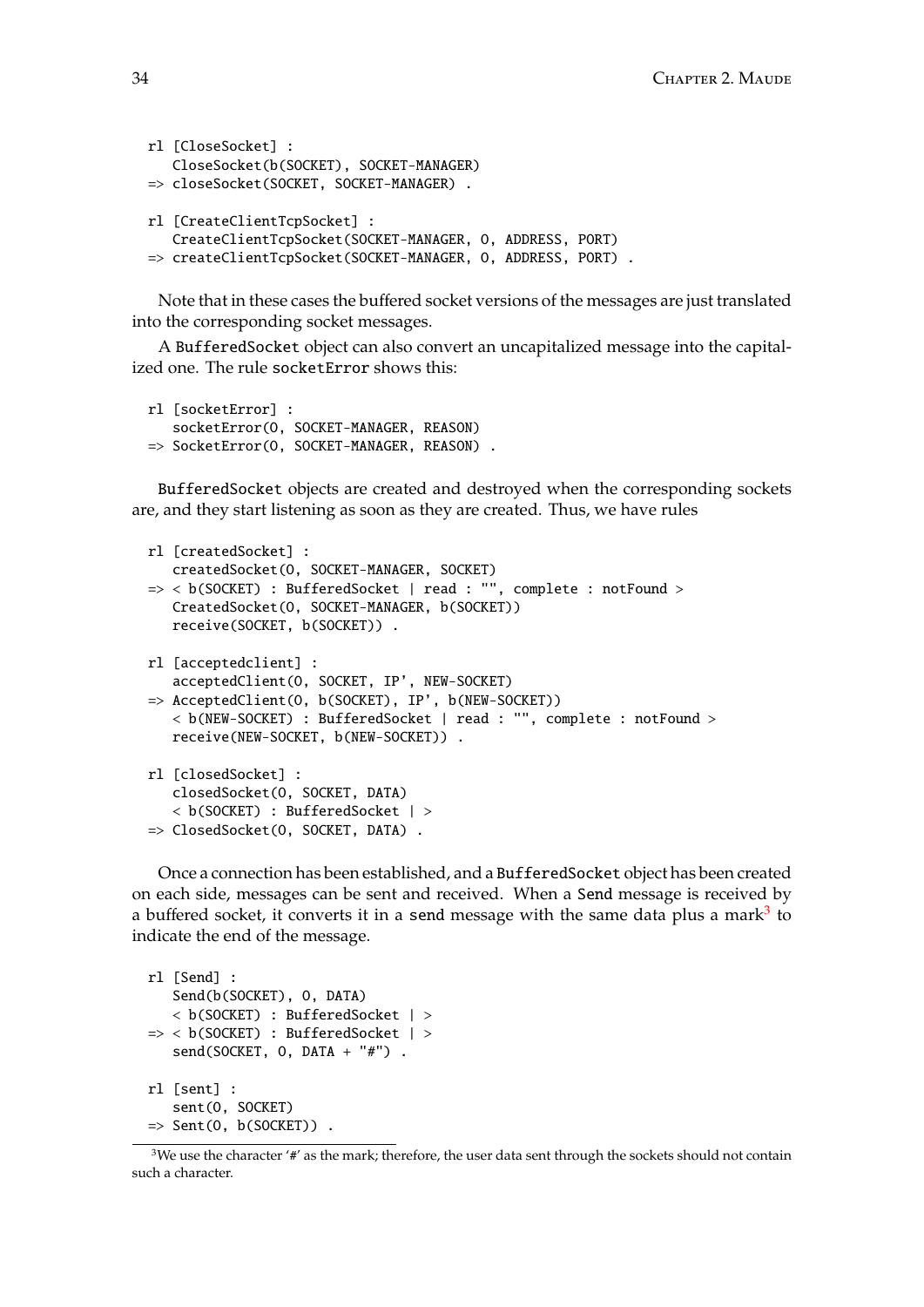The key is then in the reception of messages. A BufferedSocket object is always listening through the associated socket. A Receive message is then handled if there is a complete message in the buffer (the number N in the complete attribute is the position of the mark), and then the part of the string before the mark is put in a Received message, updating the corresponding attributes.

```
op getComplete : FindResult String -> FindResult .
  eq qetComplete(N, S) = N.
 eq getComplete(notFound, S) = find(S, "#", 0).
 rl [received] :
    received(b(SOCKET), O, DATA)
     < b(SOCKET) : BufferedSocket | read : S, complete : FR >
 \Rightarrow < b(SOCKET) : BufferedSocket | read : (S + DATA),
                                      complete : getComplete(FR, S + DATA) >
    receive(SOCKET, b(SOCKET)) .
  crl [Receive] :
      Receive(b(SOCKET), O)
      < b(SOCKET) : BufferedSocket | read : S, complete : N >
  \Rightarrow < b(SOCKET) : BufferedSocket | read : S', complete : find(S', "#", 0) >
      Received(O, b(SOCKET), DATA)
  if DATA := substr(S, \theta, N) \landS' := \text{substr}(S, N + 1, \text{length}(S)).
endom
```
### <span id="page-34-0"></span>**2.8.1 The factorial example revisited**

We illustrate how to use buffered sockets with the factorial example shown above. Both modules FACT-SERVER and FACT-CLIENT must include the BUFFERED-SOCKET module instead of SOCKET, and translate its messages, capitalizing their first letter.

```
omod FACT-SERVER is
 pr BUFFERED-SOCKET .
 ...
 rl [CreatedSocket] :
   CreatedSocket(SERVER, SOCKET-MANAGER, LISTENER)
   < SERVER : Server | >
 => < SERVER : Server | >
    AcceptClient(LISTENER, SERVER) .
 rl [AcceptedClient] :
   AcceptedClient(SERVER, LISTENER, IP, NEW-SOCKET)
    < SERVER : Server | >
 => < SERVER : Server | >
   Receive(NEW-SOCKET, SERVER)
    AcceptClient(LISTENER, SERVER) .
 rl [Received] :
   Received(SERVER, SOCKET, NUMBER)
   < SERVER : Server | >
 => < SERVER : Server | >
```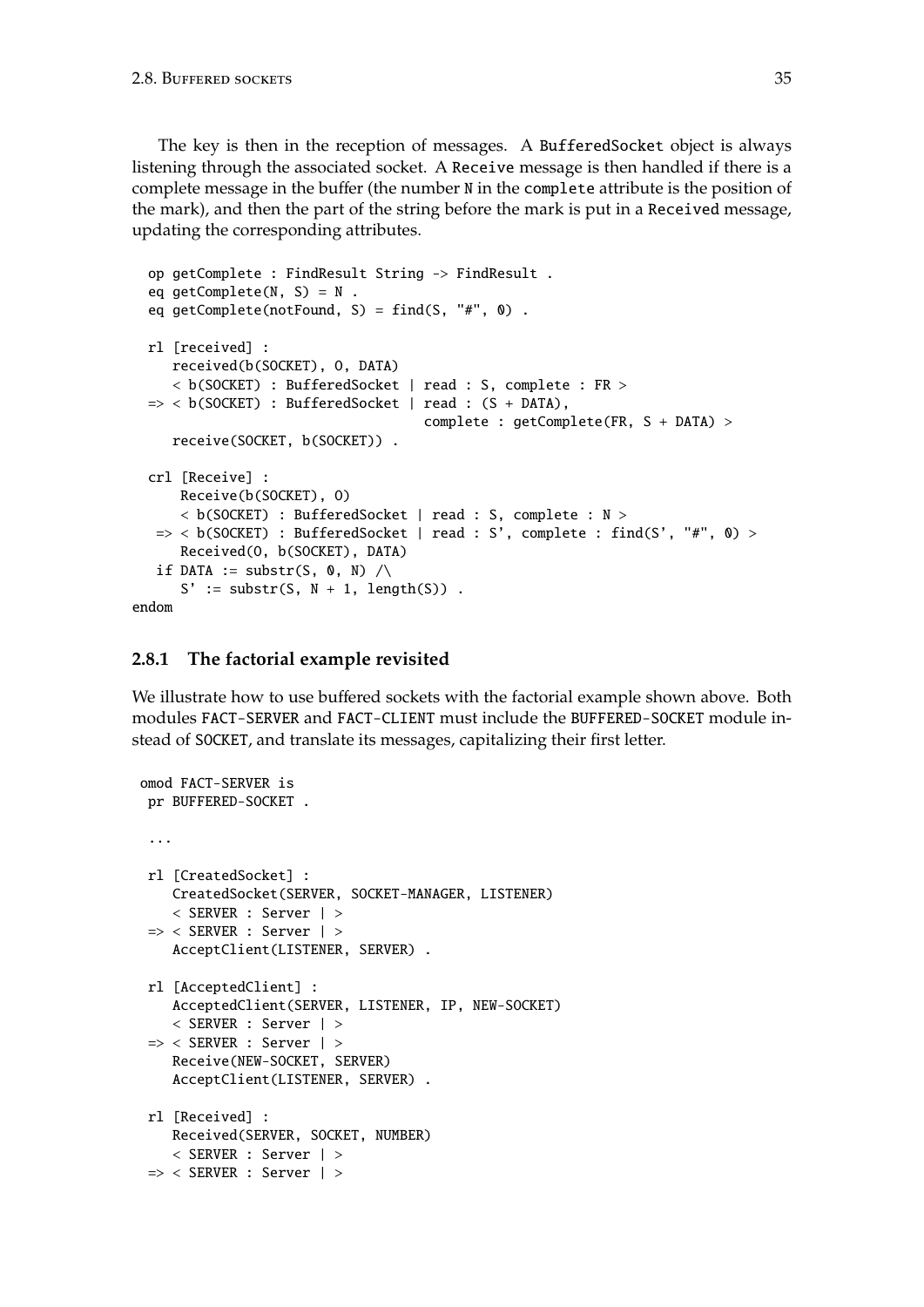```
Send(SOCKET, SERVER, string(rat(NUMBER, 10)!, 10)).
 rl [Sent] :
    Sent(SERVER, SOCKET)
    < SERVER : Server | >
 => < SERVER : Server | >
    CloseSocket(SOCKET, SERVER) .
 rl [ClosedSocket] :
    ClosedSocket(SERVER, SOCKET, REASON)
    < SERVER : Server | >
 \Rightarrow < SERVER : Server \vert > .
endom
omod FACT-CLIENT is
 pr BUFFERED-SOCKET .
 ...
 rl [CreatedSocket] :
    CreatedSocket(CLIENT, SOCKET-MANAGER, NEW-SOCKET)
    < CLIENT : Client | >
 \Rightarrow < CLIENT : Client | >
    Send(NEW-SOCKET, CLIENT, "6") .
 rl [Sent] :
    Sent(CLIENT, SOCKET)
    < CLIENT : Client | >
 \Rightarrow < CLIENT : Client | >
    Receive(SOCKET, CLIENT) .
endom
```
# <span id="page-35-0"></span>**2.9 From Full Maude to Core Maude**

In this section we illustrate how Full Maude object-oriented specifications can be translated to Core Maude ones. We use the distance school example shown in Section [2.3.](#page-18-0)

First, we show how to transform the SCHOOL-SYNTAX module. Since Full Maude objectoriented modules imports implicitly the module CONFIGURATION, we must import it now explicitly. When a class is found, we declare a new sort with its name, that should be a subsort of Cid. Each one of its attributes are declared as constructors with result sort Attribute.

```
mod SCHOOL-SYNTAX is
 pr STRING .
pr CONFIGURATION .
 sort Person .
 subsort Person < Cid .
 op Person : -> Person .
```
The subclasses are defined in a similar way to the classes, with the exception that they are not directly a subsort of Cid, but a subsort of their superclass.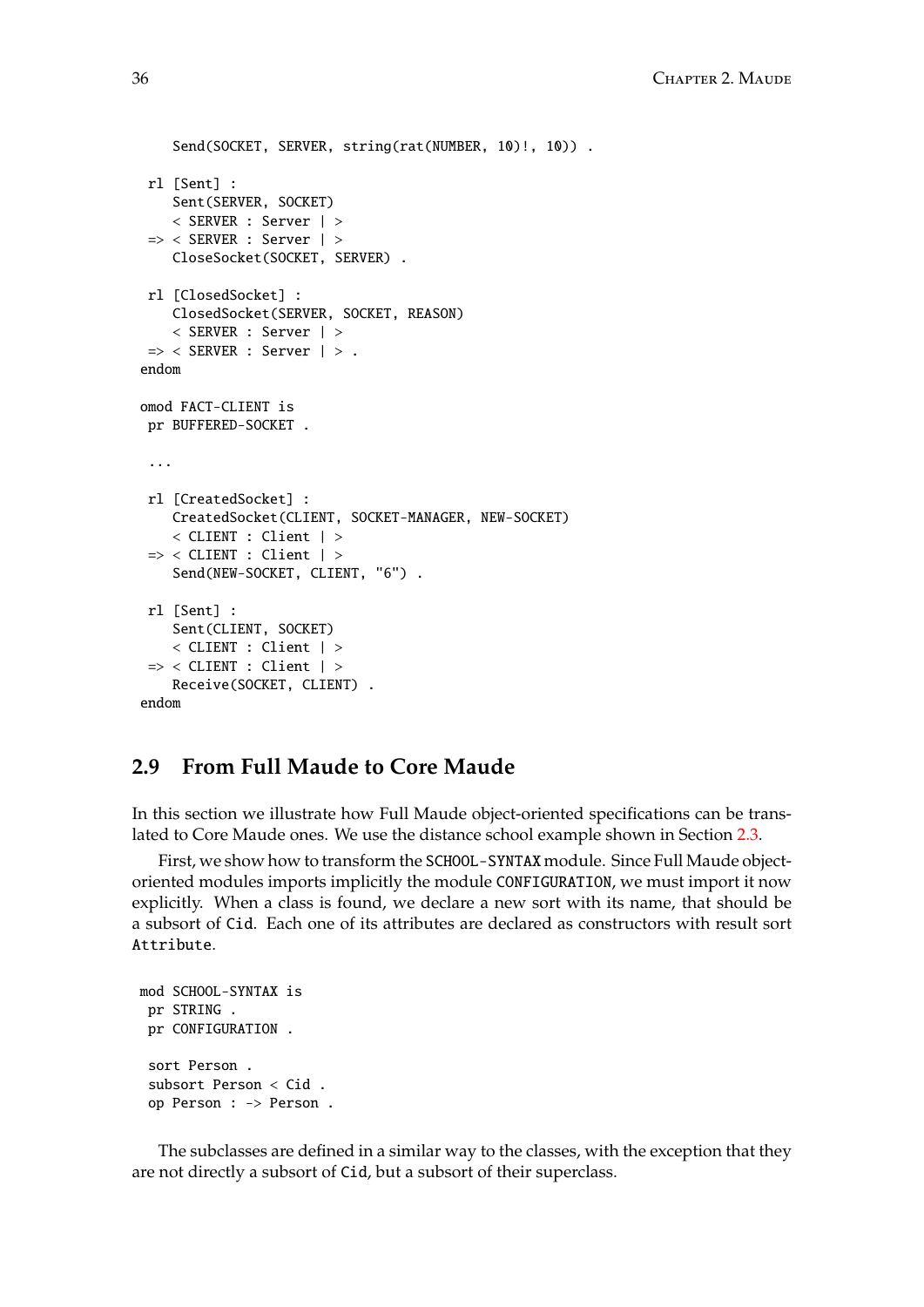```
sort Student .
subsort Student < Person .
op Student : -> Student .
op score :_ : Nat -> Attribute [ctor] .
sort State .
ops before after : -> State .
sort Teacher .
subsort Teacher < Person .
op Teacher : -> Teacher .
sort OidSet .
subsort Oid < OidSet .
op mtOidSet : -> OidSet .
op __ : OidSet OidSet -> OidSet [comm assoc id: mtOidSet] .
op students :_ : OidSet -> Attribute [ctor] .
op state :_ : State -> Attribute [ctor] .
```
The messages are defined as operators with result sort Msg and attributes ctor and msg.

```
op to_from_exam : Oid Oid -> Msg [ctor msg] .
op to_from_solution : Oid Oid -> Msg [ctor msg] .
op to_score_ : Oid Nat -> Msg [ctor msg] .
endm
```
Now, we show how to change the rules from the SCHOOL module:

```
mod SCHOOL is
 pr SCHOOL-SYNTAX .
```
- We use new variables of the form V@Class of sort Class for each class, that will be used in the rules as class identifier in order to allow inheritance.
- We add to each object in a rule a different variable of sort AttributeSet to match with the attributes do not shown. For example, applying these two changes the rules correcting exams are:

```
vars TCHR STDNT : Oid .
var OS : OidSet .
vars N N' : Nat .
var V@Student : Student .
var V@Teacher : Teacher .
var AtS : AttributeSet .
rl [correction] :
   to TCHR from STDNT solution
   < TCHR : V@Teacher | AtS >
=> < TCHR : V@Teacher | AtS >
  to STDNT score 0.
```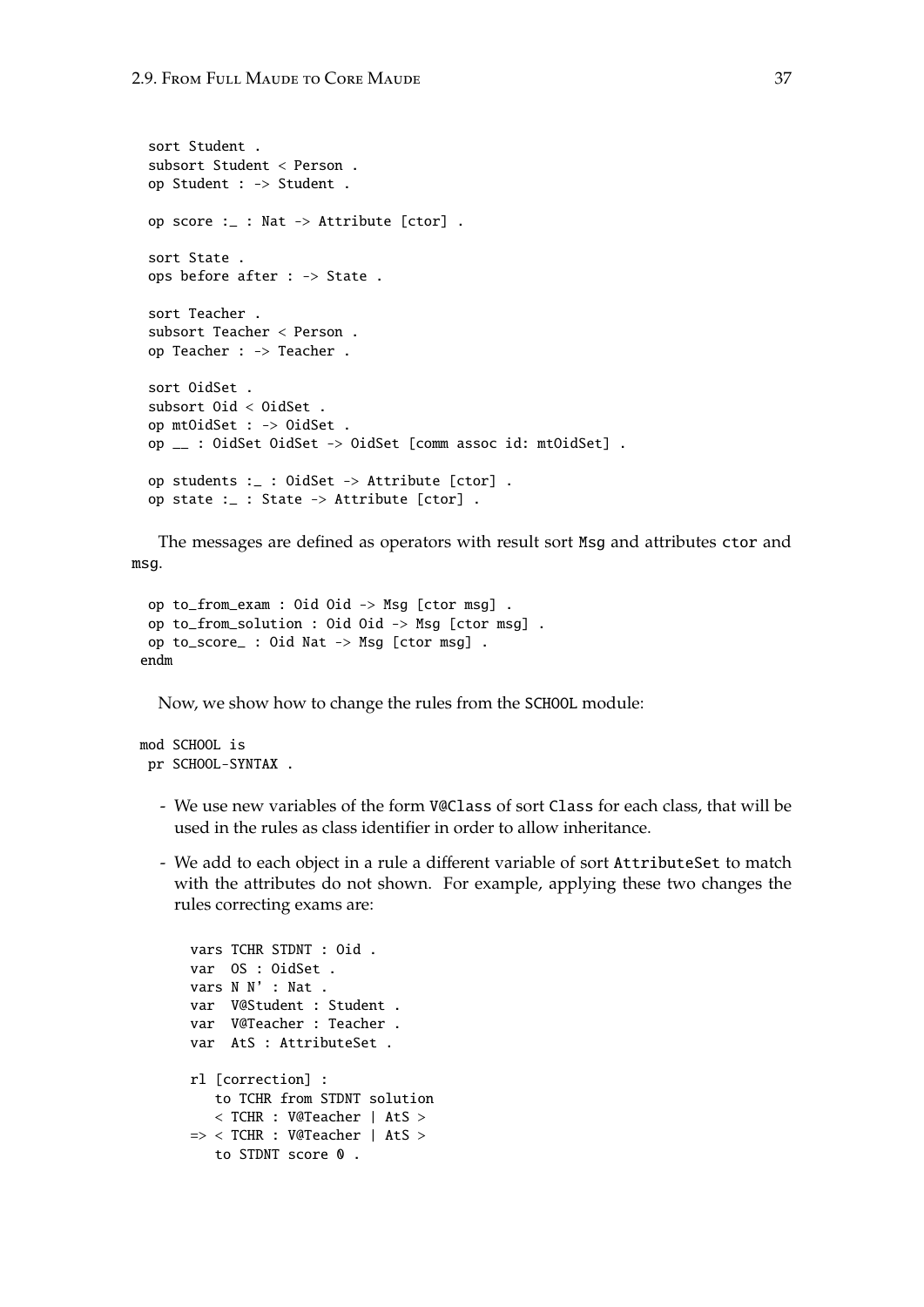```
rl [correction] :
   to TCHR from STDNT solution
   < TCHR : V@Teacher | AtS >
=> < TCHR : V@Teacher | AtS >
   to STDNT score 5 .
rl [correction] :
   to TCHR from STDNT solution
   < TCHR : V@Teacher | AtS >
=> < TCHR : V@Teacher | AtS >
   to STDNT score 10 .
```
- When an attribute that appears in the righthand side of a rule does not appear in the lefthand side it means that its value does not matter, and we use a new variable to match with all its possible values. For example, the rule where a student receives its score is now:

```
rl [score] :
   (to STDNT score N)
   < STDNT : V@Student | score : N', AtS >
\Rightarrow < STDNT : V@Student | score : N, AtS > .
```
- When an attribute that appears in the lefthand side of a rule does not appear in the righthand side it means that it has not changed, so we copy it from the lefthand side. For example, the rule where the exams are sent is:

```
rl [exam] :
  < TCHR : V@Teacher | students : OS, state : before, AtS >
=> < TCHR : V@Teacher | students : OS, state : after, AtS >
  broadcastExam(OS, TCHR) .
```
The rest of the module looks as follows:

```
op broadcastExam : OidSet Oid -> Configuration .
 eq broadcastExam(mtOidSet, TCHR) = none .
 eq broadcastExam(STDNT OS, TCHR) = to STDNT from TCHR exam
                                    broadcastExam(OS, TCHR) .
rl [solve] :
   to STDNT from TCHR exam
   < STDNT : V@Student | AtS >
 => < STDNT : V@Student | AtS >
   to TCHR from STDNT solution .
endm
```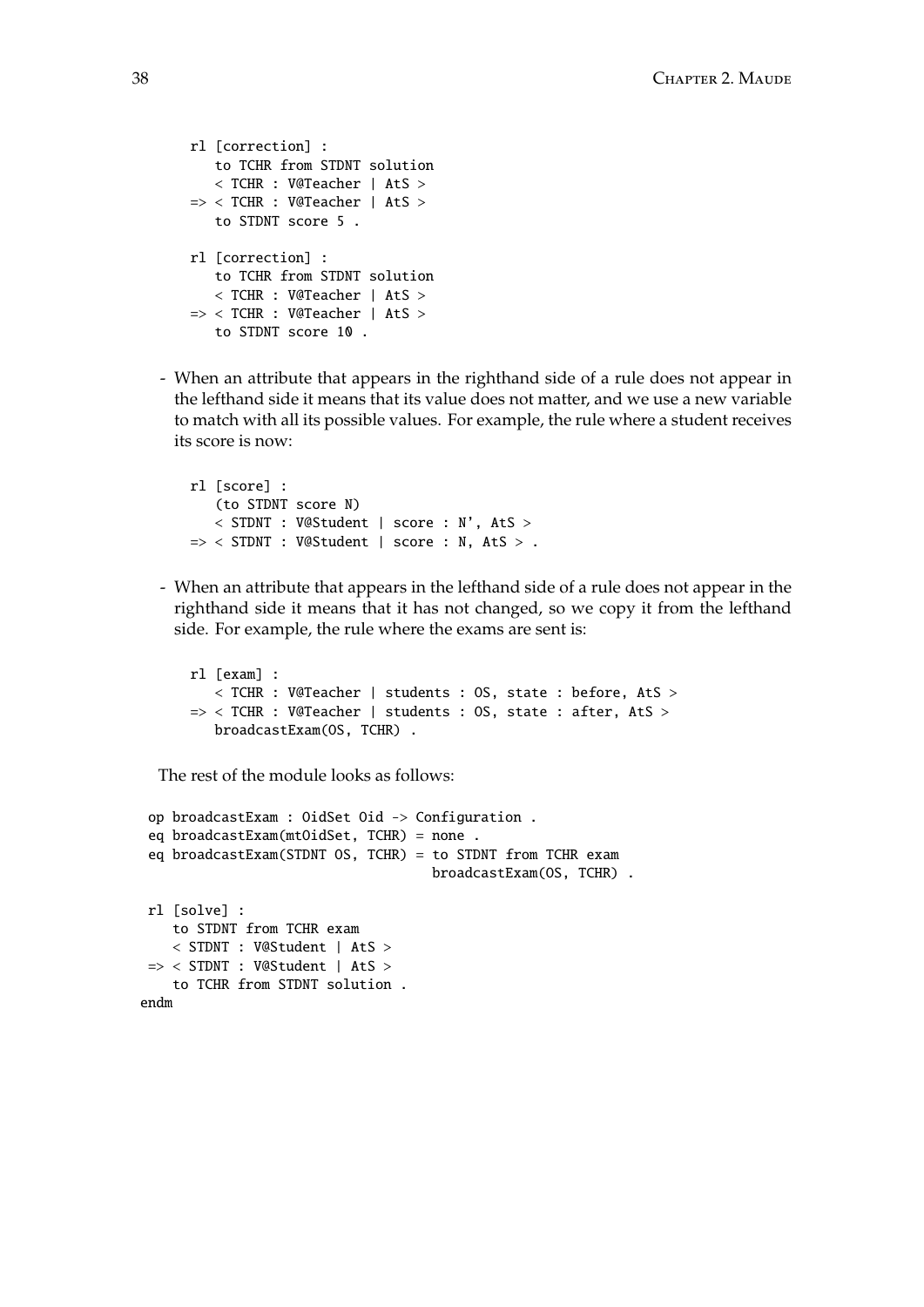## **Chapter 3**

# **Architectures**

In this chapter we show how *distributed configurations*, made up of located configurations, can be built in Maude, in such a way that the architecture is transparent to the concrete application. Each located configuration is executed in a Maude process, and they are connected through sockets. In the following sections we present how to define three different architectures, namely, a star network, a ring network, and a centralized ring network, but we start with the part that is common to all of them.

## <span id="page-38-1"></span>**3.1 Common infrastructure**

In this section we describe the elements that are common to all the architectures we define below. They basically correspond to the way messages are redirected to reach their addressees. The different parts among the architectures correspond to the way the nodes are connected.

We assume that each located configuration contains one and only one *router*, [1](#page-38-0) plus messages and possibly objects of other classes. The *names* of routers range over the sort Loc (subsort of Oid, the sort for objects identifiers declared in the predefined Maude module CONFIGURATION), and have the form l(IP, N) with the string IP the IP address of the machine in which the process is being executed and N a number used to distinguish locations in the same machine. We assume global uniqueness of router names in a distributed configuration.

```
fmod LOC is
pr STRING .
pr CONFIGURATION .
sort Loc .
subsort Loc < Oid .
op l : String Nat -> Loc . *** Router Oid
endfm
```
All objects can communicate with each other by using the message  $to$ :  $\ldots$ , that has as arguments the identifier of the addressee and a term of sort TravelingContents. We can communicate the name of a location when a socket is created by using the message new-socket.

<span id="page-38-0"></span><sup>&</sup>lt;sup>1</sup>We identify the router and the location where it is.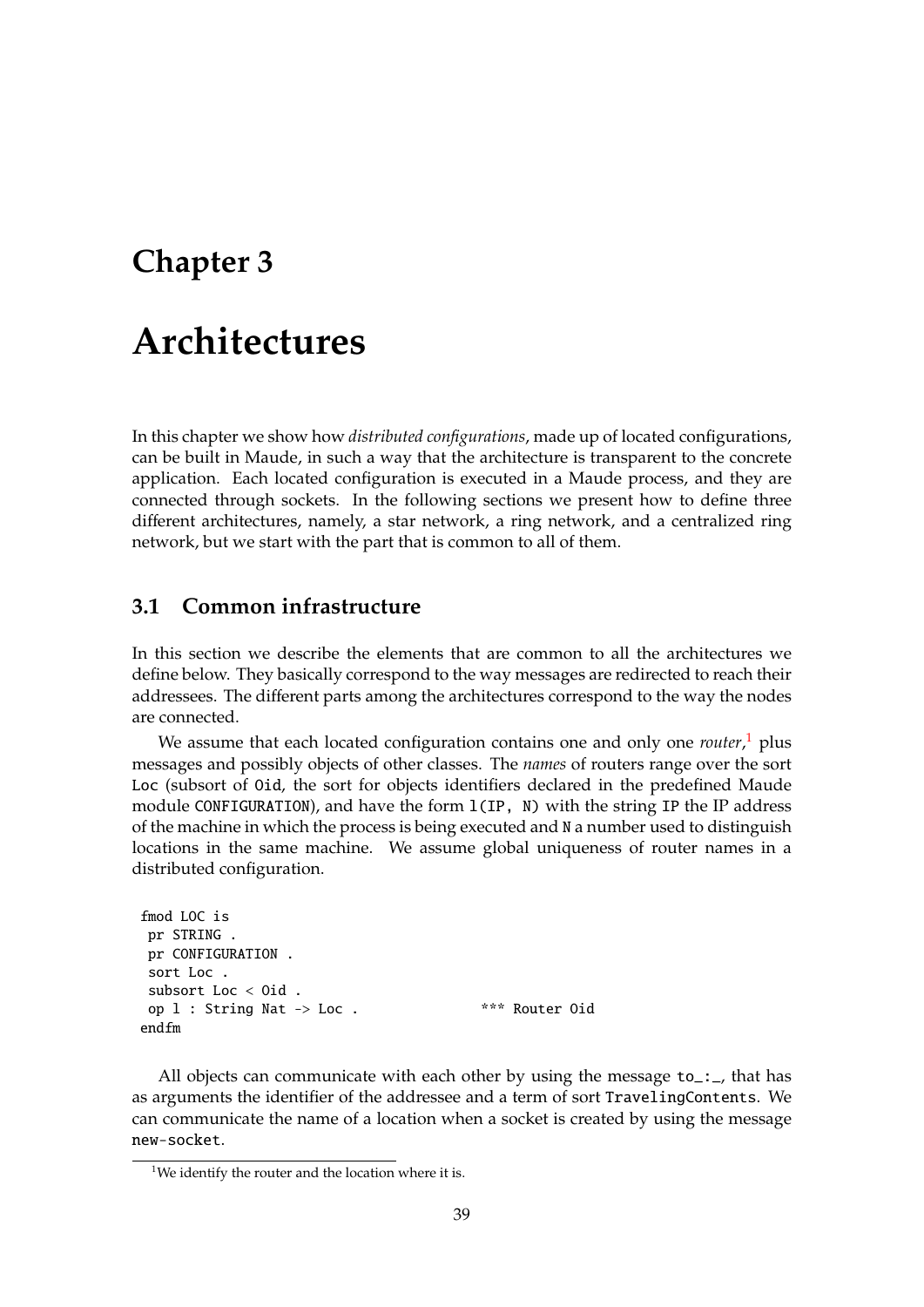```
fmod TRAVELING-CONTENTS is
 sort TravelingContents .
endfm
omod ARCHITECTURE-MSGS is
pr LOC .
pr TRAVELING-CONTENTS .
msg to_:_ : Oid TravelingContents -> Msg .
msg new-socket : Loc -> Msg .
endom
```
To be able to redirect the message to the appropriate location, the architecture must be able to obtain the location where the addressee resides. Since each application can define its own Oid syntax, we define a theory, that defines a function that extracts a Loc from the object identifier.

```
fth ARCH-COMPLEMENT is
inc META-MODULE .
inc LOC .
op getLoc : Oid -> Loc .
```
Maude sockets can only transmit strings, so we must translate all the messages into strings and convert them back once they are received. To do it in a general way (independently of the concrete application) we use the reflective features of Maude. Concretely, we use a (metarepresented) module MOD with the definition of all the operators used to construct messages that are going to be transmitted, that is also included in the theory.

```
op MOD : -> Module .
endfth
```
We suggest  $o(L, N)$ , with L the location where the object was created and N a number not used to name other objects, as the syntax for object identifiers, and we provide it and its corresponding getLoc function in the OID module.

```
fmod OID is
pr LOC .
op o : Loc Nat -> Oid .
var L : Loc .
var N : Nat .
op getLoc : Oid -> Loc .
eq getLoc(o(L, N)) = L.
endfm
```
We define views for Loc and Oid, that will be used by the architectures.

```
view Loc from TRIV to LOC is
 sort Elt to Loc .
endv
view Oid from TRIV to CONFIGURATION is
 sort Elt to Oid .
endv
```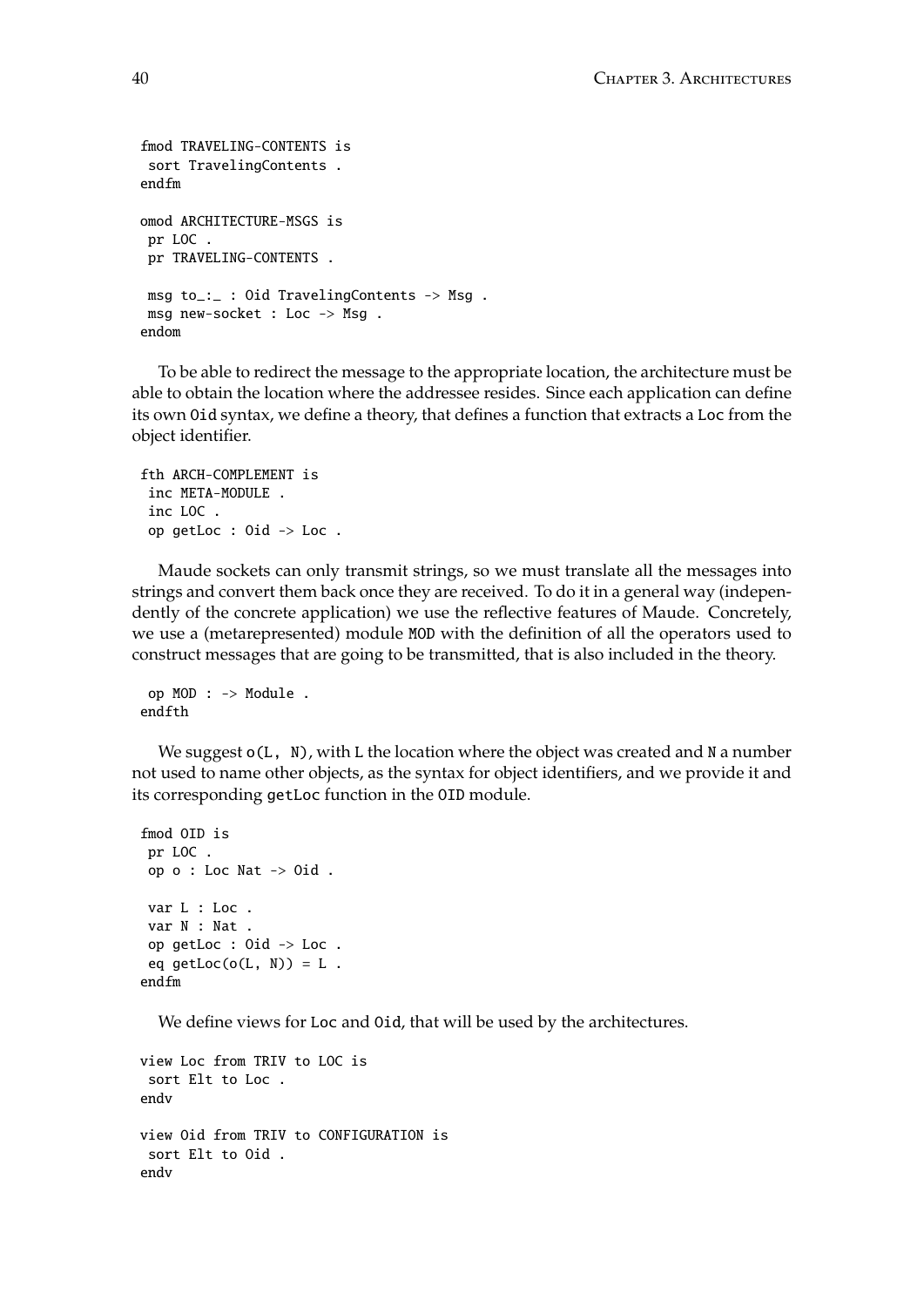The module  $MAYBE{X :: TRIV}$  adds a default value maybe to the sort used in the instantiation of the module.

```
fmod MAYBE{X :: TRIV} is
sort Maybe{X} .
subsort X$Elt < Maybe{X} .
op maybe : \rightarrow Maybe\{X\}.
endfm
```
The COMMON-INFRASTRUCTURE module is parameterized by the ARCH-COMPLEMENT theory shown above.

```
omod COMMON-INFRASTRUCTURE{A :: ARCH-COMPLEMENT} is
 pr BUFFERED-SOCKET .
 pr ARCHITECTURE-MSGS .
 pr MAP{Loc, Oid} .
 pr MAYBE{Oid} * (op maybe to null) .
 pr META-LEVEL .
```
The Router class is defined as follows:

```
class Router | state : RouterState, port : Nat, neighbors : Map{Loc, Oid},
               defNeighbor : Maybe{Oid} .
```
This class will be specialized in the different architectures.

A router may be in states idle, waiting-connection, or active, although other values can be added in concrete architectures. The attribute state will take one of these values.

sort RouterState . ops idle waiting-connection active : -> RouterState .

The attribute port keeps information about the port through which a server can offer its services or a client can ask for them.

To solve the *routing* problem we assume a very simple, although quite general, approach consisting in having a routing table in each router. Such a table gives the socket through which a message must be sent if one wants to reach a particular location. If there is a socket between the source and the target of the message then it reaches its destination in a single step; otherwise forwarding has to be repeated several times. The neighbors attribute maintains such a routing table as a map associating socket object identifiers to location identifiers. That is, the attribute neighbors stores in the partial function Map{Loc, Oid} information about the sockets through which data must be sent to reach a particular location. As we will see, each concrete architecture will use the new-socket message to update this attribute. The following rule describes how a message is redirected through the appropriate socket. If a message is sent to an object O and the message is in a location L, with  $L \neq$  getLoc(0), that is connected to L (that is, LSPF[getLoc(0)]  $\neq$  undefined), then the message is sent through the socket after converting it to a string with the function msg2string explained below.

vars O O' SOCKET : Oid . vars L L' : Loc . vars DATA S S' S'' : String .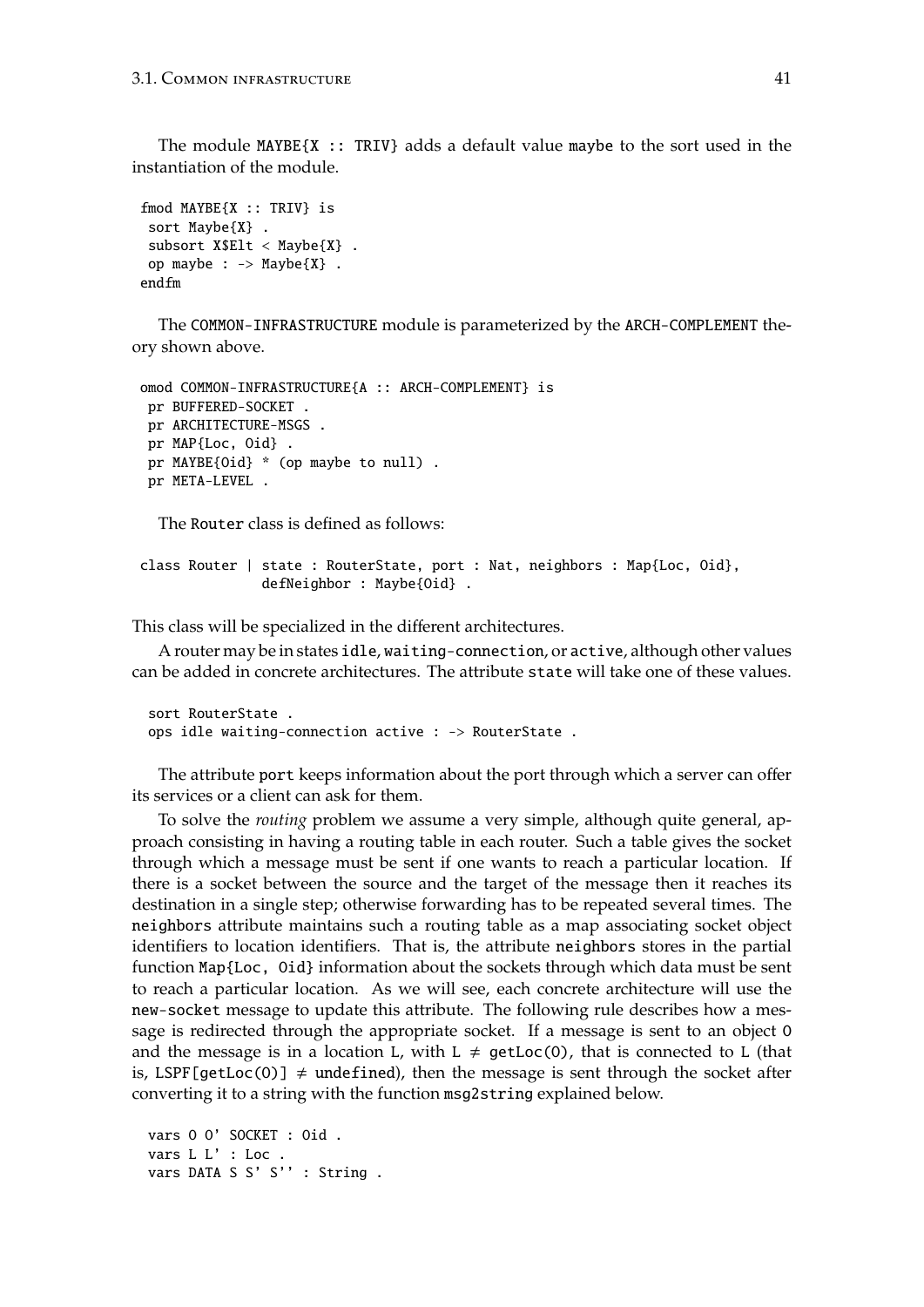```
var N : Nat .
var MSG : Msg .
var C : Contents .
var LSPF : Map{Loc, Oid} .
var Q : Qid .
var QIL : QidList .
crl [redirect] :
    to O : TC
    < L : Router | neighbors : LSPF >
\Rightarrow < L : Router | >
    Send(LSPF[getLoc(O)], L, msg2string(to O : TC))
 if getLoc(0) =/= L /\ LSPF[getLoc(0)] =/= undefined .
```
In case there is no socket associated to a particular location in the map neighbors, there can be a *default socket* stored in the attribute defNeighbor. Nevertheless, the value of the defNeighbor attribute may also be unspecified, that is, since defNeighbor is declared of sort Maybe{Oid}, it can take as value either an object identifier (representing a socket) or null. The rule redirectDef illustrates this behavior when there exists a default socket.

```
crl [redirectDef] :
   to O : TC
   < L : Router | neighbors : LSPF, defNeighbor : O' >
\Rightarrow < L : Router | >
    Send(O', L, msg2string(to O : TC))
if getLoc(0) =/= L /\ LSPF[getLoc(0)] == undefined .
```
Notice that defNeighbor cannot be null when this rule is applied because we use the variable O, of sort Oid (subsort of Maybe{Oid}). If defNeighbor should be used but it is null, then the data is not delivered.

When a router sees a Received message, it extracts the message from the string (by means of the function string2msg) and puts a new message in the configuration, and keeps listening with a new Receive message:

```
crl [Received] :
    Received(L, SOCKET, DATA)
    \langle L : Router | >\Rightarrow < L : Router | >
    MSG
    Receive(SOCKET, L)
if MSG := string2msg(SOCKET, DATA) .
```
The Sent messages are just removed from the configuration:

eq Sent $(0, 0')$  = none.

Finally, we show how the MOD module from the theory ARCH-COMPLEMENT is used. This module must contain the definition (the operator declarations) of all the possible values that the message can take. The function msg2string uses the functions upTerm and metaPrettyPrint from module META-LEVEL to generate a QidList from the message. Then, the function qidList2String is used to generate a string from the QidList.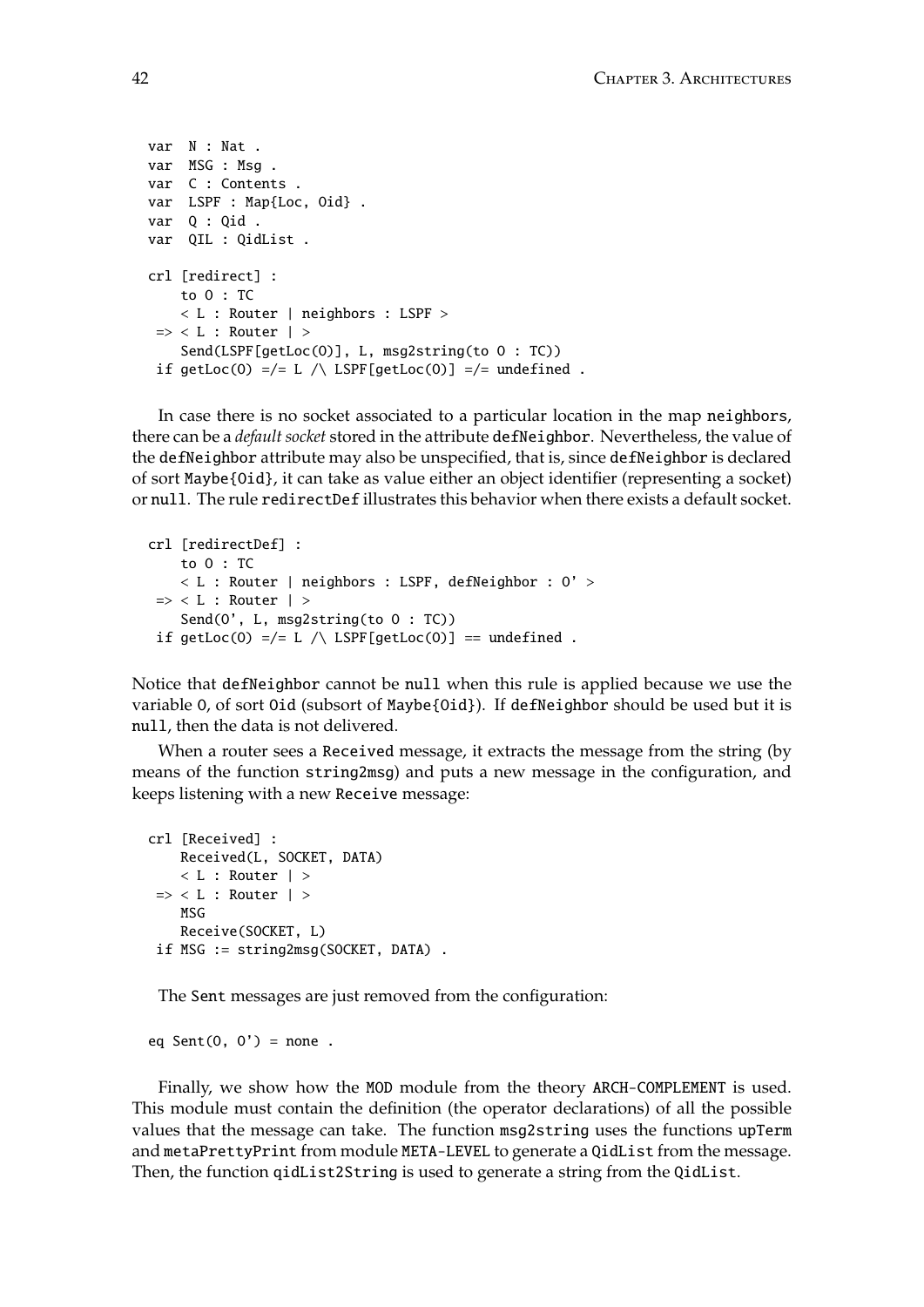```
op msg2string : Msg -> String .
eq msg2string(MSG) = qidList2String(metaPrettyPrint(MOD, upTerm(MSG), none)) .
op qidList2String : QidList -> String .
op qidList2String* : QidList String -> String .
eq qidList2String(QIL) = qidList2String*(QIL, "") .
eq qidList2String*(nil, S) = S .
eq qidList2String*(Q QIL, S) = qidList2String*(QIL, S + string(Q) + " ").
```
The function string2msg uses a similar strategy. It uses string2QidList to generate a QidList from a string. Then, the function metaParse is used, that needs the same module than metaPrettyPrint as first parameter, to generate the message. We handle errors by putting an error message in the configuration.

```
op string2msg : Oid String -> Msg .
 ceq string2msg(O, S)
  = if new-socket?(MSG) then new-socket(getLoc(MSG), O) else MSG fi
 if MSG :=downTerm(getTerm(metaParse(MOD, string2QidList(S), 'Msg)), error(S)) .
op error : String -> Msg [ctor] .
 op string2QidList : String -> QidList .
 op string2QidList* : String QidList -> QidList .
 eq string2QidList(S) = string2QidList*(S, nil) .
 eq string2QidList*("", QIL) = QIL .
 ceq string2QidList*(S, QIL)
  = string2QidList*(S'', QIL qid(S') )
  if N := \text{find}(S, " " " , 0)\land S' := substr(S, 0, N)
      \land S'' := substr(S, N + 1, length(S)).
 eq string2QidList*(S, QIL) = QIL qid(S) [owise] .
 op new-socket : Loc Oid -> Msg .
op getLoc : Msg ˜> Loc .
 eq getLoc(new-socket(L)) = L .
op new-socket? : Msg -> Bool .
eq new-socket?(new-socket(L)) = true .
 eq new-socket?(MSG) = false [owise] .
endom
```
Notice that string2msg receives the socket through where the message have arrived. It is used to put in the configuration the new-socket messages received, because the location that sends the message only knows the socket name *in its side*, so the name of the socket when the message arrives to the addressee is obtained from the Received message, putting into the configuration a slightly different new-socket message with the socket identifier in addition to the location name.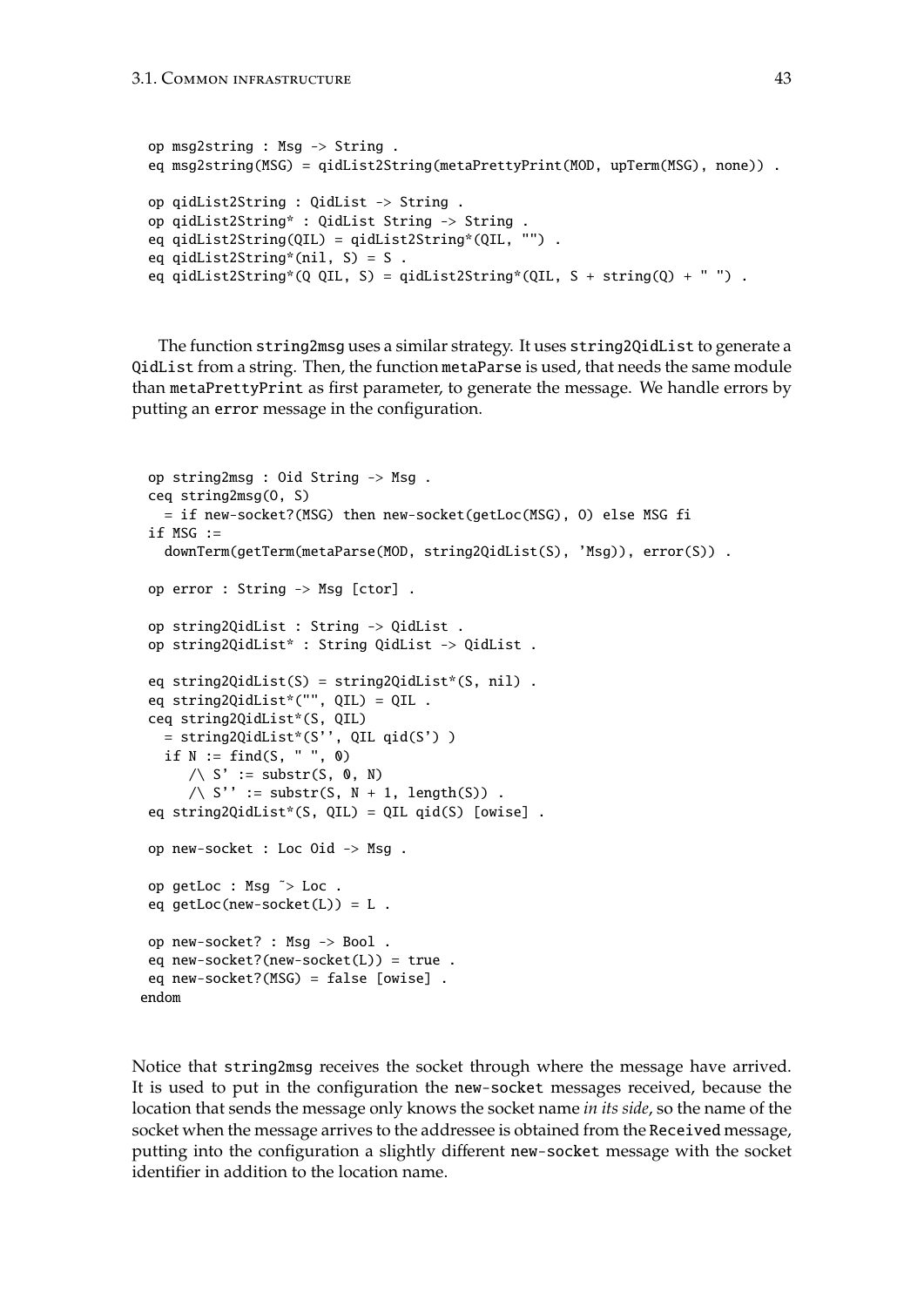

<span id="page-43-0"></span>Figure 3.1: Star architecture

### <span id="page-43-1"></span>**3.2 Star architecture**

connected only to the server. That is, we have a *star network*, with the *center* redirecting The architecture we present here consists of a location with a *server* router, and several locations with *client* routers. The server is connected to all clients, and each client is the messages between the *nodes*, as illustrated in Figure [3.1.](#page-43-0)

center, that keeps the center IP address. These classes must define how the locations are We distinguish between the center and the nodes by declaring two subclasses of Router: StarCenter with no additional attributes; and StarNode, with an attribute connected by filling the neighbors and defNeighbor attributes.

```
omod STAR-CENTER{A :: ARCH-COMPLEMENT} is
 pr COMMON-INFRASTRUCTURE{A} .
 class StarCenter | .
 subclass StarCenter < Router .
```
The center plays the server role from the point of view of the sockets so it declares itself as a TCP server socket, and offers its services on its port.

```
1
vars SOCKET NEW-SOCKET SOCKET-MANAGER : Oid .
vars L L' : Loc .
vars DATA IP : String .
var N : Nat .
var LSPF : Map{Loc, Oid} .
rl [connect] :
  < L : StarCenter | state : idle, port : N >
=> < L : StarCenter | state : waiting-connection >
   CreateServerTcpSocket(socketManager, L, N, 5) .
```
Note that it goes from state idle to waiting-connection, so this rule is applied only once. The response is handled by the rule connected below. Once it receives the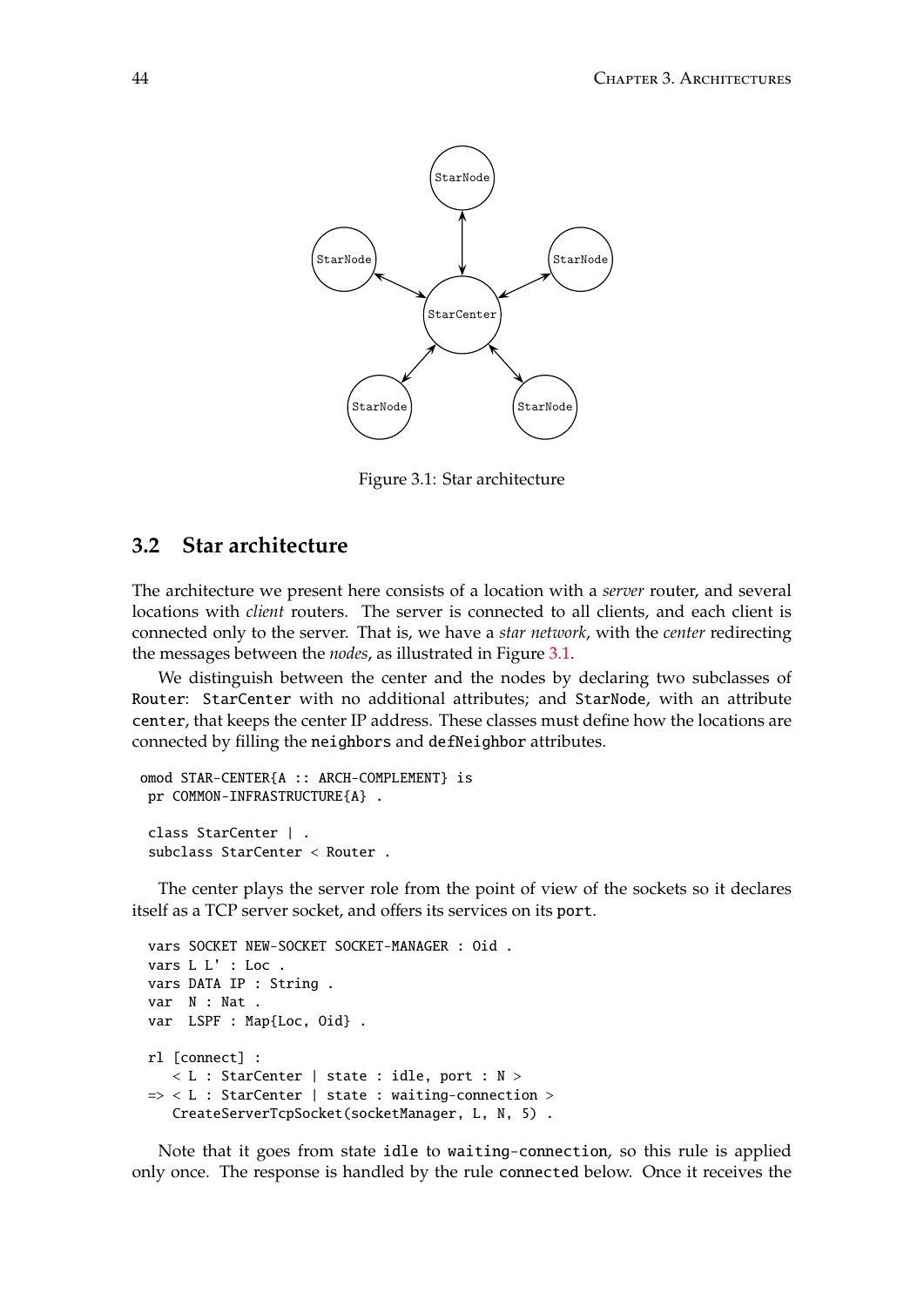CreatedSocket message, it becomes active and sends a message indicating that it is ready to accept clients through the server socket.

```
rl [connected] :
  CreatedSocket(L, SOCKET-MANAGER, SOCKET)
   < L : StarCenter | state : waiting-connection >
\Rightarrow < L : StarCenter | state : active >
  AcceptClient(SOCKET, L) .
```
In the rule acceptedClient below, in addition to sending messages AcceptClient and Receive indicating, respectively, that it is ready to accept new nodes as clients through the server socket, and messages through the new socket, the object that gets the AcceptedClient message sends to the node the message new-socket communicating its identifier. These new-socket messages are interchanged between the center and the nodes in both directions so they can know their Maude identifiers besides the socket that connects them.

```
rl [acceptedClient] :
   AcceptedClient(L, SOCKET, IP, NEW-SOCKET)
   < L : StarCenter | state : active >
=> < L : StarCenter | >
   AcceptClient(SOCKET, L)
   Receive(NEW-SOCKET, L)
   Send(NEW-SOCKET, L, msg2string(new-socket(L))) .
```
When a new-socket message is received from a node with its name L', it is stored in the neighbors attribute.

```
rl [new-socket] :
   new-socket(L', SOCKET)
    < L : StarCenter | state : active, neighbors : LSPF >
\Rightarrow < L : StarCenter | neighbors : insert(L', SOCKET, LSPF) > .
endom
```
When a StarNode is created, it first tries to establish a connection with the center by sending a CreateClientTcpSocket message that uses the IP address and the port of the center.

```
omod STAR-NODE{A :: ARCH-COMPLEMENT} is
 pr COMMON-INFRASTRUCTURE{A} .
 class StarNode | center : String .
 subclass StarNode < Router .
 vars SOCKET SOCKET-MANAGER : Oid .
 vars L L' : Loc.
 vars DATA IP : String .
 var N : Nat .
 rl [connect] :
    < L : StarNode | state : idle, center : IP, port : N >
 \Rightarrow < L : StarNode | state : waiting-connection >
    CreateClientTcpSocket(socketManager, L, IP, N) .
```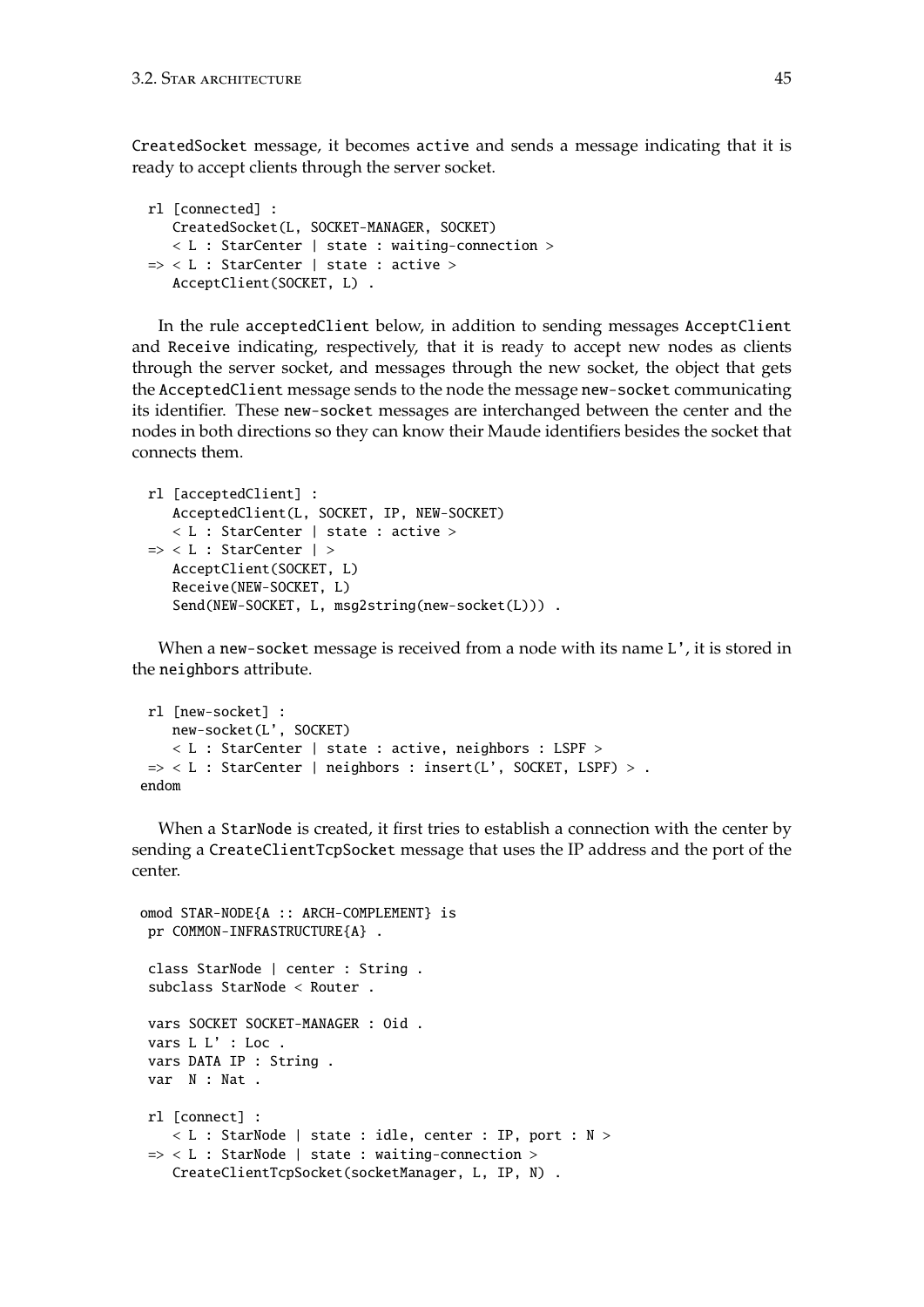

<span id="page-45-0"></span>Figure 3.2: A concrete star architecture

connected, where the node also sends the new-socket message right after the socket is message from the center, because it only updates the defNeighbor attribute, that only Nodes go to the waiting-connection state as a result of the application of this rule. The response to a star node's socket connection request is handled by the following rule created. In this very simple architecture the node does not need to wait for the new-socket needs the socket through which messages have to be sent, so when the new-socket message is found, it is removed from the configuration. Nodes start listening with the Receive message.

```
rl [connected] :
    CreatedSocket(L, SOCKET-MANAGER, SOCKET)
    < L : StarNode | state : waiting-connection, defNeighbor : null >
 \Rightarrow < L : StarNode | state : active, defNeighbor : SOCKET >
    Send(SOCKET, L, msg2string(new-socket(L)))
    Receive(SOCKET, L) .
rl [new-socket] :
   new-socket(L', SOCKET)
    < L : StarNode | >
 \Rightarrow < L : StarNode | > .
endom
```
We show how this architecture works by means of an example. The initial configuration for the node  $1$ (ip0, 0) in Figure [3.2](#page-45-0) (that is, the star center) is:

```
< l(ip0, 0) : StarCenter |
               state : idle,
               neighbors : empty,
               defNeighbor : null,
               port : 60039 >
```
The initial configuration for the node  $l$ (ip1, 0) in the same figure (the unique difference between the star nodes is their names) is: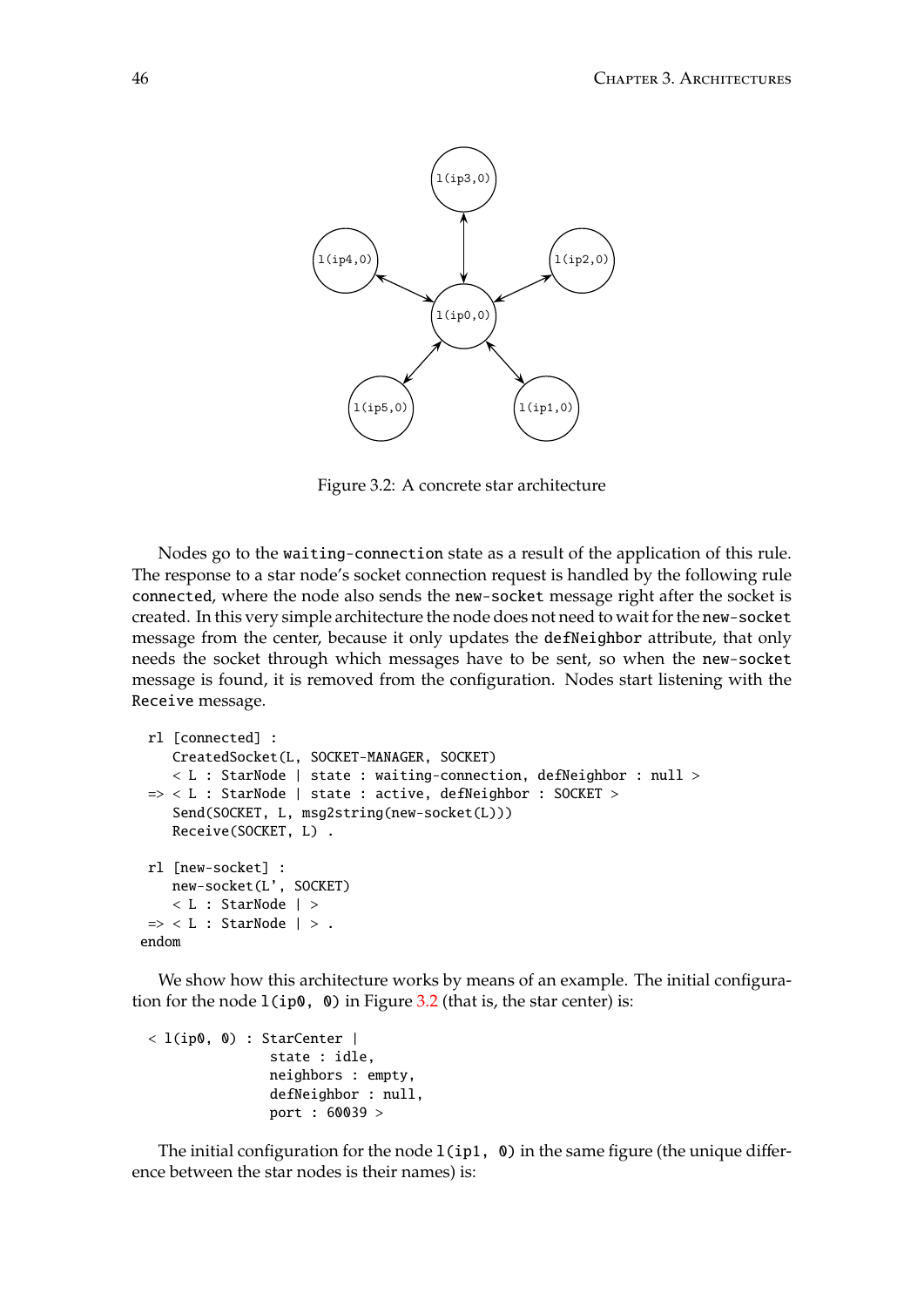```
\langle l(ip1, 0) : StarNode |
          state : idle,
          neighbors : empty,
          defNeighbor : null,
          center : ip0,
          port : 60039 >
```
Once all the connections has been established, the node  $1$ (ip0, 0) keeps in its neighbors attribute the buffered sockets (see Section [2.8\)](#page-31-0) it must use to reach all the star nodes. The final state reached by the center is:

```
< l("127.0.0.1", 0) : StarCenter |
      state : active,
      neighbors : (l(ip1, 0) |-> b(socket(6)), l(ip2, 0) |-> b(socket(7)),
                     l(ip3, 0) \rightarrow b(socket(10)), l(ip4, 0) \rightarrow b(socket(8)),
                     l(ip5, 0) \rightarrow b(socket(9))),
      defNeighbor : null,
      port : 60039 >
```
The star nodes, such as the  $l$ (ip1, 0) node, only have updated their defNeighbor attribute.

```
< l(ip1, 0) : StarNode |
     state : active,
     neighbors : empty,
     defNeighbor : b(socket(5)),
     port : 60039,
      center : ip0 >
```
Notice that the same socket have different names in each side.  $1(ip0, 0)$  sends messages to  $l$ (ip1, 0) through b(socket(6)), but  $l$ (ip1, 0) receives the messages through b(socket(5)).

## <span id="page-46-1"></span>**3.3 Ring architecture**

In a ring topology, each node is connected to two nodes, the previous and the next one. We show here how to implement a unidirectional ring where each node receives data from the previous one and sends data to the next one.

In this architecture, each node must be declared as a (Maude) server for the previous one and as a (Maude) client of the next one. However, to declare a node as a client it needs another one working as a server, what it is impossible for the first executed Maude instance. We have decided to distinguish between the *last* Maude instance executed (which knows that all other instances are already running) and the other ones by declaring two subclasses of Router:

- RingNode defines the behavior of all the nodes but the last one.<sup>[2](#page-46-0)</sup> They first declare themselves as servers and then wait until someone ask to be their client. Once they have accepted a client, they try to be clients themselves of the next node in the ring.

<span id="page-46-0"></span><sup>&</sup>lt;sup>2</sup>Although in a ring there is no "last" node, we refer to the order in which the nodes must be started to be executed.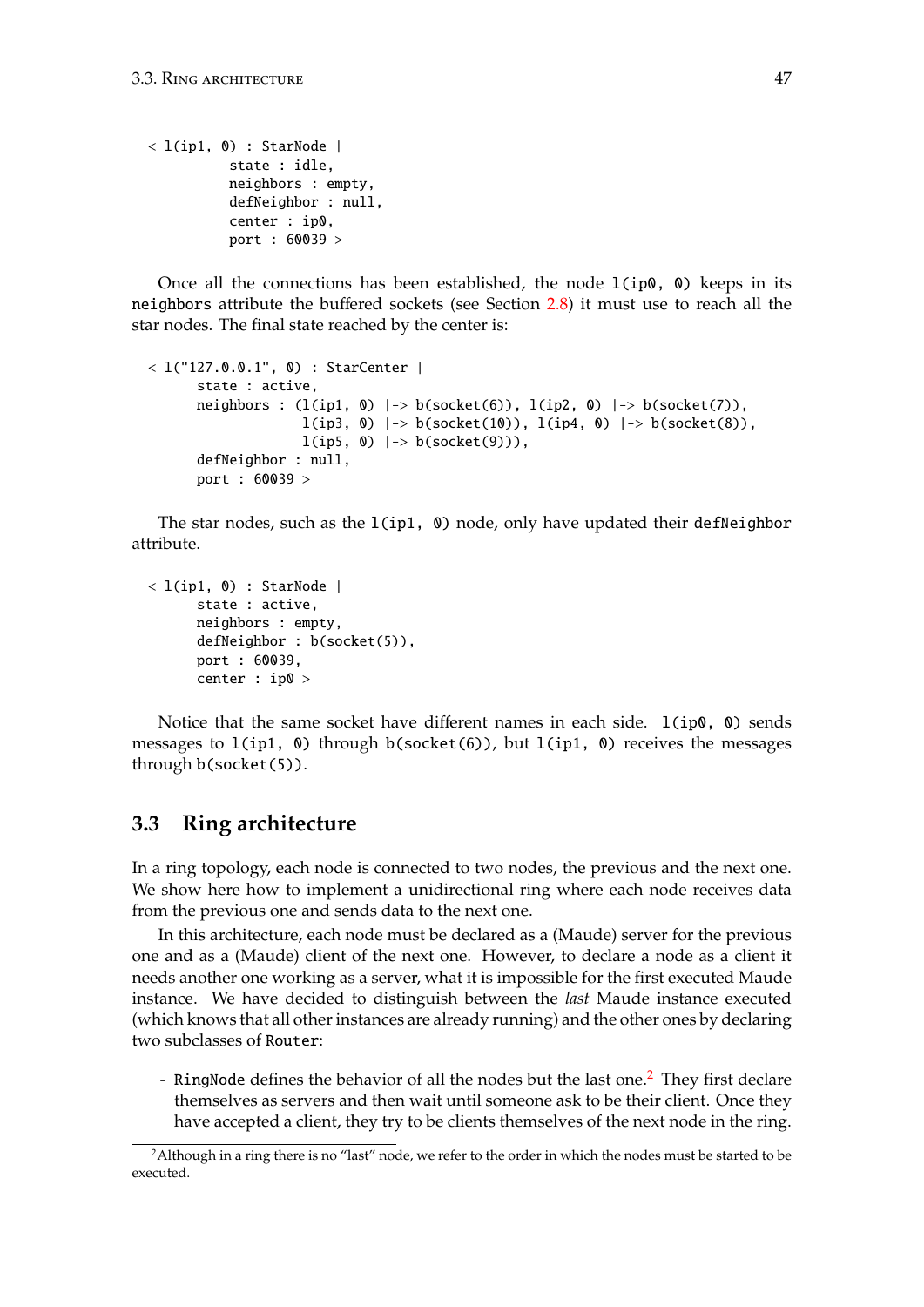

<span id="page-47-0"></span>Figure 3.3: Ring architecture

- RingLast defines the behavior of the last node, that asks the next one (that must needs a server and working as a series of the first executive for the first executive for the first executive for the first executive for the first executive for the first executive for the first executive for the second exist, because this node is the last one) to be its server, and then waits to accept<br>alients  $k$  that all other instances are already running  $k$  running) and the other ones by declaring two declaring two declaring two declaring two declaring two declaring two declaring two declaring two declaring two declaring t clients.

The order in which the connections are established is illustrated in Figure [3.3.](#page-47-0)

In addition to the states inherited from Router, we define the connecting2next and waiting4previous states, that will be traversed respectively when a node tries to be client of the next node and when a node waits to accept the previous as a client. Both RingNode same attributes), and will declare themselves as servers at start-up, so we define first a superclass RingRouter containing the common behavior. It is a subclass of Router with attributes nextIP and nextPort that keep, respectively, the IP address and the port of the The order in which the connections are established is illustrated in Figure 3.1. and RingLast will reach the same states although in different order (thus they need the next node in the ring.

```
omod COMMON-RING{A :: ARCH-COMPLEMENT} is
{\rm tr} COMMON-INFRASTRUCTURE\{A\}.
we can have a module containing the common behavior. We define a new class Ring Router, we define a new class Ring
ops connecting2next waiting4previous : -> RouterState .
subclass RingRouter < Router .
 class RingRouter | nextIP : String, nextPort : Nat .
```
class the port attribute material internet class routed to the p declare themselves as servers and accept clients through it. The port attribute inherited from class Router is the port used by the ring objects to

```
var L : Loc .
ri [connect] :<br>< L : RingRouter | state : idle, port : N >
 var L : Loc .
 CreateServerTcpSocket(socketManager, L, N, 5).
 var N : Nat .
 rl [connect] :
 \Rightarrow < L : RingRouter | state : waiting-connection >
 endom
```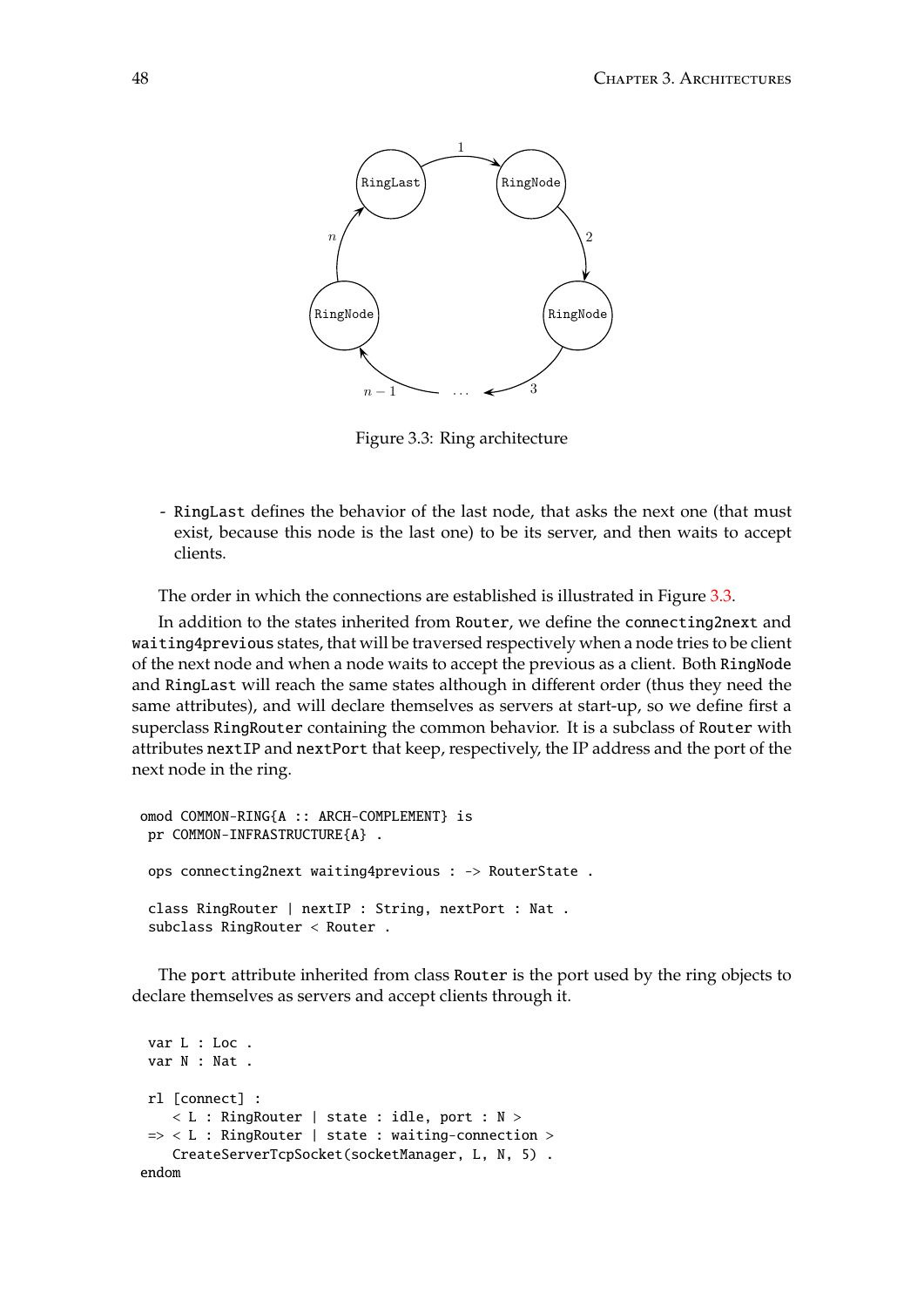As we have said, all the nodes but the last one wait for clients after declaring themselves as servers (by using the rule connect above), reaching the state waiting4previous.

```
omod RING-NODE{A :: ARCH-COMPLEMENT} is
pr COMMON-RING{A} .
class RingNode | .
 subclass RingNode < RingRouter .
vars SOCKET NEW-SOCKET SOCKET-MANAGER : Oid .
var L : Loc .
vars IP IP' : String .
var N : Nat .
rl [connected] :
   CreatedSocket(L, SOCKET-MANAGER, SOCKET)
    < L : RingNode | state : waiting-connection >
\Rightarrow < L : RingNode | state : waiting4previous >
    AcceptClient(SOCKET, L) .
```
Once a client is accepted, the server tries to be client of the next node in the ring, reaching the state connecting2next. Note that there is not a new AcceptClient message on the righthand side of the rule, because each server has only *one* client.

```
rl [acceptedClient] :
   AcceptedClient(L, SOCKET, IP', NEW-SOCKET)
   < L : RingNode | state : waiting4previous, nextIP : IP, nextPort : N >
\Rightarrow < L : RingNode | state : connecting2next >
   Receive(NEW-SOCKET, L)
   CreateClientTcpSocket(socketManager, L, IP, N) .
```
When a node is accepted as client by the next node, the former keeps the socket in the attribute defNeighbor, in order to use it to redirect all the messages, and reaches the active state. Notice that the neighbors attribute remains empty in this architecture and that no Receive message has been put in the configuration, because a client does not receive data from the server in this architecture.

```
rl [connected2next] :
   CreatedSocket(L, SOCKET-MANAGER, SOCKET)
    < L : RingNode | state : connecting2next, defNeighbor : null >
\Rightarrow < L : RingNode | state : active, defNeighbor : SOCKET > .
endom
```
The last node traverses the states in different order. When it is accepted as a server, it tries to connect to the next node in the ring, reaching the connecting2next state.

```
omod RING-LAST{A :: ARCH-COMPLEMENT} is
pr COMMON-RING{A} .
class RingLast | .
subclass RingLast < RingRouter .
vars SOCKET NEW-SOCKET SOCKET-MANAGER : Oid .
var L : Loc .
```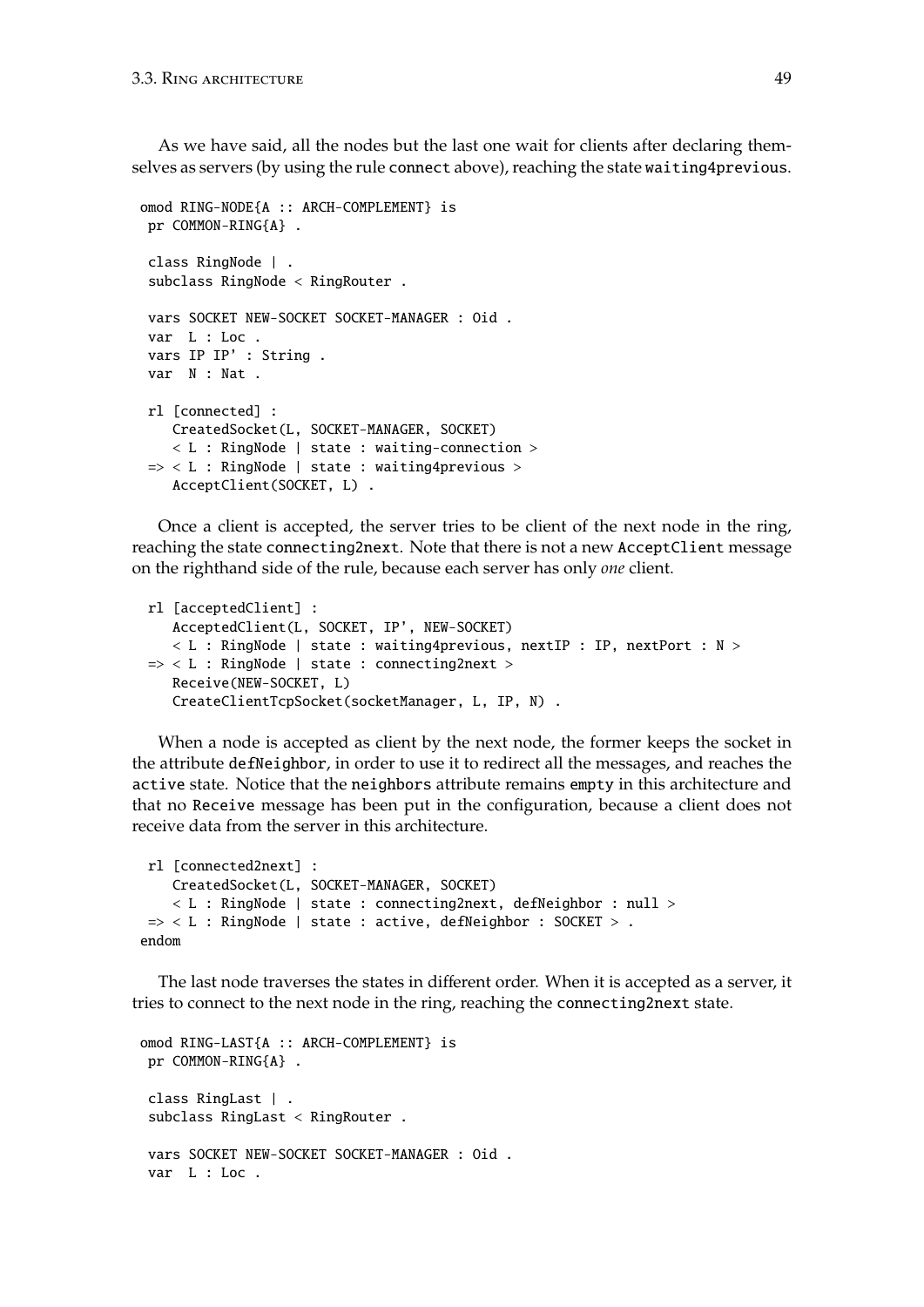```
var IP : String .
var N : Nat .
rl [connected] :
   CreatedSocket(L, SOCKET-MANAGER, SOCKET)
   \langle L L : RingLast \rangle state : waiting-connection, nextIP : IP, nextPort : N >
=> < L : RingLast | state : connecting2next >
   AcceptClient(SOCKET, L)
   CreateClientTcpSocket(socketManager, L, IP, N) .
```
Once it is accepted as client, it saves the socket identifier in defNeighbor in order to redirect all the messages using it, and reaches the waiting4previous state. Again, no Receive message is needed, because the server does not send data to the clients.

```
rl [connected2next] :
   CreatedSocket(L, SOCKET-MANAGER, SOCKET)
   < L : RingLast | state : connecting2next, defNeighbor : null >
\Rightarrow < L : RingLast | state : waiting4previous, defNeighbor : SOCKET > .
```
Finally, when it accepts a client it starts to receive data through the socket and becomes active.

```
rl [acceptedClient] :
    AcceptedClient(L, SOCKET, IP, NEW-SOCKET)
    < L : RingLast | state : waiting4previous >
 \Rightarrow < L : RingLast | state : active >
    Receive(NEW-SOCKET, L) .
endom
```
Notice that in this architecture the neighbors attribute is not used; the ring nodes are just connected by defNeighbor, thus obtaining a unidirectional ring.

## **3.4 Centralized ring architecture**

We show here a special ring architecture, where in addition to the ring we have a center connected to each node, as illustrated in Figure [3.4.](#page-50-0) We have a mixture of the two previous architectures, that we have tried to reuse as much as possible. We use the class StarCenter (from the star architecture presented in Section [3.2\)](#page-43-1) for the ring center, and we reuse the classes RingNode and RingLast (from the ring architecture shown in Section [3.3\)](#page-46-1) for the nodes in the ring, although some states must be renamed.

We define a new class CRingRouter in charge of connecting to the center. We will combine the behavior of this new class with the classes RingNode and RingLast to obtain the centralized ring. This new class has:

- New attributes centerIP and centerPort, with the IP address and port of the central server.
- New states connecting2center and waiting4center.
- Rules for connecting to the central node.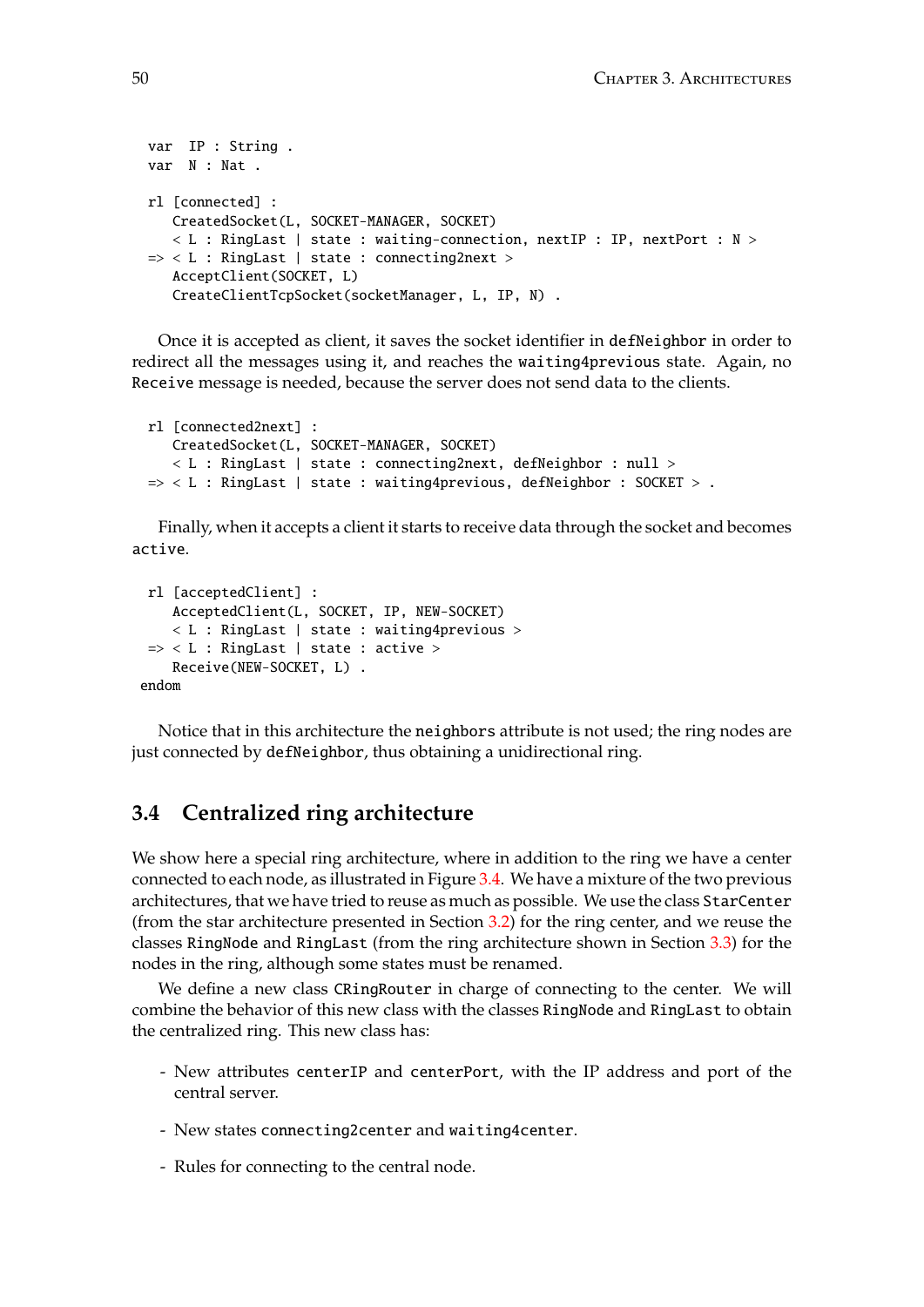

<span id="page-50-0"></span>Figure 3.4: Centralized ring architecture

```
omod CENTRALIZED-RING{A :: ARCH-COMPLEMENT} is
pr COMMON-RING{A} .
class CRingRouter | centerIP : String, centerPort : Nat .
 subclass CRingRouter < RingRouter .
ops connecting2center waiting4center : -> RouterState .
```
When it is in connecting2center state, it tries to connect to the center and reaches the waiting4center state.

```
vars SOCKET SOCKET-MANAGER : Oid .
vars L L' : Loc .
vars DATA IP : String .
var N : Nat .
var LSPF : Map{Loc, Oid} .
rl [connect2center] :
   < L : CRingRouter | state : connecting2center, centerIP : S,
                        centerPort : N >
\Rightarrow < L : CRingRouter | state : waiting4center >
   CreateClientTcpSocket(socketManager, L, S, N) .
```
Once the connection has been created, the server and the client interchange new-socket messages, and the neighbors attribute is updated, reaching the active state.

```
rl [connected] :
  CreatedSocket(O, SOCKET-MANAGER, SOCKET)
   < L : CRingRouter | state : waiting4center >
=> < L : CRingRouter | >
   Receive(SOCKET, L)
   Send(SOCKET, L, msg2string(new-socket(L))).
rl [connected2center] :
  new-socket(L', SOCKET)
   < L : CRingRouter | state : waiting4center, neighbors : LSPF >
```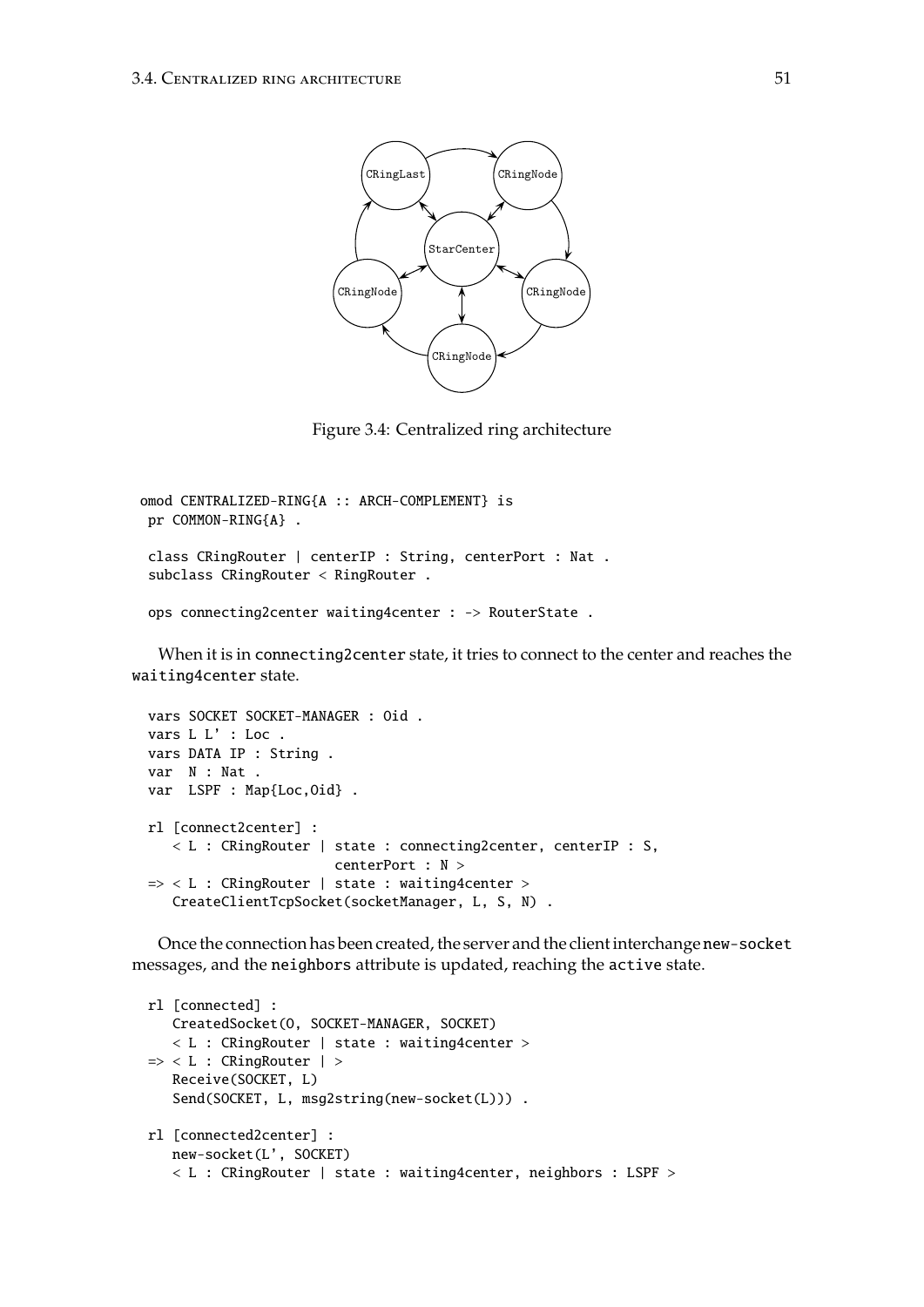```
=> < L : CRingRouter | state : active,
                        neighbors : insert(L', SOCKET, LSPF) > .
endom
```
Note that we update the neighbors attribute, so the messages to the center will use SOCKET, while all other messages will use defNeighbor from the ring architecture.

Now we look for a class that behaves as a CRingRouter and as a RingNode (or as a RingLast, if it is the last node). To obtain it, we define a new class CRingNode, which is a subclass of both CRingRouter and RingNode (and a new class CRingLast, which is a subclass of CRingRouter and RingLast). These new classes behave as the corresponding nodes in the ring, and once they are connected behave as clients of the center. However, we found the problem that all those classes finish in active state, so some of the rules could not be applied. We solve it by renaming the state active in the nodes of the ring to connecting2center, so the rules in CRingRouter can be applied *after* the ring connections has been established.

```
omod CENTRALIZED-RING-NODE{A :: ARCH-COMPLEMENT} is
 pr CENTRALIZED-RING{A} .
 pr RING-NODE{A} * (op active to connecting2center) .
 class CRingNode | .
 subclass CRingNode < CRingRouter RingNode .
endom
omod CENTRALIZED-RING-LAST{A :: ARCH-COMPLEMENT} is
 pr CENTRALIZED-RING{A} .
 pr RING-LAST{A} * (op active to connecting2center) .
 class CRingLast | .
 subclass CRingLast < CRingRouter RingLast .
endom
```
In the following section, as well as in Chapters [4](#page-60-0) and [5,](#page-110-0) we will illustrate how these architectures can be used to execute concrete applications on top of them.

### **3.5 Ray tracing case study**

Once we have several locations connected by means of an architecture like those shown above, we can implement distributed applications. We first illustrate in this section how a concrete distributed application can be implemented directly in Maude.

In order to implement a distributed application, the messages that objects in different locations will interchange should be declared in a separated module, that then will be combined with the messages of the architecture and used to instantiate the module COMMON-INFRASTRUCTURE. Then the objects that solve the application have to be implemented, in a way as independent of the concrete architecture as possible. Finally, in order to execute the application, a concrete architecture has to be chosen and the distribution of the application objects through the different locations has to be decided. We use the ray tracing problem as a case study [\[8\]](#page-182-0).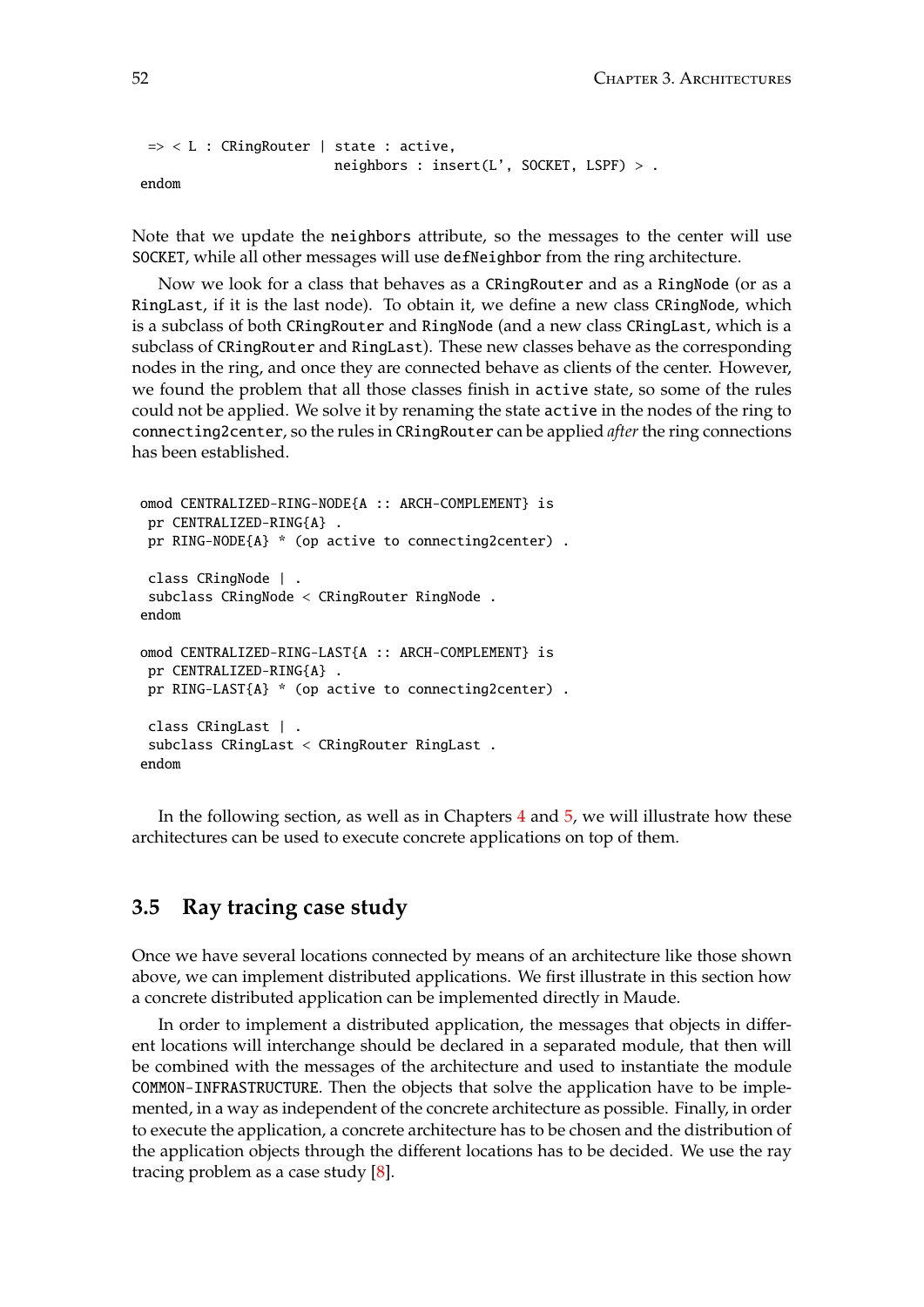fmod FIGURE is

### <span id="page-52-0"></span>**3.5.1 Sequential implementation**

Given a scene consisting of 3D objects, and given the position of the camera, a ray tracer calculates a 2D image of the scene. For every pixel of the output image, the ray tracer shoots a ray into the scene and tests whether it impacts with any object of the scene. When an impact is found, the ray is reflected and the color of the intersection point is computed based on the strength of the ray and on the texture of the object's material.

We show here the *sequential* implementation of the problem. We will reuse most of this code in the distributed versions in Sections [3.5.2](#page-54-0) and [4.3.](#page-68-0) We will show in Section [6.6](#page-170-0) how to check distributed applications by considering the sequential versions as the *specification* of the problem and the distributed one as the *implementation*.

Let us see the modules in detail. The FIGURE module includes the modules 3D, that defines operations over 3D elements like points and vectors, and COLOR, that defines the colors for the figures. In the module we define figures by their type, color and coordinates, and we declare the functions filter, that checks whether the figures on the list are too far or not; getColor, that extracts the figure color; and distance, that will be used later to calculate the intersection of the rays with the figures. Although only spheres are considered in this example, other types of figures can be easily added just defining their Coordinates and FigureType and the equations dealing with distance.

```
pr 3D .
pr COLOR .
var FT : FigureType .
var C : Color .
var CDT : Coordinates .
vars F F' F'' F''' x x' x'' y y' y''
    z z' z'' RAD bSq r r2 alpha a2 : Float .
vars u v v' : Vector .
var FIG : Figure .
var FL : FigureList .
vars P P1 P2 P3 q : Point .
sort Figure FigureList FigureType Coordinates .
subsort Figure < FigureList .
op figure : FigureType Color Coordinates -> Figure .
op mtFigureList : -> FigureList .
op __ : FigureList FigureList -> FigureList [assoc id: mtFigureList] .
op sphere : -> FigureType .
op coord : Point Float -> Coordinates .
op getColor : Figure -> Color .
eq getColor(figure(FT, C, CDT)) = C.
op filter : FigureList Float -> FigureList .
eq filter(mtFigureList, F) = mtFigureList .
eq filter(FIG FL, F) = if farAway(FIG, F) then mtFigureList
                                          else FIG fi filter(FL, F) .
```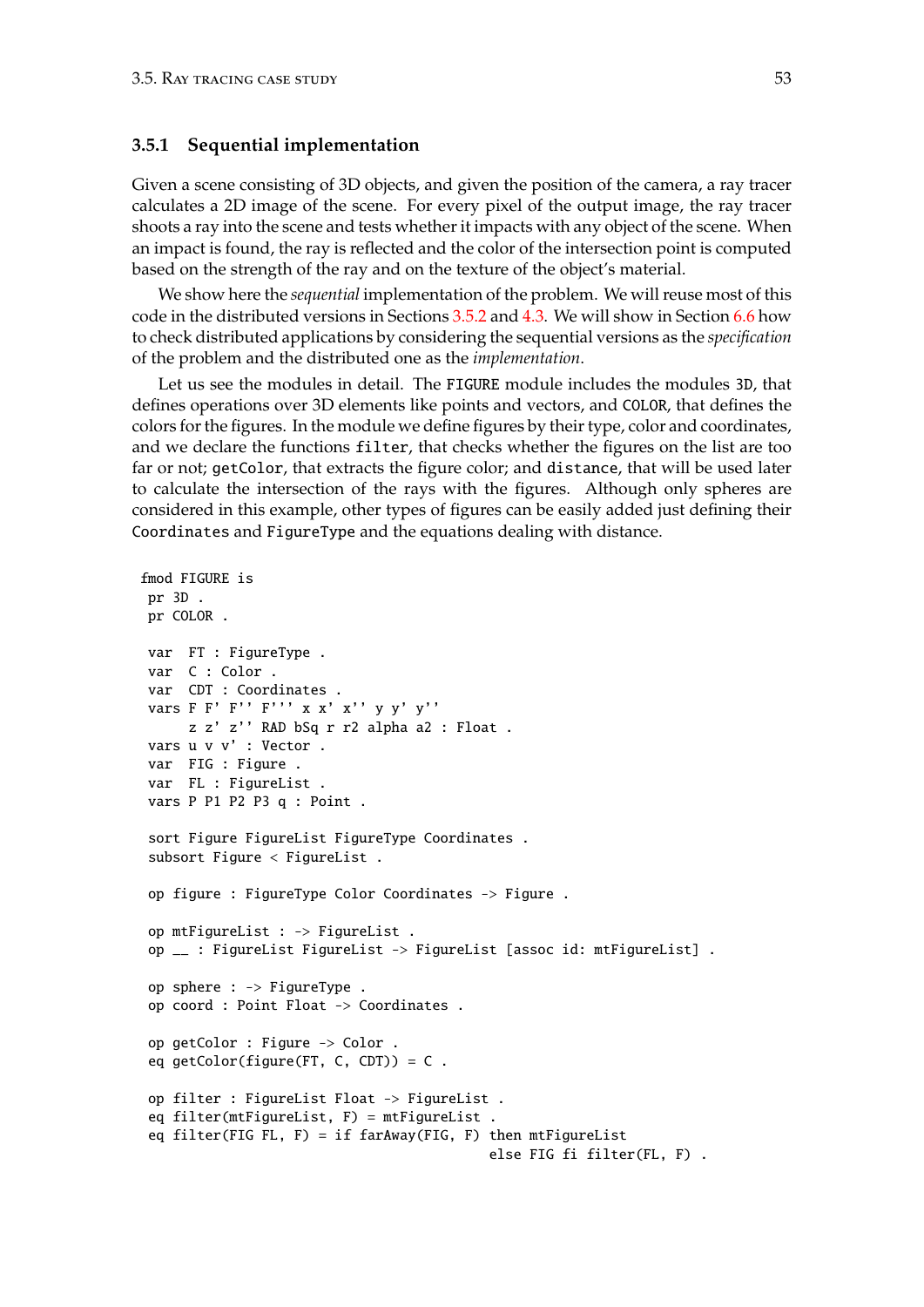```
op farAway : Figure Float -> Bool .
 eq farAway(figure(sphere, C, coord(< F, F', F'' >, RAD)), F''') = F''' < F'' .
 op distance : Point Point Figure -> Distance .
 ceq distance(P1, P2, FIG) = module(P1 - P3)if P3 := distanceAux(P1, P2, FIG) \landP3 =/= noIntersection .
 eq distance(P1, P2, FIG) = noDistance [owise] .
 op distanceAux : Point Point Figure -> Point .
 ceq distanceAux(< x, y, z >, < x', y', z' >,
                 figure(sphere, C, coord(< x'', y'', z'' >, r))) =
    if (bSq > r2) then noIntersection
    else if (alpha >= sqrt(a2)) then (q - (sqrt(a2) * u))else if ((alpha + sqrt(a2)) > 0.0) then q + (sqrt(a2) * u)else noIntersection fi
         fi
    fi
  if u := unitVector(<math>x, y, z >, < x', y', z' >) / \langle x, z' \ranglev := \langle x'', y'', z'' \rangle - \langle x, y, z \rangle / \langlealpha := escProd(u, v) \wedgeq := < x, y, z > + (alpha * u) /\
     v' := q - \langle x'', y''', z'' \rangle \quad | \wedgeF := module(v') / \wedgebSq := F * F / \Lambdar2 := r * r \wedgea2 := r2 - bSq.
endfm
```
The ROWTRACER module is in charge of coloring each row. The traceRow function traverses the row from left to right, and for every pixel in the current line it calculates all the collisions with the figures on the list and keeps the nearest one by using getColor (where d, a constant of sort Color, is the default color).

```
fmod ROWTRACER is
pr FIGURE .
pr CONVERSION .
vars P P1 P2 : Point .
var FL : FigureList .
var F : Figure .
var C : Color .
var D : Distance .
sort ColorList .
subsort Color < ColorList .
 --- Color union
op __ : ColorList ColorList -> ColorList [assoc] .
op traceRow : Point Float Float Float FigureList -> ColorList .
op getColor : Point FigureList -> Color .
eq getColor(P, FL) = getColor(< 0.0, 0.0, 0.0, 0.0, F.).
```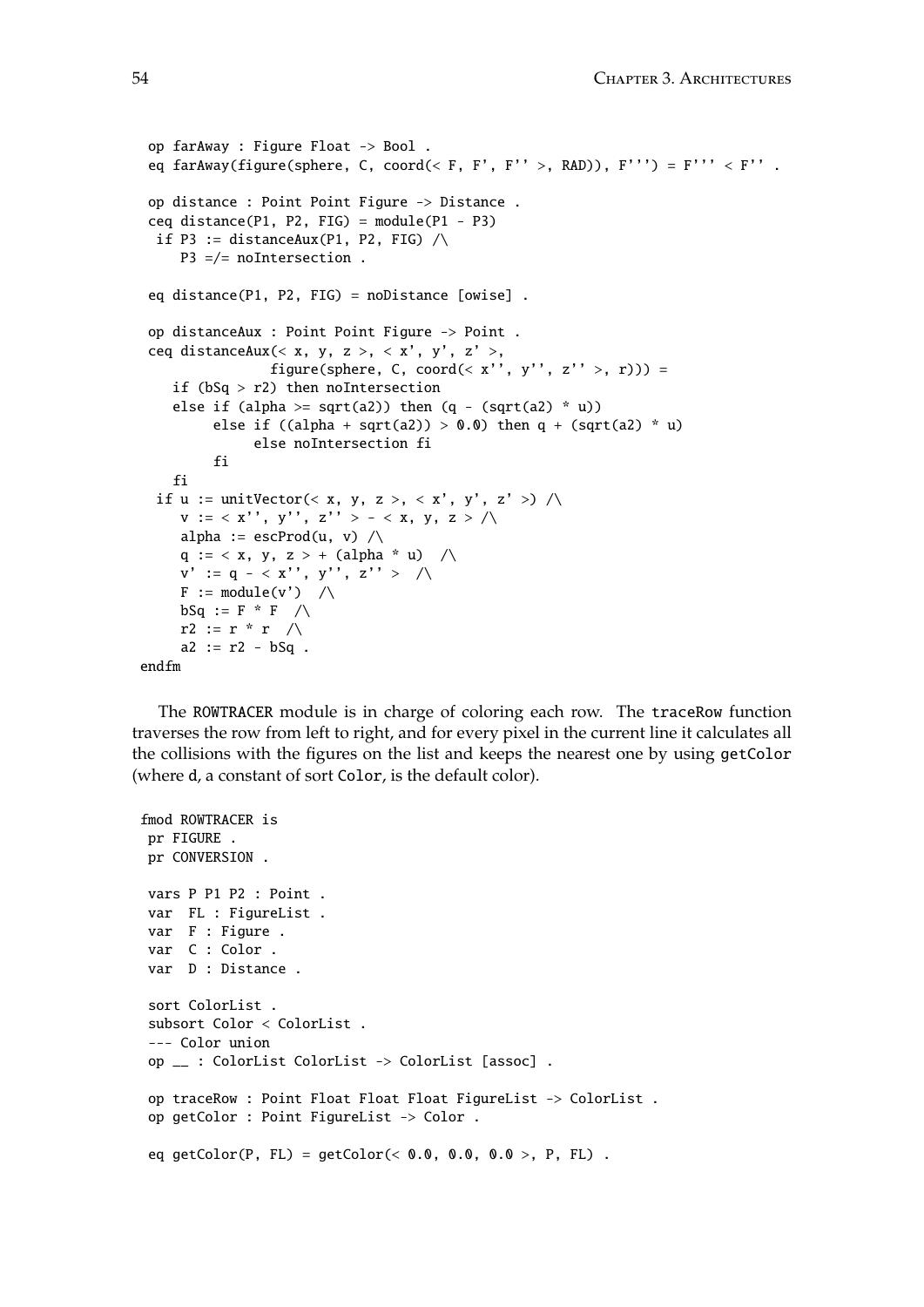```
op getColor : Point Point FigureList -> Color .
 op getColorAux : Point Point FigureList Color Distance -> Color .
 eq getColor(P1, P2, F FL) = getColorAux(P1, P2, F FL, d, noDistance) .
 eq getColor(P1, P2, mtFigureList) = d .
 eq getColorAux(P1, P2, mtFigureList, C, D) = C .
 eq getColorAux(P1, P2, F FL, C, D) =
 if less(distance(P1, P2, F), D) then
  getColorAux(P1, P2, FL, getColor(FIG), distance(P1, P2, F))
 else
  getColorAux(P1, P2, FL, C, D)
 fi .
 op traceRow : Point Float Float Float Float FigureList -> ColorList .
 eq traceRow(P, Xr, Xr, Y, Near, FL) = getColor(P, < Xr, Y, Near >, FL).
 ceq traceRow(P, Xl, Xr, Y, Near, FL) =
     getColor(P, < XI, Y, Near >, FL) traceRow(P, XI + 1.0, Xr, Y, Near, FL)if Xl < Xr.
endfm
```
Finally, the RAYTRACING module below traverses all the rows with the function rayTracing and colors each one with traceRow.

```
fmod RAYTRACING is
pr ROWTRACER .
sort Screen .
op [_] : ColorList -> Screen .
 --- Screen union
op __ : Screen Screen -> Screen [assoc] .
op rayTracing : Point Float Float Float Float Float FigureList -> Screen .
            --- Xleft Xright Ytop Ybottom Near Figures
vars Xlef Xrig Ytop Ybot Near X Y : Float .
var FL : FigureList .
var P : Point .
 eq rayTracing(P, Xlef, Xrig, Y, Y, Near, FL) =
     [traceRow(P, Xlef, Xrig, Y, Near, FL)] .
 ceq rayTracing(P, Xlef, Xrig, Ytop, Ybot, Near, FL) =
    [traceRow(P, Xlef, Xrig, Ytop, Near, FL)]
    rayTracing(P, Xlef, Xrig, Ytop - 1.0, Ymin, Near, FL)
 if Ytop > Ybot .
endfm
```
### <span id="page-54-0"></span>**3.5.2 Distributed implementation**

This application is highly parallelizable: each row (indeed, each pixel) can be colored by a different processor in an independent way, and then they can be combined to obtain the whole screen. So we will have a chief that delivers subproblems and combines subresults, and several painters that solve the subproblems, that is, color rows of the screen.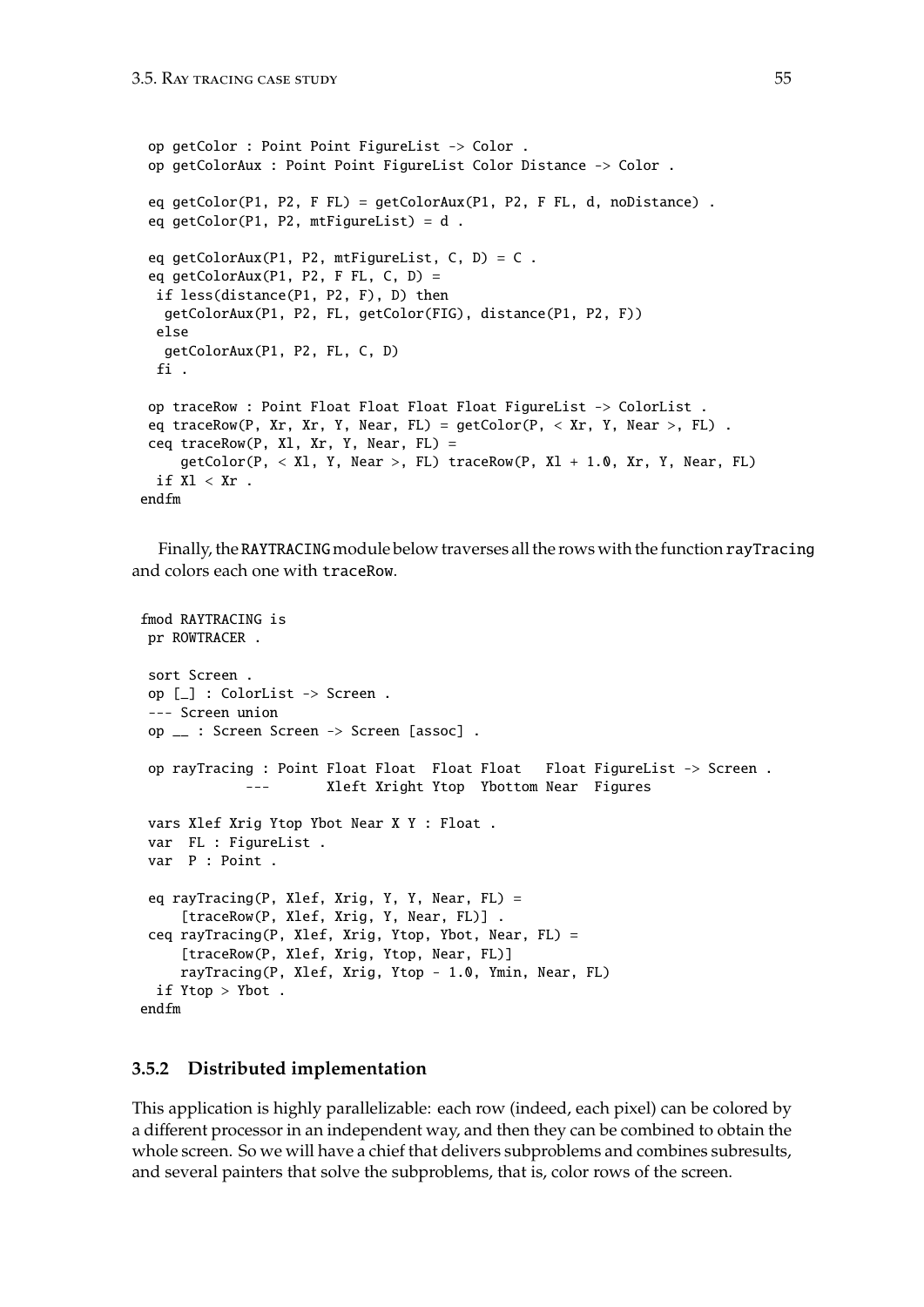The communication between the chief and the painters is through the following messages, that must have sort TravelingContents to fit into the to\_:\_ message. We use the module OID from Section [3.1](#page-38-1) for the objects syntax.

```
fmod RT-TRANSMITTED-SYNTAX is
pr OID .
pr ROWTRACER .
pr TRAVELING-CONTENTS .
```
- world, that sends the data describing the problem, that is, the list of figures in the scene, the position of the camera, and the size of the screen.

op world : FigureList Point Float Float Float -> TravelingContents .

- new-row, that communicates a new task by identifying the height of the row to be colored.

op new-row : Float -> TravelingContents .

- colored-row, that transmits a new result to the chief.

```
op colored-row : Oid Float ColorList -> TravelingContents .
endfm
```
The application only needs to import the ARCHITECTURE-MSGS module from the architecture, so it can be executed on different architectures; each utilization of the application must include the architecture it will use (we will see an example below). The module ROWTRACER from Section [3.5.1](#page-52-0) is also used; it contains the ingredients of this problem, in particular the function traceRow used by the painters.

```
view ColorList from TRIV to ROWTRACER is
 sort Elt to ColorList .
endv
omod DISTRIBUTED-RAY-TRACING is
 pr ARCHITECTURE-MSGS .
 pr RT-TRANSMITTED-SYNTAX .
 pr ROWTRACER .
 pr MAP{Float, ColorList} .
 pr LIST{Oid} * (sort List{Oid} to OidList, op nil to mtOidList) .
 pr LIST{Float} * (sort List{Float} to FloatList, op nil to mtFloatList) .
```
We define now a class RTChief in charge of distributing subproblems (rows to be colored) and combining the results (colored rows). This new class has attributes that

- Describe the problem:

- **–** The list of figures.
- **–** The width of the screen (xL and xR).
- **–** The height of the screen (yT and yB).
- **–** The depth where figures can be traced (zN and zF).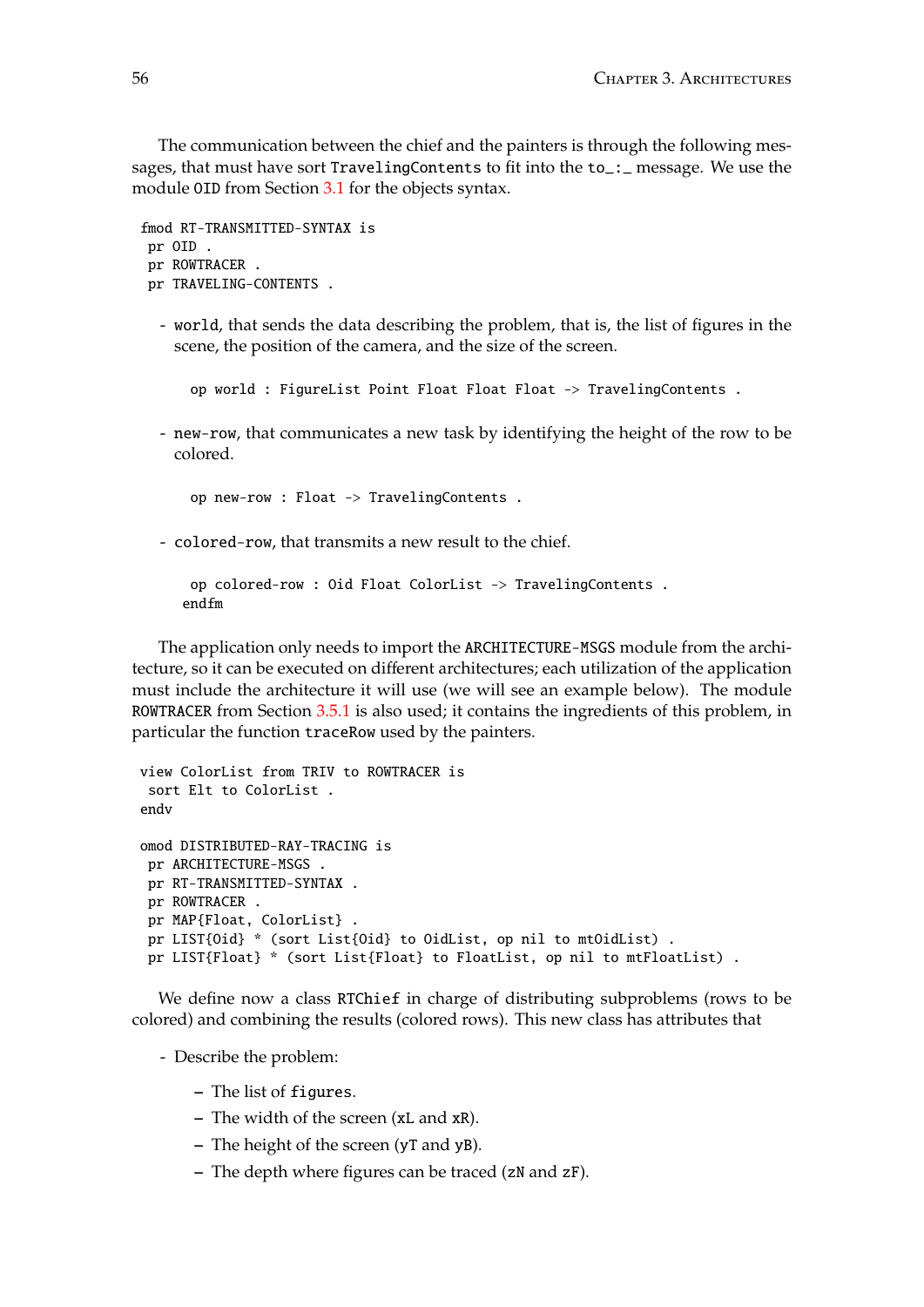- Keep the current row (y).
- Keep the result; the subresults may arrive unordered, so we use a partial function from rows, identified by floats, to colored rows to represent the (partial) result.
- Store the list with the identifiers of the painters.

```
class RTChief | figures : FigureList, xL, xR, yT, yB, zN, zF: Float,
                y: Float, result : Map{Float, ColorList},
                painters : OidList .
```
First, the chief must deliver the information of the world and the first subproblems to the painters. Initially they receive three tasks<sup>[3](#page-56-0)</sup> so they can work in the following one while a new one arrives.

```
var CM : Map{Float, ColorList} .
var OL : OidList .
vars XL XR YT YB ZN ZF R Y : Float .
var CL : ColorList .
var FigL : FigureList .
var FL : FloatList .
var P : Point .
vars O O' : Oid .
rl [new-painter] :
   < 0 : RTChief | xL : XL, xR : XR, y : Y, yT : YT, yB : YB, zN : ZN,
                   zF : ZF, figures : FigL, painters : O' OL >
\Rightarrow < 0 : RTChief | y : Y - 3.0, painters : OL >
   to O' : world(filter(FigL, ZF),
                 \langle (XR + XL) / 2.0, (YT + YB) / 2.0, 0.0 >, XL, XR, ZN)
   to 0' : new-row(Y)
   to 0' : new-row(Y - 1.0)
   to 0' : new-row(Y - 2.0).
```
When one result arrives, it is combined with the current partial result (by using the insert operation from partial functions) and it is checked if the problem has been fully distributed (in this case  $Y < YB$ ); if this is not the case, the next row is sent to the painter.

```
crl [new-row] :
    to O : colored-row(O', R, CL)
    < 0 : RTChief | result : CM, y : Y, yB : YB >
\Rightarrow < 0 : RTChief | result : insert(R, CL, CM), y : Y - 1.0 >
    to 0' : new-row(Y)
if Y \geq YB .
crl [no-more-rows] :
    to O : colored-row(O', R, CL)
    < 0 : RTChief | result : CM, y : Y, yB : YB >
\Rightarrow < 0 : RTChief | result : insert(R, CL, CM) >
if Y < YB.
```
<span id="page-56-0"></span> $3$ We are assuming that the number of works to be dispatched is at least three times the number of painters. This will be generalized in the following sections.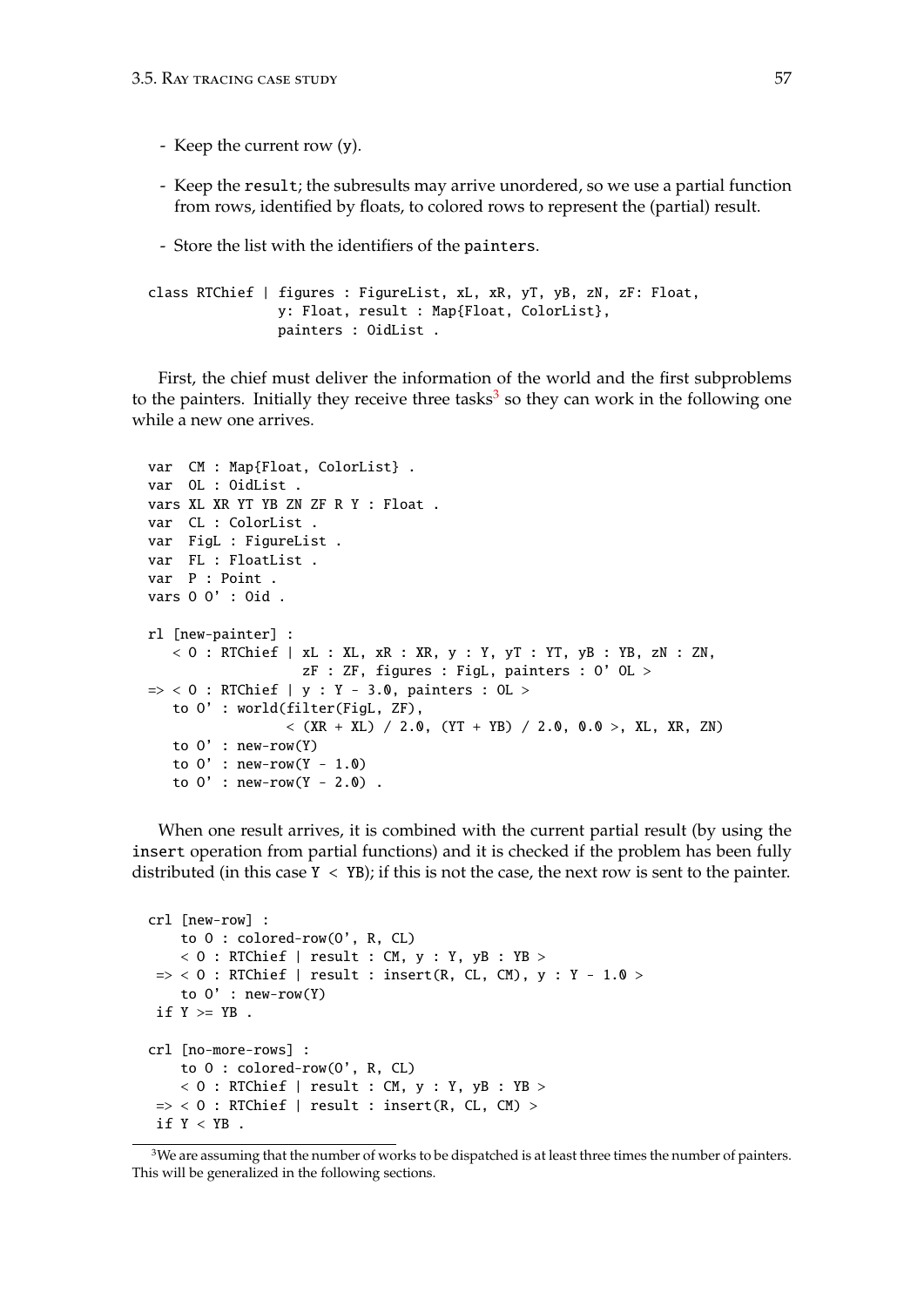Now we define the class RTPainter, that will define the painters' behavior. Its attributes will keep the information of the world (the screen  $- xL$ , xR, and  $zN -$ , position of the camera, and the list of figures), the row identifiers of the undone tasks (nextRows), and the identifier of the chief.

class RTPainter | xL, xR, zN : Float, pos : Point, figures : FigureList, nextRows : FloatList, chief : Oid .

When the world or a new row arrives, the information is stored in the appropriate attributes:

```
rl [rec-world] :
   to O : world(FigL, P, XL, XR, ZN)
   < 0 : RTPainter | >\Rightarrow < 0 : RTPainter | figures : FigL, pos : P, xL : XL, xR : XR, zN : ZN > .
rl [new-row] :
   to 0: new-row(R)< O : RTPainter | nextRows : FL >
\Rightarrow < 0 : RTPainter | nextRows : FL R > .
```
While the list of scheduled tasks is not empty, we can do a new one (trace the row) and send it to the chief through the message colored-row. Notice that here we use the function traceRow from the sequential version (see Section [3.5.1\)](#page-52-0):

```
crl [paint] :
     < O : RTPainter | figures : FigL, pos : P, xL : XL, xR : XR, zN : ZN,
                       chief : O', nextRows : R FL >
  \Rightarrow < 0 : RTPainter | nextRows : FL >
    to O' : colored-row(O, R, CL)
  if CL := traceRow(P, XL, XR, R, ZN, FigL) .
endom
```
To execute an example of this application, we must define a view from the theory ARCH-COMPLEMENT used by the architecture:

```
mod RT-COMPLEMENT is
 pr META-LEVEL .
 pr RT-TRANSMITTED-SYNTAX .
pr ARCHITECTURE-MSGS .
endm
view RT-Complement from ARCH-COMPLEMENT to RT-COMPLEMENT is
 op MOD to term upModule('RT-COMPLEMENT, false) .
endv
```
Notice that the getLoc function has been defined in OID, that is included by the module RT-TRANSMITTED-SYNTAX.

We can now execute an example of distributed ray tracing. To do it we must first choose the architecture we are going to use and instantiate it with the view RT-Complement. In this case the most suitable one is the star topology, placing the chief in the center of the star and the painters in the nodes. We define modules EXAMPLE-CHIEF and EXAMPLE-PAINTER where the initial configurations will be executed. EXAMPLE-CHIEF also includes a generator of random spheres that uses the RANDOM module provided by Maude.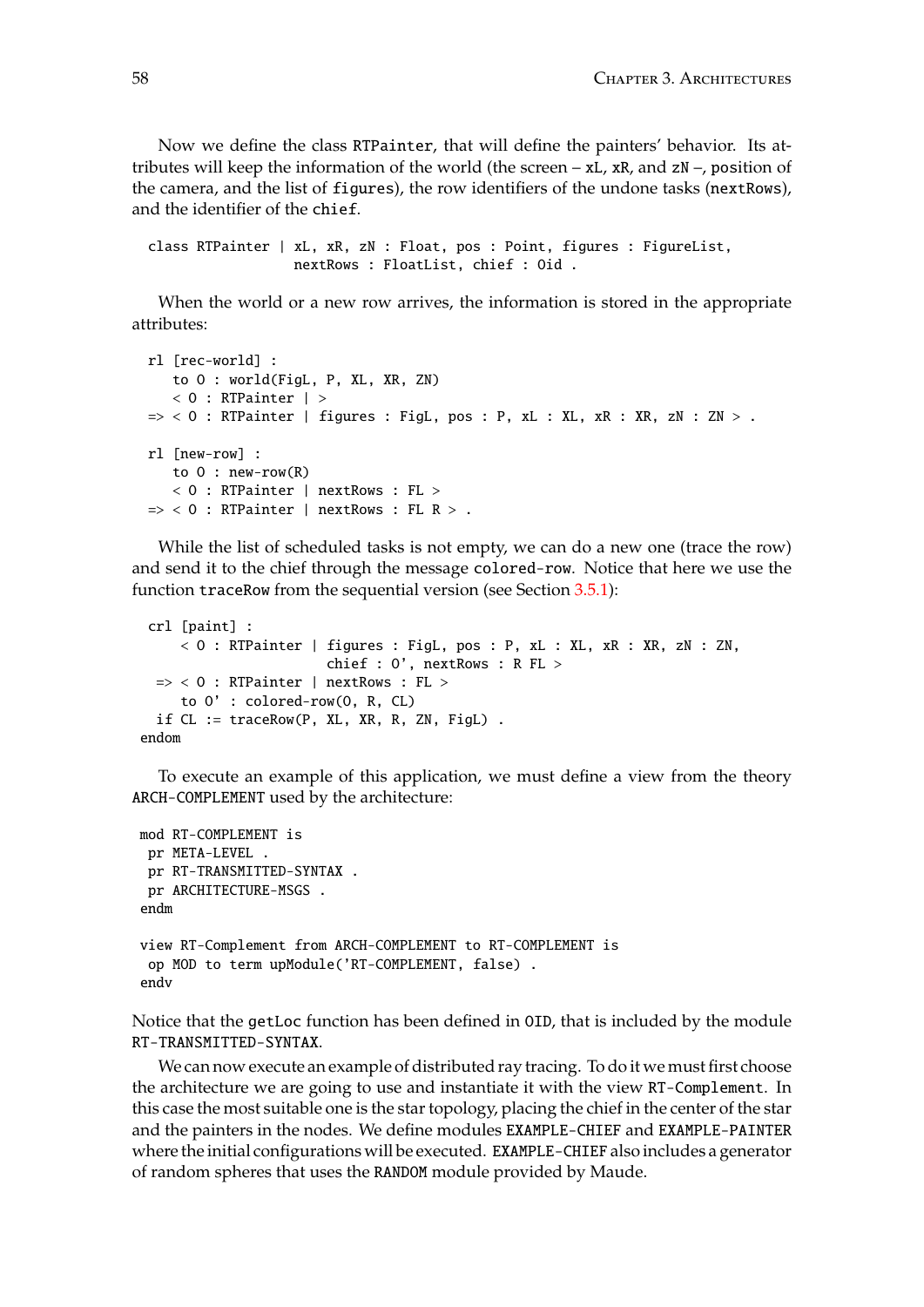```
mod EXAMPLE-CHIEF is
 pr DISTRIBUTED-RAY-TRACING .
 pr RANDOM .
 pr STAR-CENTER{RT-Complement} .
 var L : FigureList .
 var N : Nat .
 op figListN : Nat -> FigureList .
 op figListN* : Nat FigureList -> FigureList .
 eq figListN(N) = figListN*(N, mtfigureList).
 eq figListN*(0, L) = L.
 eq figListN*(s(N), L) = figListN*(N, L figure(sphere, r,
        coord(< float(random(4 * N)), float(random(4 * N + 1)),
                float(random(4 * N + 2)) >, float(random(4 * N + 3))))) .
```
endm

The initial configuration for the center of the star includes a StarCenter and a RTChief with the whole definition of the problem.

```
erew \langle \rangle < l(ip0, 0) : StarCenter |
                state : idle,
                neighbors : empty,
                defNeighbor : null,
                port : 60039 >
        \langle o(l(ip0, 0), 0) : RTChief |
                xL : -30.0,
                xR : 30.0,
                y : 30.0,
                yT : 30.0,
                yB : -30.0,
                zN : 10.0,
                zF : 1000000000.0,
                figures : figListN(10),
                result : empty,
                painters : o(l(ip1, 0), 0) o(l(ip2, 0), 0) > .
```
where the ipi are IP addresses.

All the other locations have in their initial configuration a StarNode and a RTPainter, being their unique difference their identifiers. The configuration for one of them is shown below.

```
mod EXAMPLE-PAINTER is
 pr DISTRIBUTED-RAY-TRACING .
pr STAR-NODE{RT-Complement} .
endm
erew \langle \rangle < 1(ip1, 0) : StarNode |
            state : idle,
           neighbors : empty,
            defNeighbor : null,
            center : ip0,
            port : 60039 >
        < o(l(ip1, 0), 0) : RTPainter |
```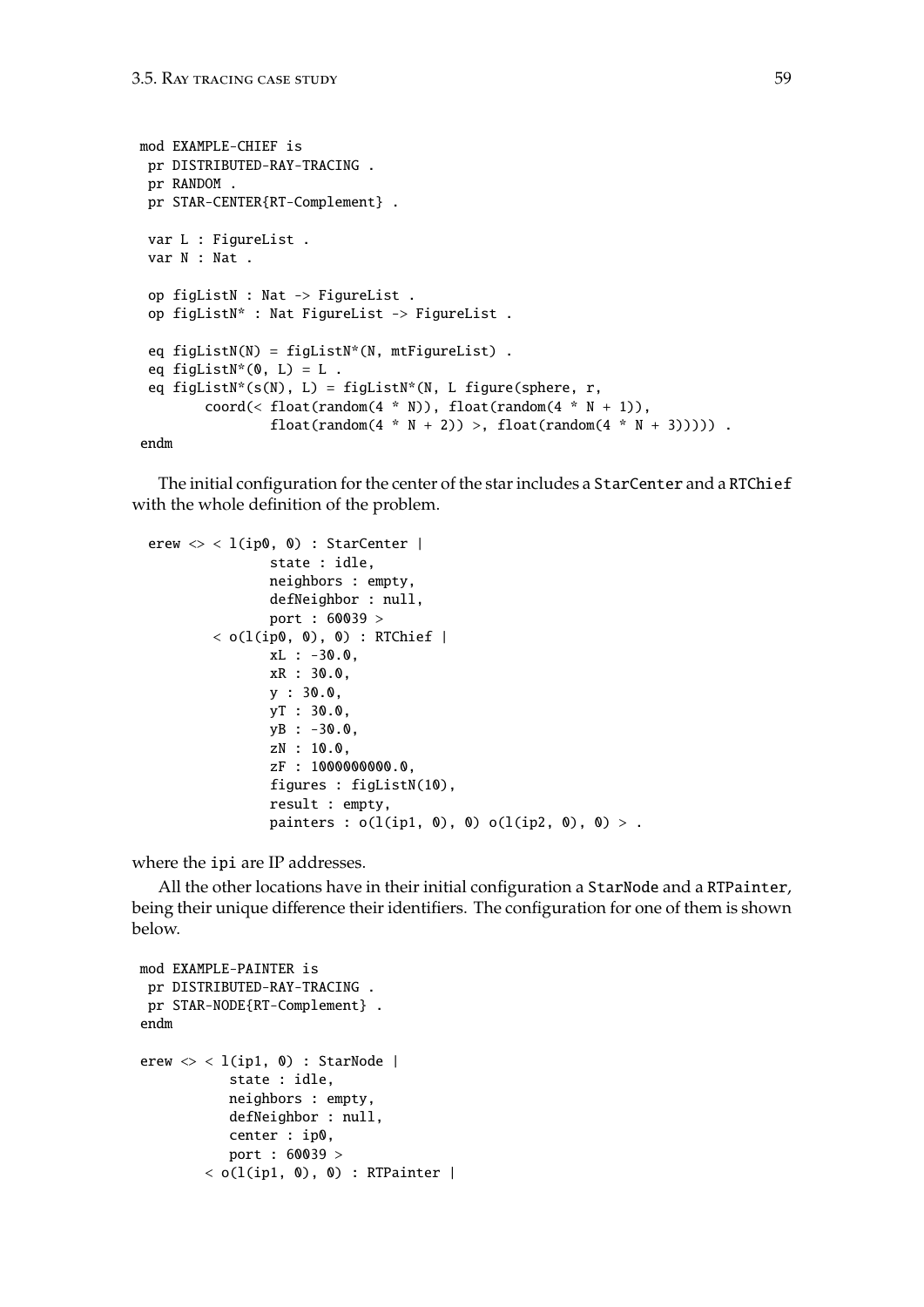```
chief : o(l(ip0, 0), 0),nextRows : mtFloatList,
figures : mtFigureList,
pos : < 0.0, 0.0, 0.0 >,
xL : 0.0,
xR : 0.0,
zN : 0.0 > .
```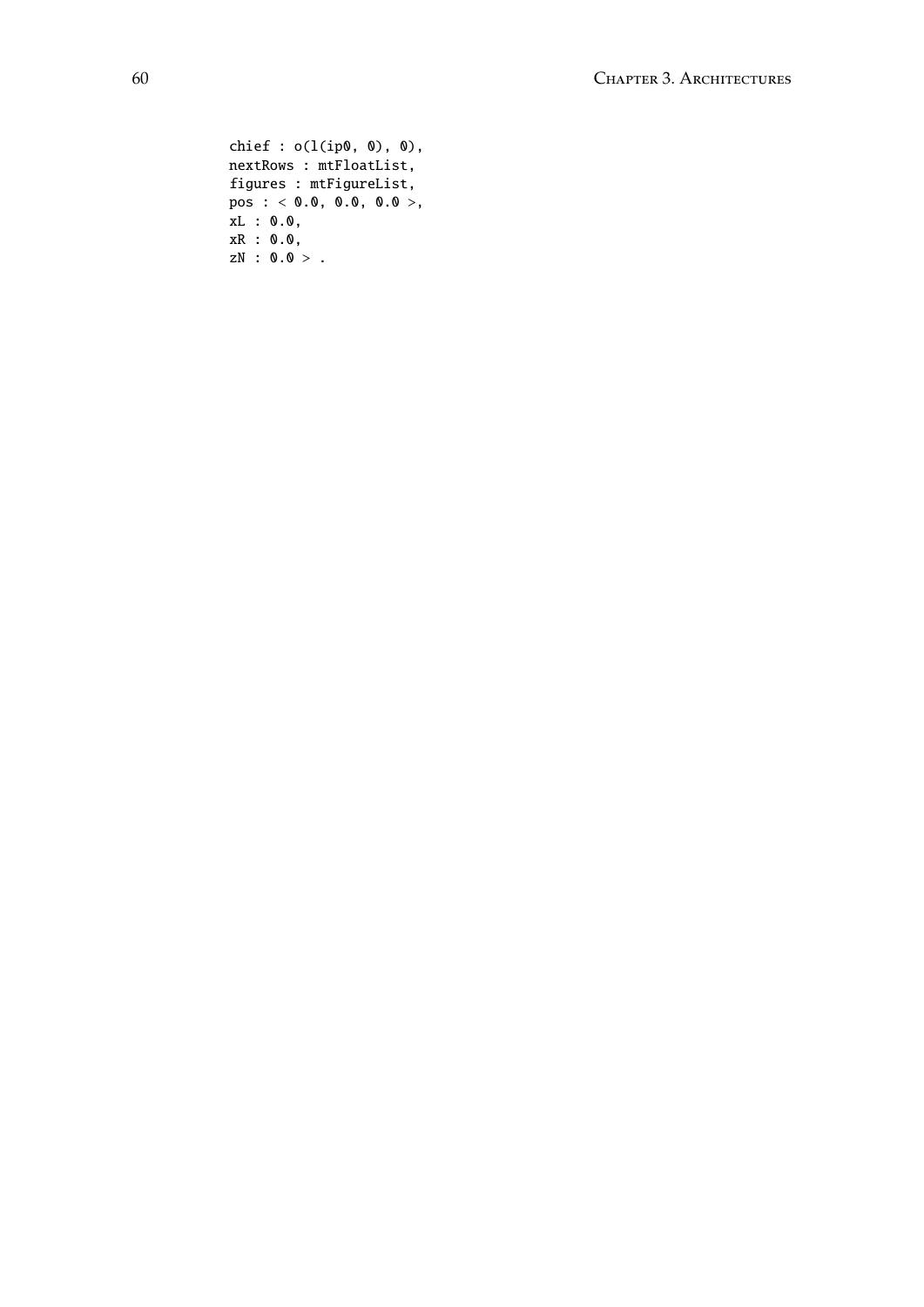## <span id="page-60-0"></span>**Chapter 4**

# **Parameterized skeletons**

We show in this chapter how distributed applications can be implemented in Maude by means of object-oriented parameterized skeletons, that receive the operations needed to solve a concrete problem as a parameter. These operations usually are part of the sequential version of the concrete applications, thus encouraging code reusability. The use of Maude allows us to have the description of the architecture, the definition of the skeleton, and the implementation of the application in the same high-level language. Moreover, since Maude has a well-defined semantics, we obtain a good basis for formal reasoning. Tools for doing some kinds of this reasoning in an automatic way and the possibility to define the properties the applications have to fulfill are also provided by Maude, as we will see in Section [6.6.](#page-170-0)

The work described in this chapter has been published in the technical report [\[60\]](#page-186-0), and it is going to be presented in the *9th IFIP International Conference on Formal Methods for Open Object-Based Distributed Systems, FMOODS 07*, which originated the publication [\[59\]](#page-186-1).

## **4.1 Distributable applications**

In this section we present some of the applications we have used to test the implemented skeletons by giving a sequential implementation of them. They are typical well-known case studies used to present parallel distributed computing. Most of this code will be reused in the corresponding distributed application and we will use it in Section [6.6](#page-170-0) to formally analyze the distributed one.

### **4.1.1 Euler numbers**

The Euler number of a given value *x*, denoted by  $\varphi(x)$ , is the number of natural numbers smaller than  $x$  that are relatively prime to  $x$ . We are interested in computing the sum of the Euler numbers of the first *n* numbers, that is  $\sum_{i=1}^{n} \varphi(i)$ . The function euler below computes the Euler number of one number.

fmod EULER is pr NAT . op relPrimes : Nat Nat -> Bool . op euler : Nat -> Nat . op euler\* : Nat Nat Nat -> Nat .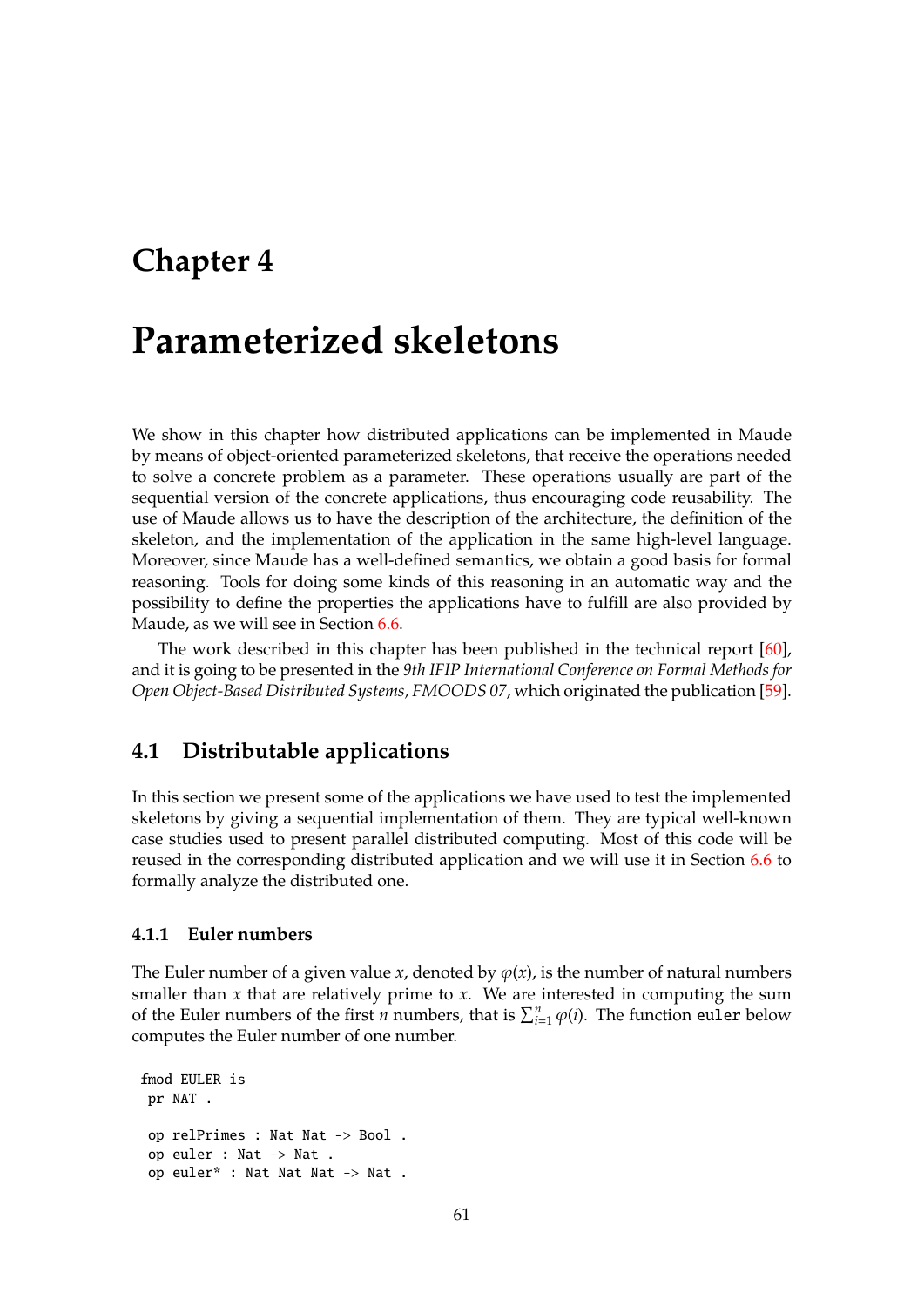```
vars N N' Ac : Nat .
 eq relPrimes(N, N') = gcd(N, N') == 1.
 eq euler(N) = euler*(N, 1, 0) .
 ceq euler*(N, N', Ac) =
                if relPrimes(N, N') then euler*(N, N' + 1, Ac + 1)
                                    else euler*(N, N' + 1, Ac) fi
 if N' < N .
eq euler*(N, N', Ac) = Ac [owise].
endfm
```
The function sumEuler below computes the total sum by using successive calls to the euler function.

```
fmod SUM-EULER is
pr EULER .
vars N Ac : Nat .
op sumEuler : Nat -> Nat .
op sumEuler* : Nat Nat -> Nat .
 eq sumEuler(N) = sumEuler*(N, \theta).
 eq sumEuler*(0, Ac) = Ac.
eq sumEuler*(s(N), Ac) = sumEuler*(N, Ac + euler(s(N))) .
endfm
```
Notice that each  $\varphi(i)$  (computed by the function euler) can be calculated separately of the other Euler numbers. This case is slightly different from the ray tracing example shown in Section [3.5.1,](#page-52-0) because in the latter there is some "fixed data" (shared by all the subproblems) that is needed every time a row is colored (the list of figures, the width of the screen, and the distance to the viewport) while each Euler number just needs the number to be calculated.

### **4.1.2 Force interactions**

We want to determine the force undergone by each particle in a set of *n* atoms. The total force  $f_i$  acting on each atom  $x_i$  is  $f_i = \sum_{j=1}^n F(x_i, x_j)$ , where  $F(x_i, x_j)$  denotes the attraction or repulsion between atoms  $x_i$  and  $x_j$ . We are interested in the value  $\mathcal{F} = \sum_{i=1}^n f_i$ .

We define a function attraction that calculates the value  $\mathcal F$  by using the binary function attraction that computes the force interaction between two particle sets that are initially the whole set. It uses auxiliary functions attraction\*, that calculates the summation of the forces between one particle and all the particles in a set, and attraction\*\*, that calculates the force between two particles. We use the 3D module again for particle positions and to calculate distances.

```
fmod PARTICLE is
pr 3D .
sort Particle .
op particle : Point Float -> Particle .
endfm
```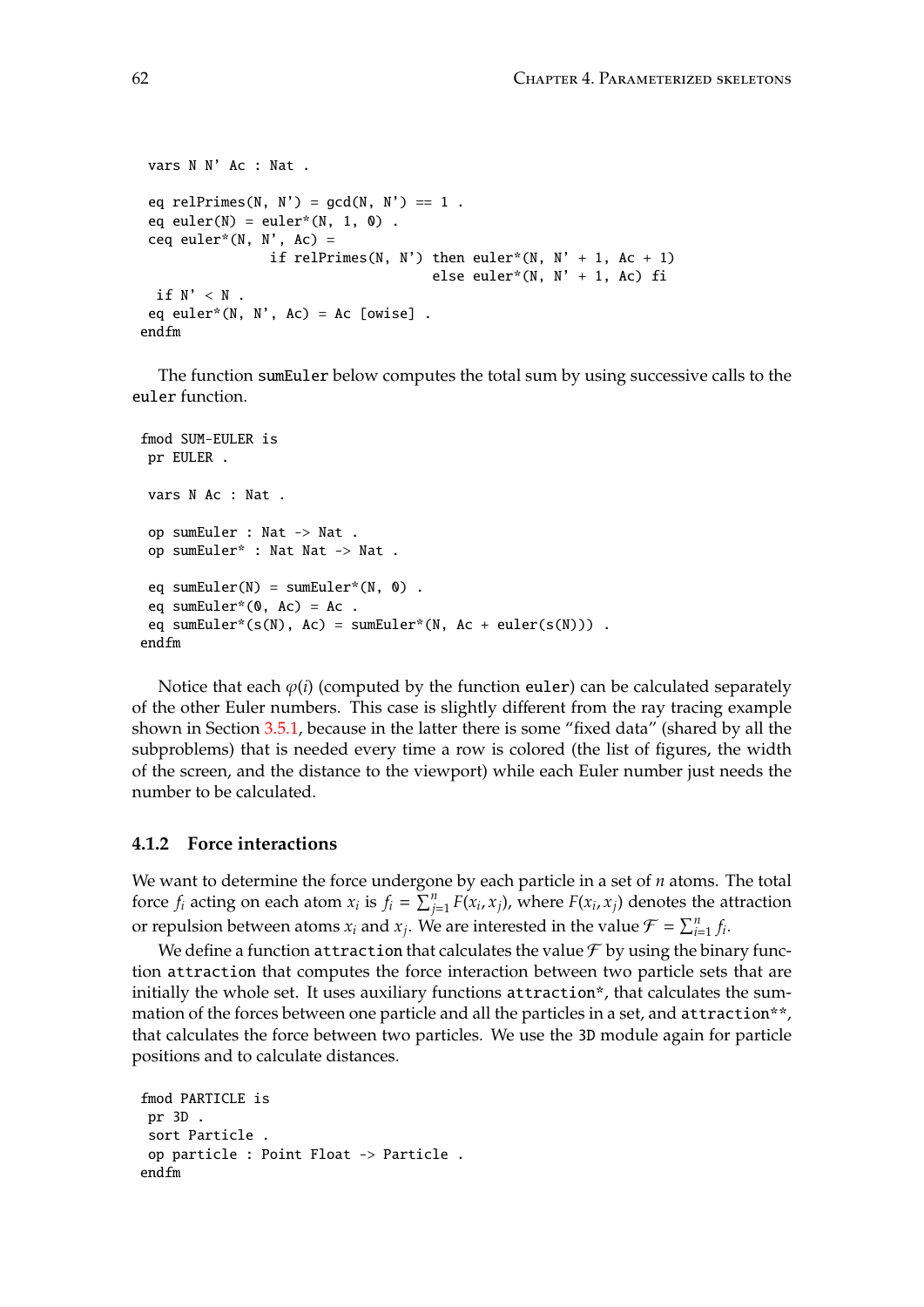```
view Particle from TRIV to PARTICLE is
 sort Elt to Particle .
endv
fmod PARTICLES is
 pr 3D .
 pr LIST{Particle} * (sort List{Particle} to ParticleList,
                      op nil to mtParticleList) .
 op K : \rightarrow Float . eq K = 9.0e+9.
 op attraction : ParticleList -> Float .
 op attraction : ParticleList ParticleList -> Float .
 op attraction* : Particle ParticleList -> Float .
 op attraction** : Particle Particle -> Float .
 vars P P' : Particle .
 vars PL PL' : ParticleList .
 vars Pt Pt' : Point .
 vars F F' R : Float .
 var V : Vector .
 eq attraction(PL) = attraction(PL, PL) .
 eq attraction(mtParticleList, PL) = 0.0 .
 eq attraction(P PL, PL') = attraction*(P, PL') + attraction(PL, PL') .
 eq attraction*(P, mtParticleList) = 0.0.
 eq attraction*(P, P' PL) = attraction**(P, P') + attraction*(P, PL) .
 eq attraction**(P, P) = 0.0.
 ceq attraction**(particle(Pt, F), particle(Pt', F')) = (K * F * F') / (R * R)if V := Pt - Pt' / \wedge R := module(V).
endfm
```
We can parallelize this problem dividing the atoms set into smaller subsets  $S_1, \ldots, S_k$ , generating all the pairs  $(S_i, S_j)$  with  $i \leq j$ , independently calculating the force interaction *F*(*x*, *y*) for every *x*  $\in$  *S*<sub>*i*</sub> and *y*  $\in$  *S*<sub>*j*</sub>, and adding all the subresults.

### **4.1.3 Mergesort**

The well-known sorting algorithm mergesort for lists of natural numbers can be easily implemented in Maude as follows, where we have used the predefined module NAT-LIST for list of natural numbers, renaming the empty list from nil to mtNatList.

```
fmod SORT is
pr NAT-LIST * (op nil to mtNatList) .
op mergesort : NatList -> NatList .
op merge : NatList NatList -> NatList .
vars N N' N'' : Nat .
vars NL NL' NL'' : NatList .
var P : Pair .
```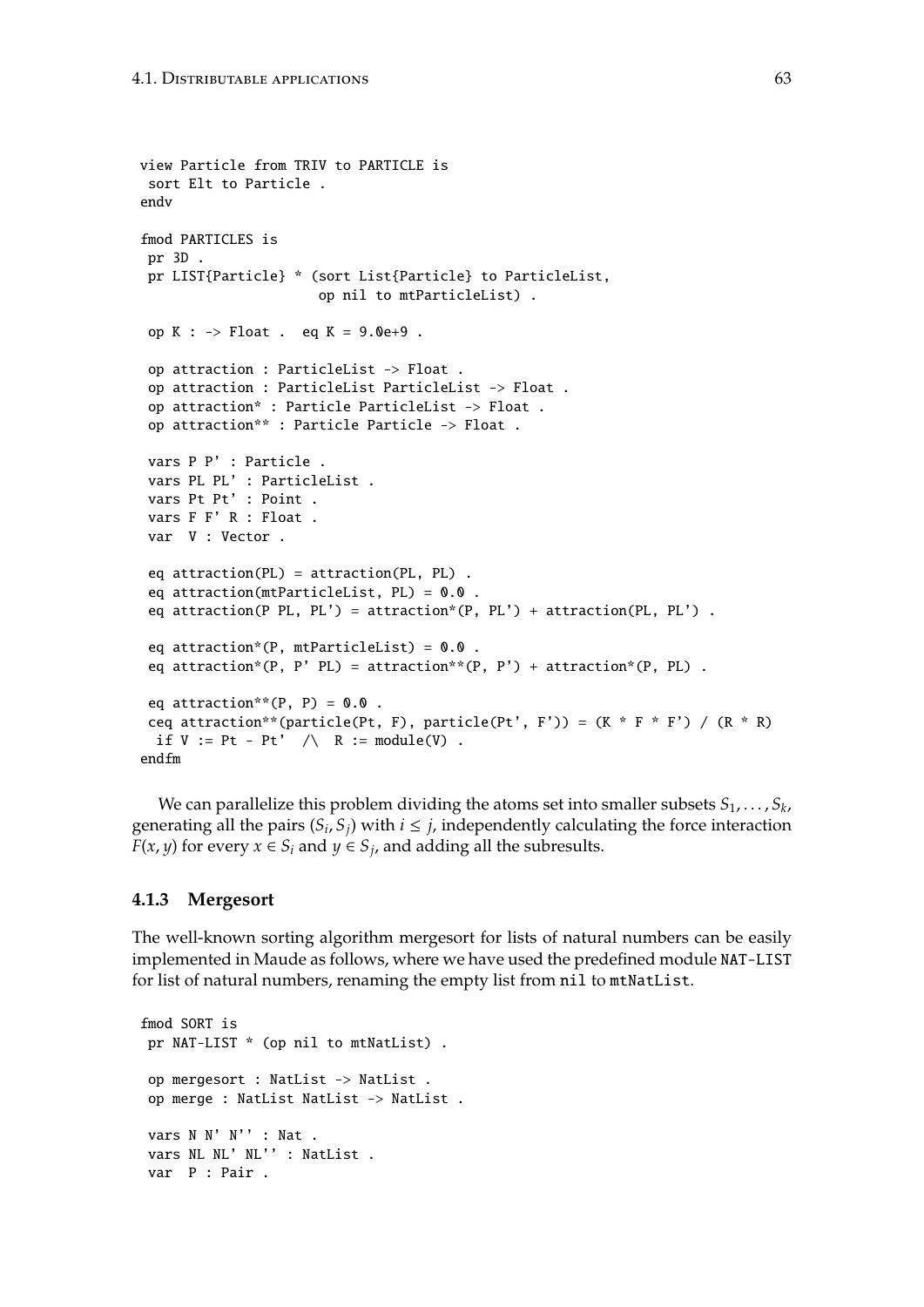```
eq mergesort(mtNatList) = mtNatList .
 eq mergesort(N) = N.
 ceq mergesort(N NL N') = merge(mergesort(N NL'), mergesort(NL'' N'))
 if pair(NL', NL'') := halfDivide(NL).
 eq merge(mtNatList, NL) = NL .
 eq merge(NL, mtNatList) = NL .
 ceq merge(N NL, N' NL') = N merge(NL, N' NL')
 if N \leq N'.
 ceq merge(N NL, N' NL') = N' merge(N NL, NL')
 if N' < N .
 sort Pair .
 op pair : NatList NatList -> Pair .
 op halfDivide : NatList -> Pair .
 op halfDivide* : NatList Pair -> Pair .
 eq halfDivide(NL) = halfDivide*(NL, pair(mtNatList, mtNatList)) .
 eq halfDivide*(mtNatList, P) = P .
 eq halfDivide*(N, pair(NL, NL')) = pair(NL N, NL').
 eq halfDivide*(N N L N', pair(N L', NL'')) =halfDivide*(NL, pair(NL' N, N' NL'')) .
endfm
```
The mergesort algorithm uses the well-known *divide and conquer* approach [\[39\]](#page-185-0). In this technique, problems are divided in smaller problems until they are "simple" enough. We can parallelize these algorithms by solving each of these simple problems in parallel.

### **4.1.4 Traveling salesman problem**

The traveling salesman problem is a problem in discrete optimization. It is a prominent illustration of a class of problems in computational complexity theory which are hard to solve. The problem we want to solve is: given a number of cities and the costs of traveling from any city to any other one, what is the cheapest route that visits each city exactly once and then returns to the starting city?

An equivalent formulation in terms of graph theory is: Given a complete weighted graph (where the vertices would represent the cities, the edges would represent the roads, and the weights would be the cost or distance of that road), find a Hamiltonian cycle with the least weight.

We use the *branch and bound* [\[39\]](#page-185-0) approach to solve it. Branch and bound is an algorithmic technique to find the optimal solution by keeping the best solution found so far. If a partial solution cannot improve the best one, it is abandoned. In these algorithms we need to orient the traversal of the search tree in order to expand first the most promising nodes.

To calculate the initial upper bound we apply a greedy algorithm [\[39\]](#page-185-0) that selects each time the cheapest edge. The AUXILIARY-FUNCTIONS module defines the sorts City, Path (a sequence of cities), CityPair (for pairs of cities), and Graph (a partial function from pairs of cities to natural numbers).

fmod GREEDY-TRAVELER is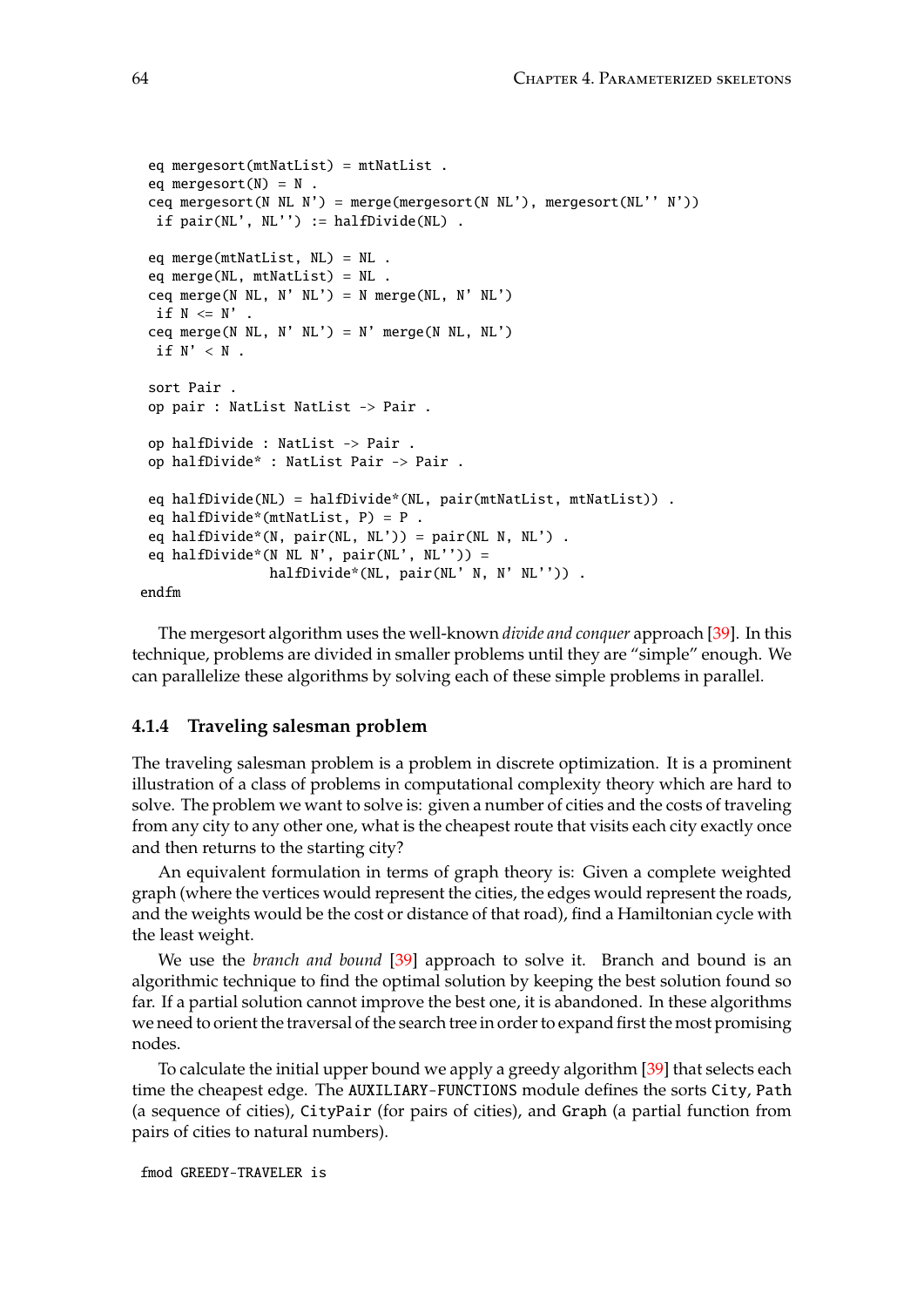```
pr AUXILIARY-FUNCTIONS .
---- Initial city, Cities (from 0 to N), Roads
op greedyTravel : City Nat Graph -> TravelResult .
---- Initial city, Cities (from 0 to N), Roads, Path, Cost
op greedyTravel : City Nat Graph Path Nat -> TravelResult .
vars C C' C'' : City .
var G : Graph .
vars N N' N'' : Nat .
var NI NI' NI'' : NatInf .
vars P P' : Path .
var PCN : Pair .
--- The initial Path is the initial city, with cost 0
eq greedyTravel(C, N, G) = greedyTravel(C, N, G, C, 0).
--- The Path contains all the cities (i.e., its size is N), we
--- add the edge from the last city in the path to the initial one.
ceq greedyTravel(C, N, G, P C', N') =
                   result(P C' C, N' + (G [ pair(C', C) ]))
 if size(P) = N.
--- The Path does not contain all the cities, so we expand it.
ceq greedyTravel(C, N, G, P C', N') =
                   greedyTravel(C, N, G, P C' C'', N' + N'')
 if size(P) \langle N \ranglePCN := cheapest(C', N, P C', G) \wedgeC' := getCity(PCN) /\
   N'' := getCost(PCN) .
```
where cheapest looks for the cheapest edge from the last city in the path  $(C')$  to other city not used yet, returning a pair with the city and the cost, that are extracted with getCity and getCost. To calculate the cheapest edge we use a special minimum function minInf, that deals with natural numbers and with infinite, a special value obtained when there is no road between two cities or when the city has been already used.

```
sort Pair NatInf .
subsort Nat < NatInf .
op pair : City NatInf -> Pair .
op inf : -> NatInf .
op getCity : Pair -> City .
op getCost : Pair -> NatInf .
eq getCity(pair(C, NI)) = C.
eq getCost(pair(C, NI)) = NI.
op minInf : Pair Pair -> Pair [comm] .
eq minInf(pair(C, inf), pair(C', NI)) = pair(C', NI).
ceq minInf(pair(C, N), pair(C', N')) = pair(C, N)
if N \leq N' .
```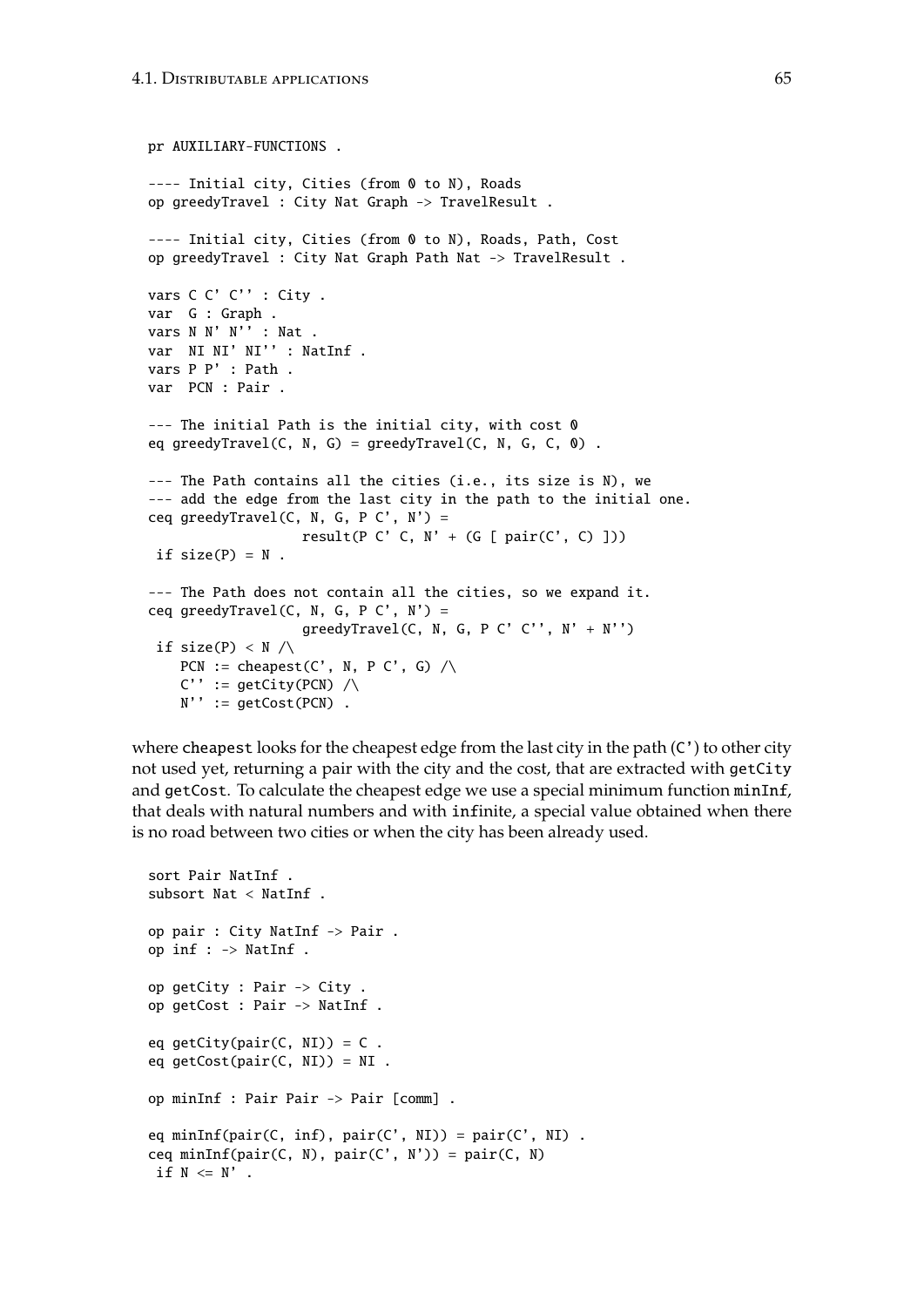```
op cheapest : City Nat Path Graph -> Pair .
 op cheapest : City Nat Path Graph Nat -> Pair .
 eq cheapest(C, N, P, G) = cheapest(C, N, P, G, 0) .
 ceq cheapest(C, N, P, G, N') = minInf(PCN, cheapest(C, N, P, G, s(N')))if N' < N / \backslashPCN := pair(city(N'), getCost(C, city(N'), P, MC)).
 eq cheapest(C, N, P, G, N) = pair(city(N), getCost(C, city(N), P, G)) .
 --- Cost between two cities, inf if there is no road between them
 --- or the second city has been used in the path. A natural number
 --- with the weight of the pair in the Graph in other case.
 op getCost : City City Path Graph -> NatInf .
 ceq getCost(C, C', P, G) = infif in(C', P)ceq getCost(C, C', P, G) = infif G [ pair(C, C') ] == undefined.
 eq getCost(C, C', P, G) = G [pair(C, C')] [owise] .
endfm
```
In the branch and bound algorithm we use as lower bound the current cost of the path, and a priority queue to keep the nodes, sorted by cost.

```
fmod PQUEUE is
 pr TRAVELER-SORTS .
 vars N N' : Nat .
 vars P P' : Path .
 var ND : Node .
 var PQ : PNodeQueue .
 sorts Node PNodeQueue .
 subsort Node < PNodeQueue .
 op node : Path Nat -> Node .
 op mtPQueue : -> PNodeQueue .
 op __ : PNodeQueue PNodeQueue -> PNodeQueue [assoc id: mtPQueue] .
 op insert : Node PNodeQueue -> PNodeQueue .
 op getPath : Node -> Path .
 op getCost : Node -> Nat .
 eq insert(ND, mtPQueue) = ND .
 ceq insert(node(P, N), node(P', N') PQ) = node(P, N) node(P', N') PQif N \leq N' .
 ceq insert(node(P, N), node(P', N') PQ) =
                         node(P', N') insert(node(P, N), PQ)
  if N > N' .
eq getPath(node(P, N)) = P.
eq getCost(node(P, N)) = N.
endfm
```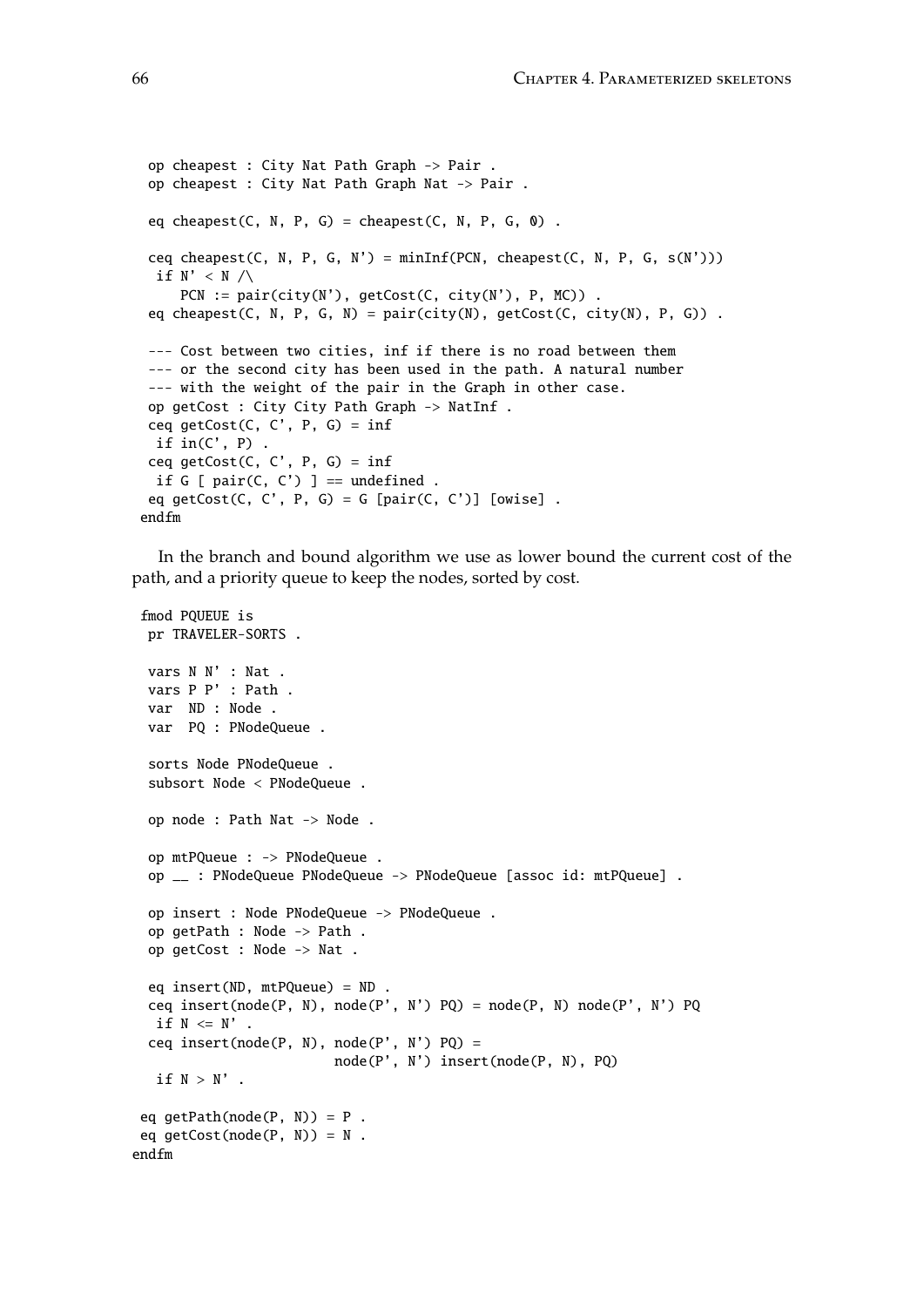```
fmod TRAVELER is
inc PQUEUE .
 inc GREEDY-TRAVELER .
vars C C' : City .
var G : Graph .
vars N N' N'' UB : Nat .
var P : Path .
 var PCN : Pair .
 var ND : Node .
vars PQ PQ' : PNodeQueue .
var R : TravelResult .
 op isResult : Node Nat -> Bool .
 eq isResult(node(P, N), N') = size(P) == S(N').
 ---- Initial city, Cities, Roads
 op travel : City Nat Graph -> TravelResult .
 ---- Initial city, Cities, Roads, Best result so far, Queue
 op travel : City Nat Graph TravelResult PNodeQueue -> TravelResult .
 eq travel(C, N, G) = travel(C, N, G, greedyTravel(C, N, G), node(C, 0)) .
```
While the priority queue is not empty, the best node is not a result, and it is admissible, this node is expanded by adding to each new node a city that is not in the path yet.

```
ceq travel(C, N, MC, R, ND PQ) = travel(C, N, MC, R, PQ')
 if not isResult(ND, N) /\
    getCost(ND) < getCost(R) / \langlePQ' := expand(ND, N, MC, PQ).
---- Node, Number of cities, Roads, Queue
op expand : Node Nat Graph PNodeQueue -> PNodeQueue .
op expand : Node Nat Graph PNodeQueue Nat -> PNodeQueue .
eq expand(node(P, N), N', G, PQ) = expand(node(P, N), N', G, PQ, 0).
ceq expand(node(P C, N), N', G, PQ, N'') =
                 expand(node(P \subset N, N), N', G, insert(ND, PQ), S(N''))
if N'' \leq N' /\
   possible(P C, city(N'')) \wedgeND := node(P \ C \ city(N''), N + (G [pair(C, city(N''))])).
ceq expand(node(P, N), N', G, PQ, N'') = PQ
if N'' > N.
eq expand(ND, N, G, PQ, N') = expand(ND, N, G, PQ, s(N')) [owise].
op possible : Path City -> Bool .
eq possible(P, C) = not in(C, P) .
```
When a result is found, we check if it is better than the current one, updating the current best result.

```
ceq travel(C, N, MC, R, node(P C', N') PQ) =
            travel(C, N, MC, result(P C' C, UB), PQ)
 if isResult(node(P C', N'), N) \wedgeN' := getCost(R) /\
   UB := N' + (MC [pair(C, C')]) /\
```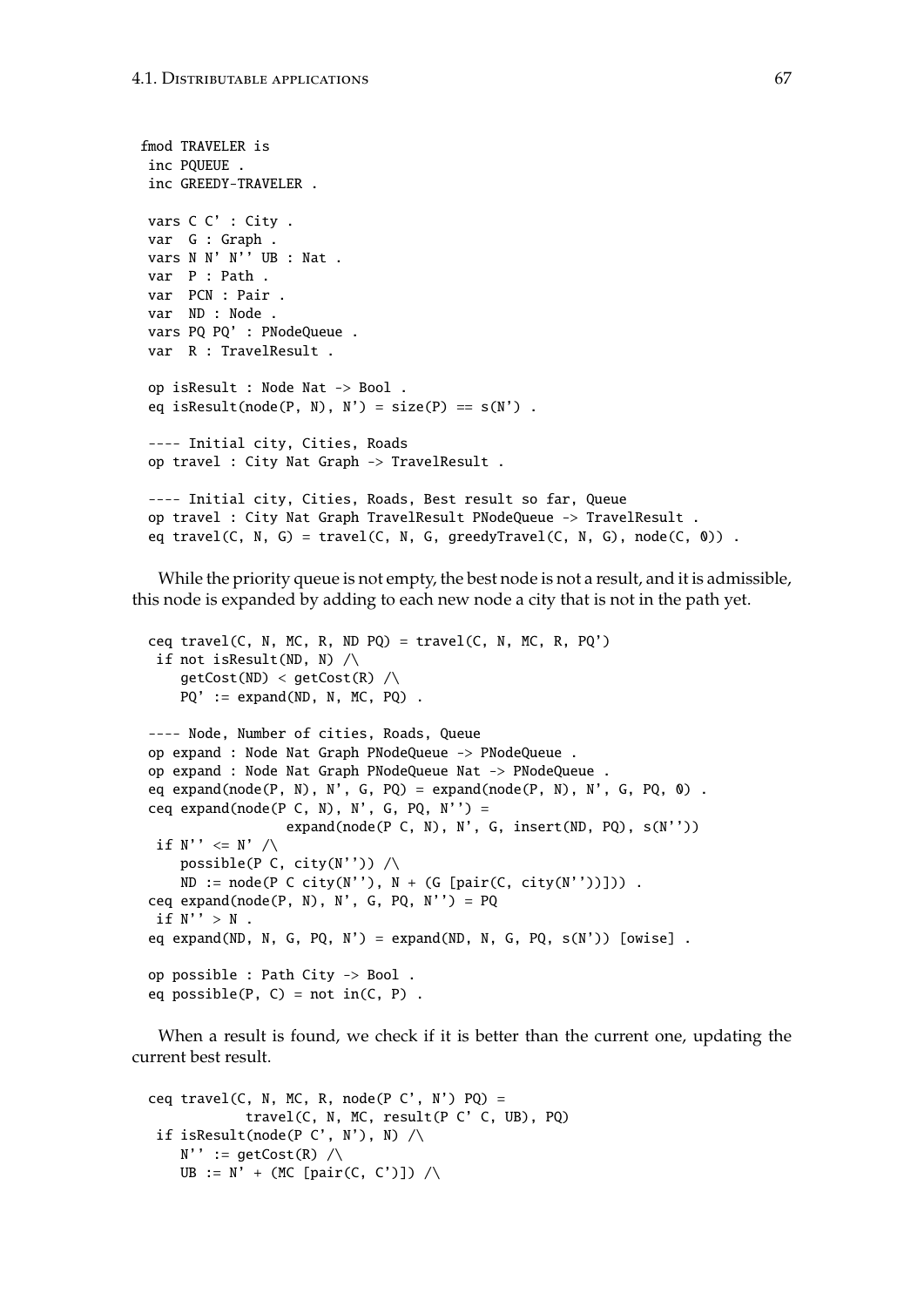```
UB < N''.
ceq travel(C, N, MC, R, node(P C', N') PQ) = travel(C, N, MC, R, PQ)
if isResult(node(P C', N'), N) \wedgeN'' := getCost(R) /\rangleUB := N' + (MC [pair(C, C')]) / \sqrt{2}UB \geq N'.
```
When the cost of the best solution found so far is lower than the bound of the first node in the queue (i.e. with the lowest bound) or when the queue becomes empty, the algorithm ends.

```
ceq travel(C, N, MC, R, ND PQ) = R
 if getCost(ND) \geq getCost(R).
 eq travel(C, N, MC, R, mtPQueue) = R.
endfm
```
This kind of applications can be parallelized by expanding the nodes at the same time in different processes.

## **4.2 Parameterized skeletons**

An important characteristic of skeletons is their *generality*, that is, the possibility of using them in different applications. For this, most skeletons are parameterized by functions and have a polymorphic type. We describe here a similar approach based on parameterized modules. For each skeleton, we present a theory that requires the sorts and operations that the skeleton needs, a module defining the messages interchanged by objects in different hosts, and a parameterized object-oriented module defining the different classes envolved in the skeleton and their behavior by means of rewrite rules.

We show in the following sections three kinds of skeletons:

- **Data-parallel skeletons:** The source of parallelism is the distribution of data between processors and the application of the same operation to all portions of the data. We apply our methodology to the Farm skeleton (Section [4.3\)](#page-68-0).
- **Systolic skeletons:** The systolic skeletons are used in algorithms in which parallel computation and global synchronization steps alternate [\[44\]](#page-185-1). As an example of a systolic skeleton we show the Ring skeleton (Section [4.4\)](#page-76-0).
- **Task-parallel skeletons:** The source of parallelism is the decomposition of a task into different subtasks which can be done in parallel. These subtasks need not be identical [\[44\]](#page-185-1). The task-parallel skeletons shown here are:
	- Divide and conquer skeleton (Section [4.5\)](#page-83-0).
	- Branch and bound skeleton (Section [4.6\)](#page-91-0).
	- Pipeline skeleton (Section [4.7\)](#page-101-0).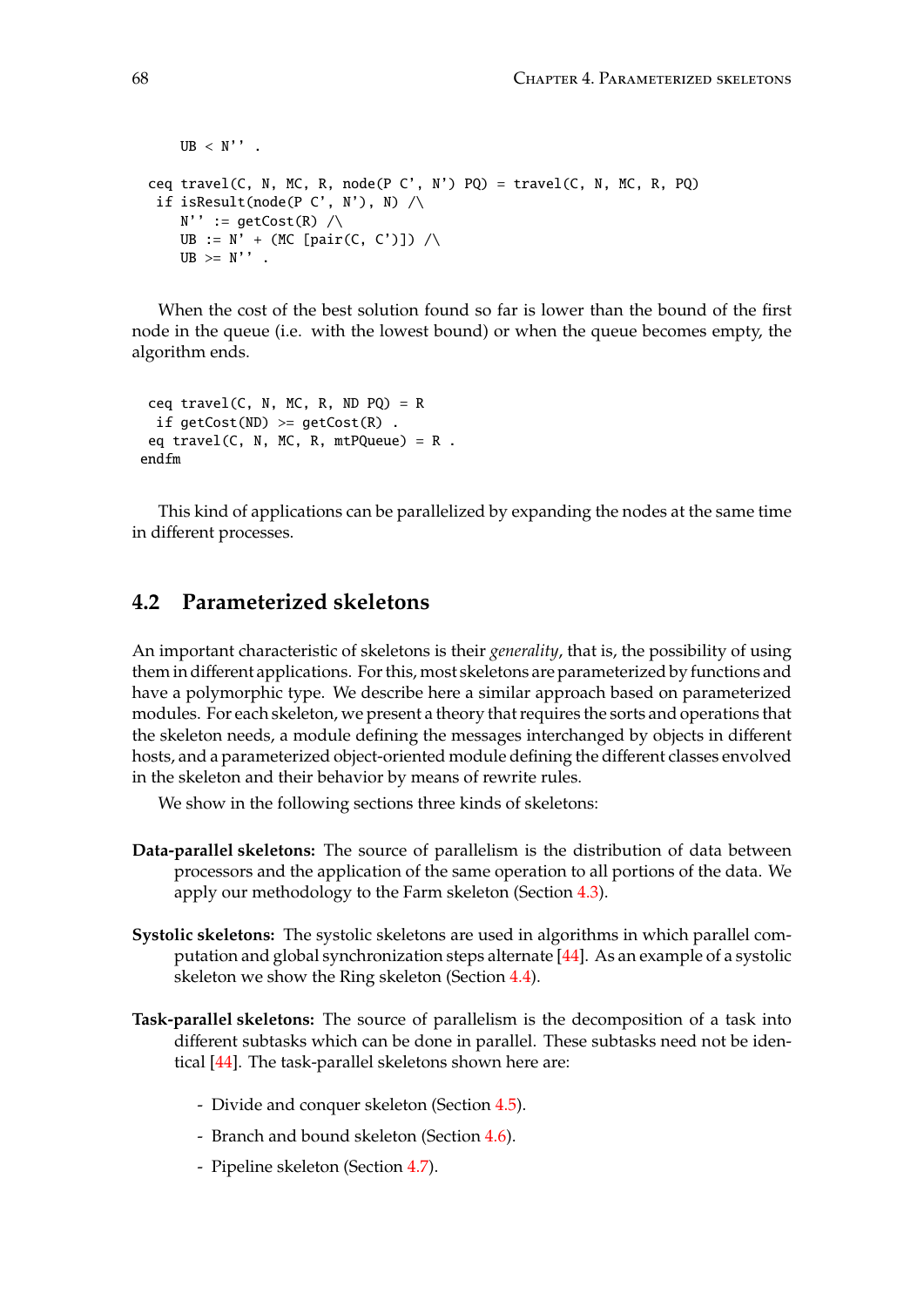## <span id="page-68-0"></span>**4.3 Farm skeleton**

We show here how to implement a skeleton with *replicated workers* and *fixed data* [\[44\]](#page-185-1). In this kind of skeleton, a *master* initially sends the fixed data and some subproblems to all the *workers*. Each time a task is finished by a worker, the subresult is sent to the master where it is combined with the partial result already computed, and a new work is given to that worker, reducing the initial problem. Thus, the tasks are delivered on demand, obtaining an even distribution of the work to be done.

In order to use the parameterized module that implements this skeleton, each concrete application must define a module that satisfies the following RW\_FD-PROBLEM theory, where

- the sort Problem refers to the initial problem;
- SubProblem represents the smaller problems solved by the workers;
- SubResult corresponds to the results obtained by the workers;
- Result is the final result to the original problem; and
- FixData contains the data shared by all the workers needed to compute their subproblems.

```
fth RW_FD-PROBLEM is
 inc BOOL .
 sorts Problem SubProblem SubResult Result FixData .
```
The operators required by the theory are:

- do-work, that given a subproblem and the fixed data solves the former;

```
op do-work : SubProblem FixData -> SubResult .
```
- combine, that merges the current (partial) result with a new subresult, given the subproblem that was solved. Notice that this operator must be commutative (in the sense that the final result cannot depend on the order in which the combinations are performed) because the subresults may arrive unordered;

```
op combine : Result SubProblem SubResult -> Result .
var R : Result .
vars SP SP' : SubProblem .
vars SR SR' : SubResult .
eq combine(combine(R, SP, SR), SP', SR') =
          combine(combine(R, SP', SR'), SP, SR) [nonexec] .
```
- new-work, that extracts a new subproblem from the current problem;

op new-work : Problem -> SubProblem .

- reduce, that updates the current problem making it smaller;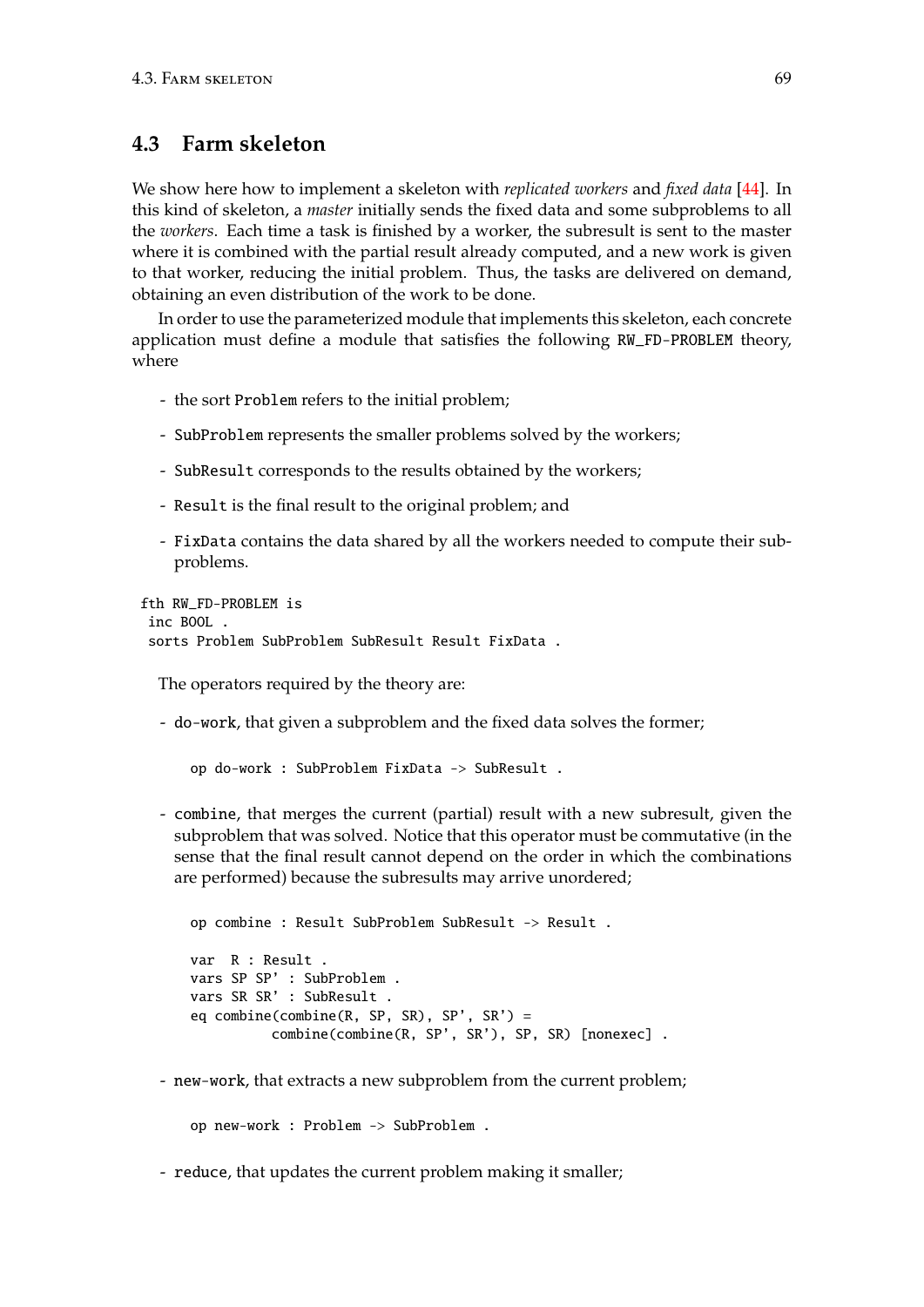```
op reduce : Problem -> Problem .
```
- finished?, that checks if the problem has already been solved;

```
op finished? : Problem -> Bool .
endfth
```
We need messages for sending the fixed data and new tasks to the workers, and for communicating the subresults to the master. We use a parameterized module because we need the sorts defined in the theory.

```
fmod RW_FD-TRANSMITTED-SYNTAX{P :: RW_FD-PROBLEM} is
pr TRAVELING-CONTENTS .
pr OID .
op fixData : P$FixData -> TravelingContents .
 op new-work : P$SubProblem -> TravelingContents .
op finished : Loc P$SubProblem P$SubResult -> TravelingContents .
endfm
```
We need lists of subproblems (for the unfinished tasks of each worker). We use the predefined parameterized module LIST which is first instantiated with the view Subproblem from the theory TRIV to the theory RW\_FD-PROBLEM, and then instantiated with the parameter P. The lists sorts are renamed. We use LIST with the view Oid too, with one difference: the Oid view has no free parameters and it does not need the parameter P. At start-up, the workers have not fixed data, so we use the MAYBE parameterized module (see Section [3.1\)](#page-38-1).

```
view SubProblem from TRIV to RW_FD-PROBLEM is
 sort Elt to SubProblem .
endv
view FixData from TRIV to RW_FD-PROBLEM is
 sort Elt to FixData .
endv
omod RW_FD-SKELETON{P :: RW_FD-PROBLEM} is
 pr LIST{SubProblem}{P} * (sort List{SubProblem}{P} to SubProblemList) .
 pr LIST{Oid} * (sort List{Oid} to OidList, op nil to mtOidList) .
 pr MAYBE{FixData}{P} * (sort Maybe{FixData}{P} to DefFixData,
                         op maybe to null) .
 pr ARCHITECTURE-MSGS .
 pr TRANSMITTED-SYNTAX{P} .
```
First the classes RW\_FD-Worker and RW\_FD-Master are defined. The workers have the list with unfinished subproblems (nextWorks), the fixed data (fixData), that initially is null, and the master identifier.

```
class RW_FD-Worker | nextWorks : SubProblemList, fixData : DefFixData,
                     master : Oid .
```
The master stores the initial problem (that is reduced each time a new task is sent to a worker), the partial result, the list of idle workers, and the number of initial tasks assigned to each worker (numWorks).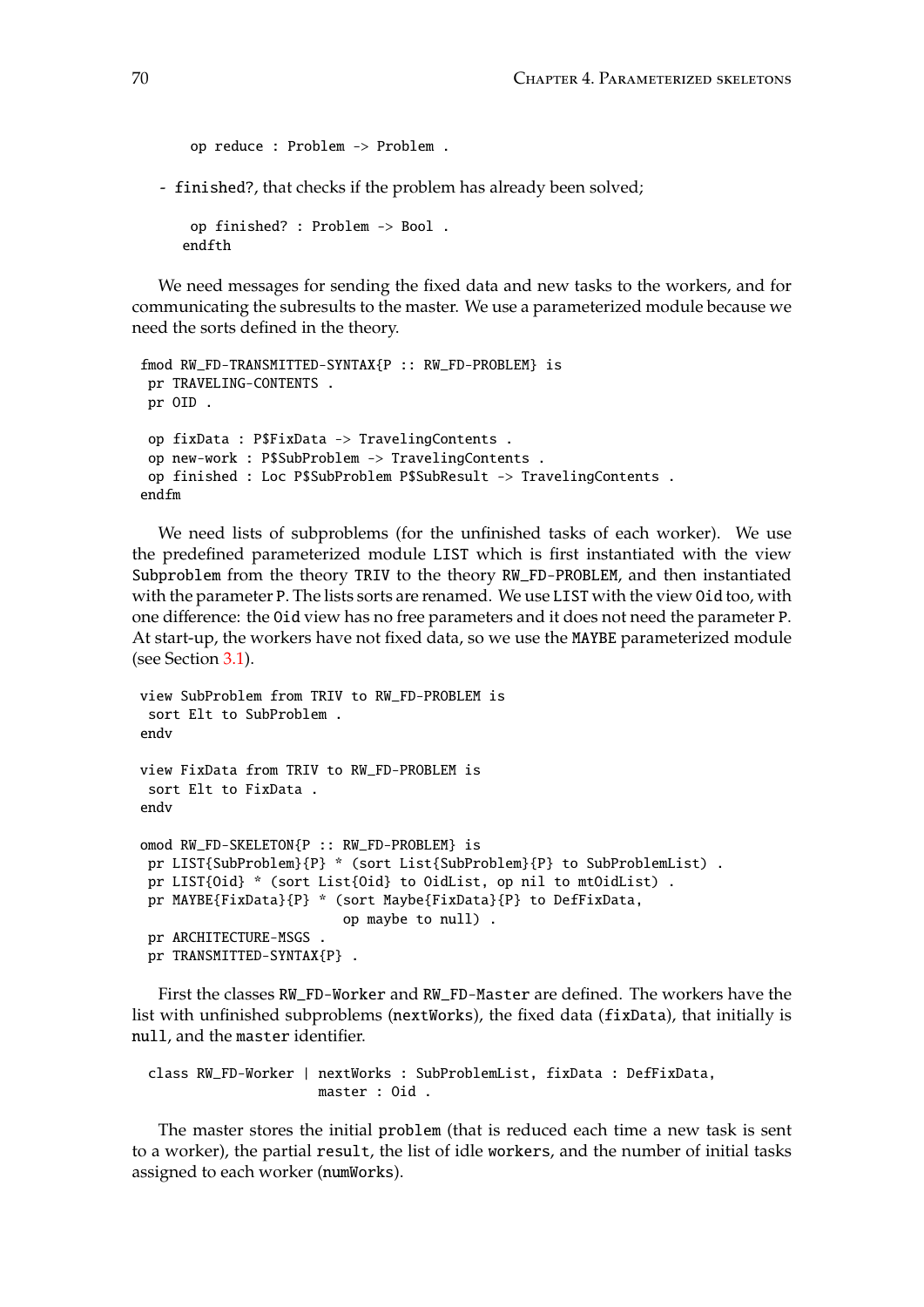```
class RW_FD-Master | problem : P$Problem, result : P$Result,
                     workers : OidList, numWorks : Nat .
```
The first action the master must take is to deliver the fixed data and the initial tasks to the workers.

```
var N : Nat .
var OL : OidList .
var SR : P$SubResult .
var R : P$Result .
var SPL : SubProblemList .
vars W M : Oid .
var FD : P$FixData .
vars SP SP1 : P$SubProblem .
var P : P$Problem .
rl [new-worker] :
   < M : RW_FD-Master | fixData : FD, problem : PR, workers : W OL,
                        numWorks : N >
\Rightarrow < M : RW_FD-Master | problem : update(PR, N), workers : OL >
   to W : fixData(FD)
   sendTasks(W, PR, N) .
```
where sendTasks and update are functions that generate the initial tasks and reduce the problem.

```
op sendTasks : Oid P$Problem Nat -> Configuration .
ceq sendTasks(W, P, s(N)) = (to W : new-work(new-work(P)))
                            sendTasks(W, reduce(P), N)
 if not finished?(P) .
eq sendTasks(W, P, N) = none [owise] .
op update : P$Problem Nat -> P$Problem .
ceq update(P, s(N)) = update(reduce(P), N)
if not finished?(P) .
eq update(P, N) = P [owise].
```
We define now the rules for the worker dealing with the fixed data and new work arrivals, that are kept in the corresponding attributes.

```
rl [rec-fixData] :
  to W : fixData(FD)
   < W : RW_FD-Worker | fixData : null >
\Rightarrow < W : RW_FD-Worker | fixData : FD > .
rl [new-work] :
   to W : new-work(SP)
   < W : RW_FD-Worker | nextWorks : SPL >
\Rightarrow < W : RW_FD-Worker | nextWorks : SPL SP > .
```
While the list of unfinished tasks is not empty, the worker must do the following one and send the subresult to the master.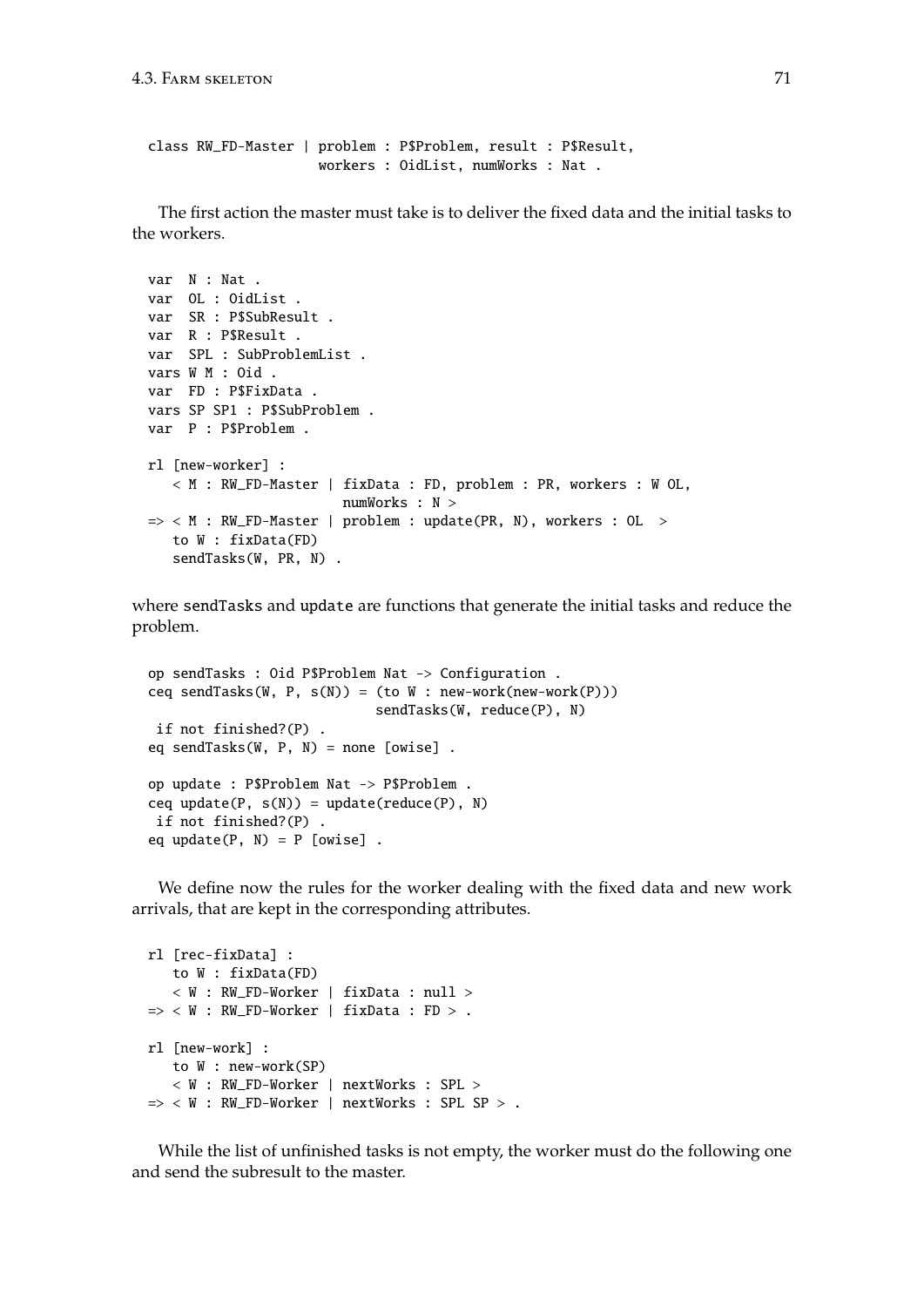```
rl [do-work] :
   \langle W : RW_FD-Worker | fixData : FD, master : M, nextWorks : SP SPL >
=> < W : RW_FD-Worker | nextWorks : SPL >
   to M : finished(W, SP, do-work(SP, FD)) .
```
Notice that the Maude's default bottom-up strategy for reducing terms will apply first the equations defining the operation do-work, and then the message containing the result will be transmitted.

The other tasks of the master are to compose the subresults from the workers and give them more work (if possible).

```
crl [new-work] :
     to M : finished(W, SP, SR)
     < M : RW_FD-Master | fixData : FD, result : R, problem : PR >
 => < M : RW_FD-Master | result : combine(R, SP, SR), problem : reduce(PR) >
    to W : new-work(SP1)
 if not finished?(PR) /\
    SP1 := new-word(PR).
 crl [no-more-work] :
    to M : finished(W, SP, SR)
     < M : RW_FD-Master | fixData : FD, result : R, problem : PR >
 \Rightarrow < M : RW_FD-Master | result : combine(R, SP, SR) >
 if finished?(PR) .
endom
```
Once the skeleton has been defined, we can instantiate it with concrete applications.

### **4.3.1 Ray tracing instantiation**

In order to obtain a concrete application by using the parameterized skeleton we must know the sorts and operators related to those in the theory RW\_FD-PROBLEM. We illustrate now how to do it with the ray tracing example  $[8]$ . We define the following module, where the included module ROWTRACER is shown in Section [3.5.1.](#page-52-0) The sort Pair is declared to define the initial problem (the highest and the lowest y), while World defines the rest of the problem (the width, the camera, and the list of figures). Partial functions (declared in the predefined module MAP) from Floats (identifying rows) to ColorList are used to represent the final result.

```
fmod RAYTRACING-PROBLEM is
pr ROWTRACER .
pr MAP{Float, ColorList} .
sorts Pair World .
op pair : Float Float -> Pair .
op world : FigureList Point Float Float Float -> World .
op traceRow : Float World -> ColorList .
op sub-problem : Pair -> Float .
op reduce : Pair -> Pair .
 op finished? : Pair -> Bool .
 eq traceRow(Y, world(FL, P, XL, XR, N)) = traceRow(P, XL, XR, Y, N, FL) .
```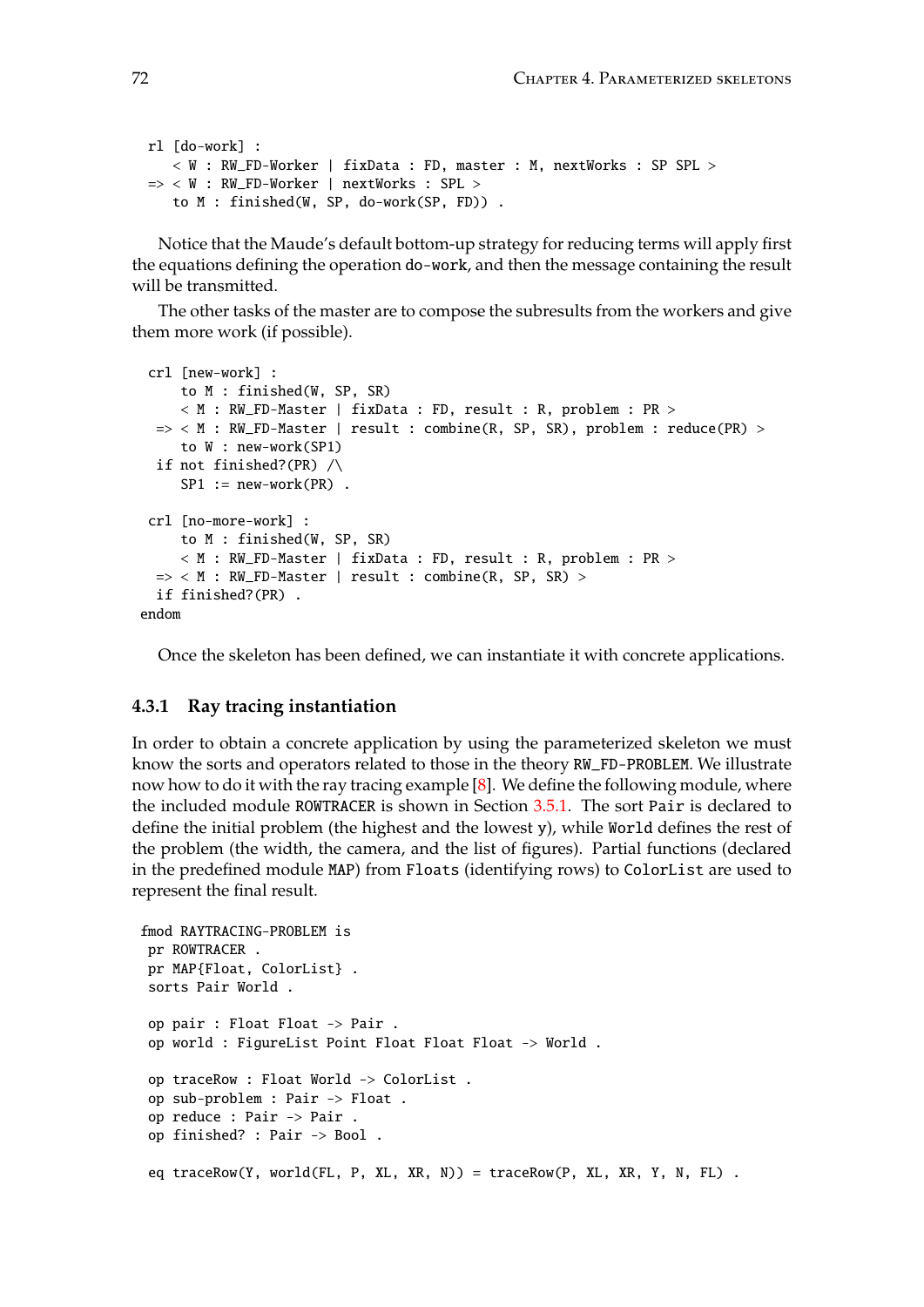```
eq sub-problem(pair(YT, YB)) = YT .
 eq reduce(pair(YT, YB)) = pair(YT - 1.0, YB).
 eq finished?(pair(YT, YB)) = YT < YB.
endfm
```
To instantiate the module we create a view and define the mapping between sorts and operators with different name from those in the theory:

```
view RayTracer from RW_FD-PROBLEM to RAYTRACING-PROBLEM is
 sort Problem to Pair .
 sort SubProblem to Float .
 sort Result to Map{Float, ColorList} .
 sort SubResult to ColorList .
 sort FixData to World .
 op combine(R:Result, SP:SubProblem, SR:SubResult) to
      term insert(SP:Float, SR: ColorList, R:Map{Float, ColorList}) .
 op do-work to traceRow .
 op new-work to sub-problem .
endv
```
Finally, we instantiate the module RW\_FD-SKELETON, where ray tracing can be executed. As in the implementation of the ray tracing problem without skeleton shown in Section [3.5.1,](#page-52-0) we use the star architecture, placing the master with the center and the workers with nodes. Thus, we must define a view RT-Complement that encapsulates the syntax of transmitted messages.

```
fmod RT-COMPLEMENT is
 pr META-LEVEL .
 pr ARCHITECTURE-MSGS .
pr RW_FD-TRANSMITTED-SYNTAX{RayTracer} .
endfm
view RT-Complement from ARCH-COMPLEMENT to RT-COMPLEMENT is
 op MOD to term upModule('RT-COMPLEMENT, false) .
endv
```
The initial term of a master with three workers, the point of view located in  $(0,0,0)$ , a screen of size  $201 \times 151$ , and figures traced from  $z = 100$  is:

```
mod RAYTRACING-CENTER is
 pr RW_FD-SKELETON{RayTracer} .
 pr STAR-CENTER{RT-Complement} .
 pr RANDOM .
 op figs : -> FigureList .
 eq figs = \ldots.
endm
erew \langle \rangle < l(ip0, 0) : StarCenter |
              state : idle,
             neighbors : empty,
              defNeighbor : null,
              port : 60039 >
         < o(l(ip\emptyset, \emptyset), \emptyset) : RW_FD-Master |
```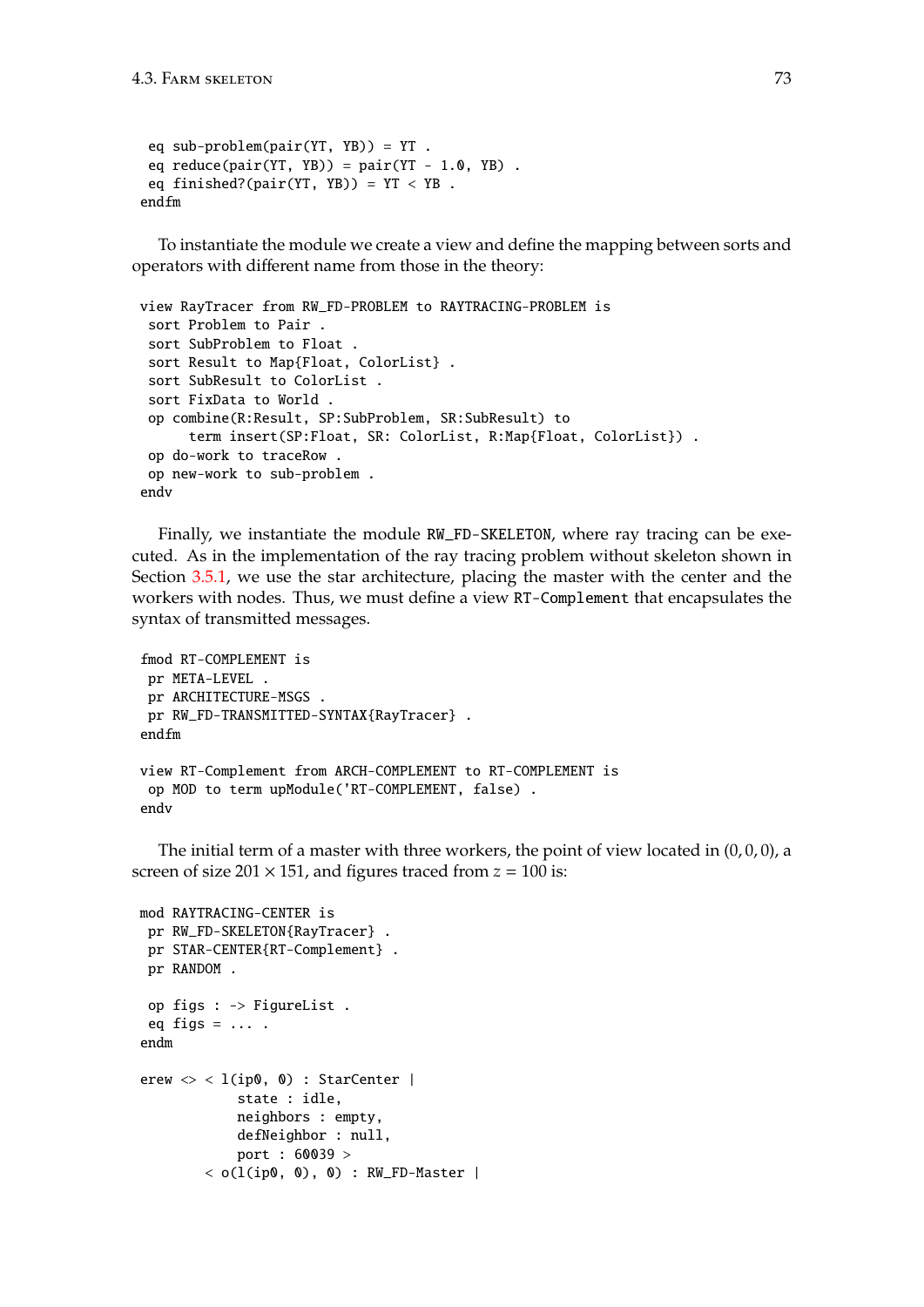```
fixData : world(figs, < 0.0, 0.0, 0.0 >, -75.0, 75.0, 100.0),
problem : pair(100.0, -100.0),
result : empty,
workers : o(l(ip1, 1), 0) o(l(ip2, 2), 0),numWorks : 3,
counter : 0 >.
```
where figs is a list of ten random spheres filtered if they are farther than 1000 and the ipi are IP addresses.

The unique difference among the workers is their names (which depend on an IP address). The initial term for one of the workers is:

```
mod RAYTRACING-NODE is
 pr RW_FD-SKELETON{RayTracer} .
pr STAR-NODE{RT-Complement} .
endm
erew \langle \rangle < l(ip1, 0) : StarNode |
           state : idle,
           neighbors : empty,
           defNeighbor : null,
           center : ip0,
           port : 60039 >
        < o(1(ip1, 0), 0) : RW_FD-Worker |
           master : o(l(ip0, 0), 0),nextWorks : nil,
           counter : 0,
           fixData : null > .
```
Once the module has been instantiated, its behavior is equivalent to the sequential module described in Section [3.5,](#page-51-0) as we will prove in Section [6.6.](#page-170-0)

### **4.3.2 Mandelbrot instantiation**

A similar example of farm skeleton is the computation of the Mandelbrot set [\[45\]](#page-185-0). Using the COLOR module described in the ray tracing example (Section [3.5.1\)](#page-52-0) the sequential implementation of the functions needed to instantiate the skeleton is almost straightforward. The function mandelbrot\* below traverses a row and calculates for each pixel its color in function of the iterations used (by using the auxiliary function getColor). The module also defines the maximum number of iterations and the precision of the set.

```
fmod MANDELBROT-ROW is
pr FLOAT .
pr INT .
pr COLOR .
op maxIt : -> Nat .
eq maxIt = 1000.
op precision : -> Float .
 eq precision = 0.008.
sort ColorList .
```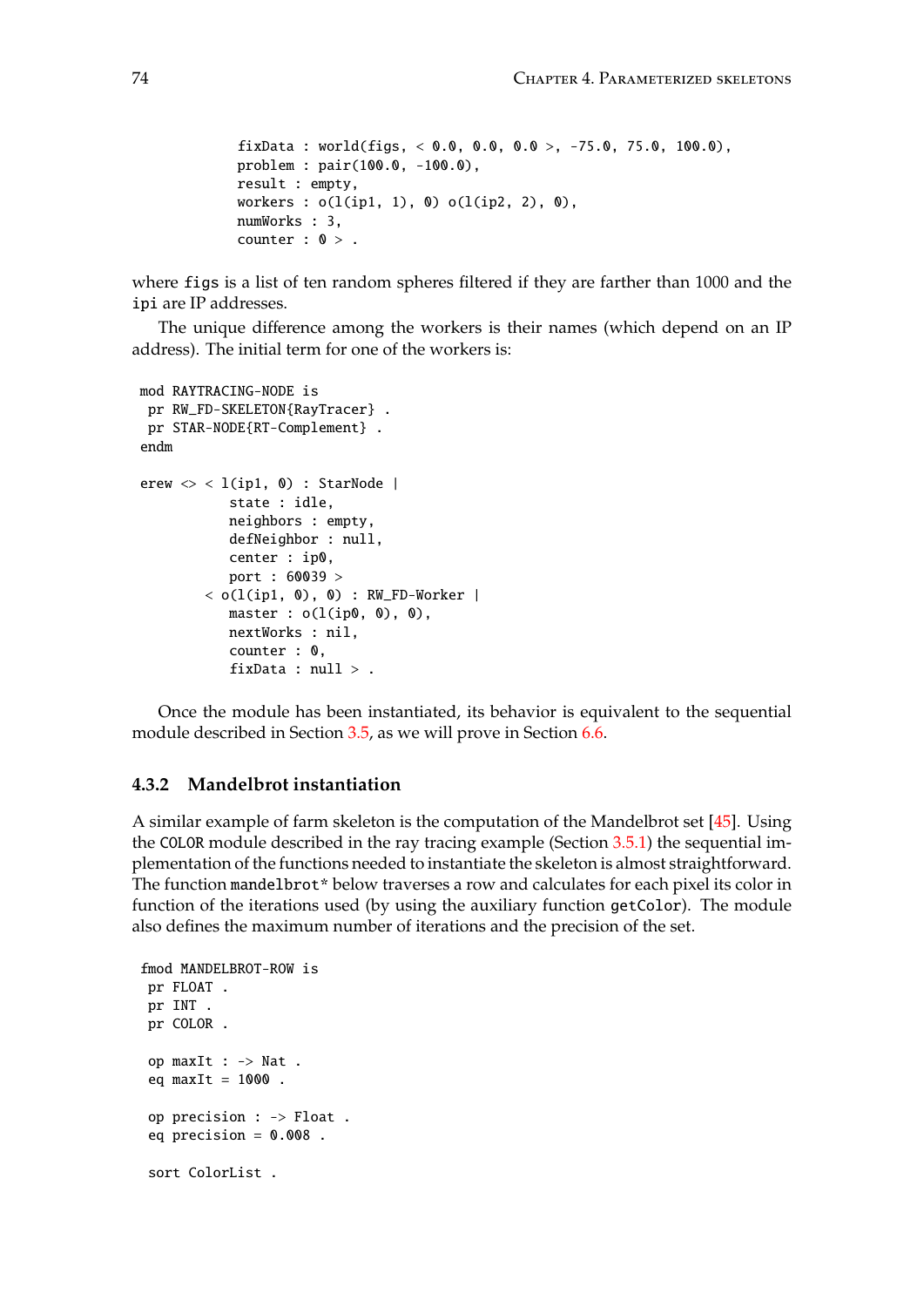```
--- Color union
op __ : ColorList ColorList -> ColorList [assoc] .
--- Xleft Xright Y
op mandelbrot* : Float Float Float -> ColorList .
 op mandelbrot* : Float Float Float Float Nat -> Color .
 var N : Nat .
 vars Xl Xr Ymax Ymin X0 Y0 X Y : Float .
 ceq mandelbrot*(Xl, Xr, Y) =mandelbrot*(Xl, Y, Xl, Y, maxIt) mandelbrot*(Xl + precision, Xr, Y)
 if Xl < Xr.
 ceq mandelbrot*(Xl, Xr, Y) = mandelbrot*(Xl, Y, Xl, Y, maxIt)
 if Xl >= Xr .
 --- Iterations of the algorithm from maxIt to 0, if we have not
 --- reached the precision in all the iterations, we assign
 --- the default color (d).
 eq mandelbrot*(X, Y, X0, Y0, 0) = d.
 --- When we reach the precision required, we decide the color
 --- depending on the number of iterations used.
 eq mandelbrot*(X, Y, X0, Y0, s(N)) =
 if (X * X) + (Y * Y) < 4.0 then
  mandelbrot^*(( (X * X) - (Y * Y)) + X0, 2.0 * X * Y + Y0, X0, Y0, N)else decideColor(s(N))
 fi .
 op decideColor : Nat -> Color .
 ceq decideColor(N) = d if N < maxIt quo 4.
 ceq decideColor(N) = r if N >= maxIt quo 4 /\ N < maxIt quo 2.
 ceq decideColor(N) = b if N >= maxIt quo 2 / \ N < (3 * maxIt) quo 4.
 ceq decideColor(N) = m if N >= (3 * maxIt) quo 4 \wedge N <= maxIt.
endfm
```
We can now specify the module MANDELBROT-PROBLEM to implement the skeleton. We define again the sorts Pair (that keeps the current row and the lowest row) and World (that keeps the width of the screen). We adapt the other functions to use the same arity that those defined in the theory.

```
fmod MANDELBROT-PROBLEM is
pr MANDELBROT-ROW .
pr MAP{Float, ColorList} .
sort Pair World .
var Xl Xr Y Ymax Ymin : Float .
op pair : Float Float -> Pair .
op world : Float Float -> World .
 op mandelbrot : Float World -> ColorList .
 op sub-problem : Pair -> Float .
op reduce : Pair -> Pair .
```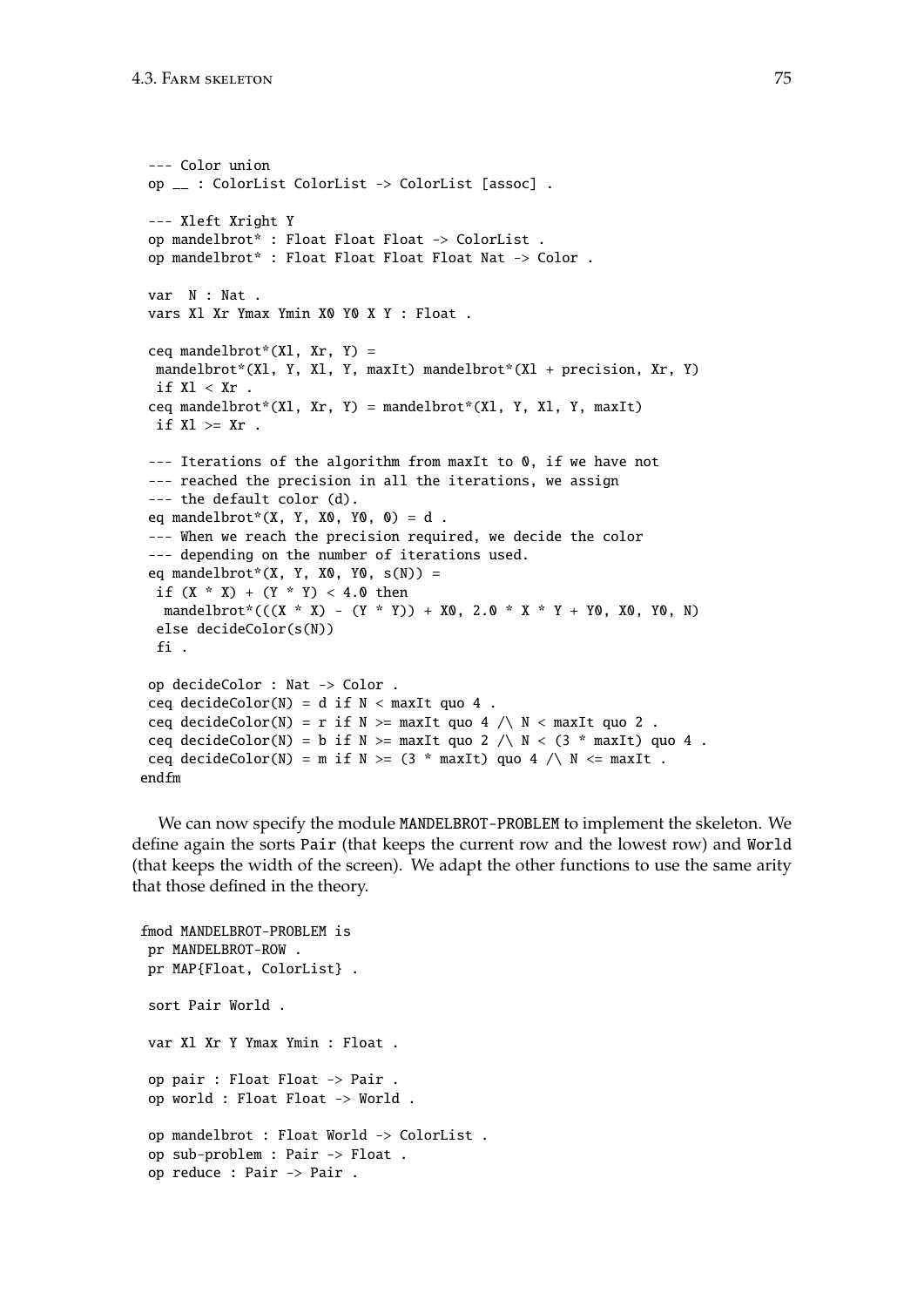```
op finished? : Pair -> Bool .
 eq mandelbrot(Y, world(Xl, Xr)) = mandelbrot*(Xl, Xr, Y) .
 eq sub-problem(pair(Ymax, Ymin)) = Ymax .
 eq reduce(pair(Ymax, Ymin)) = pair(Ymax - 1.0, Ymin).
 eq finished?(pair(Ymax, Ymin)) = Ymax < Ymin.
endfm
```
Now we can define the view from the theory

```
view Mandelbrot from RW_FD-PROBLEM to MANDELBROT-PROBLEM is
 sort Problem to Pair .
 sort SubProblem to Float .
 sort Result to Map{Float, ColorList} .
 sort SubResult to ColorList .
 op combine(R:Result, SP:SubProblem, SR:SubResult) to
      term insert(SP:Float, SR: ColorList, R:Map{Float, ColorList}) .
 op do-work to mandelbrot .
 op new-work to sub-problem .
endv
```
and instantiate the skeleton with it

```
mod MANDELBROT-EXAMPLE is
pr RW_FD-SKELETON{Mandelbrot} .
endm
```
### **4.3.3 Euler instantiations**

In some problems the fixed data is not needed; we have implemented a slightly modified skeleton to deal with this situation. It is very similar to the replicated workers skeleton above, but all the rules dealing with the fixed data are either not needed or simplified.

We show here a simple example using this new skeleton: the distributed implementation of the Euler numbers problem shown in Section [4.1.1.](#page-60-0) In this problem we consider as a single work to calculate each  $\varphi(i)$ .

The only sort involved in this problem is Nat, so every sort in the skeleton is mapped to it.

```
view Euler from RW-PROBLEM to EULER is
 sort Problem to Nat .
 sort SubProblem to Nat .
 sort Result to Nat .
 sort SubResult to Nat .
```
The operations are very simple too: combining two results is just adding them; the work that must be done is the function euler from module EULER in Section [4.1.1](#page-60-0) (the target module in the view); a new work given the problem N is just N; we reduce the problem by subtracting 1; and we have finished when the number reaches 0.

```
op combine(R:Result, S:SubProblem, SR:SubResult) to term (R:Nat + SR:Nat) .
op do-work to euler .
op new-work(N:Problem) to term N:Nat .
```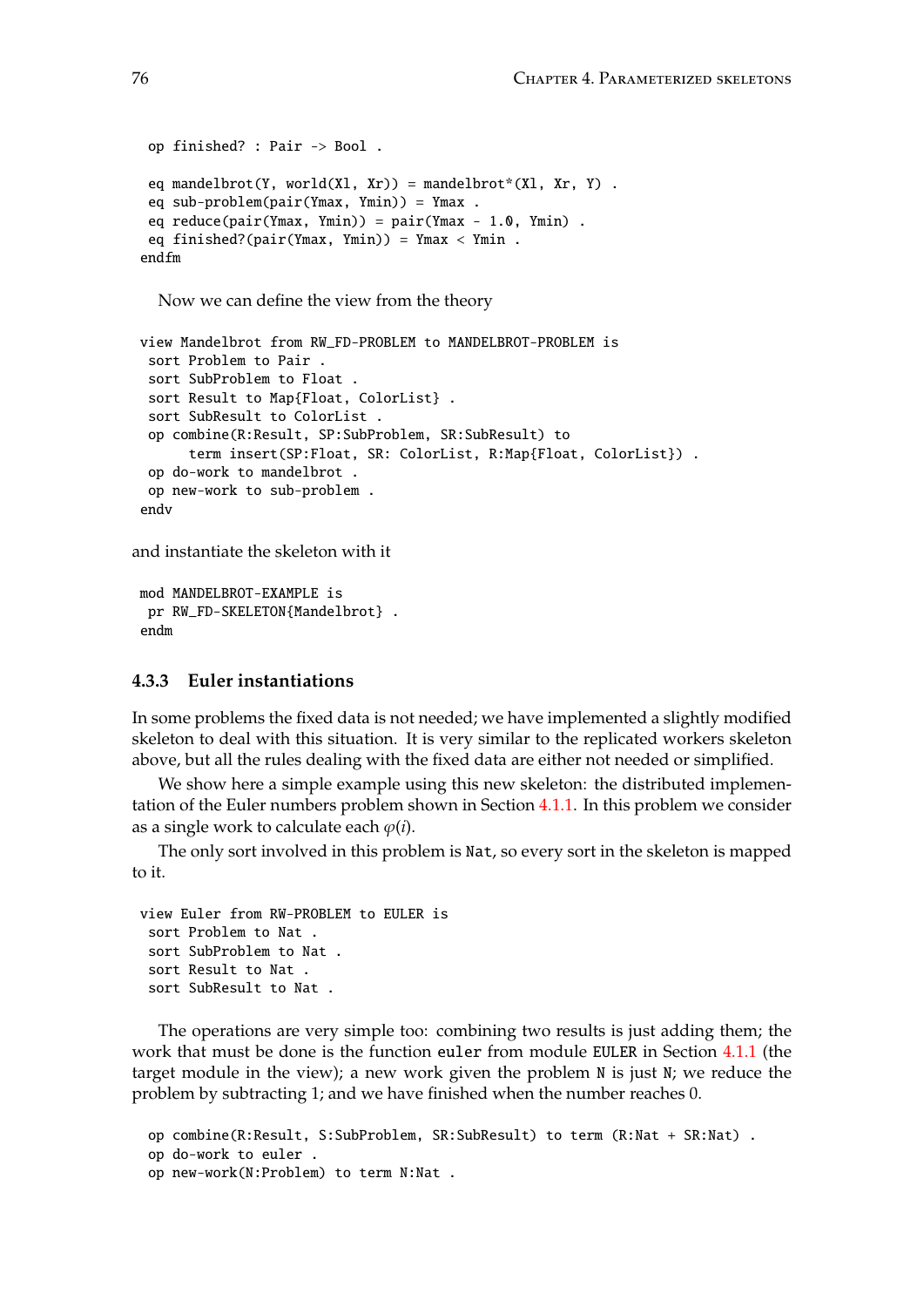```
op reduce(N:Problem) to term sd(N:Nat, 1) .
op finished?(N:Problem) to term (N:Nat == 0).
endv
```
Calculating  $\varphi(x)$  may be quite faster than the communication with the master, so it is possible that most of the computation time is used in communication. To avoid this problem we can make the granularity of the works coarser by computing more than one number in each step. To do this we only need to make small changes in the instantiation module, while obviously the skeleton remains unmodified. We show here an example where we calculate 20 numbers in each step.

```
fmod EULER20 is
pr EULER .
vars N N' : Nat .
op euler20 : Nat -> Nat .
 op euler20* : Nat Nat Nat -> Nat .
 eq euler20(N) = euler20*(N, if N > 20 then sd(N, 20) else 1 fi, 0).
 ceq euler20*(N, N', N'') = N''
 if N' > = N.
eq euler20*(s(N), N', N'') = euler20*(N, N', N'' + euler(s(N))) [owise].
endfm
```
Now the view only needs two changes:

```
view Euler20 from RW-PROBLEM to EULER20 is
   ...
 op do-work to euler20 .
 op reduce(N:Problem) to term (if N:Nat > 20 then sd(N:Nat, 20) else 0 fi).
   ...
endv
```
# **4.4 Systolic ring skeleton**

In this skeleton, a master splits the problem among all the workers, that are organized in a circular list because they must share some data through it. When the workers have both initial and shared data, they do their work, combine the partial result, and give the new shared data to the next worker. In order to have the first shared data, it must be produced by the worker itself. When a worker finishes all its tasks, it sends its subresult to the master, that will combine them in order.

We define a theory SYSTOLIC-RING-PROBLEM with the following sorts:

- Problem, that defines the sort of the initial data;
- Result, that describes the sort of the final data;
- <code>ProblemList</code> and <code>ResultList</code> are respectively lists of <code>Problem</code> and <code>Result; $^{\rm l}$ </code>

<span id="page-76-0"></span> $1$ We cannot use here the predefined module LIST because we would need a parametric theory, that is not allowed in Core Maude yet.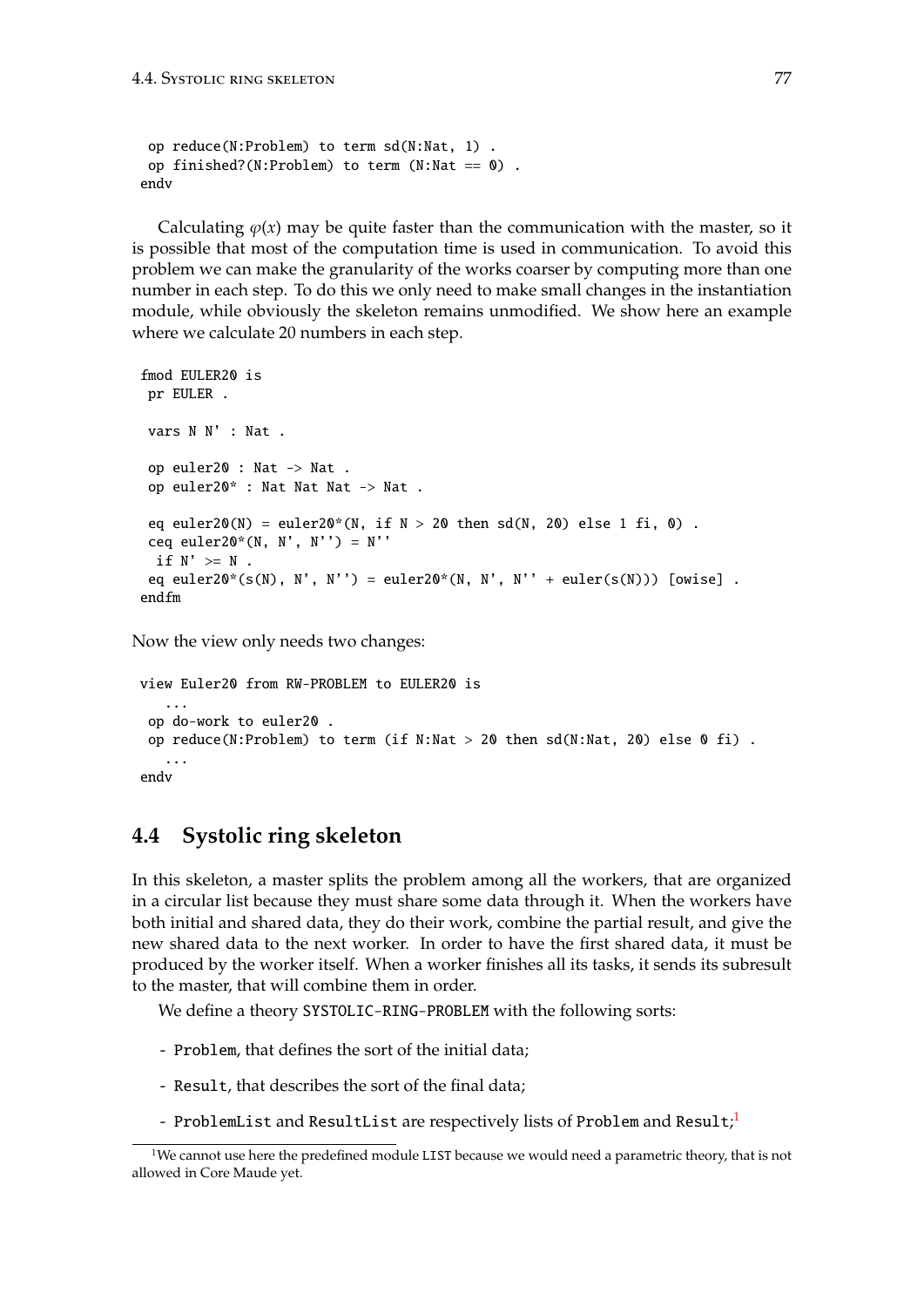- SharedProblem is the sort of the data that is passed by all the workers; and

- Pair builds pairs of Result and SharedProblem.

```
fth SYSTOLIC-RING-PROBLEM is
 inc BOOL .
 inc NAT .
 sorts Problem Result ProblemList ResultList SharedProblem Pair .
 subsort Problem < ProblemList .
 subsort Result < ResultList .
```
The theory defines the following operators:

- mtRL, mtPL, and \_\_ are the list constructors;

```
op mtPL : -> ProblemList .
op __ : ProblemList ProblemList -> ProblemList [assoc id: mtPL] .
op mtRL : -> ResultList .
op __ : ResultList ResultList -> ResultList [assoc id: mtRL] .
```
- pair is the Pair constructor;

op pair : Result SharedProblem -> Pair .

- divide splits the initial problem into a list of problems;

op divide : Problem Nat -> ProblemList .

- initialSharedProblem extracts from the initial data the shared one;

op initialSharedProblem : Problem -> SharedProblem .

- do-work computes a pair given the initial and the shared data;

op do-work : Problem SharedProblem -> Pair .

- combine, used by the workers, merges the current partial result with a new one:

op combine : Result Result -> Result .

- combineAll, used by the master, merges all the partial results from the workers:

op combineAll : ResultList -> Result .

- finished? checks if a worker has finished all its tasks:

```
op finished? : Problem SharedProblem -> Bool .
endfth
```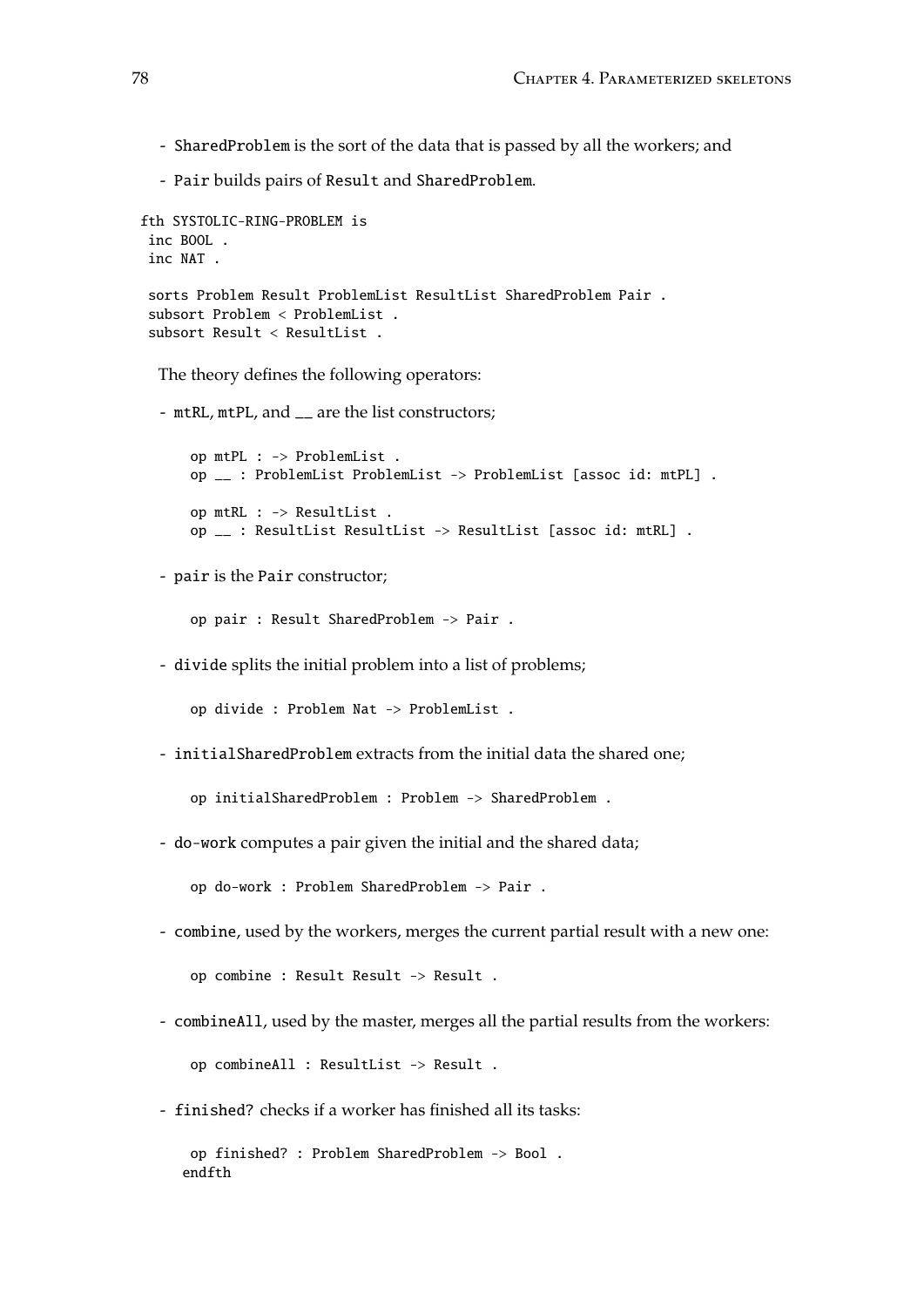We need the following messages:

- initial-work, that communicates the initial data;
- shared-data, that delivers the shared problem from one worker to the next one; and
- finished, that sends a (numbered) result to the master.

```
fmod SYSTOLIC-RING-TRANSMITTED-SYNTAX{P :: SYSTOLIC-RING-PROBLEM} is
pr TRAVELING-CONTENTS .
```

```
op initial-work : P$Problem -> TravelingContents .
 op shared-data : Nat P$SharedProblem -> TravelingContents .
op finished : Nat P$Result -> TravelingContents .
endfm
```
We define views to Problem, Result, and SharedProblem, that will be needed by the skeleton.

```
view Problem from TRIV to SYSTOLIC-RING-PROBLEM is
 sort Elt to Problem .
endv
view Result from TRIV to SYSTOLIC-RING-PROBLEM is
sort Elt to Result .
endv
view SharedProblem from TRIV to SYSTOLIC-RING-PROBLEM is
 sort Elt to SharedProblem .
endv
```
The module defining the skeleton receives SYSTOLIC-RING-PROBLEM as a parameter.

```
omod SYSTOLIC-RING-SKELETON{P :: SYSTOLIC-RING-PROBLEM} is
pr MAYBE{Problem}{P} * (sort Maybe{Problem}{P} to DefProblem,
                         op maybe to nullP) .
pr MAYBE{Result}{P} * (sort Maybe{Result}{P} to DefResult,
                        op maybe to nullR) .
pr MAYBE{SharedData}{P} * (sort Maybe{SharedData}{P} to DefSharedData,
                           op maybe to nullSD) .
pr ARCHITECTURE-MSGS .
pr SYSTOLIC-RING-TRANSMITTED-SYNTAX{P} .
pr CONVERSION .
pr LIST{Oid} * (sort List{Oid} to OidList,
                 op nil to mtOidList) .
```
The class SWorker has the following attributes:

- problem, that keeps the initial data;
- shared, that contains the shared data;
- result, that stores the partial result;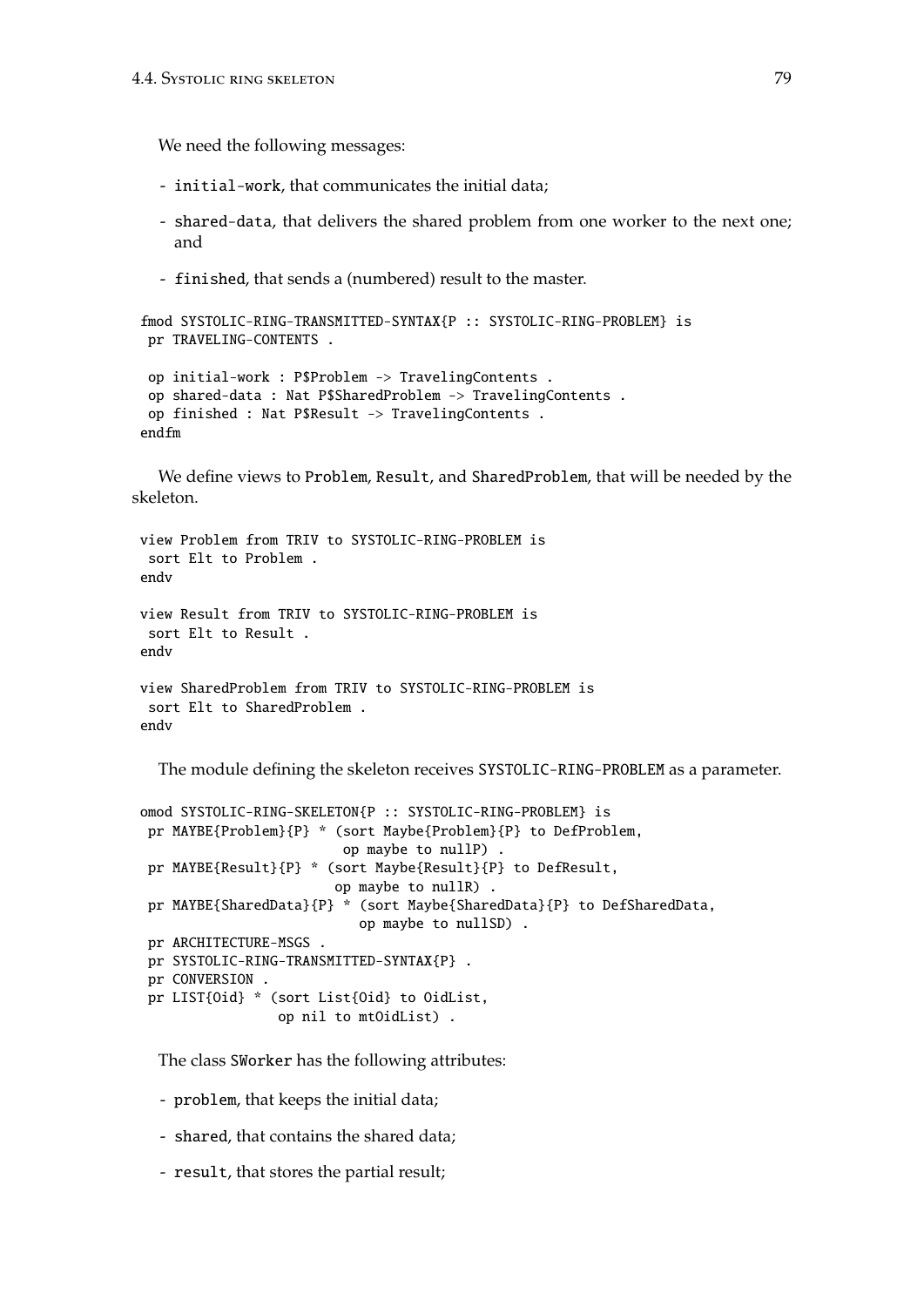- numWorker, that identifies the worker;
- nextWorker, that saves the identifier of the next worker;
- master, that keeps the master identifier; and
- counter, that keeps track of the number of shared data messages that have been received from the previous worker.

```
class SWorker | problem : DefProblem, shared : DefSharedData,
                result : Result, numWorker : Nat, nextWorker : Oid,
               master : Oid, counter : Nat .
```
The class SMaster has the following attributes:

- initialProblem, that stores the initial problem;
- problems, that keeps the list of problems once the initial data has been divided;
- results, that is a list of results where the partial results from the workers are kept in order;
- counter, that keeps track of the number of partial results that have been accepted (appended in the list results) from the workers;
- result, that contains the final result;
- workers, that stores the list of workers; and
- numWorkers, that keeps the number of workers.

```
class SMaster | initialProblem : DefProblem, problems : ProblemList,
               results : ResultList, counter : Nat, result : Result,
               workers : OidList, numWorkers : Nat .
```
The first thing that must be done is to divide the initial data into a list of problems, that can be delivered to all the workers.

```
vars N N' : Nat .
vars R R' : P$Result .
var RL : P$ResultList .
vars W W' M : Oid .
vars P P' : P$Problem .
var PL : P$ProblemList .
vars SD SD' : P$SharedData .
var OL : OidList .
rl [divide] :
  < M : SMaster | initialProblem : P, problems : mtPL, numWorkers : N >
\Rightarrow < M : SMaster | initialProblem : nullP, problems : divide(P, N) > .
```
Once the data has been split, the master sends it to the workers, that store the data and extract the shared data.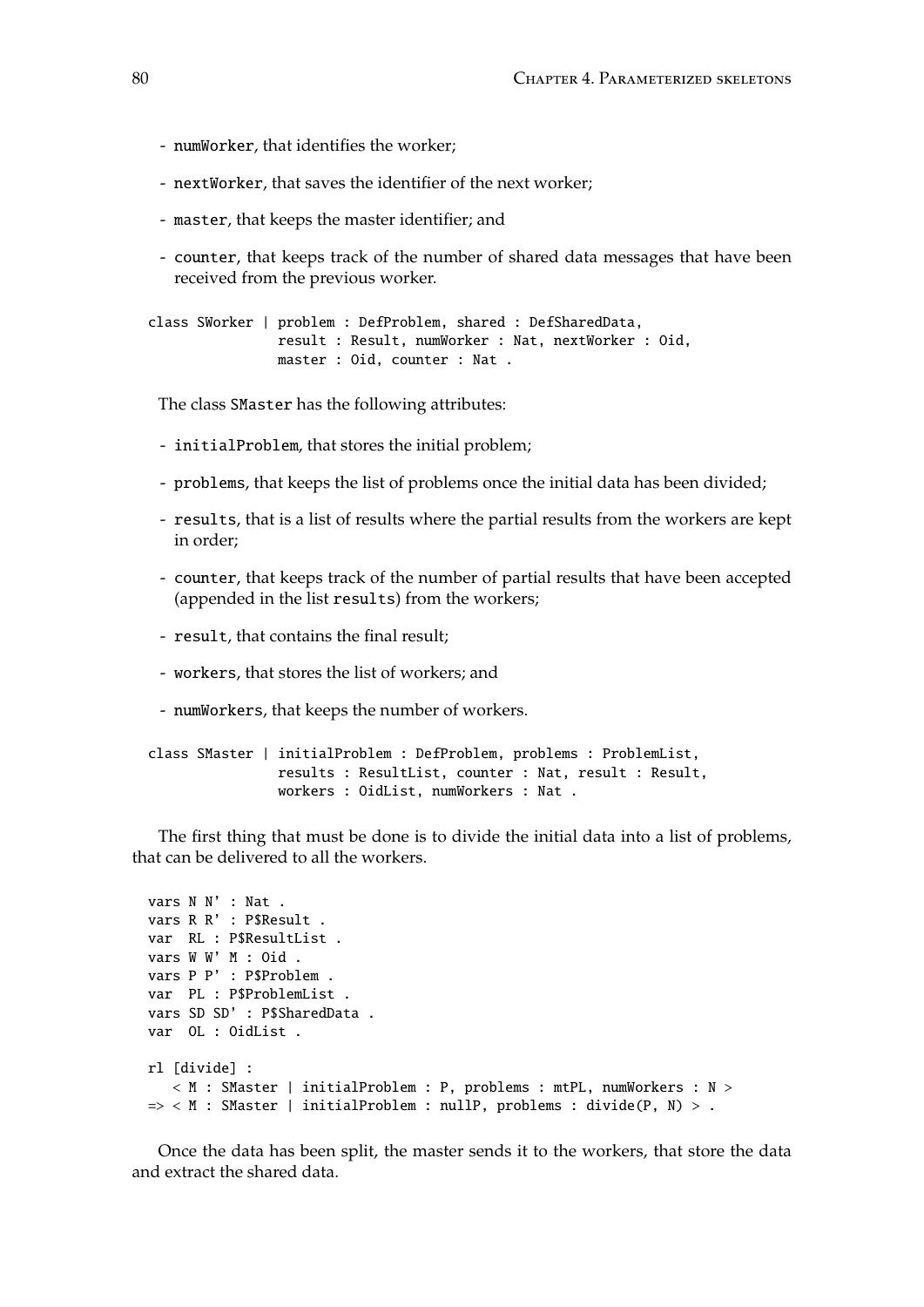```
rl [new-worker] :
   < M : SMaster | problems : P PL, workers : W OL >
=> < M : SMaster | problems : PL, workers : OL >
   to W : initial-work(P) .
rl [initial-data] :
  to W : initial-work(P)
   < W : SWorker | problem : nullP, shared : nullSP >
\Rightarrow < W : SWorker | problem : P, shared : initialSharedData(P), counter : 0 > .
```
When the shared attribute is not nullSD, the worker can do a new work and send the updated shared data to the next worker.

```
crl [working] :
    < W : SWorker | problem : P, nextWorker : W', shared : SD,
                    counter : N, result : R >
\Rightarrow < W : SWorker | shared : nullSD, result : combine(R, R') >
    to W' : shared-data(s(N), SD')
if pair(R', SD') := do-word(P, SD).
```
Notice that once the work is computed the shared data becomes nullSD, in order to allow the arrival of the next shared data from the previous worker.

When the next shared data that a worker must keep arrives, it checks whether the work is not finished, and the shared data must be kept, or the work is finished and the shared data can be deleted.

```
crl [new-work] :
   to W : shared-data(s(N), SD)
   < W : SWorker | counter : N, problem : P, shared : nullSD >
\Rightarrow < W : SWorker | counter : s(N), shared : SD >
if not finished?(P, SD) .
crl [finished] :
    to W : shared-data(s(N), SD)
    < W : SWorker | counter : N, problem : P, master : M, result : R,
                     numWorker : N' >
\Rightarrow < W : SWorker | >
    to M : finished(N', R)
if finished?(P, SD) .
```
The master keeps in results the partial results in an ordered fashion, using the counter attribute.

```
rl [partial-result] :
   to M : finished(s(N), R)
   < M : SMaster | results : RL, counter : N >
\Rightarrow < M : SMaster | results : RL R, counter : s(N) > .
```
When all the results have arrived, the master combines them.

```
rl [completed] :
   < M : SMaster | results : RL, numWorkers : N, counter : N >
\Rightarrow < M : SMaster | results : mtRL, result : combineAll(RL), counter : 0 > .
```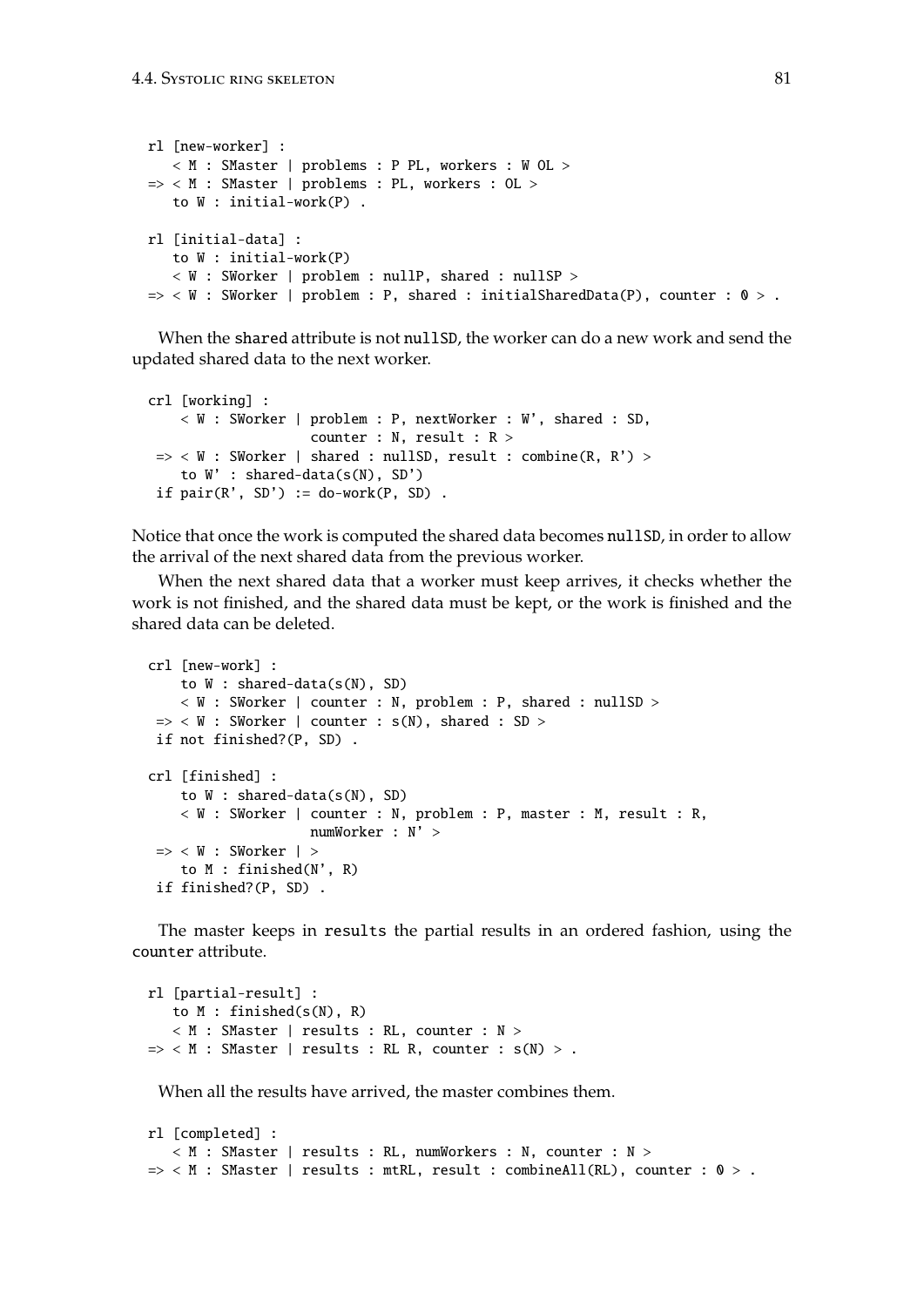### **4.4.1 Force interaction instantiation**

Using the module PARTICLES from Section [4.1.2](#page-61-0) we can easily implement a distributed version of the atoms problem. First, we define a wrapper for the particle lists, in order to define a list of lists. We use a list of floats to keep the results.

```
fmod WRAPPER is
pr LIST{Particle} * (sort List{Particle} to ParticleList,
                      op nil to mtParticleList) .
 sort WrappedParticles .
 op w : ParticleList -> WrappedParticles .
endfm
view WrappedParticles from TRIV to WRAPPER is
 sort Elt to WrappedParticles .
endv
fmod PARTICLES-PROBLEM is
 pr PARTICLES .
 pr LIST{WrappedParticles} .
 pr LIST{Float} * (op nil to nilFL) .
```
We define for ParticleList the functions size (that returns the length), take (that returns the first N elements), and drop (that deletes the first N elements).

```
var P : Particle .
var F : Float .
var FL : List{Float} .
vars PL PL' : ParticleList .
vars N N' : Nat .
var WPL : WrappedParticles .
op size : ParticleList -> Nat .
op take : ParticleList Nat -> ParticleList .
op drop : ParticleList Nat -> ParticleList .
eq size(mtParticleList) = 0.
eq size(P PL) = s(size(PL)).
eq take(P PL, s(N)) = P take(PL, N).
eq take(PL, N) = mtParticleList [owise] .
eq drop(P PL, s(N)) = drop(PL, N).
eq drop(PL, N) = PL [owise].
```
The function divide splits the particle list in N lists. The last one may be larger than the others, because the number of particles could be not a multiple of N.

```
op divide : WrappedParticles Nat -> List{WrappedParticles} .
op take : WrappedParticles Nat Nat -> List{WrappedParticles}.
ceq divide(w(PL), N) = take(w(PL), N, N')
if N' := size(PL) quo N.
eq take(WPL, N, 1) = WPL.
eq take(w(PL), N, s(s(N'))) = w(take(PL, N)) take(w(drop(PL, N)), N, s(N')).
```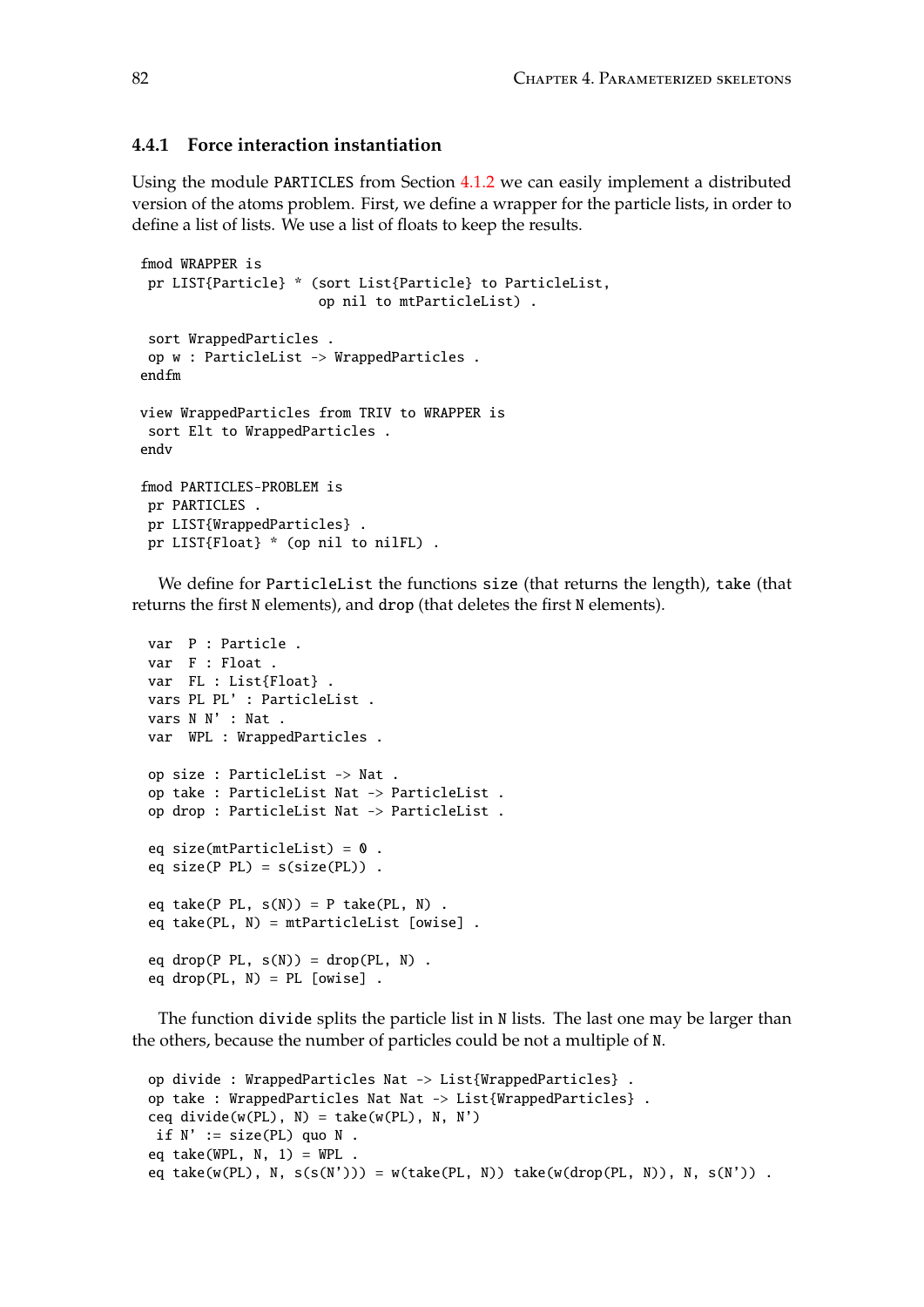The combineAll function for float lists adds all the elements.

```
op combineAll : List{Float} -> Float .
eq combineAll(niIFL) = 0.0.
eq combineAll(F FL) = F + combine(FL).
```
We redefine the attraction function for wrapped lists.

```
op attraction : WrappedParticles WrappedParticles -> Pair .
eq attraction(w(PL), w(PL')) = < attraction(PL, PL'), w(PL') > .
```
Finally, we define the Pair sort.

```
sort Pair .
op <_,_> : Float WrappedParticles -> Pair .
endfm
```
Now we can instantiate the skeleton with the module above.

```
view Particles from SYSTOLIC-RING-PROBLEM to PARTICLES-PROBLEM is
 sort Problem to WrappedParticles .
 sort Result to Float .
 sort SharedProblem to WrappedParticles .
 sort ProblemList to List{WrappedParticles} .
 sort ResultList to List{Float} .
 op mtPL to nil .
 op mtRL to nilFL .
 op pair to \langle , \rangle.
 op initialSharedProblem(P:Problem) to term P:WrappedParticles .
 op combine(R:Result, R':Result) to term R:Float + R':Float .
 op do-work to attraction .
 op finished? to _==_ .
endv
```
We also define the view Particles-Complement.

```
fmod PARTICLES-COMPLEMENT is
pr OID .
 pr META-LEVEL .
pr SYSTOLIC-RING-TRANSMITTED-SYNTAX{Particles} .
pr ARCHITECTURE-MSGS .
endfm
view Particles-Complement from ARCH-COMPLEMENT to PARTICLES-COMPLEMENT is
 op MOD to term upModule('PARTICLES-COMPLEMENT, false) .
endv
```
The most suitable architecture for this skeleton is the centralized ring (see Section [3.4\)](#page-49-0). The master is located in the center while the workers are placed in the nodes of the ring (one with a CRingLast object and the rest with the CRingNode objects).

The initial configuration for the location with the master is: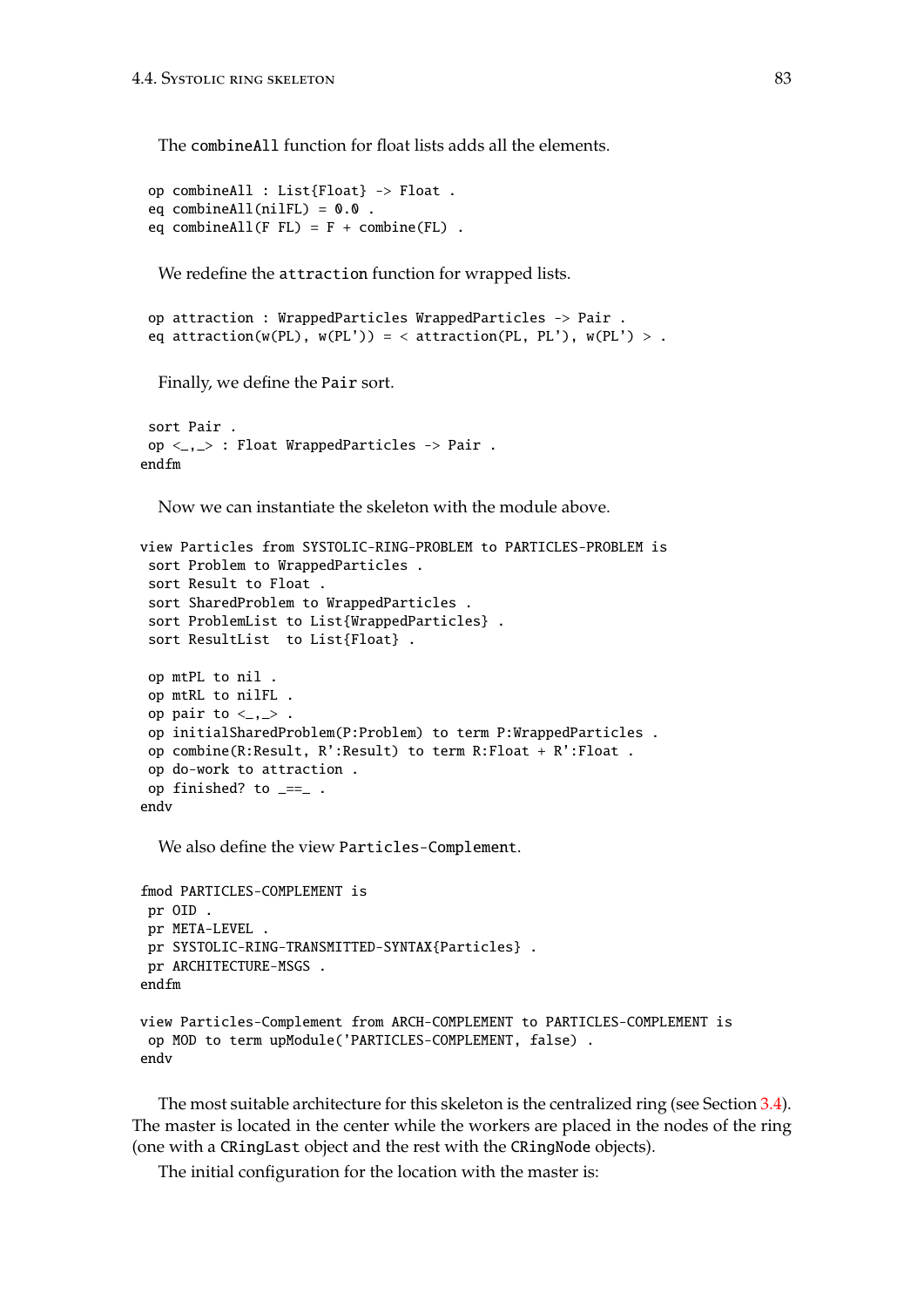```
mod PARTICLES-CENTER is
 pr SYSTOLIC-RING-SKELETON{Particles} .
 pr STAR-CENTER{Particles-Complement} .
pr PARTICLES-GENERATOR .
endm
erew \langle \rangle < l(ip0, 0) : StarCenter |
                 state : idle,
                 neighbors : empty,
                 defNeighbor : null,
                 port : 60038 >
        < o(l(ip0, 0), 0) : SMaster |
           workers : o(l(ip1, 0), 0) o(l(ip2, 0), 0)o(l(ip3, 0), 0),numWorkers : 3,
           result : nullR,
           counter : 1,
           initialProblem : w(atomGenerator(20)),
           problems : nil,
           results : nilFL > .
```
The initial configurations for the locations with workers are very similar. For example, we show below a configuration with a worker located in a ring node that is not the last one.

```
mod PARTICLES-CRNODE is
 pr SYSTOLIC-RING-SKELETON{Particles} .
 pr CENTRALIZED-RING-NODE{Particles-Complement} .
endm
erew \langle \rangle < 1(ip1, 0) : CRingNode |
                      state : idle,
                      neighbors : empty,
                      defNeighbor : null,
                      port : 60039,
                      nextIP : ip2,
                      nextPort : 60040,
                      centerIP : ip0,
                      centerPort : 60038 >
        < o(l(ip1, 0), 0) : SWorker |
                      problem : nullP,
                      master : o(l(ip0, 0), 0),
                      shared : nullSD,
                      result : 0.0,
                      numWorker : 1,
                      nextWorker : o(l(ip2, 0), 0),
                      counter : 0 >.
```
## **4.5 Divide and conquer skeleton**

Divide and conquer algorithms clearly offer good potential for parallel evaluation. It is not difficult to see that recursively defined subproblems may be evaluated in parallel if sufficient processors are available. The whole execution of a divide and conquer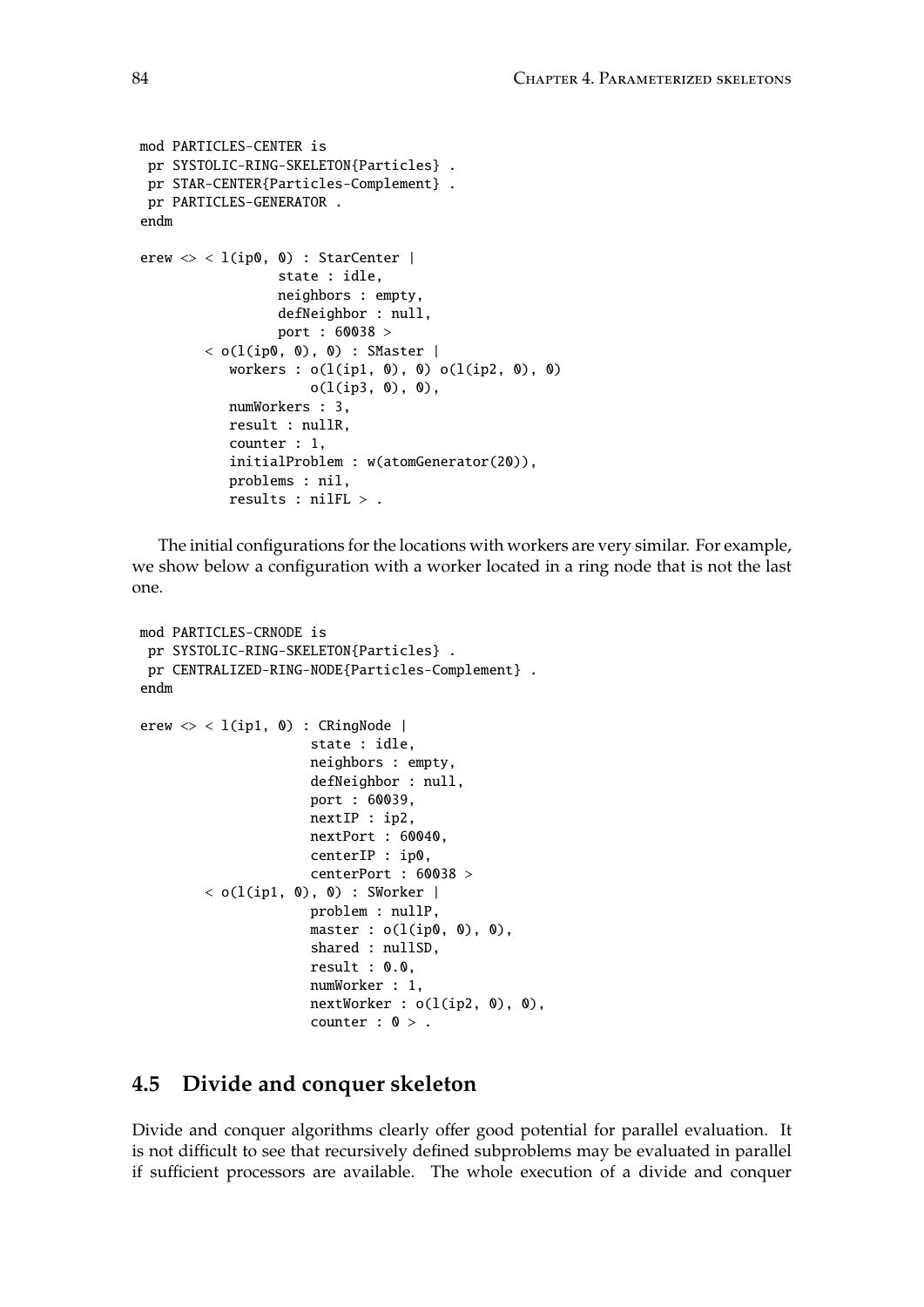algorithm amounts to the evaluation of a dynamically evolving tree of processes, one for each subproblem generated.

However, we show here an implementation based on the replicated workers scheme (see Section [4.3\)](#page-68-0), that allows a balanced distribution of the leaves of the problem tree. This implementation is suitable when the decomposition of the problems and the composition of the results are irrelevant compared to the resolution of the subproblems. The master divides the initial problem into subproblems, that are delivered to the workers. The structure of the subproblems is kept in a tree in order to be able to combine their subresults in the appropriate order and get the final result.

First we define the ID module, that defines the identifiers of the nodes in the tree as lists of natural numbers.

```
fmod ID is
pr NAT-LIST * (op nil to mtNatList) .
 sort Id .
op id : NatList -> Id .
endfm
```
The TREE module is defined as follows:

```
fmod TREE{X :: TRIV} is
pr EXT-BOOL .
pr ID .
pr MAYBE{X} * (op maybe to null) .
var T : Tree .
var F : Forest .
var D : Maybe{X} .
```
We define generic trees, so we need a sort Forest to allow any number of siblings in each node. As seen above, a node identifier is a list of natural numbers. These numbers specify the number of sibling we must go through in each level of the tree to reach the identified node. Notice that the data in the node may be null.

```
sorts Tree Forest .
subsort Tree < Forest .
op mtForest : -> Forest .
op __ : Forest Forest -> Forest [assoc id: mtForest] .
op empty : -> Tree .
op tree : Maybe{X} Forest -> Tree .
```
We define the following operations over trees and forests: size returns the number of trees in a forest; getData returns the value in the root of the tree; and allWithValues checks if all the trees in a forest have data in their roots.

```
op size : Forest -> Nat .
eq size(mtForest) = 0.
eq size(T F) = s(size(F)) .
```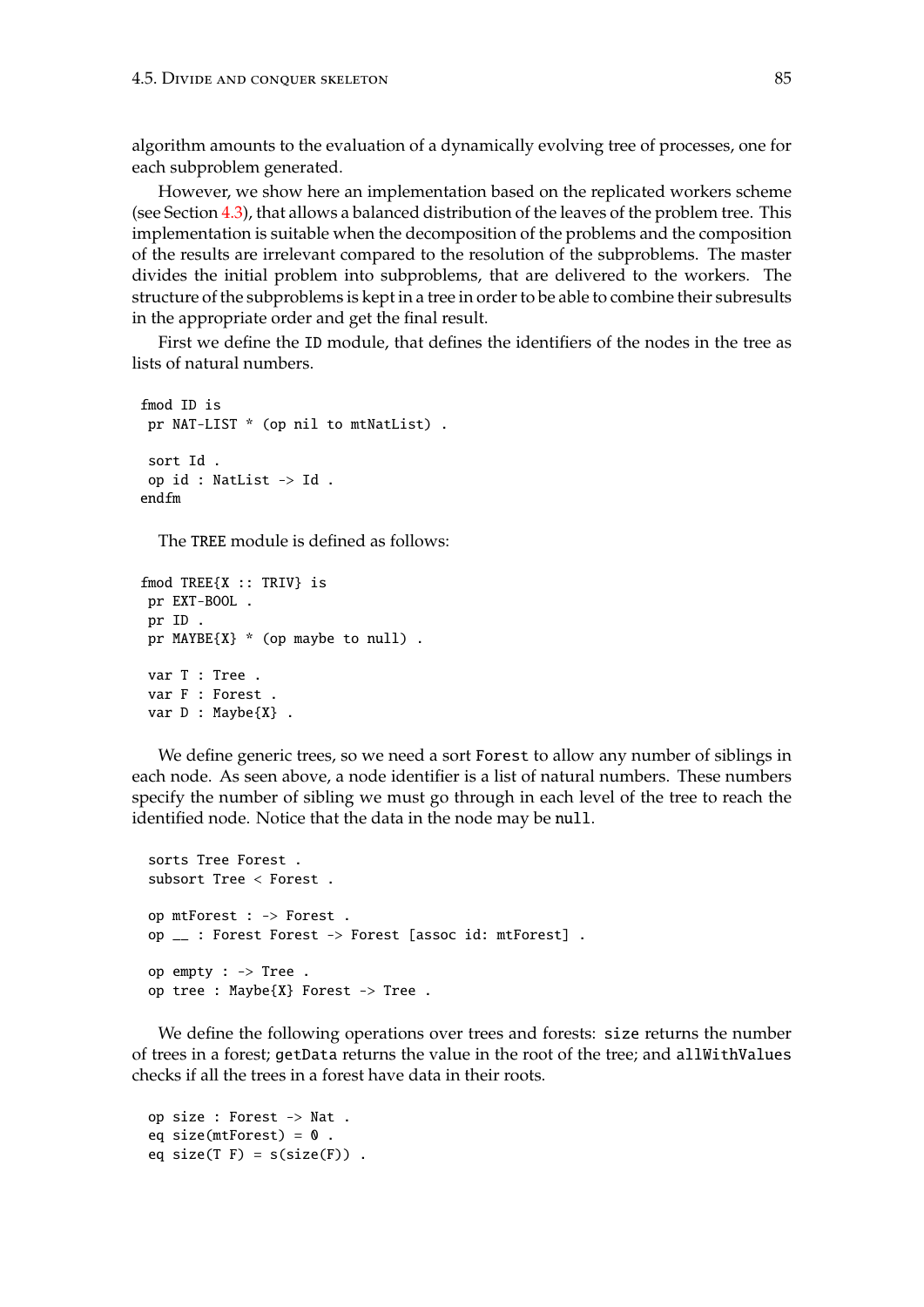```
op getData : Tree -> Maybe{X} .
 eq qetData(empty) = null.
 eq getData(tree(D, F)) = D.
op allWithValues? : Forest -> Bool .
 eq allWithValues?(mtForest) = true .
 eq allWithValues?(T F) = getData(T) =/= null and-then allWithValues?(F) .
endfm
```
We define now a theory with operators that allow the skeleton to generate and solve the problem tree. The sorts Problem and Result define the initial and final data, while ProblemList and ResultList are, respectively, lists of Problem and Result with the corresponding operators for empty lists and composition. The function divide splits a problem into a list of (sub)problems, finishing when the problem isTrivial. Each trivial task is computed with solve. The function combine merges a list of (sub)results into a new (sub)result.

```
fth DC-PROBLEM is
 inc BOOL .
 sorts Problem Result ProblemList ResultList .
 subsort Problem < ProblemList .
 subsort Result < ResultList .
op mtProblemList : -> ProblemList .
op mtResultList : -> ResultList .
 op __ : ProblemList ProblemList -> ProblemList [assoc id: mtProblemList] .
op __ : ResultList ResultList -> ResultList [assoc id: mtResultList] .
 op divide : Problem -> ProblemList .
 op isTrivial : Problem -> Bool .
op combine : ResultList -> Result .
op solve : Problem -> Result .
endfth
```
In the skeleton we will need a tree instantiated with results, so we define now the appropriate view.

view Result from TRIV to DC-PROBLEM is sort Elt to Result . endv

Only two messages are used: new-work transmits new tasks to the workers, while finished is used to communicate new results to the master.

```
fmod DC-TRANSMITTED-SYNTAX{P :: DC-PROBLEM} is
pr ID .
pr TRAVELING-CONTENTS .
pr OID .
op new-work : Id P$Problem -> TravelingContents .
op finished : Oid Id P$Result -> TravelingContents .
endfm
```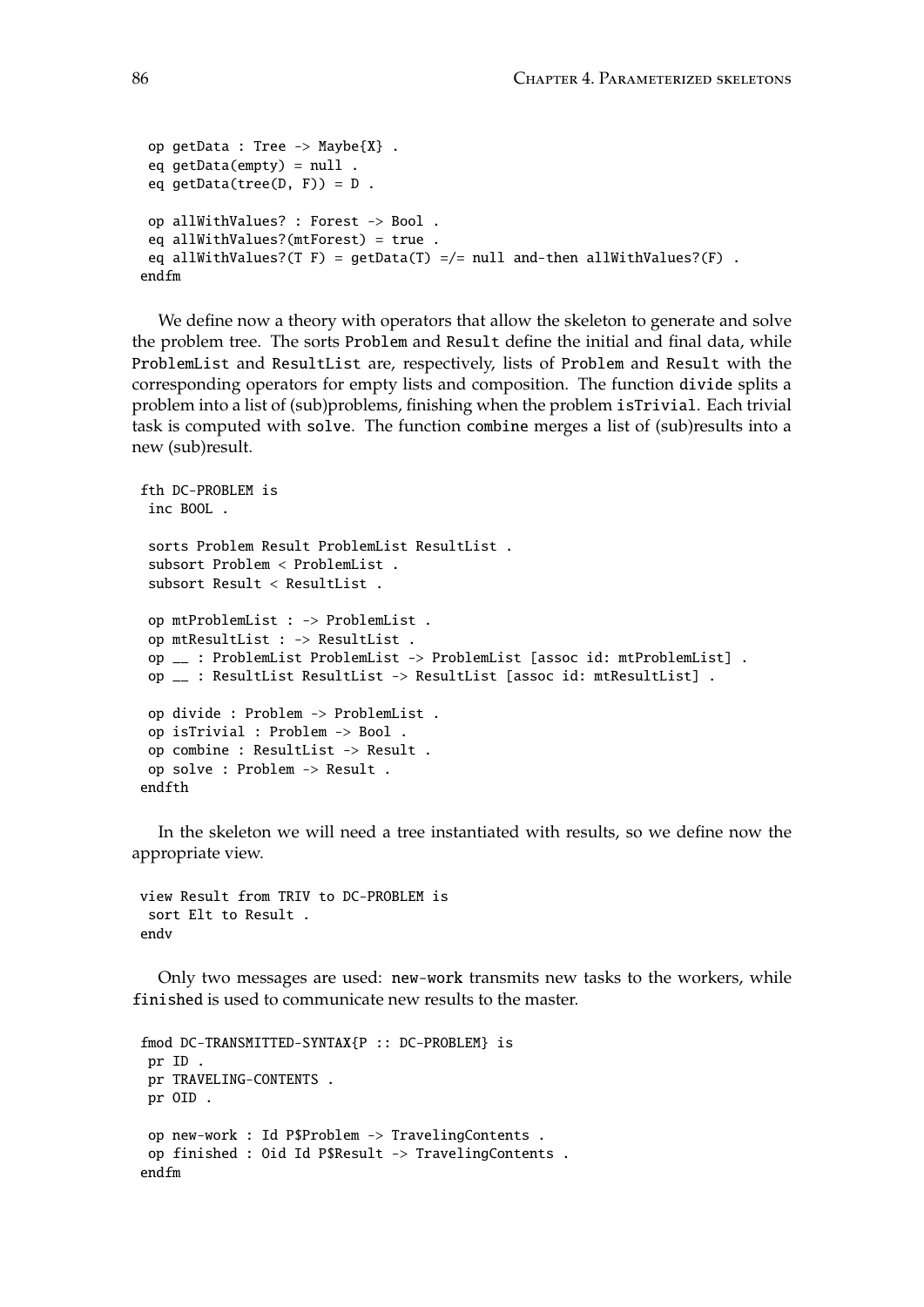```
omod DC-SKELETON{P :: DC-PROBLEM} is
 pr ARCHITECTURE-MSGS .
 pr TRANSMITTED-SYNTAX{P} .
 pr TREE{Result}{P} .
 pr LIST{Oid} * (sort List{Oid} to OidList, op nil to mtOidList).
```
We keep together each problem and its identifier with the operator  $\lt_{,}$ ,  $\gt$ , that have sort Task. We define lists of Tasks by using the juxtaposition operator.

```
sorts Task TaskList .
subsort Task < TaskList .
op \langle \_\ ,\_\rangle: Id P$Problem \Rightarrow Task.
op mtTaskList : -> TaskList .
op __ : TaskList TaskList -> TaskList [assoc id: mtTaskList] .
var N : Nat .
var OL : OidList .
vars R R' : P$Result .
var RL : P$ResultList .
var PL : P$ProblemList .
vars W O : Oid .
var P : P$Problem .
var NL : NatList .
vars F F' : Forest .
vars T T' : Tree .
vars ID I I' : Id .
vars TL TL' : TaskList .
var Tk : Task .
```
We define the classes for the master and the workers. A worker keeps information about the master identifier and the list of unfinished tasks:

class DCWorker | master : Oid, tasks : TaskList .

The master can be in two states. At the start, it is in initial state, and once the problem has been divided and it can deliver the subproblems to the workers, it reaches the working state.

sort DCMasterState . ops initial working : -> DCMasterState .

The master keeps information about the initial problem (initialData); the workers identifiers; the task list (problems); the resultTree; its state (masterState); and the number of tasks initially dispatched to each worker (numWorks).

class MasterRO | initialData : P\$Problem, workers : OidList, problems : TaskList, resultTree : Tree, masterState : MasterState, numWorks : Nat .

First, the master transforms the initial problem in a list of subproblems, and creates the initial result tree.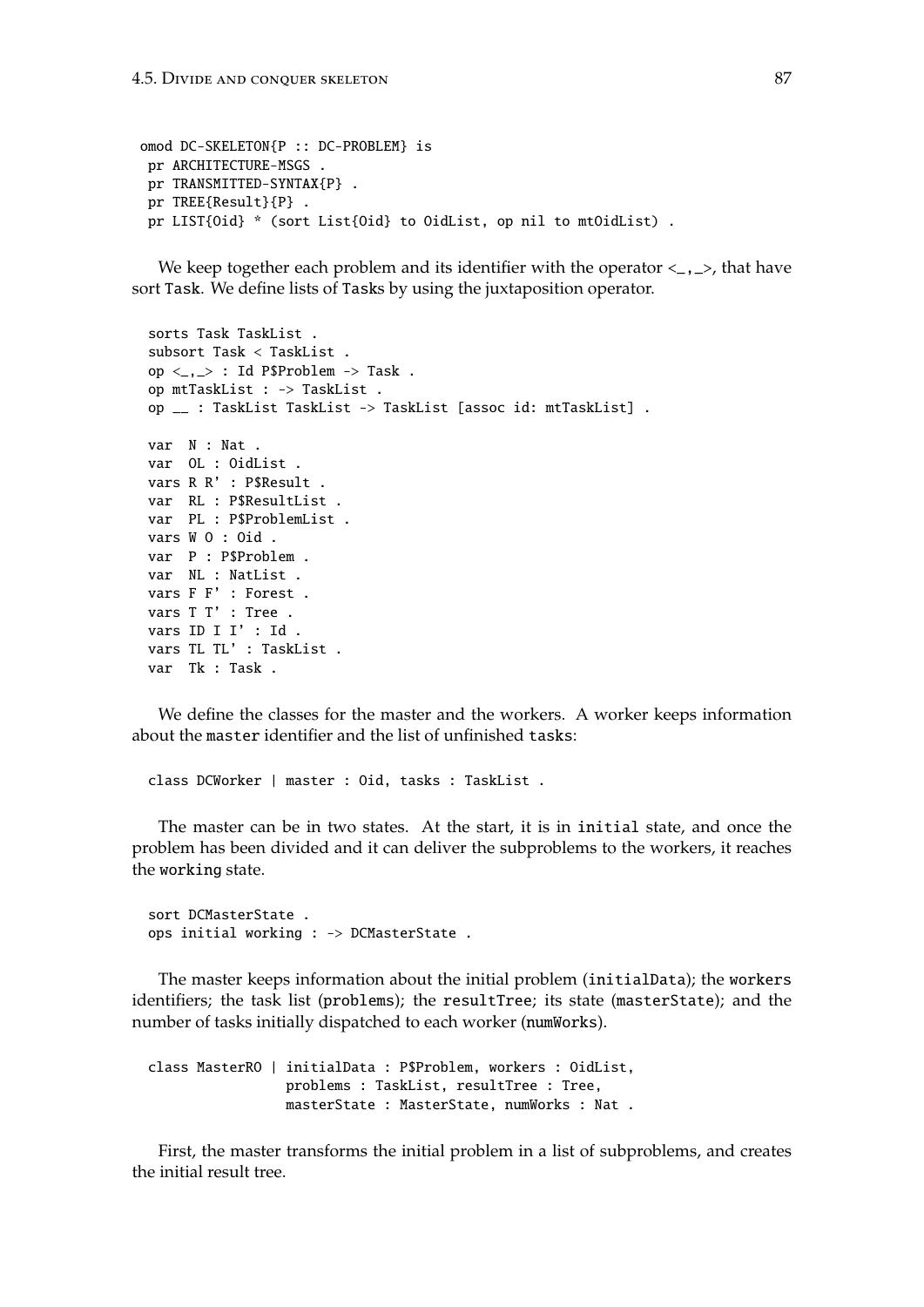```
crl [start] :
    < O : DCMaster | problems : mtTaskList, initialData : P,
                     resultTree : empty, masterState : initial >
\Rightarrow < 0 : DCMaster | problems : TL, resultTree : T, masterState : working >
if p(TL, T) := getInitialData(P).
```
where getInitialData uses the operations divide and isTrivial from the theory to obtain a pair with the list of tasks and the result tree (that initially has all its nodes without data).

```
sort Pair .
op p : TaskList Forest -> Pair .
op getInitialData : P$Problem -> Pair .
op getInitialData : P$Problem Id -> Pair .
op getInitialData* : P$ProblemList Id Nat -> Pair .
eq getInitialData(P) = getInitialData(P, id(mtNatList)) .
ceq getInitialData(P, ID) = p(< ID, P >, tree(noData, mtForest))
if isTrivial(P) .
ceq getInitialData(P, ID) = p(TL, tree(noData, F))if not isTrivial(P) \landPL := divide(P) \wedgep(TL, F) := getInitialData*(PL, ID, 0).
eq getInitialData*(mtProblemList, ID, N) = p(mtTaskList, mtForest) .
ceq getInitialData*(P PL, id(NL), N) = p(TL' T L, T F)if p(TL', T) := getInitialData(P, id(NL N)) / \langlep(TL, F) := getInitialData*(PL, id(NL), s(N)).
```
Once the list of problems has been calculated, the master must transmit the initial tasks to the workers, which is calculated with sendWorks. The workers will keep them in the task list.

```
rl [new-worker] :
   < O : DCMaster | problems : TL, workers : O' OL, masterState : working,
                     numWorks : N >
\Rightarrow < 0 : DCMaster | problems : update(TL, N), workers : OL >
   sendWorks(O', TL, N) .
rl [new-work] :
   to W : new-work(I, P)
   < W : DCWorker | tasks : TL >
\Rightarrow < W : DCWorker | tasks : TL < I, P > > .
```
where sendWorks and update just extract tasks from the list.

```
op sendWorks : Oid TaskList Nat -> Configuration .
eq sendWorks(0, < I, P > TL, s(N)) = to 0 : new-work(I, P)
                                     sendWorks(O, TL, N) .
eq sendWorks(O, TL, N) = none [owise] .
```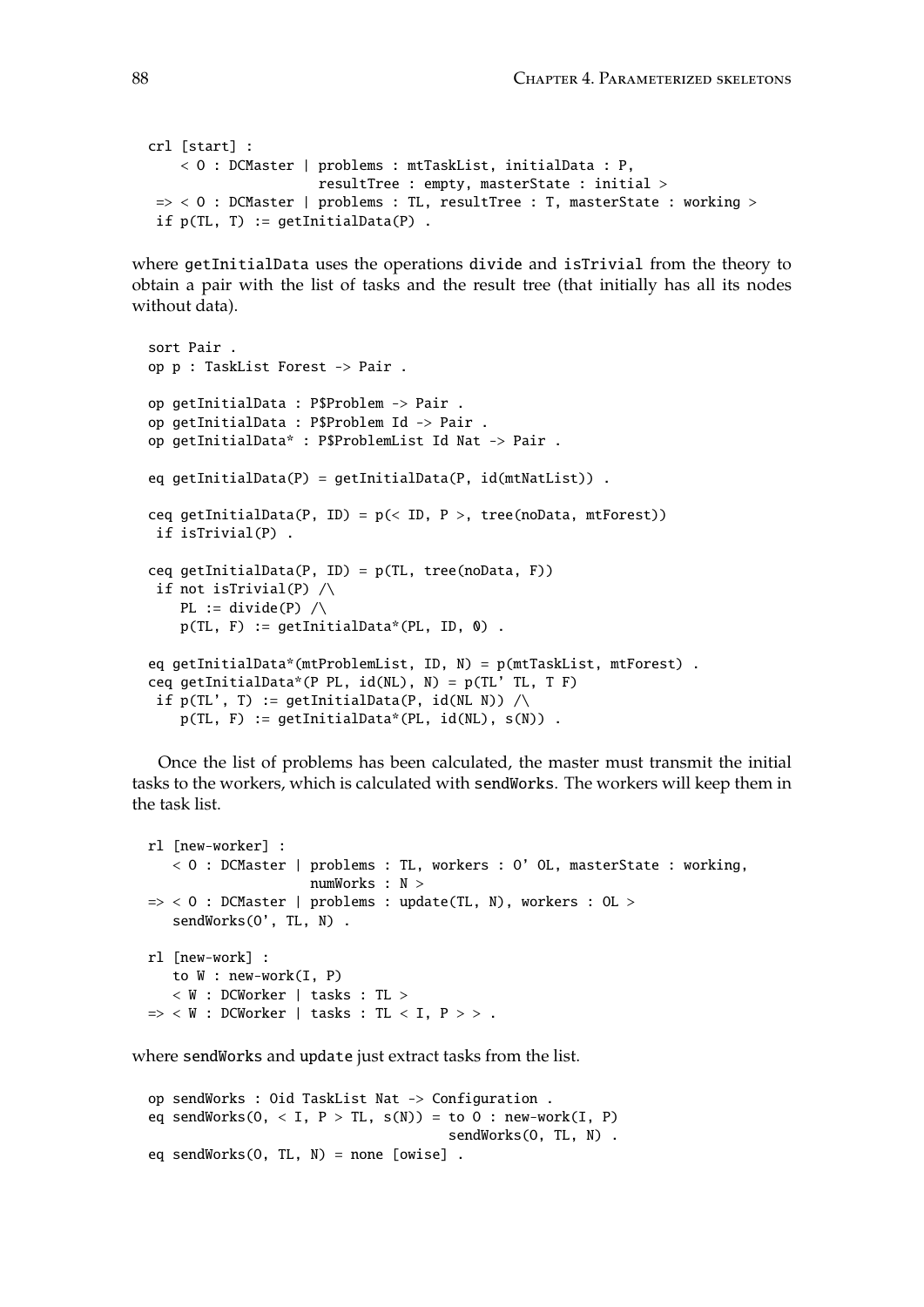```
op update : TaskList Nat -> TaskList .
eq update(Tk TL, s(N)) = update(TL, N) .
eq update(TL, N) = TL [owise].
```
Eventually, a task is finished and sent to the server, that inserts it in the result tree. While the whole problem is not solved, new subproblems are delivered.

```
rl [do-work] :
   < W : DCWorker | master : 0, tasks : < I, P > TL >\Rightarrow < W : DCWorker | tasks : TL >
   to O : finished(W, I, solve(P)) .
rl [new-work] :
   to O : finished(W, I, R)
   < 0 : DCMaster | resultTree : T, problems : < I', P > TL,
                     masterState : working >
\Rightarrow < 0 : DCMaster | resultTree : insert*(I, R, T), problems : TL >
   to W : new-work(I', P) .
rl [no-more-work] :
   to O : finished(W, I, R)
   < O : DCMaster | resultTree : T, problems : mtTaskList,
                     masterState : working >
\Rightarrow < 0 : DCMaster | resultTree : insert*(I, R, T) > .
```
Notice the use of insert\*, an operator that inserts a new element in the tree and then tries to recursively combine the leaves, checking if all the siblings of a node have already a value.

```
---- Merging insert
 op insert* : Id P$Result Tree -> Tree .
 eq insert*(id(mtNatList), R, tree(null, F)) = tree(R, F) .
 ceq insert*(id(N NL), R, tree(null, F)) =
           if allWithValues?(F') then
           tree(combine(getResults(F')), mtForest)
           else tree(null, F')
           fi
 if F' := insertF*(id(N NL), R, F).
 op insertF* : Id P$Result Forest -> Forest .
 eq insertF*(ID, R, mtForest) = mtForest .
 eq insertF^*(id(s(N) N_L), R, T, F) = T insertF^*(id(N N_L), R, F).
 eq insertF*(id(0 NL), R, T F) = insert*(id(NL), R, T) F.
endom
```
### **4.5.1 Mergesort instantiation**

We show how to instantiate the skeleton with the mergesort algorithm. We define the sort List, that encapsulates the lists of natural numbers with the operator l, and we define lists of lists of natural numbers in the sort ListList. We use the module SORT shown in Section [4.1.3.](#page-62-0)

```
fmod MERGESORT-PROBLEM is
pr SORT .
```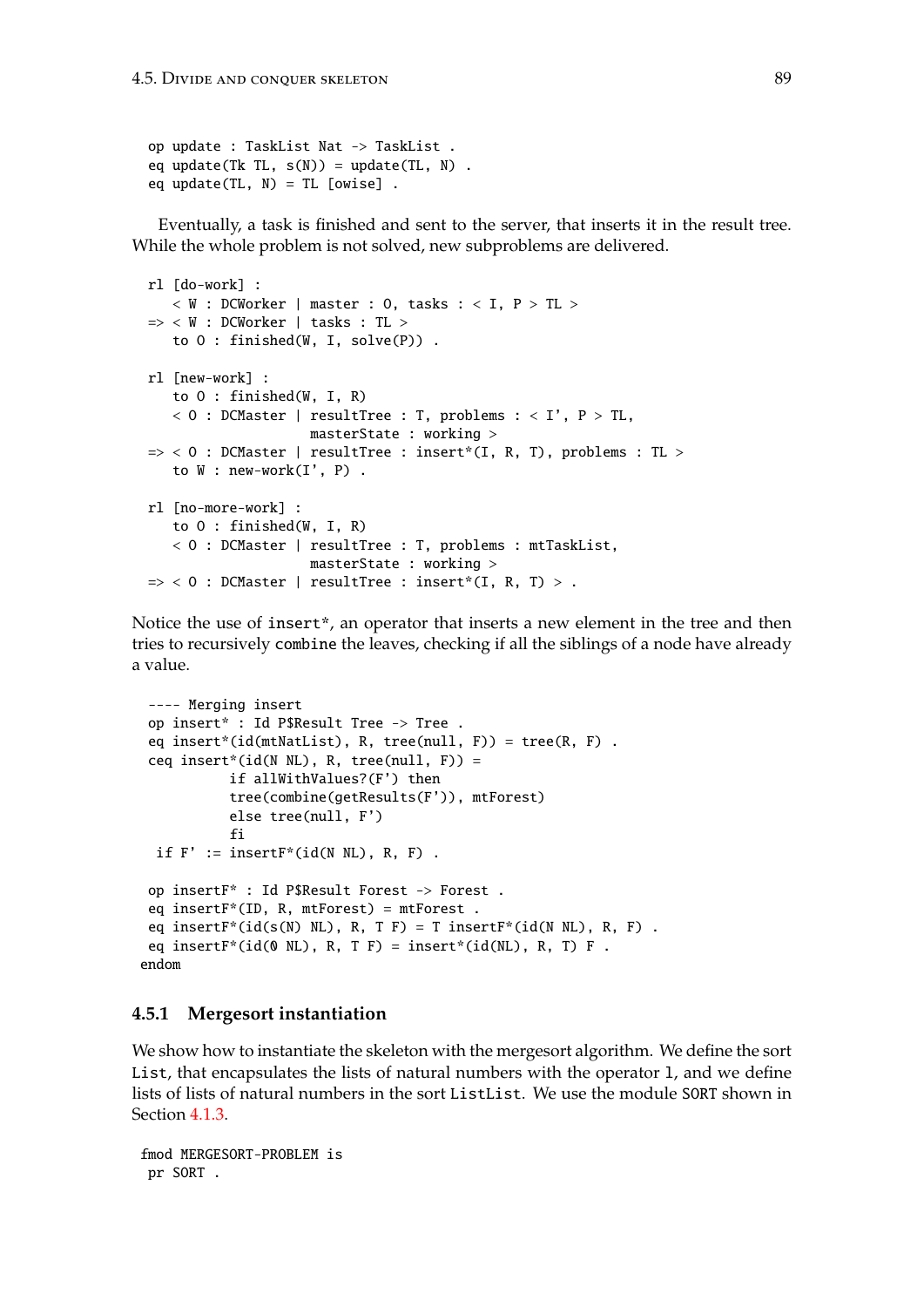```
sort List ListList .
subsort List < ListList .
op l : NatList -> List .
op mtListList : -> ListList .
op __ : ListList ListList -> ListList [assoc id: mtListList] .
```
In the instantiation, List will represent Problem and Result, while ListList the corresponding lists.

We define now the operations needed by the theory. The operator divide splits a list into two sublists, while we consider as trivial a list with at most 50 elements. These trivial cases are solved by using the sequential version of mergesort shown in Section [4.1.3.](#page-62-0) Finally, we use merge to combine the elements from the subresults.

```
op divide : List -> ListList .
ceq divide(l(NL)) = l(NL') l(NL'')if pair(NL', NL'') := halfDivide(NL).
op trivial : List -> Bool .
op trivial* : NatList Nat -> Bool .
eq trivial(l(NL)) = \text{trivial}*(NL, 0).
eq trivial*(mtNatList, N) = N \leq 50.
eq trivial*(NL, 51) = false.
eq trivial*(N NL, N') = trivial*(NL, s(N')) [owise].
op merge : ListList -> List .
eq merge(l(NL) l(NL')) = l(merge(NL, NL')).
op mergesort : List -> List .
eq mergesort(1(NL)) = 1(mergesort(NL)).
```
We can now declare a view from the skeleton to the module with the operators above:

```
view Mergesort from DC-PROBLEM to MERGESORT-PROBLEM is
 sort Problem to List .
 sort Result to List .
 sort ProblemList to ListList .
 sort ResultList to ListList .
 op mtProblemList to mtListList .
 op mtResultList to mtListList .
 op isTrivial to trivial .
 op solve to mergesort .
 op combine to merge .
endv
```
Note that although we map solve to mergesort, we could use any other sort method. We define a view Mergesort-Complement to instantiate the architecture.

```
fmod MERGESORT-COMPLEMENT is
pr DC-TRANSMITTED-SYNTAX{Mergesort} .
pr ARCHITECTURE-MSGS .
```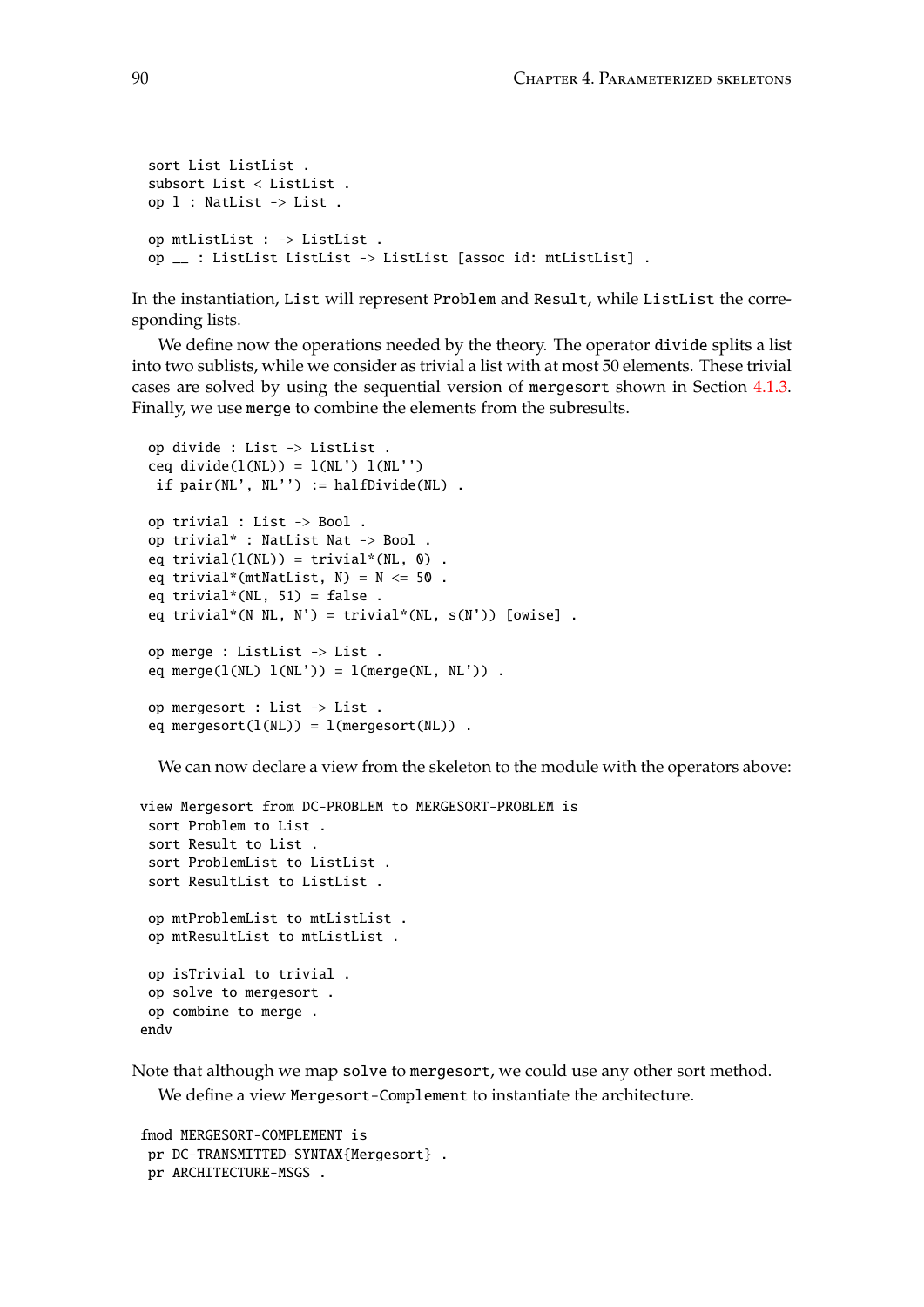```
pr META-LEVEL .
endfm
view Mergesort-Complement from ARCH-COMPLEMENT to MERGESORT-COMPLEMENT is
 op MOD to term upModule('MERGESORT-COMPLEMENT, false) .
endv
```
We can now instantiate the skeleton with this view and execute some examples. We use the star architecture, with the master placed in the center and the workers in the nodes. The initial configuration for the master with four workers and a list of 1000 elements (generated with the gen function below) is:

```
mod MERGESORT-CENTER is
pr RANDOM .
 pr DC-SKELETON{Mergesort} .
 pr STAR-CENTER{Mergesort-Complement} .
 op gen : Nat -> List .
 op gen* : Nat -> NatList .
 var N : Nat .
 eq gen(N) = l(qen*(N)).
 eq gen*(0) = random(0).
 eq gen*(s(N)) = random(s(N)) gen*(N) .
endm
erew \langle \rangle < l(ip0, 0) : StarCenter |
                 state : idle,
                 neighbors : empty,
                 defNeighbor : null,
                 port : 60039 >
        < o(1(ip0, 0), 0) : DCMaster |
                 masterState : initial,
                 initialData : l(gen(1000)),
                 workers : o(l(ip1, 0), 0) o(l(ip2, 0), 0)
                            o(l(ip3, 0), 0) o(l(ip4, 0), 0),numWorks : 3,
                 resultTree : empty,
                 problem : mtTaskList > .
```
where the ipi are IP addresses. The initial configuration for one of the workers is:

```
mod MERGESORT-NODE is
 pr DC-SKELETON{Mergesort} .
 pr STAR-NODE{Mergesort-Complement} .
endm
erew \langle \rangle < l(ip1, 0) : StarNode |
            state : idle,
           neighbors : empty,
            defNeighbor : null,
            center : ip0,
            port : 60039 >
        \langle o(l(ip1, 0), 0) : DCWorker |
           master : o(l(ip0, 0), 0),tasks : mtTaskList > .
```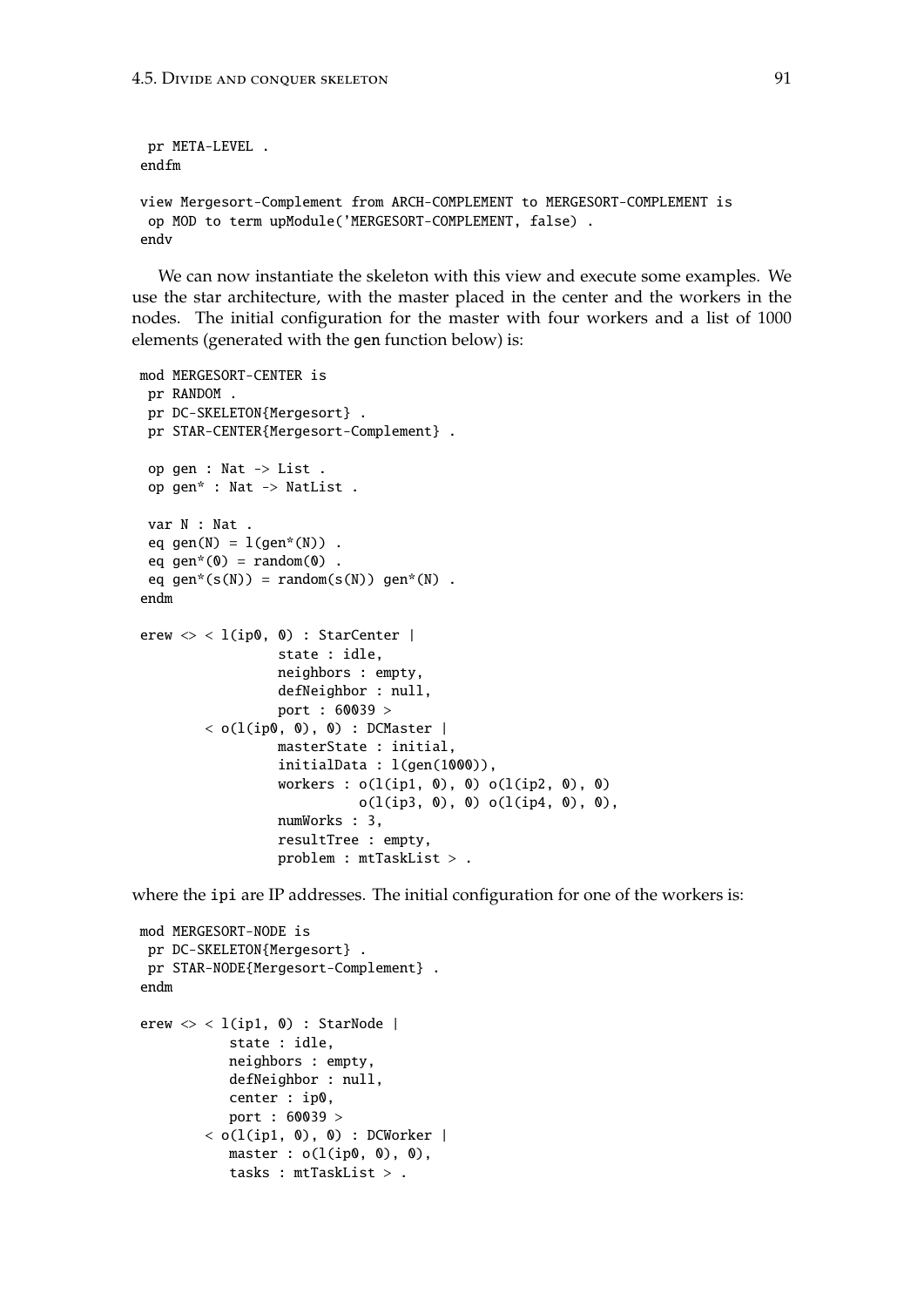# **4.6 Branch and bound skeleton**

Branch and bound algorithms [\[39\]](#page-185-1) traverse a search tree looking for the best solution, as shown in Section [4.1.4.](#page-63-0) We define the theory BB-PROBLEM with the sorts and the operations involved in the skeleton:

- We consider each node of the tree as a partial solution of sort PartialResult.
- The lists of partial results are represented with the sort PRList, and is constructed with mtPRList and
- The sort FixData is used to represent the data shared by all nodes.
- The sort Value is the renaming of Elt from the predefined theory STRICT-TOTAL-ORDER, so these values must have defined a \_<\_ relation.
- The function expand expands a node of the tree and returns a list of partial solutions. Since this operation is defined by the user, it can establish the number of levels that the node is expanded.
- The function isResult? checks if a partial result is a final result.
- The function getBound extracts the upper bound of a node, that must be a Value.

```
fth BB-PROBLEM is
 inc STRICT-TOTAL-ORDER * (sort Elt to Value) .
 sort PartialResult PRList FixData .
 subsort PartialResult < PRList .
op mtPRList : -> PRList .
op __ : PRList PRList -> PRList [assoc id: mtPRList] .
 op expand : FixData PartialResult Value -> PRList .
 op isResult? : PartialResult FixData -> Bool .
op getBound : PartialResult FixData -> Value .
endfth
  The skeleton needs messages for:
  - communicating the fixed data and the new tasks;
     omod BB-TRANSMITTED-SYNTAX{P :: BB-PROBLEM} is
      pr OID .
      pr TRAVELING-CONTENTS .
      op fixData : P$FixData -> TravelingContents .
      op new-task : P$PartialResult P$Value -> TravelingContents .
```
- reporting the identifier of the worker and the work it has just finished; and

op finished : Oid P\$PRList -> TravelingContents .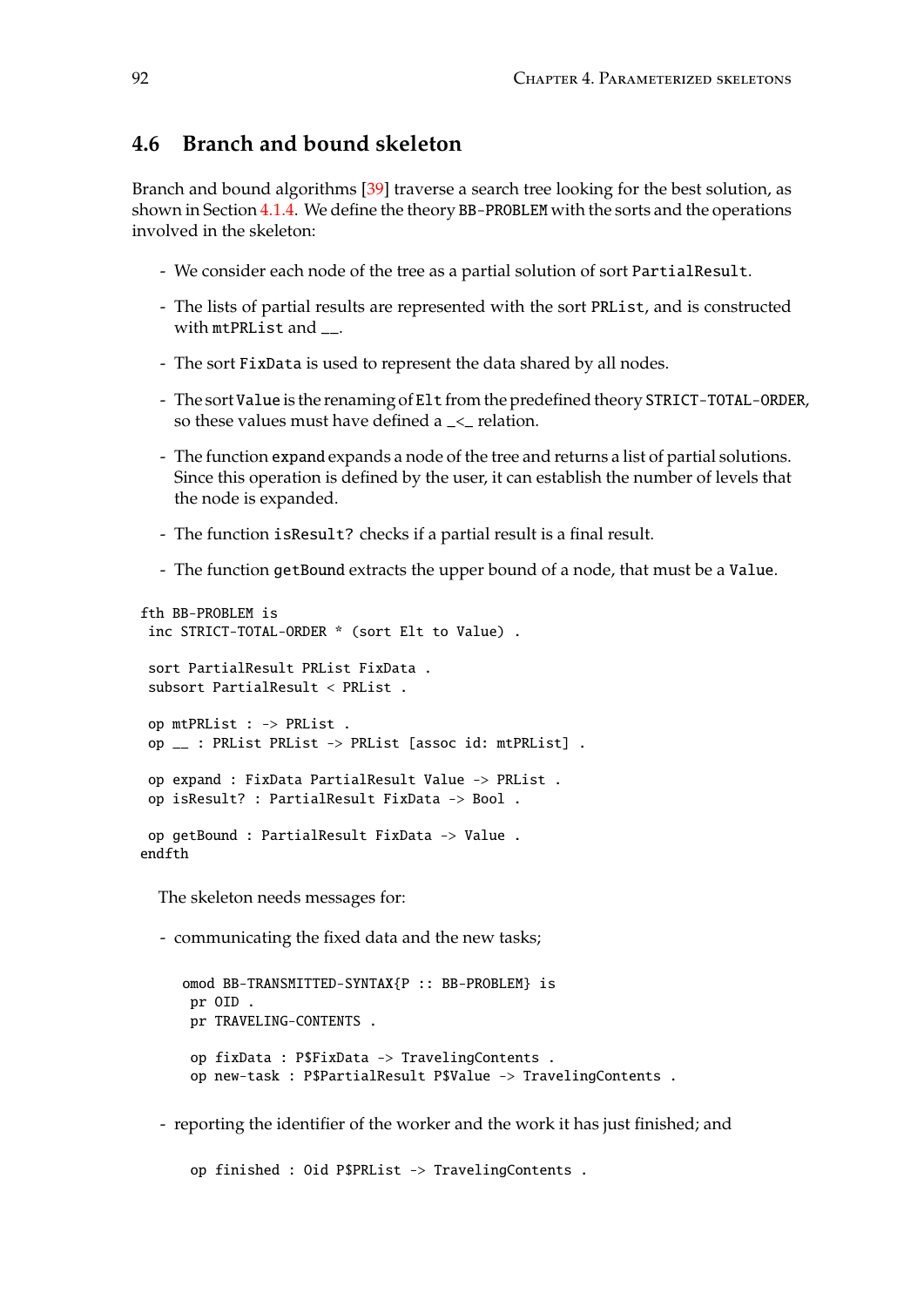- asking for new work.

```
op work-needed : Oid -> TravelingContents .
endom
```
The skeleton uses a priority queue to keep the nodes and their precedence. We define a sort Pair that puts together those values, and an operation insert that inserts a problem list into the queue.

```
fmod PQUEUE{P :: BB-PROBLEM} is
vars PQ : PQueue .
vars V V' : Value .
var PL : P$ProblemList .
vars PR PR' PR'' : P$Problem .
var FD : P$FixData .
var P : Pair .
sort PQueue Pair .
 subsort Pair < PQueue .
op pair : P$Problem Value -> Pair .
 op mtPQueue : -> PQueue .
op _._ : PQueue PQueue -> PQueue [assoc id: mtPQueue] .
 op insert : P$ProblemList PQueue P$FixData -> PQueue .
 op insert* : Pair PQueue -> PQueue .
 eq insert(mtProblemList, PQ, FD) = PQ .
```
We use the getBound function to obtain the value used to sort the queue.

```
eq insert(PR PL, PQ, FD) =
     insert*(pair(PR, getBound(PR, FD)), insert(PL, PQ, FD)) .
 eq insert*(P, mtPQueue) = P.
 eq insert*(pair(PR', V), pair(PR'', V') . PQ) =
            if (V < V') then pair(PR', V). pair(PR'', V'). PQ
                        else pair(PR'', V') . insert*(pair(PR', V), PQ)
            fi .
endfm
omod BB-SKELETON{P :: BB-PROBLEM} is
 pr ARCHITECTURE-MSGS .
```

```
pr TRANSMITTED-SYNTAX{P} .
pr PQUEUE{P} .
pr MAYBE{FixData}{P} * (sort Maybe{FixData}{P} to DefFixData ) .
pr LIST{Oid} * (sort List{Oid} to OidList, op nil to mtOidList).
```
First, we define the class BBMaster. It saves information about:

- the initial problem;

- the current result, that is, the best solution found so far;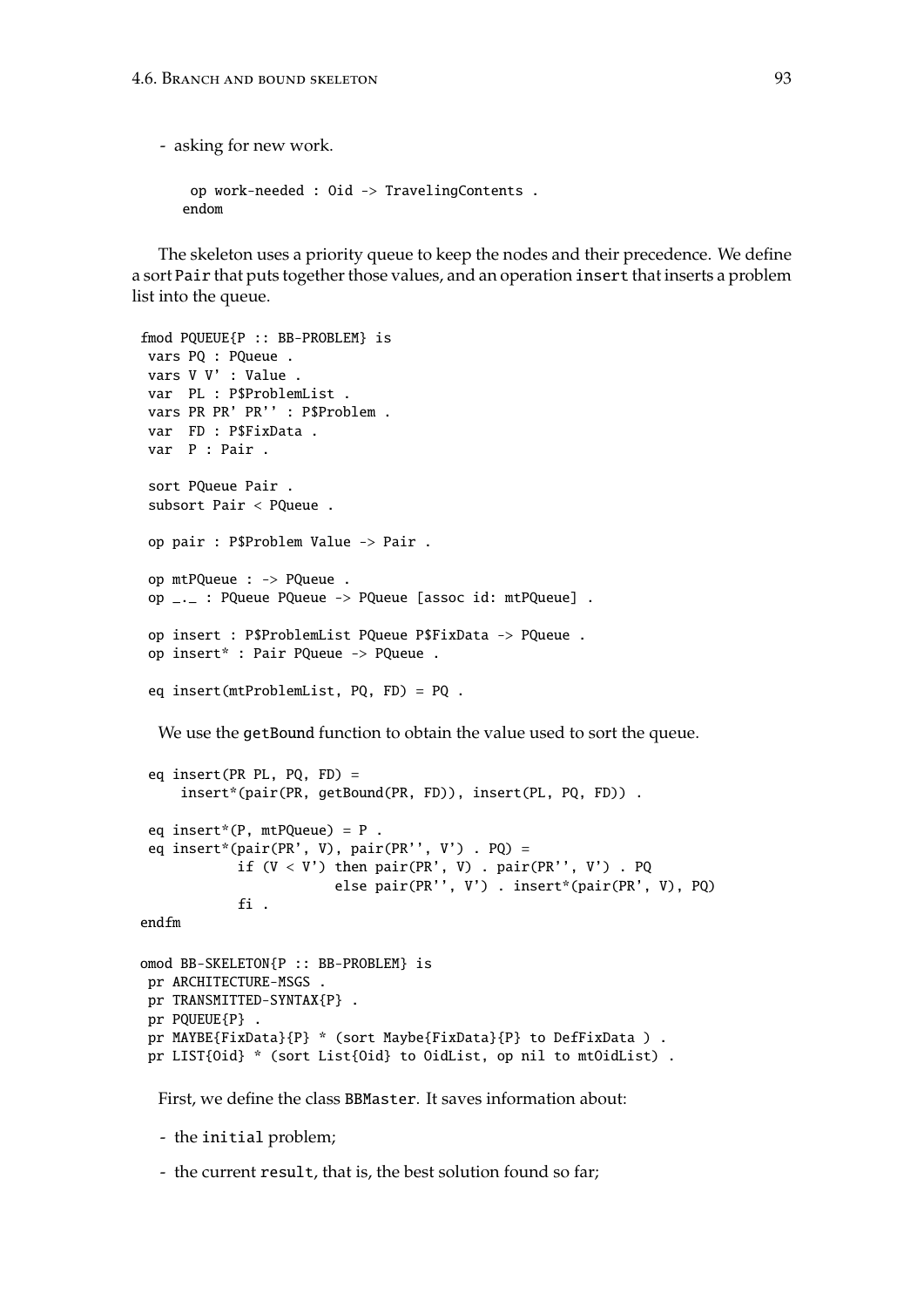- the current upper bound (bestResult);
- the workers that have not been assigned tasks yet; and
- the state, that can be initial or working.

```
sort MasterState .
ops initial working : -> MasterState .
```
- The priority queue where tasks are kept.

```
class BBMaster | initial : P$Problem, result : P$Result, bestResult : P$Value,
                workers : OidList, st : MasterState, queue : PQueue .
```
The BBWorker has the following attributes:

- the identifier of the master;
- the list of unfinished tasks (nextWorks);
- the current upperBound; and
- the fixed data (fixData).

```
class BBWorker | master : Oid, nextWorks : P$ProblemList,
                 upperBound : P$Value, fixData : P$FixData .
```
Given the initial problem, the master expands it and keeps the nodes in the priority queue, changing its state from initial to working. Note that the master uses the function expand, that has been defined to be used by the workers. We decide to use it here in order to obtain enough nodes to deliver them to the workers quickly (the other option would consist in delivering the initial data to one worker, that expands it, and wait for the results).

```
vars PQ PQ' : PQueue .
vars N N' : Nat .
vars V V' : P$Value .
var OL : OidList .
vars PL PL' : P$PRList .
vars W M : Oid .
vars PR PR' PR'' : P$PartialResult .
var FD : P$FixData .
var P : Pair .
crl [start] :
    < M : BBMaster | initial : PR, fixData : FD, st : initial,
                     bestResult : V, queue : mtPQueue, result : PR' >
\Rightarrow < M : BBMaster | st : working, bestResult : V', queue : PQ,
                     result : PR'' >
 if PL := expand(FD, PR, V) \wedgetern(PR'', PQ, V') := traverse(PL, FD, tern(PR', mtPQueue, V)) .
```
where traverse is a function that traverses a list of partial results, checking for each one if its upper bound is lower than the best current result, and then examines whether it is a final result, updating the current best result, or a promising node, inserting it in the queue.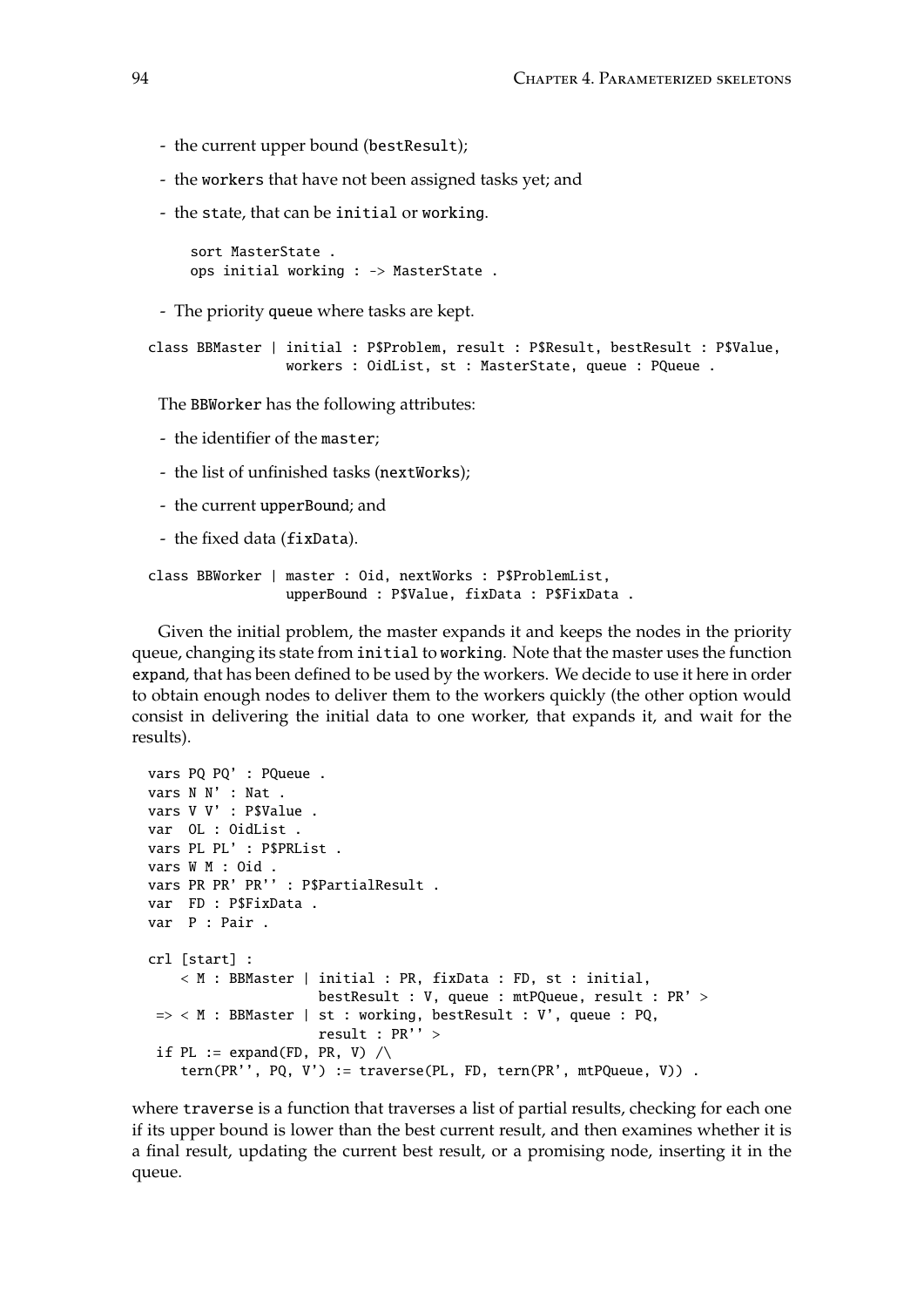```
sort Tern .
op tern : P$PartialResult PQueue P$Value -> Tern .
op traverse : P$PRList P$FixData Tern -> Tern .
eq traverse(mtPRList, FD, T) = T .
ceq traverse(PR PL, FD, tern(PR', PQ, V)) =
  if V' < V then
   if isResult?(PR, FD) then traverse(PL, FD, tern(PR, prune(PQ, V'), V'))
    else traverse(PL, FD, tern(PR', insert(PR, PQ, FD), V))
    fi
   else traverse(PL, FD, tern(PR', PQ, V))
   fi
 if V' := getBound(PR, FD).
op prune : PQueue P$Value -> PQueue .
eq prune(mtPQueue, V) = mtPQueue .
eq prune(PQ . pair(PR, V), V') = if not (V' < V) then PQ . pair(PR, V)
                                 else prune(PQ, V') fi .
```
While the queue is not empty, the master delivers the initial tasks and the fixed data to the workers, that keep them in the corresponding attributes.

```
crl [new-worker] :
    < M : BBMaster | workers : W OL, bestResult : V, st : working,
                      queue : PQ, fixData : FD, numWorks : N >
=> < M : BBMaster | workers : OL, bestResult : V, st : working,
                      queue : update(PQ, N), fixData : FD, numWorks : N >
    sendInitialTasks(W, PQ, N, V)
    to W : fixData(FD)
 if PQ = \sqrt{=} mtPQueue.
rl [fixData] :
   to W : fixData(FD)
   < W : BBWorker | fixData : null >
\Rightarrow < W : BBWorker | fixData : FD > .
rl [new-task] :
   to W : new-task(PR, V)
   < W : BBWorker | nextWorks : PL, upperBound : V' >
\Rightarrow < W : BBWorker | nextWorks : PL PR, upperBound : minimum(V, V') > .
op minimum : P$Value P$Value -> P$Value .
eq minimum(V,V') = if V < V' then V else V' fi.
```
where sendInitialTasks and update extract tasks from the queue.

```
op sendInitialTasks : Oid PQueue Nat P$Value -> Configuration .
eq sendInitialTasks(W, pair(PR, V') . PQ, s(N), V) = to W : new-task(PR, V)
                                       sendInitialTasks(W, PQ, N, V) .
eq sendInitialTasks(W, PQ, N, V) = none [owise] .
op update : PQueue Nat -> PQueue .
eq update(pair(PR, V') . PQ, s(N)) = update(PQ, N) .
eq update(PQ, N) = PQ [owise] .
```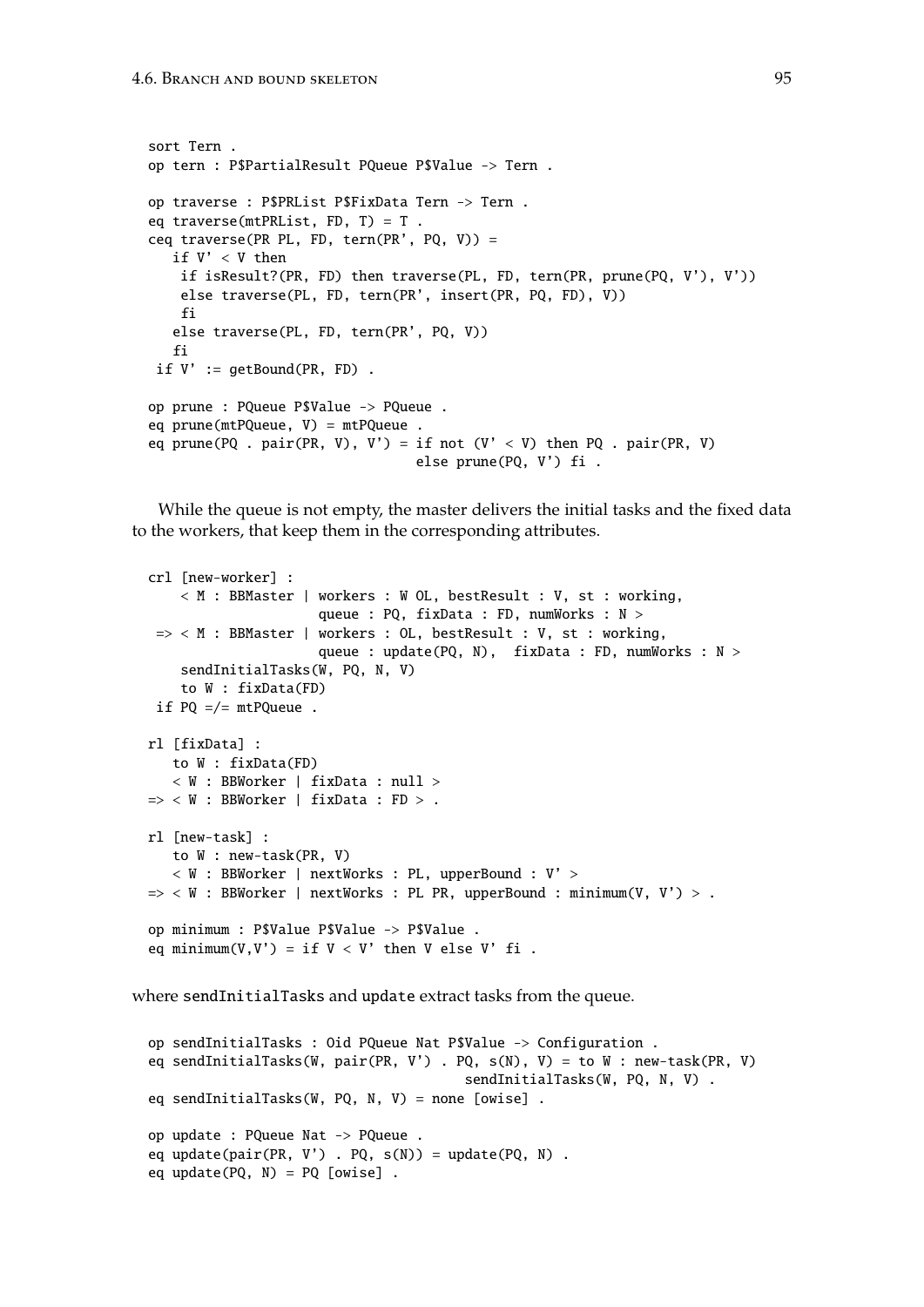When the priority queue is not empty and a worker needs a new task, the master delivers it.

```
rl [work-needed] :
   to M : work-needed(W)
   \langle M : BBMaster | queue : pair(PR, V') . PQ, st : working, bestResult : V >\Rightarrow < M : BBMaster | queue : PQ >
  to W : new-task(PR, V) .
```
While the list of unfinished tasks is not empty, the worker expands the first node and sends the result to the master, or asks for more tasks if the result from expand is mtPRList. If the node upper bound was higher than the best current one, the worker asks for more work without expanding.

```
crl [do-work] :
   < W : BBWorker | nextWorks : PR PL, upperBound : V, fixData : FD,
                     master : M >
=> < W : BBWorker | nextWorks : PL >
    if (PL' == mtPRList) then to M : work-needed(W)
                         else to M : finished(W, PL') fi
if getBound(PR, FD) \langle V \ranglePL' := expand(FD, PR, V).
crl [do-work] :
   < W : BBWorker | nextWorks : PR PL, upperBound : V, fixData : FD,
                     master : M >
=> < W : BBWorker | nextWorks : PL >
    to M : work-needed(W)
if not (getBound(PR, FD) \langle V \rangle.
```
When new nodes arrive, the master traverses the list and puts a work-needed message in the configuration in order to assign a new task to the worker.

```
crl [partial-results] :
    to M : finished(W, PL)
    < M : BBMaster | result : PR, bestResult : V, st : working, queue : PQ,
                      fixData : FD >
 => < M : BBMaster | result : PR', bestResult : V', queue : PQ'>
    to M : work-needed(W)
 if tern(PR', PQ', V') := traverse(PL, FD, tern(PR, PQ, V)) .
endom
```
### **4.6.1 Traveling salesman instantiation**

Since the skeleton hides the features related with the queue, we cannot use directly the functions from Section [4.1.4.](#page-63-0) First, we define the sorts associated with the fixed data and the nodes required by the theory. The fixed data keeps the cost map, the cities, and the cheapest edge, that will be used to estimate the lower bound of the nodes.

```
fmod TRAVELER-PROBLEM is
pr GREEDY-TRAVELER .
sort FixData .
```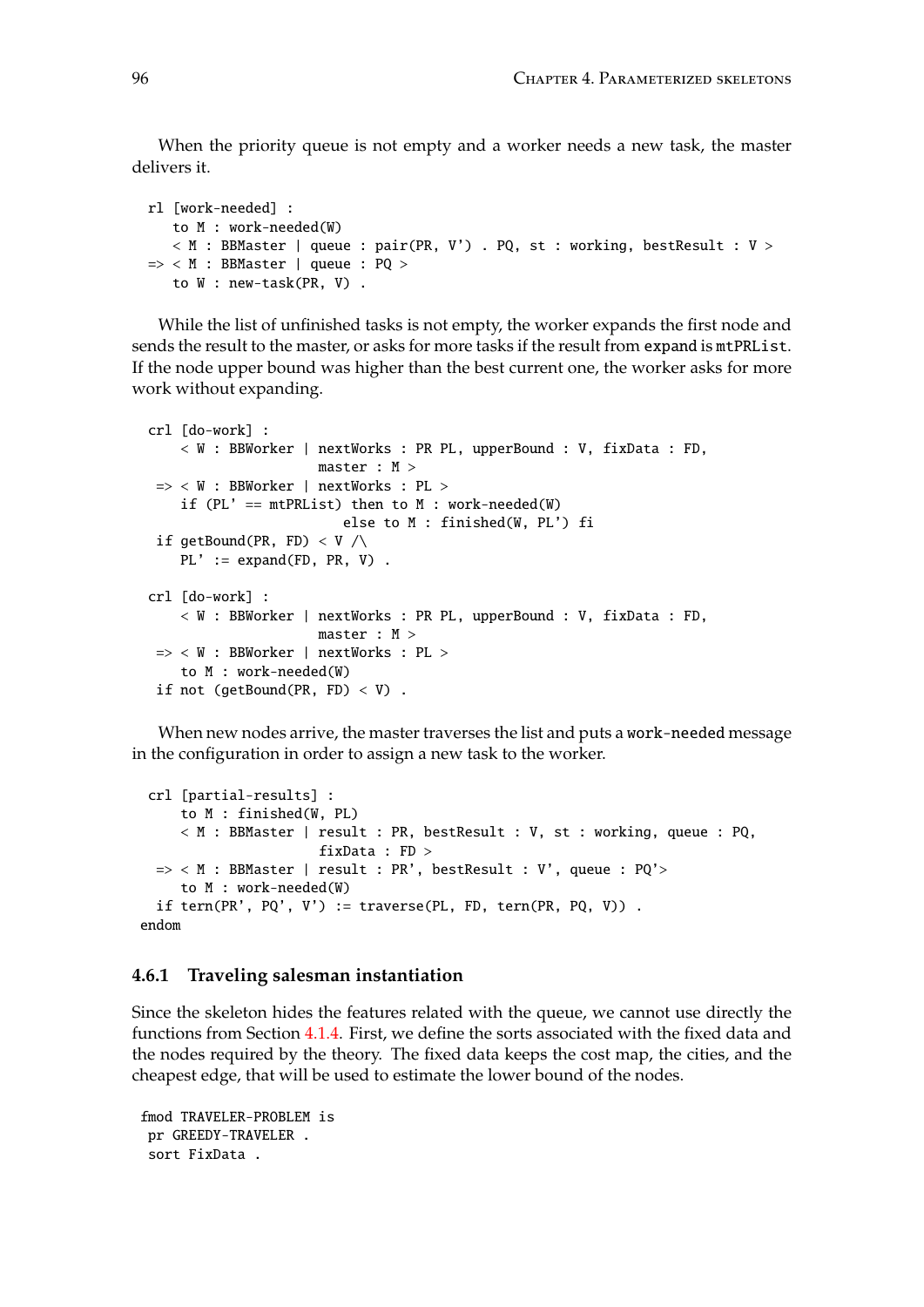```
---- Cost, Cities (from \theta, so the number of cities is N + 1), Cheapest edge
op fixData : Map{CityPair, Nat} Nat Nat -> FixData .
sorts Node NodeList .
subsort Node < NodeList .
---- Path, Current cost
op node : Path Nat -> Node .
op mtNodeList : -> NodeList .
op __ : NodeList NodeList -> NodeList [assoc id: mtNodeList] .
```
We define now the operator getBound. We estimate a lower bound supposing that the edges to all the cities not visited yet have minimum cost.

```
op getBound : Node FixData -> Nat .
eq getBound(node(P, N), fixData(G, N', N'')) = N +sd(s(s(N')), size(P)) * N'.
```
To expand a node, we must check if it is admissible. We consider admissible a node if the cities are not repeated in the path (unless all cities are visited, when we return to the initial one) and the bound of the node is lower than the current upper bound.

```
---- FixData, Node, UpperBound
op expand : FixData Node Nat -> NodeList .
---- FixData, Node, UpperBound, CurrentCity
op expand : FixData Node Nat Nat -> NodeList .
eq expand(FD, ND, N) = expand(FD, ND, N, 0) .
ceq expand(fixData(G, N, N'), ND, UB, N'') = mtNodeList
if N'' > N.
ceq expand(fixData(G, N, N'), node(P CT, C), UB, N'') =
           ND' expand(fixData(G, N, N'), node(P CT, C), UB, s(N''))
 if N'' \leq N / \sqrt{ }admissible(P CT, city(N''), N) /\rangleND' := node(P CT city(N''), C + (G [pair(CT, city(N''))])) / \getBound(ND', fixData(G, N, N')) < UB.
eq expand(FD, ND, UB, N) = expand(FD, ND, UB, s(N)) [owise].
---- We can add the new city (i.e., is admissible) if the city is not
---- in the path or the path is complete and we are coming back home.
op admissible : Path City Nat -> Bool .
eq admissible(P, CT, N) = not in(CT, P) or
                           (size(P) == s(N) and CT == city(0)).
 Finally, we define the operator result?, that checks if a node is a final result.
```

```
op result? : Node FixData -> Bool .
 eq result?(node(P, N), fixData(G, N', N'')) = result?(P, N') .
 op result? : Path Nat -> Bool .
 eq result?(P, N) = size(P) == s(s(N)).
endfm
```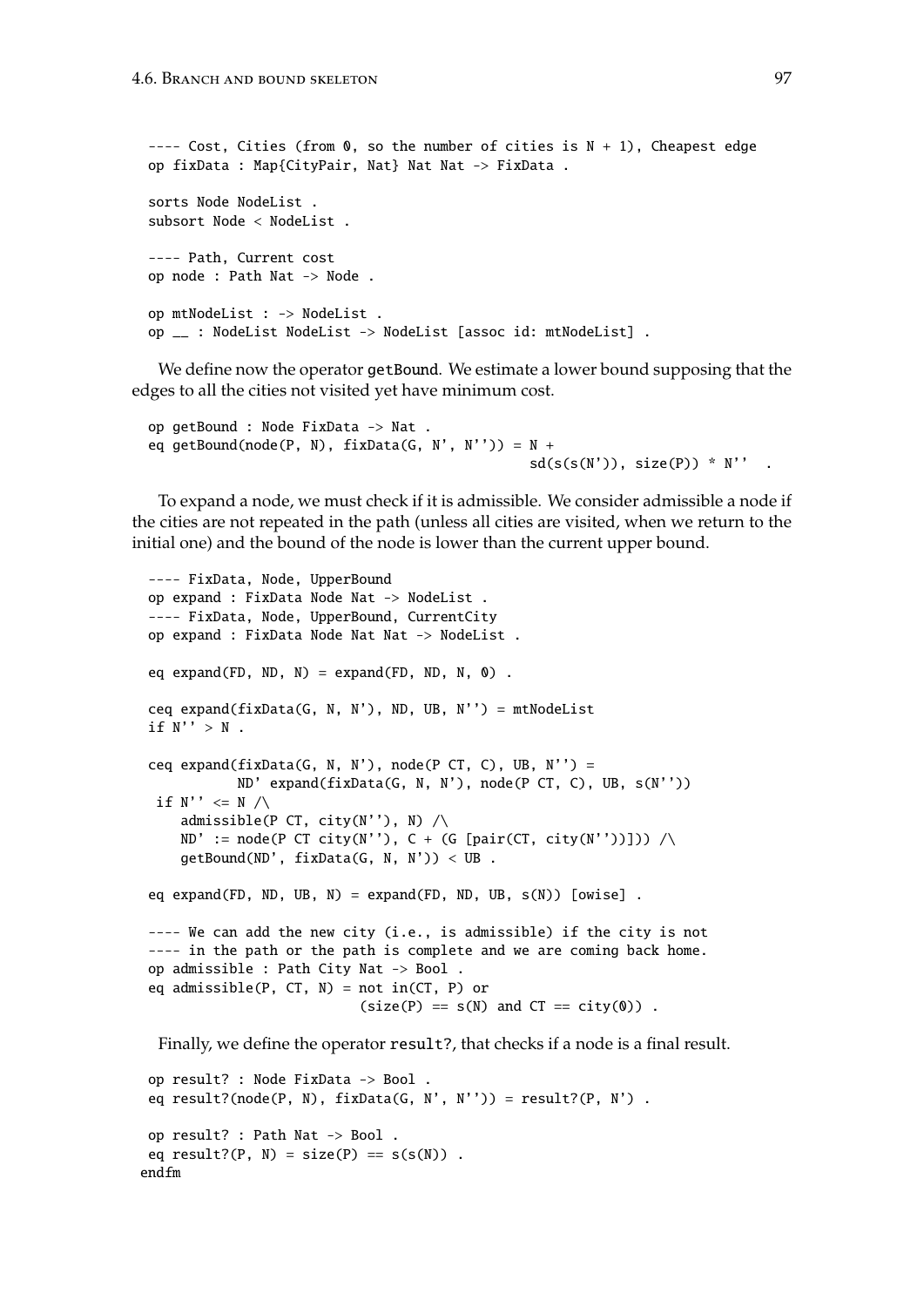We can now define the Traveler view.

```
view Traveler from BB-PROBLEM to TRAVELER-PROBLEM is
 sort Value to Nat .
 sort PartialResult to Node .
 sort PRList to NodeList .
 op isResult? to result? .
 op mtPRList to mtNodeList .
endv
```
We also show the view from ARCH-COMPLEMENT.

```
fmod TRAVELER-COMPLEMENT is
 pr META-LEVEL .
pr BB-TRANSMITTED-SYNTAX{Traveler} .
pr ARCHITECTURE-MSGS .
endfm
view Traveler-Complement from ARCH-COMPLEMENT to TRAVELER-COMPLEMENT is
 op MOD to term upModule('TRAVELER-COMPLEMENT, false) .
endv
```
We use the star architecture. The master is located in the center, while the workers are located in the nodes. We use the greedy algorithm from Section [4.1.4](#page-63-0) in the initial configuration to calculate the first upper bound. The initial term for the master in an example with three workers and seven cities (from 0 to 6) is:

```
mod TRAVELER-CENTER is
 pr BB-SKELETON{Traveler} .
pr STAR-CENTER{Traveler-Complement} .
endm
erew \langle \rangle < l(ip0, 0) : StarCenter |
                     state : idle,
                      neighbors : empty,
                      defNeighbor : null,
                     port : 60039 >
        < o(l(ip0, 0), 0) : BBMaster |
                      result : node(getCity(R), getCost(R)),
                      bestResult : getCost(R),
                      fixData : fixData(G, 6, cheapestEdge(G)),
                      initial : node(city(0), 0),
                      workers : o(l(ip1, 0), 0) o(l(ip2, 0), 0) o(l(ip3, 0), 0),
                      st : initial,
                      queue : mtPQueue,
                      numWorks : 3 > .
```
where R stands for greedyTravel(city(0), 6, generateCostMatrix(6)) and G stands for generateCostMatrix(6), a random cost matrix for seven cities. The initial term for one of the workers is:

mod TRAVELER-NODE is pr BB-SKELETON{Traveler} .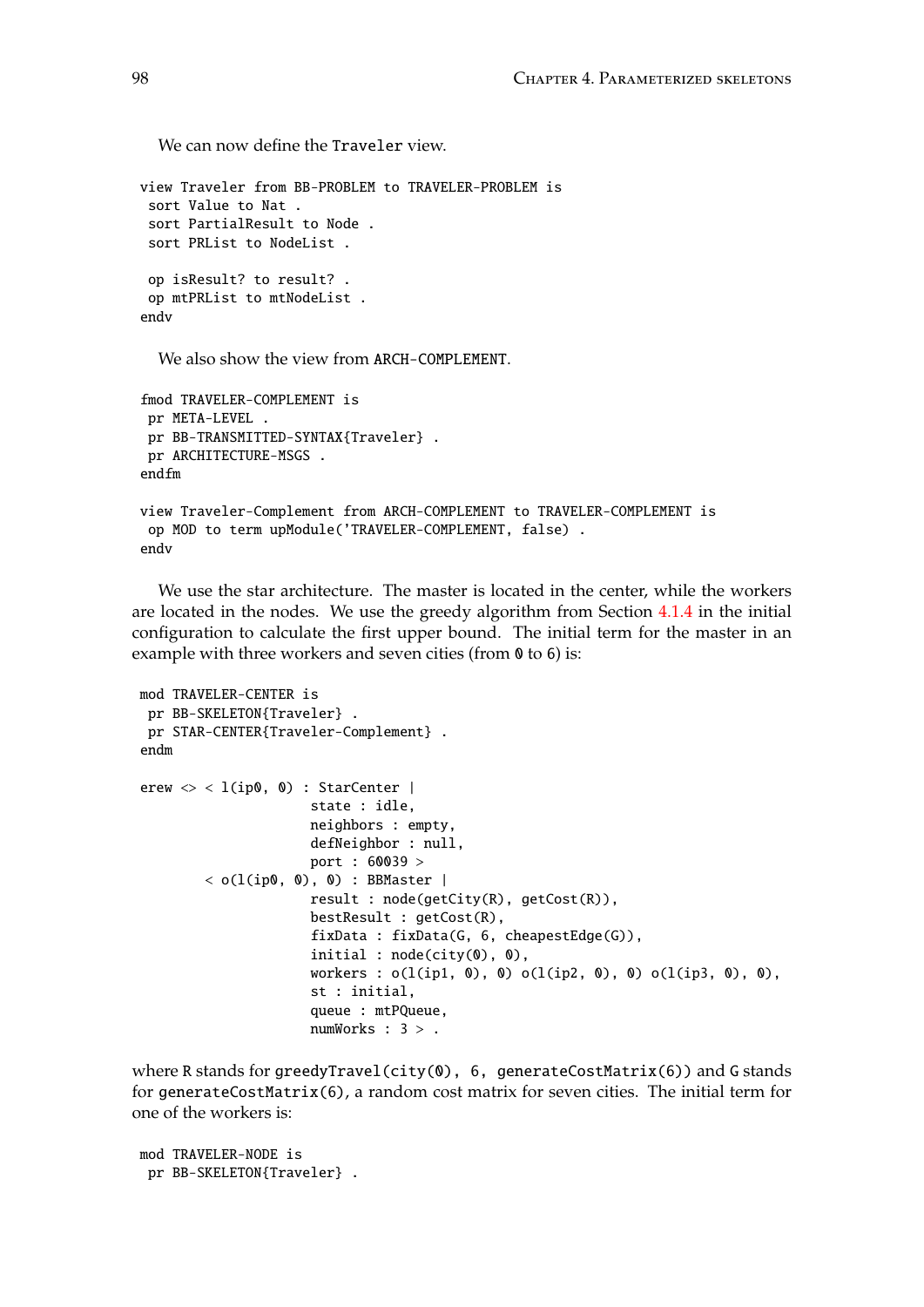```
pr STAR-NODE{Traveler-Complement} .
endm
erew \langle \rangle < l(ip1, 0) : StarNode |
                             state : idle,
                             neighbors : empty,
                             defNeighbor : null,
                             center : ip0,
                             port : 60039 >
        < o(l(ip1, \emptyset), \emptyset) : BBWorker |
                            master : o(l(ip0, 0), 0),
                             nextWorks : mtNodeList,
                             upperBound : 100000,
                             fixData : null >.
```
#### **4.6.2 Graph bipartitioning instantiation**

Given a graph  $G = (N, E)$ , where N is the set of nodes (or vertices) and E is the set of edges, the graph partitioning problem consists in choosing a partition  $N = N_1 \cup N_2 \cup ... \cup N_p$ such that the number of edges connecting all different pairs *N<sup>j</sup>* and *N<sup>k</sup>* is minimized and the size of each  $N_i$  is similar (differs at most in one). We show here the special case where  $p = 2$ , so we must decide just two partitions.

First we implement a module with the problem (approximately) solved by a greedy algorithm. This module includes VERTEX, that defines the sorts Vertex, VertexPair (for pairs of vertices), and VertexSet (for sets of vertices, with functions size and delete). We define a graph as a (partial) function from pairs of vertices to natural numbers. A solution consists in the two set of vertices and the number of edges between them.

```
fmod GRAPH-PARTITIONING is
pr VERTEX .
pr MAP{VertexPair, Nat} * (sort Map{VertexPair, Nat} to Graph) .
sort Solution .
op sol : VertexSet VertexSet Nat -> Solution .
```
In the algorithm, we first choose randomly one vertex for each set.

```
vars N N' MinEdges MaxEdges : Nat .
vars V V' : Vertex .
vars VS VS' VS'' VS''' Candidates NVS : VertexSet .
var G : Graph .
var S : Solution .
---- Remaining Vertices, Cost
op greedy-gpp : VertexSet Graph -> Solution .
op greedy-gpp : VertexSet Graph Solution -> Solution .
eq greedy-gpp((V, V', VS), G) =greedy-gpp(VS, G, sol(V, V', if (G [pair(V, V')]) > 0 then 1 else 0 fi)).
```
Then, we take the vertices not selected yet with minimum number of edges with vertices in the second set. Then, we take the vertex with more edges with vertices in the first set, and we add that vertex to the set. Finally, we interchange the sets. The algorithm finishes when the set of remaining sets is empty.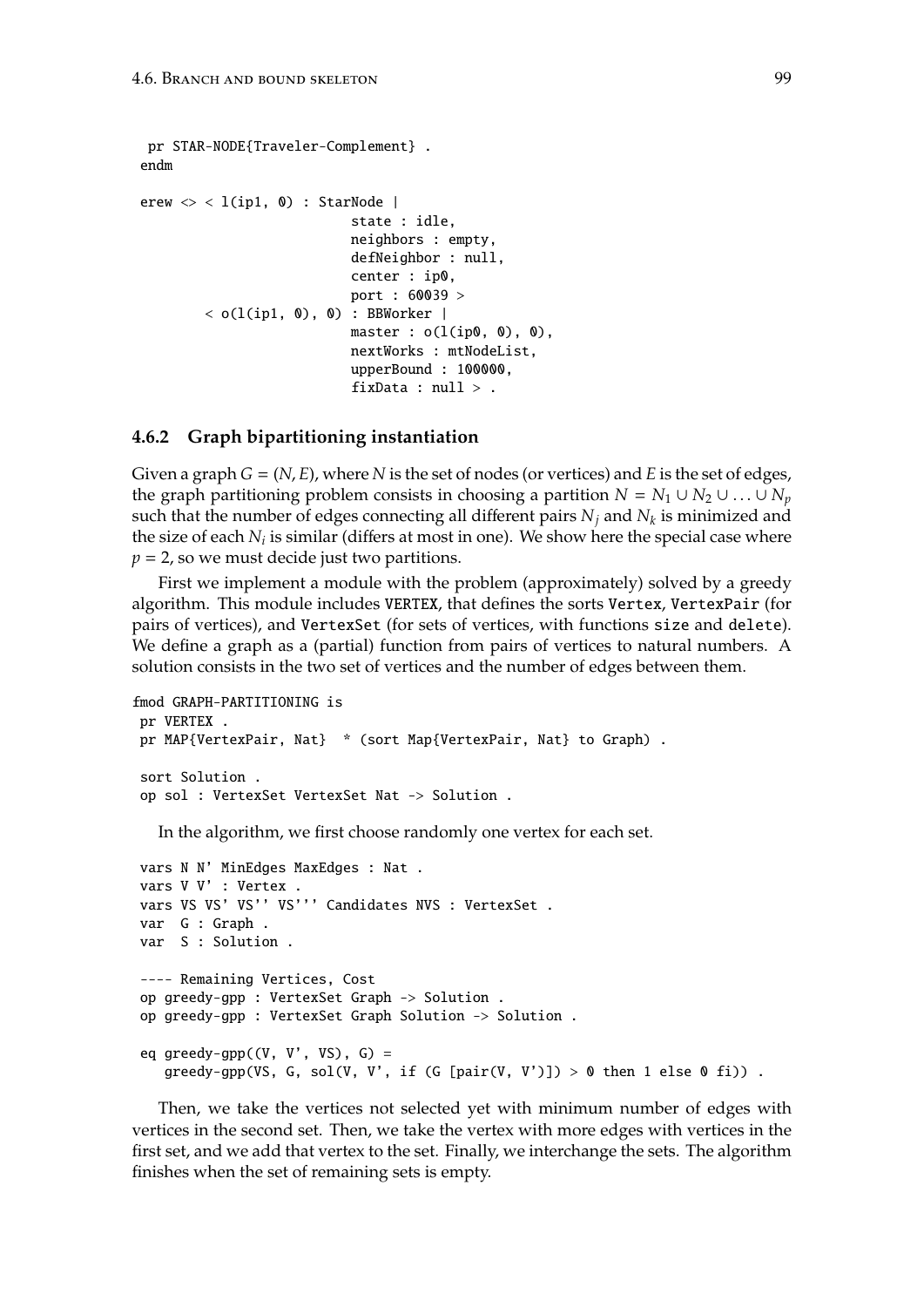```
eq greedy-gpp(mtVertexSet, G, S) = S .
ceq greedy-gpp(VS, G, sol(VS', VS'', N)) =
         greedy-gpp(NVS, G, sol(VS'', (V, VS'), N + MinEdges))
 if size(VS) > 0 / \wedgeMinEdges := getMinIntersection(VS, VS'', G) \wedgeCandidates := getVerticesWith(VS, VS'', G, MinEdges) \wedgeMaxEdges := getMaxIntersection(Candidates, VS', G) /\rangle(V, VS''') := getVerticesWith(Candidates, VS', G, MaxEdges) \wedgeNVS := delete(V, VS).
```
The function getMinIntersection just traverses all the vertices not used yet, gets the number of vertices connected with them and keeps the minimum (the getMaxIntersection function is symmetrical).

```
op getMinIntersection : VertexSet VertexSet Graph -> Nat .
op getMinIntersection : VertexSet VertexSet Graph Nat -> Nat .
ceq getMinIntersection((V, VS), VS', G) =
                               getMinIntersection(VS, VS', G, N)
 if VS'' := getConnectedVertices(V, VS', G) \wedgeN := size(VS'').
eq getMinIntersection(mtVertexSet, VS, G, N) = N .
ceq getMinIntersection((V, VS), VS', G, N) =
    if (N \leq N') then
      getMinIntersection(VS, VS', G, N)
    else
      getMinIntersection(VS, VS', G, N')
    fi
 if VS'' := getConnectedVertices(V, VS', G) \wedgeN' := size(VS'').
op getConnectedVertices : Vertex VertexSet Graph -> VertexSet .
eq getConnectedVertices(V, (V', VS), G) = if ((G [pair(V, V')]) > 0) then V'
                                        else mtVertexSet
                                        fi, getConnectedVertices(V, VS, G) .
eq getConnectedVertices(V, mtVertexSet, G) = mtVertexSet .
```
Finally, the function getVerticesWith obtains the set of vertices with the indicated number of edges in the other set.

```
op getVerticesWith : VertexSet VertexSet Graph Nat -> VertexSet .
eq getVerticesWith(mtVertexSet, VS, G, N) = mtVertexSet .
ceq getVerticesWith((V, VS), VS', G, N) =
if N == N' then Velse mtVertexSet fi, getVerticesWith(VS, VS', G, N)
 if VS'' := getConnectedVertices(V, VS', G) \wedgeN' := size(VS'').
```
endfm

We can now instantiate the skeleton. First, we write a module defining the sorts and operations that then will be related with those in the theory.

fmod GPP-PROBLEM is pr GRAPH-PARTITIONING .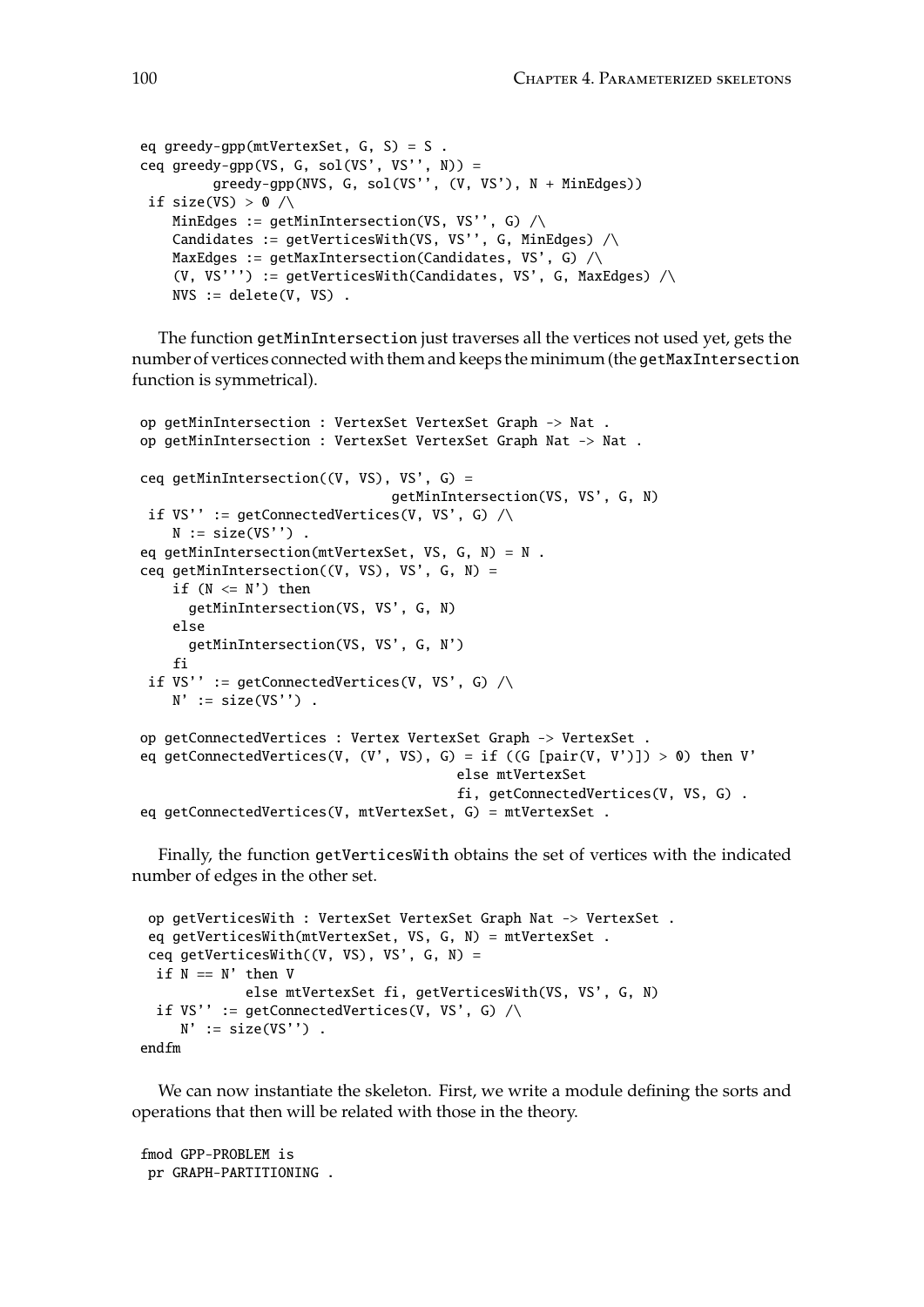```
vars VS VS' VS'' : VertexSet .
vars N N' N'' N''' : Nat .
var G : Graph .
vars V V' V'' : Vertex .
sorts Node NodeList .
subsort Node < NodeList .
op mtNodeList : -> NodeList .
op __ : NodeList NodeList -> NodeList [assoc id: mtNodeList] .
```
The nodes contain the set of remaining vertices, the two sets we are creating, and the number of edges between them. We obtain the bound for both unfinished tasks and results by getting the current cost.

```
---- Remaining nodes, Set 1, Set 2, Cost
op node : VertexSet VertexSet VertexSet Nat -> Node .
---- Result
op getBound : Node -> Nat .
eq getBound(node(VS, VS', VS'', N)) = N .
---- Unfinished task
op getBound : Node Graph -> Nat .
eq getBound(node(VS, VS', VS'', N), G) = N.
```
The expand function generates two new nodes, one where the current vertex has been added to the first set and another with the vertex added to the second.

```
op expand : Graph Node Nat -> NodeList .
ceq expand(G, node((V, VS), VS', VS'', N), N') =
   node(VS, (V, VS'), VS'', N + N''') node(VS, VS', (V, VS''), N + N'')
if N'' := size(getConnectedVertices(V, VS', G)) \wedgeN''' := size(getConnectedVertices(V, VS'', G)) .
eq expand(G, node(mtVertexSet, VS, VS', N), N') = mtNodeList [owise] .
```
Finally, the result? function checks if a node is a valid solution.

```
op result? : Node -> Bool .
 ceq result?(node(mtVertexSet, VS, VS', N)) = true
 if similarSize(size(VS), size(VS')) .
 eq result?(ND) = false [owise] .
 op similarSize : Nat Nat -> Bool .
 eq similarSize(N, N) = true.
 eq similarSize(N, s(N)) = true.
 eq similarSize(s(N), N) = true.
 eq similarSize(N, N') = false [owise].
endfm
```
We can now define the view from BB-PROBLEM, with a mapping similar to the one shown in the traveler instantiation.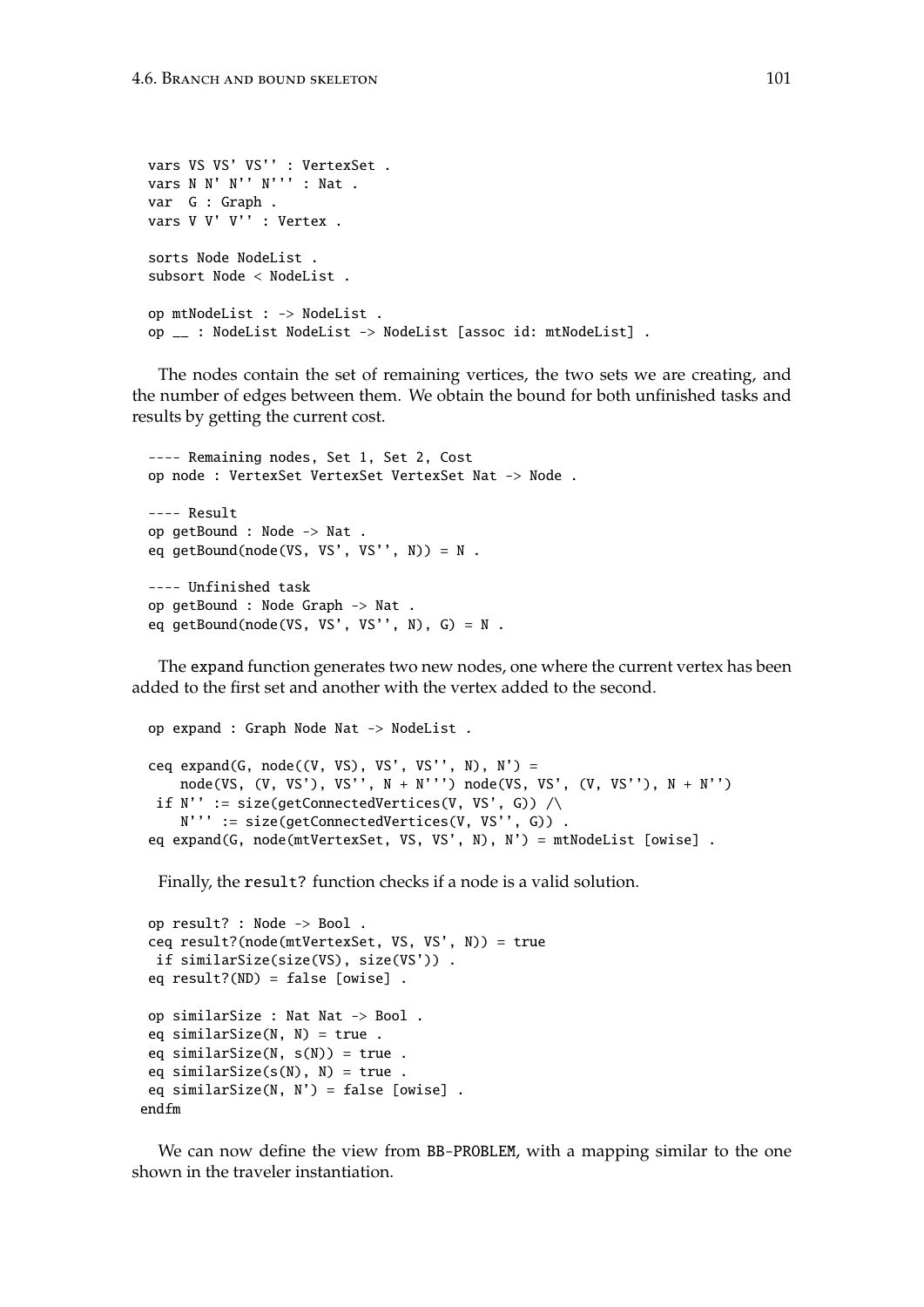```
view Gpp from BB-PROBLEM to GPP-PROBLEM is
 sort Value to Nat .
 sort PartialResult to Node .
 sort PRList to NodeList .
 sort Result to Node .
 sort FixData to Graph .
 op mtProblemList to mtNodeList .
 op mtPRList to mtNodeList .
 op isResult?(PR:PartialResult, FD:FixData) to term result?(PR:Node) .
endv
```
The initial term for the master in an example with two workers and a graph with six vertices (from  $\theta$  to 5) is:

```
mod GPP-CENTER is
pr BB-SKELETON{Gpp} .
pr STAR-CENTER{Gpp-Complement} .
endm
erew \langle \rangle < l(ip0, 0) : StarCenter |
                      state : idle,
                      neighbors : empty,
                      defNeighbor : null,
                      port : 60039 >
        \langle o(l(ip0, 0), 0) : BBMaster |
                      result : initialResult(5),
                      bestResult : initialCost(5),
                      fixData : generateCostMatrix(5),
                      initial : initialNode(5),
                      workers : o(l(ip1, 0), 0) o(l(ip2, 0), 0),
                      counter : 0,
                      st : initial,
                      queue : mtPQueue,
                      numWorks : 3 > .
```
where initialResult and initialCost are extracted from the greedy algorithm, the cost graph is generated with generateCostMatrix, initialNode constructs the initial node with the whole vertex set followed by two empty sets and 0 as initial cost, and Gpp-Complement is defined as usual.

```
fmod GPP-COMPLEMENT is
pr META-LEVEL .
 pr BB-TRANSMITTED-SYNTAX{Gpp} .
pr ARCHITECTURE-MSGS .
endfm
view Gpp-Complement from ARCH-COMPLEMENT to GPP-COMPLEMENT is
op MOD to term upModule('GPP-COMPLEMENT, false) .
endv
```
## **4.7 Pipeline skeleton**

A pipeline consists of a list of stages, where each stage applies a different function to the results obtained in the previous stage. The aim is to apply a function  $f = f_n \circ f_{n-1} \circ \dots \circ f_2 \circ f_1$ ,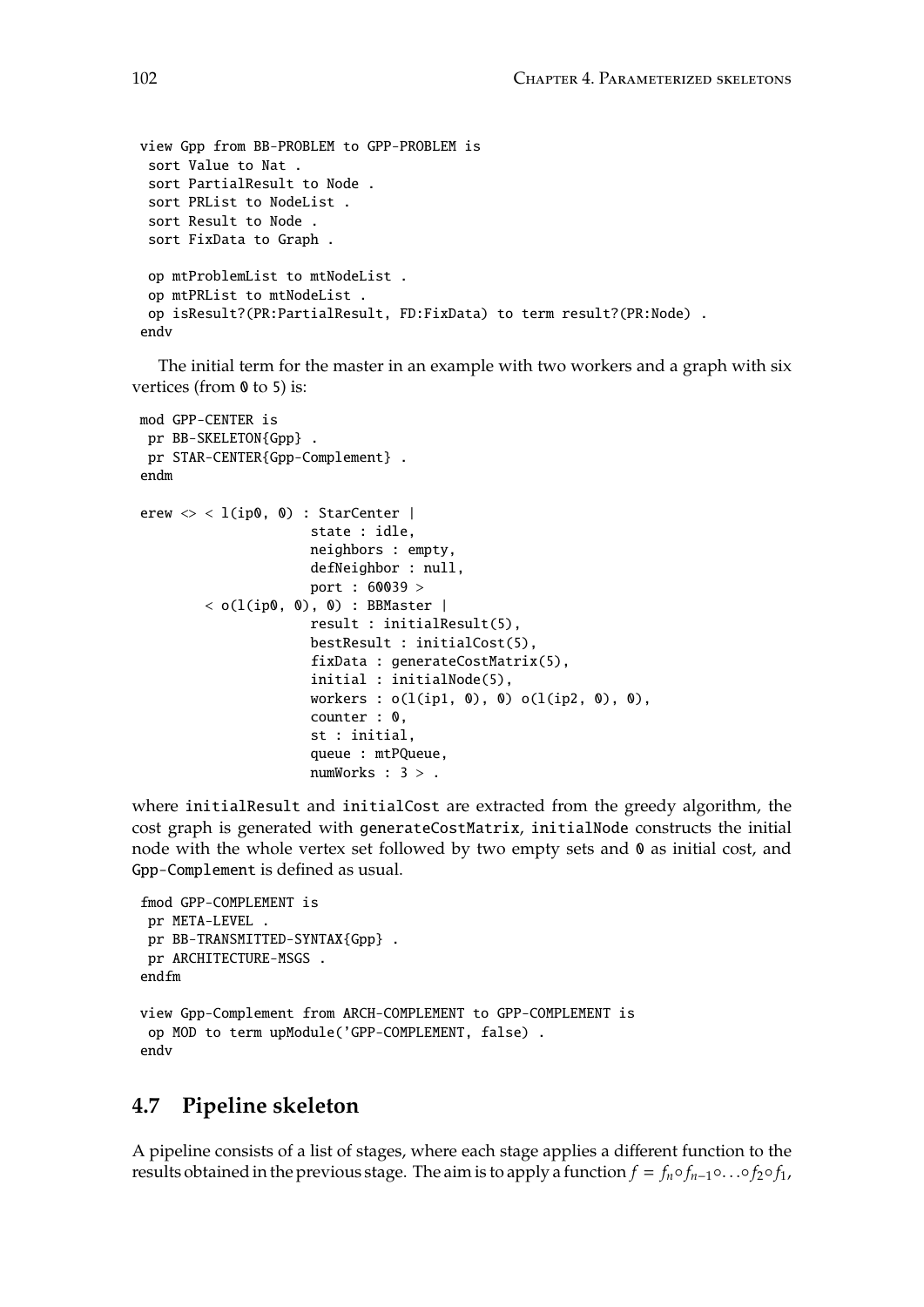where  $f_i$  is the function applied in the  $i^{\text{th}}$  stage of the pipeline, to a list of problems. Thus, we will have a master in charge of deliver the list of problems to the first stage and collect the results from the final stage, and *n* workers that will apply the corresponding function *fi* to the values received from the previous worker.

The theory for this skeleton defines the sort Problem, that is the sort of the values received in each step (so it must be the returning sort too), $^2$  $^2$  and ProblemList, defined with the usual notation, used to transmit the initial list of tasks from the master to the worker in the first stage of the pipeline. The operation step receives a number *i* that identifies the stage and a value of sort Problem and applies the function  $f_i$  to it. This number *i* must be equal or greater than 1 and equal or less than numSteps in order to obtain a correct result. These requirements are expressed by a membership and by declaring numSteps as a NzNat (a non-zero natural number).

```
fth PPL-PROBLEM is
inc NAT .
 sorts Problem ProblemList .
 subsort Problem < ProblemList .
 op mtProblemList : -> ProblemList .
 op __ : ProblemList ProblemList -> ProblemList [assoc id: mtProblemList] .
op numSteps : -> NzNat .
 op step : Nat Problem ˜> Problem .
var N : NzNat .
var P : Problem .
cmb step(N, P): Problem if N \leq numSteps.
endfth
```
We only need two messages:

- tasks delivers the list of tasks from the master to the first worker of the pipeline.
- result delivers a numbered result to the next stage of the pipeline. Notice that in the pipeline skeleton the order matters, so the results must be attended in a ordered way.

```
fmod PPL-TRANSMITTED-SYNTAX{P :: PPL-PROBLEM} is
pr TRAVELING-CONTENTS .
op tasks : P$ProblemList -> TravelingContents .
op result : Nat P$Problem -> TravelingContents .
endfm
```
The module PPL-SKELETON implementing the skeleton is parameterized by the PPL-PROBLEM theory.

op a : A -> Problem . op b : B -> Problem . op c : C -> Problem .

<span id="page-102-0"></span><sup>&</sup>lt;sup>2</sup> If the different stages return different types, we can use an union type. For example, if  $f_1: A \rightarrow B$  and  $f_2 : B \to C$ , then we would define sorts A B C Problem .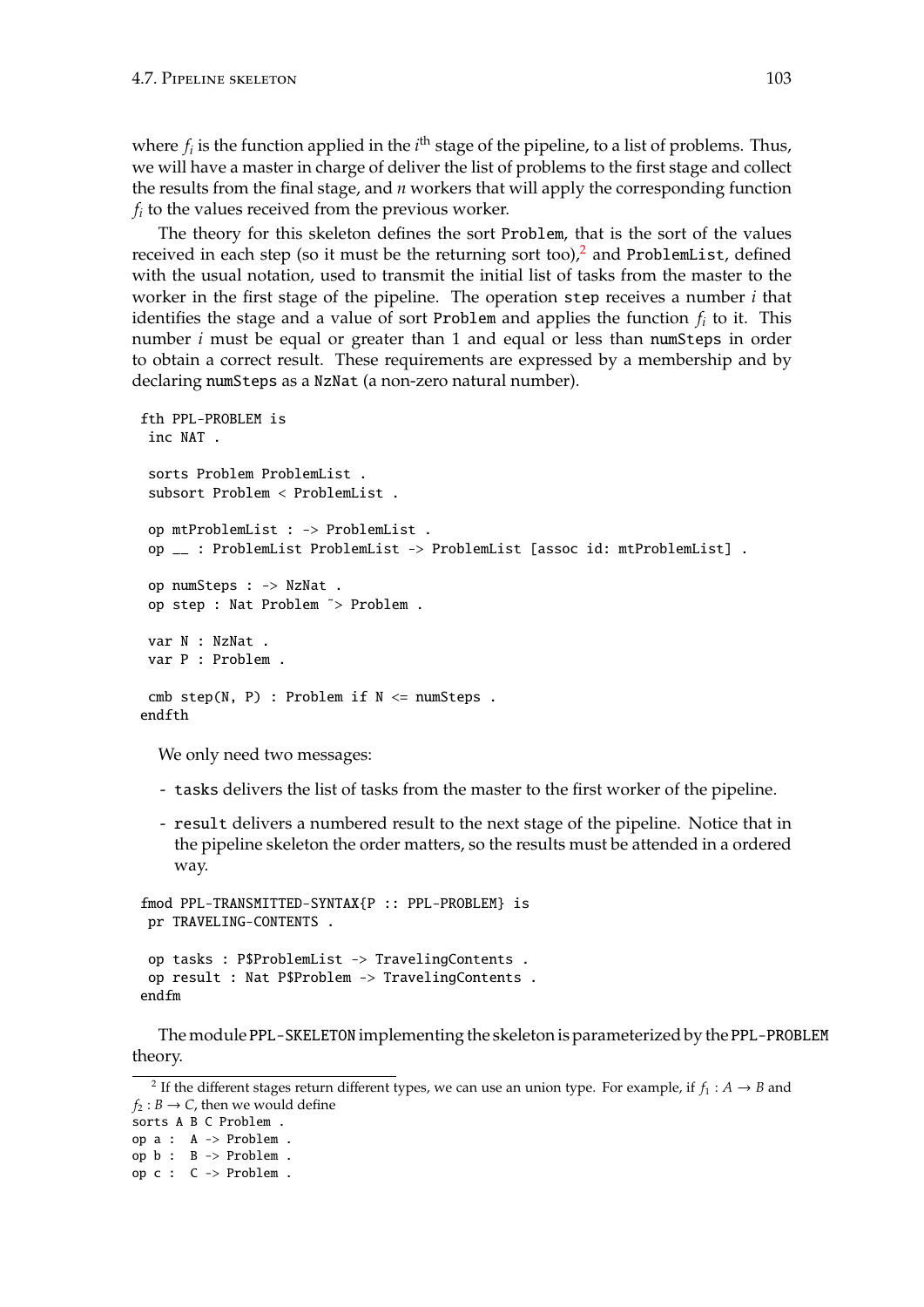```
omod PPL-SKELETON{P :: PPL-PROBLEM} is
pr TRANSMITTED-SYNTAX{P} .
pr ARCHITECTURE-MSGS .
pr OID .
```
The class PPLMaster has the following attributes:

- first contains the identifier of the worker in the first stage of the pipeline, that must receive the initial list of problems.
- result keeps the results from the last stage of the pipeline in a list.
- masterState specifies the state of the master. It is in initial state at the beginning. When it delivers the initial tasks it reaches the waiting state, and waits until it receives all the tasks from the final stage, when it reaches the finished state.

```
sort PPLMasterState .
ops initial waiting finished : -> PPLMasterState .
```
- numTasks keeps the number of tasks to be developed, in order to know when all the results have been received.
- tasks contains the initial list of problems, that will be transmitted to the worker in the first stage of the pipeline.
- counter keeps the number of results already received.

```
class PPLMaster | first : Oid, result : P$ProblemList,
                  masterState : PPLMasterState, numTasks : Nat,
                  tasks : P$ProblemList, counter : Nat .
vars N N' : Nat .
vars P P' : P$Problem .
var PL : P$ProblemList .
vars W O O' : Oid .
```
The first thing the master must do is to send the list of tasks to the worker on the first stage of the pipeline, make the size of this list the number of tasks to be solved, and change its state to waiting:

```
rl [start] :
   < O : PPLMaster | tasks : PL, first : O', masterState : initial >
\Rightarrow < 0 : PPLMaster | tasks : mtProblemList, masterState : waiting,
                     numTasks : size(PL) >
   to O' : tasks(PL) .
```
Then, the master only waits for results from the last stage of the pipeline. The results must be attended in order; the attribute counter is used to know the next result to be taken.

```
rl [result] :
   to 0 : result(s(N), P)
   < O : PPLMaster | counter : N, result : PL >
\Rightarrow < 0 : PPLMaster | counter : s(N), result : PL P > .
```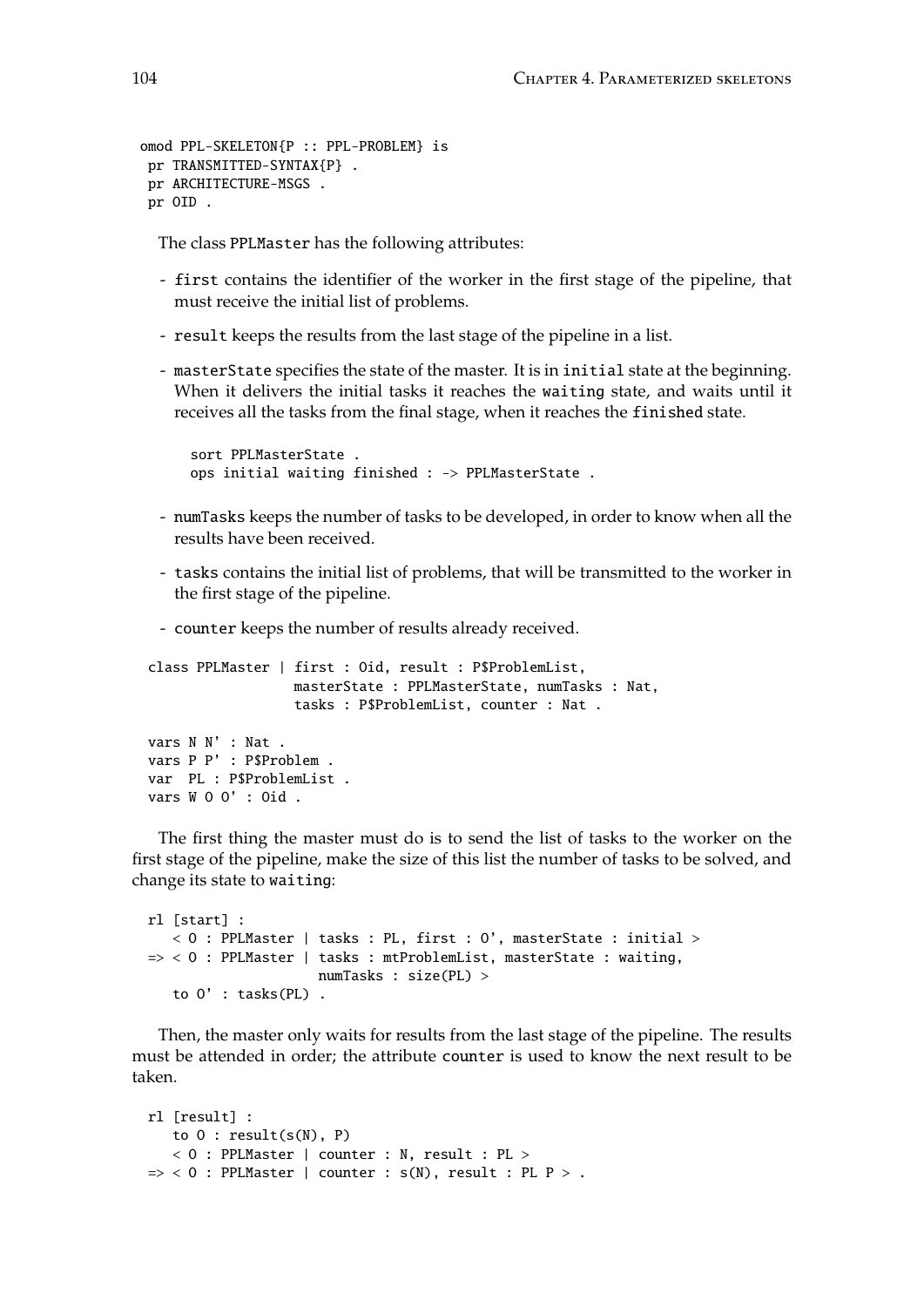When all the results have arrived, the master reaches the finished state.

```
rl [no-more-work] :
   < O : PPLMaster | counter : N, numTasks : N, masterState : waiting >
\Rightarrow < 0 : PPLMaster | masterState : finished > .
```
We distinguish between the first worker (of class PPLFirstWorker), that receives the whole list of problems, and all the other workers (of class PPLWorker), that receive the problems step by step (that is, one value of sort Problem in each step).

The class PPLWorker has the following attributes:

- numStage, that keeps the stage number of the worker.
- counter, that stores the number of tasks that the worker has finished, in order to deliver to the next stage the result numbered.
- next, that keeps the identifier of the worker that must do the next stage, or the identifier of the master in the case of the last stage of the pipeline.

class PPLWorker | numStage : Nat, counter : Nat, next : Oid .

When the next problem arrives to the worker, it does the work and sends the result to the next stage.

```
rl [do-work] :
   to W : result(s(N), P)
   < W : PPLWorker | next : 0, counter : N, numStage : N' >
\Rightarrow < W : PPLWorker | counter : s(N) >
   to 0 : result(s(N), step(N', P)).
```
The class PPLFirstWorker has also attributes numStage, counter, and next and it has a new attribute tasks where the list of unfinished problems is kept. The class is defined as follows:

```
class PPLFirstWorker | numStage : Nat, counter : Nat, next : Oid,
                       tasks : P$ProblemList .
```
The worker in the first stage receives the tasks message, and keeps the list of problems in the tasks attribute.

```
rl [tasks] :
  to W : tasks(PL)
   < W : PPLFirstWorker | tasks : mtProblemList >
=> < W : PPLFirstWorker | tasks : PL > .
```
While the list of tasks is not empty, the first worker computes another one and sends the result to the next worker, identifying each work with the counter attribute.

```
rl [do-work] :
   < W : PPLFirstWorker | next : O, counter : N, numStage : N', tasks : P PL >
\Rightarrow < W : PPLFirstWorker | counter : s(N), tasks : PL >
   to 0 : result(s(N), step(N', P)).
```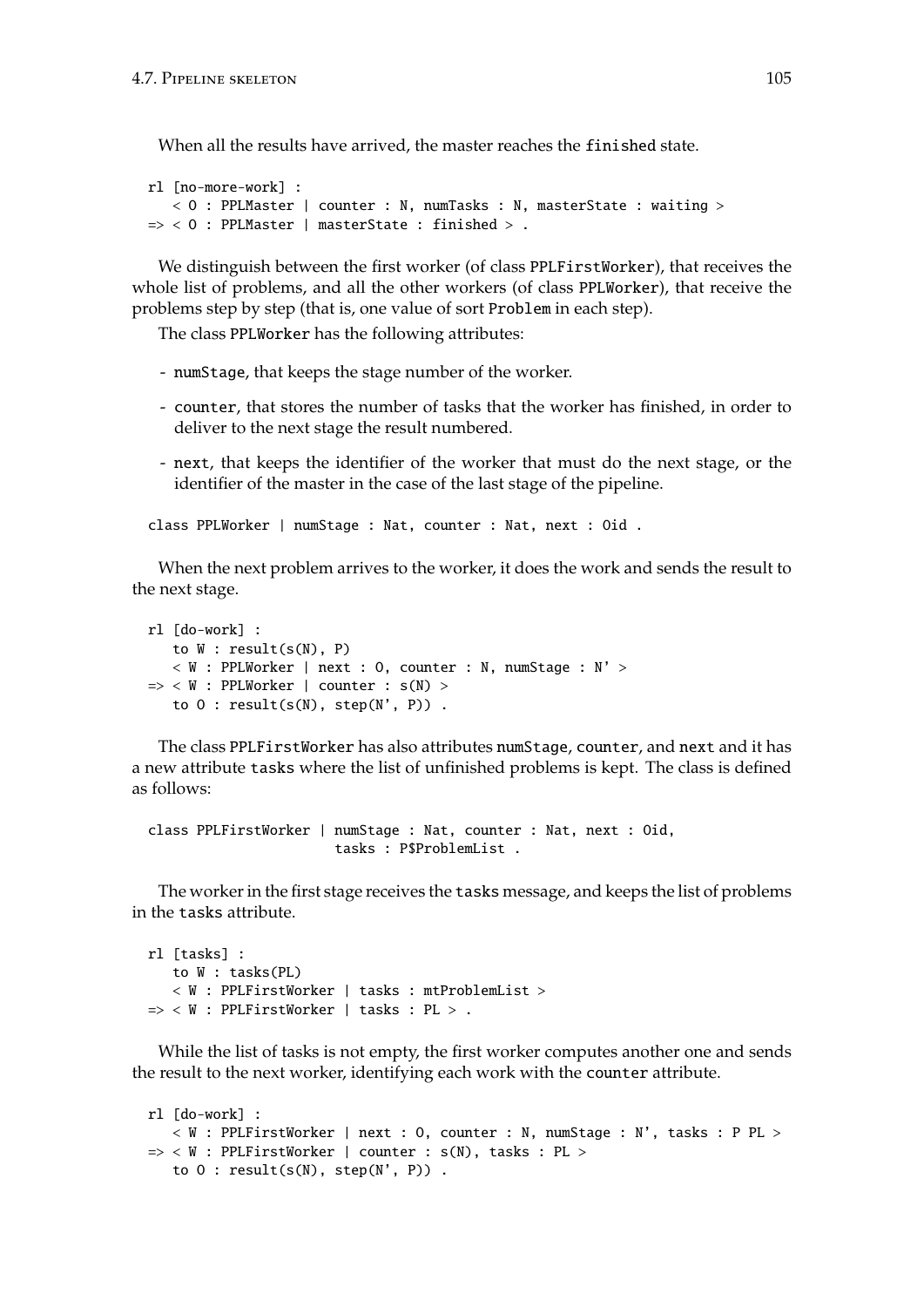### **4.7.1 Airport instantiation**

We show here an example of a high security airport, where the travelers pass through several controls in order to be filtered of pernicious belongings.

We first define the THING module with the description of all the objects that can be carried by someone.

```
fmod THING is
pr NAT .
pr STRING .
sorts Thing Drug Weapon Liquid .
subsort Drug Weapon Liquid < Thing .
--- Name and capacity
op liquid : String Nat -> Liquid .
ops cocaine lsd : -> Drug .
ops gun knife : -> Weapon .
ops book computer apple : -> Thing .
endfm
```
Now we define a view from TRIV to THING in order to instantiate the predefined module LIST for representing the belongings as a list.

```
view Thing from TRIV to THING is
 sort Elt to Thing .
endv
fmod PERSON is
pr LIST{Thing} * (op nil to mtTL).
 sort Person .
 op person : String List{Thing} -> Person .
endfm
view Person from TRIV to PERSON is
 sort Elt to Person .
endv
```
We can now describe the behavior of our airport security system in a module already prepared to instantiate the skeleton. The function check receives as a parameter the number of the filter that must be applied to the traveler.

fmod AIRPORT is pr LIST{Person} . var NAME : String . var TL : List{Thing} . var T : Thing . var W : Weapon . var D : Drug . var N : Nat .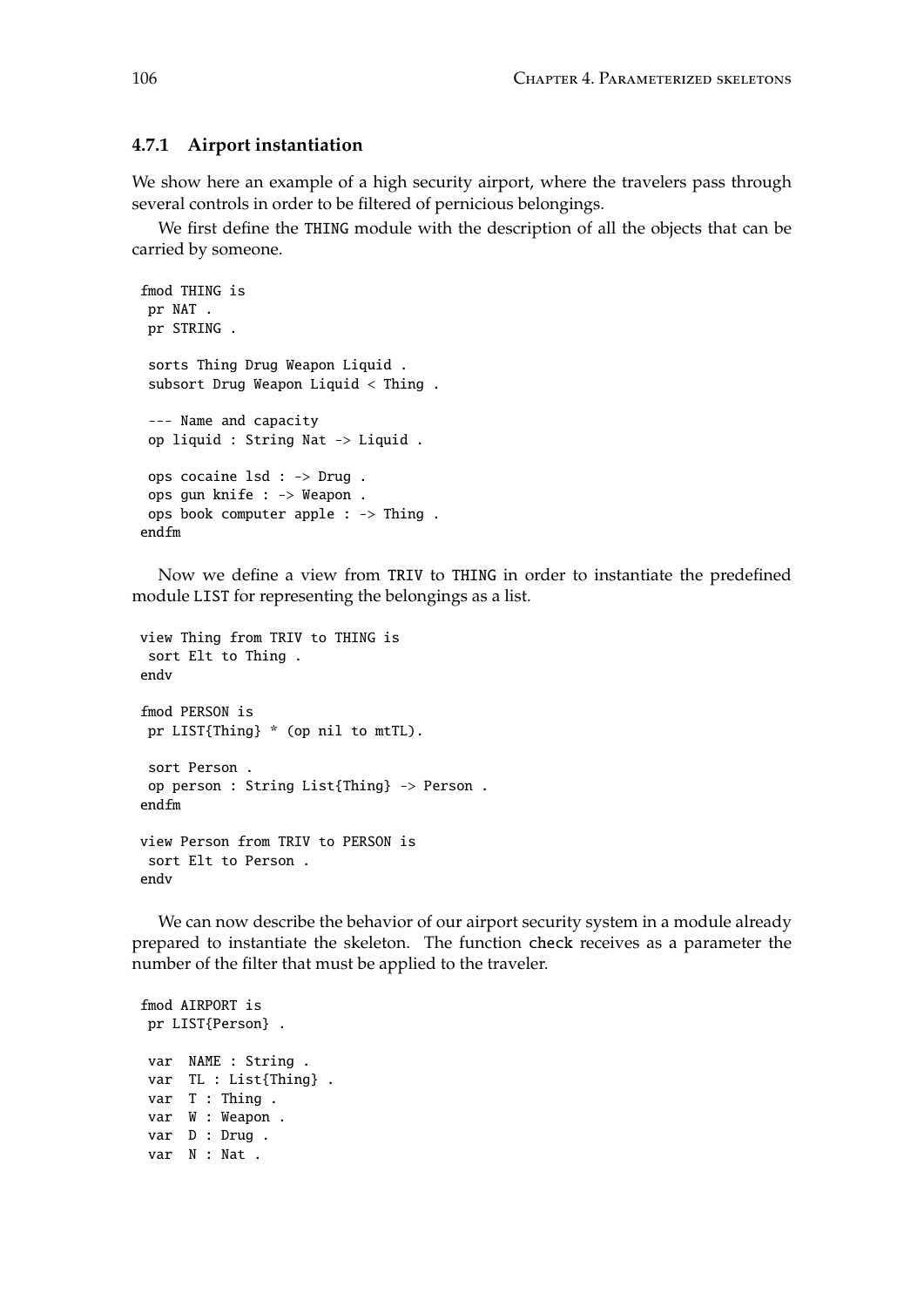```
op check : Nat Person -> Person .
--- Weapon detector
eq check(0, person(NAME, TL)) = person(NAME, weaponFilter(TL)) .
--- Police dogs
eq check(1, person(NAME, TL)) = person(NAME, drugFilter(TL)) .
--- New laws
eq check(2, person(NAME, TL)) = person(NAME, liquidFilter(TL)) .
ops weaponFilter drugFilter liquidFilter : List{Thing} -> List{Thing} .
```
Each filter checks if the traveler owns any of the items not allowed by the airport, and removes them.

```
eq weaponFilter(mtTL) = mtTL.
 eq weaponFilter(W TL) = weaponFilter(TL) .
 eq weaponFilter(T TL) = T weaponFilter(TL) [owise] .
 eq drugFilter(mtTL) = mtTL .
 eq drugFilter(D TL) = drugFilter(TL) .
 eq drugFilter(T TL) = T drugFilter(TL) [owise] .
 eq liquidFilter(mtTL) = mtTL .
 eq liquidFilter(liquid(NAME, N) TL) = if (N > 100) then mtTL
                                                    else liquid(NAME, N) fi
                                       liquidFilter(TL) .
eq liquidFilter(T TL) = T liquidFilter(TL) [owise] .
endfm
```
Finally the skeleton can be instantiated. Since the master sends information to the first stage, and collects the results from the last one, the most suitable architecture is the ring shown in Section [3.3.](#page-46-0) We place the master with the RingLast object and the workers with the RingNode ones. This configuration is the best one because the first connection is made by the RingLast object, which allows the transmission of data from the master to the first worker while the architecture is not completely established.

```
view Airport from PPL-PROBLEM to AIRPORT is
 sort Problem to Person .
 sort ProblemList to List{Person} .
 op mtProblemList to nil .
 op numSteps to term 3 .
 op step to check .
endv
fmod AIRPORT-COMPLEMENT is
pr OID .
pr META-LEVEL .
 pr PPL-TRANSMITTED-SYNTAX{Airport} .
pr ARCHITECTURE-MSGS .
endfm
view Airport-Complement from ARCH-COMPLEMENT to AIRPORT-COMPLEMENT is
 op MOD to term upModule('AIRPORT-COMPLEMENT, false) .
endv
```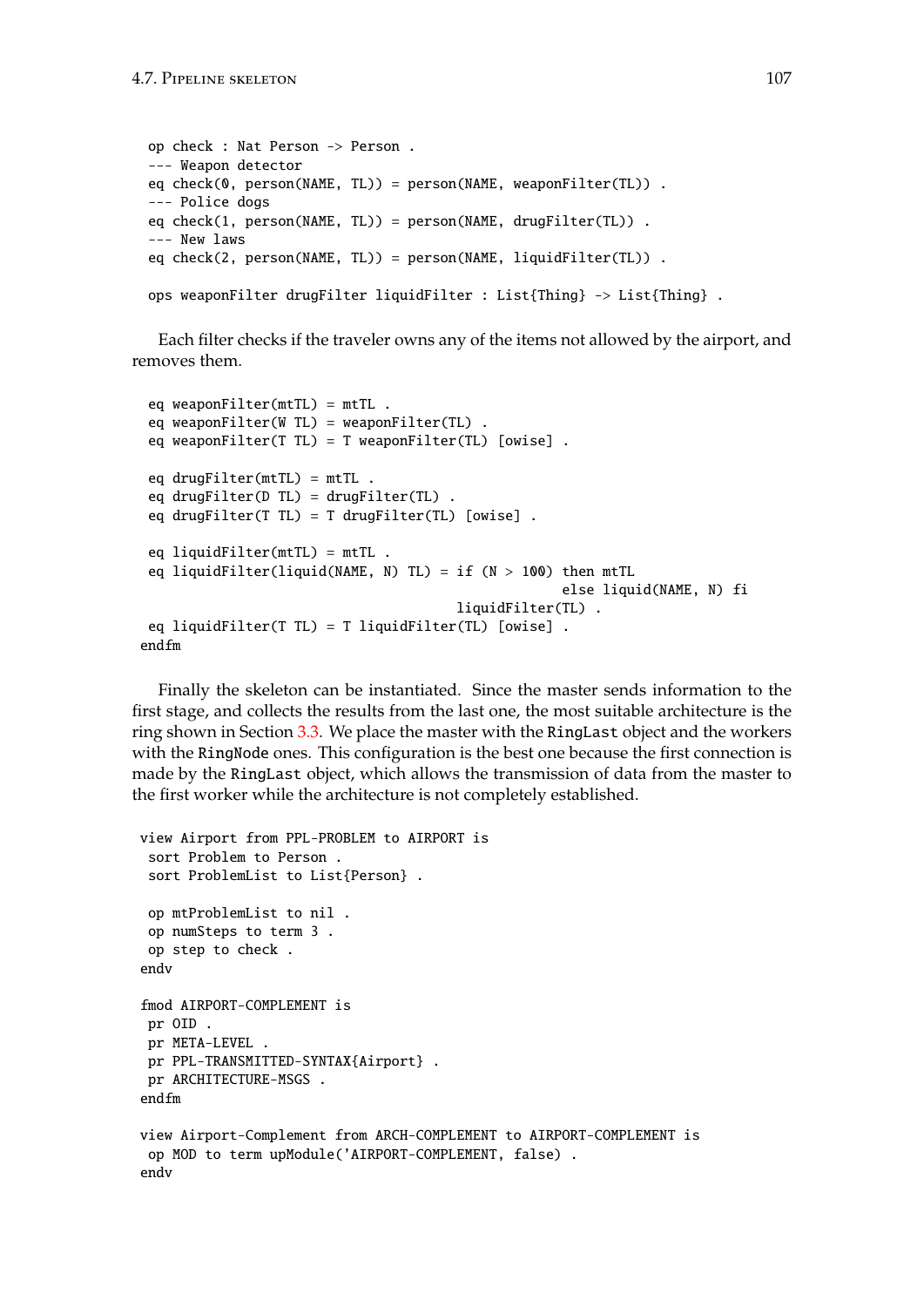The initial configuration for the location with the master is:

```
mod AIRPORT-RLAST is
 pr PIPELINE-SKELETON{Airport} .
 pr RING-LAST{Airport-Complement} .
 op persons : -> List{Person} .
 eq persons = person("A", lsd knife computer)
              person("B", liquid("cologne", 110) liquid("toothpaste", 50))
              person("C", liquid("deodorant", 30) book cocaine)
              person("D", apple computer book) .
endm
erew \langle \rangle < l(ip0, 0) : RingLast |
                      state : idle,
                      neighbors : empty,
                      defNeighbor : null,
                      port : 60039,
                     nextIP : ip1,
                     nextPort : 60044 >
        \langle o(l(ip0, 0), 0) : PPLMaster |
                     result : nil,
                      masterState : initial,
                      tasks : persons,
                      numTasks : 0,
                      counter : 0,
                      first : o(l(ip1, 0), 0) > .
```
The initial configuration for the location with the first worker is:

```
mod AIRPORT-RNODE is
 pr PIPELINE-SKELETON{Airport} .
pr RING-NODE{Airport-Complement} .
endm
erew \langle \rangle < 1(ip1, 0) : RingNode |
                      state : idle,
                      neighbors : empty,
                      defNeighbor : null,
                      port : 60044,
                      nextIP : ip2,
                      nextPort : 60041 >
        < o(l(ip1, 0), 0) : PPLFirstWorker |
                      counter : 0,
                      numStage : 1,
                      next : o(l(ip2, 0), 0),tasks : nil > .
```
The initial configurations for the rest of the locations is very similar, and looks as follows:

```
mod AIRPORT-RNODE is
 pr PIPELINE-SKELETON{Airport} .
 pr RING-NODE{Airport-Complement} .
endm
```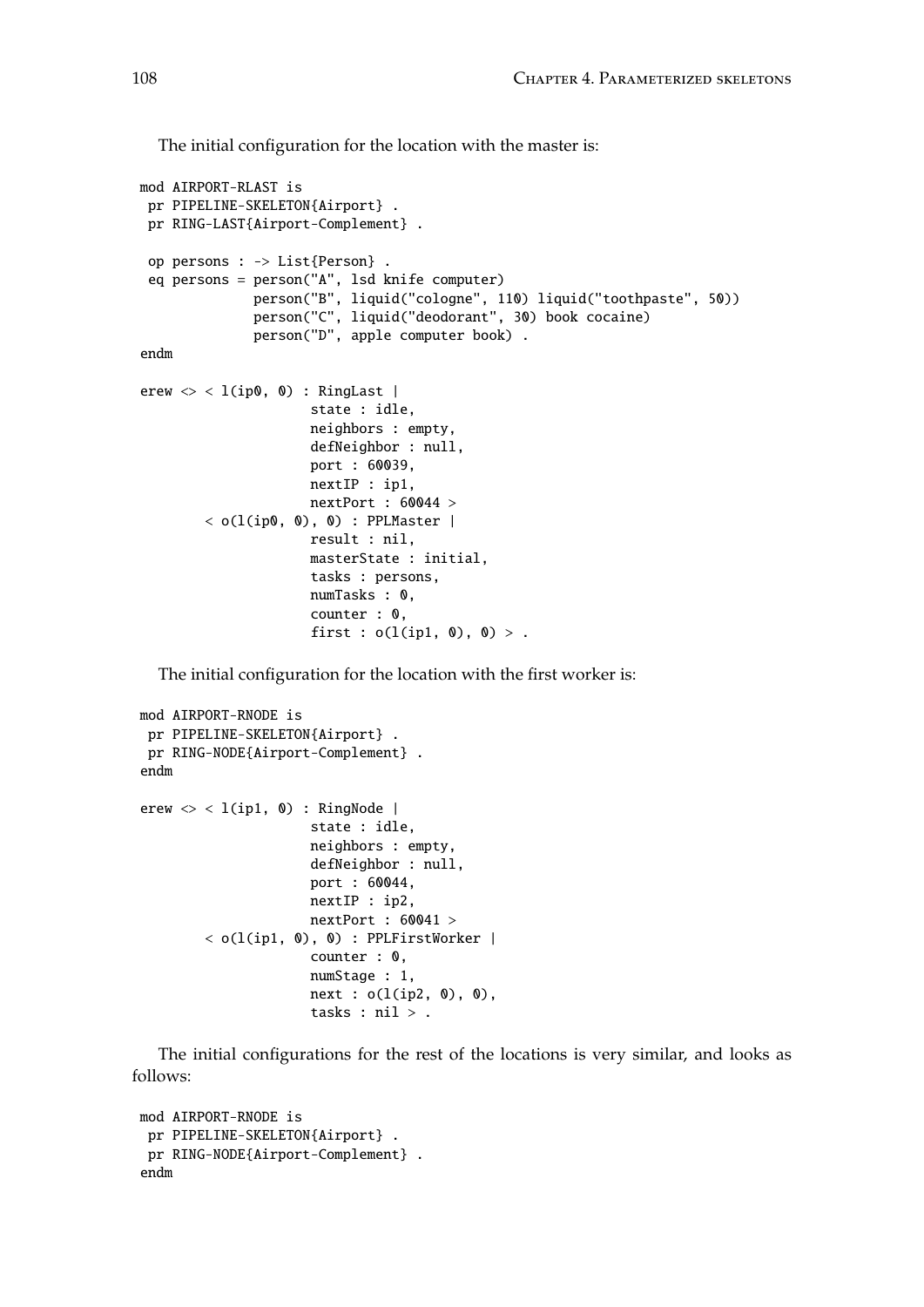```
erew \langle \rangle < 1(ip2, 0) : RingNode |
                      state : idle,
                      neighbors : empty,
                      defNeighbor : null,
                      port : 60041,
                      nextIP : ip3,
                      nextPort : 60042 >
        \langle o(l(ip2, 0), 0) : PPLWorker |
                      counter : 0,
                      numStage : 2,
                      next : o(l(ip3, 0), 0) > .
```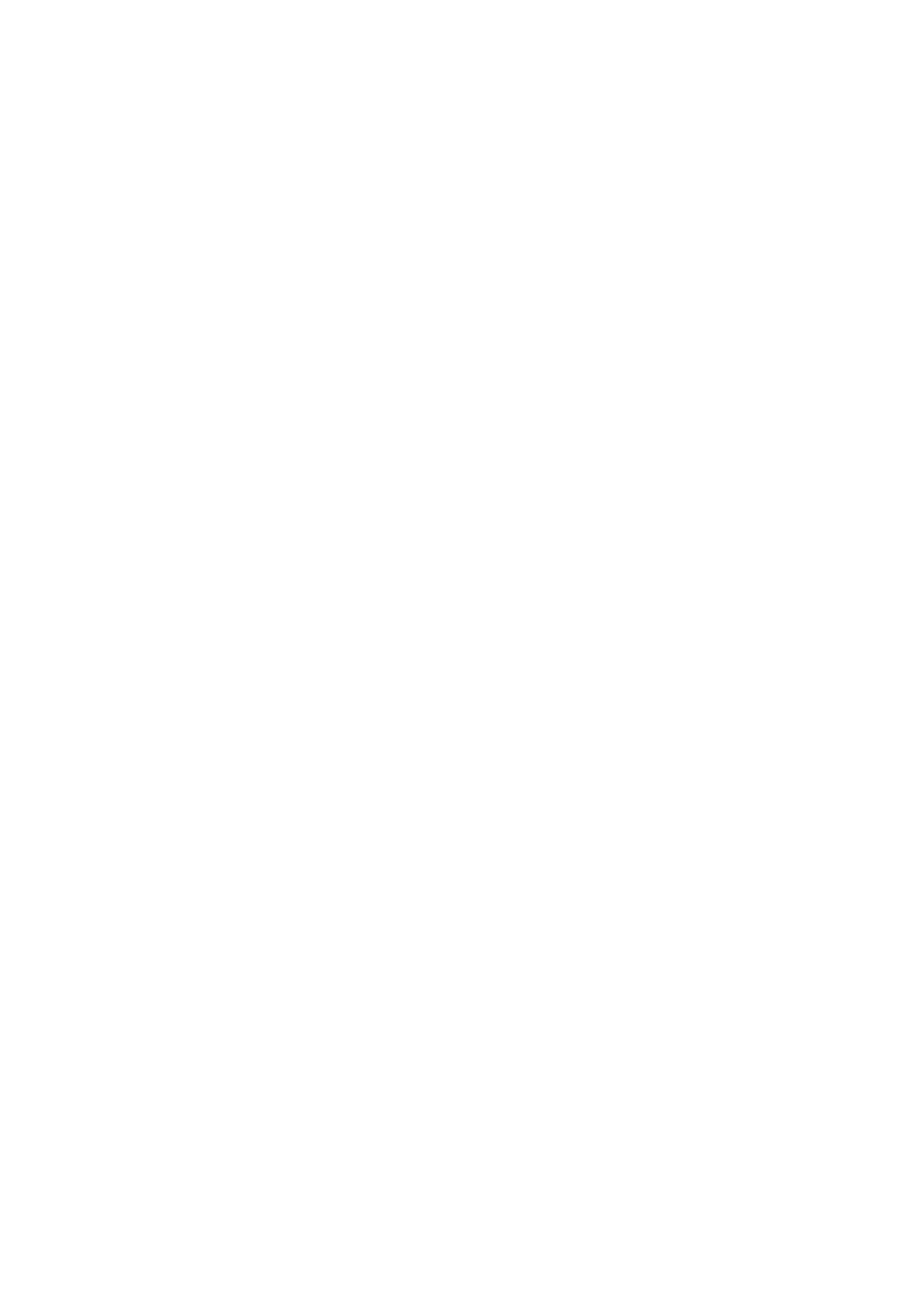# **Chapter 5**

# **Mobile Maude**

Mobile Maude is a mobile agent language extending Maude and supporting mobile computation. Mobile Maude uses reflection to obtain a simple and general declarative mobile language design and makes possible strong assurances about mobile agent behavior. The formal semantics of Mobile Maude is given by an executable rewrite theory in Maude, in which mobile agent systems can be simulated.

A short version of the work described in this chapter has been published in the *Proceedings of the Sixth International Workshop on Rewriting Logic and its Applications, WRLA 06* as the paper [\[29\]](#page-184-0), and a longer version as the Chapter 16 of the Maude book [\[18\]](#page-183-0).

## **5.1 Mobile Maude main features**

Mobile Maude's key characteristics include:

- reflection as a way of endowing mobile objects with "higher-order" capabilities;
- object-orientation and asynchronous message passing; and
- a simple semantics without any loss in the expressive power of application code.

Mobile Maude was first introduced in [\[28\]](#page-184-1), where the authors presented a 'simulator' of Mobile Maude, an executable Maude specification on top of Maude 1.0.5, in which the system code was written entirely in Maude, and thus locations and processes were encoded as Maude terms. In the same paper it was also sketched a development plan including two further development efforts: a first step in which a single-host executable system would be implemented, and a second implementation effort focussing on true distributed execution.

The release of Maude 2.0 allowed them to take the first step. This implementation effort was completed in a very short time, using the built-in object system for object/message fairness, just by simplifying and extending the previous specification. This new version was developed by Francisco Durán and Alberto Verdejo, and was used in several examples, one of which was reported in [\[30\]](#page-184-2).

The built-in string handling and internet socket module available in Maude 2.2 has allowed us to build a truly distributed implementation, thus advancing the second development effort. The Maude 2.2 SOCKET module support non-blocking client and server TCP sockets (see Section [2.7\)](#page-26-0). In this implementation effort, a Mobile Maude server runs on top of a Maude interpreter and performs the following tasks: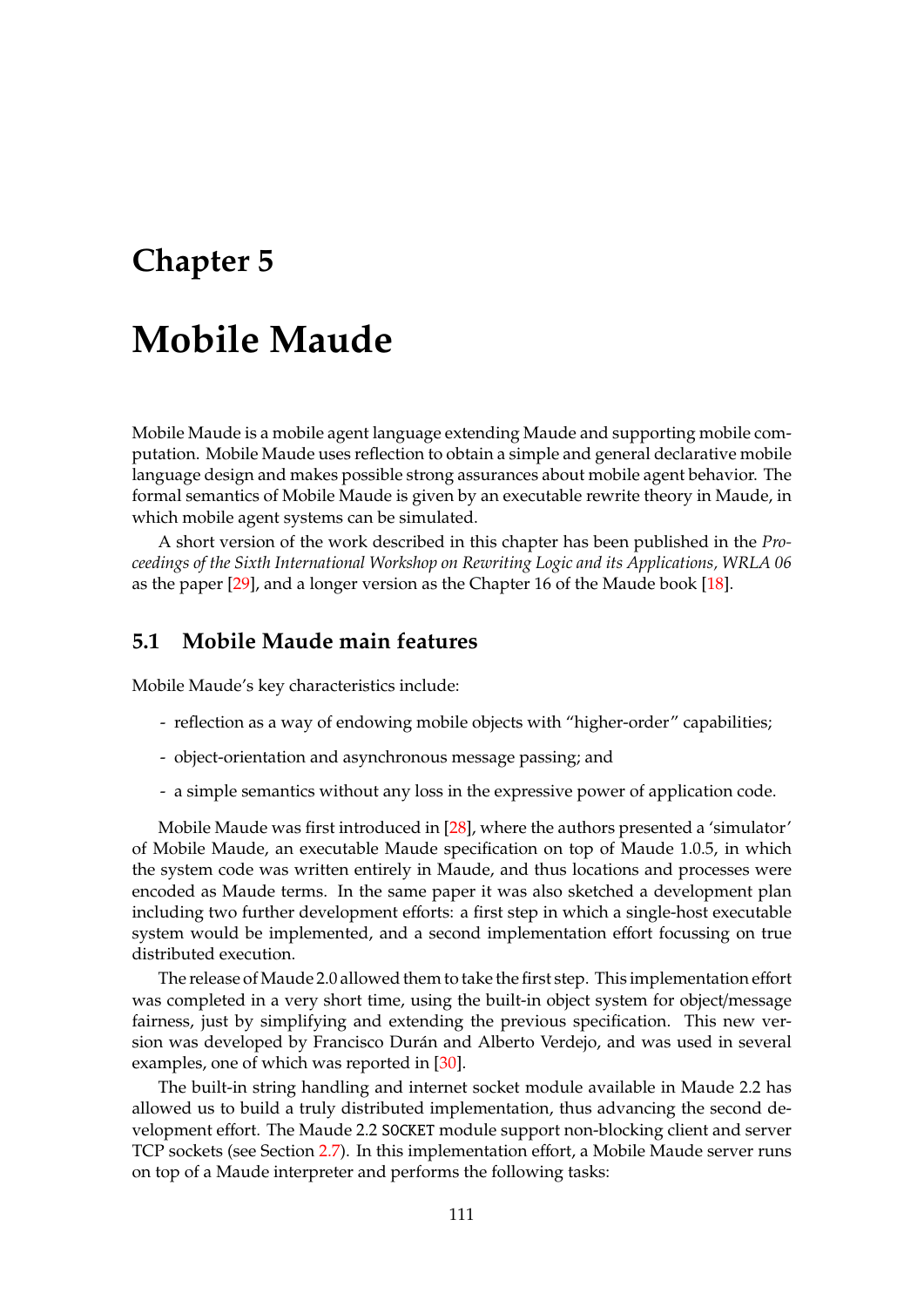- 1. keeps track of the current locations of mobile objects created on a host;
- 2. handles change of location messages;
- 3. reroutes messages to mobile objects; and
- 4. runs the code of mobile objects by invoking the metalevel.

We explain below the design of processes and mobile objects and their rewriting semantics, based on a formal specification of Mobile Maude written in Maude. How to formally analyze Mobile Maude applications will be shown in Section [6.7.](#page-174-0)

## <span id="page-111-0"></span>**5.2 Processes and mobile objects**

The two key notions of Mobile Maude are *processes* and *mobile objects*. A *distributed configuration* is made up of located configurations, each of them executed in a Maude process (connected by an architecture as those shown in Chapter [3\)](#page-38-0). Such processes can therefore be seen as *located* computational environments *inside which* mobile objects can reside, execute, and send and receive messages to and from other mobile objects located in different processes. We assume that each located configuration has exactly one *home*, of class Home, which keeps information about the mobile objects in such a configuration and the whereabouts of the mobile objects created in it, which may have moved to other processes. The *names* of homes range over the sort Hid, and have the form h(L) with L the identifier of the location where the object resides. We assume uniqueness of home names in a distributed configuration. The syntax for home identifiers and the corresponding getLoc function (see Section [3.1\)](#page-38-1) are defined in the HID module.

```
fmod HID is
pr LOC .
sorts Hid .
subsort Hid < Oid .
op h : Loc -> Hid . *** Home Oid
op getLoc : Hid -> Loc .
eq getLoc(h(L:Loc)) = L:Loc.
endfm
```
Mobile objects are modeled as distributed objects in the class MobileObject. The names of mobile objects range over the sort Mid and have the form o(L, N), with L the name of the location in which it was created and N a number used to distinguish objects created in the same location.

```
fmod MID is
pr LOC .
sorts Mid .
subsort Mid < Oid .
op o : Loc Nat -> Mid . *** Mobile-Object Oid
endfm
```
Once we have defined the syntax of mobile objects and homes, we can define the class Home as follows: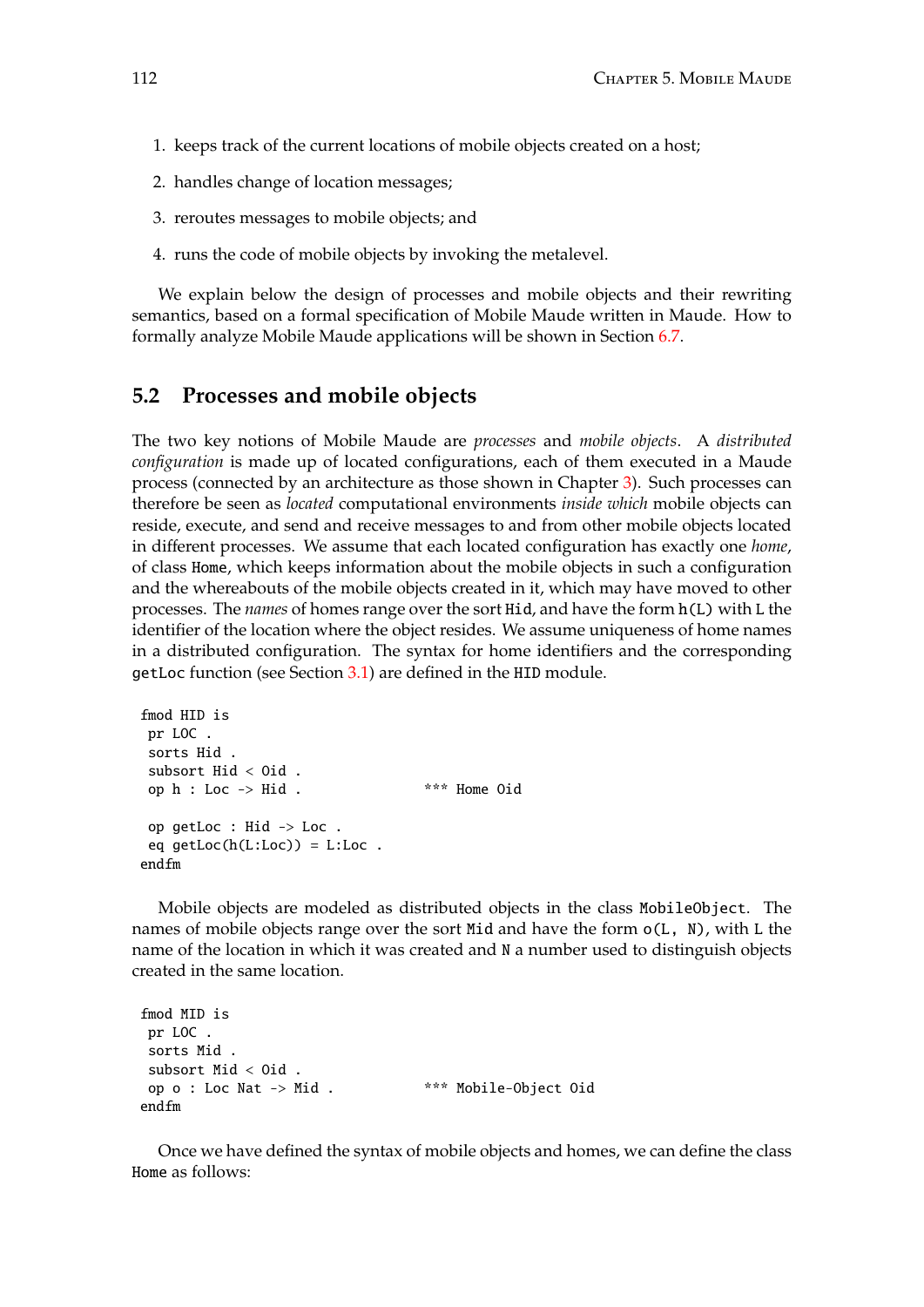```
view Mid from TRIV to MID is
 sort Elt to Mid .
endv
fmod \texttt{PAIR}\{X : : \texttt{TRIV}, Y : : \texttt{TRIV}\} is
 sort Pair{X,Y} .
 op (\_,-) : X$Elt Y$Elt -> Pair{X,Y}.
 op p1_: Pair\{X,Y\} -> X$Elt.
 op p2_: Pair\{X,Y\} -> Y$Elt.
 eq p1 (V1:X$Elt, V2:Y$Elt) = V1:X$Elt .
 eq p2 (V1:X$Elt, V2:Y$Elt) = V2:Y$Elt .
endfm
view Pair{Loc,Nat} from TRIV to PAIR{Loc, Nat} is
 sort Elt to Pair{Loc, Nat} .
endv
omod HOME is
 pr SET{Mid} .
pr MAP{Nat, Pair{Loc,Nat}} .
pr HID .
 class Home | cnt : Nat, \frac{1}{x} *** counter to generate names
              guests : Set{Mid}, *** objects in the location
              forward : Map{Nat, Pair{Loc,Nat}} . *** forwarding information
endom
```
The home's cnt attribute stores a counter to generate unique names for new mobile objects. The home of each process keeps information about the mobile objects currently in it in the guests attribute.

Since mobile objects may move from one process to another, reaching them by messages is nontrivial. The solution adopted in Mobile Maude is that, when a message's addressee is not in the current process, the message is forwarded to the addressee's home. Each home stores forwarding information about the whereabouts of its children in its forward attribute, a partial function in Map{Nat, Pair{Loc,Nat}} that maps each child (identified by its number) to a pair consisting of the name of the location in which the object currently resides, and the number of "hops" to different processes that the mobile object has taken so far. The number of hops is important in disambiguating situations when old messages (containing old location information) arrive after newer ones containing the current location. The most recent location is that associated with the largest number of hops. Whenever a mobile object moves to a new process, the object's parent process is always notified. Note that this mechanism does not guarantee message delivery in the case that objects move more rapidly than messages.

Mobile objects carry their own internal state and code (an object-oriented module) with them, can move from one process to another, and can communicate with each other by asynchronous message passing. Figure [5.1](#page-113-0) shows several mobile objects in two processes,<sup>[1](#page-112-0)</sup> with (mobile) object  $o(1(\text{IP}, \theta), 1)$  moving from the process with home h(l(IP, 0)) to the process of home  $h(1(IP', 0))$ , and with object  $o(1(IP, 0), 0)$ sending a message to  $o(1(IP', 0), 0)$ .

<span id="page-112-0"></span><sup>&</sup>lt;sup>1</sup>Although the router objects has been omitted in the figure, remember that Mobile Maude is executed on top of one of the architectures shown in Chapter [3.](#page-38-0)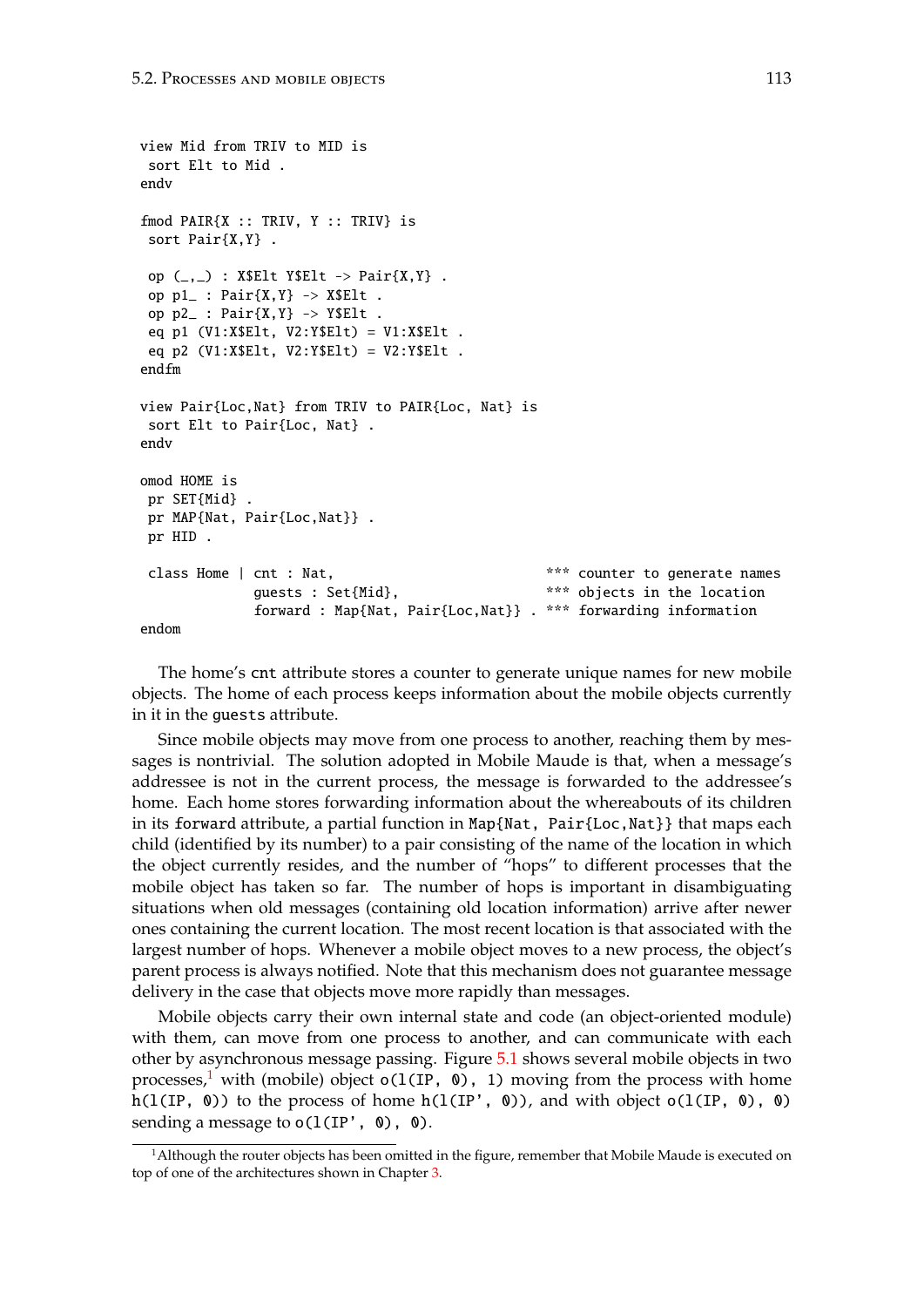

<span id="page-113-0"></span>Figure 5.1: Object and message mobility

Mobile objects are specified as objects of the class MobileObject:

```
omod MOBILE-OBJECT is
pr META-LEVEL .
pr MID .
class MobileObject |
   mod : Module, *** rewrite rules of the mobile object
   s : Term, *** current state
   gas : Nat, *** bound on resources
   hops : Nat . *** number of hops
endom
```
The sorts Module and Term, associated with the attributes mod and s, respectively, are sorts in the module META-LEVEL (see Section [2.5\)](#page-22-0). The value of a mobile object's mod attribute is the metarepresentation of an object-oriented module. The mobile object's *state* s must be the metarepresentation of a pair of configurations meaningful for the module in mod and having the form C & C', where C is a configuration of objects and messages representing unprocessed incoming messages and inter-inner-objects messages, and C' is a multiset of messages representing the *outgoing* messages tray. One of the objects in C is supposed to have the same identifier as the mobile object it is in. We sometimes refer to this object as the *main* one, which in most cases will be the only one. Therefore, we can think of a mobile object as a *wrapper* that encapsulates the state and code of its inner object and mediates its communication with other objects. For this reason, Figure [5.1](#page-113-0) depicts mobile objects by two concentric circles, with the inner object and its incoming and outgoing messages contained in the inner circle.

A MobileObject includes the attribute hops, which stores the number of "hops" a mobile object has performed while moving from one process to another. As we have seen, this information is used to disambiguate the arrival of messages with obsolete information. To guarantee that all mobile objects eventually have some activity, and to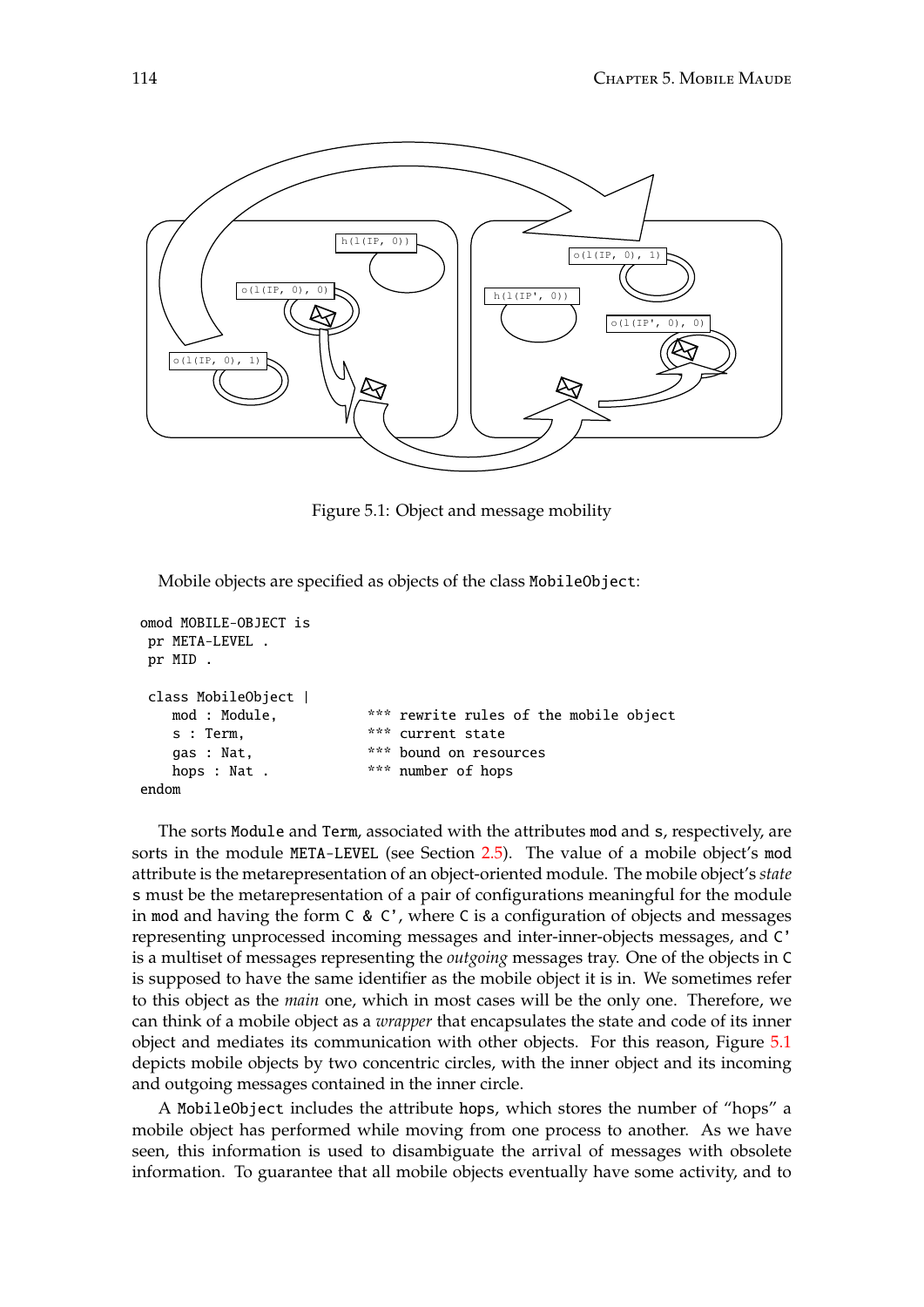impose a bound on the resources they can consume, they have a gas attribute, that will be reduced as the mobile object evolves.

# <span id="page-114-1"></span>**5.3 Mobile Maude interface**

Mobile Maude *system code*is specified by a relatively small number of rules for homes, mobile objects, mobility, and message passing. Such rules work in an *application-independent* way. Application code, on the other hand, can be written as Maude object-oriented modules with great freedom, except for being aware that, as explained in Section [5.2,](#page-111-0) the top level of the internal state of a mobile object has to be a pair of configurations, with the first, called the *inner configuration*, containing the inner object(s) and incoming messages, and the second component, called *outgoing tray*, containing outgoing messages. Such a pair is built with the constructor \_&\_

```
fmod MOBILE-OBJECT-INTERFACE is
pr META-LEVEL .
 inc MID .
 sort MobObjState .
 op _&_ : Configuration Configuration -> MobObjState [ctor] .
```
The messages sent by a mobile object may in fact be understood as commands that the main object—or one of the other objects—in the internal state of a mobile object gives to its wrapper object. Thus, an object may

- 1. request to move from its current location to a given location L with the go(L) message;
- 2. request going to the location in which the mobile object O resides, which is possibly L, with the message  $go-find(0, L);$
- 3. request creating a new mobile object with module Mod, initial state Conf, and temporal identifier of the main object in such a configuration O, with the message newo(Mod, Conf, O);
- 4. send a message with contents C to the object O with the message to O : C; and
- 5. request the destruction of the mobile object it resides into with the message kill.

```
msg go : Loc \rightarrow Msg.
msg go-find : Mid Loc -> Msg .
msg newo : Module Configuration Oid -> Msg .
msg to_:_ : Mid Contents -> Msg .
msg kill : -> Msg.
```
sort Contents .

Note that messages being sent to other mobile objects must be of the form  $\text{to} :$   $\text{-}$ , with the addressee of the message as first argument and a term of sort Contents as second argument.<sup>[2](#page-114-0)</sup> The definition of the Contents sort is left to each particular application, which

<span id="page-114-0"></span><sup>&</sup>lt;sup>2</sup>Notice that this message has the same syntax that the operator to interchange messages between routers in the architecture, but different arguments (Contents in Mobile Maude and TravelingContetns in the architectures).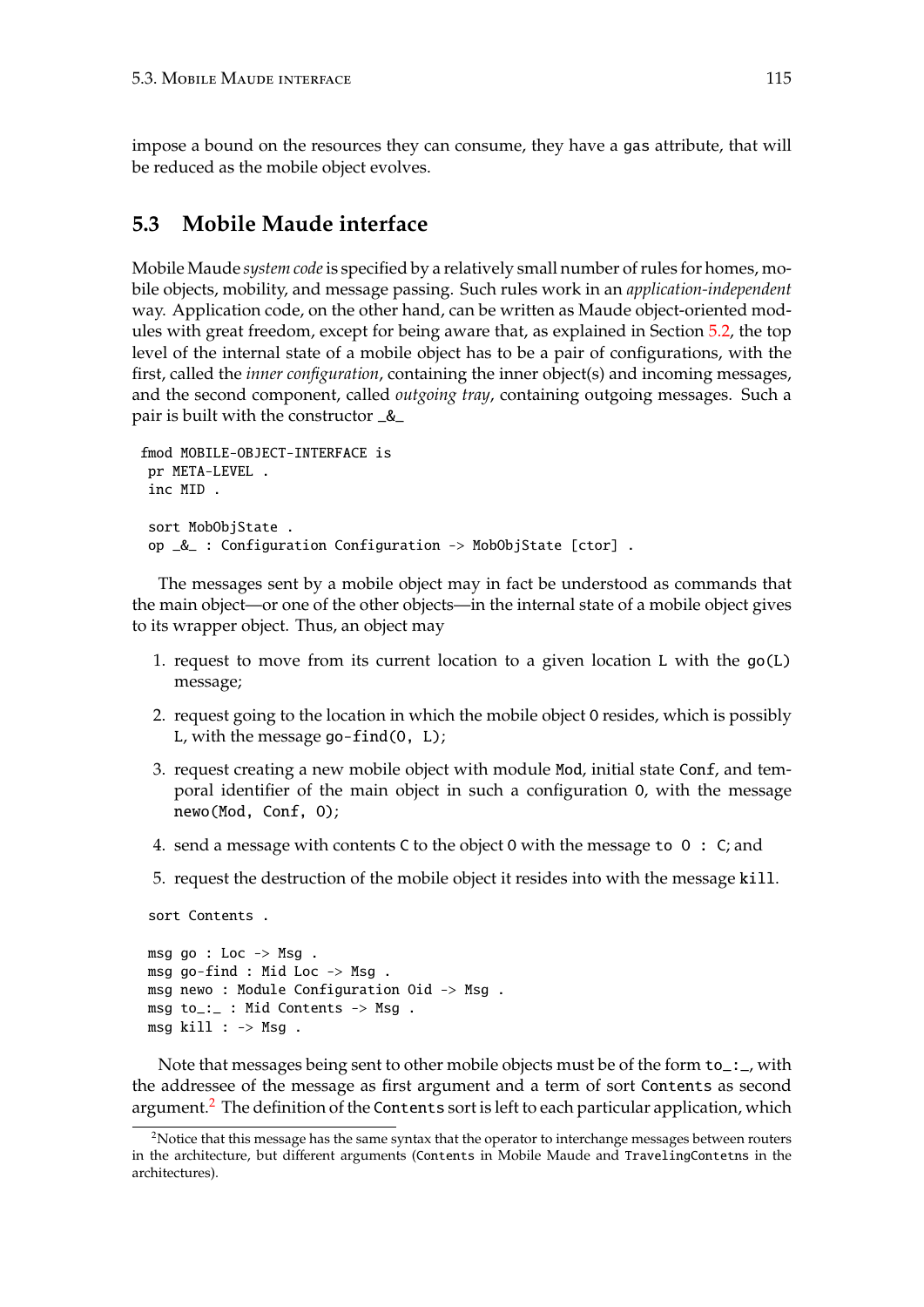in fact gives the user the freedom to define any kind of message, an example is shown in page [125.](#page-125-0)

The newo message takes a module (a term of sort Module metarepresenting a module), a term of sort Configuration (which will be the initial configuration in the belly of the mobile object to be created, so it should make sense in the module given as first argument), and the provisional identifier of the main object in the configuration given as second argument. As we shall see in Section [5.5.4,](#page-123-0) the first action accomplished by a mobile object when it detects the newo command is creating a new mobile object with the metarepresentation of the configuration given as second argument to the newo message, and then sending a start-up message to the main object with its new name, so that it coincides with the name of the mobile object it is in. Let us recall that the name of a mobile object depends on the home object in its process, and on the number of mobile objects already created in it. Therefore, such a name cannot be known when the creation is requested. Thus, the main object in the configuration will be created with a provisional identifier—usually tmp-id—that will be changed by its mobile object once it is created.

```
op tmp-id : -> Mid [ctor] .
op start-up : Mid -> Contents [ctor] .
endfm
```
The MOBILE-OBJECT-INTERFACE module is assumed to be imported by the user in all Mobile Maude applications.

## **5.4 Mobile Maude's syntax**

Once the messages shown above are "pulled out" of the outgoing message tray, they must be placed in the located configuration at the level of mobile objects. Some of these messages will travel through the different locations, while others will be used in the same location where they are pulled out. The messages that will travel are defined of sort TravelingContents, and will be encapsulated in the to\_:\_ message from the architecture (see Section [3.1\)](#page-38-1). We define the syntax of these messages in the following module:

```
fmod MOBILE-MAUDE-TRANSMITED-SYNTAX is
pr MID .
pr MOBILE-OBJECT .
pr PAIR{Loc, Nat} .
pr SET{Mid} .
pr TRAVELING-CONTENTS .
pr MAYBE{Nat} * (op maybe to null) .
```
When a go or go-find message is pulled out, the object is encapsulated in the message while the location will be used to send the object to the proper home object.

```
op go : Object -> TravelingContents [frozen] .
op go-find : Mid Maybe{Nat} Object -> TravelingContents [frozen] .
```
Notice that the operators are declared frozen, so the mobile object inside cannot evolve while they are in transit.

When an object arrives to a new location, it sends a message to its home in order to keep the forwarding information updated. The object\_@\_ message notifies the number of the object as first parameter and the location and number of hops as second one.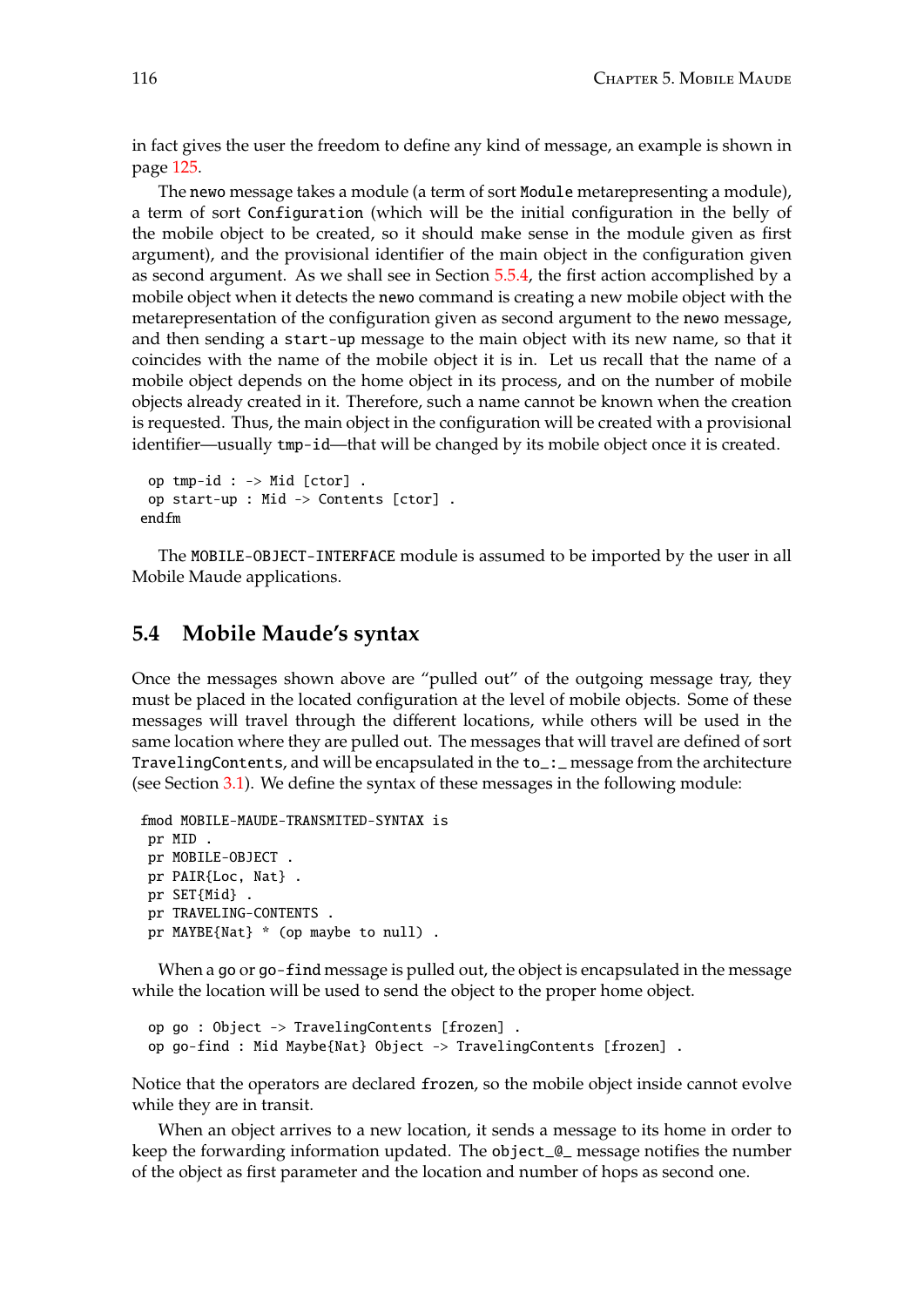op object\_@\_ : Nat Pair{Loc, Nat} -> TravelingContents .

Messages between objects may travel too. They contain the addressee identifier, the number of hops of the forwarding information that they have received, and the information the object wants to communicate (where the Term is a metarepresented value of sort Contents).

op to\_hops\_{\_} : Mid Maybe{Nat} Term -> TravelingContents .

Finally, when an object is destroyed, the information is sent to its home.

```
op dead{_} : Nat -> TravelingContents .
endfm
```
All the Mobile Maude applications can use the same view, from a module that contains home objects (needed because they will be the addressees of the messages), the syntax of Mobile Maude, and the messages from the architecture.

```
fmod MM-COMPLEMENT is
 pr HID .
 pr ARCHITECTURE-MSGS .
pr MOBILE-MAUDE-TRANSMITED-SYNTAX
endfm
view MM-Complement from ARCH-COMPLEMENT to MM-COMPLEMENT is
 op MOD to term upModule('MM-COMPLEMENT, false) .
endv
```
In addition to the syntax of messages that will travel between locations, we define the syntax of messages that will not be transmitted. The set of all these messages defines the syntax of Mobile Maude.

```
fmod MOBILE-MAUDE-SYNTAX is
pr MOBILE-MAUDE-TRANSMITED-SYNTAX .
 *** Inter-object message inside a process configuration.
msg to_{-} \ : Mid Term \rightarrow Msg.
 *** Mobile object creation.
msg newo : Module Term Term -> Msg .
endfm
```
# **5.5 Mobile Maude's rewriting semantics**

The semantics of Mobile Maude is specified by an object-oriented rewrite theory containing the definitions of the classes Home and MobileObject and rewrite rules that describe the behavior of the different primitives: object mobility, message passing, and object creation and destruction. This specification is the *system code* of Mobile Maude, which works in an application-independent way as a prototype on which to execute Mobile Maude applications. The rules discussed in the next subsections specify the way in which the different Mobile Maude commands are handled.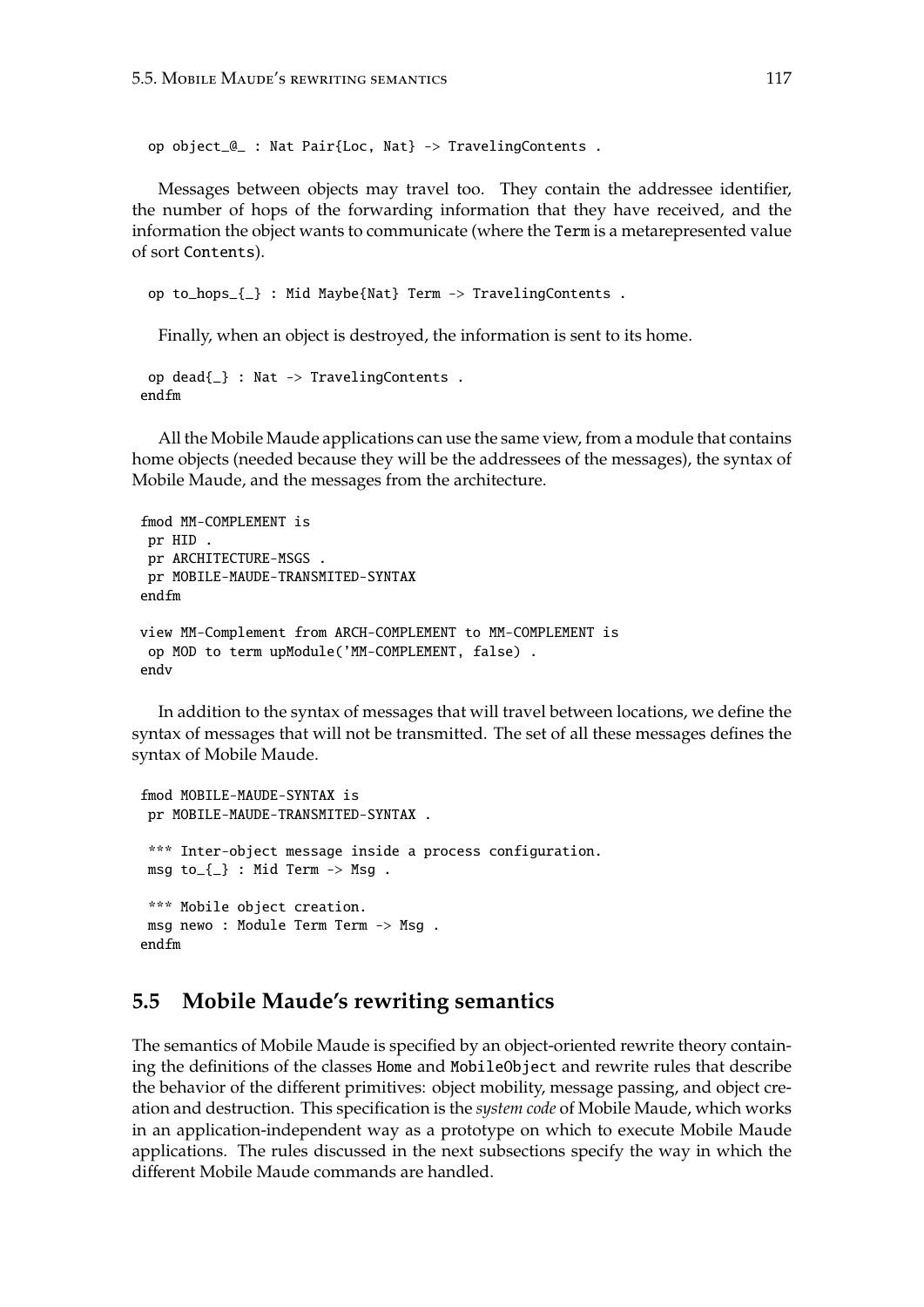```
omod MOBILE-MAUDE-SEMANTICS is
 pr MOBILE-MAUDE-SYNTAX .
 pr HOME .
pr ARCHITECTURE-MSGS .
```
### **5.5.1 Letting mobile objects do something**

To allow the mobile objects to evolve, and therefore to allow the application code, which "lives" inside the mobile objects, to invoke such commands, the state of the mobile objects must be rewritten. In the do-something rule below, the internal state of a mobile object is rewritten using the rules of the module in its mod attribute.

As a fairness condition, or, more concretely, to make sure that no mobile object consumes all the resources—to avoid, for example, that when rewriting the state of a mobile object we get into an infinite computation—and to try to balance such consumption, we establish a bound on the number of rewrites for each of the mobile objects. Such a bound is given in their gas attribute. Each time the do-something rule is applied, the mobile object's gas value is decremented. Note that the gas attribute gives the number of rewrites a mobile object can perform. If no rewriting step can be taken, the do-something rule cannot be applied.

```
vars O O' : Mid .
vars T T' T'' T''' T'''' : Term .
var MOD : Module .
vars N N' N'' : Nat .
var TS : TermSet .
var RST? : ResultTriple? .
sort TermSet .
subsort Term < TermSet .
op emptyTS : -> TermSet .
op _._ : TermSet TermSet -> TermSet [assoc comm id: emptyTS] .
eq T . T = T .
crl [do-something] :
    < 0 : MobileObject | mod : MOD, s : T, gas : s(N) >
\Rightarrow < 0 : MobileObject | s : T', gas : N >
 if T' . TS := possibleSteps(MOD, T) \landT' =/= T .
```
Instead of using the deterministic functions metaRewrite or metaFrewrite, we use the metaSearch function in the equations for the operation possibleSteps to obtain the set of terms that can be reached in one rewriting step. From all these possible rewrites one is chosen (modulo commutativity) in the condition of the do-something rule; this allows us to explore all possible executions as we shall discuss in Section [6.7.](#page-174-0)

```
op possibleSteps : Module Term Nat -> TermSet .
var Ty : Type .
var Sb : Substitution .
ceq possibleSteps(MOD, T, N) = T' . possibleSteps(MOD, T, N + 1)
if {T', Ty, Sb} := \text{metaSearch}(MOD, T, 'M:MobObjState, nil, '+, 1, N).
eq possibleSteps(MOD, T, N) = emptyTS [owise]
```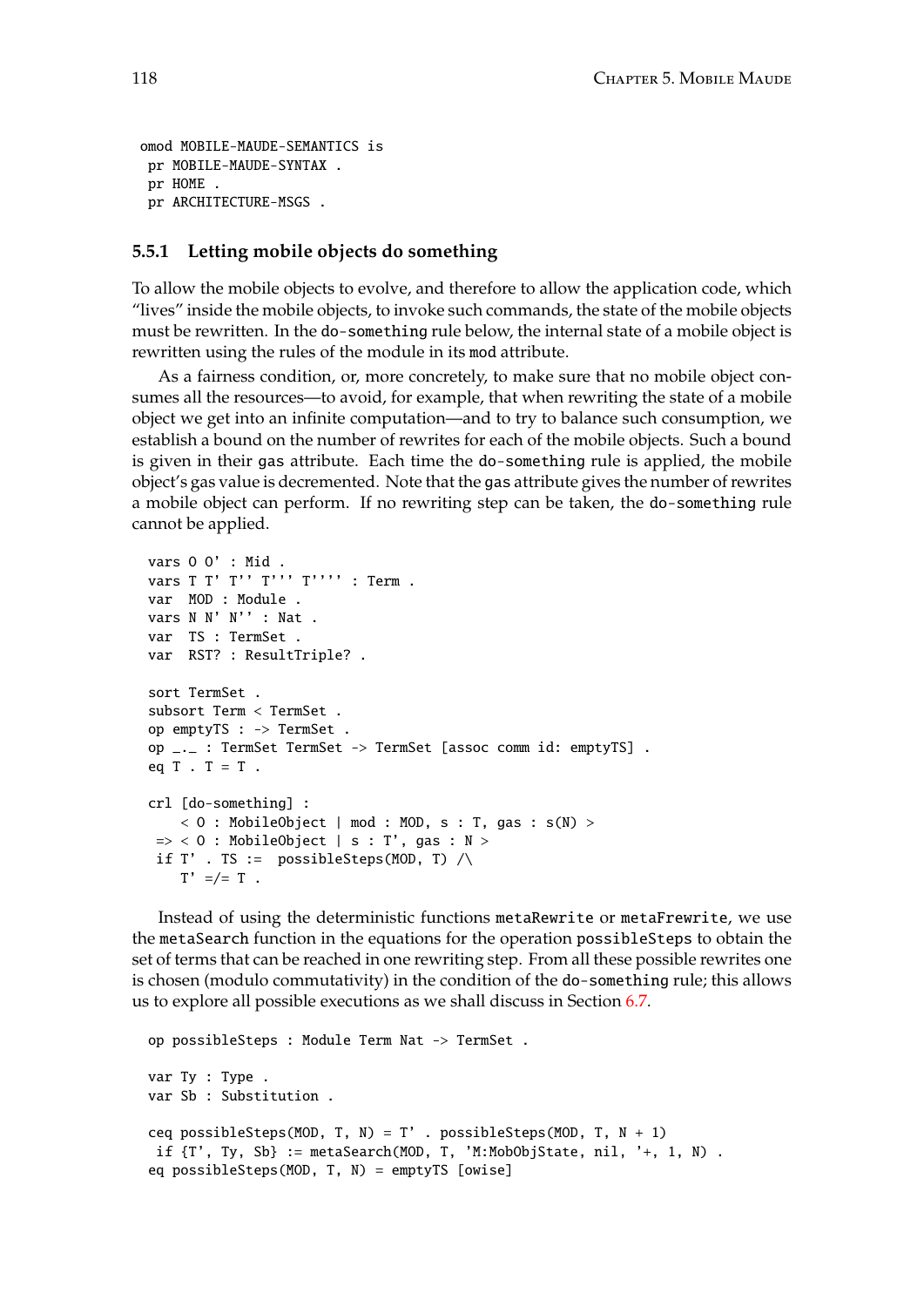### <span id="page-118-1"></span>**5.5.2 Object communication**

There are three kinds of communication between objects. Objects inside the same mobile object can communicate with each other by means of messages with any format, and such communication may be synchronous or asynchronous. Objects in different mobile objects may communicate when such mobile objects are in the same process and when they are in different processes; in these cases, the actual kind of communication is transparent to the mobile objects, but such communication must be asynchronous and by means of messages the form to O : C. That is, the minimum information needed to dispatch a message is the receiver's identity; if the sender wants to communicate its identifier, it has to include it in the message contents. If the addressee is an object in a different mobile object, then the message must be put by the sender object in the second component of its state (the outgoing messages tray). The system code will then send the message to the addressee object.

An important issue when managing messages is that the rewriting rules and state of mobile objects are metarepresented, that is, the system code of Mobile Maude is at the metalevel of the application code. Therefore, before dealing with such messages, they must be moved up, or, as we say, they must be *pulled out*. The internal state of a mobile object will have the form  $\ell_{\text{max}}$  [T, T'], with T and T' the terms metarepresenting, respectively, the inner configuration and the outgoing messages. In the case of messages of the form to\_:\_ we will have a term of the form 'to\_:\_[T1, T2], which may be alone or with more messages in the outgoing tray. Since we must leave the tray in a valid state we need to include the following three rules.<sup>[3](#page-118-0)</sup>

```
op downMid : Term -> Mid .
eq downMid(T) = downTerm(T, o(1("null", 0), 0)).
rl [message-out-to] :
   < O : MobileObject | s : '_&_[T, 'to_:_[T', T'']] >
\Rightarrow < 0 : MobileObject | s : '_&_[T, 'none.Configuration] >
  to downMid(T') {T'' }.
rl [message-out-to] :
   < 0 : MobileObject | s : '_&_[T, '__['to_:_[T', T''], T''']] >
\Rightarrow < 0 : MobileObject | s : '_&_[T, T'''] >
   to downMid(T') {T'' }.
var TL : TermList .
crl [message-out-to] :
    < O : MobileObject | s : '_&_[T, '__['to_:_[T', T''], T''', TL]] >
 => < O : MobileObject | s : '_&_[T, '__[T''', TL]] >
    to downMid(T') { T'' }
 if TL = /= empty.
```
Notice that, although the contents of messages are left at the metalevel, i.e., as found, the identifier of the addressee object is moved down to the object level, so that the message can be correctly delivered. The rules pull out a message to*O*:*C*, which is metarepresented

<span id="page-118-0"></span><sup>&</sup>lt;sup>3</sup>Although in general two cases are enough to deal with associative lists (one element and more than one element), at the metalevel, since the engine is giving the list in flattened form and expects it in flattened form, we must make sure that when we have more than one element the top operator is ...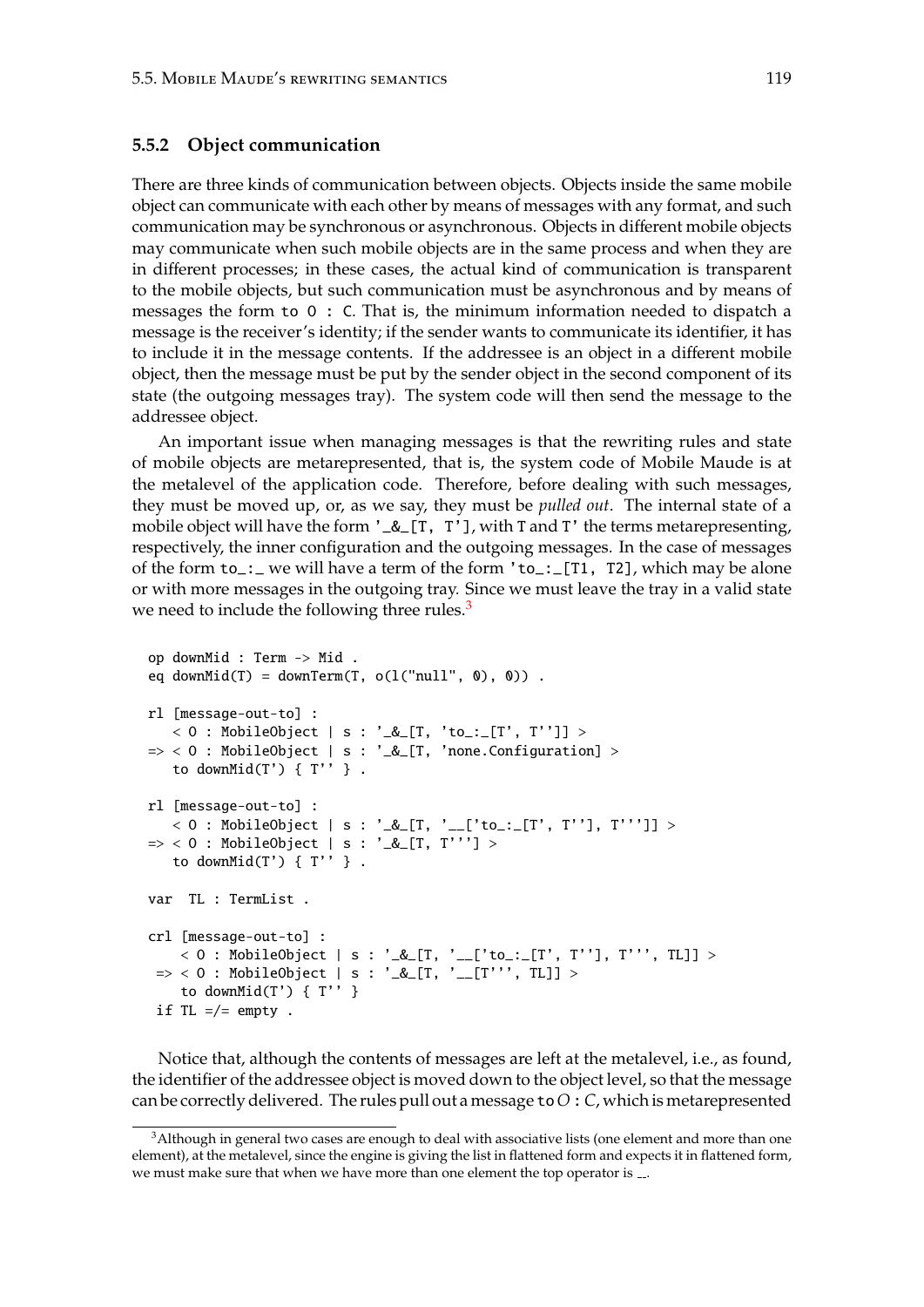as 'to\_:\_[ $\overline{O}$ ,  $\overline{C}$ ], into a message to  $O \{ \overline{C} \}$ . We will find similar pull-out rules for each of the commands.

Once the message is out of the mobile object, it will be appropriately delivered.

```
var OS : Set{Mid} .
vars L L' L'' L''' : Loc .
var F : Map{Nat, Pair{Loc, Nat}} .
crl [msg-send] :
    to o(L, N) { T }
    \langle h(L) : Home | guests : OS, forward : F >
\Rightarrow < h(L) : Home | >
    to h(p1(F[N])) : to o(L, N) hops p2(F[N]) \{ T \}if not o(L, N) in OS \wedgeF[N] =/= undefined /\
    p1(F[N]) =/- L.
crl [msg-send] :
    to o(L, N) { T }
    \langle h(L') : Home \mid guests : OS >\Rightarrow < h(L') : Home | >
    to h(L) : to o(L, N) hops null \{ T \}if L = /= L' / \Lambdanot o(L, N) in OS .
```
Note that the conditions of the rules make sure not only that the object is not in the current process (not o(L, N) in OS), but also that the forwarding info does not point to the location itself  $p1(F[N]) =/- 1$ , which would mean that the mobile object has not arrived to its destination yet. If the location in which the message is generated is the parent location of the mobile object the message is addressed to (first rule), then the message is forwarded to the location indicated by the forwarding info with the corresponding number of hops; otherwise, the message is forwarded to the parent location with the number of hops set to null (second rule). We will see below how the hops information is used in the msg-arrive-to-loc rules to avoid unnecessary forwarding of messages when the destination object is in transit.

The arrival of an inter-object message to a location is handled by the following four rules. We explain the case handled by each of the rules separately.

If the addressee object is at the location, then the message is just left at the location so the object can get it.

```
var H : Maybe{Nat} .
rl [msg-arrive-to-loc] :
   to h(L') : to o(L, N) hops H \{ T \}\langle h(L') : Home | guests : (o(L, N), OS) >\Rightarrow < h(L') : Home | >
   to o(L, N) {T}.
```
If the object is not at the location and the number of hops is null, then the message is being sent to the mobile object's parent location. If the forwarding information is pointing to its home location, then the object is in transit, and the forwarding information has not been updated with its new location, and therefore the message is not handled; otherwise,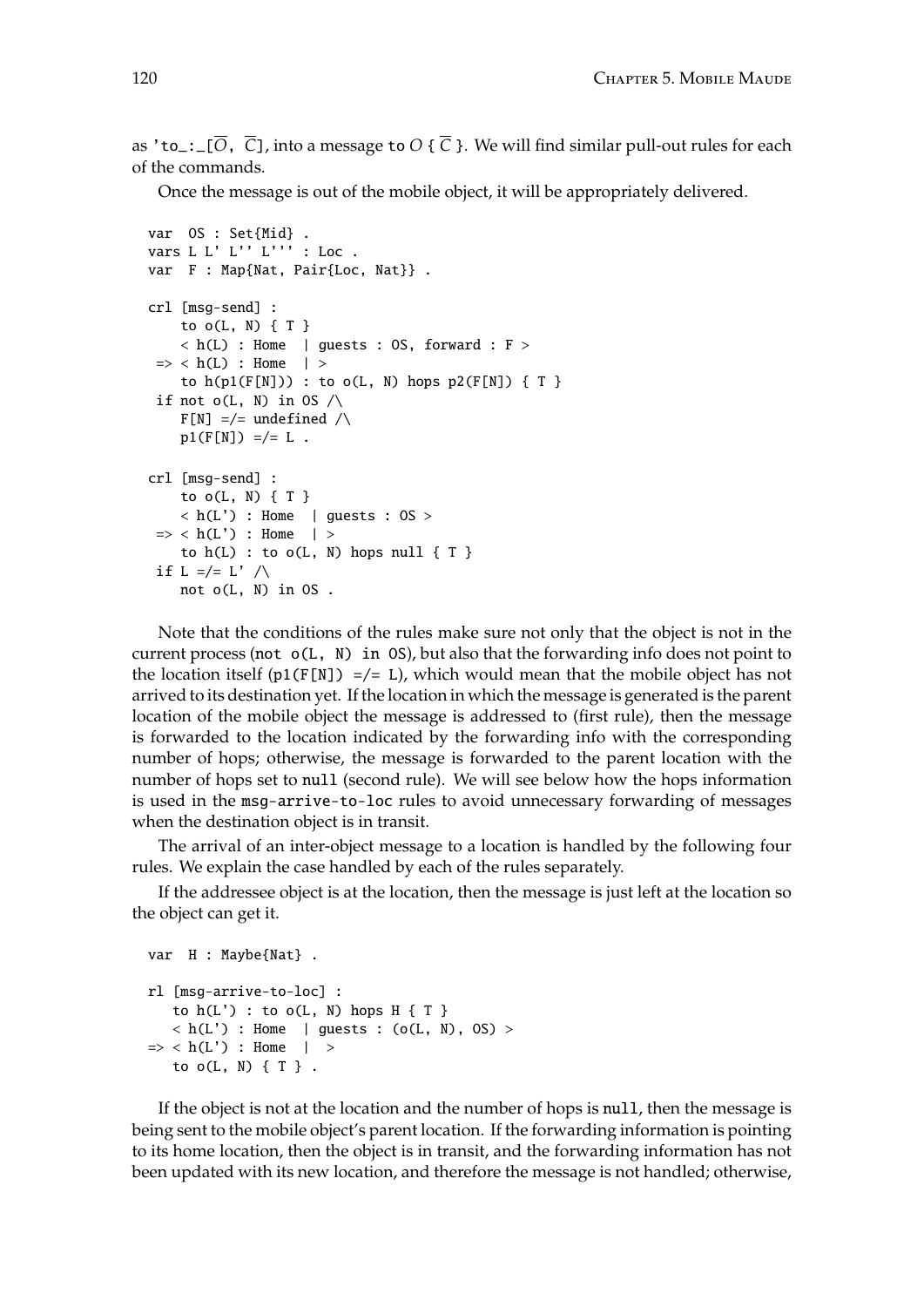the message is sent to the location indicated by the forwarding information with the corresponding number of hops.

```
crl [msg-arrive-to-loc] :
    to h(L) : to o(L, N) hops null {T}\langle h(L) : Home | guests : OS, forward : F >
\Rightarrow < h(L) : Home | >
    to h(p1(F[N])) : to o(L, N) hops p2(F[N]) \{ T \}if not o(L, N) in OS \wedge p1(F[N]) =/= L.
```
If the object is not at the location and the location is not its home location, then the message is forwarded back to the parent location with the same hops number. Note that, since it is not its home location, the number of hops is not null, that is, it is a natural number. Note also that, since the forwarding information is updated once the object has arrived to a location, it cannot be the case that the message has arrived before the object. If the object to which the message is addressed is not at the location registered in the forwarding information, it is because the object has already left the location and the message must be returned to its home location.

```
crl [msg-arrive-to-loc] :
    to h(L') : to o(L, N) hops N' \{ T \}\langle h(L') : Home | guests : OS >
\Rightarrow < h(L') : Home | >
    to h(L) : to o(L, N) hops N' \{ T \}if not o(L, N) in OS \wedge L =/= L'.
```
Finally, if the message is being returned from a location to which the message was forwarded from its home location because the object already left it, then the message will be forwarded again by its home location only if its forwarding information has been updated since the message was forwarded the first time, that is, if the number of hops in the message is smaller than the number of hops in the forwarding information in its home location. Note that we do not check whether the forwarding information points to the parent location itself anymore, since in this case the hops would have been appropriately incremented.

```
crl [msg-arrive-to-loc] :
    to h(L) : to o(L, N) hops N' \{ T \}\langle h(L) : Home | guests : OS, forward : F >
\Rightarrow < h(L) : Home | >
    to h(p1(F[N])) : to o(L, N) hops p2(F[N]) \{ T \}if not o(L, N) in OS / \backslash N' < p2(F[N]).
```
Once the message reaches its addressee object, the message must be inserted in *pushed into*—the internal state of such a mobile object. To make sure that the mobile object will remain in a valid state, we check that the metarepresentation of the corresponding message is a valid message in the module of the object. We can assume that, since the previous state was a valid one, adding a valid message will result in a new valid state.

```
rl [msg-in] :
   to O { T }
   < 0 : MobileObject | mod : MOD, s : '\_&\_[T', T''] >
=> if sortLeq(MOD, leastSort(MOD, 'to_:_[upTerm(O), T]), 'Msg)
   then < 0 : MobileObject | s : '_&_['__['to_:_[upTerm(0), T], T'], T''] >
   else < O : MobileObject | s : '_&_[T', T''] >
   fi .
```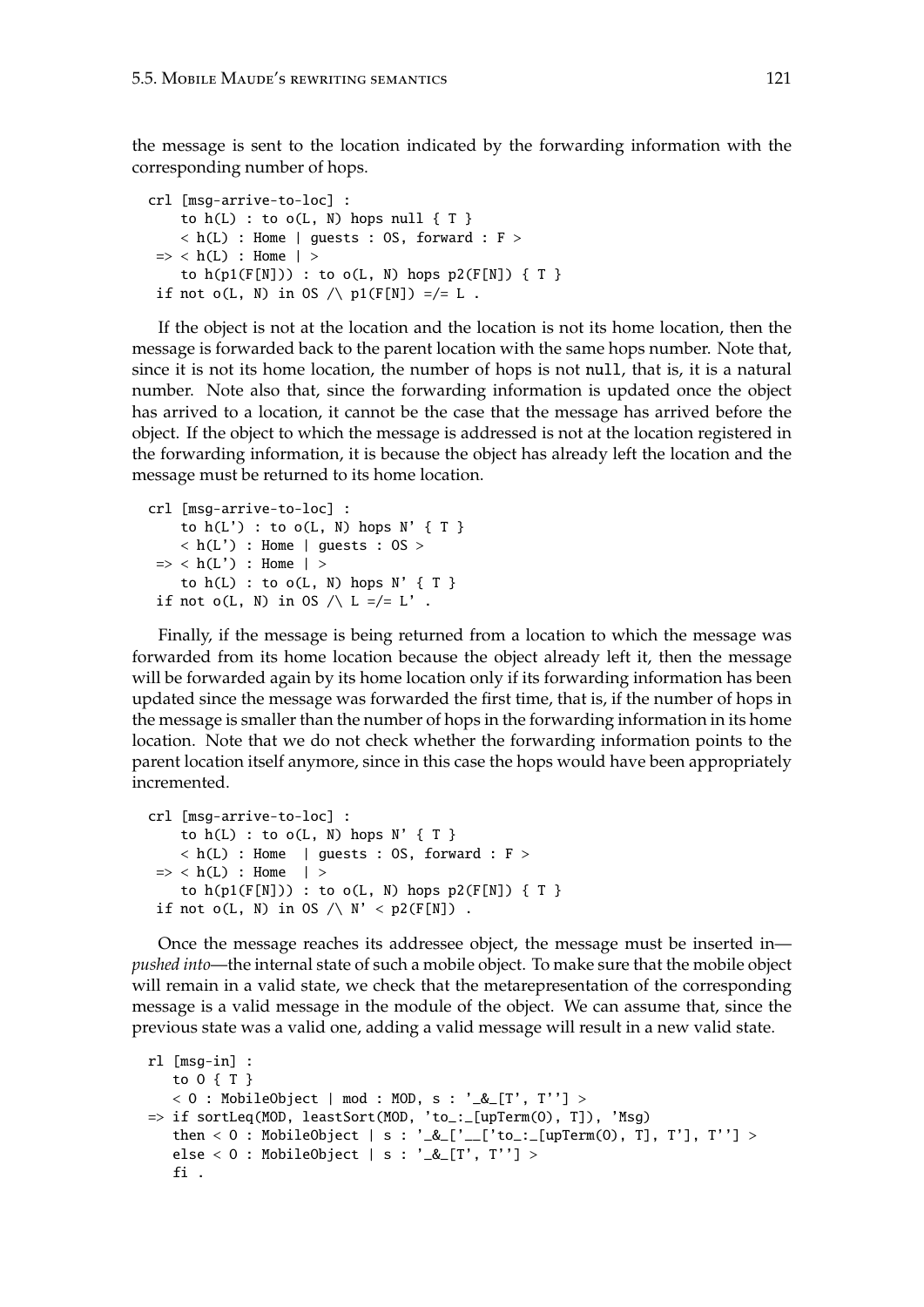## **5.5.3 Object mobility**

We explain in this section the rules that govern object mobility. Such mobility is initiated by the mobile object's inner object, which puts the go or go-find messages in the second component (i.e., as an outgoing message) of the state. The rules for both cases are quite similar; the main difference is that a go-find message tries to reach a particular object that can be itself on movement; that is, we may reach the tentative location and not find the object there, in which case we must go on looking for it in a different location.

#### **The** go **message**

<span id="page-121-0"></span>When a mobile object wants to move to another process it puts in its outgoing messages tray a go(L) message, where L is the target location. When a mobile object has an outgoing go message, a new *inter-mobile-objects* go message is sent, with the mobile object as its argument, after removing the outgoing message. Since the go message is declared to be frozen, the mobile object is inactive while on the move.

If there is a go message in the outgoing message tray, we observe that the state of the corresponding mobile object has the form '\_&\_[T, 'go[T']], where the term T' metarepresents the name of the location where the object wants to go. Notice that in this case it must be the only message in the tray, it is assumed that any other message has already been handled. The rule message-out-go indicates how such a name is decoded by the downLoc function, and shows in its righthand side the mobile object ready to go—which is indicated by being enclosed inside a go operator.

```
op downLoc : Term -> Loc .
eq downLoc(T) = downTerm(T, l('null', 0)).
rl [message-out-go] :
   \langle h(L) : Home | quests : (0, 0S) >< 0 : MobileObject | s : '_&_[T, 'go[T']] >
\Rightarrow < h(L) : Home | guests : 0S >
   to h(downLoc(T')) : go(< 0 : MobileObject |
                                          s : '_&_[T, 'none.Configuration] >) .
```
If the message and the addressee are in different locations, then this message will be sent through the appropriate socket by the router of the location. When the message reaches the destination location, the home is informed, so it can update its forwarding information; if the object has reached its home location, such information is directly updated.

When a go message reaches the location it is addressed to, the mobile object that it carries as an argument is put into the configuration. Depending on whether the location is the home location of such a mobile object or not, the forwarding information is updated or a message object\_@\_ is sent to its home location so that the home in it can update its forwarding information.

```
rl [arrive-loc] :
   to h(L) : go(< o(L', N) : MobileObject | hops : N' >)
   \langle h(L) : Home | guests : OS, forward : F >
\Rightarrow < o(L', N) : MobileObject | hops : N' + 1 >
   if L == L'then \langle h(L) : Home | guests : (o(L', N), OS),
```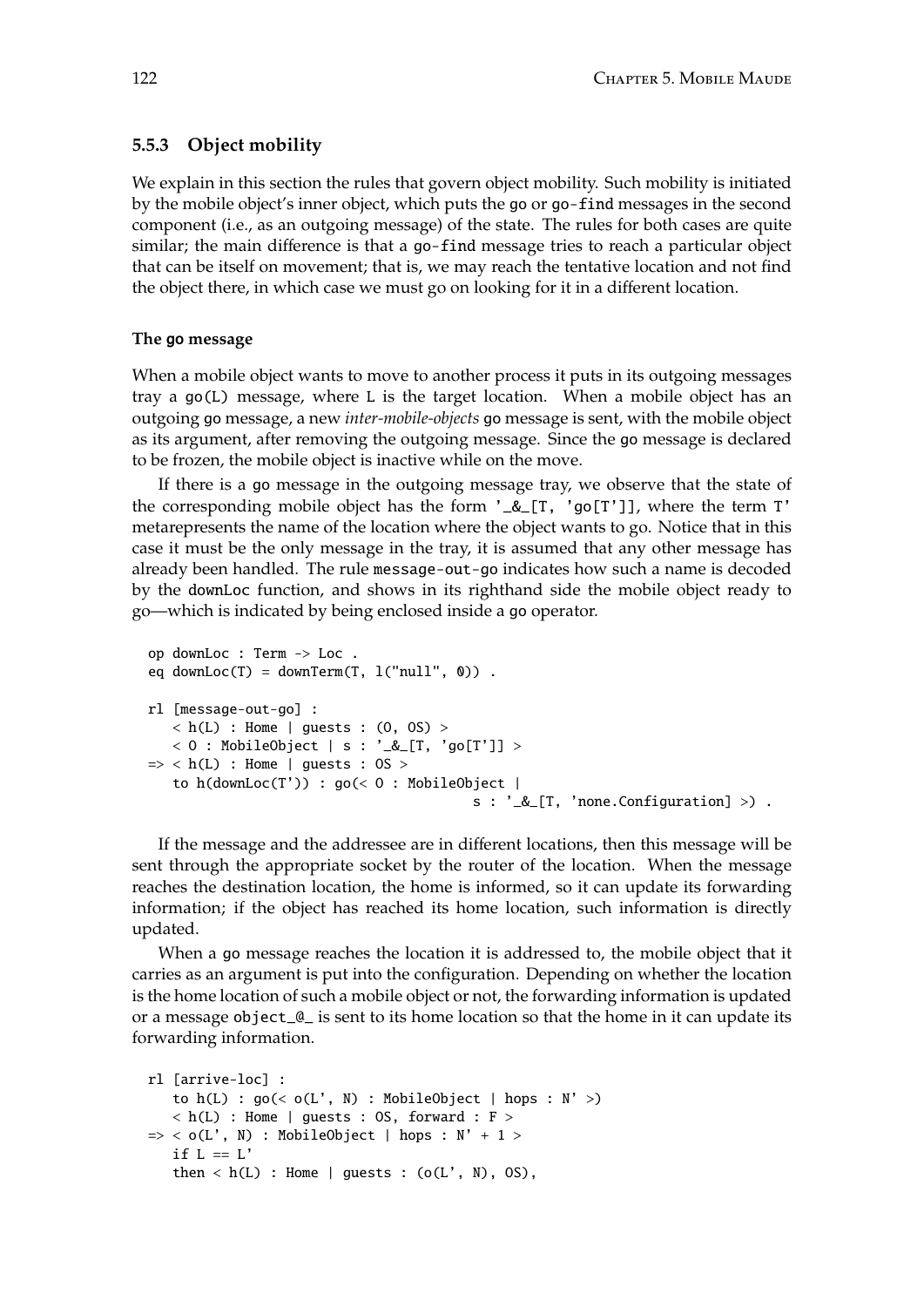```
forward : insert(N, (L, N' + 1), F) >
else < h(L) : Home | guests : (o(L', N), OS) >to h(L') : object N \mathcal{Q}(L, N' + 1)fi .
```
The following rule specifies the update of a mobile object's forwarding information in the home upon the reception of an object\_@\_ message. Note that, since the message to update the forwarding information is sent when the object arrives to its destination location, the forwarding information is not valid during the transit of the mobile objects. However, thanks to the guests lists we still have enough information to guide messages appropriately. Notice also that the forwarding information about a mobile object may be undefined upon the reception of an object\_@\_ message if the corresponding mobile object was destroyed and the message communicating its destruction arrives before a message communicating a previous move.

```
rl [forwarding-update] :
   to h(L) : object N @ (L', N')\langle h(L) : Home | forward : F >
\Rightarrow if F[N] == undefined
   then \langle h(L) : Home | >else if p2(F[N]) < N'then \langle h(L) : Home | forward : insert(N, (L', N'), F) >
        else < h(L) : Home | >fi
   fi .
```
#### **The** go-find **message**

In the go message, the mobile object indicates the location it wants to go to. However, sometimes, a mobile object wants to reach another object, but it only knows the identifier of the object it wants to catch up with, not the location it is at. In this case, the go-find message can be used, which takes as arguments the identifier of the mobile object to be reached, and the identifier of a tentative location, where it may be.

The rules for the go-find messages are very similar to those for the go messages just described. However, in this case we do not only want to reach a location, but also to find a mobile object, which may move from one place to another. Although the message includes a tentative location for the object, such information may be incorrect, or obsolete.

When a mobile object has a go-find message in its state it is pulled out with the following rule.

```
rl [message-out-go-find] :
   h(L) : Home | guests : (0, 0S) >
   < 0 : MobileObject | s : '_&_[T, 'go-find[T', T'']] >
\Rightarrow < h(L) : Home | guests : 0S >
   to h(downLoc(T'')) : go-find(downMid(T'), null,
                   < 0 : MobileObject | s : '_&_[T, 'none.Configuration] >).
```
When a go-find message reaches the tentative location it was addressed to, depending on whether the object the message is trying to find is at such a location or not, the mobile object will be put into the configuration or forwarded. As in the arrive-loc rule shown above, the forwarding information is then updated. In addition, if the message requires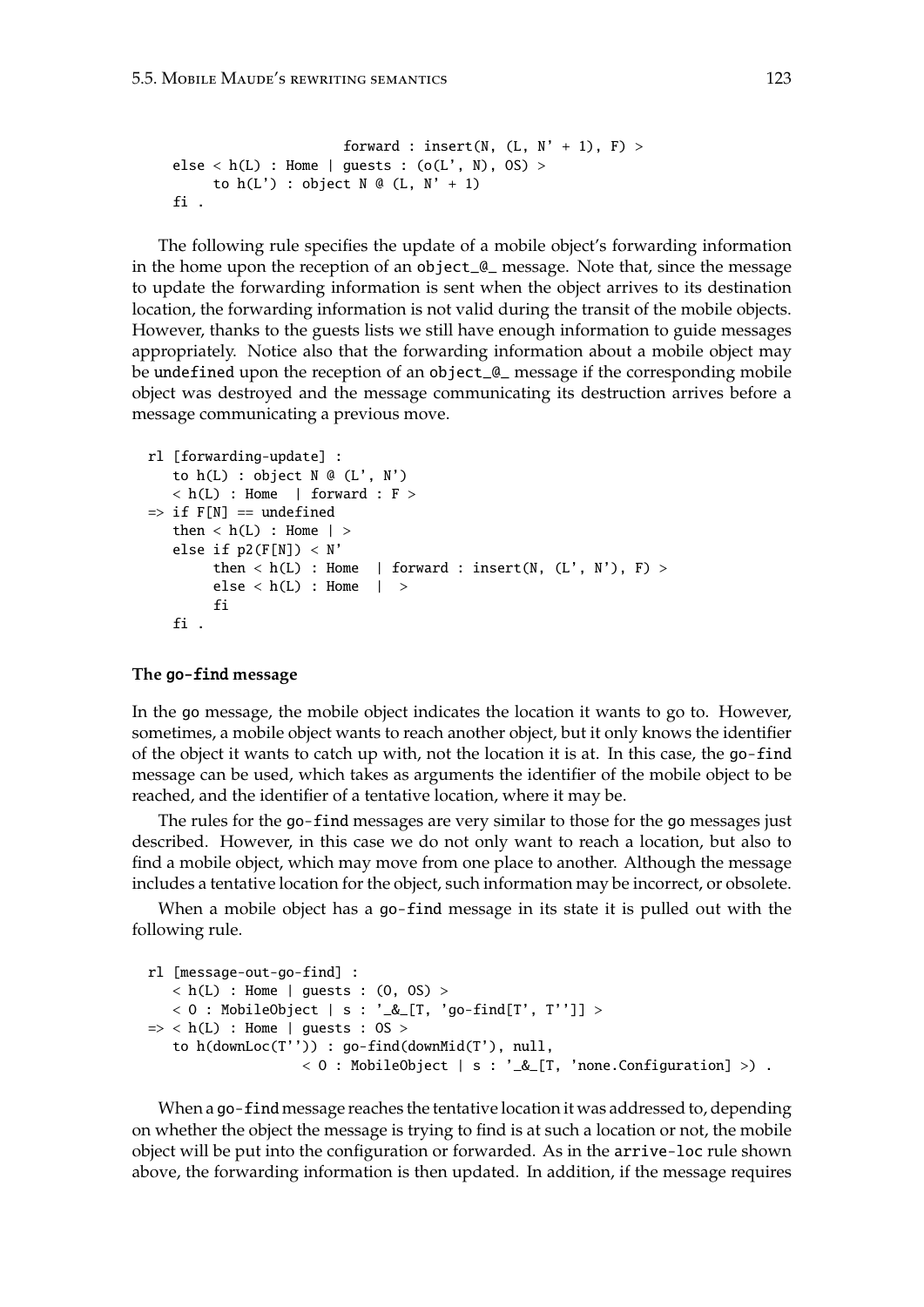to be forwarded, this will be done towards the location the mobile object is at according to the forwarding information in its home location, or to such a home location depending on whether it is at its home location or not.

```
rl [arrive-find-loc] :
   *** the object has been reached in the traveling object's home location
   to h(L') : go-find(o(L, N), H, < o(L', N') : MobileObject | hops : N'' >)
   \langle h(L') : Home | guests : (o(L, N), OS), forward : F >
\Rightarrow < h(L') : Home | guests : (o(L, N), o(L', N'), OS),
                     forward : insert(N', (L', N''+1), F) >
   \langle o(L', N') : MobileObject | hops : N'' + 1 > .
crl [arrive-find-loc] :
    *** the object has been reached in the tentative location,
    *** and this is not its home location
    to h(L') : go-find(o(L, N), H, < o(L'', N') : MobileObject | hops : N'' >)
    \langle h(L') : Home | guests : (o(L, N), OS) >\Rightarrow < h(L') : Home | guests : (o(L, N), o(L'', N'), OS) >
    < o(L'', N') : MobileObject | hops : N'' + 1 >
    to h(L'') : object N @ (L', N''+1)if L' =/= L'''.
crl [arrive-find-loc] :
    *** The message is redirected for the first time by using
    *** the forward attribute
    to h(L) : go-find(o(L, N), null, < o(L'', N') : MobileObject | >)
    \langle h(L) : Home | guests : OS, forward : F >
 \Rightarrow < h(L) : Home | >
    to h(p1(F[N])) : go-find(o(L, N), p2(F[N]),
                      \langle o(L'', N') : MobileObject | >)
 if not o(L, N) in OS /\ F[N] =/= undefined .
crl [arrive-find-loc] :
    *** The message is redirected by using the new information of
    *** the forward attribute
    to h(L) : go-find(o(L, N), N'', < o(L'', N') : MobileObject | >)
    \langle h(L) : Home | guests : OS, forward : F >\Rightarrow < h(L) : Home | >
    to h(p1(F[N])) : go-find(o(L, N), p2(F[N]),
                      \langle o(L'', N') : MobileObject | \rangleif not o(L, N) in OS \wedge p2(F[N]) > N''.
crl [arrive-find-loc] :
    *** Redirection to the home location
    to h(L') : go-find(o(L, N), H, < o(L'', N') : MobileObject | >)
    \langle h(L') : Home | guests : OS >\Rightarrow < h(L') : Home | >
    to h(L) : \text{go-find}(\text{o}(L, N), \text{null}, < \text{o}(L'', N') : MobileObject |>)if not o(L, N) in OS \wedge L =/= L'.
```
#### <span id="page-123-0"></span>**5.5.4 The creation of mobile objects**

When an object (in the inner configuration of a mobile object), as part of the application code, wants to create a new mobile object, it sends a newo message to the system (by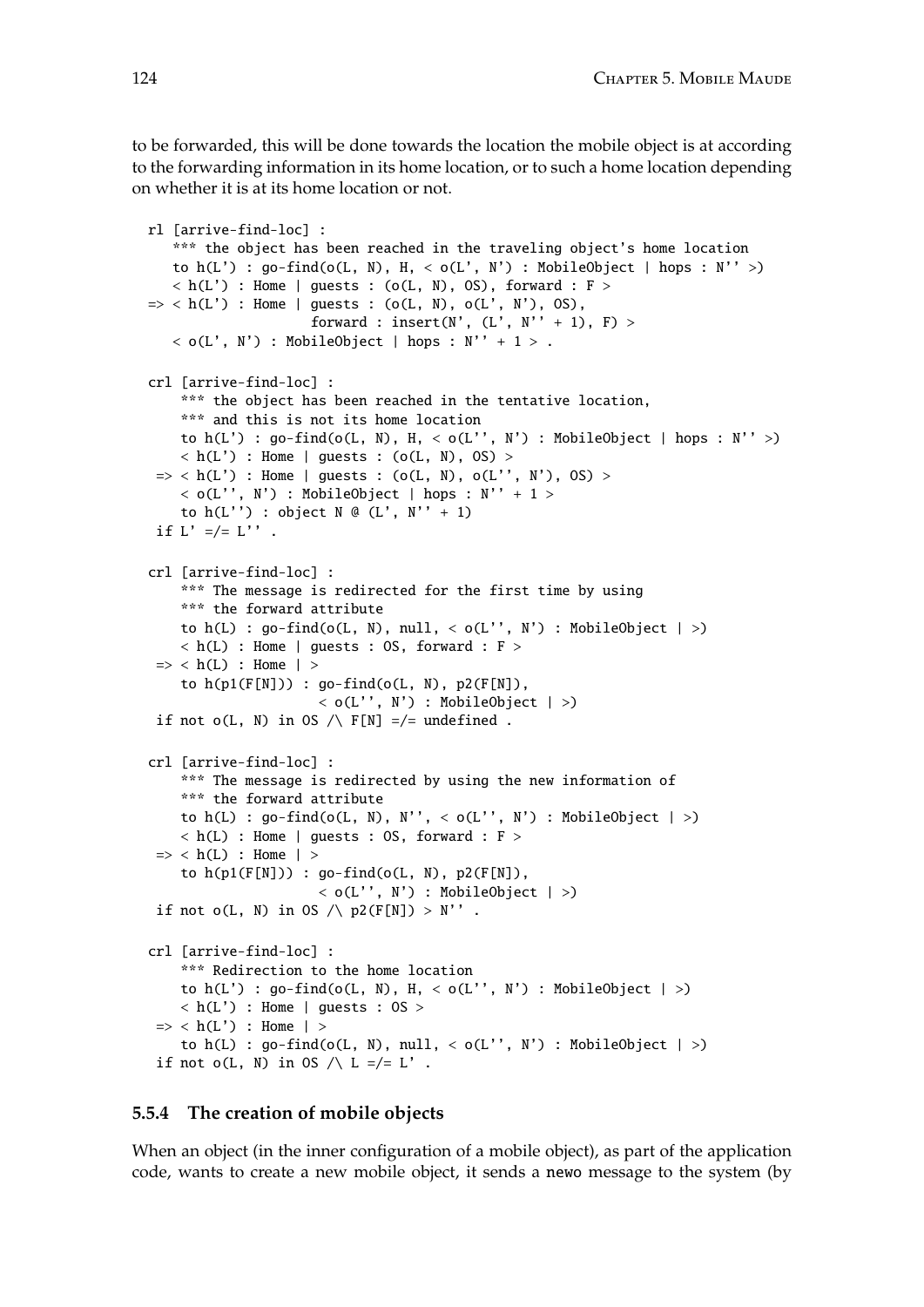putting it in the second component of its state, the outgoing tray). The first action accomplished by the system when it detects the newo( $C$ ,  $M$ ,  $O$ ) message is to create a new mobile object with the configuration C as its state and the module M as its code, and then to send a start-up message to the object O with its new name. The application code will be in charge of attending the start-up message as shown in page [133.](#page-132-0)

First, as for the other Mobile Maude commands, we need to provide rules for pulling out newo commands. As for the to\_:\_ message in Section [5.5.2,](#page-118-1) we need three rules to cover the different cases.

```
op errorModule : -> [Module] [ctor] .
op downModule : Term -> Module .
eq downModule(T) = downTerm(T, errorModule) .
rl [message-out-newo] :
   < 0 : MobileObject | s : '_&_[T, 'newo[T', T'', T''']] >
\Rightarrow < 0 : MobileObject | s : '_&_[T, 'none.Configuration] >
  newo(downModule(T'), T'', T''') .
rl [message-out-newo] :
   < O : MobileObject | s : '_&_[T, '__['newo[T', T'', T'''], T'''']] >
=> < O : MobileObject | s : '_&_[T, T''''] >
  newo(downModule(T'), T'', T''').
crl [message-out-newo] :
   < 0 : MobileObject | s : '_&_[T, '__['newo[T', T'', T'''], T'''', TL]] >
=> < O : MobileObject | s : '_&_[T, '__[T'''', TL]] >
   newo(downModule(T'), T'', T''')
 if TL = /= empty.
```
Before creating the mobile object, we check that the initial state given to the newo command as second argument together with the start-up message is a valid configuration.

When a mobile object is created, its number of hops is set to zero, and the forwarding information in the home at its parent location is initialized as expected—with its home location as the location it is at and zero as its number of hops. Note that the value initially given to the gas attribute of the new mobile object is 100, and that its identifier is included in the set of guests of its home.

```
rl [create-object] :
   newo(MOD, T, T')
   \langle h(L) : H \rangle : Home | cnt : N, guests : OS, forward : F >
\Rightarrow if sortLeq(MOD.
           leastSort(MOD, '__[T, 'to_:_[T', 'start-up[upTerm(o(L, N))]]]),
           'Configuration)
   then \langle h(L) : Home | \text{cnt} : N + 1,
                            guests : (o(L, N), OS),
                            forward : insert(N, (L, 0), F) >
           < o(L, N) : MobileObject | mod : MOD,
                        s : '_&_['__[T, 'to_:_[T', 'start-up[upTerm(o(L, N))]]],
                                        'none.Configuration],
                        gas : 100,
                        hops : \theta >
   else < h(L) : Home | >fi .
```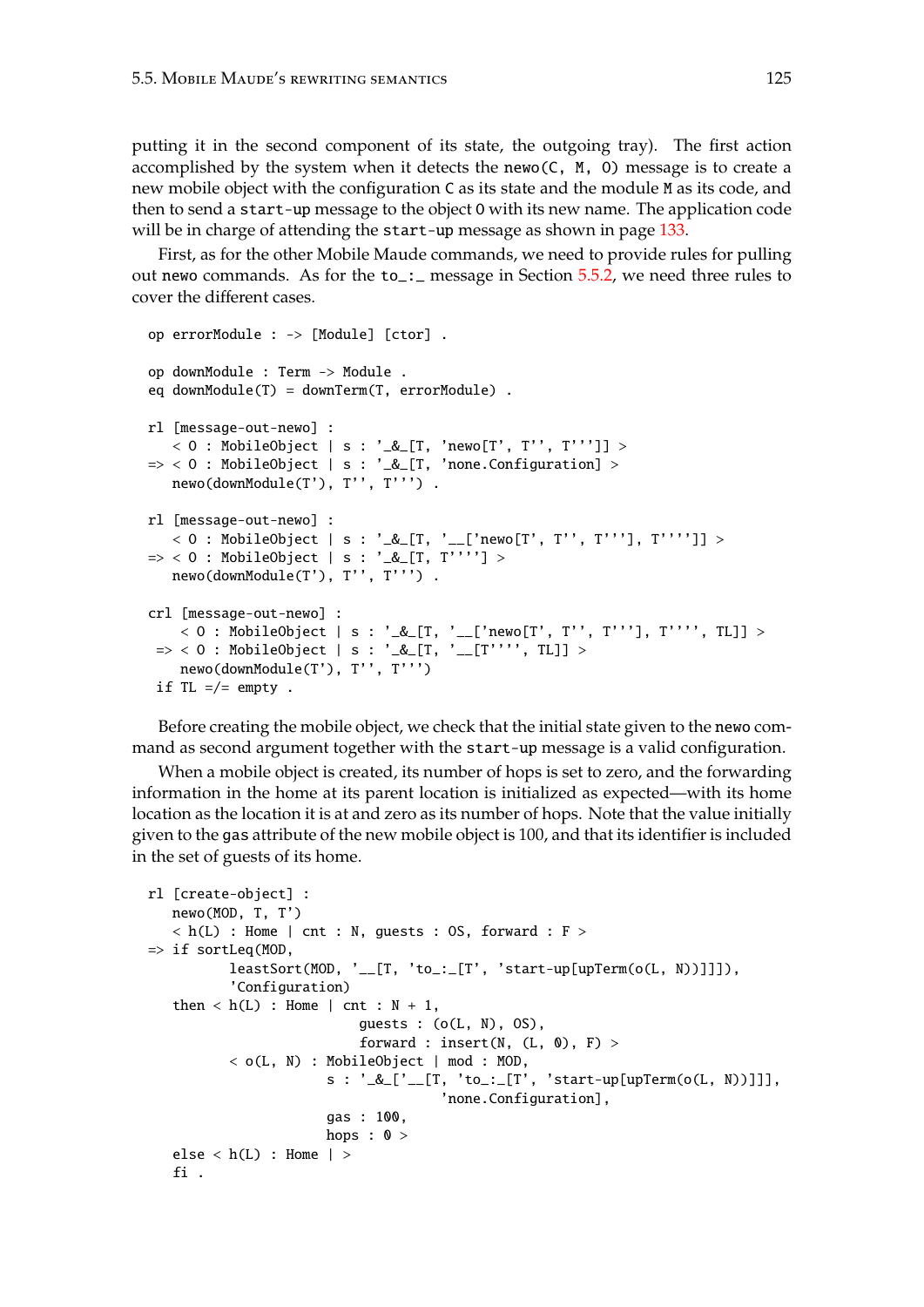#### **5.5.5 Mobile object destruction**

After it has completed its task, a mobile object's inner object may request the death of its container mobile object. The rule message-out-kill directly destroys the mobile object with the kill message in its outgoing messages tray (it must be the only one, so that all other messages have been previously handled). However, its home location must be informed, so that the forwarding information is appropriately updated.

```
rl [message-out-kill] :
   \langle o(L, N) : MobileObject | s : '_&_[T, 'kill.Msg] \rangle\langle h(L') : Home | guests : (o(L, N), OS) >\Rightarrow < h(L') : Home | guests : 0S >
   to h(L) : dead \{ N \}.
```
The mobile-object-dead rule updates the forward attribute of the destroyed object's home location.

```
rl [mobile-object-dead] :
    to h(L) : dead \{ N \}\langle h(L) : Home | forward : ((N \mid \rightarrow (L', N')), F) >\Rightarrow < h(L) : Home | forward : F > .
endom
```
# <span id="page-125-0"></span>**5.6 A buying printers example**

In this section we present a simple application to illustrate how mobile *application code* can be written in Maude and can be wrapped in mobile objects. In this example we have printers, buyers, and sellers; a buyer agent visits several printer sellers, who provide him information on their printers. The buyer looks for the cheapest printer, and once he has visited all the sellers, he goes back to the location of the seller offering the best price.

From the previous description, we can identify different actors, which may move freely from one process to another, and therefore could be represented as mobile objects. In the Mobile Maude approach the specification of the system consists of objects embedded inside mobile objects, which communicate with each other via messages. In addition to the term representing its state, each mobile object carries the *code* managing the behavior of the configuration of objects and messages representing such a state. The main difference with the usual specification of systems in Maude is that these objects must be aware of the fact that they are inside mobile objects, and that in order to communicate with (objects in) other mobile objects or to use some of the system messages available, they must follow the appropriate protocol.

In our sample application we have two different classes of mobile objects: sellers and buyers. Although in the simple example modeled here sellers do not move, they must be mobile objects, because they communicate with other mobile objects, and therefore have to be recognized as mobile objects by the Mobile Maude system. A buyer visits several sellers, and he asks each seller he visits for the description of the seller's printer, represented here only by its price. The seller sends back this information, which the buyer keeps if it corresponds to a better (cheaper) printer, otherwise he discards it. Once the buyer has visited all the sellers he knows, he goes back to the location of the best offer.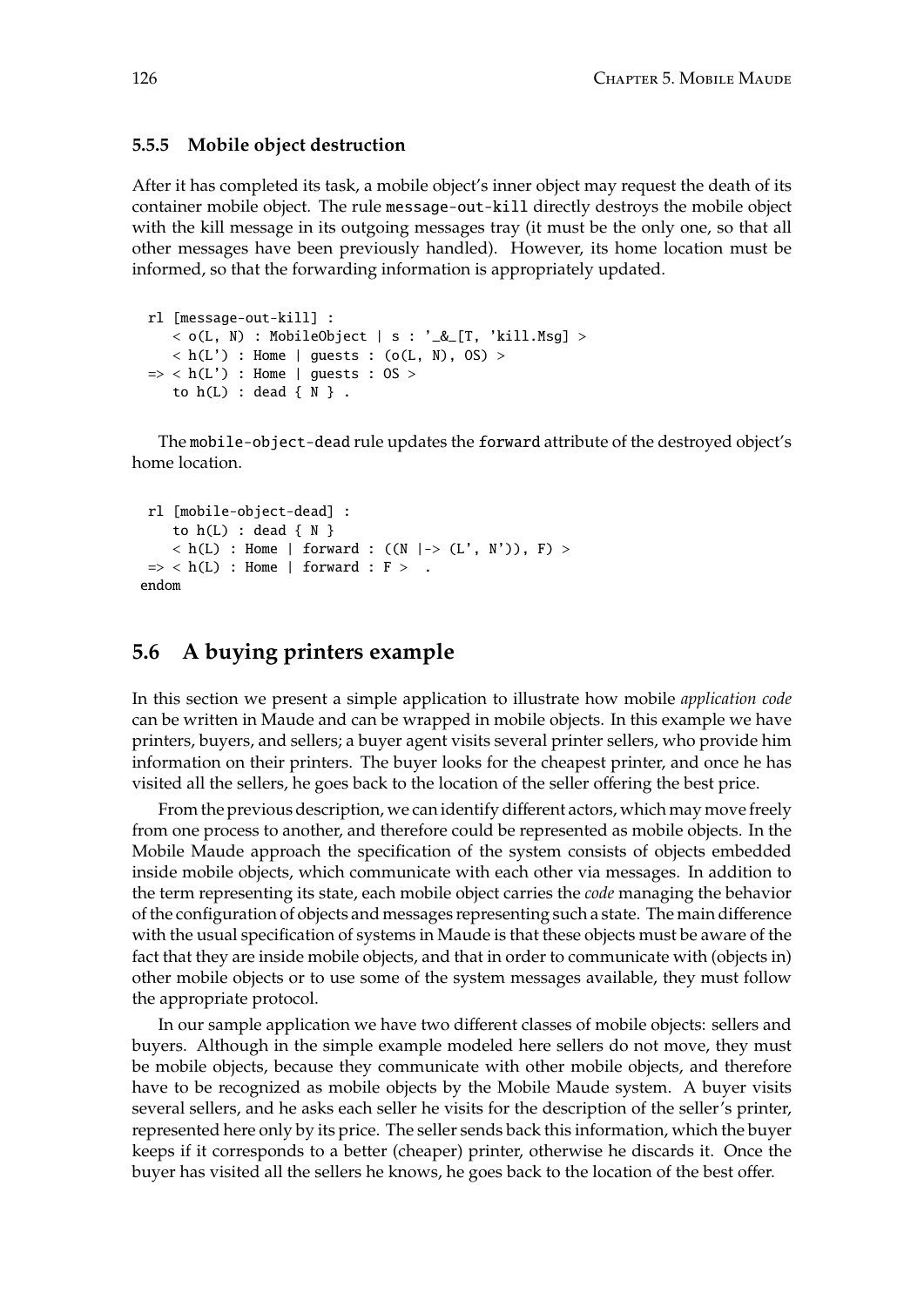We represent sellers and buyers as objects of respective classes Seller and Buyer. Such objects in the application code will then be embedded as *inner objects* of their corresponding mobile objects.

Sellers receive messages of the form get-printer-price(B), with B the identifier of the buyer mobile object sending the message. A seller can send messages of the form printer-price(N), with N a natural number representing the printer's price. Both are defined of sort Contents, declared in the module MOBILE-OBJECT-INTERFACE (see Section [5.3\)](#page-114-1).

```
fmod MESSAGES is
 ex MOBILE-OBJECT-INTERFACE .
op get-printer-price : Mid -> Contents .
op printer-price : Nat -> Contents .
endfm
```
The class Seller has an attribute description with the printer price.

```
omod SELLER is
 pr MESSAGES .
 class Seller | description : Nat .
```
A seller's behavior is represented by the following single rewrite rule: when a seller receives a description (price) request, he sends the description back to the seller.

```
vars S B : Mid .
var N : Nat .
var Conf : Configuration .
rl [get-des] :
   Conf (to S : get-printer-price(B))
    < S : Seller | description : N > & none
 \Rightarrow Conf \lt S : Seller | > 8 to B : printer-price(N).
endom
```
Note the use of the \_&\_ constructor. Since the printer description is sent to an object outside the mobile object in which the Seller object is located, the message is placed in the righthand outgoing tray. The rule get-des is applied only if the outgoing messages tray is empty, making sure in this way that any previous outgoing message has been handled. The \_&\_ operator is the top operator of the term representing the state of the mobile object. Therefore, since there may be other objects and messages in the configuration in its lefthand side component, we include a variable Conf of sort Configuration to match the rest. Note also how an object may communicate with objects in other mobile objects, which may be in different processes, in a completely transparent way.

A buyer has an attribute sellers with a list of the identifiers of the known seller mobile objects. It also has an attribute status with its current state: onArrival, asking, done, or buying. Finally, the buyer keeps information about the printer with the best price in the attributes price and bestSeller of sorts, respectively, Maybe{Nat} and Maybe{Oid}. Initially, these two last attributes are null.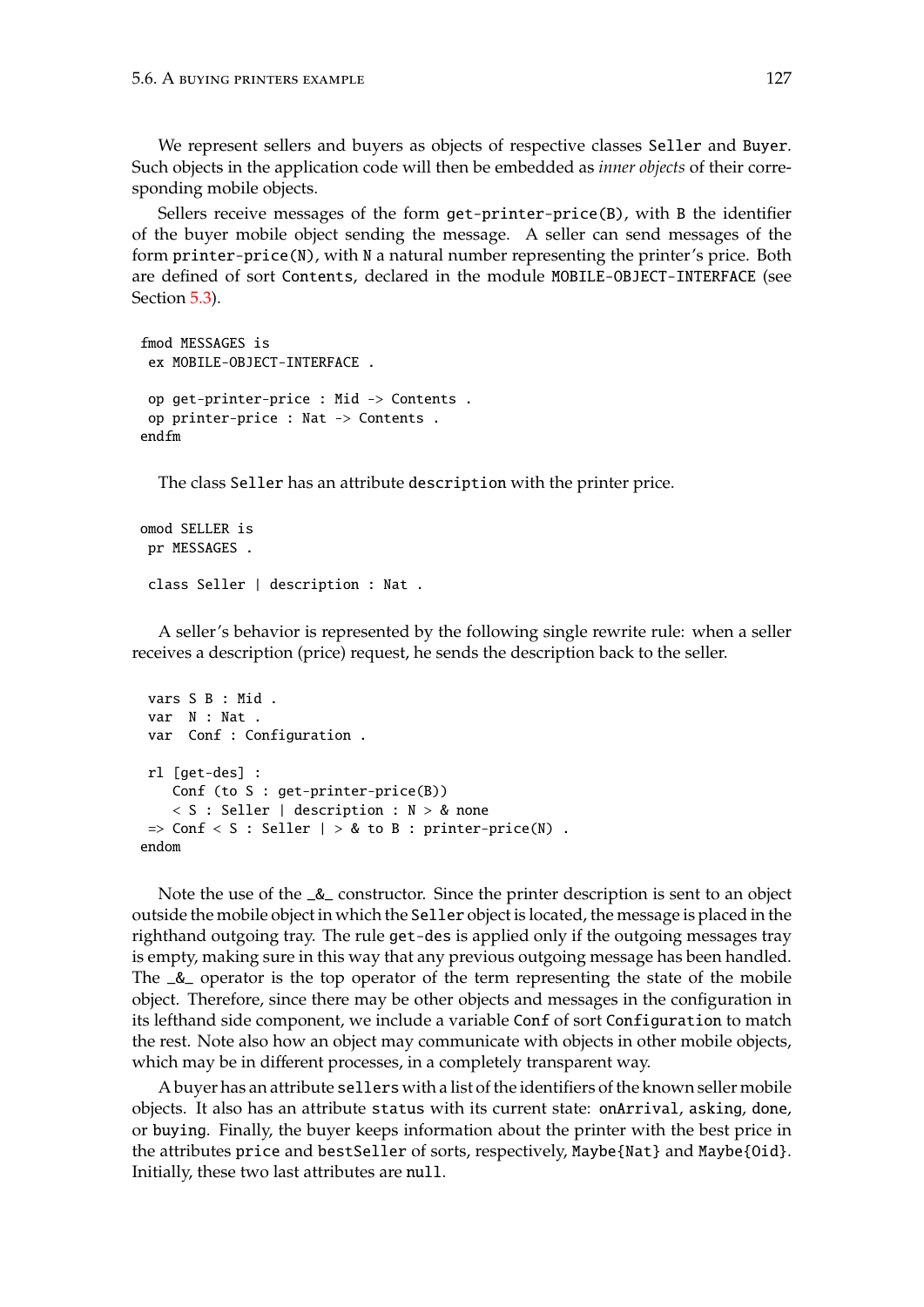```
omod BUYER is
 pr LIST{Mid} * (op \_ to \_, op nil to no-id).
 pr MAYBE{Nat} * (op maybe to null) .
 pr MAYBE{Mid} * (op maybe to null) .
 pr MESSAGES .
 sort Status .
 ops onArrival asking done buying : -> Status .
 class Buyer | sellers : List{Mid},
              status : Status,
               price : Maybe{Nat},
               bestSeller : Maybe{Oid} .
```
The first rewrite rule, move, handles the travels of the buyer to request information on printers: if it is not in the middle of a request (its status is done) and there is at least one seller name in the sellers attribute, it asks the system to take it to the host where the next seller is located.

```
var S S' B : Mid .
var OS : List{Mid} .
vars N N' : Nat .
var L : Loc .
rl [move] :
   \langle B : B \rangle Buyer | sellers : o(L, N) . OS, status : done > Conf & none
\Rightarrow < B : Buyer | status : onArrival > Conf & go-find(o(L, N), L).
```
Since Mobile Maude guarantees that mobile objects moving from one process to another are frozen (see Section [5.5.3\)](#page-121-0), we know that, once the go-find command is given in the move rule, the buyer object will not be able to do anything until the mobile object in which it is embedded has reached the seller's process. Therefore, since there is no rule taking a Buyer object in onArrival state and a non-empty outgoing messages tray, this object will not do anything until it reaches its destination.

On arrival, the buyer asks the seller for the printer description.

```
rl [onArrival] :
   < B : Buyer | sellers : S . OS, status : onArrival > Conf & none
\Rightarrow < B : Buyer | status : asking > Conf & (to S : get-printer-price(B)) .
```
When the printer price arrives, if it corresponds to the first time the buyer is asking for a price (the attributes price and bestSeller are null) the buyer keeps it as the best known price; otherwise, it compares it with the best known printer and updates its information if needed. Notice that the first identifier in the list of known sellers gives us the identifier of the seller it is currently interacting with.

```
rl [new-des] :
   (to B : printer-price(N))
   < B : Buyer | sellers : S . OS, price : null, status : asking,
                 bestSeller : null >
\Rightarrow < B : Buyer | sellers : OS, price : N, status : done, bestSeller : S > .
```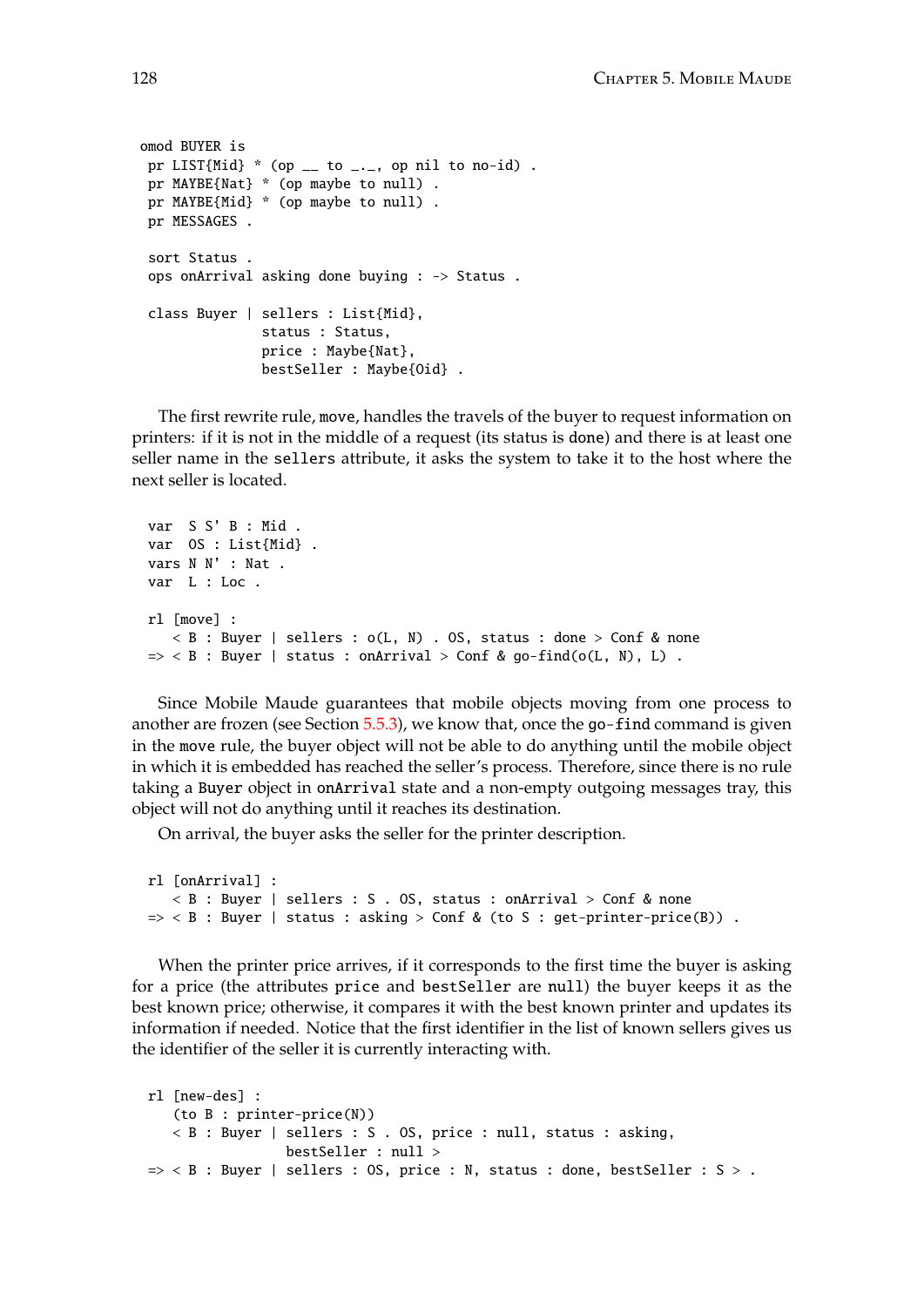```
rl [new-des] :
   (to B : printer-price(N))
   < B : Buyer | sellers : S . OS, price : N', bestSeller : S',
                  status : asking >
\Rightarrow if (N < N') then
        < B : Buyer | sellers : OS, price : N, bestSeller : S,
                      status : done >
   else < B : Buyer | sellers : OS, status : done >
   fi .
```
Notice that since these last rules do not imply the sending of any message out of the mobile object, we do not need to use the  $\&$  operator and the variable Conf to encompass the whole state.

Finally, when the list of remaining sellers is empty, the buyer travels to find the best buyer and reaches the buying status.

```
rl [buy-it] :
    < B : Buyer | sellers : no-id, bestSeller : o(L, N), status : done >
    Conf & none
 \Rightarrow < B : Buyer | status : buying > Conf & go-find(o(L, N), L).
endom
```
Let us see an example of a distributed configuration, and how we can rewrite it by using the erewrite command. Our sample buyers/sellers configuration, shown in Figure [5.2,](#page-129-0) is constituted by three located configurations, each one to be executed in a Maude process (as we have already seen in previous chapters). The architecture is transparent to the application and thus it is not shown in the figure, although we have to take care of it in the initial configurations. The first located configuration (shown in the middle of the figure) contains a Home with identifier  $h(1(ip0, 0))$ , a mobile object with identifier  $o(1(ip0, 0)$ , 0) with a Seller in its belly, and the StarCenter (so it must be executed before the other two ones). The Maude command to introduce the initial state of this configuration is as follows:

```
mod PRINTERS-CENTER is
 pr SELLER .
 pr MOBILE-MAUDE-SEMANTICS .
pr STAR-CENTER{MM-Complement} .
endm
erew \langle \rangle < l(ip0, 0) : StarCenter |
           neighbors : empty,
           state : idle,
           defNeighbor : null,
           port : 60039 >
         \langle h(1(ip0, 0)) : Home |
           cnt : 1,
           guests : o(l(ip0, 0), 0),
           forward : 0 |-> (l(ip0, 0), 0) >
         \langle o(l(ip0, 0), 0) : MobileObject |
           mod : upModule('SELLER, false),
           s : upTerm(< o(l(ip0, 0), 0) : Seller | description : 30 >
                       & none),
           gas : 200,
           hops : 0 > .
```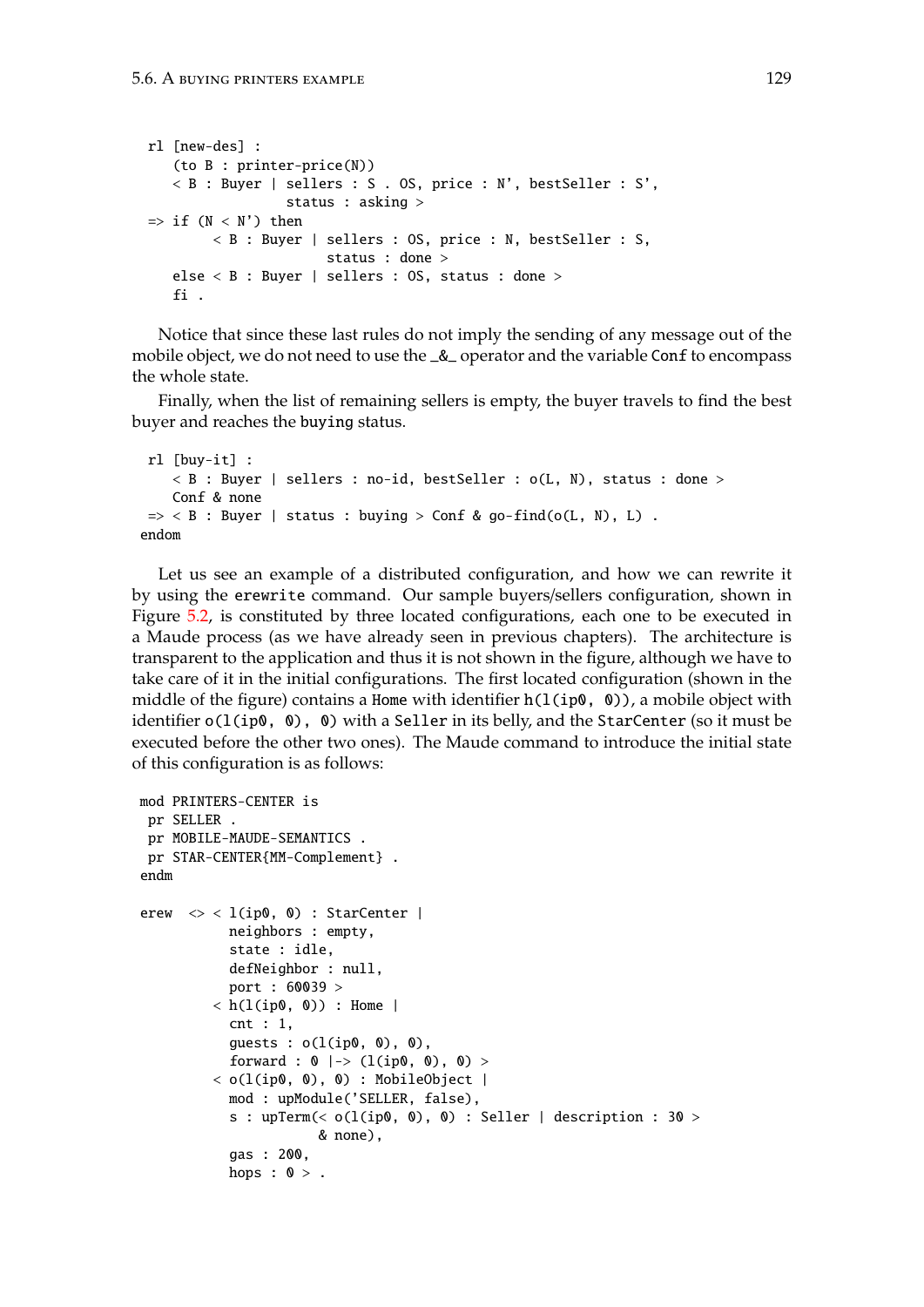

<span id="page-129-0"></span>Figure 5.2: Buyers and sellers configuration

Note how the function upModule is used to obtain the metarepresentation of the module SELLER, and how the function upTerm is used to metarepresent the initial state of the inner object.

The second located configuration (on the left) contains a StarNode, a Home, a Buyer and a Seller with cheaper printers. The Maude command, introduced in a different Maude process, is the following one:

```
erew \langle \rangle < 1(ip1, 0) : StarNode |
           neighbors : empty,
           state : idle,
           defNeighbor : null,
           port : 60039,
           center : ip0 >
      \langle h(1(ip1, 0)) : Home |
           cnt : 1,
           guests : (o(l(ip1, 0), 0), o(l(ip1, 0), 1)),
           forward : ((0 \mid \rightarrow (l(ip1, 0), 0)), (1 \mid \rightarrow (l(ip1, 0), 0))) >
      \langle o(l(ip1, 0), 0) : MobileObject |
           mod : upModule('BUYER, false),
           s : upTerm(< o(l(ip1, 0), 0) : Buyer |
                            price : null,
                            status : done,
                            bestSeller : null,
                            sellers : (o(l(ip1, 0), 1).
                                        o(l(ip2, 0), 0).
                                        o(l(ip0, 0), 0)) >
                       & none),
           gas : 200,
```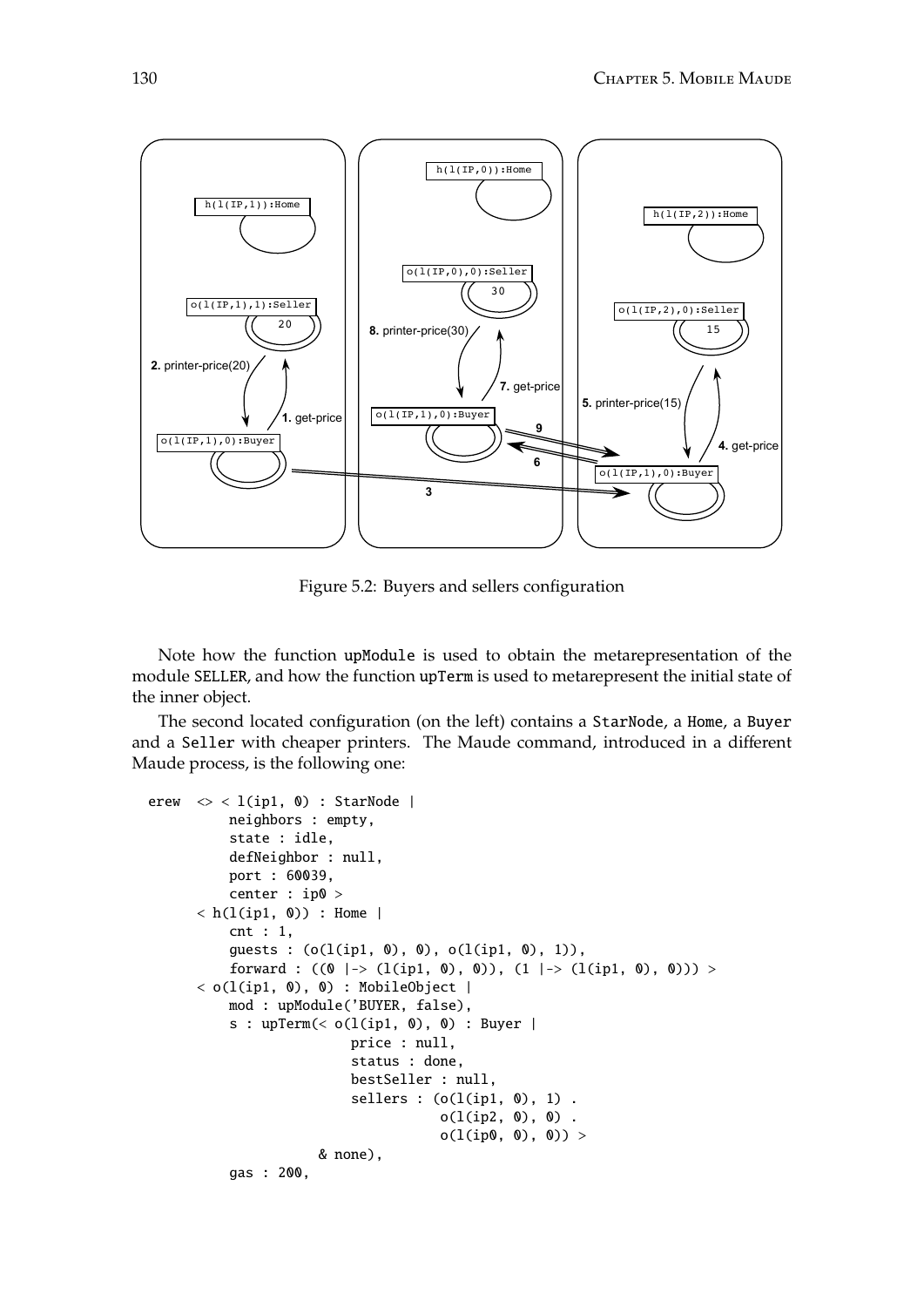```
hops : 0 >\langle o(l(ip1, 0), 1) : MobileObject |
    mod : upModule('SELLER, false),
    s : upTerm(< o(l(ip1, 0), 1) : Seller | description : 20 >
               & none),
    gas : 200,
   hops : 0 >.
```
Finally, the third located configuration (on the right in the figure) contains another StarNode, a Home, and a Seller with the cheapest printers.

```
erew \langle \rangle < l(ip2, 0) : StarNode |
                          neighbors : empty,
                          state : idle,
                          defNeighbor : null,
                          port : 60039,
                          center : ip0 >
      \langle h(1(ip2, 0)) : Home |
                          cnt : 1,
                          guests : o(l(ip2, 0), 0),
                          forward : 0 |-> (l(ip2, 0), 0) >
      < o(l(ip2, 0), 0) : MobileObject |
          mod : upModule('SELLER, false),
          s : upTerm(< o(1(ip2, 0), 0) : Seller | description : 15 >
                      & none),
          gas : 200,
          hops : 0 >.
```
Figure [5.2](#page-129-0) shows the order in which the different actions occur. First, the buyer asks the seller at his same location (price 20). Then, the buyer travels to the location on the right and asks the seller who sells printers costing 15. After that, the buyer travels to the middle location and asks the seller there (price 30). Finally, the buyer travels to the right location to find the seller with the best offer.

An execution of a Mobile Maude application is not intended to terminate, since the located configurations are always waiting for messages or mobile objects to come in from other configurations. As we showed in Section [2.7,](#page-26-0) we can stop the execution when it seems to be finished by typing ˆC.

In the first Maude process we obtain the following configuration:

```
result Configuration:
  \le receive(socket(5), b(socket(5)))
  receive(socket(6), b(socket(6)))
  receive(socket(7), b(socket(7)))
  Receive(b(socket(6)), l(ip0, 0))
  Receive(b(socket(7)), l(ip0, 0))
\langle h(1(ip0, 0)) : Home |
      cnt : 1,
      guests : o(l(ip0, 0), 0),
      forward : 0 |-> 1(ip0, 0), 0 >
< b(socket(5)) : BufferedSocket |
      read : "",
      complete : notFound >
< b(socket(6)) : BufferedSocket |
      read : "",
```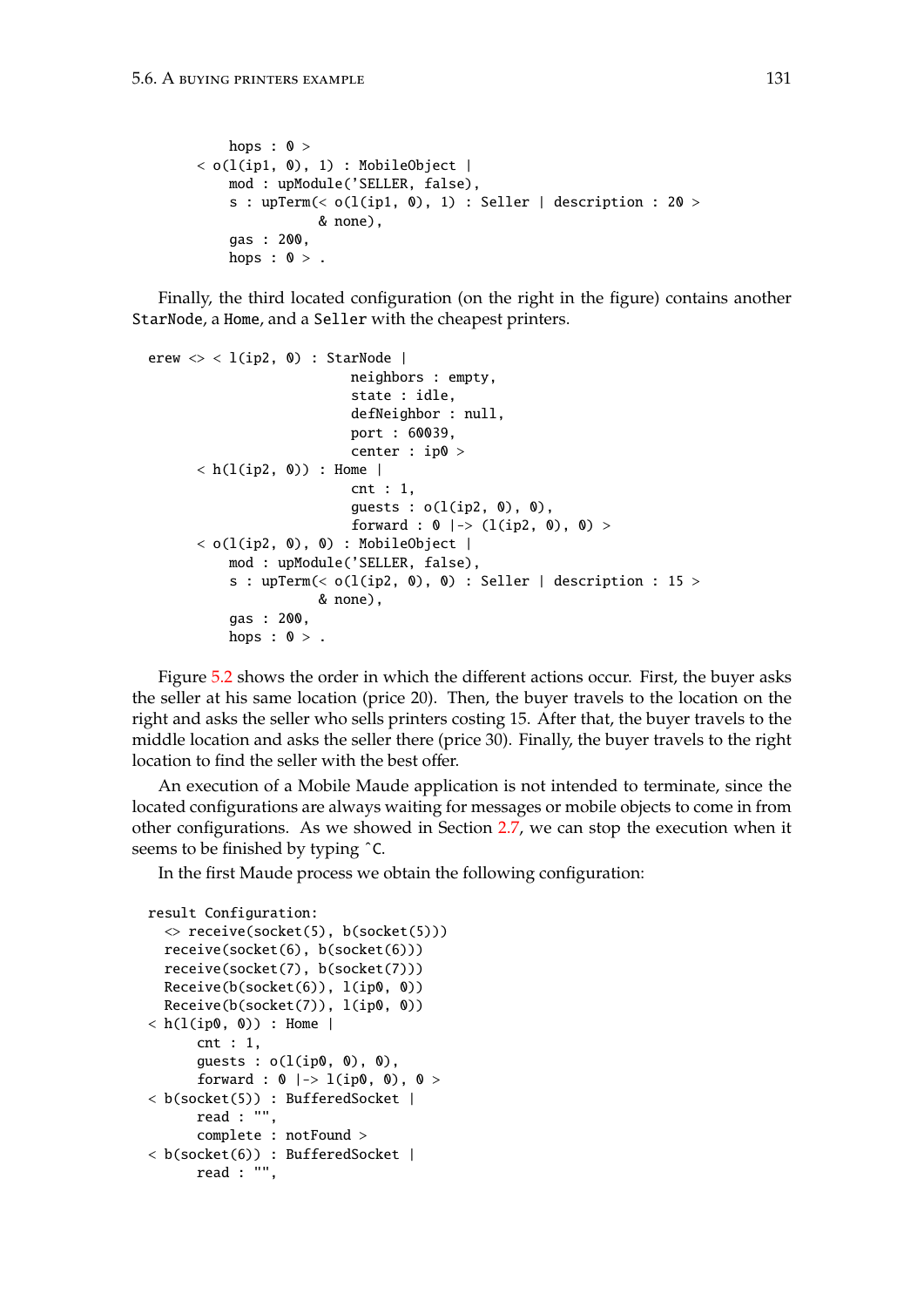```
complete : notFound >
< b(socket(7)) : BufferedSocket |
      read : "",
      complete : notFound >
< l(ip0, 0) : StarCenter |
      state : active,
      neighbors : (l(ip1, 0) |-> b(socket(6)),
                   l(ip2, 0) |-> b(socket(7))),
      defNeighbor : null,
      port : 60039 >
\langle o(l(ip0, 0), 0) : MobileObject |
      mod: mod\_is\_sorts<sub>-----</sub>endm(...),
      s : ('_&_['<_:_|_>['o['l['ip0.String,'0.Zero],'0.Zero],
  'Seller.Seller,'description':_['s_ˆ30['0.Zero]]],'none.Configuration]),
      gas : 199,
      hops : 0 >
```
In the second Maude process we obtain:

```
result Configuration:
  \le receive(socket(5), b(socket(5)))
  Receive(b(sockets(5)), 1(ip1, 0))\langle h(1(ip1, 0)) : Home |
      cnt : 1,
      guess : o(l(ip1, 0), 1),forward : (0 \mid \rightarrow 1(ip2, 0),4, 1 | \rightarrow 1(ip1, 0),0) >
< b(socket(5)) : BufferedSocket |
      read : "",
      complete : notFound >
< l(ip1, 0) : StarNode |
      state : active,
      neighbors : empty,
      defNeighbor : b(socket(5)),
      port : 60039,
      center : ip0 >
< o(l(ip1, 0), 1) : MobileObject |
      mod: mod\_is\_sorts<sub>-----</sub>endm(...),
      s : ('_&\_['&\_]~&`o['1['ip1.String, '0.Zero], 's\_['0.Zero]],'Seller.Seller,'description':_['s_ˆ20['0.Zero]]],
  'none.Configuration]),
      gas : 199,
      hops : 0 >
```
And in the third Maude process we obtain:

```
result Configuration:
  \le receive(socket(5), b(socket(5)))
  Receive(b(socket(5)), l(ip2, 0))
\langle h(1(ip2, 0)) : Home |
      cnt : 1,
      guests : (o(l(ip1, 0), 0), o(l(ip2, 0), 0)),
      forward : 0 |-> 1(ip2, 0), 0 >< b(socket(5)) : BufferedSocket |
      read : "",
      complete : notFound >
```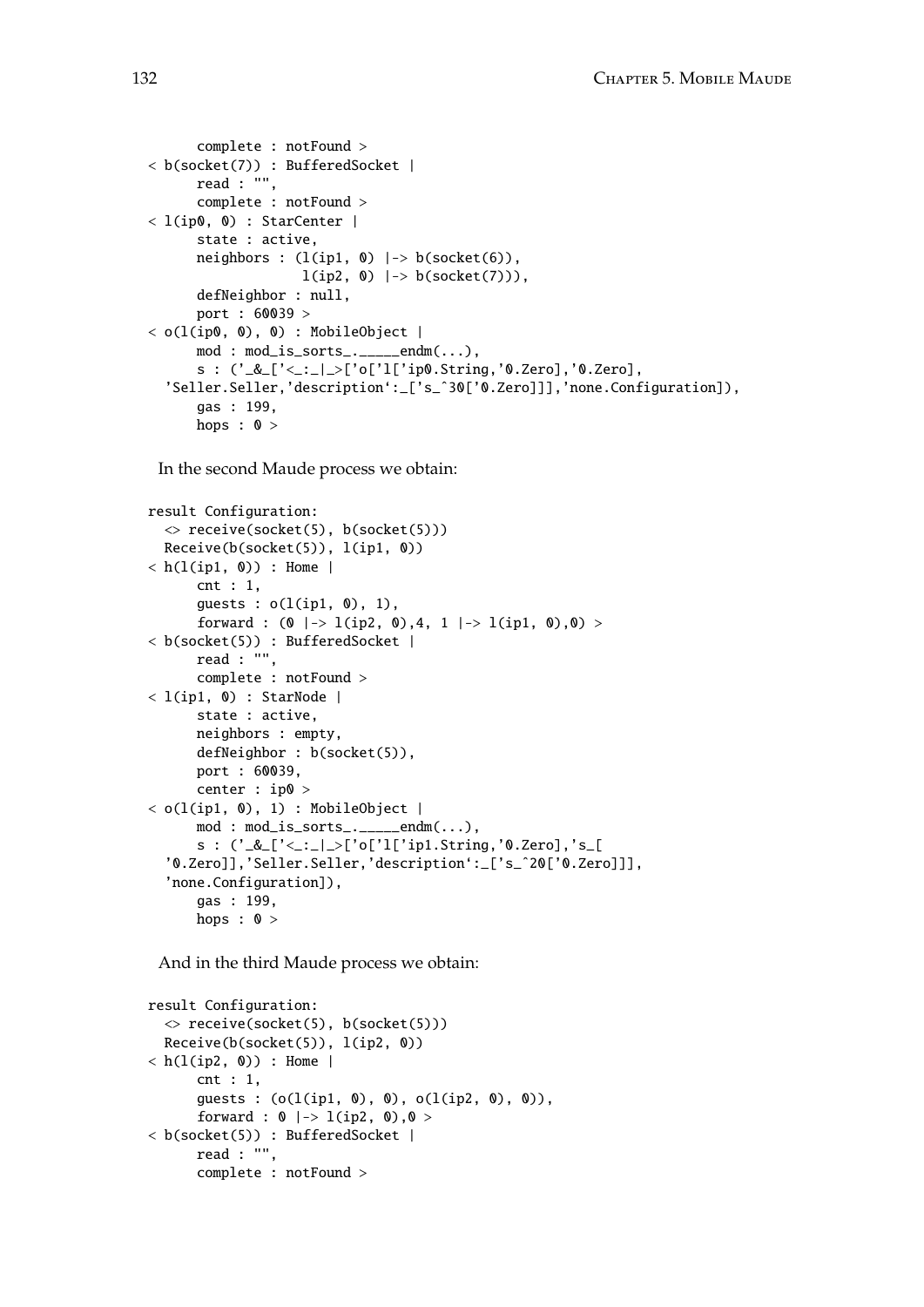```
\langle l(ip2, 0) : StarNode |
        state : active,
        neighbors : empty,
        defNeighbor : b(socket(5)),
        port : 60039,
        center : ip0 >
  < o(l(ip1, 0), 0) : MobileObject |
        mod : mod_is_sorts_._____endm(...),
        s : ('_&_['<_:_|_>['o['l['ip1.String,'0.Zero],'0.Zero],
    'Buyer.Buyer,'_',_['bestSeller':_['o['l['ip2.String,
    '0.Zero],'0.Zero]],'price':_['s_ˆ15['0.Zero]],'sellers':_[
    'no-id.List'{Mid'}],'status':_['buying.Status]]],'none.Configuration]),
        gas : 190,
        hops : 4 >\langle o(l(ip2, 0), 0) : MobileObject |
        mod : mod_is_sorts_._____endm(...),
        s : ('_&_['<_:_|_>['o['l['ip2.String,'0.Zero],'0.Zero],
    'Seller.Seller,'description':_['s_ˆ15['0.Zero]]],'none.Configuration]),
        gas : 199,
        hops : 0 >
```
Note that the buyer has finished his travel at the same location as that of the best seller.

# <span id="page-132-0"></span>**5.7 An auction example**

We show here an example where several auction centers send invitations offering their items to some buyers. If these buyers want any item, they send an agent with some money to buy them. The agent tries to buy the items and returns with the bought one, returning the remaining money so the buyer can send another agent to other auction.

We first identify all the actors in this example, that will interact with each other. We have buyers, agents, and auction centers. Although some of them do not travel, they interchange messages, so they must be mobile objects.

To increase the non-determinism we define a MONEY module, that uses the RANDOM predefined module to return a (pseudo) random amount of money, always less or equal than the natural number given as argument of the money operator.

```
mod MONEY is
pr RANDOM .
inc NAT .
 op money : Nat -> [Nat] .
 var N : Nat .
 rl [money1] :
    money(N)
 \Rightarrow s(random(N) rem N).
 rl [money2] :
    money(N)
 \Rightarrow s(random(N + 1) rem N).
 rl [money3] :
```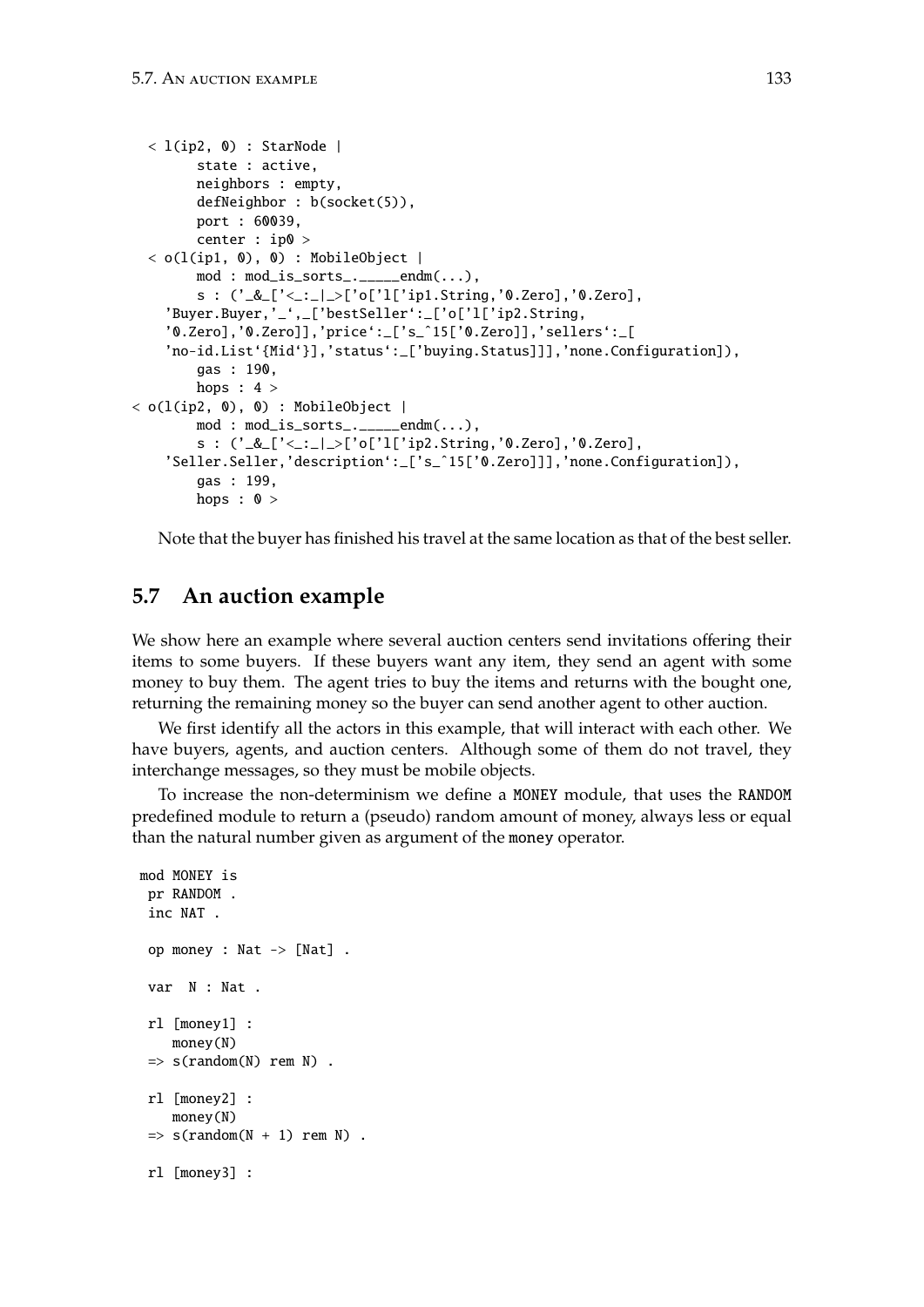```
money(N)
 \Rightarrow s(random(N + 2) rem N).
endm
```
We define the sort for the items to be sold. We define a view Item to be able to use it with the predefined parametric modules. We also specify the sort Answer, that represents the possible answers of a buyer to an invitation.

```
fmod ITEM is
 sort Item .
 ops item1 item2 item3 : -> Item .
endfm
view Item from TRIV to ITEM is
 sort Elt to Item .
endv
fmod ANSWER is
 sort Answer .
 ops ok refuse : -> Answer .
endfm
```
Now we define the messages that are going to be exchanged by the mobile objects.

```
fmod MESSAGES is
pr ANSWER .
 inc MOBILE-OBJECT-ADDITIONAL-DEFS .
pr SET{Item} * (sort Set{Item} to ItemSet, op empty to noItem) .
```
- The auction center notifies a seller about a new auction.

op auction in\_with\_ : Mid ItemSet -> Contents .

- The buyer answers to the center if it will send an agent to the auction.

op \_answers\_ : Mid Answer -> Contents .

- An agent informs the identifier of its client to the auction the center.

op \_represents to\_ : Mid Mid -> Contents .

- A center offers an item to be auctioned.

op item\_ : Item -> Contents .

- For each item offered in the auction, the agent can make a bid.

op no offer : -> Contents . op \_offers\_ : Oid Nat -> Contents .

- The auction center informs whenever an agent obtains an item (with the price it must pay), and when the auction is over.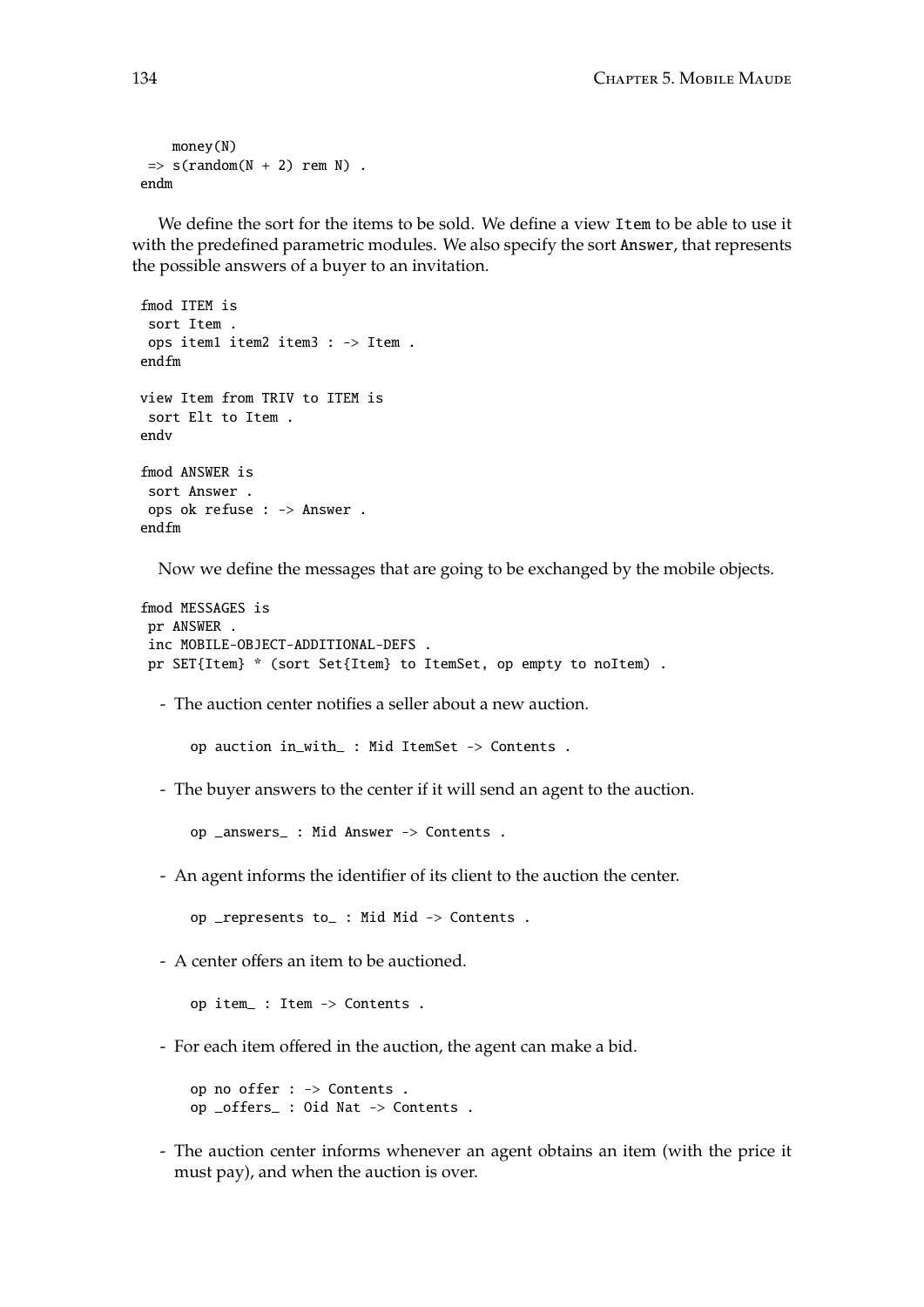```
op winner : Item Nat -> Contents .
op auction end : -> Contents .
```
- Finally, the agent returns with its client, giving him the bought items, communicating the items that it could not buy, and returning the remaining money.

```
op I bought_remaining_and_ : ItemSet ItemSet Nat -> Contents .
endfm
```
Agents must travel to the auction center location, try to obtain the items the buyer is looking for, and return with these items and the remaining money. The Agent class has the following attributes:

- the money that can be used to pay the items;
- the identifier of its client;
- the items wanted by its client and not obtained yet;
- the items that has been already bought;
- the identifier of the auction-center where the agent must work; and
- the current state of the agent, of sort AgentState.

```
omod AGENT is
pr MESSAGES .
 sort AgentState .
 ops initial working finishing travelling end : -> AgentState .
class Agent | money : Nat, client : Oid, wanted : ItemSet, bought : ItemSet,
               auction-center : Oid, state : AgentState .
```
Since agents are created by the buyers, the first thing they must do is to receive the start-up message, that Mobile Maude sends them when they are created. When an agent receives this message, it updates its name and sets its state to initial.

```
var I : Item .
 vars IS IS' : ItemSet .
 vars N N' N'' : Nat .
 var L : Loc .
 vars O O' O'' : Mid .
var Conf : Configuration .
rl [start-up] :
   (to tmp-id : start-up(O))
   < tmp-id : Agent | state : ST >
\Rightarrow < 0 : Agent | state : initial > .
```
The second action that the agent takes is to travel to the auction center location.

```
rl [travel] :
   < 0 : Agent | state : initial, auction-center : o(L, N) > Conf & none
\Rightarrow < 0 : Agent | state : travelling > Conf & go-find(o(L, N), L).
```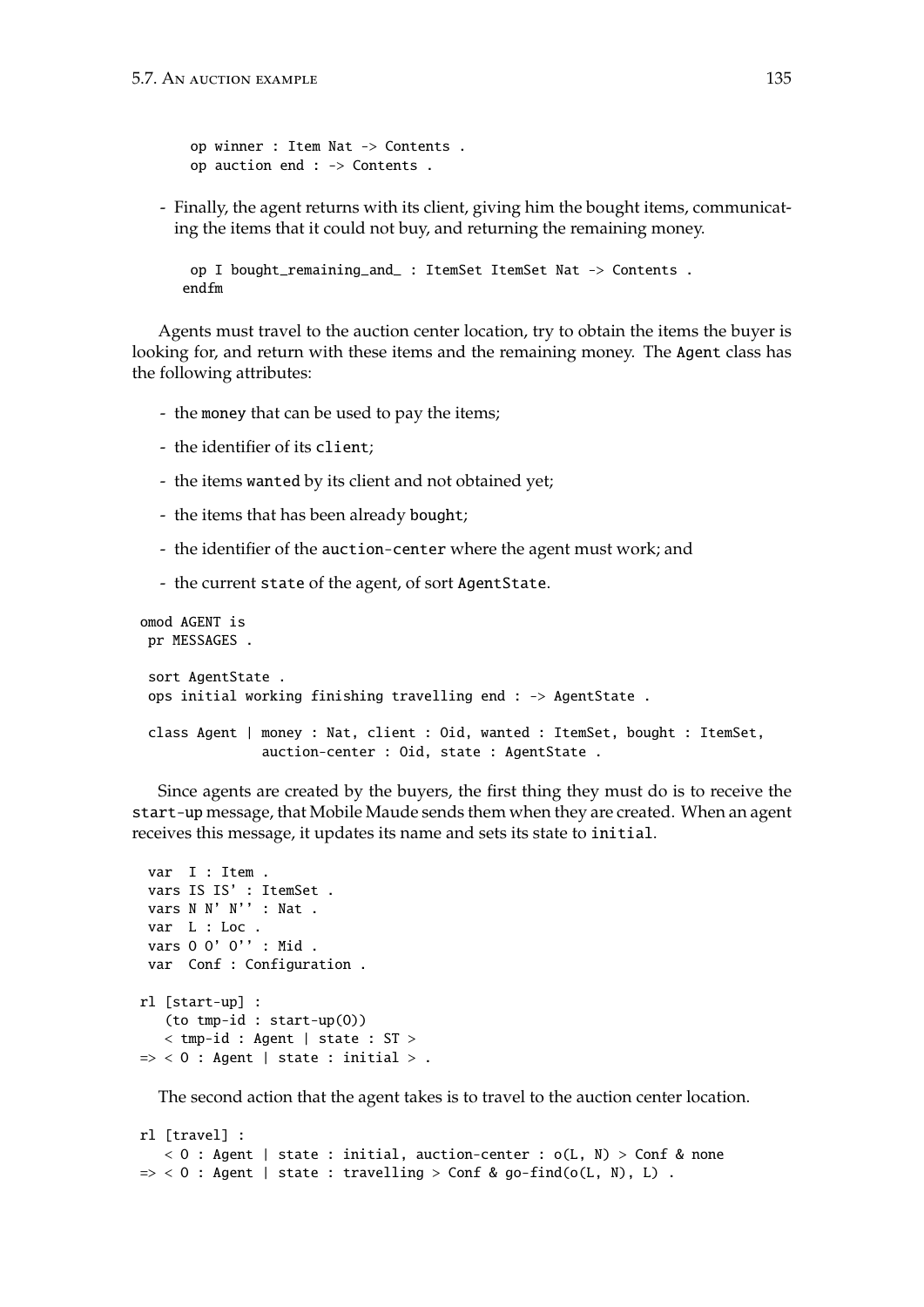When the agent arrives to this location, it notifies the name of its client to the auction center, reaching the working state.

```
rl [agent-arrival] :
   < 0 : Agent | state : travelling, client : 0', auction-center : 0'' >
   Conf & none
\Rightarrow < 0 : Agent | state : working > Conf &
   (to O'' : O represents to O') .
```
When a new item is offered, the agent checks whether its client wants the item or not. When the client wants the item, the agent makes an offer *non-deterministically* by using the money operator from module MONEY, so we can obtain different results depending on the selected rule.

```
crl [new-item] :
    (to O : item I)
    < 0 : Agent | wanted : IS, auction-center : 0' > Conf & none
\Rightarrow < 0 : Agent | > Conf & (to 0' : no offer)
if not I in IS .
crl [new-item] :
    (to O : item I)
    < 0 : Agent | money : N, wanted : (I, IS), auction-center : 0' > Conf & none
\Rightarrow < 0 : Agent | > Conf & (to 0' : 0 offers N')
if N > 0 / \wedgemoney(N) \Rightarrow N'.
```
If the agent makes the best offer, it receives a message with the item and the price.

```
rl [winner] :
   (to 0 : winner(I, N'))< 0 : Agent | money : N, wanted : (I, IS), bought : IS' >
\Rightarrow < 0 : Agent | money : sd(N, N'), wanted : IS, bought : (I, IS') > .
```
When the auction finishes, the agent goes to the client location.

```
rl [auction-end] :
   (to O : auction end)
   < O : Agent | client : o(L, N), state : working > Conf & none
\Rightarrow < 0 : Agent | state : finishing >
   Conf & go-find(o(L, N), L).
```
When the agent arrives to the client location, it gives to the buyer the bought items, the list of items that it could not buy, and the remaining money, and reaches the end state, to be finally deleted.

```
rl [end] :
    < O : Agent | money : N, client : O', wanted : IS, bought : IS',
                   state : finishing > Conf & none
\Rightarrow < 0 : Agent | state : end > Conf &
    (to O' : bought IS' remaining IS and N) .
rl [end] :
    < O : Agent | state : end > Conf & none
\Rightarrow < 0 : Agent | > Conf & kill .
endom
```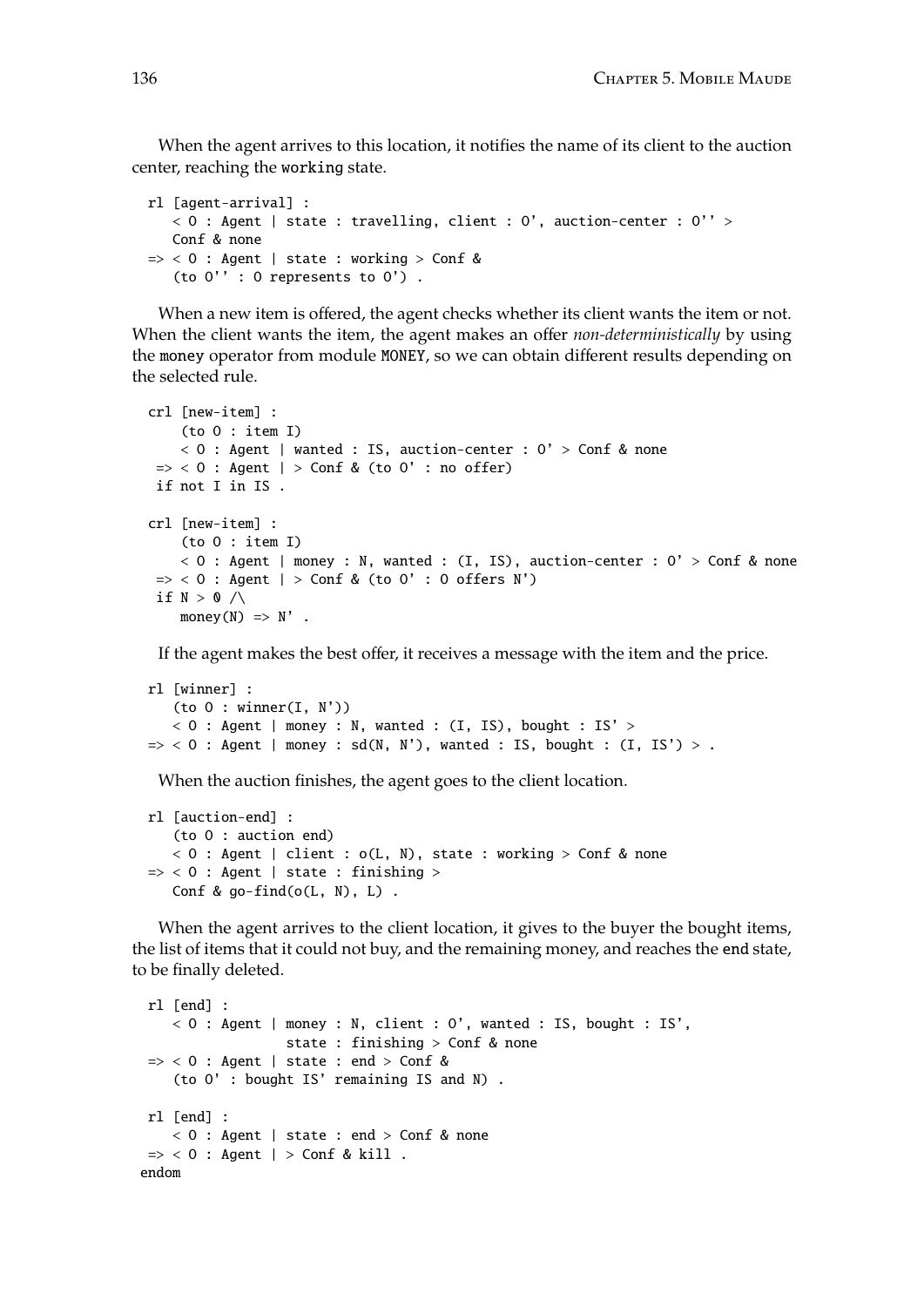A buyer just waits while the agents it has created travel through the auction centers and get the items it wants. The Buyer class has the following attributes:

- the money it can give to the agents to buy its desired items;
- the items wanted, that the agents must try to obtain;
- the items bought by the agents so far; and
- the current state of the buyer.

```
omod BUYER is
pr AGENT .
sort BuyerState .
ops buying finished : -> BuyerState .
class Agent | money : Nat, wanted : ItemSet, bought : ItemSet,
               state : BuyerState .
```
When a new auction is announced to the buyer it checks if it is interested in any of the offered items. Then it creates an agent that sends to the auction center. The items that the buyer wants from this auction are removed from the wanted attribute. If finally the agent does not get them, the buyer can to try obtain them in another auction. The money received by the agent is decided non-deterministically by means of the rules from module MONEY.

```
vars IS IS' IS'' IS''' newWanted : ItemSet .
vars N N' : Nat .
vars O O' O'' : Mid .
var Conf : Configuration .
crl [new-auction] :
    (to O : auction in O' with IS')
    < 0 : Buyer | money : N, wanted : IS, state : buying > Conf & none
 \Rightarrow < 0 : Buyer | money : sd(N, N'), wanted : IS \ IS', state : start > Conf &
       if intersection(IS, IS') =/- noItem then
         newo(upModule('AGENT, false),
              $\lt tmp-id : Agent $\rceilmoney : N', wanted : intersection(IS, IS'), client : O,
                     bought : noItem, auction-center : O',
                     state : initial >,
              tmp-id)
         to O' : O answers ok
       else
         to O' : O answers refuse
       fi
 if N > 0 / \wedgemoney(N) \implies N'.
```
When the agent arrives with the bought items, the buyer checks if it wants more things or not, and changes its state accordingly.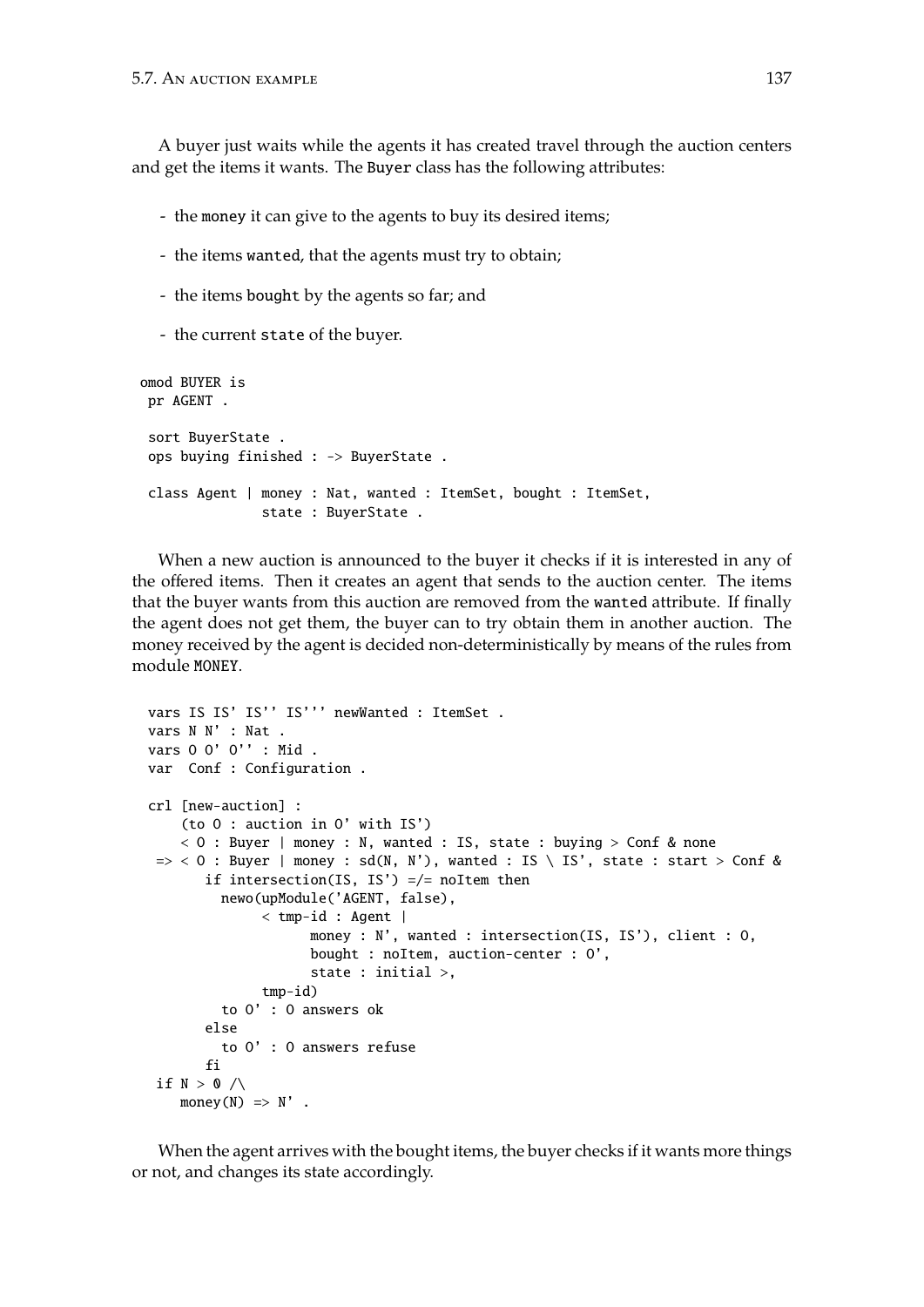```
rl [new-items] :
    (to O : bought IS'' remaining IS''' and N')
    < O : Buyer | money : N, wanted : IS, bought : IS', state : buying >
\Rightarrow < 0 : Buyer | money : (N + N'), wanted : (IS, IS''),
                  bought : (IS', IS'') > .rl [new-items] :
    < 0 : Buyer | wanted : noItem, state : buying >
\Rightarrow < 0 : Buyer | state : finished > .
endom
```
An auction center is in charge of inviting all the possible buyers to the auction, waiting for the agents of the buyers that confirmed the assistance, and selling the articles. To achieve it, the class Center has the following attributes:

- the items to be sold;
- the buyers possibly interested in the auction;
- the buyers that have accepted the invitation to the auction;
- the agents that have come to the auction;
- the current auctioned item;
- the agent (bestAgent) that has made the highest offer (bestOffer);
- a counter to keep track of the number of buyer's answers and agent's offers; and
- its current state.

```
omod AUCTION-CENTER is
pr MESSAGES .
pr SET{Mid} .
pr MAYBE{Mid} .
pr MAYBE{Nat} .
pr MAYBE{Item} .
 sort CenterState .
 ops inviting waitingResponse waitingAgents waitingOffers
    working finished : -> CenterState .
 class Center | items : ItemSet, buyers : Set{Mid}, accepted : Set{Mid},
                agents : Set{Mid}, current : Maybe{Item},
                bestAgent : Maybe{Mid}, bestOffer: Maybe{Nat}, counter : Nat,
                state : CenterState .
```
We have two kinds of auctions:

- *Sealed-bid first-price* auction, where all bidders simultaneously submit bids so that no bidder knows the bid of any other participant. The highest bidder pays the price they submitted.
- *Sealed-bid second-price* auction, where the bidders make the offers in the same way than the auction above, but the highest bidder pays the second highest price.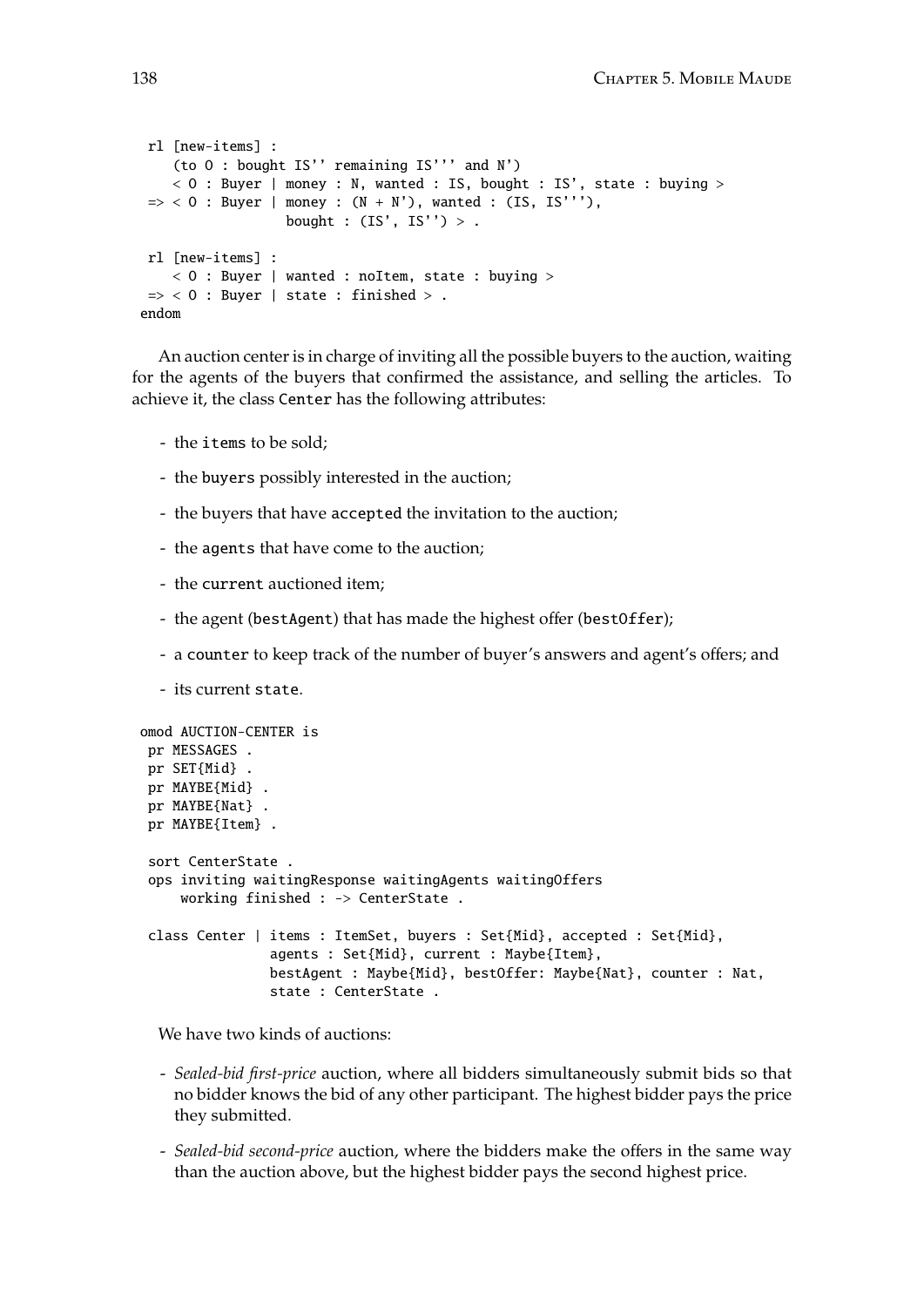We distinguish between the two types of auction by creating two subclasses of Center. The centers that use the first type will be instances of the class SBFP, that has no new attributes, while the centers that use the second type are instances of SBSP, that has a new attribute second, where they keep the second highest price.

```
class SBFP | .
subclass SBFP < Center .
class SBSP | second : Maybe{Nat} .
subclass SBSP < Center .
```
Initially, the auction center sends an invitation to all the buyers it knows.

```
vars O O' O'' : Mid .
vars OS OS' : Set{Mid} .
vars N N' N'' : Nat .
var Conf : Configuration .
var I : Item .
var IS : ItemSet .
var A : Answer .
var C : Contents .
rl [invite] :
  < O : Center | buyers : OS, state : inviting,
                  items : IS > Conf & none
\Rightarrow < 0 : Center | state : waitingResponse > Conf &
  broadcast(OS, auction in O with IS) .
op broadcast : Set{Mid} Contents -> Configuration .
eq broadcast(empty, C) = none.
eq broadcast((0, 0s), C) = broadcast(0s, C) (to 0 : C).
```
When the auction center receives an answer from a buyer, it updates its accepted and counter attributes.

```
rl [buyer-answer] :
   (to O : O' says A)
   < O : Center | accepted : OS, counter : N, state : waitingResponse >
\Rightarrow < 0 : Center | accepted : if (A == ok) then (O', OS) else OS fi,
                   counter : s(N) > 0.
```
Once all the buyers have sent the response, the center waits for their agents.

```
crl [all-answers] :
   < O : Center | buyers : OS, counter : N, state : waitingResponse >
 \Rightarrow < 0 : Center | counter : 0, state : waitingAgents >
 if | OS | == N.
```
As before, the auction center waits for all the agents, and once they have arrived, the auction starts.

```
rl [new-agent] :
   (to O : O' represents to O'')
   < 0 : Center | accepted : (0'', OS), agents : OS',
                 state : waitingAgents >
```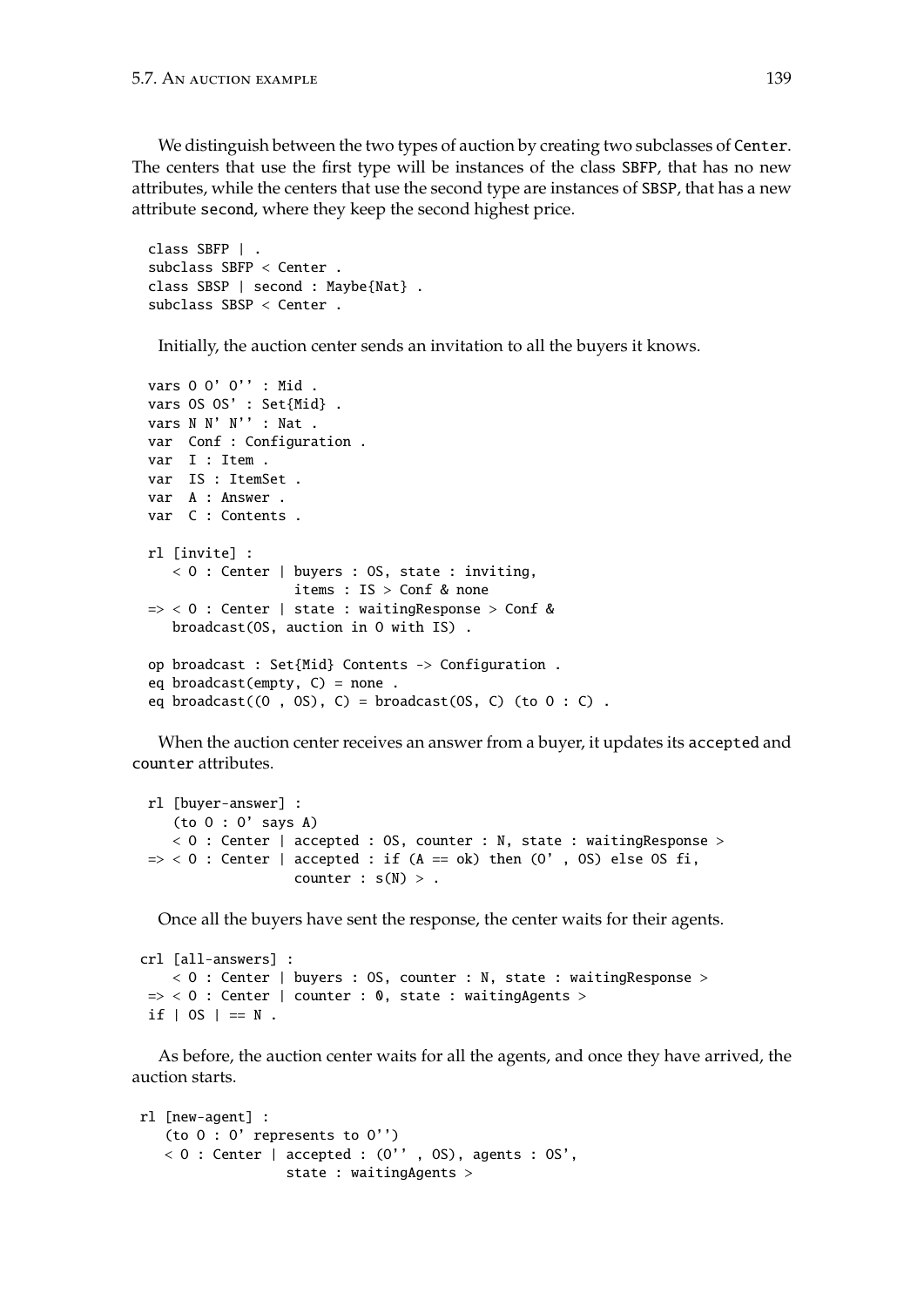```
\Rightarrow < 0 : Center | agents : (0', 0S') > .
crl [all-agents] :
    < 0 : Center | accepted : OS, agents : OS', state : waiting Agents >
 \Rightarrow < 0 : Center | state : working >
 if | OS | == | OS' | .
```
While there are available items for the auction and there is no currently auctioned item (that is, current is maybe), a new one is announced.

```
rl [new-item] :
   < O : Center | agents : OS, items : (I, IS), current : maybe,
                  state : working > Conf & none
\Rightarrow < 0 : Center | items : IS, current : I, state : waitingOffers >
   Conf & broadcast(OS, item I) .
```
When an answer arrives and it is not an offer, the center only updates the counter.

```
rl [new-response] :
   (to O : no offer)
   < O : Center | counter : N >
\Rightarrow < 0 : Center | counter : s(N) > .
```
When a bid arrives, we distinguish between the classes of auctions. In the case of the SBFP objects, they only update the attributes bestAgent and bestOffer.

```
rl [new-response] :
   (to O : O' offers N)
   < 0 : SBFP | bestAgent : maybe, bestOffer : maybe, counter : N' >
\Rightarrow < 0 : SBFP | bestAgent : 0', bestOffer : N, counter : s(N') > .
rl [new-response] :
   (to O : O' offers N)
   < 0 : SBFP | bestAgent : 0'', bestOffer : N', counter : N'' >
\Rightarrow if N > N' then
       < 0 : SBFP | bestAgent : 0', bestOffer : N, counter : s(N') >else
       < 0 : SBFP | bestAgent : 0'', bestOffer : N', counter : s(N'') >
   fi .
```
In the case of the SBSP objects, they also update the second attribute. The first time a bid is received bestOffer and second have the same value, but when other bids arrive these values differ.

```
rl [new-response] :
   (to O : O' offers N)
   < O : SBSP | bestAgent : maybe, bestOffer : maybe, second : maybe,
                 counter : N' >
\Rightarrow < 0 : SBSP | bestAgent : 0', bestOffer : N, second : N, counter : s(N') > .
rl [new-response] :
   (to O : O' offers N)
   < 0 : SBSP | bestAgent : 0'', bestOffer : N', second : N'', counter : N''' >
\Rightarrow if N > N' then
```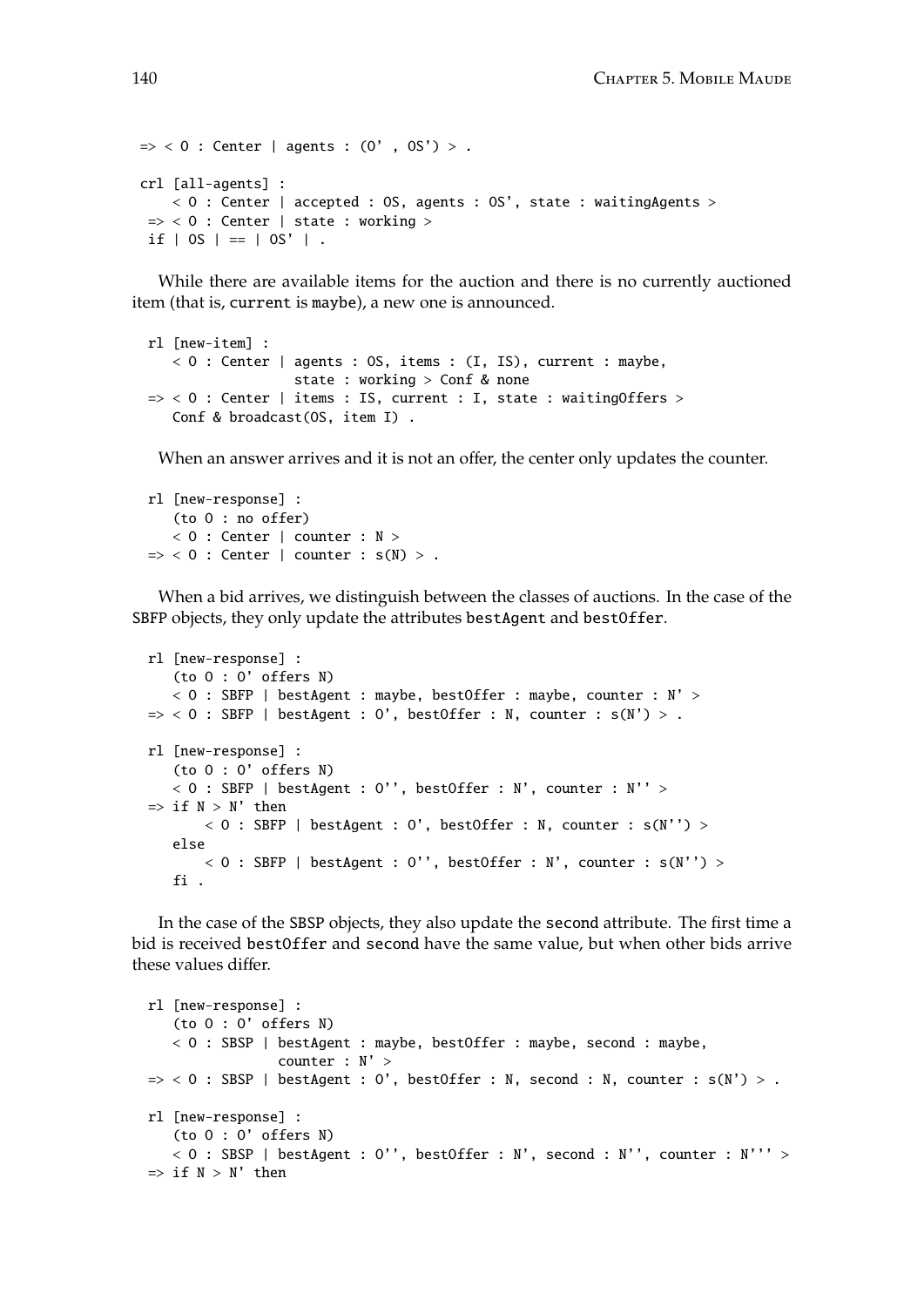```
< O : SBSP | bestAgent : O', bestOffer : N, second : N',
                counter : s(N'') >
else
   < 0 : SBSP | counter : s(N'') >fi .
```
When all the agents have sent their answers, the center checks if there is an offer (that is, the bestOffer is not maybe) and sends the item to the winner. The difference between the two classes is the price communicated in the winner message.

```
crl [all-offers] :
   < O : SBFP | bestAgent : O', bestOffer : N, counter : N', current : I,
                   agents : OS, state : waitingOffers > Conf & none
\Rightarrow < 0 : SBFP | bestAgent : maybe, bestOffer : maybe, counter : 0,
                 current : maybe, state : working >
   Conf & (to 0' : winner(I, N))
if | OS | == N' .
crl [all-offers] :
    < 0 : SBSP | bestAgent : O', bestOffer : N, second : N', counter : N'',
                 current : I, agents : OS, state : waitingOffers, AtS >
   Conf & none
\Rightarrow < 0 : SBSP | bestAgent : maybe, bestOffer : maybe, second : maybe,
                 counter : 0, current : maybe, state : working >
    Conf & (to 0' : winner(I, N'))
if | OS | == N''.
```
If there were no offers, the item is discarded.

```
crl [all-offers] :
    < O : Center | bestAgent : maybe, bestOffer : maybe, counter : N',
                   current : I, agents : OS, state : waitingOffers >
\Rightarrow < 0 : Center | counter : 0, current : maybe, state : working >
if | OS | == N'.
```
Finally, when the set of items to sell becomes empty, the auction finishes.

```
rl [no-more-items] :
   < 0 : Center | items : noItem, agents : OS, state : working >
   Conf & none
\Rightarrow < 0 : Center | state : finished > Conf & broadcast(OS, auction end) .
endom
```
We can use the star architecture to execute an example. An initial configuration for the star center with an auction center of class SBFP is:

```
erew \langle \rangle < l(ip0, 0) : StarCenter |
            neighbors : empty,
            state : idle,
            defNeighbor : null,
            port : 60039 >
         \langle h(1(ip0, 0)) : Home |
            cnt : 1,
            guests : o(l(ip0, 0), 0),
```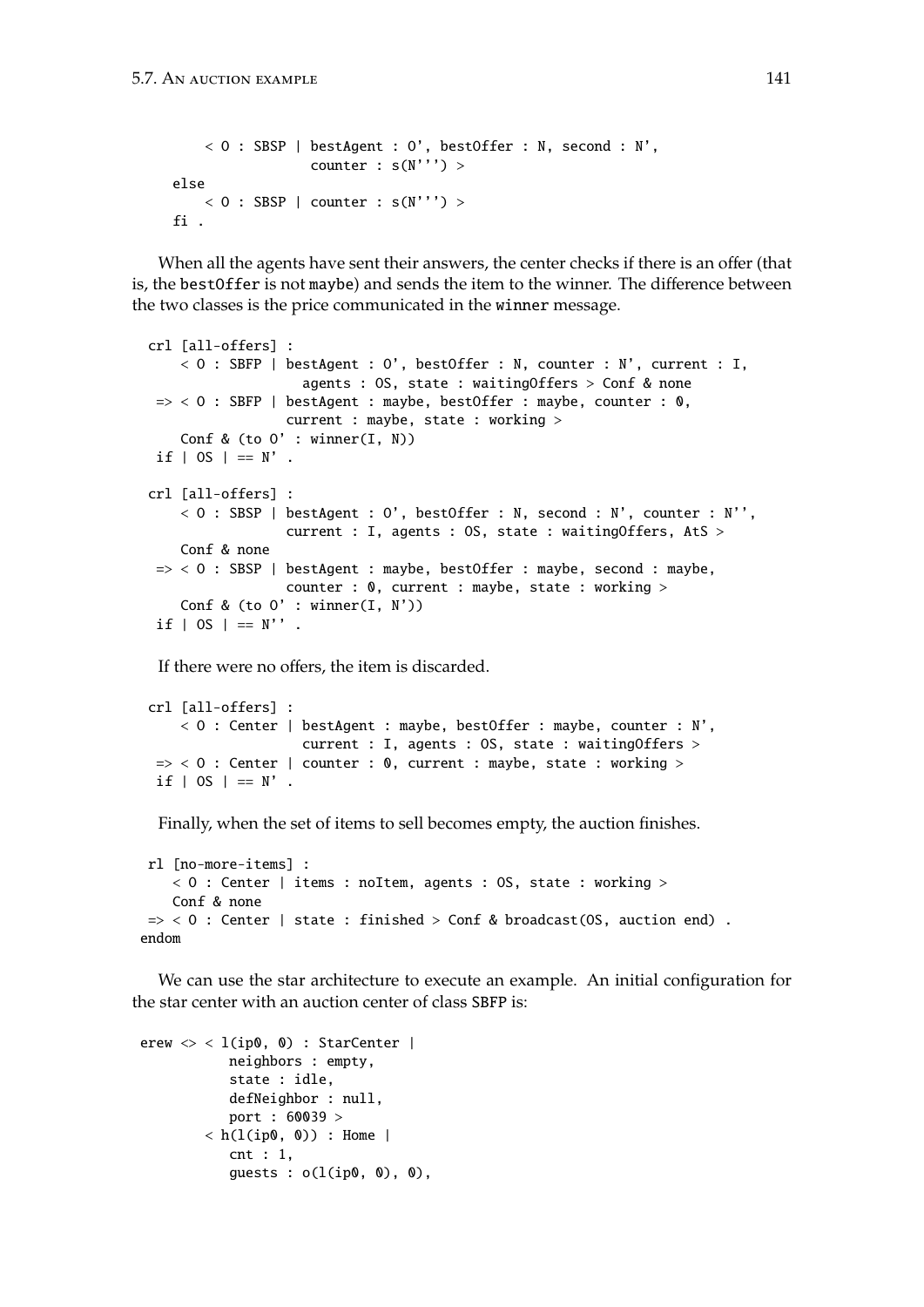```
forward : 0 |-> (l(ip0, 0), 0) >
\langle o(l(ip0, 0), 0) : MobileObject |
   mod : upModule('AUCTION-CENTER, false),
   s : upTerm(< o(1(ip0, 0), 0) : SBFP | buyers : (o(1(ip1, 0), 0),o(l(ip2, 0), 0)),
                                          accepted : empty,
                                          agents : empty,
                                          items : item1,
                                          state : inviting,
                                          current : maybe,
                                          bestOffer : maybe,
                                          bestAgent : maybe,
                                          counter : 0 >
              & none),
   gas : 200,
   hops : 0 >.
```
A star node with a buyer looks as follows:

```
erew \langle \rangle < l(ip1, 0) : StarNode |
           neighbors : empty,
           state : idle,
           defNeighbor : null,
           port : 60039,
           center : ip0 >
        \langle h(1(ip1, 0)) : Home |
           cnt : 1,
           guests : o(l(ip1, 0), 0),
           forward : 0 |-> (l(ip1, 0), 0) >
        < o(l(ip1, 0), 0) : MobileObject |
           mod : upModule('BUYER, false),
           s : upTerm(< o(l(ip1, 0), 0) : Buyer | money : 10,
                                                     bought : noItem,
                                                     wanted : item1,
                                                     state : buying >
                       & none),
           gas : 200,
           hops : 0 >.
```
An auction center of class SBFP located in other star node is defined as follows:

```
erew \langle \rangle < l(ip3, 0) : StarNode |
            neighbors : empty,
            state : idle,
            defNeighbor : null,
            port : 60039,
            center : ip0 >
        \langle h(1(ip3, 0)) : Home |
            cnt : 1,
            quests : o(l(ip3, 3), 0),forward : 0 |-> (l(ip3, 0), 0) >
    \langle o(l(ip3, 0), 0) : MobileObject |
         mod : upModule('AUCTION-CENTER, false),
         s : upTerm(< o(l(ip3, 3), 0) : SBSP | buyers : (o(l(ip1, 0), 0),
                                                             o(l(ip2, 0), 0)),
```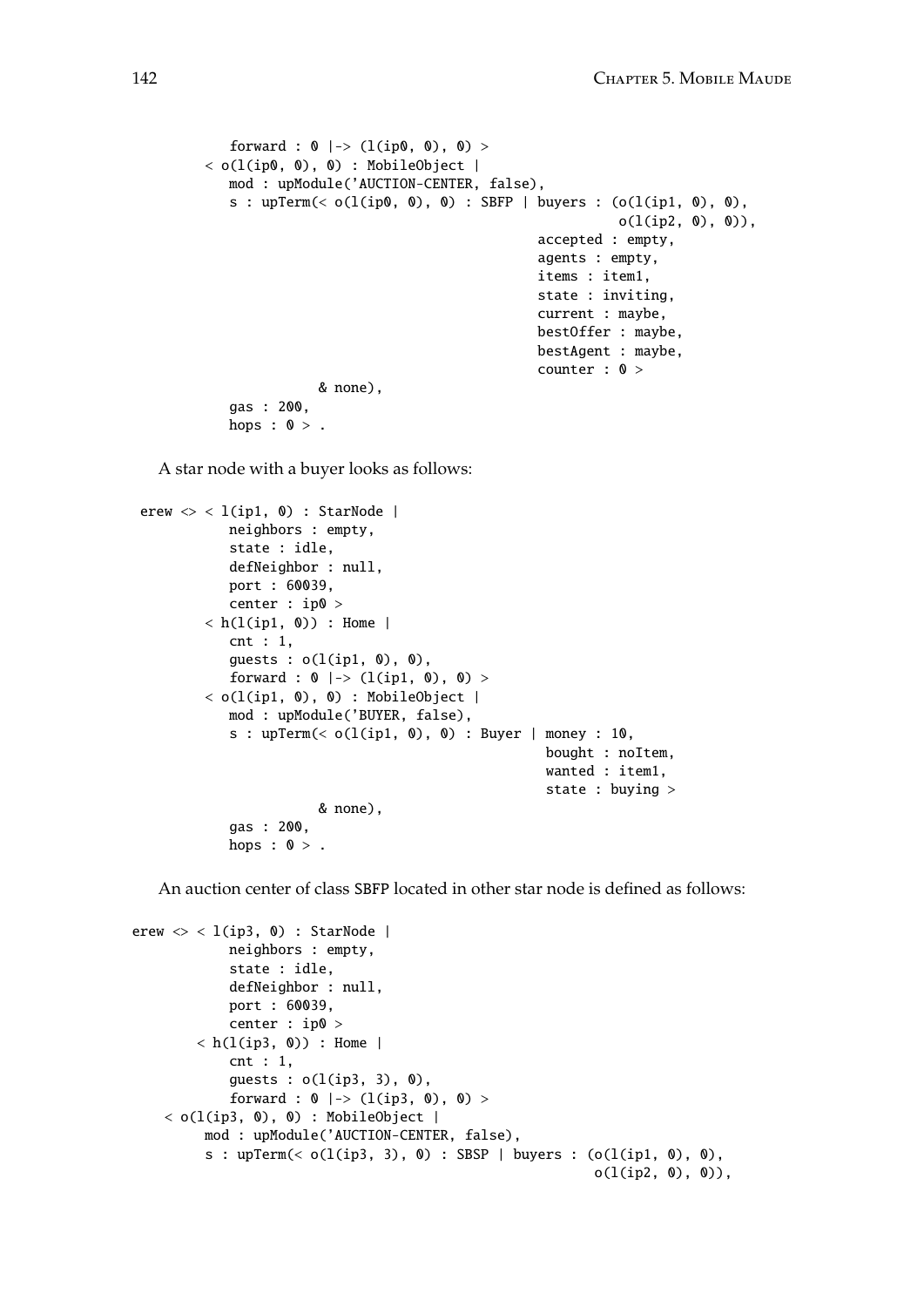```
accepted : empty,
agents : empty,
items : (item1, item4),
state : inviting,
current : maybe,
bestOffer : maybe,
second : maybe,
bestAgent : maybe,
counter : 0 >
```

```
& none),
gas : 200,
hops : 0 >.
```
## **5.8 Mobile Maude skeletons**

Another way in which the applications shown in Chapter [4](#page-60-0) can be executed in a parallel way is by using mobile objects on top of Mobile Maude. The workers are mobile objects that are created by the master and travel to a free location to compute the solution to the subproblems they have been assigned. A better approach is to use skeletons, in this case by using "generic" mobile objects, that receive as data the module solving each concrete problem as initial information.

### **5.8.1 Euler numbers case study**

We show an implementation of the Euler numbers problem (shown in Section [4.1.1\)](#page-60-1) built with a master that distributes the work amongst several workers and combines their subresults. The concrete problems that must be solved in this application are Euler numbers.

We define first the messages that are going to be transmitted, that must have sort Contents, defined in MOBILE-OBJECT-INTERFACE.We just need two messages, one sending new problems to the workers and another communicating the (sub)result.

```
fmod MESSAGES is
 inc MOBILE-OBJECT-INTERFACE .
 op new-work : Nat -> Contents .
op finished : Mid Nat -> Contents .
endfm
```
The Worker class has attributes that store the master identifier, the assigned location where it has to work, and the list of unfinished tasks (next).

```
omod WORKER is
pr MESSAGES .
pr EULER .
 class Worker | master : Mid, loc : Loc, next : NatList .
```
This module must import the messages shown above and the EULER module<sup>[4](#page-142-0)</sup> described in Section [4.1.1.](#page-60-1) At start up, the worker travels to its assigned location.

<span id="page-142-0"></span><sup>&</sup>lt;sup>4</sup>Note we use the EULER module, that contains only the functions solving single Euler numbers, not SUM-EULER, that contains the function computing the whole sum.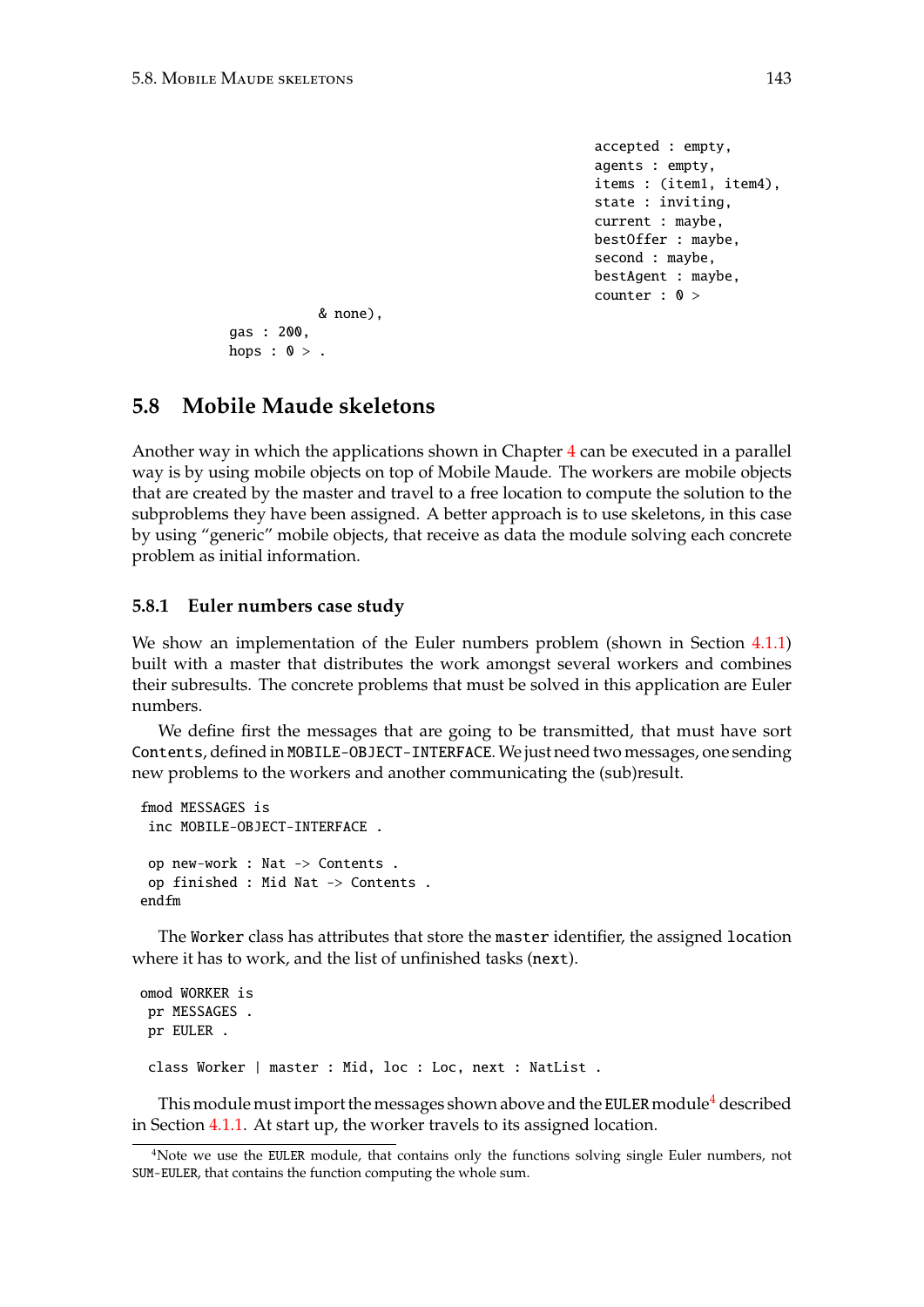```
var M M' W O : Mid .
vars N N' : Nat .
var L : Loc .
var NL : NatList .
var Conf : Configuration .
rl [start-up] :
   (to tmp-id : start-up(O))
   < tmp-id : Worker | loc : L > Conf & none
\Rightarrow < 0 : Worker | > Conf & go(L) .
```
When a new number arrives, the worker appends it to the list of unfinished tasks.

```
rl [new-work] :
   to W : new-work(N)
   < W : Worker | next : NL >
\Rightarrow < W : Worker | next : NL N > .
```
Finally, while the list of unfinished tasks is not empty, the worker calculates another Euler number and sends it to the master.

```
crl [working] :
     < W : Worker | next : N NL, master : M > Conf & none
  \Rightarrow < W : Worker | next : NL > Conf & to M : finished(W, N')
  if N' := \text{euler}(N).
endom
```
The Master class keeps information about the number of workers it must create (numWorkers); the partial result; the current Euler number we must compute (which is decreased when new works are delivered); and the list of available locations where workers can be sent (locs).

```
omod MASTER is
 pr WORKER .
 pr LIST{Oid} * (sort List{Oid} to LocList,
                 op nil to mtLocList) .
 class Master | numWorkers : Nat, result : Nat, current : Nat,
                locs : LocList .
```
The first action the master takes is to create the objects that will work in the clients (so it imports the WORKER module), and assign three initial works<sup>[5](#page-143-0)</sup> to each of them, in order to have the workers as occupied as possible, that is, computing another value while new tasks arrive.

```
vars M O : Mid .
vars N N' X Y N'' R C : Nat .
var Conf : Configuration .
var L : Loc .
var LL : LocList .
rl [new-worker] :
```
<span id="page-143-0"></span><sup>5</sup> In the following section this initial assignment will be generalized.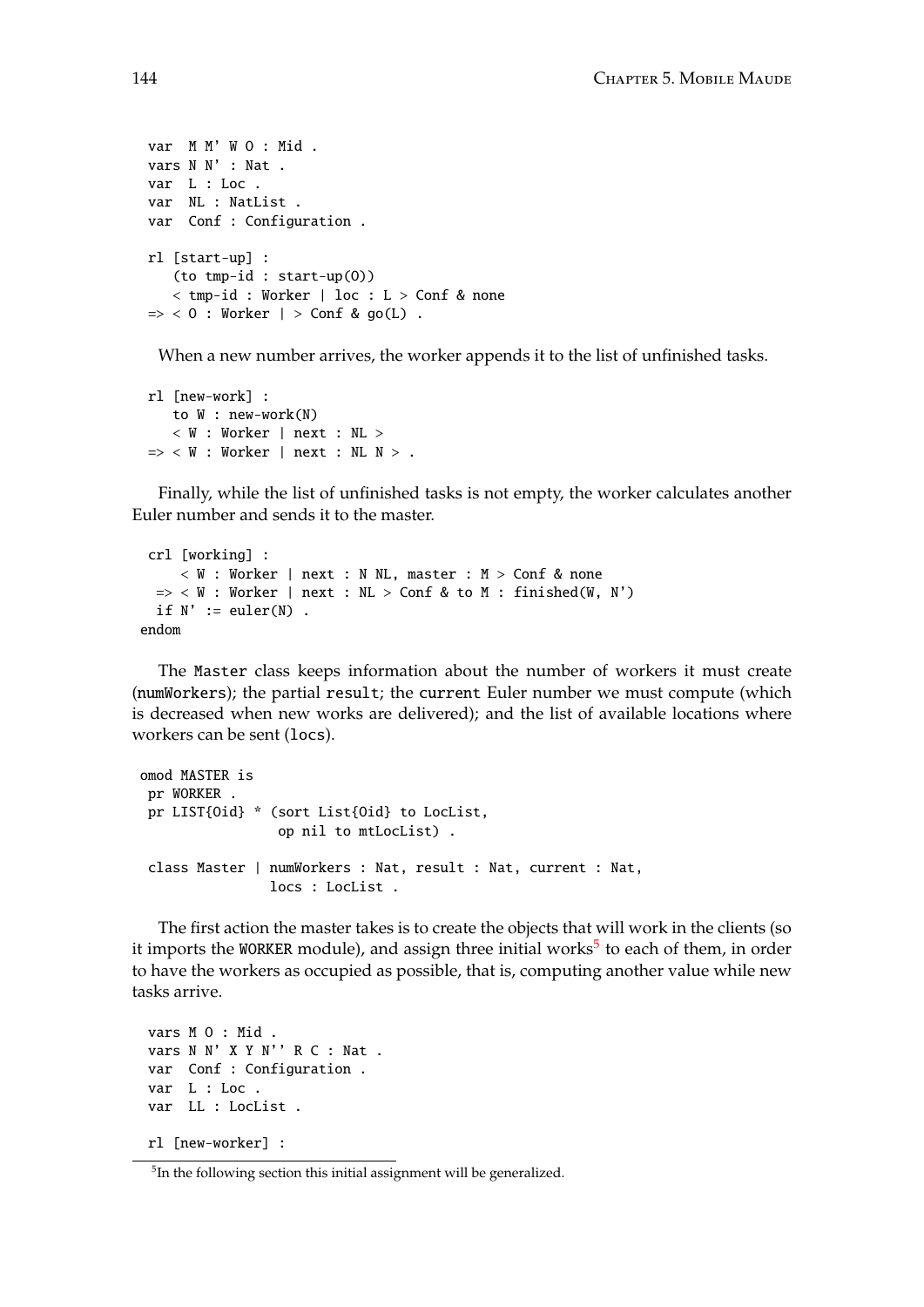```
< 0 : Master | numWorkers : s(N), locs : L LL, current : N' > Conf & none
\Rightarrow < 0 : Master | numWorkers : N, locs : LL L, current : sd(N', 3) > Conf &
  newo(upModule('WORKER, false),
           < tmp-id : Worker | master : O,
                               loc : L,
                                next : (N' sd(N', 1) sd(N', 2)),
           tmp-id) .
```
Note that the location L is moved from the beginning to the end of the loc list, so it could be used again if the initial number of workers is bigger that the length of this list.

When a new subresult arrives to the server, it is combined with the current result by adding them, and a new task is sent (if it is possible).

```
rl [new-work] :
    to O : finished(M, N'') Conf & none
    < 0 : Master | current : s(N), result : N' >
\Rightarrow < 0 : Master | current : N, result : N' + N'' > Conf &
   to M : new-work(s(N)).
rl [no-more-work] :
   to O : finished(M, N')
    < 0 : Master | current : 0, result : N >
\Rightarrow < 0 : Master | result : N + N' > .
endom
```
Like the Euler instantiation in Section [4.3.3,](#page-75-0) we use the star architecture in this example. The initial term for the master, that is located in the center of the star, in an example with two workers and 100 as initial number to compute is:

```
erew \langle \rangle < l(ip0, 0) : StarCenter |
                      neighbors : empty,
                      state : idle,
                      defNeighbor : null,
                      port : 60039 >
          \langle h(1(ip0, 0)) : Home |
                      cnt : 1,
                      guests : o(l(ip0, 0), 0),
                      forward : (0 \mid -> (l(ip0, 0), 0)) >
          \langle o(l(ip0, 0), 0) : MobileObject |
                      mod : upModule('MASTER, false),
                      s : upTerm(< o(l(ip0, 0), 0) : Master |
                                   counter : 0,
                                   numWorkers : 2,
                                   result : 0,
                                   \text{locs} : \text{l}(ip1, 0) \text{l}(ip2, 0),current : 100 >
                              & none),
                      gas : 400,
                      hops : 0 >.
```
The unique difference between the two worker's locations is their name. The initial term for the first one is:

erew  $\langle \rangle$  < l(ip1, 0) : StarNode |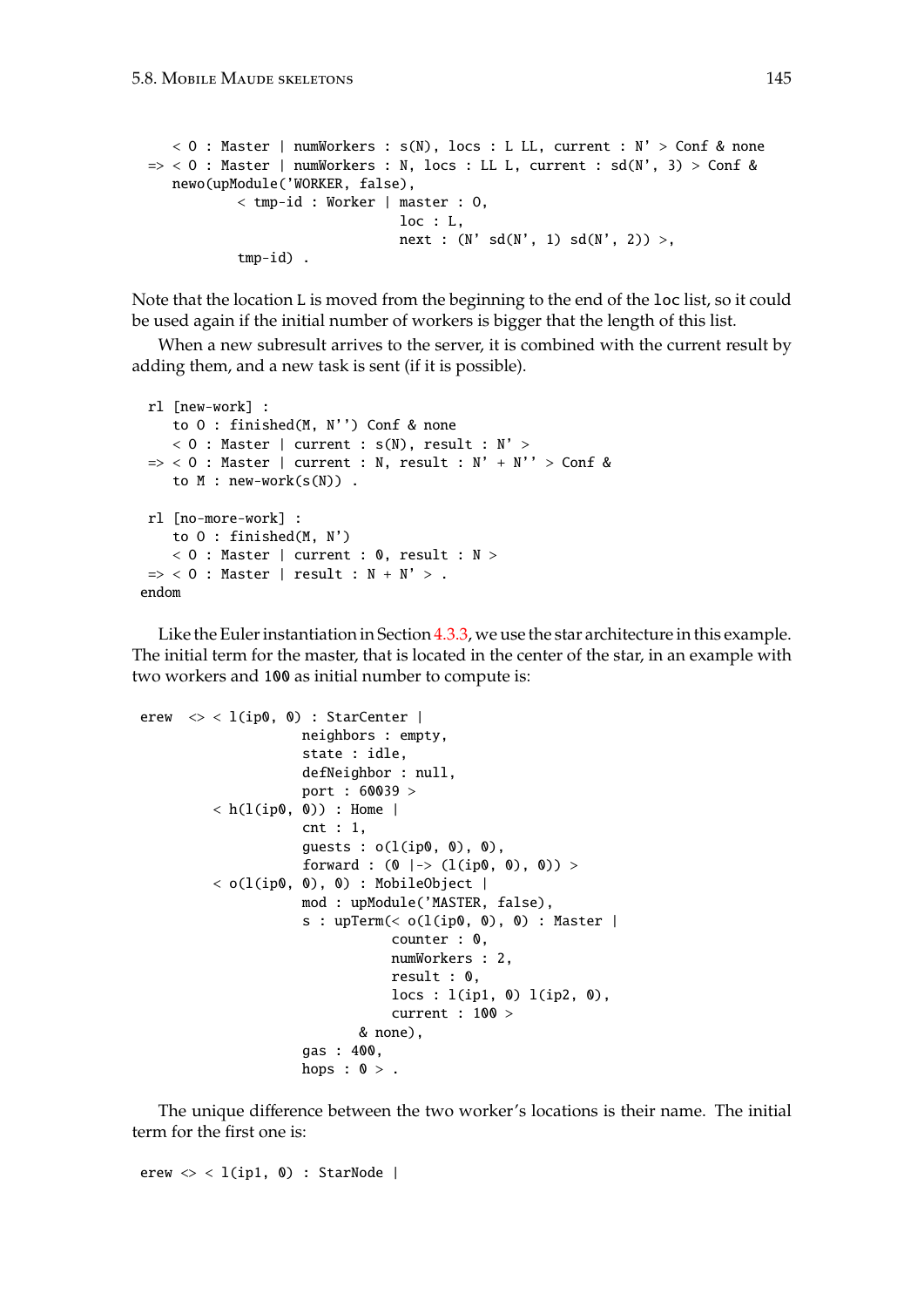```
state : idle,
         neighbors : empty,
         defNeighbor : null,
         port : 60039,
         center : ip0 >
\langle h(1(ip1, 0)) : Home |
         cnt : 0,
         guests : empty,
         forward : empty > .
```
## **5.8.2 The farm skeleton in Mobile Maude**

In Chapter [4](#page-60-0) we described how to specify algorithmic skeletons by simulating higher order functions by means of parameterization. We show here a different approach based in the META-LEVEL module, that allows to use (metarepresented) Maude modules as data. Our Mobile Maude farm skeleton will have a Master class with the number of workers (numWorkers); the partial result, that is now a Term, because it represents the result of all possible applications; the current subproblem (a Term too); the list of available locations (locs); the number of initial works assigned to each worker numWorks; and (the metarepresentation of) a module, that will store the concrete application code.

```
class Master | numWorkers : Nat, result : Term, current : Term,
               locs : LocList, numWorks : Nat, module : Module .
```
The metarepresented module must contain some fixed operators:

- do-work, that solves the subproblems;
- reduce, that updates the current problem by making it smaller;
- next-work, that gets the next subproblem from the current problem;
- combine, that merges the current (partial) result with a subresult; and
- finished?, that checks if there are more subproblems.

In the Worker class we still need the master identifier, the assigned location, and the list of unfinished tasks (next, that is now a term list), and we need a new attribute with (the metarepresentation of) the application module.

class Worker | master : Mid, loc : Loc, next : TermList, module : Module .

The messages must change in order to dispatch generic data. They transmit now data of type Term, that will represent the concrete data for each application.

```
mod MESSAGES is
 inc MOBILE-OBJECT-ADDITIONAL-DEFS .
 op new-work : Term -> Contents .
 op finished : Mid Term -> Contents .
endm
```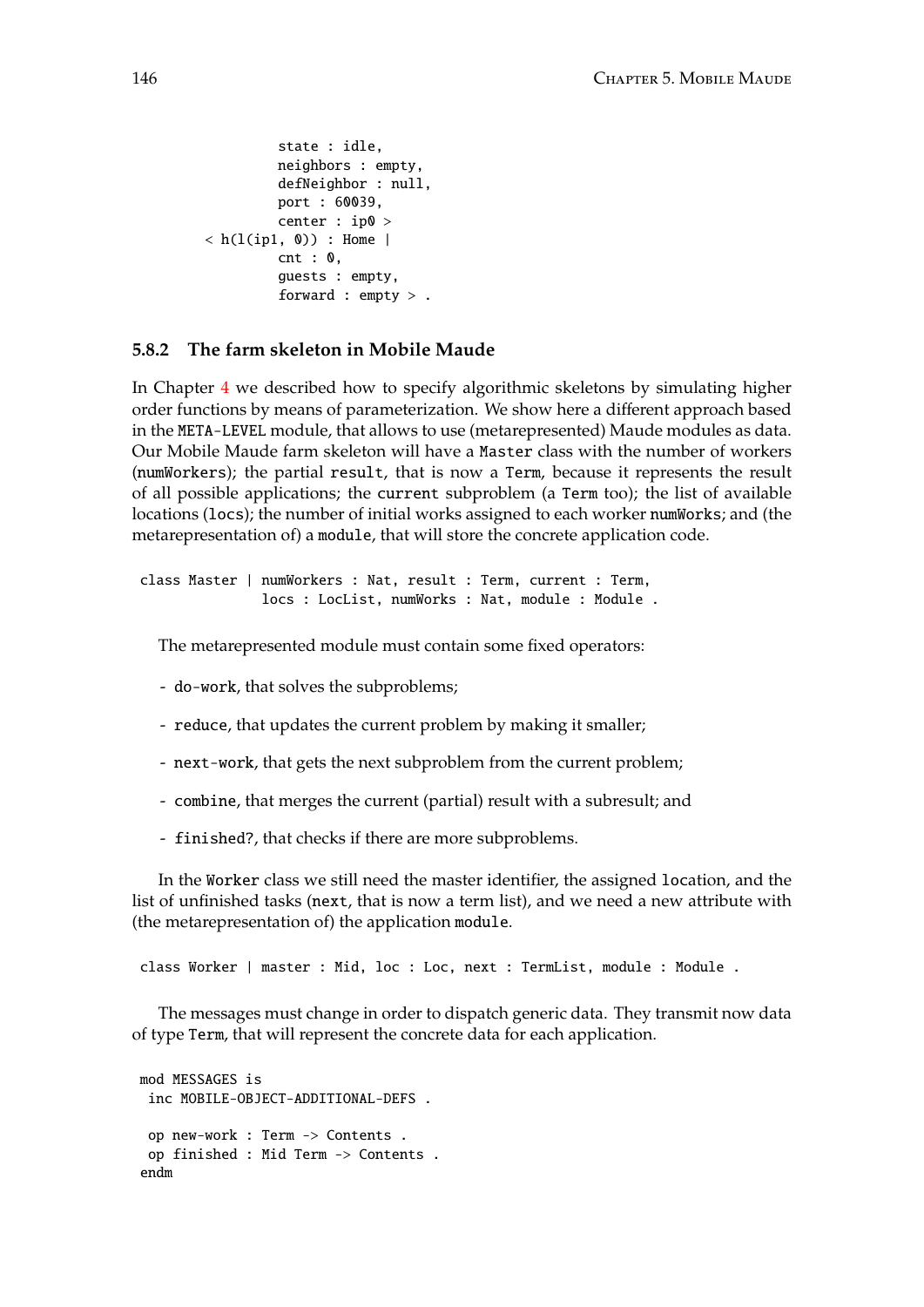In the worker, the start-up and new-work rules remains almost unchanged, while the working rule uses the metaReduce operation (notice how the operator do-work defined in the application module is used).

```
crl [working] :
    \langle W : W \rangle : Worker | next : (T, TL), module : Mod, master : M > Conf & none
 \Rightarrow < W : Worker | next : TL > Conf & to M : finished(W, T')
 if T' := getTerm(metaReduce(Mod, 'do-work[T])) .
```
The main changes have been made in the master module. When a new worker is created, we assign it the tasks specified by numWorks.

```
crl [new-worker] :
    < 0 : Master | numWorkers : s(N), locs : L LL, module : Mod,
                   current : T, numWorks : N' > Conf & none
\Rightarrow < 0 : Master | numWorkers : N, locs : LL L, current : T' > Conf &
   newo(upModule('WORKER, false),
           < tmp-id : Worker | module : Mod,
                               master : O,
                               next : getTasks(Mod, T, N'),
                               loc : L,
                               counter : 0,
                                st : tr >,
           tmp-id)
if T' := update(Mod, T, N').
```
where getTasks and update are operators that make use of next-work, reduce, and finished? at the metalevel to obtain the next tasks and update the current problem.

```
op getTasks : Module Term Nat -> TermList .
ceq getTasks(Mod, T, s(N)) = T', getTasks(Mod, T1, N)
if getTerm(metaReduce(Mod, 'finished?[T])) == 'false.Bool \landT' := getTerm(metaReduce(Mod, 'next-work[T])) /\
   T1 := getTerm(metaReduce(Mod, 'reduce[T])) .
eq getTasks(Mod, T, N) = empty [owise] .
op update : Module Term Nat -> Term .
ceq update(Mod, T, s(N)) = update(Mod, T', N)
if getTerm(metaReduce(Mod, 'finished?[T])) == 'false.Bool \landT' := getTerm(metaReduce(Mod, 'reduce[T])) .
eq update(Mod, T, N) = T [owise].
```
When a new subresult arrives, we combine the results (by using combine at the metalevel) and distinguish again whether we have more tasks to send or not (by using finished?).

```
crl [new-work] :
    to O : finished(M, T'') Conf & none
    < 0 : Master | current : T, result : T', module : Mod >
 \Rightarrow < 0 : Master | current : T1, result : T2 > Conf &
    to M : new-work(T3)
 if getTerm(metaReduce(Mod, 'finished?[T])) == 'false.Bool \landT1 := getTerm(metakeduce(Mod, 'reduce[T])) /T2 := getTerm(metaReduce(Mod, 'combine[T', T''])) \wedge
```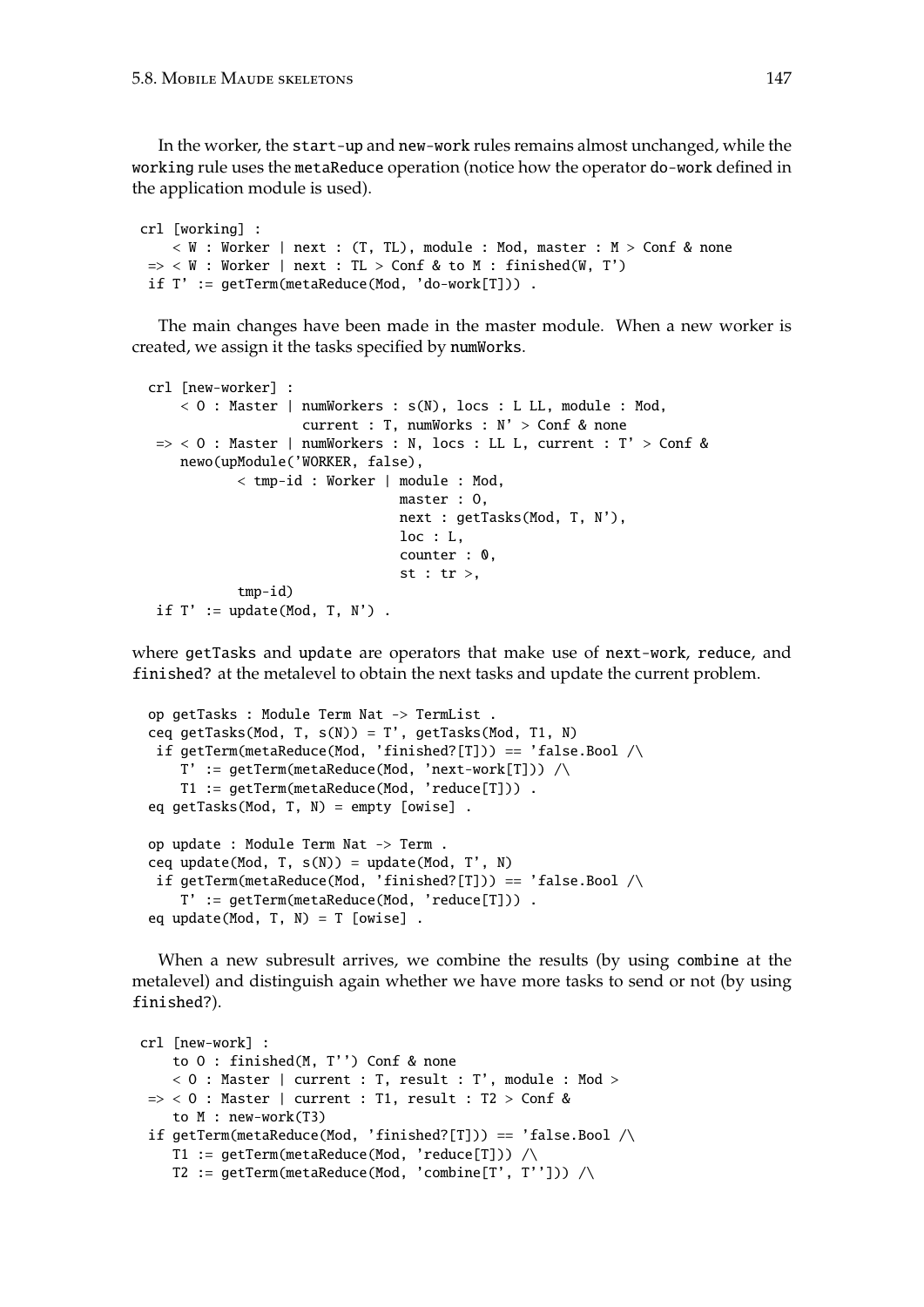```
T3 := getTerm(metaReduce(Mod, 'next-work[T])) .
crl [no-more-work] :
    to O : finished(M, T'')
    < O : Master | current : T, result : T', module : Mod >
 \Rightarrow < 0 : Master | result : T1 >
 if getTerm(metaReduce(Mod, 'finished?[T])) == 'true.Bool \landT1 := getTerm(metaReduce(Mod, 'combine[T', T''])) .
```
#### **Euler numbers instantiation**

For our Euler numbers example we define the following module:

```
fmod EULER-MM-PROBLEM is
pr EULER .
vars N N' : Nat .
op do-work : Nat -> Nat .
op reduce : Nat ˜> Nat .
op next-work : Nat -> Nat .
op combine : Nat Nat -> Nat .
op finished? : Nat -> Bool .
eq do-work(N) = euler(N) .
eq reduce(s(N)) = N.
eq next-word(N) = N.
eq combine(N, N') = N + N' .
eq finished?(N) = N == 0.
endfm
```
The initial configuration of the master, in an example with two workers and initial problem 100 is:

```
erew \langle \rangle < l(ip0, 0) : StarCenter |
           neighbors : empty,
            state : idle,
            defNeighbor : null,
            port : 60039 >
        \langle h(1(ip0, 0)) : Home |
            cnt : 1,
            guests : o(l(ip0, 0), 0),
            forward : 0 |-> (l(ip0, 0),0) >
        \langle o(l(ip0, 0), 0) : MobileObject |
                 mod : upModule('MASTER, false),
                 s : upTerm(< o(l(ip0, 0), 0) : Master |
                             numWorkers : 2,
                              current : upTerm(100),
                              result : upTerm(0),
                              module : upModule('EULER-MM-PROBLEM, false),
                              \text{locs} : \text{l}(ip1, 0) \text{l}(ip2, 0),counter : 0,
                             numWorks : 3 >
                         & none),
                 gas : 2000,
                 hops : 0 > .
```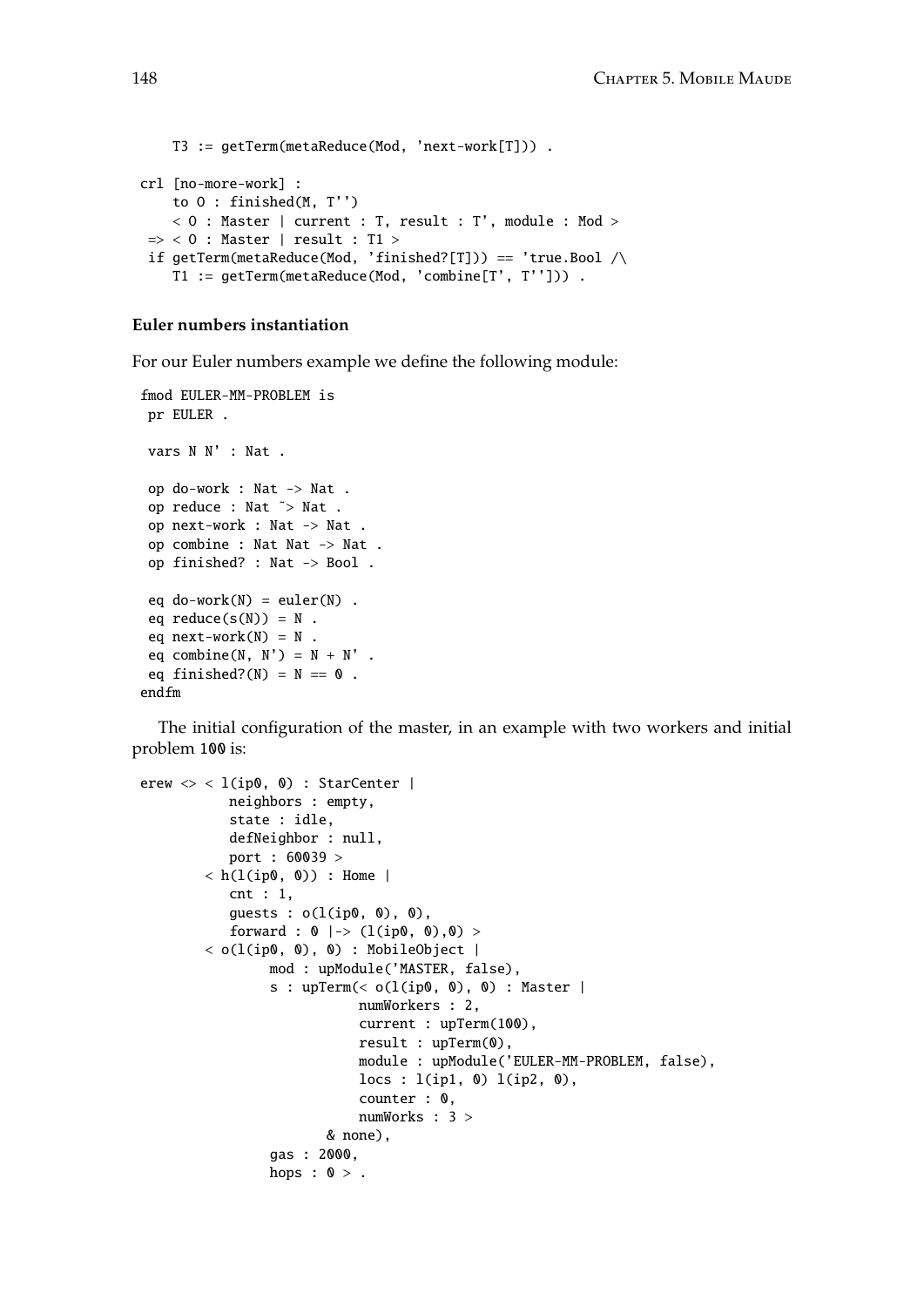where the ipi are strings denoting IP addresses.

The initial configuration for one of the locations that will receive workers is:

```
erew \langle \rangle < l(ip1, 0) : StarNode |
           neighbors : empty,
           state : idle,
           defNeighbor : null,
            port : 60039,
            center : ip0 >
        \langle h(1(ip1, 0)) : Home |
           cnt: 0,guests : empty,
            forward : empty > .
```
Notice that the skeleton code (the master and the workers) will be metarepresented in the belly of the mobile objects, so the application code will have two reflection levels. Despite we have obtained an application that can be executed among several hosts, the two levels of reflection suppose a lot of "extra work", because the terms must move between them, thus performing additional work in order to be executed and obtaining almost the same time that the sequential applications obtain.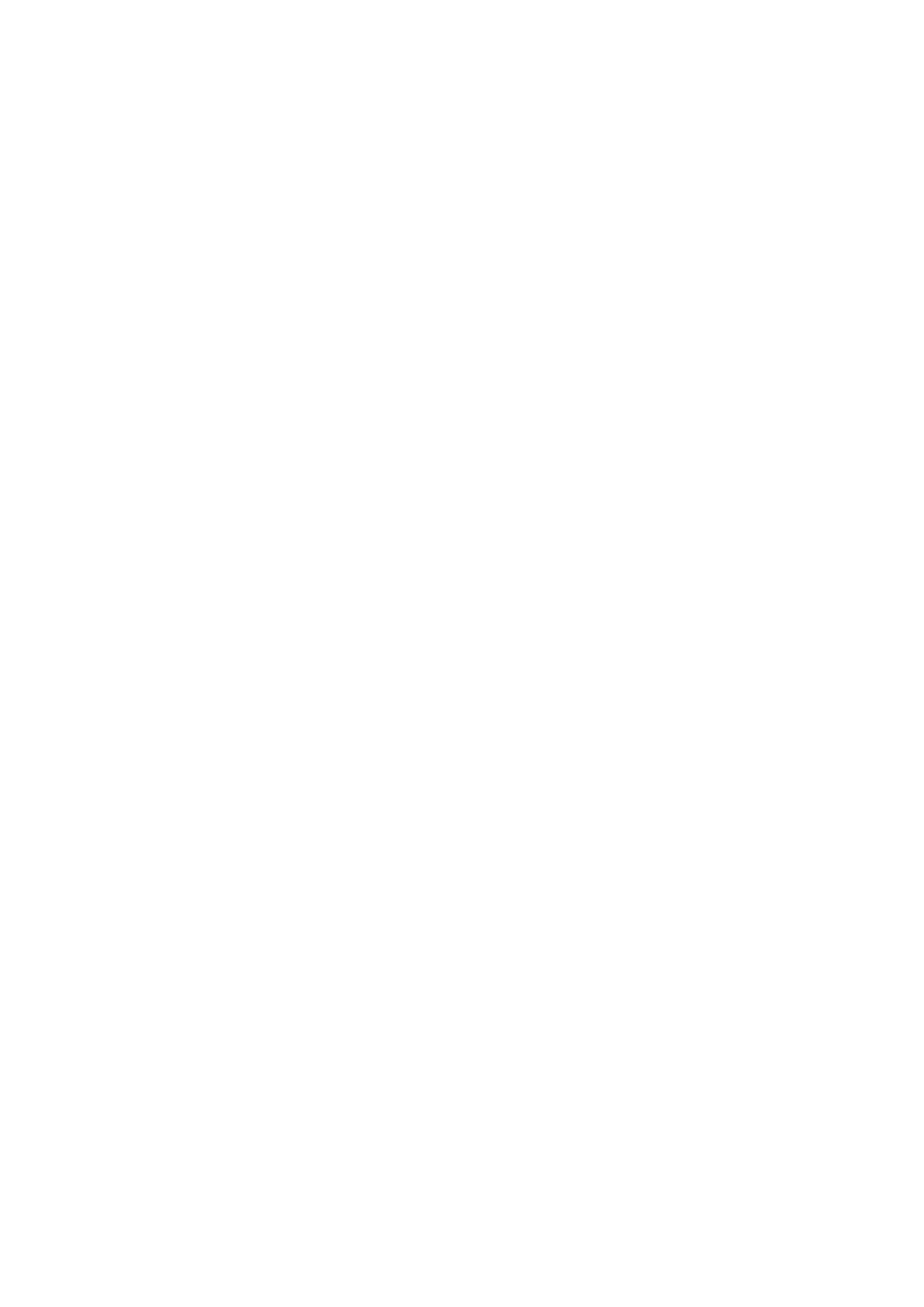# **Chapter 6**

# **Formal analysis of distributed applications**

Formal verification is the process of checking whether a design satisfies some requirements (properties). In order to formally verify a distributed system, it must first be converted into a simpler "verifiable" format. To do that in Maude by using its provided tools, we must be able of represent the whole system in one single term in order to prove the properties over it.

*Model checking* is a method for formally verifying finite-state concurrent systems [\[16\]](#page-183-0). It has several important advantages over mechanical theorem provers or proof checkers; the most important is that the procedure is completely automatic. The main disadvantage is the *state space explosion*, that can occur if the system being verified has many components that can make transitions in parallel.

Maude's model checker [\[31\]](#page-184-0) allows us to prove properties on Maude specifications when the set of states reachable from an initial state in such a Maude system module is finite. This is supported in Maude by its predefined MODEL-CHECKER module and other related modules, which can be found in the model-checker.maude file distributed with Maude.

The properties to be checked are described by using a specific property specification logic, namely *Linear Temporal Logic* (LTL) [\[46,](#page-185-0) [16\]](#page-183-0), which allows specification of properties such as safety properties (ensuring that something bad never happens) and liveness properties (ensuring that something good eventually happens). Then, the model checker can be used to check whether a given initial state, represented by a Maude term, fulfills a given property.

Sometimes all the power of model checking is not needed. Another Maude's analysis tool is the search command (see Section [2.4\)](#page-21-0), that allows to explore (following a breadth first search strategy) the reachable states in different ways. By using the search command we can check *invariants*. An invariant *I* is a predicate over a transition system defining a subset of states meeting two properties:

- it contains the initial state  $s_0$ .
- it contains any state reachable from *s*<sup>0</sup> through a finite number of transitions.

If an invariant holds, then we know that something "bad" can never happen, namely, the negation ¬*I* of the invariant is impossible. Thus, if the command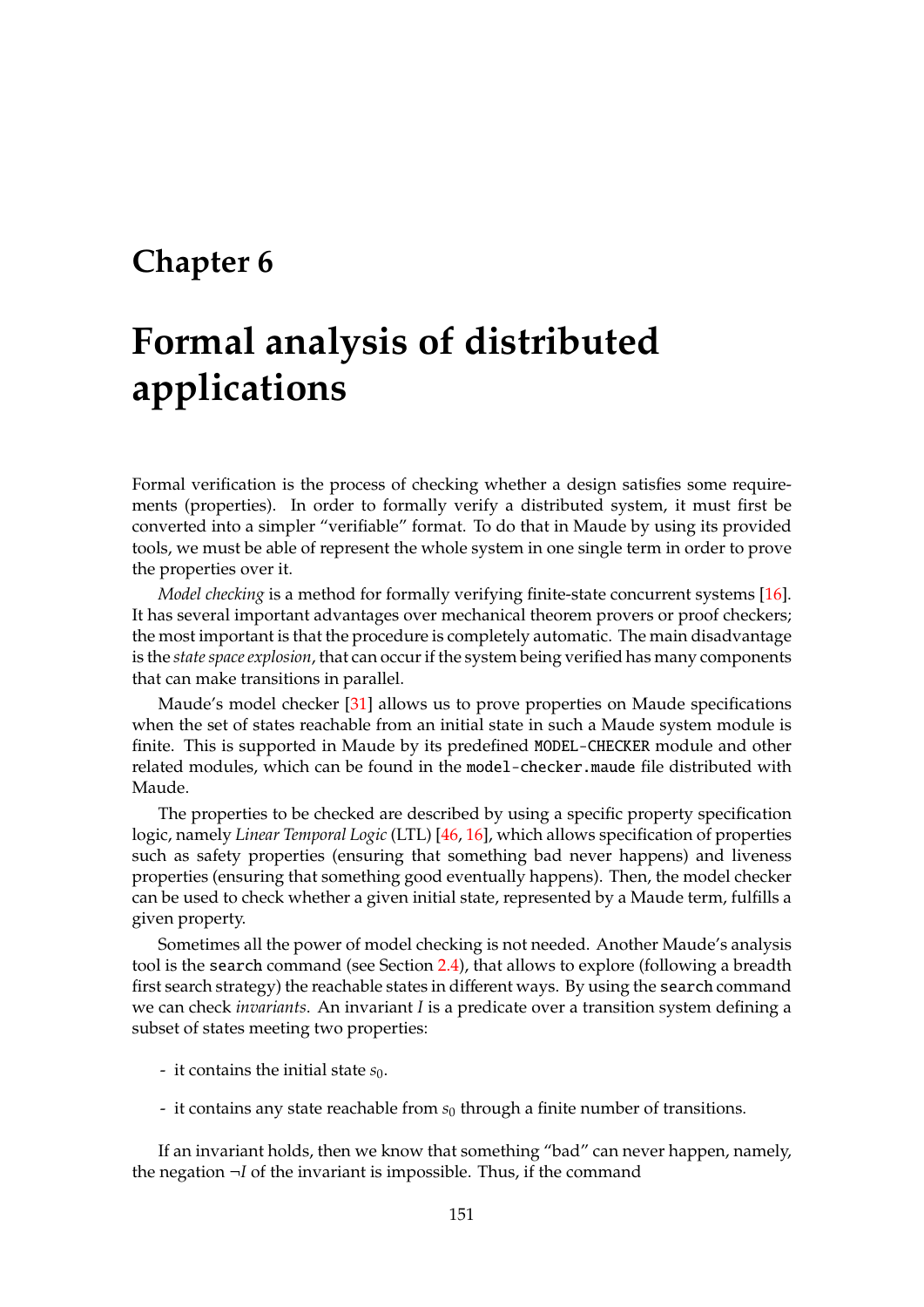search init =>\* C:Configuration such that not I(C:Configuration) .

has no solution, then *I* holds.

Finally, we can also use the search command to check properties over final configurations.

We illustrate the use of all these techniques with a small example in the following section.

# **6.1 A taste of Maude analysis tools**

We show here how to use the search command and the Maude model checker by means of some small examples. First, we explain the usage of search to check invariants with an example extracted from  $[18]$ . Consider a simple clock that marks the hours of the day. The implementation in Maude of such a clock is:

```
mod SIMPLE-CLOCK is
 pr INT .
 sort Clock .
 op clock : Int -> Clock [ctor] .
 var T : Int .
 rl clock(T) => clock((T + 1) rem 24).
endm
```
An invariant property of this clock is that the hour marked will be greater or equal than 0 and less or equal than 24. To check that this property is an invariant, we look for a configuration of the clock where it does not hold, that is

```
search clock(0) =>* clock(T) such that T < 0 or T > = 24.
No solution.
```
Since Maude answers with No solution., we can assert that the property is really an invariant.

As we have said, the search command can also be used to check properties about final states. Suppose we define a vending machine that dispenses apples for one dollar and cakes for three quarter dollars. The Maude specification of this machine (different from the one shown in Section [2.2\)](#page-17-0) is defined as follows:

```
mod VENDING-MACHINE is
 sorts Coin Item Marking .
 subsorts Coin Item < Marking .
 op __ : Marking Marking -> Marking [assoc comm id: null] .
 op null : -> Marking .
 ops \$ q : \rightarrow Coin.
 ops a c : -> Item .
```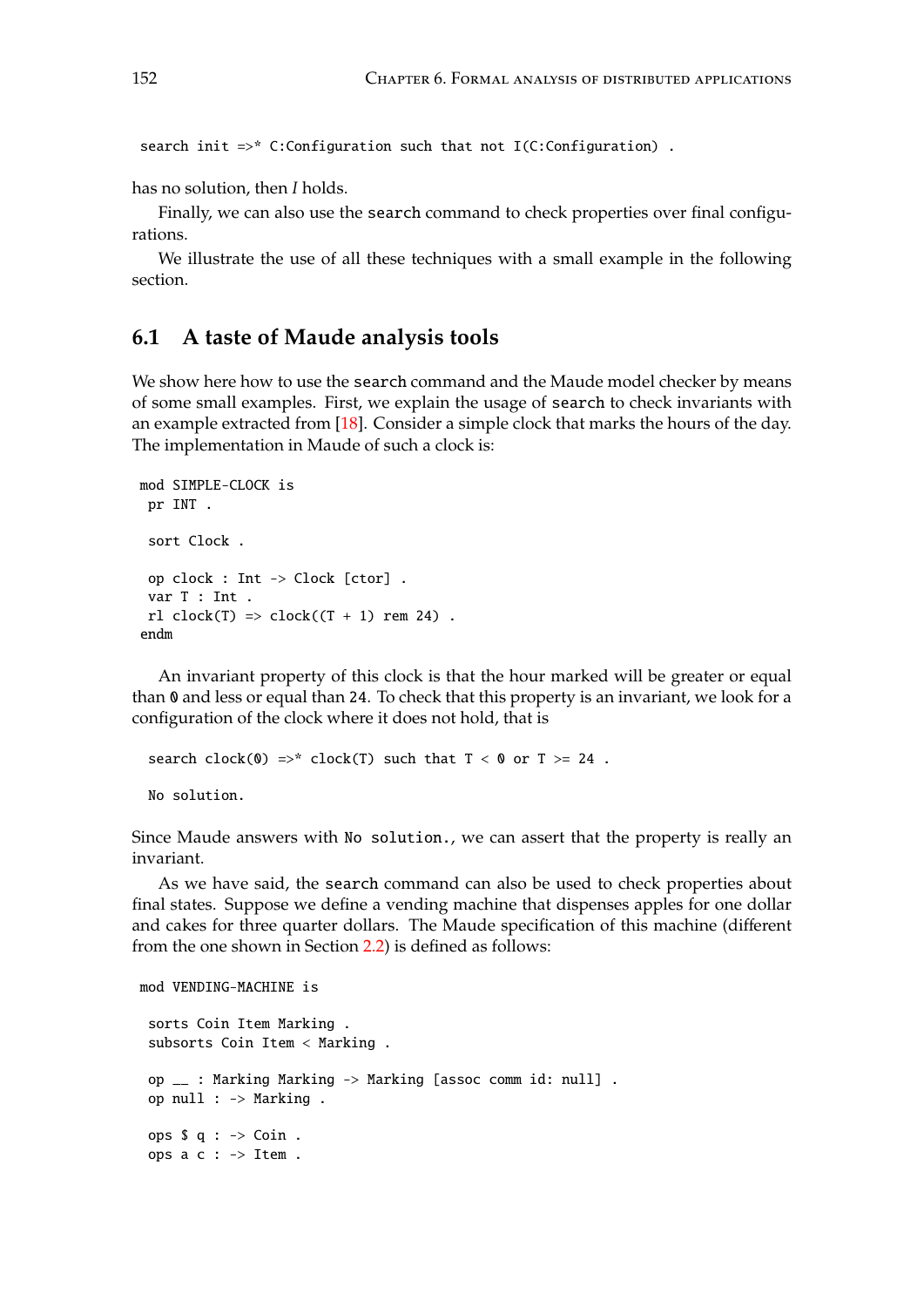rl [buy-c] :  $$ \Rightarrow c$  . rl  $[buy-c]$ : q q q q => c. rl [buy-a] :  $$ \Rightarrow a q$ . rl [buy-a] :  $q q q \Rightarrow a$ .

We add a function withApple that checks if a marking contains an apple.

```
var M : Marking .
 op withApple : Marking -> Bool .
 eq withApple(a M) = true.
 eq withApple(M) = false [owise] .
endm
```
We can check that, if we start with the marking  $\frac{1}{2}$   $\frac{1}{2}$   $\frac{1}{3}$   $\frac{1}{4}$  q q, it is impossible to reach a final state (denoted with the notation =>!) that fulfills the condition that it contains no apples (denoted with the notation such that):

search  $\frac{1}{2}$   $\frac{1}{2}$   $\frac{1}{2}$   $\frac{1}{2}$   $\frac{1}{2}$   $\frac{1}{2}$   $\frac{1}{2}$   $\frac{1}{2}$   $\frac{1}{2}$   $\frac{1}{2}$   $\frac{1}{2}$   $\frac{1}{2}$   $\frac{1}{2}$   $\frac{1}{2}$   $\frac{1}{2}$   $\frac{1}{2}$   $\frac{1}{2}$   $\frac{1}{2}$   $\frac{1}{2}$   $\frac{1}{2}$   $\frac{1}{2}$   $\frac{$ 

No solution.

Now, we illustrate how to use the Maude model checker with a simple mutual exclusion example, also extracted from [\[18\]](#page-183-1). We define the module MUTEX, in which two processes, one named a and another named b, can be either waiting or in their critical section.

```
mod MUTEX is
 sorts Name Mode Proc Token Conf .
 subsorts Token Proc < Conf .
 op none : -> Conf [ctor] .
 op __ : Conf Conf -> Conf [ctor assoc comm id: none] .
 ops a b : \rightarrow Name [ctor].
 ops wait critical : -> Mode [ctor] .
 op [-,-] : Name Mode \rightarrow Proc [ctor].
```
The processes take turns accessing their critical section by passing each other a different token (either \$ or \*).

```
ops * $ : -> Token [ctor] .
rl [a-enter] : \$ [a, wait] => [a, critical] .
 rl [b-enter] : * [b, wait] => [b, critical].
rl [a-exit] : [a, critical] \Rightarrow [a, wait] *.
rl [b-exit] : [b, critical] \Rightarrow [b, wait] $.
endm
```
Now we define the module defining the properties that will be checked about the system above. To use the model checker we just need to make explicit two things: the intended sort of states and the relevant *state predicates*, that is, the relevant LTL atomic propositions. The module SATISFACTION defines sorts for both the states (State) and the predicates (Prop), and an operator \_|=\_, that indicates when an state satisfies a predicate.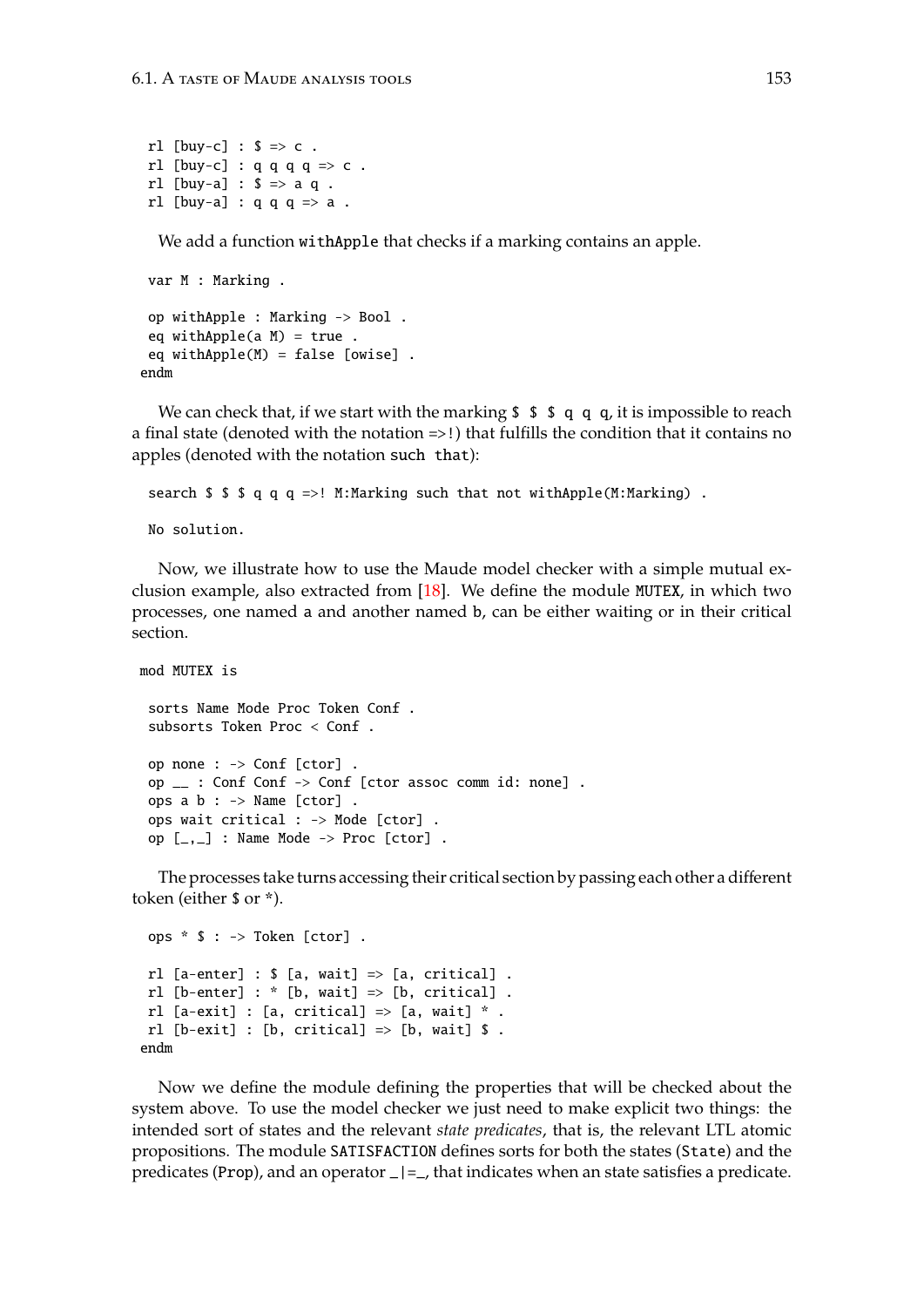op \_|=\_ : State Prop -> Bool [frozen] .

Our obvious sort for states is the sort Conf of configurations.

```
mod MUTEX-PREDS is
  protecting MUTEX .
  including SATISFACTION .
  subsort Conf < State .
```
In order to state the desired safety and liveness properties we need state predicates telling us whether a process is waiting or is in its critical section. We can make these predicates parametric on the name of the process and define their semantics.

```
op crit : Name -> Prop .
op wait : Name -> Prop .
```
We give now the equations, defining when each of the two parametric state predicates holds in a given state.

```
var N : Name .
var C : Conf .
var P : Prop .
eq [N, critical] C |= crit(N) = true .
eq [N, wait] C |= wait(N) = true.
eq C |= P = false [owise].
endm
```
Note the use of the  $|z| =$  to define the properties.

To check properties about the system above we must define an initial state. The module LTL-SIMPLIFIER tries to reduce the formulas in order to obtain a smaller automata, while the module MODEL-CHECKER defines the operator modelCheck, used to check if a state fulfills a formula. The result of reducing this function has sort ModelCheckResult, that can be either a Boolean or a counterexample.

op modelCheck : State Formula ˜> ModelCheckResult [special(...)] .

We use the following module:

```
mod MUTEX-CHECK is
 protecting MUTEX-PREDS .
 including LTL-SIMPLIFIER .
 including MODEL-CHECKER .
 ops initial1 initial2 : -> Conf .
 eq initial1 = $ [a, wait] [b, wait] .
 eq initial2 = * [a, wait] [b, wait] .
endm
```
The first obvious property to check is mutual exclusion: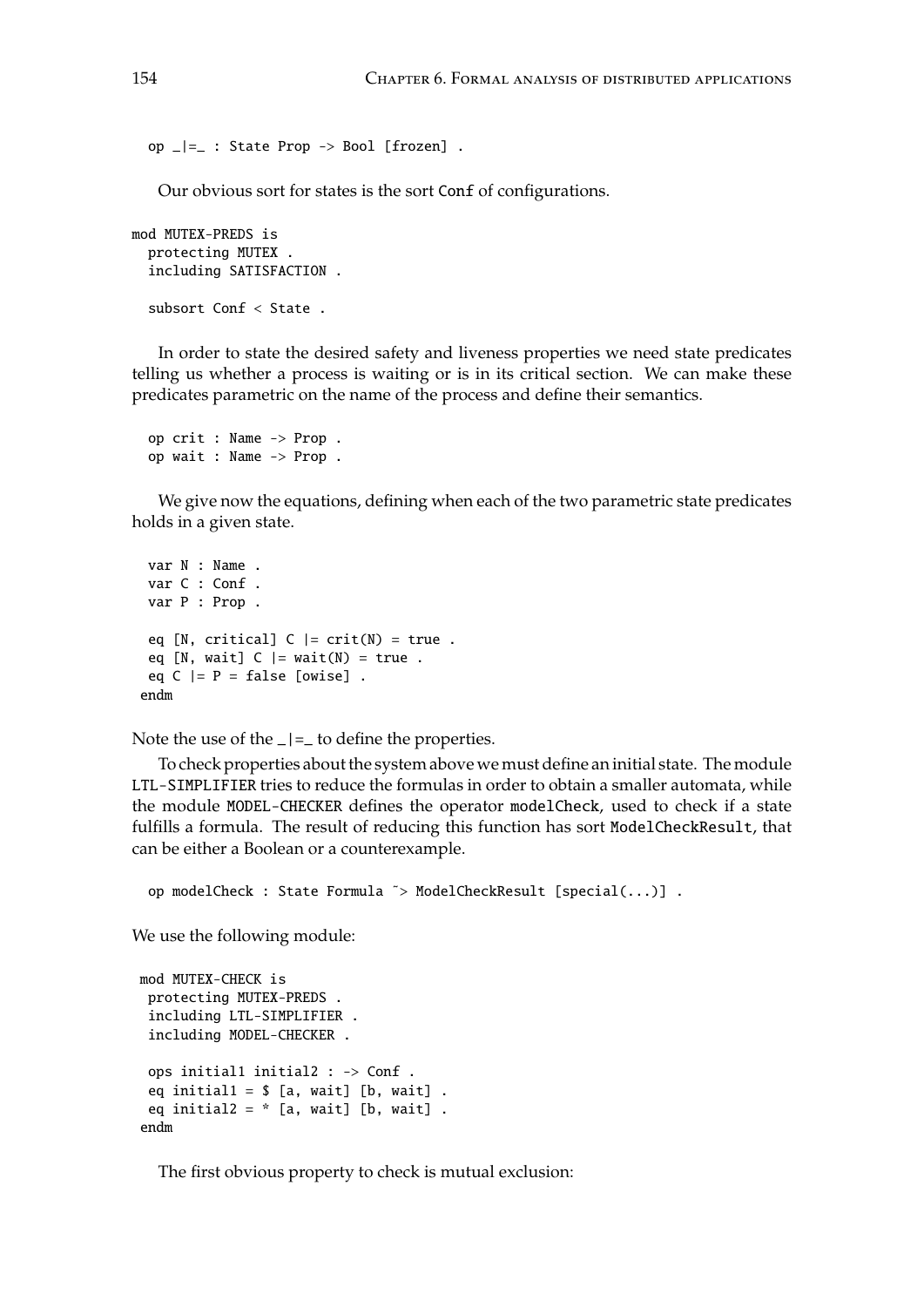```
red modelCheck(initial1, [] \tilde{c}(crit(a) \wedge crit(b))).
result Bool: true
red modelCheck(initial2, [] "(crit(a) \wedge crit(b))).
result Bool: true
```
If a property does not hold, a counterexample is shown. Suppose that we want to check if, beginning in the state initial1, process b will always be waiting.

```
red modelCheck(initial1, [] wait(b)) .
```
Maude returns a sequence of pairs of states and rule names, where the process b obtains the critical state.

```
counterexample({$ [a, wait] [b, wait], a-enter}
 {[a, critical] [b, wait], a-exit}
 {* [a, wait] [b, wait], b-enter},
 {[a, wait] [b, critical], b-exit}
 {$ [a, wait] [b, wait], a-enter}
 {[a, critical] [b, wait], a-exit}
 {* [a, wait] [b, wait], b-enter})
```
# <span id="page-154-1"></span>**6.2 Redefinition of the** SOCKET **module**

In order to be able to represent a whole distributed configuration as a single term, we have provided an algebraic specification of sockets. We have redefined the SOCKET module, simulating the behavior of sockets on local configurations. This specification expresses processes as terms of a class Process, that has an attribute conf. Processes are identified with the name of the location, that corresponds with the name of the unique router in the configuration conf, in order to simplify the definition of the properties to be checked (see Section  $6.5$ ).

```
omod SOCKET is
 inc STRING .
 class Process | conf : Configuration .
```
Processes work as hosts in the distributed version, keeping their configuration separated from the others in their attribute. Message passing is then defined between processes instead of between hosts, where the messages are defined as follows:<sup>[1](#page-154-0)</sup>

```
msg createClientTcpSocket : Oid Oid String Nat -> Msg .
msg createServerTcpSocket : Oid Oid Nat Nat -> Msg .
msg createdSocket : Oid Oid Oid -> Msg .
msg acceptClient : Oid Oid -> Msg .
msg acceptedClient : Oid Oid String Oid -> Msg .
msg send : Oid Oid String -> Msg .
msg sent : Oid Oid -> Msg .
msg receive : Oid Oid -> Msg .
msg received : Oid Oid String -> Msg .
msg closeSocket : Oid Oid -> Msg .
msg closedSocket : Oid Oid String -> Msg .
```
<span id="page-154-0"></span><sup>&</sup>lt;sup>1</sup>Since this centralized version does not have connection errors, messages dealing with these situations are not modeled.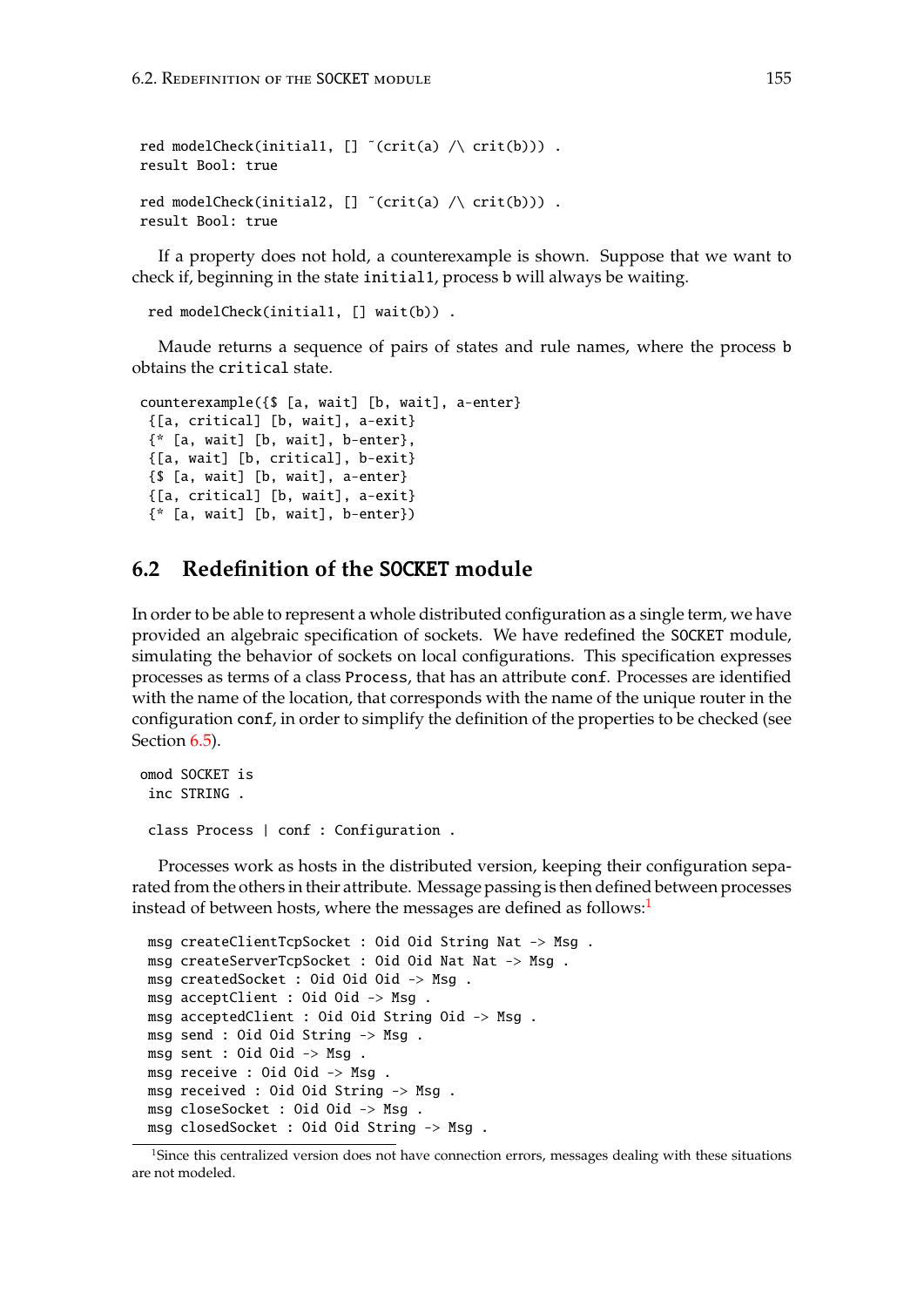Thus, we have specified the socket manager and client and server sockets to deal with processes:

- The socket manager is now an instance of a class Manager, with a count attribute to name new sockets.

```
class Manager | count : Nat .
op socketManager : -> Oid [ctor] .
```
- The client sockets are instances of a class Socket with attributes source (the source Process), target (the target Process), and socketState (the socket state). Notice that although we talk about source and target, sockets are bidirectional. Socket identifiers have the form socket(N) with N a natural number.

```
class Socket | source : Oid, target : Oid, socketState : SocketState .
sort SocketState .
ops active closed : -> SocketState .
op socket : Nat -> Oid [ctor] . ---- socket objects identifiers
```
- The server sockets are instances of the class ServerSocket with the attributes address (the server address), port (the server port), and backlog (the number of queue requests for connection that the server will allow). Server socket identifiers are constructed with the operator server and a natural number.

```
class ServerSocket | address : String, port : Nat, backlog : Nat .
op server : Nat -> Oid [ctor] . ---- server socket objects identifiers
```
If there is a createServerTcpSocket message in a configuration, we use the counter from the socket manager to create a ServerSocket with the values specified in the message, and a createdSocket message is put into the configuration.

```
vars SOCKET PID PID' O O' : Oid .
vars DATA ADDRESS S S' : String .
vars N M PORT BACKLOG : Nat .
vars CONF CONF' : Configuration .
rl [ServerTcpSocketCreation] :
   < PID : Process |
      conf : (createServerTcpSocket(socketManager, O, PORT, BACKLOG) CONF) >
  < socketManager : Manager | count : N >
\Rightarrow < PID : Process |
      conf : (createdSocket(O, socketManager, server(N)) CONF) >
   < socketManager : Manager | count : s(N) >
   < server(N) : ServerSocket | address : "127.0.0.1", port : PORT,
                                 backlog : BACKLOG > .
```
If there is an acceptClient message in one configuration and a server offers its services through the requested server socket, a new socket is created between the two processes, and the corresponding acceptedClient and createdSocket messages are put into the configurations.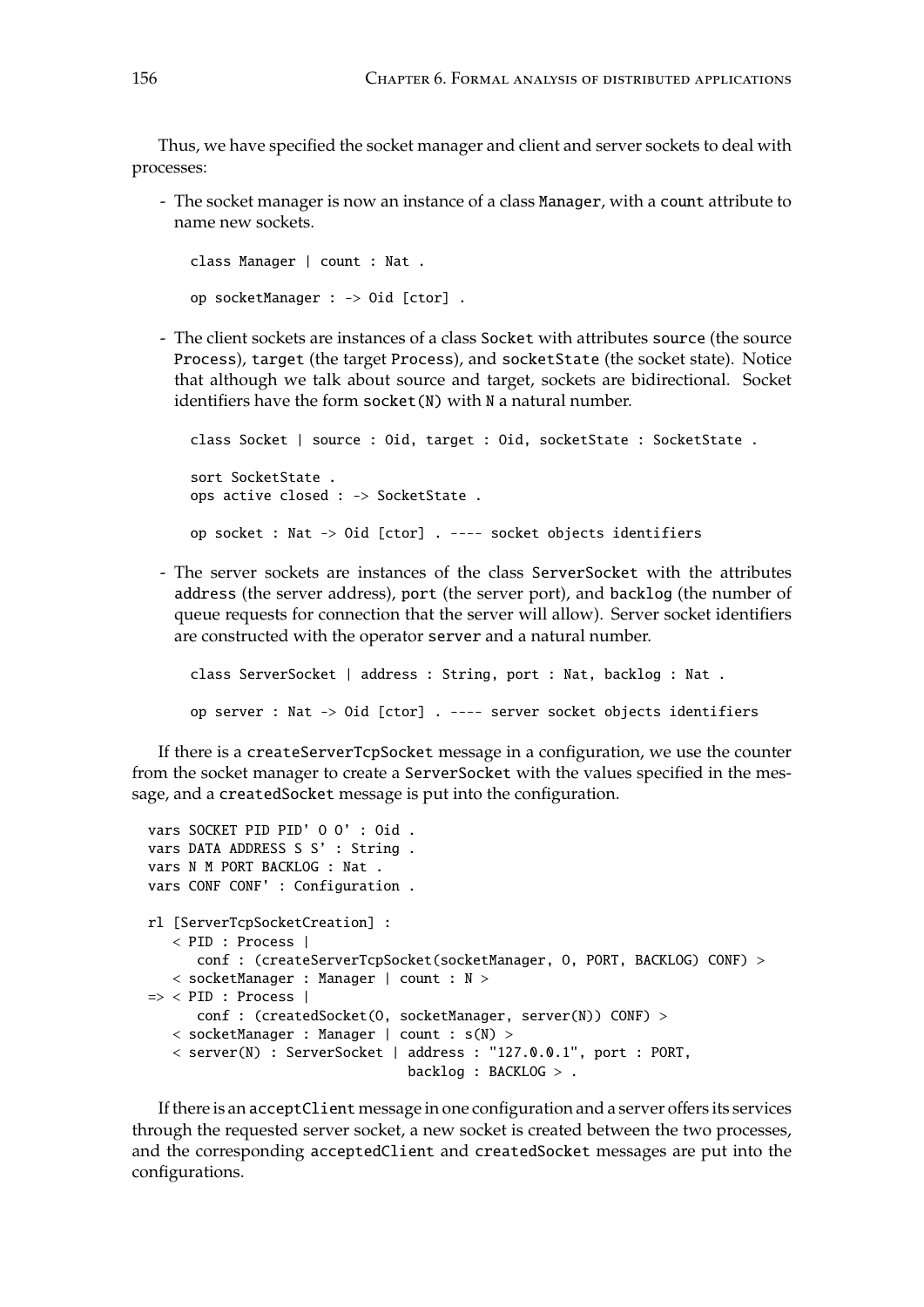```
rl [SocketCreation] :
   < PID : Process | conf : (acceptClient(server(N), O) CONF) >
   < PID' : Process |
      conf : (createClientTcpSocket(socketManager, 0', ADDRESS, PORT) CONF') >
   < socketManager : Manager | count : M >
   < server(N) : ServerSocket | address : ADDRESS, port : PORT >
\Rightarrow < PID : Process |
         conf : (acceptedClient(O, server(N), ADDRESS, socket(M)) CONF) >
   < PID' : Process |
         conf : (createdSocket(O', socketManager, socket(M)) CONF') >
   < socketManager : Manager | count : s(M) >
   < server(N) : ServerSocket | >
   < socket(M) : Socket | source : PID, target : PID', socketState : active > .
```
If there is a send message in one configuration, the corresponding receive message in another one, and their processes are connected through a socket, then the message is delivered. We need two rules, depending on the values of source and target.

```
rl [send] :
   < PID : Process | conf : (send(SOCKET, O, DATA) CONF) >
   < PID' : Process | conf : (receive(SOCKET, O') CONF') >
   < SOCKET : Socket | source : PID, target : PID', socketState : active >
\Rightarrow < PID : Process | conf : (sent(0, SOCKET) CONF) >
   < PID' : Process | conf : (received(O', SOCKET, DATA) CONF') >
   < SOCKET : Socket | > .
rl [send] :
   < PID : Process | conf : (send(SOCKET, O, DATA) CONF) >
   < PID' : Process | conf : (receive(SOCKET, O') CONF') >
   < SOCKET : Socket | source : PID', target : PID, socketState : active >
\Rightarrow < PID : Process | conf : (sent(0, SOCKET) CONF) >
   < PID' : Process | conf : (received(O', SOCKET, DATA) CONF') >
   < SOCKET : Socket | > .
```
If an object requests to close a socket, its state changes to closed and a closedSocket message is put into the configuration.

```
rl [closeSocket] :
   < PID : Process | conf : (closeSocket(SOCKET, O) CONF) >
   < SOCKET : Socket | socketState : active >
\Rightarrow < PID : Process | conf : (closedSocket(0, socketManager, "") CONF) >
   < SOCKET : Socket | socketState : closed > .
```
If an object tries to send a message through a closed socket, it receives a closedSocket message.

```
rl [closedSocket] :
   < PID : Process | conf : (send(SOCKET, O, MSG) CONF) >
   < SOCKET : Socket | socketState : closed >
 => < PID : Process | conf : (closedSocket(O, socketManager, "") CONF) >
   < SOCKET : Socket | > .
endom
```
This module allows to represent in a single term a whole distributed configuration and formally analyze it without changing its specification. Thus, in order to prove a property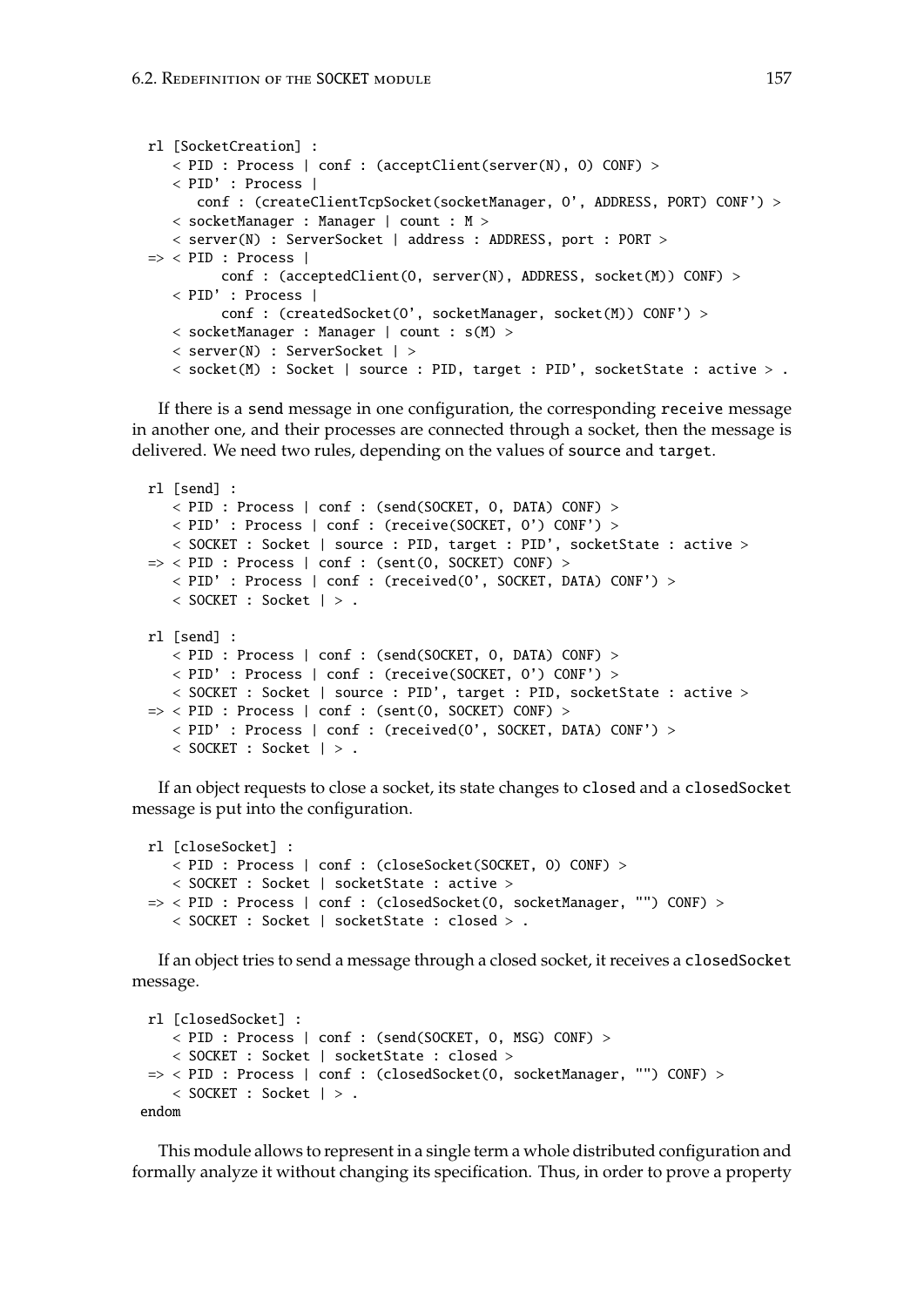

<span id="page-157-0"></span>Figure 6.1: A concrete star architecture

The initial configuration for the star architecture (see Section [3.2\)](#page-43-0) shown in Figure [6.1](#page-157-0) is: about a distributed configuration we have to prove it on the corresponding "centralized" configuration. We show how one of these configurations looks by means of an example.

```
l(ip4,0) l(ip2,0)
< socketManager : Manager | count : 0 >
                                   port : 60039 > >
                                     port : 60039 > >
\langle pid(0) : Process |
    conf : < l(ip0, 0) : StarCenter | state : idle,neighbors : empty,
                                       defNeighbor : null,
< pid(1) : Process |
    conf : < l(ip1, 0) : StarNode | state : idle,
                                     neighbors : empty,
                                     defNeighbor : null,
                                     center : ip0,
                                     port : 60039 > >
 < pid(2) : Process |
    conf : < l(ip2, 0) : StarNode | state : idle,
                                     neighbors : empty,
                                     defNeighbor : null,
                                     center : ip0,
< pid(3) : Process |
    conf : < l(ip3, 0) : StarNode | state : idle,
                                     neighbors : empty,
                                     defNeighbor : null,
                                     center : ip0,
                                     port : 60039 > >
\langle pid(4) : Process |
    conf : < l(ip4, 0) : StarNode | state : idle,neighbors : empty,
                                     defNeighbor : null,
                                     center : ip0,
                                     port : 60039 > >
```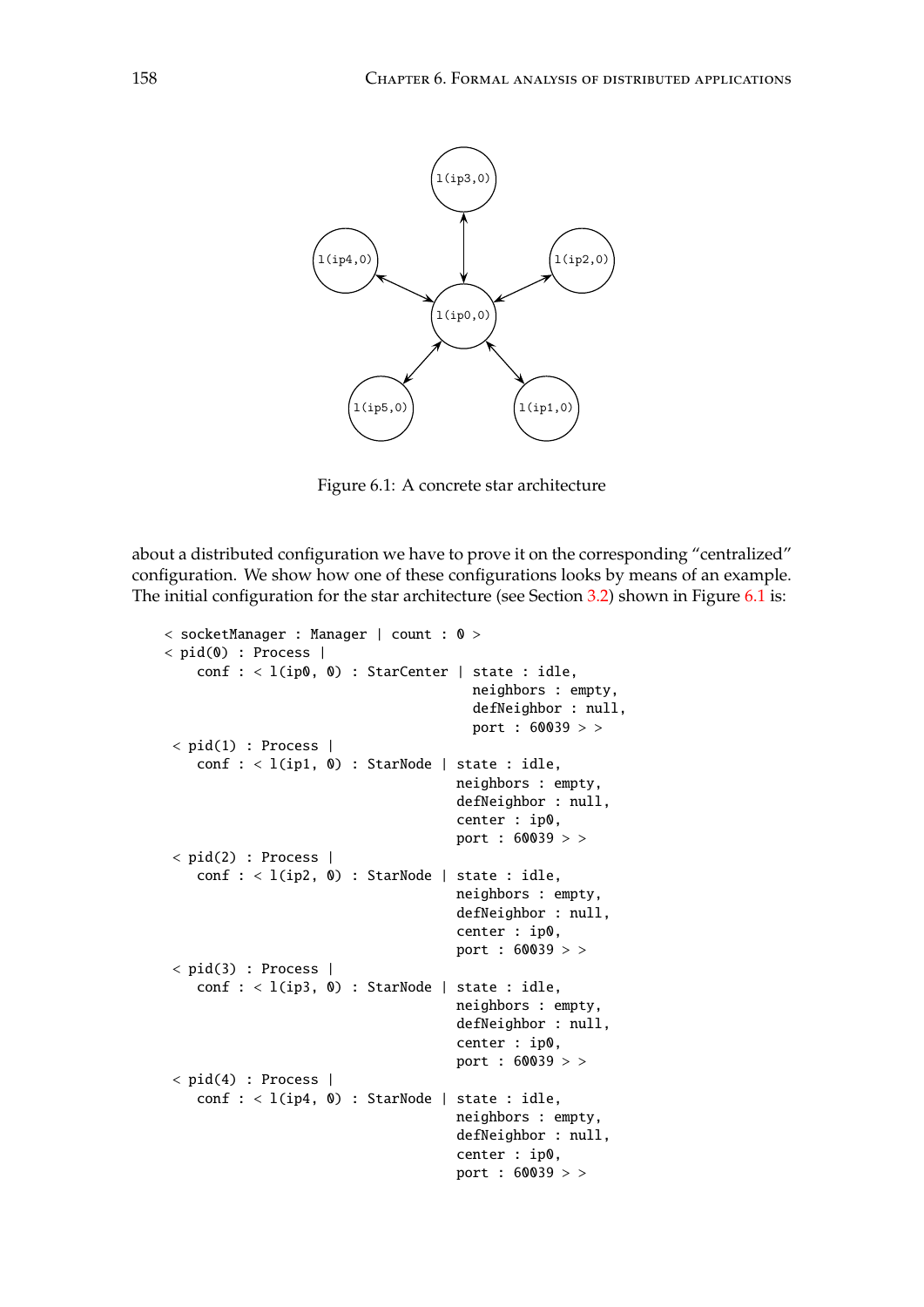

<span id="page-158-0"></span>Figure 4: Initial design Figure 6.2: Initial design

```
center : ip0,
< pid(5) : Process |
   conf : < l(ip5, 0) : StarNode | state : idle,neighbors : empty,
                                  defNeighbor : null,
                                  port : 60039 > >
```
#### <span id="page-158-1"></span>❄ **6.3 Using di**ff**erent abstraction levels** Message/String conversion

In the previous section we have simulated Maude sockets in order to obtain the whole tools to analyze our specifications. However, we could trust some of the components of the  $\frac{1}{1}$  design after the first abstraction after the first absorption  $\frac{1}{1}$  decrease the first absorption and  $\frac{1}{1}$  decrease the first absorption of  $\frac{1}{1}$  decrease the first absorption of  $\frac{1}{1}$  decrease configuration of the system in one single term. This already allows us to use the Maude applications in order to speed up their formal analysis. We show in the following sections how to incrementally abstract different parts of the design, until we finally abstract the whole architecture.

and rules of the built-in SOCKET module; the buffered sockets assure the preservation common infrastructure redirects the messages of the form  $\overrightarrow{\text{to}}$ ..., converting them first into string and back again to messages once they have arrived to their destination. We First we remind how the architecture works. Figure [6.2](#page-158-0) shows the design we have described in the previous chapters. The algebraic socket module provides the messages of message boundaries and handle the capitalized messages shown in Section [2.8;](#page-31-0) the show in the following sections how we can remove each of these layers without changing the layers above.

#### **6.3.1 First abstraction**

In this first abstraction, we merge the functionality of the two lower layers (the sockets and the buffered sockets) in a transparent way for the common infrastructure. Since we know that in this centralized version the message boundaries are preserved, this architecture sends and receives complete messages, and the steps looking for the special character that separates different messages (see Section [2.8\)](#page-31-0) are skipped. The client socket objects are not used, although we still use their identifiers to simulate them. The situation after applying this abstraction is shown in Figure [6.3:](#page-159-0) the abstracted buffered sockets offer the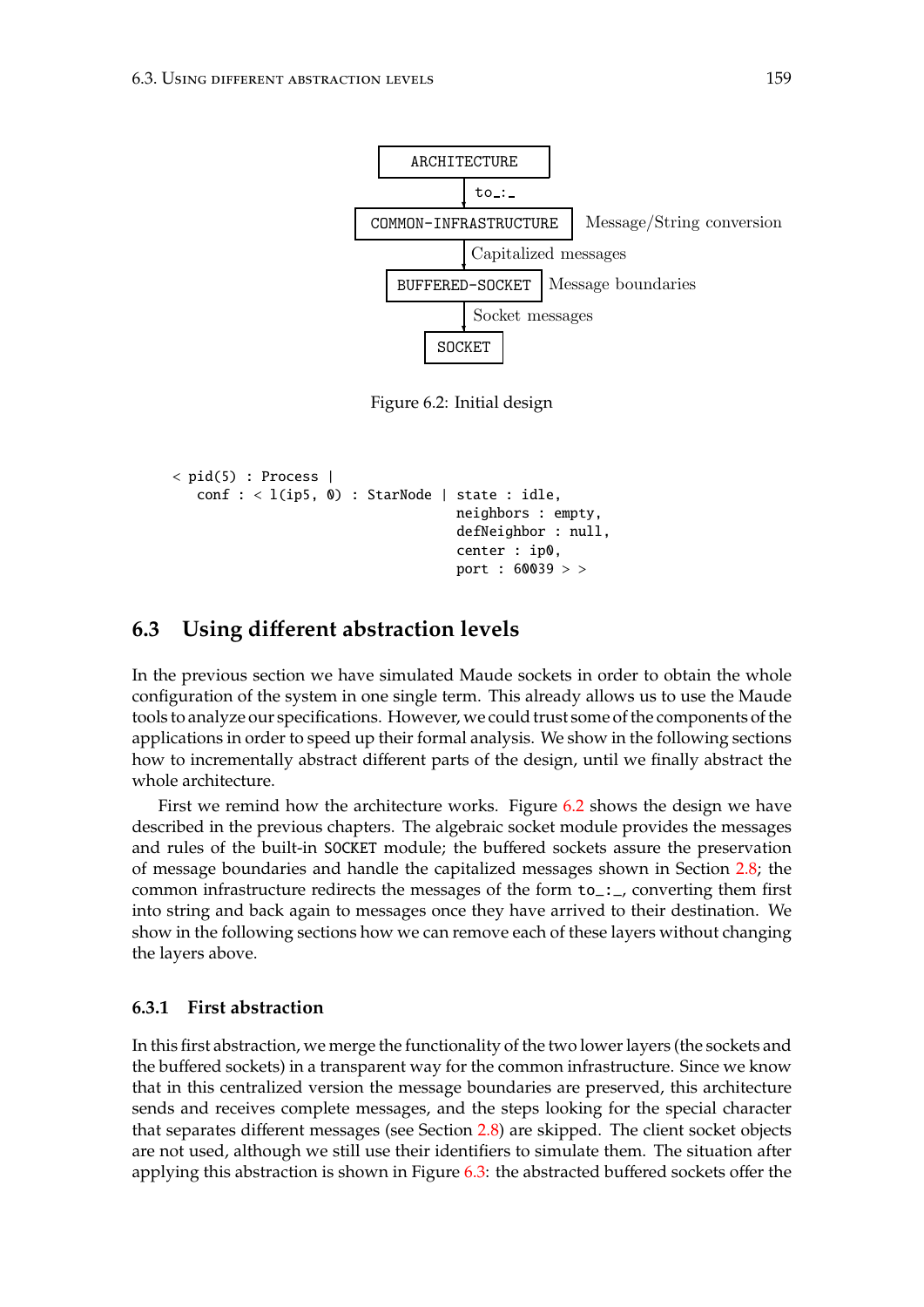

<span id="page-159-0"></span> $\sigma$   $\sigma$ Figure 6.3: Design after the first abstraction

support for the capitalized messages, while the upper layers remain unchanged.

```
*** Operators and classes from the algebraic sockets
 class Process | conf : Configuration .<br>class Marager | court : Nat
 op pid : Nat -> Oid [ctor] .
omod BUFFERED-SOCKET is
 inc STRING .
 class Manager | count : Nat .
 class ServerSocket | address : String, port : Nat, backlog : Nat .
 op socketManager : -> Oid [ctor] .
 op server : Nat -> Oid [ctor] .
 op socket : Nat -> Oid [ctor] .
 *** Messages declarations from BUFFERED-SOCKET
msg CreateClientTcpSocket : Oid Oid String Nat -> Msg .
msg CreateServerTcpSocket : Oid Oid Nat Nat -> Msg .
msg CreatedSocket : Oid Oid Oid -> Msg .
msg AcceptClient : Oid Oid -> Msg .
msg AcceptedClient : Oid Oid String Oid -> Msg .
msg Send : Oid Oid String -> Msg .
msg Sent : Oid Oid -> Msg .
msg Receive : Oid Oid -> Msg .
msg Received : Oid Oid String -> Msg .
msg CloseSocket : Oid Oid -> Msg .
msg ClosedSocket : Oid Oid String -> Msg .
```
The rules in the module describe the "merged" behavior of the sockets and the buffered sockets:

- The first one simulates the creation of a socket server, through which clients will be accepted.

```
vars SOCKET PID PID' O O' : Oid .
vars DATA ADDRESS S S' : String .
vars N M PORT BACKLOG : Nat .
vars CONF CONF' : Configuration .
rl [ServerTcpSocketCreation] :
   < PID : Process |
```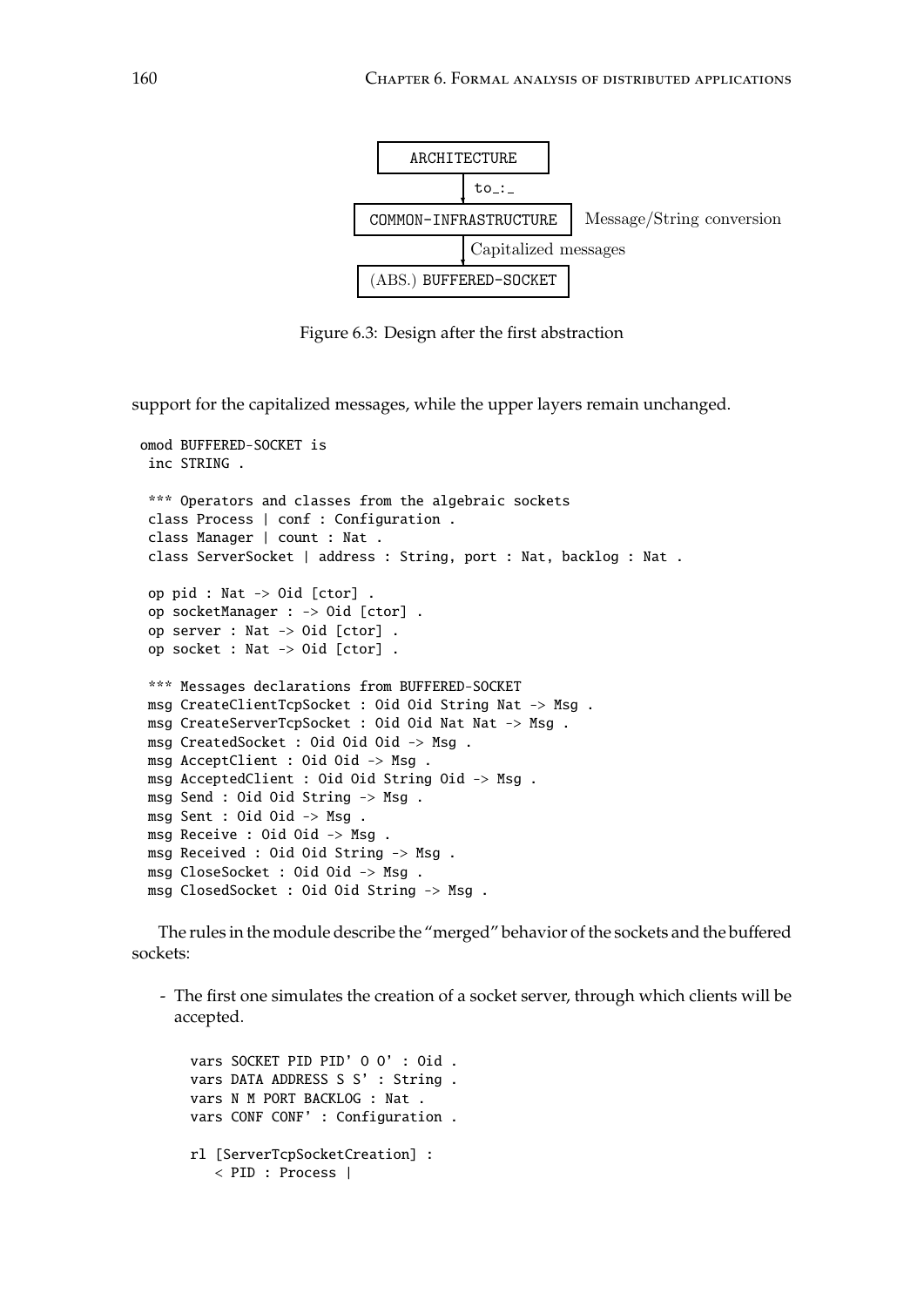```
conf : (CreateServerTcpSocket(socketManager, O, PORT, BACKLOG)
                CONF) >
   < socketManager : Manager | count : N >
\Rightarrow < PID : Process |
         conf : (CreatedSocket(O, socketManager, server(N)) CONF) >
   < socketManager : Manager | count : s(N) >
   < server(N) : ServerSocket | address : "127.0.0.1", port : PORT,
                                 backlog : BACKLOG > .
```
- The second one reproduces the connection of a client with a server. Both client and server receive the new socket identifier, through which messages can be interchanged.

```
rl [SocketCreation] :
    < PID : Process | conf : (AcceptClient(server(N), O) CONF) >
    < PID' : Process |
      conf : (CreateClientTcpSocket(socketManager, O', ADDRESS, PORT)
             CONF') >
    < socketManager : Manager | count : M >
    < server(N) : ServerSocket | address : ADDRESS, port : PORT >
\Rightarrow < PID : Process |
         conf : (AcceptedClient(O, server(N), "127.0.0.1", socket(M))
                 CONF) >
    < PID' : Process |
          conf : (CreatedSocket(O', socketManager, socket(M)) CONF') >
    < server(N) : ServerSocket | >
    < socketManager : Manager | count : s(M) > .
```
- The third one illustrates how the messages are sent. When we found Send and Receive messages using the same socket, we transmit the Data message by putting the corresponding Sent and Received.

```
rl [Send] :
   < PID : Process | conf : (Send(SOCKET, O, DATA) CONF) >
   < PID' : Process | conf : (Receive(SOCKET, O') CONF') >
\Rightarrow < PID : Process | conf : (Sent(0, SOCKET) CONF) >
   < PID' : Process | conf : (Received(O', SOCKET, DATA) CONF') > .
```
- The last one describes how sockets are closed. The Send and Receive messages are removed from the configuration.

```
rl [CloseSocket] :
   < PID : Process | conf : (CloseSocket(SOCKET, O) CONF) >
   < PID' : Process | conf : (Receive(SOCKET, O') CONF') >
=> < PID : Process | conf : (ClosedSocket(O, socketManager, "") CONF) >
    < PID' : Process | conf : (ClosedSocket(O', socketManager, "") CONF') > .
endom
```
# **6.3.2 Second abstraction**

As we have seen, the messages the architecture transmits are always complete. Now we can suppose that we can transmit data of sort Msg through the sockets, so it is not necessary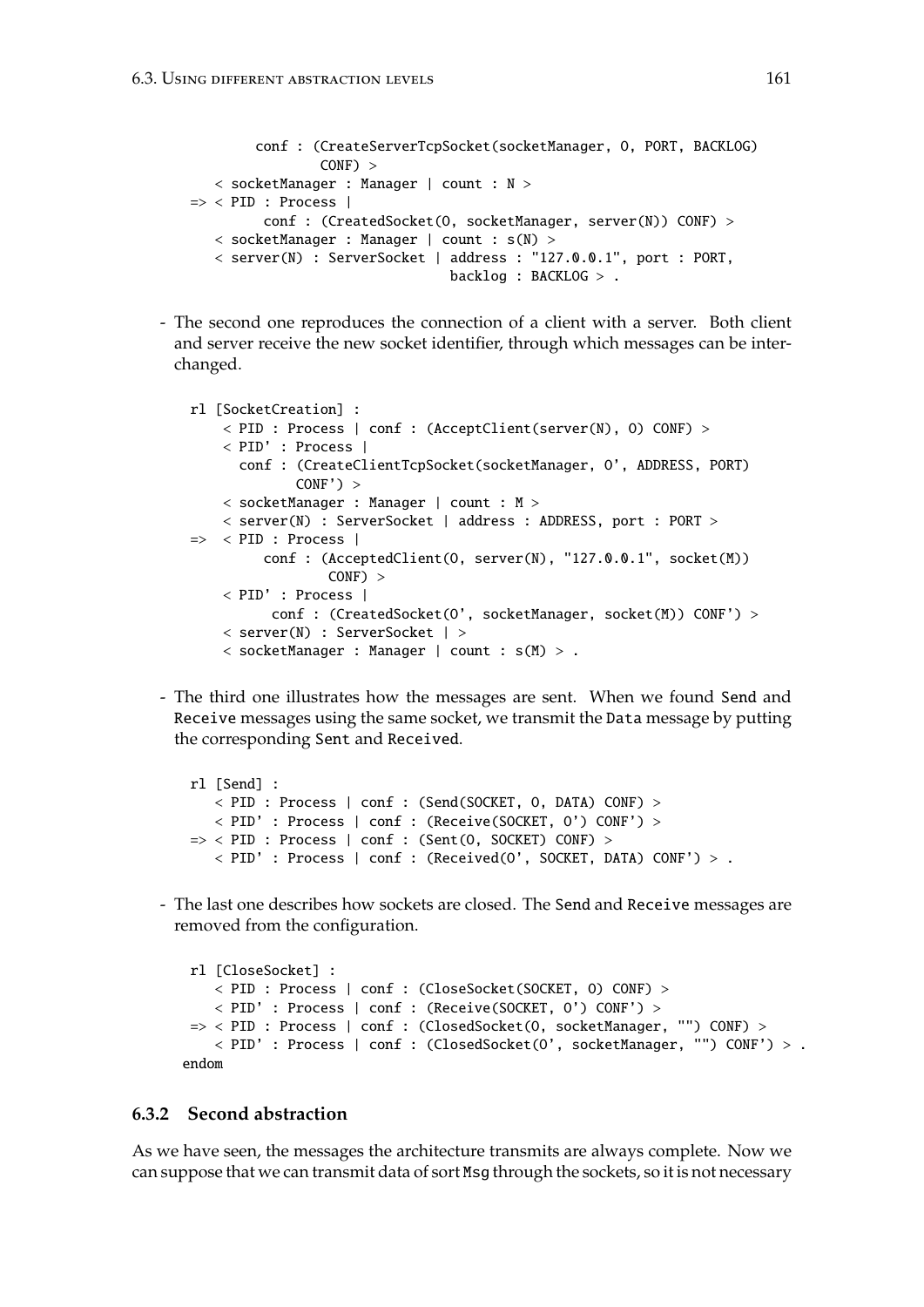

<span id="page-161-0"></span>Figure 6: Design after the second abstraction Figure 6.4: Design after the second abstraction

to translate them to and from string. This change merges the common infrastructure layer with the abstracted buffered sockets above. The situation after this abstraction is shown in Figure [6.4:](#page-161-0) the abstracted common infrastructure offers to each concrete architecture the transmission of to\_:\_ messages, while the transformations from and to string are no longer needed.

```
omod COMMON-INFRASTRUCTURE{A :: ARCH-COMPLEMENT} is
 pr ARCHITECTURE-MSGS .
 inc STRING .
 pr MAP{Loc, Oid} .
 pr MAYBE{Oid} * (op maybe to null) .
 pr META-LEVEL .
```
The changes in the operators and classes defined in the abstracted buffered sockets layer are:

- Since the transmission of messages is straightforward, we do not use the Received message.
- Since the common infrastructure just removes the Sent messages, the transmission rule will not put them into the configuration and there is no need of modeling them.
- The concrete architectures use the Send message only once: when the new-socket is sent (remember that to use it the function msg2string must also be used). Since this abstraction must be transparent to the upper layer, we must deal with this situation. It has been solved by just deleting the Send messages from the configuration, and putting the new-socket messages directly in the configuration when a client is accepted, as we will see below.
- The Receive messages are not only used to represent that an object is waiting for messages, we also use them to simulate sockets between processes: two processes are connected if the socket identifiers kept in the neighbors and defNeighbor attributes in one process and the first argument of Receive messages (the socket through which it waits messages) in other processes are the same.
- We consider that, once they are created, the sockets cannot be destroyed, so we do not provide the CloseSocket and ClosedSocket messages.

```
*** Classes Process, Manager
class Manager | count : Nat .
class Process | conf : Configuration .
op socketManager : -> Oid [ctor] .
```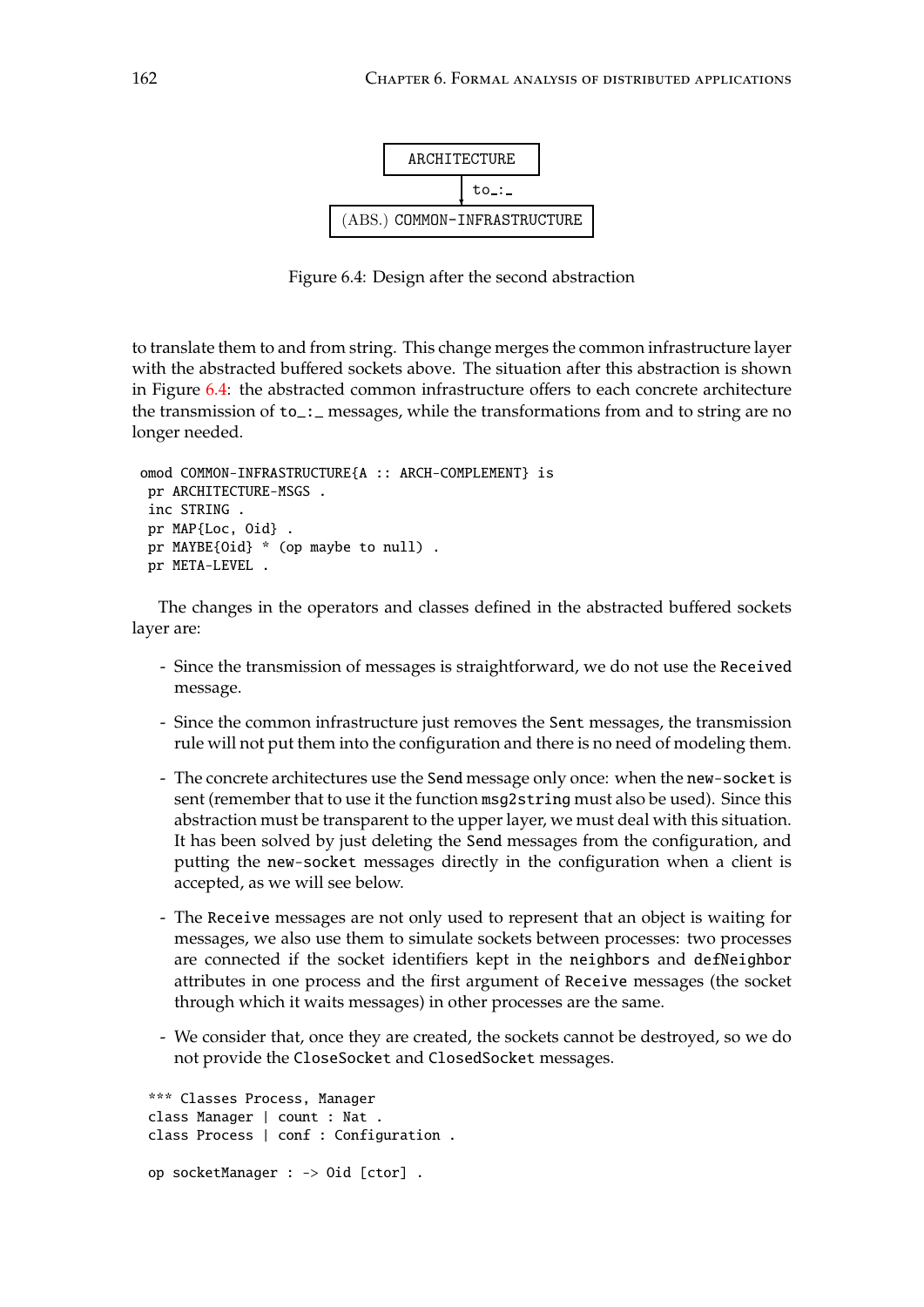```
op pid : Nat -> Oid [ctor] .
op socket : Nat -> Oid [ctor] .
op server : Nat -> Oid [ctor] .
*** Messages from BUFFERED-SOCKET
msg CreateClientTcpSocket : Oid Oid String Nat -> Msg .
msg CreateServerTcpSocket : Oid Oid Nat Nat -> Msg .
msg CreatedSocket : Oid Oid Oid -> Msg .
msg AcceptClient : Oid Oid -> Msg .
msg AcceptedClient : Oid Oid String Oid -> Msg .
msg Receive : Oid Oid -> Msg .
msg Send : Oid Oid String -> Msg .
class Router | state : RouterState, neighbors : Map{Loc,Oid},
               defNeighbor : Maybe{Oid}, port : Nat .
msg new-socket : Loc Oid -> Msg [ctor msg] .
op msg2string : Msg -> String .
vars L : Loc .
var TC : TravelingContents .
var LSPF : Map{Loc, Oid} .
vars SOCKET PID PID' O O' O'' : Oid .
vars DATA ADDRESS S : String .
vars N M PORT : Nat .
vars CONF CONF' : Configuration .
eq Send(0, 0', S) = none.
```
The behavior of the abstracted common infrastructure is defined by the following four rules:

- The first one deals with the creation of server sockets. Although the server socket does not really exist, a new server socket name is given to the object that requested the server creation to allow the object to continue its evolution.

```
rl [ServerTcpSocketCreation] :
   < PID : Process |
      conf : (CreateServerTcpSocket(socketManager, O, PORT, BACKLOG) CONF) >
   < socketManager : Manager | count : N >
\Rightarrow < PID : Process |
         conf : (CreatedSocket(0, socketManager, server(N)) CONF) >
   < socketManager : Manager | count : s(N) > .
```
- The second one simulates the connection between a server and a client. A new socket name is generated and communicated to both client and server, although no socket is put into the configuration. The messages new-socket are directly interchanged, and each concrete topology will deal with them.

```
rl [SocketCreation] :
   < PID : Process | conf : (AcceptClient(SOCKET, O)
                        < l(ADDRESS, N) : Router | port : PORT > CONF) >
   < PID' : Process |
```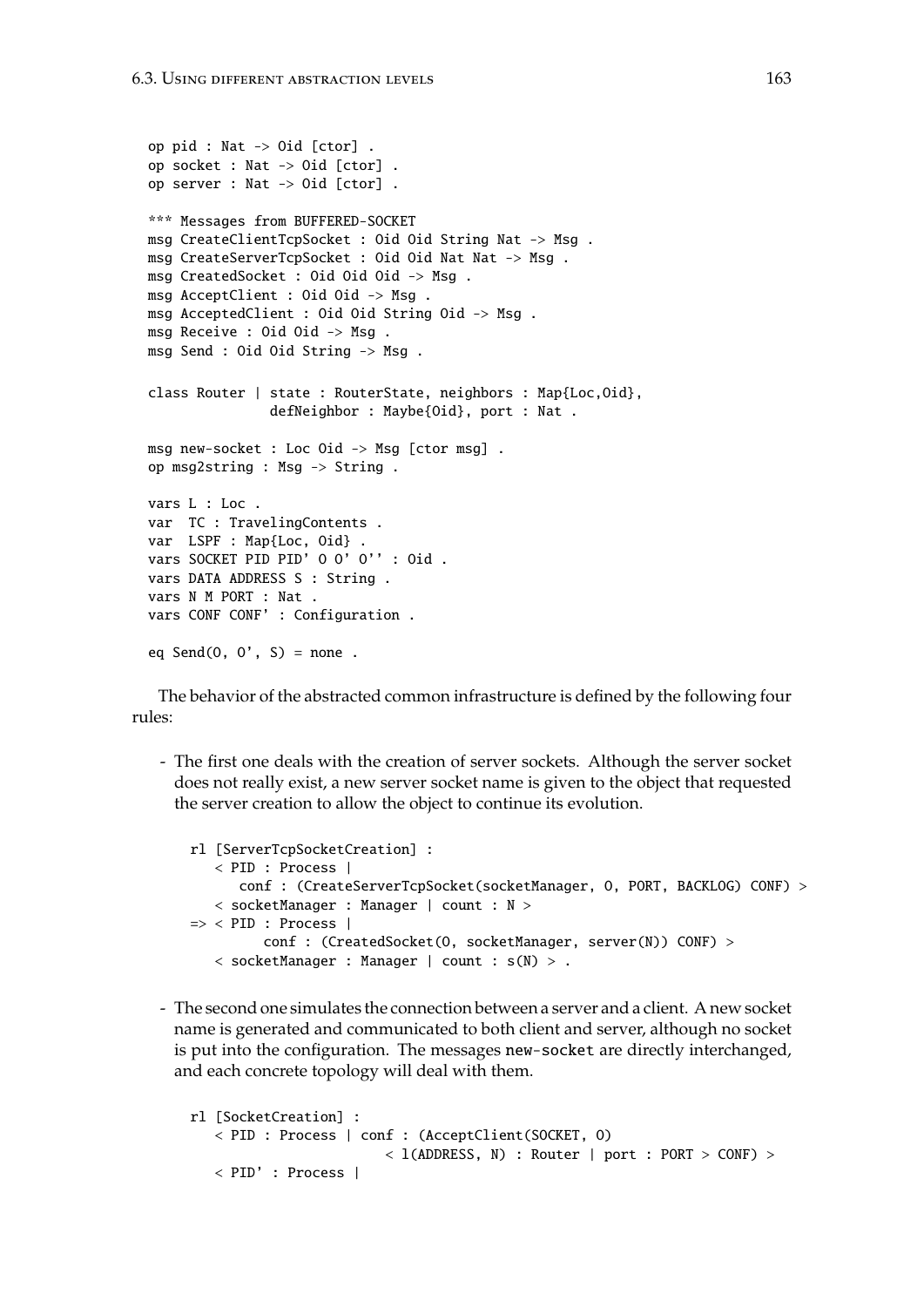```
conf : (CreateClientTcpSocket(socketManager, L, ADDRESS, PORT)
              < L : Router | > \text{CONF'}) >
   < socketManager : Manager | count : M >
\Rightarrow < PID : Process | conf : (new-socket(L, socket(M))
            AcceptClient(SOCKET, O)
            AcceptedClient(l(ADDRESS, N), SOCKET, "127.0.0.1", socket(M))
            < l(ADDRESS, N) : Router | port : PORT > CONF) >
   < PID' : Process | conf : (new-socket(l(ADDRESS, N), socket(M))
                  CreatedSocket(L, socketManager, socket(M))
                  < L : Router | > CONF >< socketManager : Manager | count : s(M) > .
```
- The other two rules redirect the messages through the corresponding socket, using the neighbor and defNeighbor attributes: we look for the process that is receiving through the appropriate socket.

```
crl [redirectDef] :
     < PID : Process |
       conf : (CONF to O : TC
              < L : Router | neighbors : LSPF, defNeighbor : SOCKET >) >
     < PID' : Process | conf : (Receive(SOCKET, O') CONF') >
 \Rightarrow < PID : Process |
       conf : (CONF < L : Router | neighbors : LSPF,
                                    defNeighbor : SOCKET >) >
     < PID' : Process | conf : ((to O : TC) Receive(SOCKET, O') CONF') >
 if getLoc(0) =/= L /\ LSPF[getLoc(0)] == undefined .
 crl [redirect] :
     < PID : Process |
       conf : (to O : TC < L : Router | neighbors : LSPF > CONF) >
     < PID' : Process | conf : (Receive(SOCKET, O') CONF') >
 \Rightarrow < PID : Process |
       conf : (< L : Router | neighbors : LSPF > CONF) >< PID' : Process | conf : ((to O : TC) Receive(SOCKET, O') CONF') >
 if getLoc(0) =/= L /\ SOCKET := LSPF[getLoc(0)] .
endom
```
# **6.3.3 Third abstraction**

So far, we trust in message delivery. Then, why not *trust the whole architecture*, instead of considering all the steps through different processes to deliver each message? We can suppose that when a message must get to some object, and this object resides in other process, it can be delivered immediately. Thus, we can finally define all the architectures with one single rule.

```
omod ARCHITECTURE is
pr ARCHITECTURE-MSGS .
 pr STRING .
 class Process | conf : Configuration .
 var TC : TravelingContents .
 vars PID PID' O : Oid .
 var C : Cid .
```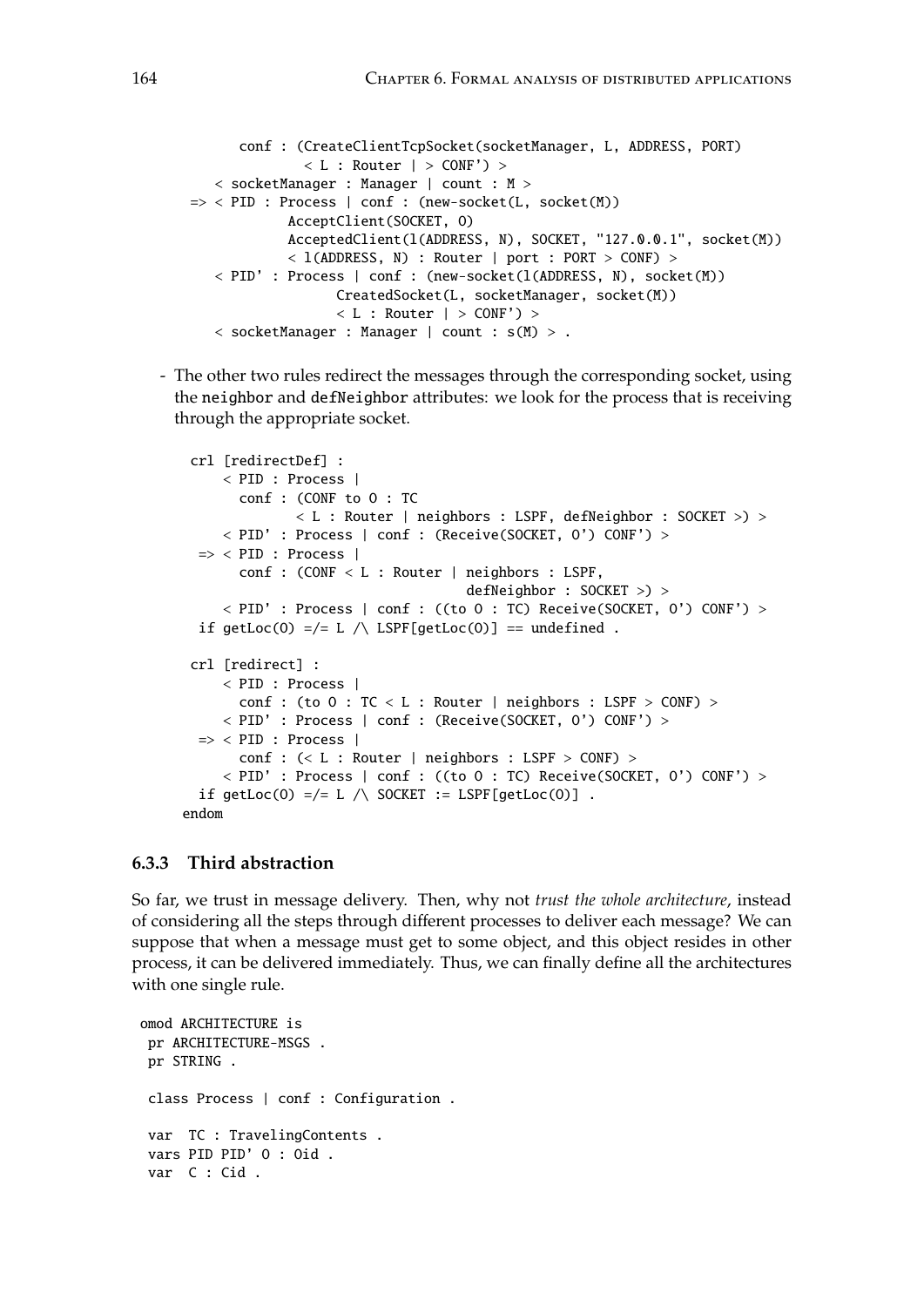```
vars CONF CONF' : Configuration .
rl [send] :
    < PID : Process | conf : (to O : TC CONF) >
    < PID' : Process | conf : (< O : C | > CONF') >
 \Rightarrow < PID : Process | conf : CONF >
    \langle PID' : Process | conf : ((to 0 : TC) \langle 0 : C | \rangle CONF') \rangle .
endom
```
Notice that this abstraction requires some changes in the initial configurations: the objects related with architectures must be removed, as well as the socket manager from the algebraic sockets, and it is not parameterized.

# **6.4 State space reduction**

Although model checking is one of the most successful automated verification techniques, there are real limitations to its applicability in practice. These limitations are mostly related to the state space explosion problem. This can make it unfeasible to model check a system except for very small state spaces, sometimes not even for those. For this reason, a host of techniques to tame the state space explosion problem, which could be collectively described as *state space reduction* techniques, have been investigated. These techniques are also useful to reduce the state space when using the search command.

We use a reduction technique based on the idea of *invisible transitions* [\[32\]](#page-184-1), that generalize a similar notion in Partial Order Reduction (POR) techniques. Given the rewrite theory  $\mathcal{R} = (\Sigma, E, R)$ , a rewrite rule *r* in *R* is called *P*-invisible if in any rewrite step [*t*]  $\rightarrow$  [*t'*] using *r* the states [*t*] and [*t'*] satisfy the *same* state predicates in *P*. We can identify the set *R*' of rules that satisfy this property and obtain a new rewrite theory  $R' = (\Sigma, E \cup R', R \setminus R')$ . However, to obtain a correct reduction more properties must hold: the new equation set *E* ∪ *R* <sup>0</sup> must be *terminating* and *confluent* [\[1\]](#page-182-0) (perhaps modulo some axioms *A*), and the rewrite theory must be strongly *coherent* [\[66\]](#page-186-0).

To check the termination property, we look for a function that strictly decreases with the application of each rule in  $\overline{R}$ <sup>'</sup>. Confluence is a property of term rewriting systems, describing that terms in this system can be rewritten in more than one way, to yield the same result. To check this property, we must examine that for each pair of rules (a *critical* pair) in *R'* that can be applied to a term, the same result is produced (it is *joinable*).

Intuitively, the coherence requirement means that we can identify a state [*t*] with the canonical form  $can_E(t)$  of *t* by the equations *E*, and that rewriting with equations *E* and with rules *R* commutes in an appropriate sense, so that we can safely restrict our computations with *R* to only rewrite *E*-canonical forms. To check this property, we study the critical pairs between rules in  $R \setminus R'$  and equations in  $E \cup R'$ .

Thus, to apply partial order reduction techniques it is important to know what properties about the specified systems we want to prove. We show in the following sections the set of rules of each application that can be converted into equations, and a little sketch of the justification of its correctness is given.

Although the first implementation of the algebraic sockets was done using rules (see Section [6.2\)](#page-154-1), we always use a reduced version of them when using a centralized application, where all the rules have been transformed into equations. That is because the properties we check should not depend on the sockets, because they are a built-in Maude feature which we cannot handle, so reduce them is always correct. The architectures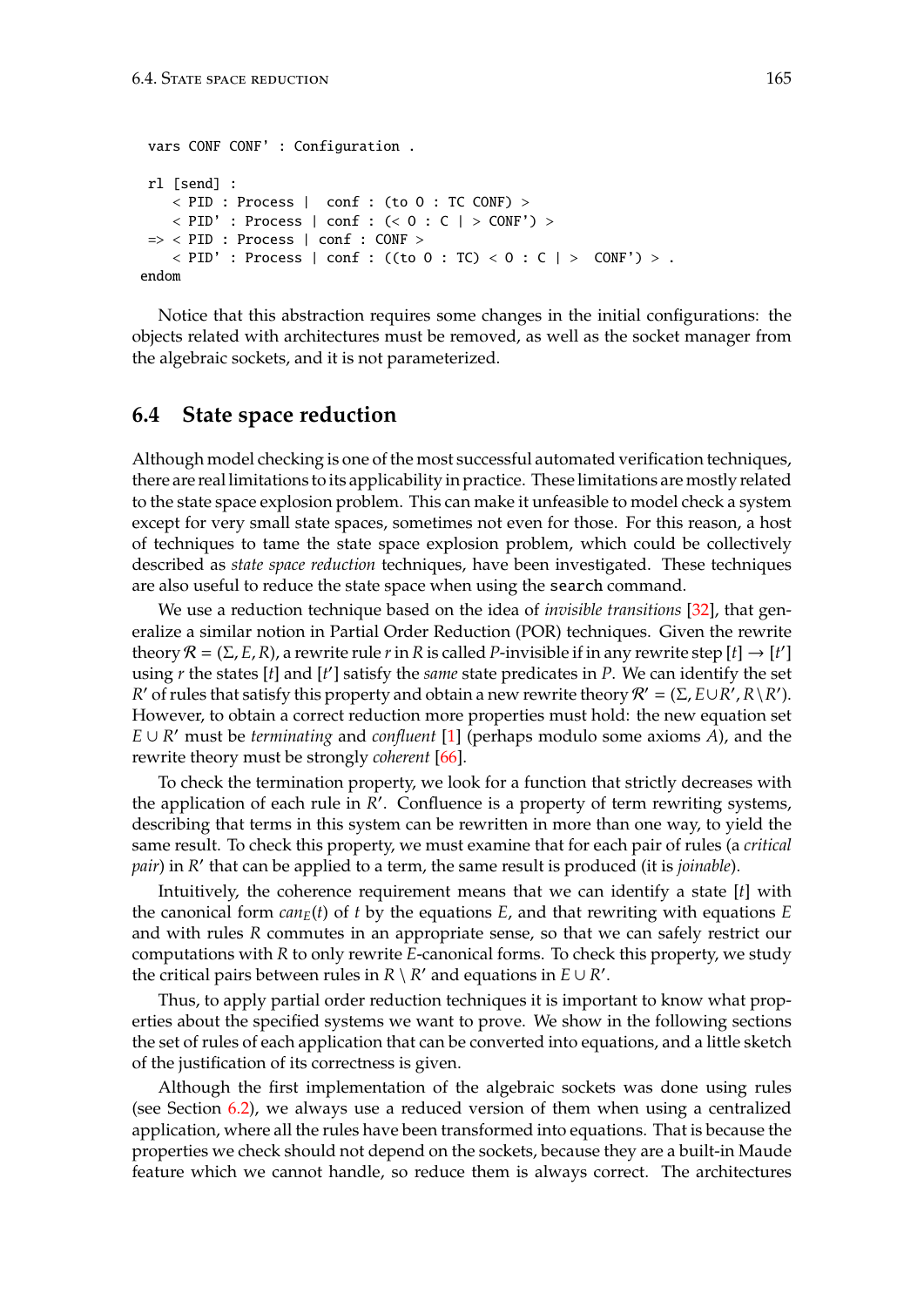reduced in the following sections are the ones shown in Chapter [3,](#page-38-0) not their abstracted versions from Section [6.3,](#page-158-1) although of course both ideas can be combined to reduce the state space.

#### **6.4.1 Partial order reduction in the architectures**

The properties we want to prove about the architectures in Section [6.5](#page-166-0) have the form "a message *M* reaches the location *L*". We consider the set *R*' of rules that are not converted into equations composed by all the rules in the concrete architecture, while the rules from the common architecture remain unchanged. We select these rules not only because of the *P*-invisibility property, but also due to termination: the redirection rules can cause non-termination. We will also use this reduction when a concrete application is used on top of one architecture.

# **6.4.2 Partial order reduction in the skeletons**

The properties we want to check in the skeletons in Section [6.6](#page-170-0) refer to the final result obtained in the master, thus the rules modifying it cannot be converted into equations. Therefore, the set  $R'$  of rules that can be converted into equations is composed by all the rules of the skeleton (together with the rules of the architecture, as shown above) except for those that change the master's attribute where the result is kept:

- new-work and no-more-work in the farm skeleton;
- completed and working in the systolic ring skeleton;
- new-work and no-more-work in the divide and conquer skeleton; and
- partial-results in the branch and bound skeleton.

To prove termination we can see that the reduced rules only guide the messages between the master and the workers. These messages are delivered by the architecture (that, as we have seen, is terminating), and once all the tasks have been computed by the workers, the master cannot generate new ones with the rules in  $R'$ . To check the confluence property, we can see that the rules in *R'* are applied in a sequential fashion: the master sends works that the workers compute and send back. These results can arrive unordered (thus the problems can also be delivered unordered) because in the farm skeleton the theory requires it, in the systolic ring skeleton the results are numbered, in the divide and conquer skeleton they are inserted in the corresponding leaves, and in the branch and bound skeleton they are inserted as nodes in the priority queue.

Finally, the rules in *R'* cannot violate the coherence property, because the rules not in *R*' only combine the results and send new problems, that, as we have outlined before, can be done in any order.

# **6.4.3 Partial order reduction in Mobile Maude**

In Section [6.7](#page-174-0) we want to check properties about the left component of the state of the inner objects (remember that it has the form C & C', see Section [5.3\)](#page-114-0) of mobile objects that are not traveling. Therefore, the problematic rules are:

- The rule do-something, that makes the inner objects evolve.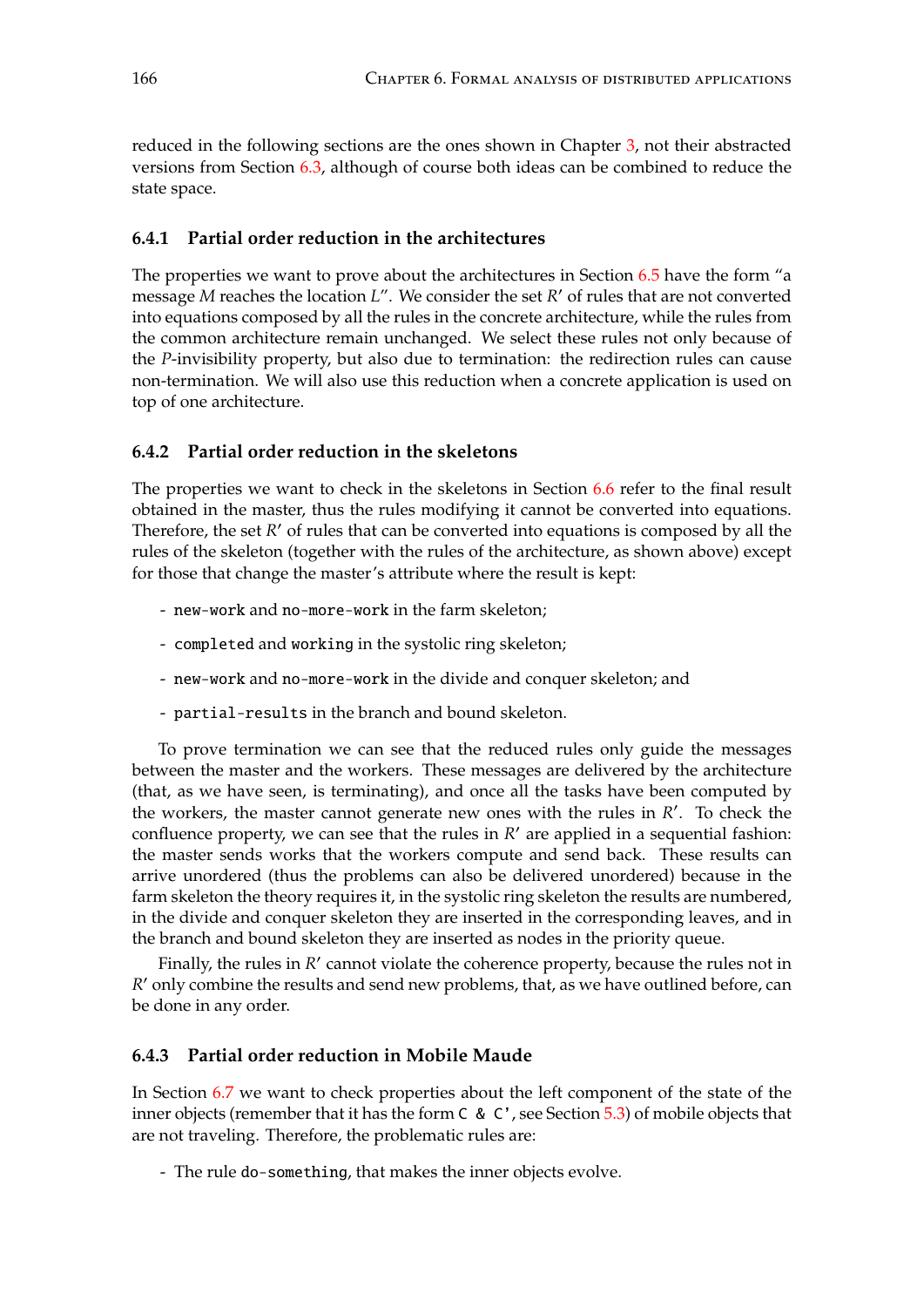- The rules create-object and message-out-kill, that create and destroy objects.
- The rules arrive-loc and arrive-find-loc, that handle the movement of objects. Notice that these rules are in charge of redirecting the go and go-find messages. Keeping them as rules is important because they could generate confluence and coherence problems. Suppose that an object O is looking for another one O' in location L, that want to travel to a new location L'. If O finds O' in L, and then O' goes to L', we obtain a different configuration that if O' travels before O finds it.
- The rules message-out-go and message-out-go-find, that start the movement of objects.
- The rule msg-in, that pushes into the configuration a new inter-object message.

Notice that the rules arrive-loc and arrive-find-loc are in charge of redirecting the go and go-find messages. This is important because these rules could generate confluence and coherence problems. Suppose that an object O is looking for another one O' in location L, that want to travel to a new location L'. If O finds O' in L, and then O' goes to L', we obtain a different configuration that if O' travels before O finds it.

All the rules not shown above, that is, the rules for redirection of inter-object messages and forwarding information and the rules to update the forwarding information, form the set  $R'$ .

It is easy to see that the equations are terminating, because the rules that define the movement of objects are not in  $R'$ , so the inter-object messages always reach their destination, as well as the forwarding messages, that must find a home object, that cannot travel.

The rules in *R'* are in charge of the delivery of inter-objects and forwarding messages. Since the order in which messages arrive is immaterial, because the inter-object messages are pushed into by using rules not in  $R'$  and the forwarding messages have a sequence number (the number of hops), the system is confluent.

The rules not in *R'* are in charge of pushing (in and out) messages from the inner state, while the rules in *R'* redirect some of these messages and update the forwarding information. The transformation of the rules in *R'* into equations only "speeds up" this actions, but it does not affect the reachable states, so the new system is coherent.

# <span id="page-166-0"></span>**6.5 Verifying architectures**

Architectures have been designed independently from the concrete applications, and this allows to check properties over them in an isolated way. We show here some simple properties of the centralized ring architecture. Other properties on different architectures can be proved using the same methodology.

# **6.5.1 Using the model checker**

We want to check in the centralized ring what happens if a node in the ring sends a message to another one also in the ring. To study it we use an initial configuration with one of the locations in the ring with an object and another one with a message for it. Some of the nodes will be traversed by the message and others will be never traversed (at least the center).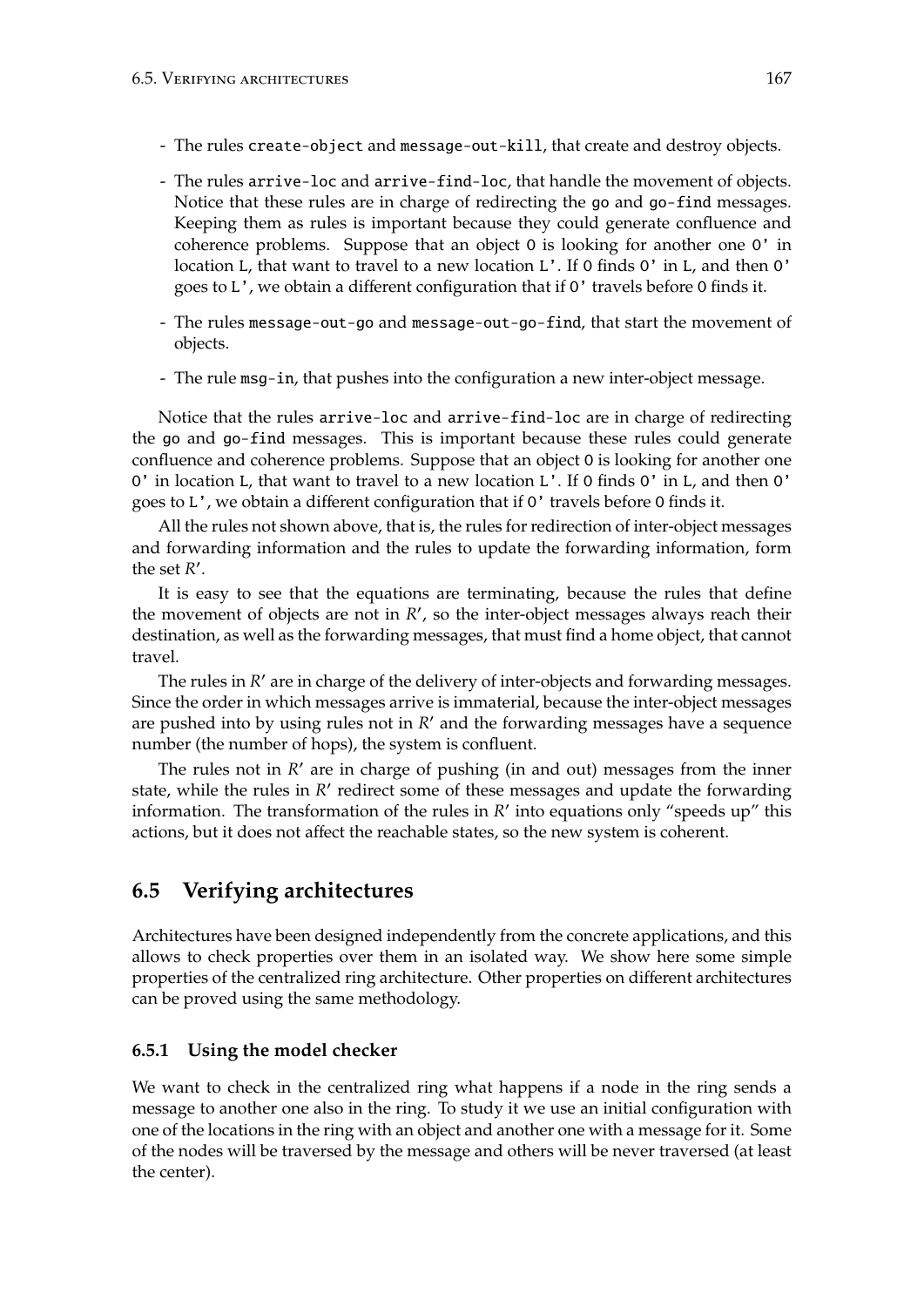First, we must define the view to instantiate the architecture, with a constant CONT of sort TravelingContents to use in the initial configuration.

```
fmod CR-ARCHITECTURE-MESSAGES is
 pr ARCHITECTURE-MSGS .
 pr META-LEVEL .
 op CONT : -> TravelingContents .
endfm
view CR-Complement from ARCH-COMPLEMENT to CR-ARCHITECTURE-MESSAGES is
 op MOD to term upModule('CR-ARCHITECTURE-MESSAGES, false) .
endv
```
We define the property have-message, that checks if a given location contains a message, and we declare Configuration as the sort of states. Note that there is no difference with the distributed version, we must only load the "centralized" SOCKET module instead of the predefined SOCKET module.

```
omod MODEL-CHECK is
pr STAR-CENTER{CR-Complement} .
pr CENTRALIZED-RING-NODE{CR-Complement} .
pr CENTRALIZED-RING-LAST{CR-Complement} .
pr EXT-BOOL .
inc SATISFACTION .
 inc MODEL-CHECKER .
 inc LTL-SIMPLIFIER .
 subsort Configuration < State .
 op have-message : Loc -> Prop .
```
We use as process identifier the name of the router contained there in order to find the desired process faster.

```
vars C C' : Configuration .
var O : Oid .
var L : Loc .
eq C < L : Process | conf : (C' to 0 : CONT) > |= have-message(L) = true .
eq C |= have-message(L) = false [owise] .
```
Now we must define the LTL formulas specifying the properties. The formula F expresses that the location L receives a message exactly once, and then redirects it.

```
ops F F' F'' : Loc -> Formula .
eq F(L) = \tilde{h} have-message(L) U
            (have-message(L) \wedge (have-message(L) U [] \tilde{ } have-message(L))) .
```
The formula F' states that L never contains a message. Therefore  $F \vee F'$  states that L receives a message at most once, and then redirects it.

```
eq F'(L) = [] \in have-message(L).
```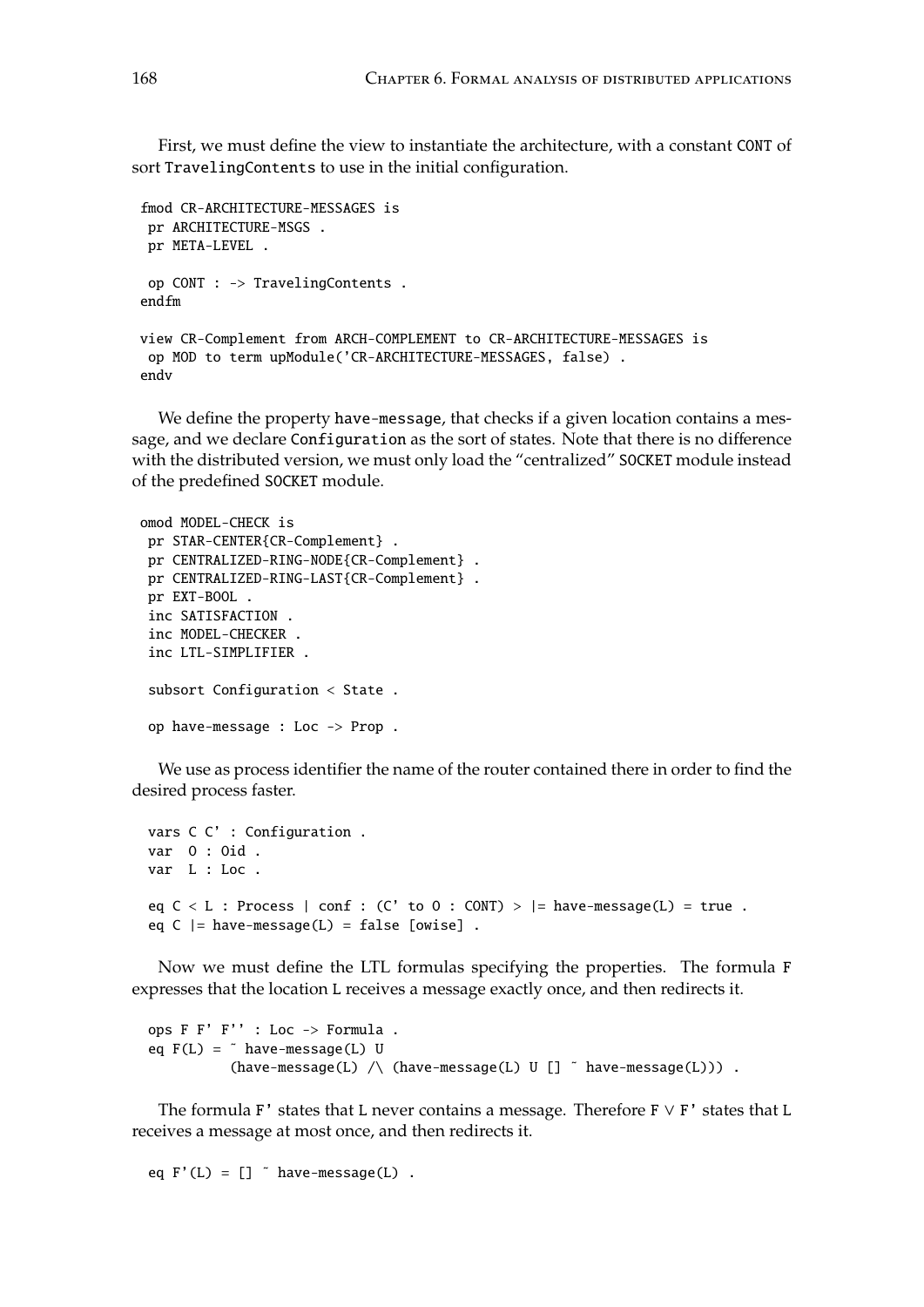

<span id="page-168-0"></span>Figure 2: Initial configuration. Figure 6.5: Centralized ring configuration

Finally, F'' states that a message reaches L and stays there forever.

endom and the configuration  $\mathcal{C}$  : Configuration . Configuration . Configuration . eq  $F''(L) =$   $\tilde{h}$  have-message(L) U ([] have-message(L)).

We check this property in the configuration shown in Figure [6.5](#page-168-0) with five nodes in the ring (l(ipi, 0),  $i \in 1...5$ ), and a message from l(ip4, 0) to an object in the location l(ip3, 0) must receive no messages. Therefore we use the following command: l(ip2, 0), so it must traverse  $l$ (ip5, 0) and  $l$ (ip1, 0). The center  $(l(ip0, 0))$  and

 $F'(l(ip0, 0)) \bigwedge F'(l(ip3, 0)) \bigwedge F''(l(ip2, 0))$  . red modelCheck(initial,  $F(1(ip4, 0))$  /\  $F(1(ip5, 0))$  /\  $F(1(ip1, 0))$  /\

We obtain that the property holds for all the locations.

rewrites: 6273 in 250ms cpu (268ms real) (25092 rewrites/second) result Bool: true

# **6.5.2** Using the search command

We can check now that the connection between each node in the ring and the center is direct. To do it, we declare an initial configuration where the invariant will be checked. We consider as an invariant the property messages-invariant, that states that all the nodes in the ring (except the one sending the message) never contain a message in their<br>configuration configuration. We place an object in the center and a message for it in one of the nodes of the ring.

```
mou search is<br>pr STAR-CENTER{CR-Complement} .
pr Sink CENTER(CR Complement)<br>pr CENTRALIZED-RING-NODE{CR-Complement} .
pr characterized lines are center complement} .<br>pr CENTRALIZED-RING-LAST{CR-Complement} .
pr EXT-BOOL .
on messages-invariant \cdot Loc Configuration \rightarrow Bool
                   \mathcal{L}(\mathcal{L}(\mathcal{L}))omod SEARCH is
 op messages-invariant : Loc Configuration -> Bool .
```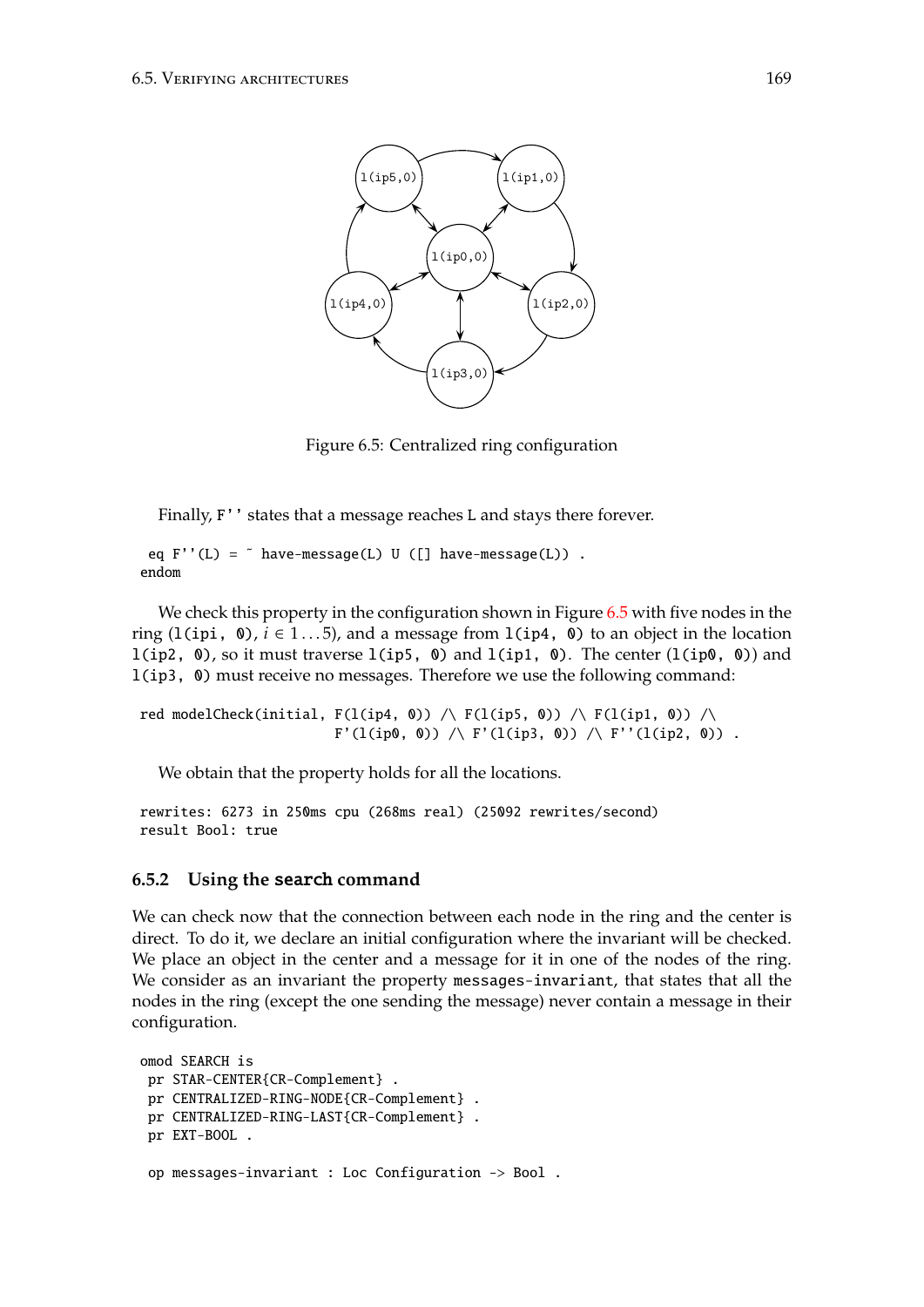where Loc indicates the location that sends the message. We define the invariant in a similar way to the properties for model checking.

```
vars C C' : Configuration .
var PID : Oid .
vars L L' : Loc .
var O : Oid .
ceq messages-invariant(L, C < L' : Process | conf : (C'
           \langle L' : CRingRouter | > to 0 : CONT) >) = false
 if L = /= L'.
 eq messages-invariant(L, C) = true [owise].
endom
```
The command to check the invariant is:

```
search initial =>* C:Configuration
  such that not messages-invariant(l(ip4, 0), C:Configuration).
No solution.
```
where initial is a configuration with five nodes in the ring, and having the node  $l$ (ip4, 0) a message for an object in the center. We obtain that no solution is found, so the invariant is always true and the property holds.

So far we have proved that the message does not traverse the other nodes of the ring, but we must also check that the message disappears from the initial ring node and arrives to the center. We prove it by using the predicate final-conf, that checks if the message has disappeared of the ring node and appeared in the center.

```
op final-conf : Loc Configuration -> Bool .
eq final-conf(L, C < PID: Process | conf : C' >) = final-conf(L, C)
                              and-then final-conf(L, C') .
eq final-conf(L, C < L': StarCenter | >) = have-message(C)
eq final-conf(L, C < L: CRingRouter | >) = not have-message(C).
eq final-conf(L, C) = true [owise].
op have-message : Configuration -> Bool .
eq have-message(C (to 0 : CONT) = true.
eq have-message(C) = false [owise].
```
The search command does not need to check all the states now, but only the final ones, so we use =>!.

```
search initial =>! C:Configuration
 such that not final-conf(l(ip4, 0), C:Configuration).
No solution.
```
No solution is found, so we can conclude that the connection between a node in the ring and the center is direct.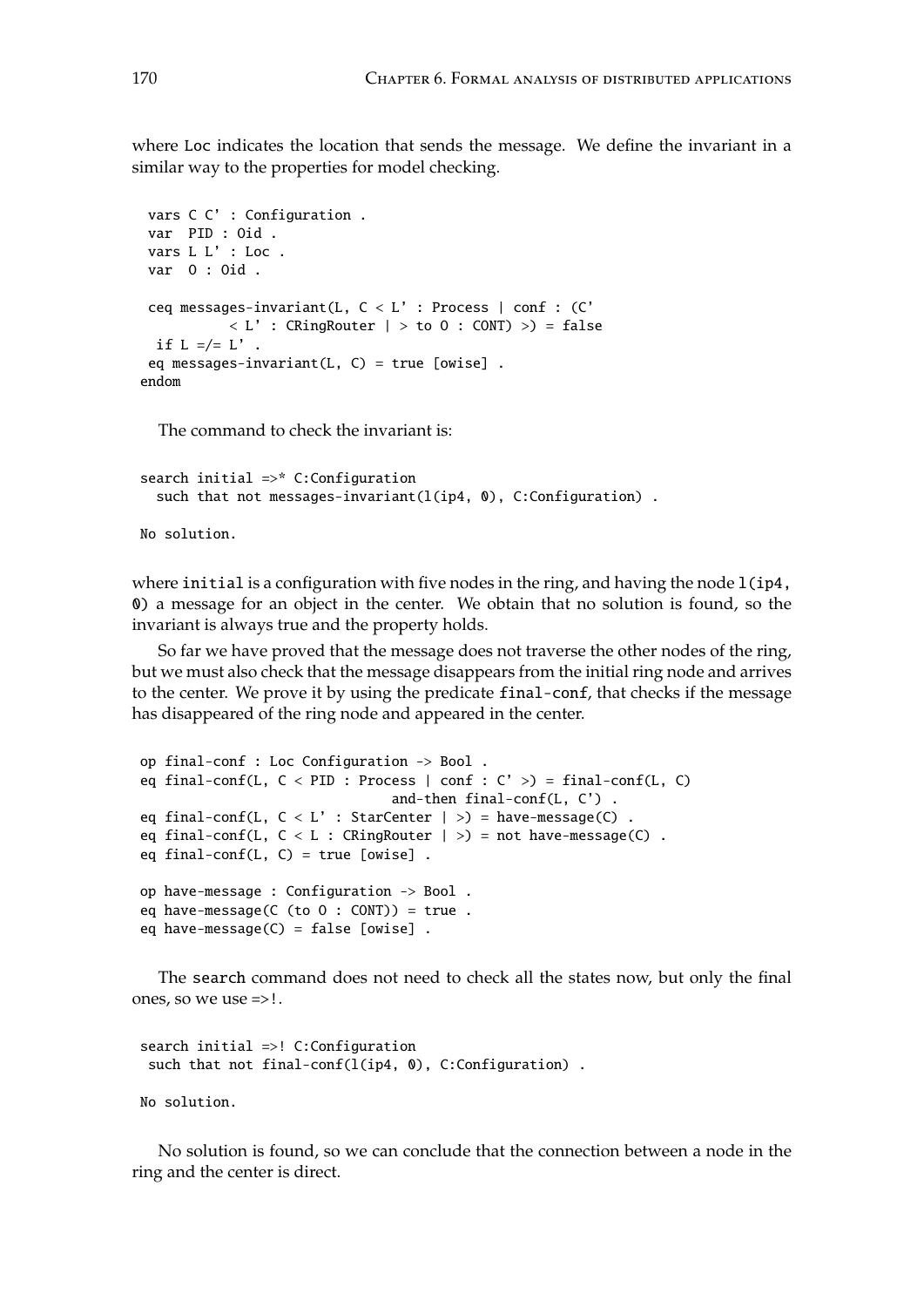# <span id="page-170-0"></span>**6.6 Verifying skeletons**

In the skeleton instantiations, we can consider the sequential versions the *specification* of the problem and the distributed versions the *implementation*. We show how to use the search command to verify that all the final solutions found in the distributed applications are the same that the solutions from the specifications.

We will define for each skeleton a getResult operation that, given a configuration, returns the result kept in the master. We use it to compare the results from the sequential and the distributed implementation. Notice that the comparison can be non trivial, as we will see in the examples.

# **6.6.1 Euler numbers**

We must verify that each execution of the skeleton instantiated with the Euler numbers problem returns as result the same number that the sequential version. In that example, getResult returns a natural number, and we have to compare it exactly with the result from the specification.

```
op getResult : Configuration -> P$Result .
eq getResult(C < O : Process | conf : (
             C' < M : RW-Master | result : R >) >) = R.
```
The search command that must be used is:

```
search initial(7) =>! C:Configuration
  such that getResult(C:Configuration) =/= sumEuler(7) .
```
where initial is a configuration that receives as parameter the Euler number we are looking for.

As expected, no different results are found:

No solution. states: 766 rewrites: 465030 in 12780ms cpu (13257ms real)

# **6.6.2 Ray tracing**

In this example the comparison is harder than the last one. In the distributed version we keep the screen rows in a map (that will be returned by getResult), because the rows could arrive unordered, while in the sequential version the rows are returned with the juxtaposition operator. The results cannot be compared directly, so we define an operator map2screen that transforms the map in a screen, and then the results can be checked.

```
fmod MAP2SCREEN is
vars CL CL' : ColorList .
var S : Screen .
var M : Map{Float, ColorList} .
vars F F' : Float .
 op map2screen : Map{Float, ColorList} -> Screen .
 op map2screen : Map{Float, ColorList} Screen -> Screen .
 op max : Map{Float, ColorList} -> Float .
```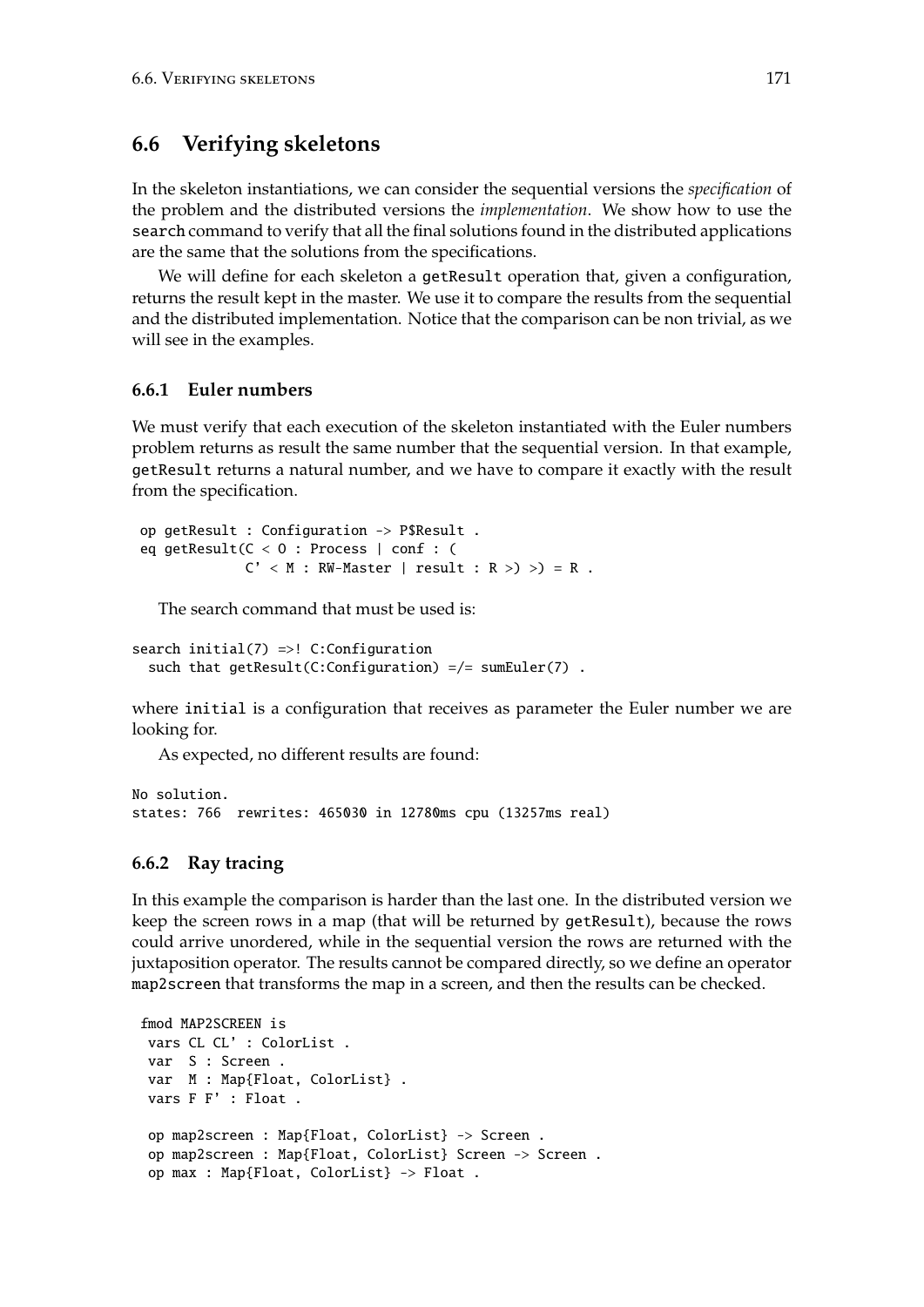```
op delete : Float Map{Float, ColorList} -> Map{Float, ColorList} .
 eq max(F \mid-> CL) = F.
 ceq max((F \mid -> CL, M)) = max(F, max(M))if M = /= empty.
 eq delete(F, (F \mid -> CL, M)) = M.
 eq delete(F, M) = M [owise].
 eq map2screen(F |-> CL) = [CL].
 eq map2screen(M) = map2screen(delete(max(M), M), [M [max(M)]]) [owise] .
 eq map2screen(F \rightarrow CL, S) = S [CL] .
 eq map2screen(M, S) =
          map2screen(delete(max(M), M), S [M [max(M)]]) [owise] .
op initial : Nat Nat Nat Nat Nat Nat FigureList -> Configuration .
eq initial = ...
endfm
```
The command to check the skeleton is:

```
search initial(-10, 10, 3, -3, 10, 1000000000, figListN(10)) =>! C:Configuration
  such that map2screen(getResult(C:Configuration)) =/=
            rayTracing(-10, 10, 3, -3, 10, 1000000000, figListN(10)) .
```
As expected, no results are found and the search ends successfully:

No solution. states: 127 rewrites: 80774 in 880ms cpu (913ms real)

# **6.6.3 Force interactions**

In this example we have a new problem when comparing the results from the sequential and the distributed version. Although both of they are floats, there are a lot of operations involved with numbers really small (about  $10^{-24}$ ), so the results may vary because of floats precision. We must check that the difference between the results are not greater than  $\varepsilon$ , a given error constant. The getResult function for this skeleton is defined as follows:

```
op getResult : Configuration -> P$Result .
eq getResult(C < O : Process | conf : (
             C' < M : SMaster | result : R >) >) = R .
```
We use the command

```
search initial(atomGenerator(12)) =>! C:Configuration
such that abs(getResult(C:Configuration) - attraction(atomGenerator(12)))
> 1.0e-20 .
```
The implementation is correct and the search does not find solutions:

No solution. states: 23 rewrites: 26487 in 60ms cpu (223ms real)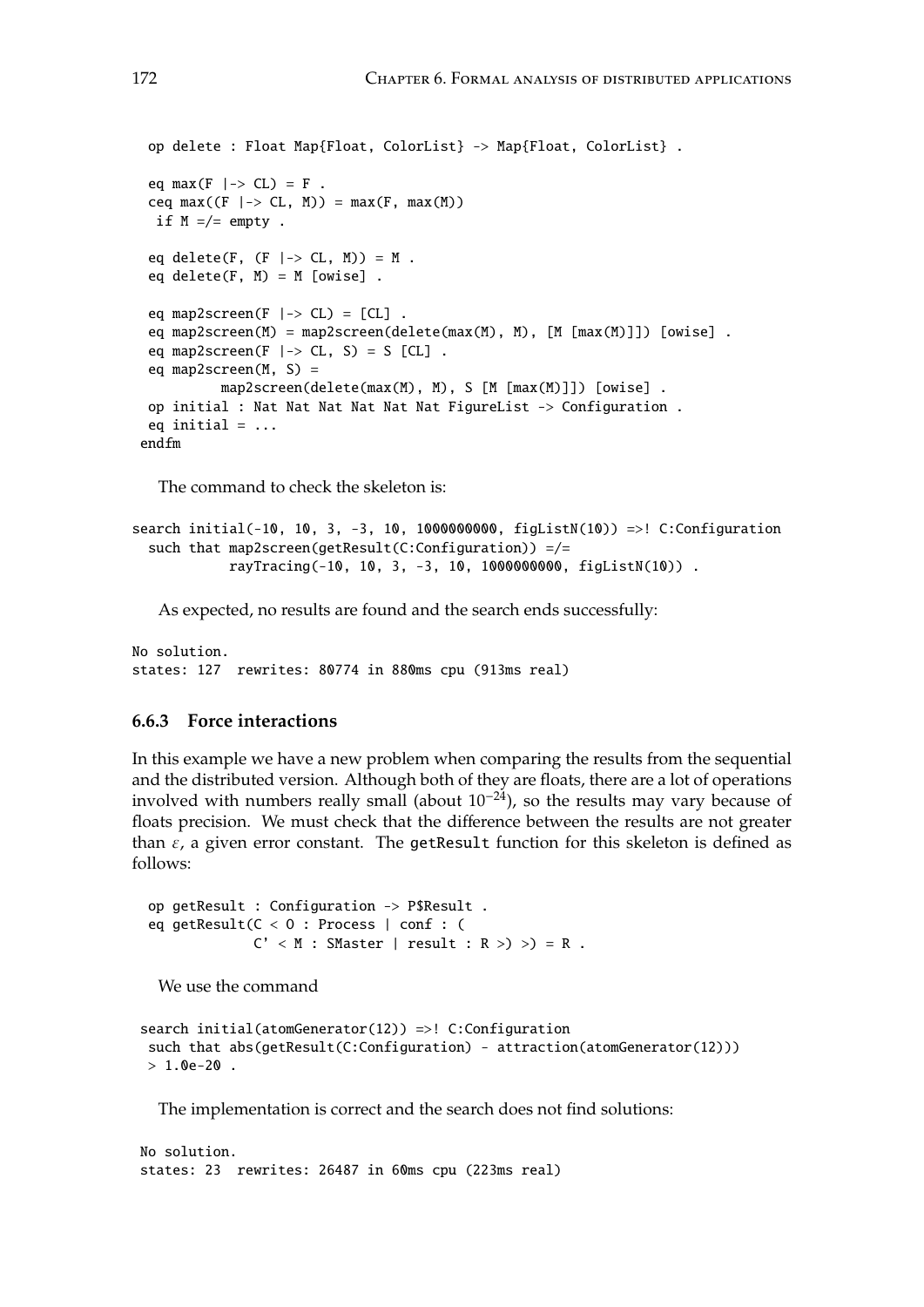## **6.6.4 Mergesort**

We use the same method to prove properties over task parallel programs. In the mergesort instantiation, we keep a List as result, that is a container for lists of natural numbers. The function getResult extracts the result from the tree:

```
op getResult : Configuration -> P$Result .
eq getResult(C < O : Process | conf : (
            C' < M : DCMaster | resultTree : tree(R, F) >) >) = R.
```
We only need to transform the NatList from the sequential version in a List using the operator l:

```
search initial(gen(1000)) =>! C:Configuration
such that getResult(C:Configuration) =/= l(mergesort(gen(1000))) .
```
where initial is the initial configuration that receives as parameter the list generated by gen. The result confirms that the distributed version was properly implemented:

```
No solution.
states: 64 rewrites: 2239374 in 11200ms cpu (15315ms real)
```
In this case, the postcondition of the problem is simple enough to avoid the use of the sequential implementation. We can define an ordered function that checks if a list is sorted and it has the same components that other list.

```
op ordered : List NatList -> Bool .
eq ordered(l(N), N) = true.
ceq ordered(l(N \ N' \ NL), NL' N NL'') = ordered(l(N' \ NL), NL' NL'')
 if N \leq N' .
eq ordered(L, NL) = false [owise] .
```
We can use it now in the search command:

search initial(gen(1000)) =>! C:Configuration such that not ordered(getResult(C:Configuration), gen(1000)) .

obtaining the same result with less rewrites:

```
No solution.
states: 64 rewrites: 733875 in 1140ms cpu (1308ms real)
```
# **6.6.5 Traveling salesman problem**

In the sequential version of this problem, we keep a tuple with the path and its cost, the same that in the distributed version. We define an equal function that compares the two tuples

```
op equal : Node TravelResult -> Bool .
eq equal(node(P, N), result(P', N')) = P == P' and N == N'.
```
and use it in the condition of the search: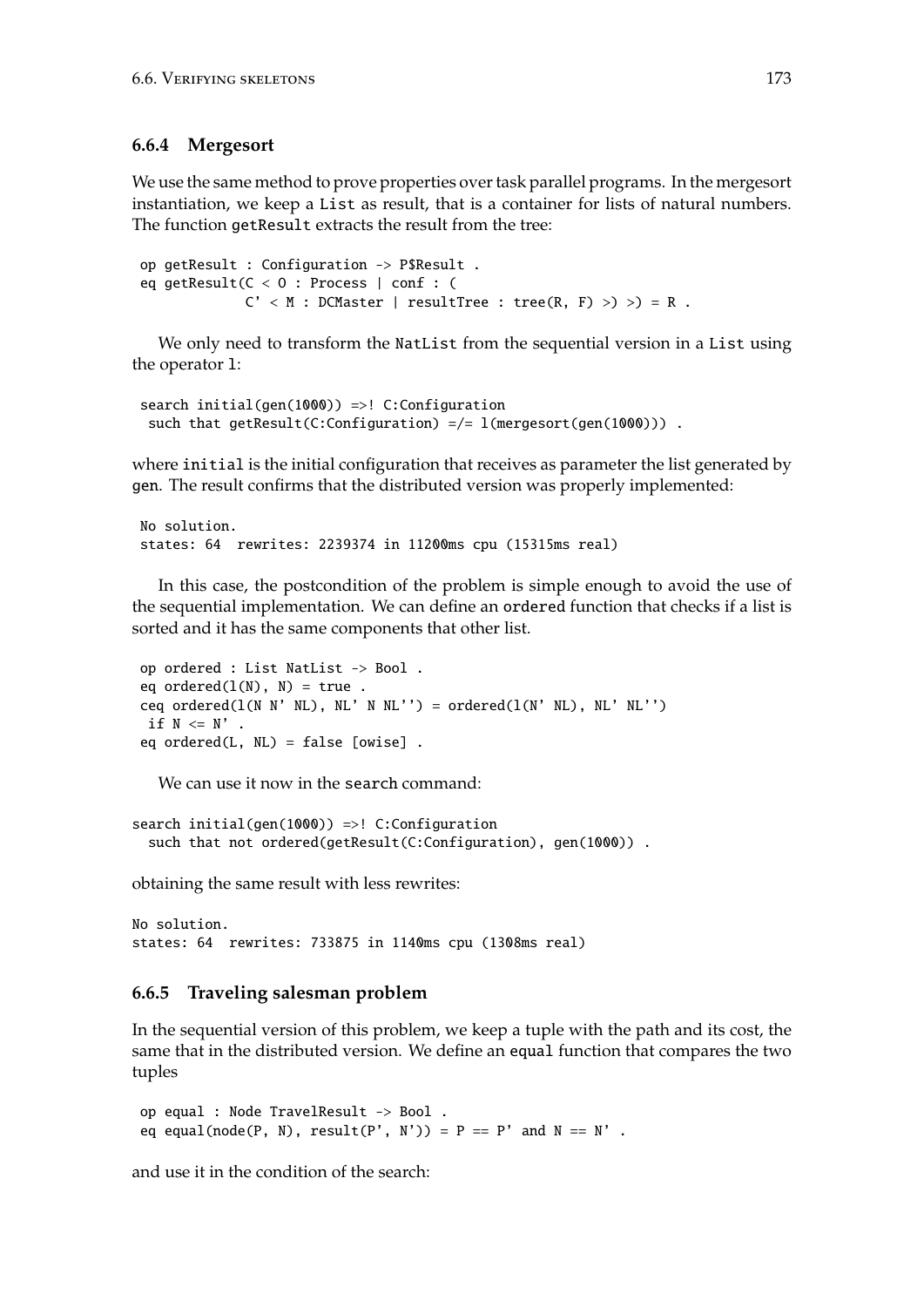```
search initial(city(0), 6, generateCostMatrix(6)) =>! C:Configuration
 such that not equal(getResult(C:Configuration),
                   travel(city(0), 6, generateCostMatrix(6))) .
```
where initial is the initial configuration, that receives the initial city, the number of cities, and the cost matrix as parameter. We obtain a positive answer:

No solution. states: 4 rewrites: 1539479 in 11180ms cpu (11643ms real)

#### **6.6.6 Model checking skeletons**

The properties *P* we have proved so far are defined over final configurations, so we can express them in Linear Temporal Logic as  $\Diamond \Box P$  and check them with Maude model checker. However, the model checker needs more work to verify the property (and define the property is harder too), so it is better to check that kind of properties with search. Just as illustration, we show how to verify the Euler numbers example with the model checker.

## **Euler numbers**

First, we create a module defining the sort of states as Configuration and the property we want to check.

```
mod EULER-CHECK is
 pr EULER-EXAMPLE .
 inc SATISFACTION .
 inc LTL-SIMPLIFIER .
 inc MODEL-CHECKER .
 subsort Configuration < State .
 op result : Nat -> Prop .
```
Then we define when the property holds by means of equations.

```
vars C C' : Configuration .
vars PID O : Oid .
var N : Nat .
 eq (C < PID : Process | conf : C' >) |= result(N) =if (C = /= \text{none}) then
       ((C \mid = result(N)) or (C' \mid = result(N)))else
       (C' |= result(N))fi .
 eq (C < 0 : RW-Master | result : N >) |= result(N) = true .
 eq C |= result(N) = false [owise].
op initial : Nat -> Configuration .
eq initial(N) = ...
endm
```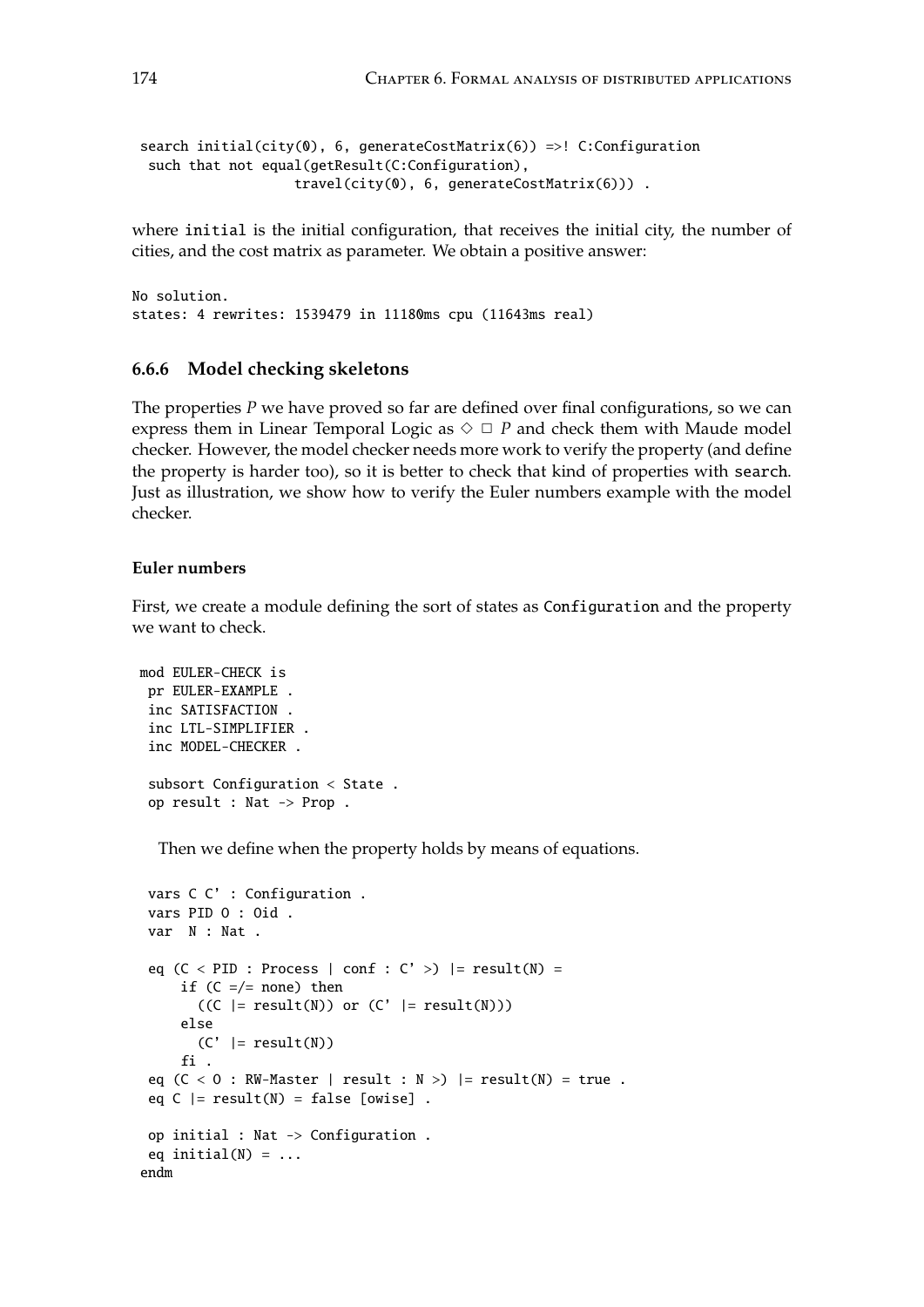where initial is a configuration that receives as parameter the Euler number we are looking for.

Once we have that module, we can use the model checker to verify the property:

```
red modelCheck(initial(7), \langle [] result(sumEuler(7))).
```
The model checker finishes with more rewrites than the search command, as expected:

```
rewrites: 483993 in 12760ms cpu (13710ms real) (37930 rewrites/second)
result Bool: true
```
# <span id="page-174-0"></span>**6.7 Verifying Mobile Maude**

Mobile Maude applications present a new problem: we would like to check properties on the application code, which is metarepresented in the belly of the mobile objects. That problem has been solved by considering two-level properties, stating different properties on each of the reflection levels:

- In the mobile objects level, we look for objects that could fulfill the properties.
- In the application level, we check the properties.

We show in the following sections two examples of formal analysis of properties about Mobile Maude applications. The first one uses the search command, while the second one uses the model checker.

# **6.7.1 Two-level atomic propositions for the buying printers example**

Let us see an example about the buying printers case study shown in Section [5.6.](#page-125-0) Suppose we want to prove that the buyer always finds the best price, and that, when he has visited all sellers, he finishes in the process of the seller who has such a best price. If *bestPrice*&*Seller* represents the predicate asserting that the buyer is in the process of the seller with the best offer, then we can use the search command to check that there is no final state that fulfills the negation of this predicate.

The module specifying the properties at the mobile objects level imports the modules MOBILE-MAUDE-SYNTAX and SOCKET, that provides the syntax for mobile objects and processes. First, we define when a top configuration of processes fulfills such a property. For it, we use an auxiliary predicate *bestPrice*&*Seller* with another argument, (the metarepresentation of) the best price, obtained by means of the auxiliary function minPrice.

```
mod PRINTERS-PREDS is
pr MOBILE-MAUDE-SYNTAX .
pr SOCKET .
 op bestPrice&Seller : Configuration Term -> Bool .
 op bestPrice&Seller : Configuration -> Bool .
 op minPrice : Configuration -> Term .
 op minimum : Term Term -> Term .
```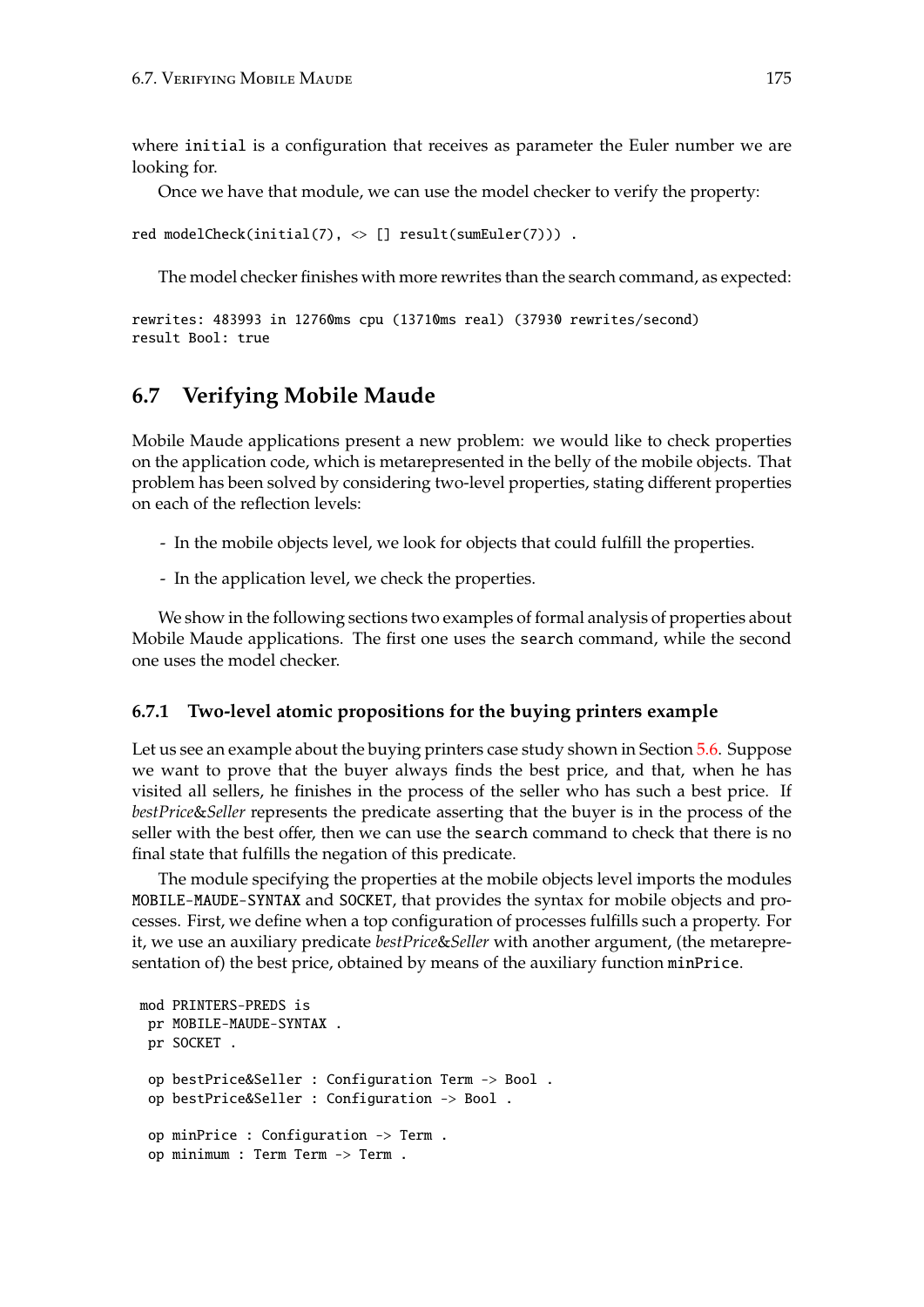```
vars PID O : Oid .
var MODULE : Module .
vars N TERM TERM' A T T' : Term .
vars C C' : Configuration .
eq bestPrice&Seller(C) = bestPrice&Seller(C, minPrice(C)) .
```
minPrice is defined as follows, where price is applied by using the reduce function, that uses the metalevel function metaReduce to reduce it in the module PRINTERS-INNER-PREDS described below.

```
eq minPrice(C < PID : Process | conf : C' >) =
 if (C = /= \text{none}) then
   minimum(minPrice(C), minPrice(C'))
 else
   minPrice(C')
  fi .
op reduce : Term -> Term .
eq reduce(T) = getTerm(metaReduce(upModule('PRINTERS-INNER-PREDS, false), T)) .
eq minPrice(< 0 : MobileObject | s : ('\& [TERM, TERM']) > C) =
 if (C = /= none) then
   minimum(minPrice(C), reduce('price[TERM]))
 else
   reduce('price[TERM])
 fi .
eq minPrice(C) = upTerm(999999) [owise].
```
The definition of bestPrice&Seller(C, N) recursively traverses all the processes in C going inside each configuration looking for a seller with the given price and a buyer who has it as the best price.

```
op existsSeller : Configuration Term -> Bool .
 op existsBuyer : Configuration Term -> Bool .
 eq bestPrice&Seller(C < PID : Process | conf : C' >, N) =
    bestPrice&Seller(C, N) or
     (existsSeller(C', N) and existsBuyer(C', N)) .
 eq bestPrice&Seller(C, N) = false [owise] .
 eq existsSeller(< 0 : MobileObject | s : ('_&_[TERM, TERM']) > C, N) =
      (reduce('exSeller[TERM, N]) == 'true.Bool) or
     existsSeller(C, N) .
 eq existsSeller(C, N) = false [owise] .
 eq existsBuyer(< 0 : MobileObject | s : ('_&_[TERM, TERM']), AtS > C, N) =
      (reduce('exBuyer[TERM, N]) == 'true.Bool) or
     existsBuyer(C, N) .
 eq existsBuyer(C, N) = false [owise] .
endm
```
The definition of existsSeller(C, N) uses the function exSeller defined at the inner objects level. The predicate  $existsBuyer(C, N)$  is defined in the same way. The module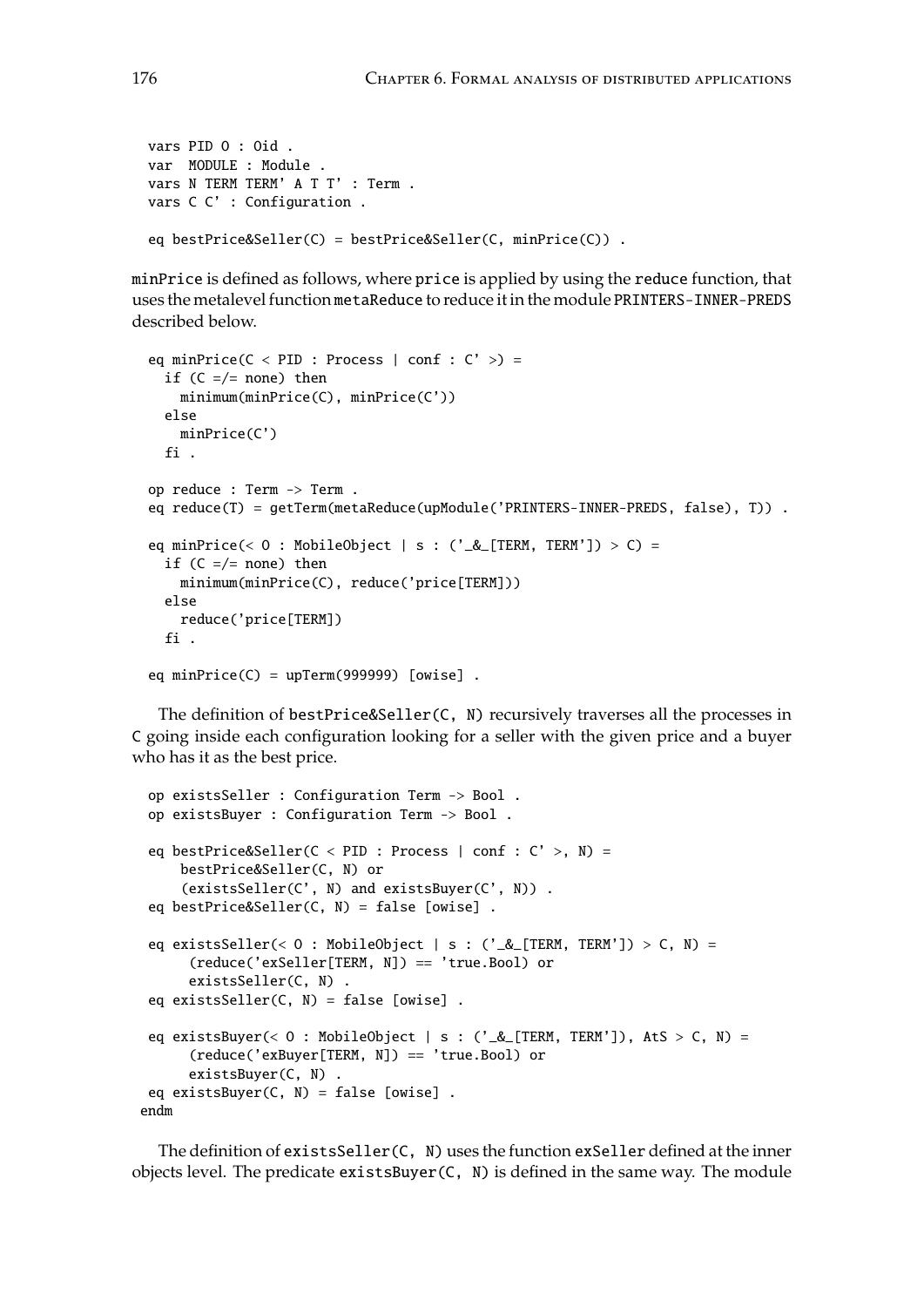PRINTERS-INNER-PREDS includes the definition of the predicates exSeller and exBuyer. Note that the buyer's state is relevant because the property must hold when the buyer has visited all the sellers, that is, it is in buying state.

```
mod PRINTERS-INNER-PREDS is
pr BUYER .
pr SELLER .
 op exSeller : Configuration Nat -> Bool .
 op exBuyer : Configuration Nat -> Bool .
 op price : Configuration -> Nat .
 vars B S : Oid .
 var C : Configuration .
 var N : Nat .
 eq exBuyer(< B : Buyer | price : N, status : buying > C, N) = true .
 eq exBuyer(C, N) = false [owise].
 eq exSeller(< S : Seller | description : N > C, N) = true .
 eq exSeller(C, N) = false [owise].
```
Notice that these atomic propositions are defined at the level of the application code. It also defines the function price, used to calculate the minimum price kept in the objects of the configuration.

```
eq price(< S : Seller | description : N > C) = N.
eq price(C) = 999999 [owise] .
endm
```
After having defined these predicates, the Maude search command is as follows:

```
mod PRINTERS-CHECK is
 inc PRINTERS-PREDS .
 pr BUYER .
pr SELLER .
pr STAR-CENTER{MM-Complement} .
pr STAR-NODE{MM-Complement} .
 pr MOBILE-MAUDE-SEMANTICS .
 op initial : -> Configuration .
 eq initial = ...
endm
search initial =>! C:Configuration s.t. not bestPrice&Seller(C:Configuration) .
No solution.
```
where initial is the initial configuration shown in Section [5.6.](#page-125-0)

# **6.7.2 Model checking the auctions**

In the auctions example, there is a lot of non-determinism, and properties like "the client C eventually buys something" may be false because LTL implicitly involves *all the paths*. To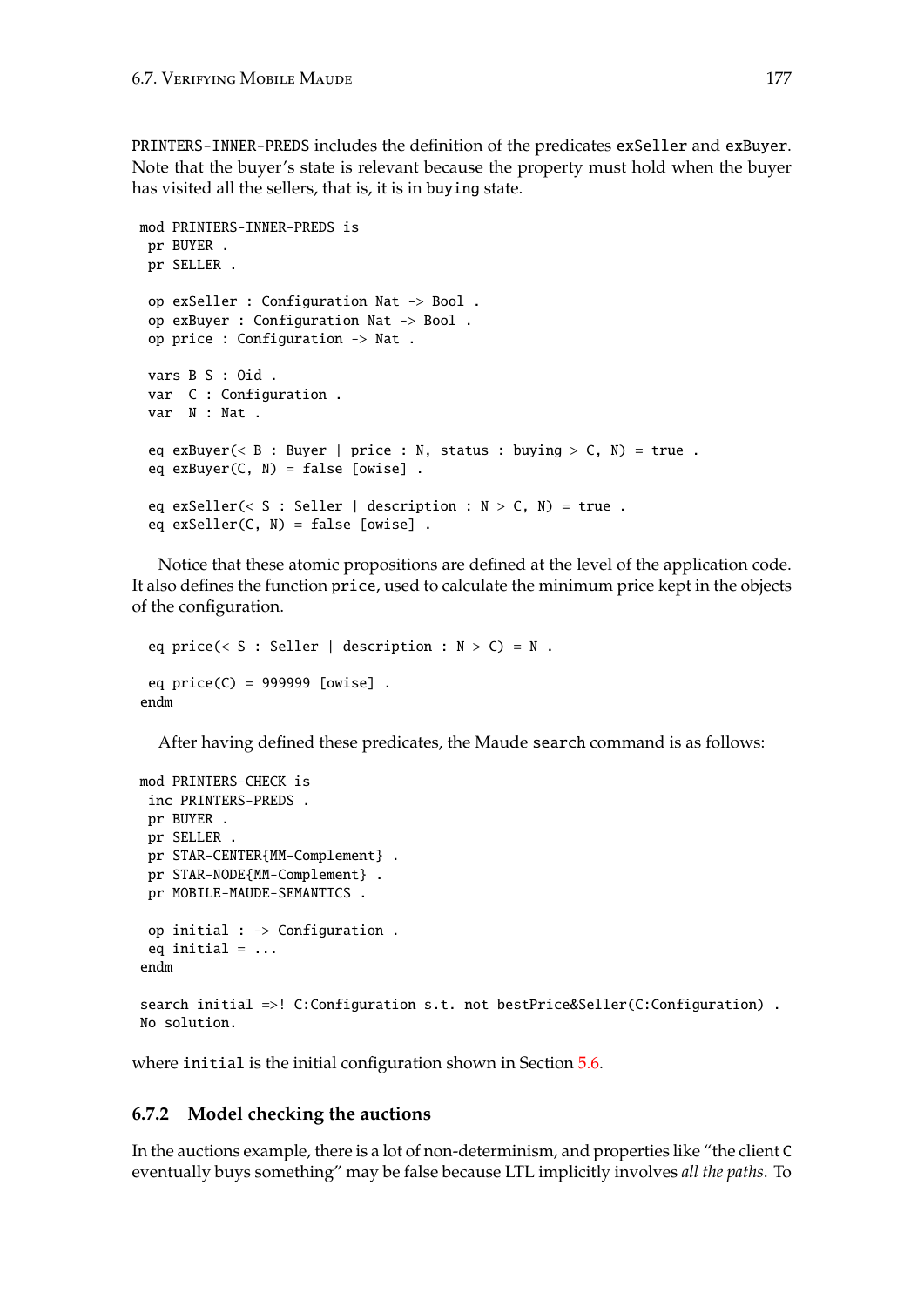prove properties like that, we must use the model checker and look for a counterexample of the negation of the property. The intended sort of states that we will use when model checking Mobile Maude applications is Configuration.

For example, suppose we have a system with two clients, C1 and C2, each with money 10 and 12, and one auction center with one item I1. The client C1 can get I1 if his agent offers more money than C2's agent. But if C2's agent offers more money, he will obtain the item. Consider  $P(x)$  the property "*x* buys something", the property  $\Diamond P(x)$  is false for both C1 and C2, because some paths do not fulfill it. Let us see the problem with the model checker, first we define the property at the application level:

```
mod AUCTION-INNER-PREDS is
  pr AUCTION .
  inc SATISFACTION .
  subsort Configuration < State .
  op getsSomething : -> Prop .
  eq < B : Buyer | bought : IS > C |= getsSomething = IS =/= noItem .
endm
```
Now we traverse the configuration at the processes and mobile objects level. The difference with the printers example is that now the name of the object is known, so we do not need to check all the objects. First we look inside the processes.

```
mod AUCTION-PREDS is
 pr MOBILE-MAUDE-SEMANTICS .
 inc LTL-SIMPLIFIER .
 pr AUCTION-INNER-PREDS .
pr MODEL-CHECKER .
 vars PID O O' : Oid .
 var MODULE : Module .
 vars TERM TERM' T : Term .
 vars C C' : Configuration .
 op getsSomething : Oid -> Prop .
 eq (C < PID : Process | conf : C' >) = getsSomething(0) =
     if (C = /= \text{none}) then
       (C | = getsSomething(0)) or (C' | = getsSomething(0))else (C' |= getsSomething(O))
     fi .
```
In the multiset of objects in the configuration of the processes, we select the concrete object we are looking for, if possible.

```
op reduce : Term -> Term .
 eq reduce(T) = getTerm(metaReduce(upModule('AUCTION-INNER-PREDS, false), T)) .
 eq (< O : MobileObject | s : ('_&_[TERM, TERM']) > C) |=
  getsSomething(0) = reduce(' = [TERM, 'getsSomething.Prop]) == 'true.Bool.
 eq C |= getsSomething(0) = false [owise].
endm
```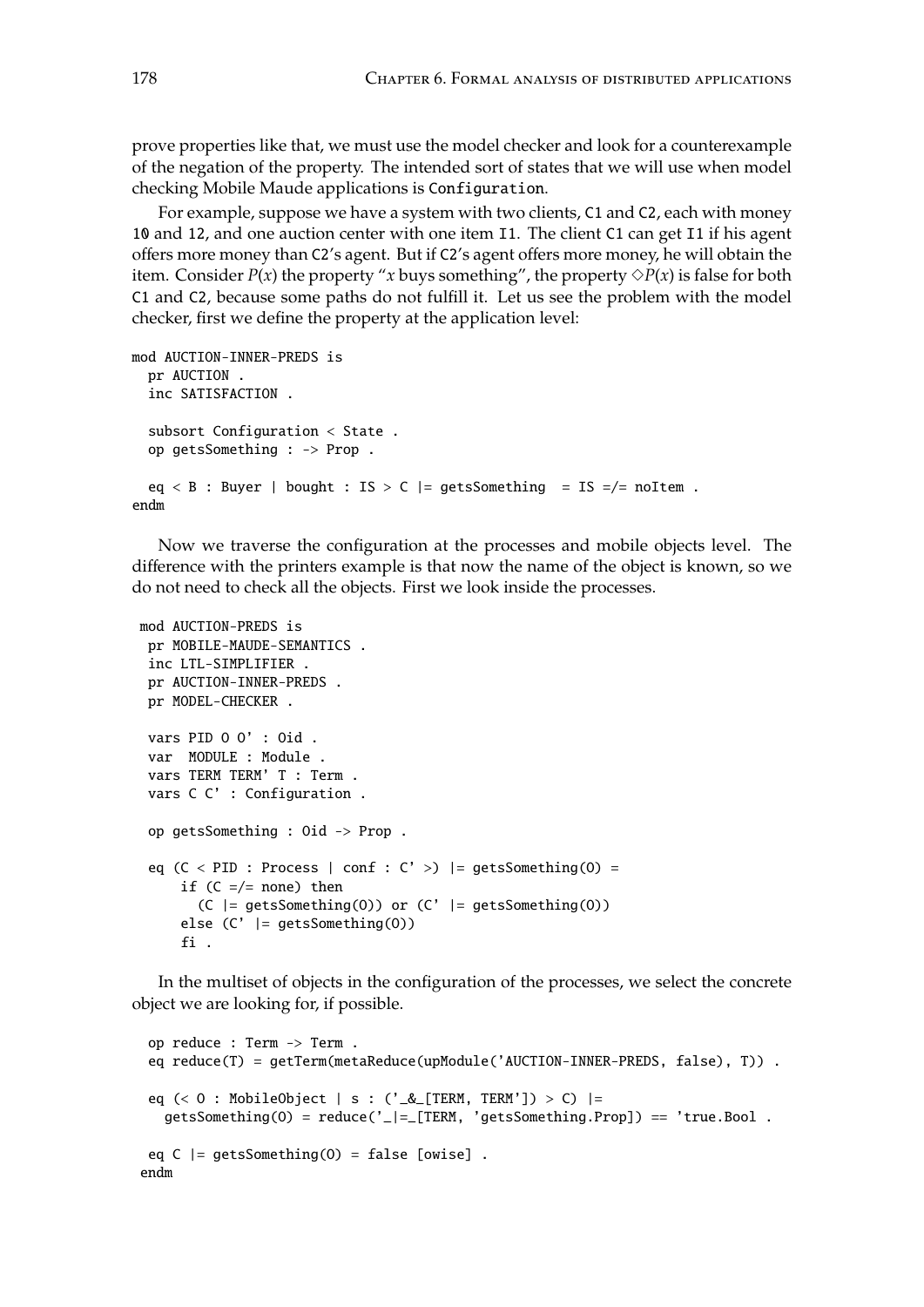#### 6.7. VERIFYING MOBILE MAUDE

If now we try to prove  $\diamond$  getsSomething(C1), it returns a counterexample where C1 does not obtain the item, which informs us that in some paths C1 obtains nothing, but we do not know if there is a path where it buys something. We can try now to prove  $\neg \Diamond$  getsSomething(C1) (or  $\Box \neg$  getsSomething(C1)), and we get a counterexample with a final configuration where C1 has bought the item.

Some other similar properties can be defined in this example, like "x buys all the items he wants", that must be defined in the same way.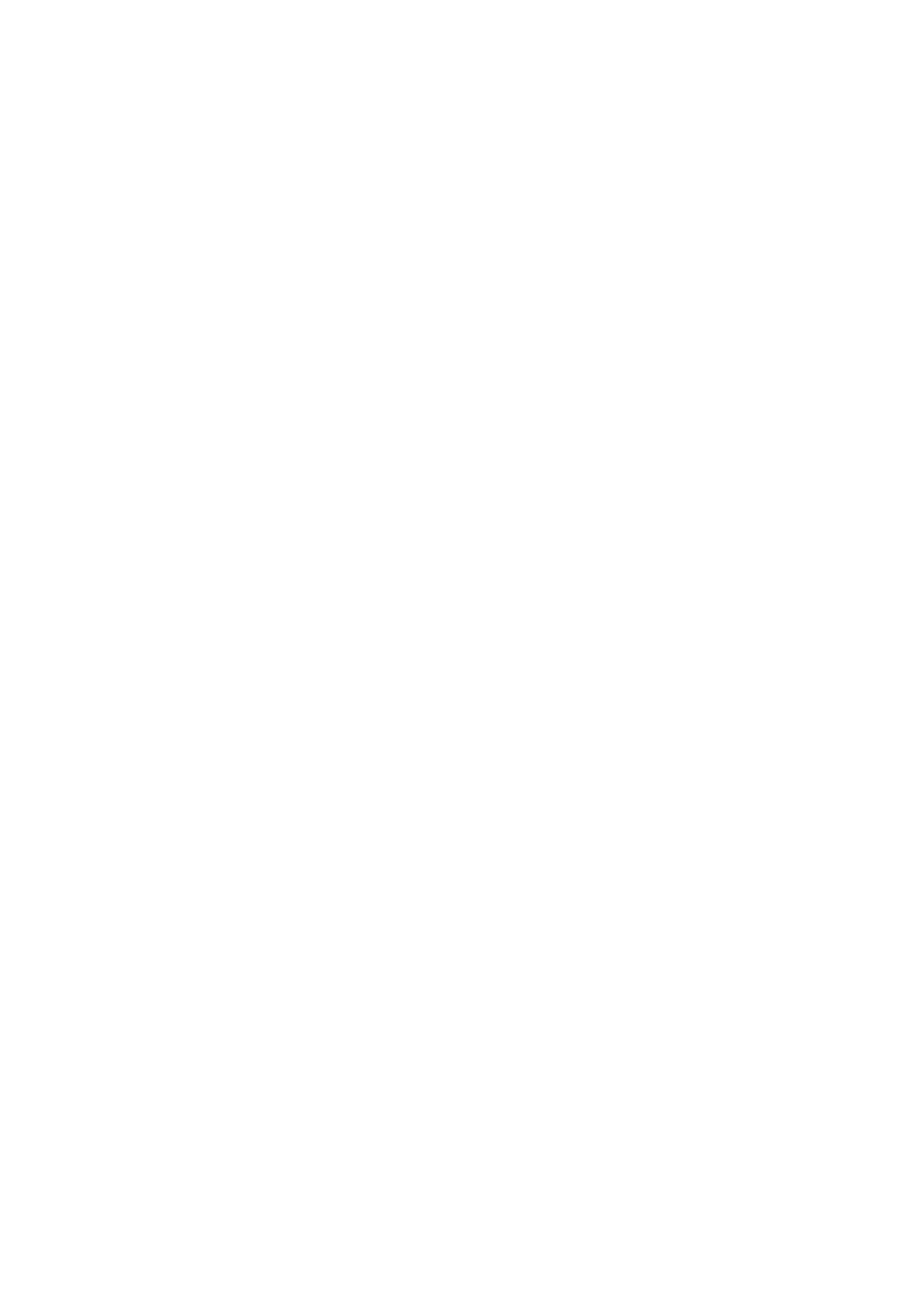## **Chapter 7**

## **Conclusions**

We consider this work part of an ongoing project where several distributed applications will be implemented in Maude and then formally analyzed, trying to work in each step in a more complex task, as well as improving the previous stages. The next objective in this project is to analyze an IP routing protocol, the Enhanced Interior Gateway Routing Protocol (EIGRP) [\[15\]](#page-183-0).

In Chapter [3,](#page-38-0) we have shown how to implement diverse architectures (that is, a star, a ring, and a centralized ring network) by using the object oriented features of Maude, that allow us to share most of the components by means of inheritance, and the sockets that Maude supports as external objects, in such a way that they are transparent to the concrete applications executed on top of them. This is possible because they are parameterized, and receive as parameter the information needed to deliver the messages. This is the first really distributed application implemented in Maude, and supports the distribution of the rest of applications.

However, the shown architectures are static, in the sense that exactly all the nodes specified in the initial configurations must form the architecture, except for the star one, where star nodes can join at any time. We are going to develop dynamic, reconfigurable topologies, where nodes can join and leave, by using the EIGRP. Since this kind of protocols requires timeouts, we are going to use sockets in a new way: to connect Maude with an external Java "clock".

We have presented in Chapter [4](#page-60-0) the implementation of several skeletons (namely dataparallel such as the farm skeleton; systolic such as the ring skeleton; and task-parallel such as the divide and conquer, the branch and bound, and the pipeline skeletons) as parameterized modules that receive as parameter the operations solving each concrete problem. This allows us to instantiate the same skeleton for a concrete problem in different ways, for example varying its granularity.

Thus we have described a methodology to specify, prototype, and check skeletons that can be later implemented in other languages such as Java in order to obtain a better speed-up and more "commercial" implementations. In the same way, we can translate Java skeletons to check properties over them (we plan to study in the future which is the best way to achieve both translations).

We have tested the skeletons with several examples, using three 2 GHz PowerPC G5 and two 1.25 GHz PowerPC G4, obtaining an average speed-up of 2.5. Although this speed-up is not remarkable, we observed in the executions that all the processors were always busy, so most of the time was used in manipulating the transmitted data. We have to study how to improve the efficiency; the profiling feature in Maude allows a detailed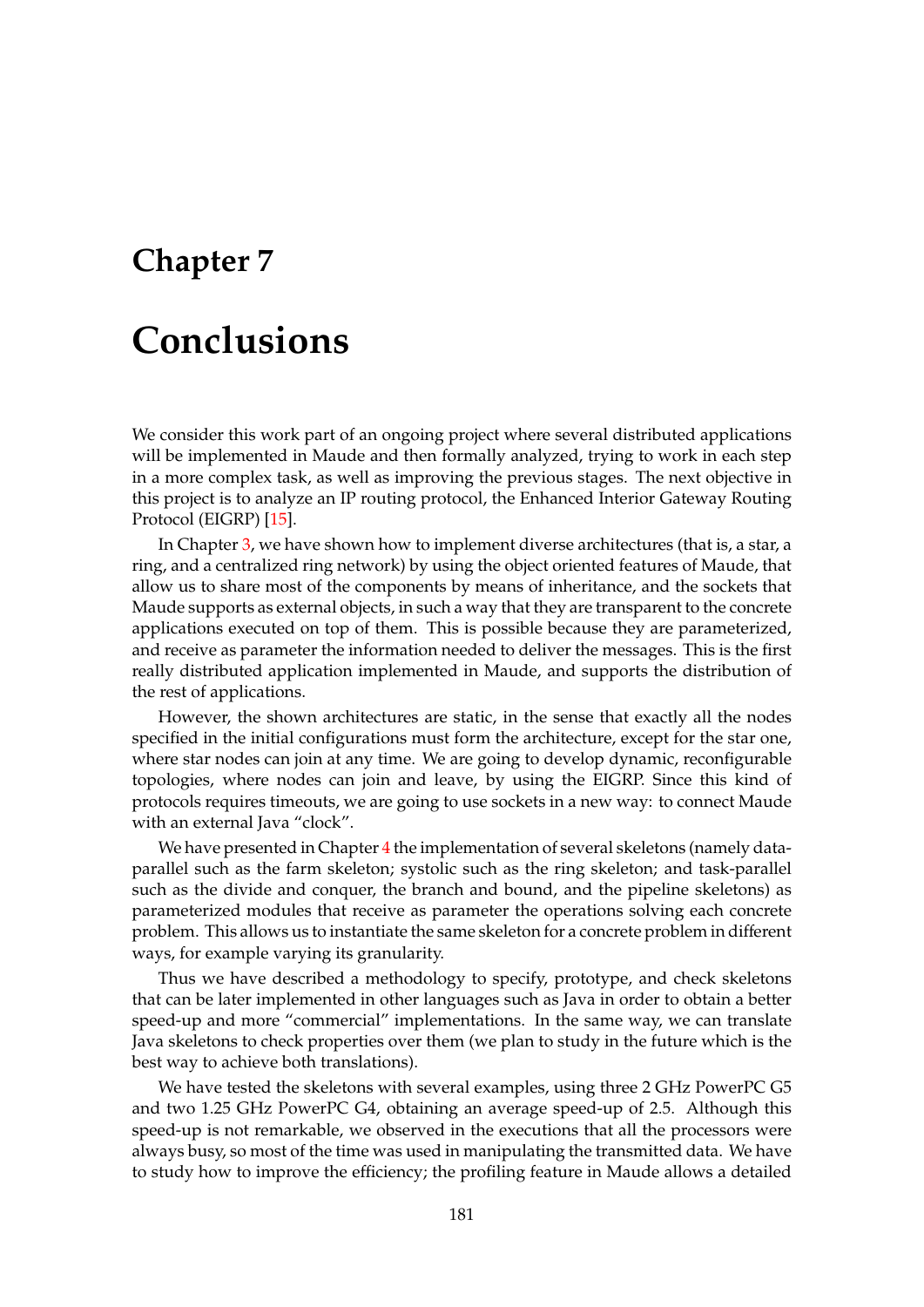analysis of which rules are most expensive to execute in a given application. We are now also studying how our skeletons can be nested and combined by using the object-oriented inheritance features provided by Maude.

We have presented in Chapter [5](#page-110-0) a distributed implementation of Mobile Maude where mobile objects, carrying its own code and internal state, can travel from one machine to another one. We have used the language to implement several case studies. One of them is the implementation of algorithmic skeletons by using generic mobile objects; although the same generality that in the parameterized case was obtained, the main drawback was lack of efficiency due to the reflection levels introduced. The conference reviewing system, the example described by Cardelli as a challenge for any wide area language to demonstrate its usability and whose Mobile Maude implementation was presented in [\[30\]](#page-184-0), has also been migrated to this new version of the language. This distributed implementation of Mobile Maude has advanced one more step in the path started in [\[28\]](#page-184-1), where a simulator of Mobile Maude in Maude 1.0.5 was presented. We plan to continue this work with an extension of Mobile Maude with security features.

Finally, we have shown in Chapter [6](#page-150-0) how to formally analyze the applications shown throughout the work. We show how the Maude sockets can be simulated in order to represent a "centralized" configuration. Once the sockets have been simulated, we explain how the architectures can be abstracted by incrementally removing the "layers" that compose them. We also describe how partial order reduction can be applied to the specifications shown in the previous chapters, in order to reduce the state space explosion problem usually found when model checking systems. The Maude tools that we use once we have applied the techniques above are the search command, that explore (following a breadth-first strategy) the reachable state space, allowing us to check invariants, and the model checker, that examine if some properties, expressed in Linear Temporal Logic, are fulfilled by the systems.

Although we have proved relevant properties over these specifications, such as invariants and correspondence between specification and implementation, an inconvenience of these tools is that they prove properties starting in an initial state, that is, we prove properties about concrete configurations. We are going to study how to apply rule induction on Maude specifications in order to prove general properties about them.

Some problems were found while developing these applications. Since TCP sockets are the first (and the unique, so far) external objects supported by Maude, their behavior is so general that they are not so indicated for applications where the efficiency is critical, because all the data must be converted to string before being transmitted, and translated again when received. A new type of socket able to transmit messages (of sort Msg) instead of strings could increase the speed-up obtained by the skeletons substantially. Moreover, some problems were also detected when extremely large strings were transmitted through sockets, resulting in the break of the connection. We hope that the results obtained in this work will help also to improve the Maude system.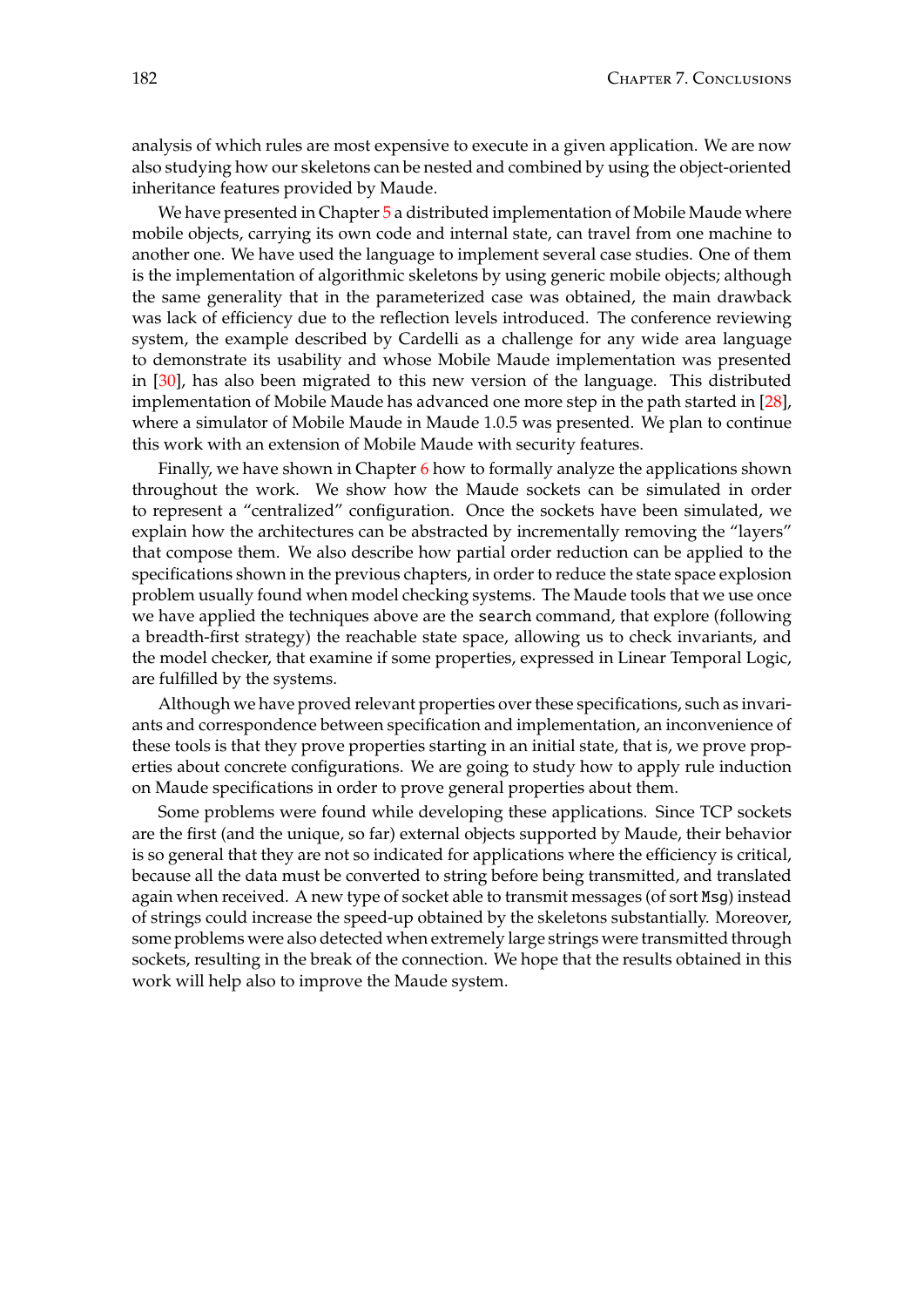## **Bibliography**

- [1] F. Baader and T. Nipkow. *Term Rewriting and All That*. Cambridge University Press, 1998.
- [2] B. Bacci, M. Danelutto, S. Orlando, S. Pelagatti, and M. Vanneschi. *P* <sup>3</sup>*L*: A structured high-level parallel language, and its structured support. *Concurrency: Practice and Experience*, 7(3):225–255, 1995.
- [3] G. H. Botorog and H. Kuchen. Efficient parallel programming with algorithmic skeletons. In Bouge et al. [\[4\]](#page-182-0), pages 718–731.
- <span id="page-182-0"></span>[4] L. Bouge, P. Fraigniaud, A. Mignotte, and Y. Robert, editors. *Euro-Par '96 Parallel Processing: Second International Euro-Par Conference, Lyon, France, August 26-29, 1996, Proceedings*, volume 1123 of *Lecture Notes in Computer Science*. Springer, 1996.
- [5] A. Bouhoula, J.-P. Jouannaud, and J. Meseguer. Specification and proof in membership equational logic. *Theoretical Computer Science*, 236:35–132, 2000.
- [6] S. Breitinger, R. Loogen, Y. Ortega-Mallén, and R. Peña-Marí. Eden The paradise of functional concurrent programming. In Bouge et al. [\[4\]](#page-182-0), pages 710–713.
- [7] R. Bruni and J. Meseguer. Generalized rewrite theories. In J. C. M. Baeten, J. K. Lenstra, J. Parrow, and G. J. Woeginger, editors, *Automata, Languages and Programming. 30th International Colloquium, ICALP 2003, Eindhoven, The Netherlands, June 30 - July 4, 2003, Proceedings*, volume 2719 of *Lecture Notes in Computer Science*, pages 252–266. Springer, 2003.
- [8] S. R. Buss. *3-D Computer Graphics*. Cambridge University Press, 2003.
- [9] L. Caires and L. Cardelli. Spatial logic for concurrency (Part I). In N. Kobayashi and B. C. Pierce, editors, *Theoretical Aspects of Computer Software, 4th International Symposium, TACS 2001, Sendai, Japan, October 2001, Proceedings*, volume 2215 of *Lecture Notes in Computer Science*, pages 1–37. Springer, 2001.
- [10] L. Caires and L. Cardelli. Spatial logic for concurrency (Part II). In P. J. L. Brim, M. Ketínský, and A. Kuera, editors, CONCUR 2002 – Concurrency Theory 13th Inter*national Conference, Brno, Czech Republic, August 20-23, 2002. Proceedings*, volume 2421 of *Lecture Notes in Computer Science*, pages 209–225. Springer, 2002.
- [11] L. Cardelli. Obliq A language with distributed scope. Technical report, Systems Research Center, 1994.
- [12] L. Cardelli. Abstractions for mobile computations. In J. Vitek and C. Jensen, editors, *Secure Internet Programming: Security Issues for Mobile and Distributed Objects*, volume 1603 of *Lecture Notes in Computer Science*, pages 51–94. Springer, 1999.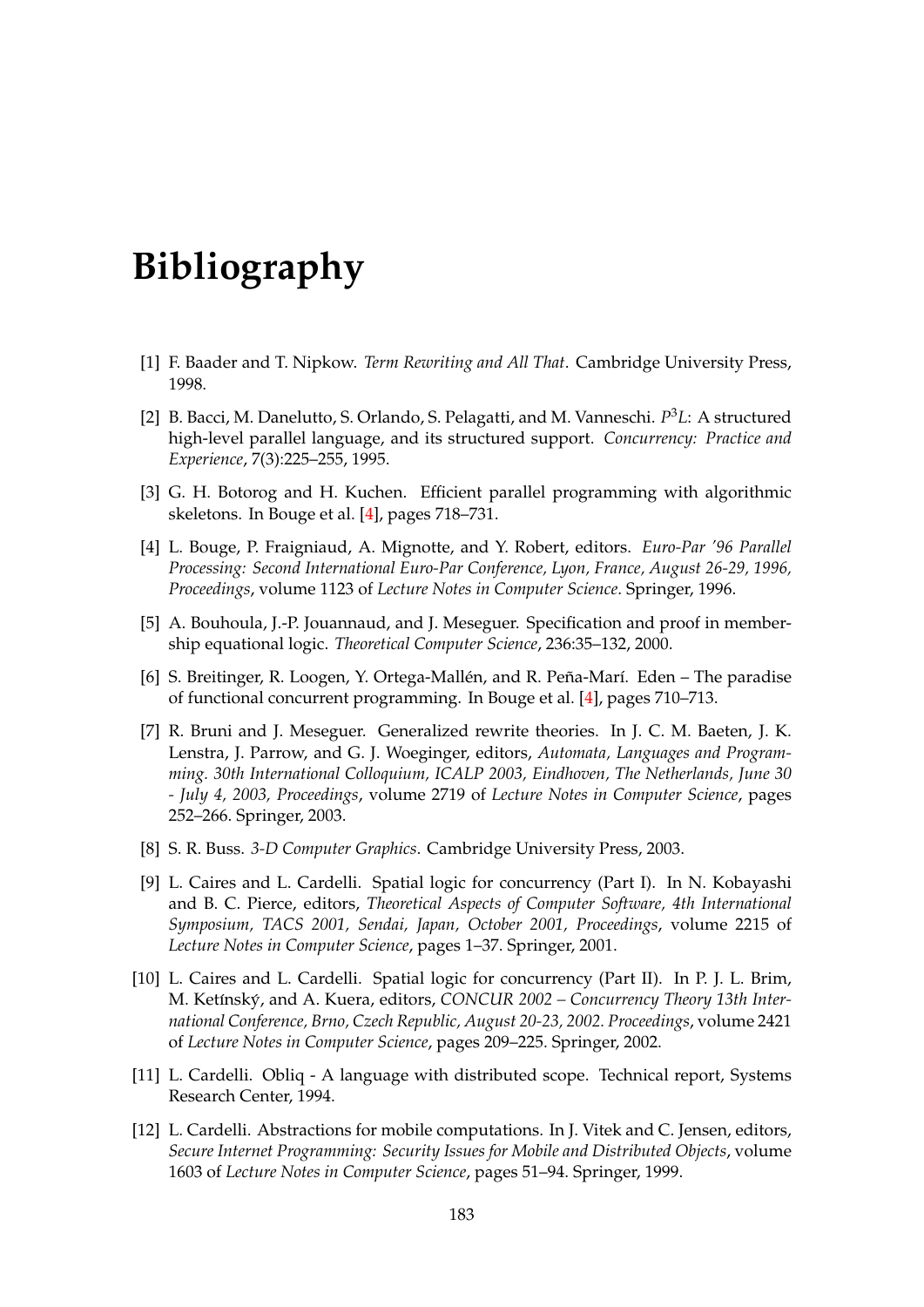- [13] L. Cardelli and A. D. Gordon. Mobile ambients. In M. Nivat, editor, *Foundations of Software Science and Computation Structures, First International Conference, FoSSaCS'98 Held as Part of the Joint European Conferences on Theory and Practice of Software, ETAPS'98 Lisbon, Portugal, March 28–April 4, 1998 Proceedings*, volume 1378 of *Lecture Notes in Computer Science*, pages 140–155. Springer, 1998.
- [14] G. Castagna, J. Vitek, and F. Zappa Nardelli. The Seal calculus. *Information and Computation*, 201:1–54, 2005.
- <span id="page-183-0"></span>[15] Cisco. *White papers - Enhanced Interior Gateway Routing Protocol*. [http://www.cisco.](http://www.cisco.com/warp/public/103/eigrp-toc.html) [com/warp/public/103/eigrp-toc.html](http://www.cisco.com/warp/public/103/eigrp-toc.html).
- [16] E. M. Clarke, O. Grumberg, and D. A. Peled. *Model Checking*. MIT Press, 1999.
- [17] M. Clavel, F. Durán, S. Eker, P. Lincoln, N. Martí-Oliet, J. Meseguer, and J. Quesada. Maude: specification and programming in rewriting logic. *Theoretical Computer Science*, 285(2):187–243, 2002.
- [18] M. Clavel, F. Durán, S. Eker, P. Lincoln, N. Martí-Oliet, J. Meseguer, and C. Talcott. *All About Maude: A High-Performance Logical Framework*, volume 4350 of *Lecture Notes in Computer Science*. Springer, 2007.
- [19] M. Clavel, F. Durán, S. Eker, P. Lincoln, N. Martí-Oliet, J. Meseguer, and C. Talcott. *Maude Manual (Version 2.3)*, January 2007. [http://maude.cs.uiuc.edu/](http://maude.cs.uiuc.edu/maude2-manual) [maude2-manual](http://maude.cs.uiuc.edu/maude2-manual).
- [20] M. Cole. *Algorithmic Skeletons: Structure Management of Parallel Computations*. MIT Press, 1989.
- [21] M. Danelutto. QoS in parallel programming through application managers. In *PDP'05: Proceedings of the 13th Euromicro Conference on Parallel, Distributed and Network-Based Processing (PDP'05)*, pages 282–289. IEEE Computer Society, 2005.
- [22] M. Danelutto. "Second generation" skeleton systems. In Joubert et al. [\[40\]](#page-185-0), pages 803–811.
- [23] M. Danelutto, R. D. Meglio, S. Orlando, S. Pelagatti, and M. Vanneschi. A methodology for the development and the support of massively parallel programs. In D. Skillicorn and D. Talia, editors, *Programming Languages for Parallel Processing*. IEEE Computer Society Press, 1994.
- [24] M. Danelutto and M. Stigliani. SKElib: Parallel programming with skeletons in C. In L. Bouge, P. Fraigniaud, A. Mignotte, and Y. Robert, editors, *Euro-Par 2000 - Parallel Processing: 6th International Euro-Par Conference, Munich, Germany, August*/*September 2000. Proceedings*, volume 1900 of *Lecture Notes for Computer Science*, pages 1175–1184. Springer, 2000.
- [25] J. Darlington, A. J. Field, P. G. Harrison, P. H. J. Kelly, D. W. N. Sharp, Q. Wu, and R. L. While. Parallel programming using skeleton functions. In A. Bode, M. Reeve, and G. Wolf, editors, *Proceedings of PARLE'93 – Parallel Architectures and Languages Europe*, volume 694 of *Lecture Notes for Computer Science*, pages 146–160. Springer, 1993.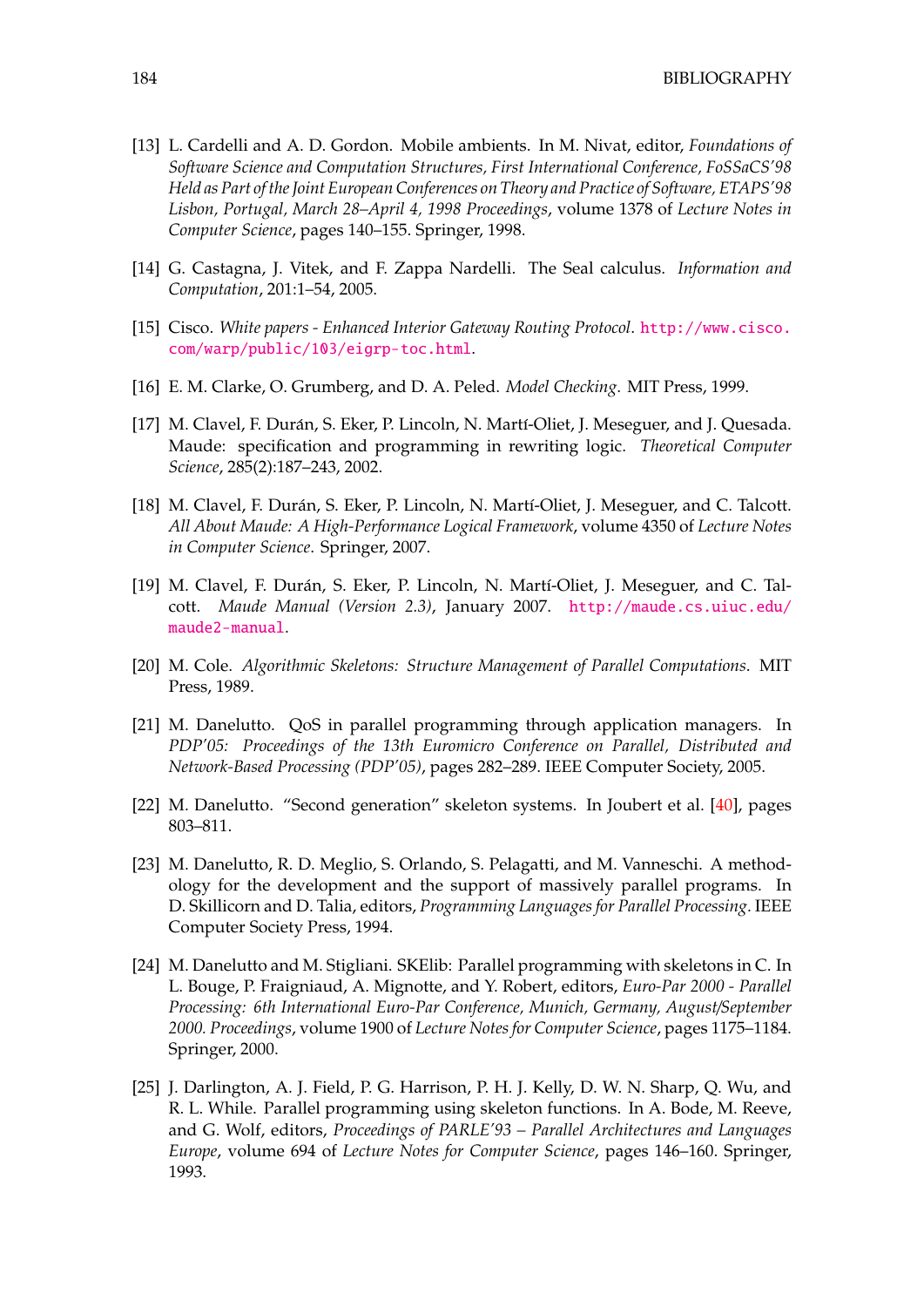- [26] J. Darlington, Y. Guo, H. W. To, Q. Wu, J. Yang, and M. Kohler. Fortran-S: A Uniform Functional Interface to Parallel Imperative Languages. In *Proceedings of the Third Parallel Computing Workshop*, 1994.
- [27] G. Denker, J. Meseguer, and C. Talcott. Formal specification and analysis of active networks and communication protocols: The Maude experience. In *Proc. DARPA Information Survivability Conference and Exposition DICEX 2000, Vol. 1, Hilton Head, South Carolina, January 2000*, pages 251–265. IEEE, 2000.
- <span id="page-184-1"></span>[28] F. Durán, S. Eker, P. Lincoln, and J. Meseguer. Principles of Mobile Maude. In D. Kotz and F. Mattern, editors, *Agent Systems, Mobile Agents, and Applications, Second International Symposium on Agent Systems and Applications and Fourth International Symposium on Mobile Agents, ASA*/*MA 2000, Zurich, Switzerland, September 13–15, 2000, Proceedings*, volume 1882 of *Lecture Notes in Computer Science*, pages 73–85. Springer, 2000.
- [29] F. Durán, A. Riesco, and A. Verdejo. A distributed implementation of Mobile Maude. In G. Denker and C. Talcott, editors, *Proceedings Sixth International Workshop on Rewriting Logic and its Applications, WRLA 2006*, Electronic Notes in Theoretical Computer Science, pages 35–55. Elsevier, 2006.
- <span id="page-184-0"></span>[30] F. Durán and A. Verdejo. A conference reviewing system in Mobile Maude. In Gadducci and Montanari [\[35\]](#page-184-2), pages 79–95.
- [31] S. Eker, J. Meseguer, and A. Sridharanarayanan. The Maude LTL model checker. In Gadducci and Montanari [\[35\]](#page-184-2), pages 115–141.
- [32] A. Farzan and J. Meseguer. State space reduction of rewrite theories using invisible transitions. In M. Johnson and V. Vene, editors, *Algebraic Methodology and Software Technology, 11th International Conference, AMAST 2006, Kuressaare, Estonia, July 5-8, 2006, Proceedings*, volume 4019 of *Lecture Notes for Computer Science*, pages 142–157. Springer, 2006.
- [33] J. F. Ferreira, J. L. Sobral, and A. J. Proença. JaSkel: A Java skeleton-based framework for structured cluster and grid computing. In *CCGRID'06: Proceedings of the Sixth IEEE International Symposium on Cluster Computing and the Grid*, pages 301–304. IEEE Computer Society, 2006.
- [34] C. Fournet and G. Gonthier. The join calculus: A language for distributed mobile programming. In G. Barthe, P. Dybjer, L. Pinto, and J. Saraiva, editors, *Applied Semantics: Advanced Lectures*, volume 2395 of *Lecture Notes in Computer Science*, pages 268–332. Springer, 2002.
- <span id="page-184-2"></span>[35] F. Gadducci and U. Montanari, editors. *Proceedings Fourth International Workshop on Rewriting Logic and its Applications, WRLA 2002, Pisa, Italy, September 19–21, 2002*, volume 71 of *Electronic Notes in Theoretical Computer Science*. Elsevier, 2002.
- [36] R. Gray. *Agent Tcl: A flexible and secure mobile-agent system*. PhD thesis, Department of Computer Science, Dartmouth College, June 1997.
- [37] K. Hammond and A. J. Rebón Portillo. HaskSkel: Algorithmic skeletons in haskell. In P. Koopman and C. Clack, editors, *Implementation of Functional Languages, 11th International Workshop, IFL'99, Lochem, The Netherlands, September 7-10, 1999. Selected*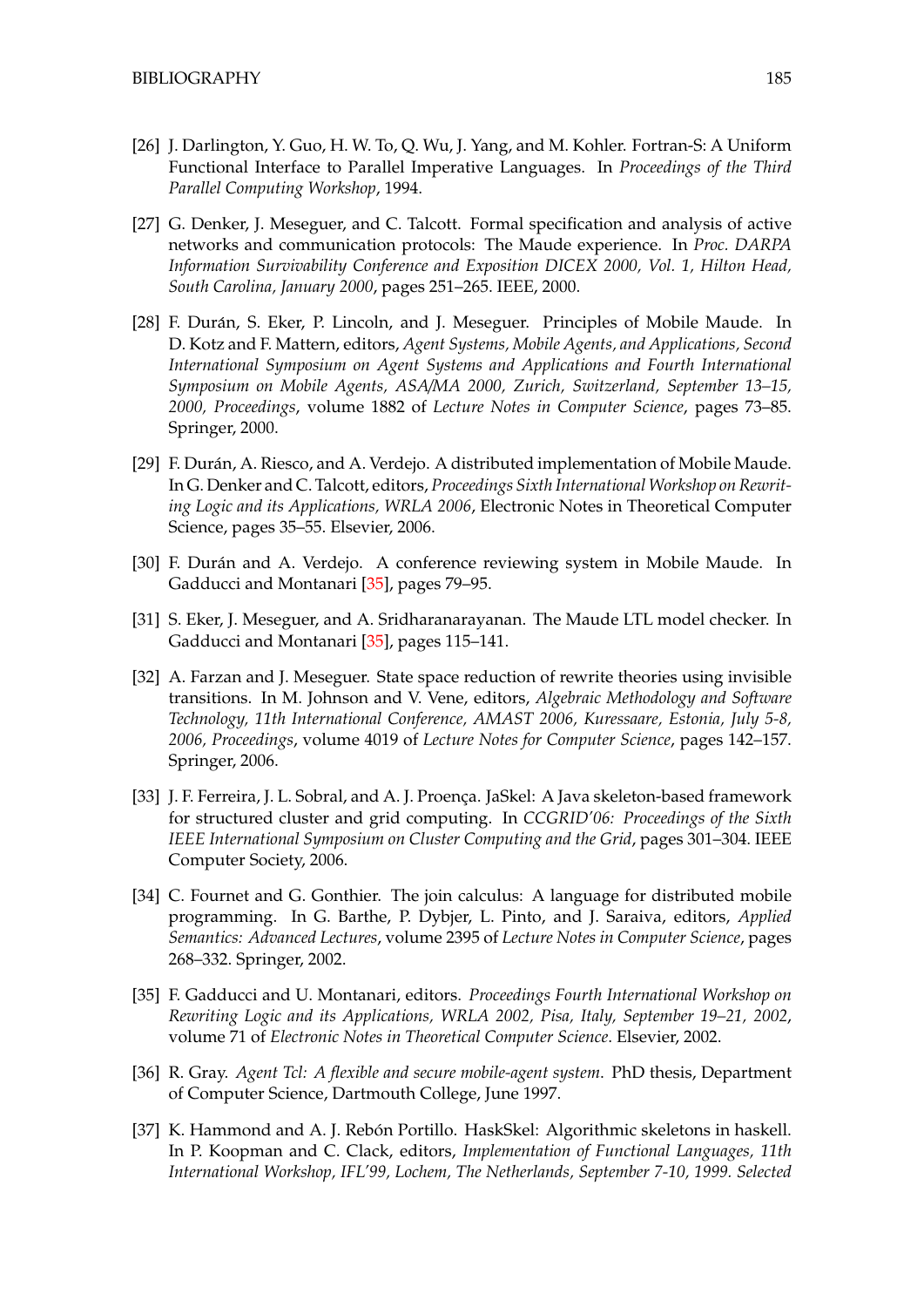*Papers*, volume 1868 of *Lecture Notes in Computer Science*, pages 181–198. Springer, 1999.

- [38] C. A. R. Hoare. *Communicating Sequential Processes*. Prentice-Hall, 1985.
- [39] E. Horowitz, S. Sahni, and S. Rajasekaran. *Computer Algorithms*. Computer Science Press. W. H. Freeman and Company, 1997.
- <span id="page-185-0"></span>[40] G. Joubert, W. Nagel, F. Peters, O. Plata, P. Tirado, and E. Zapata, editors. *Parallel Computing: Current & Future Issues of High-End Computing, Proceedings of the International Conference ParCo 2005*, volume 33 of *NIC Series*. John von Neumann Institute for Computing, 2005.
- [41] D. Kotz and R. Gray. Mobile agents and the future of the internet. *ACM Operating Systems Review*, 33(3):7–13, 1999.
- [42] D. Lange and M. Oshima. Seven good reasons for mobile agents. *Communications of the ACM*, 42:88–89, 1999.
- [43] R. Loogen, Y. Ortega-Mallén, and R. Peña. Parallel functional programming in Eden. *Journal of Functional Programming*, 15(1):431–475, 2005.
- [44] R. Loogen, Y. Ortega-Mallén, R. Peña, S. Priebe, and F. Rubio. Parallelism abstractions in Eden. In Rabhi and Gorlatch [\[58\]](#page-186-0), chapter 4, pages 95–129.
- [45] B. B. Mandelbrot. *Fractals and Chaos: The Mandelbrot Set and Beyond*. Springer, 2004.
- [46] Z. Manna and A. Pnueli. *The Temporal Logic of Reactive and Concurrent Systems. Specifications*. Springer, 1992.
- [47] N. Martí-Oliet, I. Pita, J. L. Fiadeiro, J. Meseguer, and T. Maibaum. A verification logic for rewriting logic. *Journal of Logic and Computation*, 15(3):317–352, 2005.
- [48] J. Meseguer. Conditional rewriting logic as a unified model of concurrency. *Theoretical Computer Science*, 96(1):73–155, 1992.
- [49] J. Meseguer. A logical theory of concurrent objects and its realization in the Maude language. In G. Agha, P. Wegner, and A. Yonezawa, editors, *Research Directions in Concurrent Object-Oriented Programming*, pages 314–390. The MIT Press, 1993.
- [50] J. Meseguer. Membership algebra as a logical framework for equational specification. In F. Parisi-Presicce, editor, *Recent Trends in Algebraic Development Techniques, 12th International Workshop, WADT'97, Tarquinia, Italy, June 3–7, 1997, Selected Papers*, volume 1376 of *Lecture Notes in Computer Science*, pages 18–61. Springer, 1998.
- [51] R. Milner. *Communication and Concurrency*. Prentice-Hall, 1989.
- [52] R. Milner. *Communicating and Mobile Systems: the Pi-Calculus*. Cambridge University Press, June 1999.
- [53] J. Misra. A logic for concurrent programming. Technical report, University of Texas at Austin, 1994.
- [54] P. Olveczky, J. Meseguer, and C. Talcott. Specification and analysis of the AER/NCA active network protocol suite in Real-Time Maude. *Formal Methods in System Design*, 29:253–293, 2006.